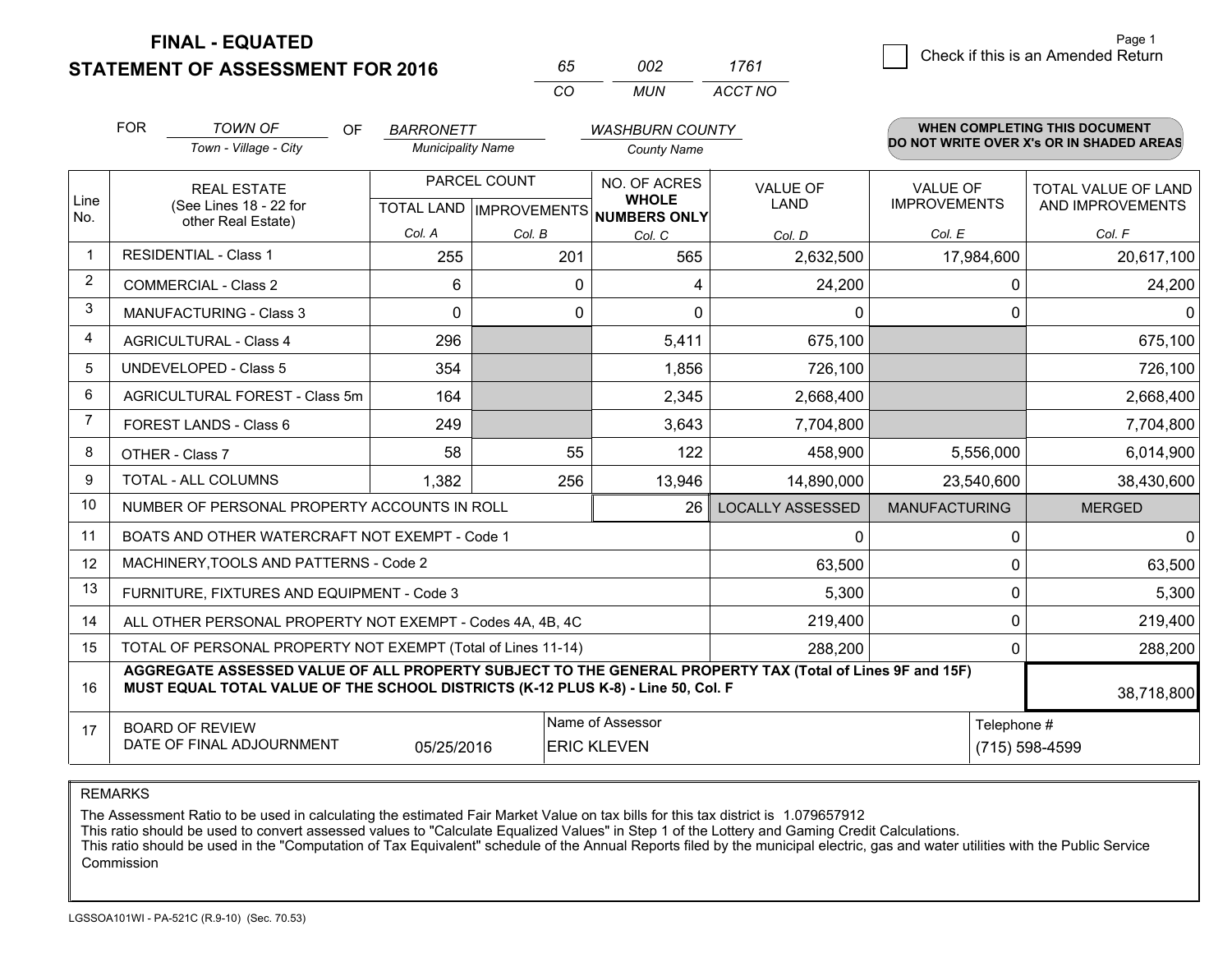*YEAR CO MUN ACCT NO* <sup>2016</sup> <sup>65</sup> <sup>002</sup> <sup>1761</sup>

Do not confuse FOREST LANDS (Line 7) with FOREST CROPS (in this section) - They are **NOT** the same

| (f) ASSESSED VALUE<br>Entered Before 2005 Managed Forest - Ferrous Mining CLOSED @ \$8.27 per acre<br>(f) ASSESSED VALUE |  |  |  |  |
|--------------------------------------------------------------------------------------------------------------------------|--|--|--|--|
|                                                                                                                          |  |  |  |  |
|                                                                                                                          |  |  |  |  |
|                                                                                                                          |  |  |  |  |
|                                                                                                                          |  |  |  |  |
|                                                                                                                          |  |  |  |  |
| Entered Before 2005 Managed Forest - CLOSED @ \$1.87 per acre                                                            |  |  |  |  |
| (f) ASSESSED VALUE                                                                                                       |  |  |  |  |
| 1,581,700                                                                                                                |  |  |  |  |
| Entered After 2004 Managed Forest - CLOSED @ \$10.68 per acre<br>(d) PARCELS                                             |  |  |  |  |
| (f) ASSESSED VALUE                                                                                                       |  |  |  |  |
|                                                                                                                          |  |  |  |  |
| 2,620,800                                                                                                                |  |  |  |  |
| (e) Other Acres                                                                                                          |  |  |  |  |
|                                                                                                                          |  |  |  |  |
| Assessed Value of Sec. 70.43 Corrections of Errors by Assessors                                                          |  |  |  |  |
| (c2) PERSONAL                                                                                                            |  |  |  |  |
|                                                                                                                          |  |  |  |  |
| Mfg. Equated Value of Sec.70.43 Corrections of Errors by Assessors                                                       |  |  |  |  |
| (f2) PERSONAL                                                                                                            |  |  |  |  |
|                                                                                                                          |  |  |  |  |
|                                                                                                                          |  |  |  |  |

## **SPECIAL DISTRICTS**

| <b>Line</b><br>No. | Enter 6-digit<br><b>Special District</b><br>Code (Col. A) | <b>Account</b><br><b>Number</b><br>(Col. B) | <b>Special District Name</b><br>(Col. C) | <b>Locally Assessed Value</b><br>of Real Estate and<br>Personal Property (Col. D) | Mfg Value of Real Estate<br>and Personal Property<br>(Col. E) | <b>Merged Value of</b><br><b>Real Estate and</b><br>Personal Property (Col. F) |
|--------------------|-----------------------------------------------------------|---------------------------------------------|------------------------------------------|-----------------------------------------------------------------------------------|---------------------------------------------------------------|--------------------------------------------------------------------------------|
| 24                 | 037020                                                    | 0009                                        | LAKELAND SANITARY DISTRICT #1 (BARRON)   | 1,051,300                                                                         |                                                               | 1,051,300                                                                      |
| 25                 |                                                           |                                             |                                          |                                                                                   |                                                               |                                                                                |
| 26                 |                                                           |                                             |                                          |                                                                                   |                                                               |                                                                                |
| 27                 |                                                           |                                             |                                          |                                                                                   |                                                               |                                                                                |
| 28                 |                                                           |                                             |                                          |                                                                                   |                                                               |                                                                                |
| 29                 |                                                           |                                             |                                          |                                                                                   |                                                               |                                                                                |
| 30                 |                                                           |                                             |                                          |                                                                                   |                                                               |                                                                                |
| 31                 |                                                           |                                             |                                          |                                                                                   |                                                               |                                                                                |
| 32                 |                                                           |                                             |                                          |                                                                                   |                                                               |                                                                                |
| 33                 |                                                           |                                             |                                          |                                                                                   |                                                               |                                                                                |
| 34                 |                                                           |                                             |                                          |                                                                                   |                                                               |                                                                                |
| 35                 |                                                           |                                             |                                          |                                                                                   |                                                               |                                                                                |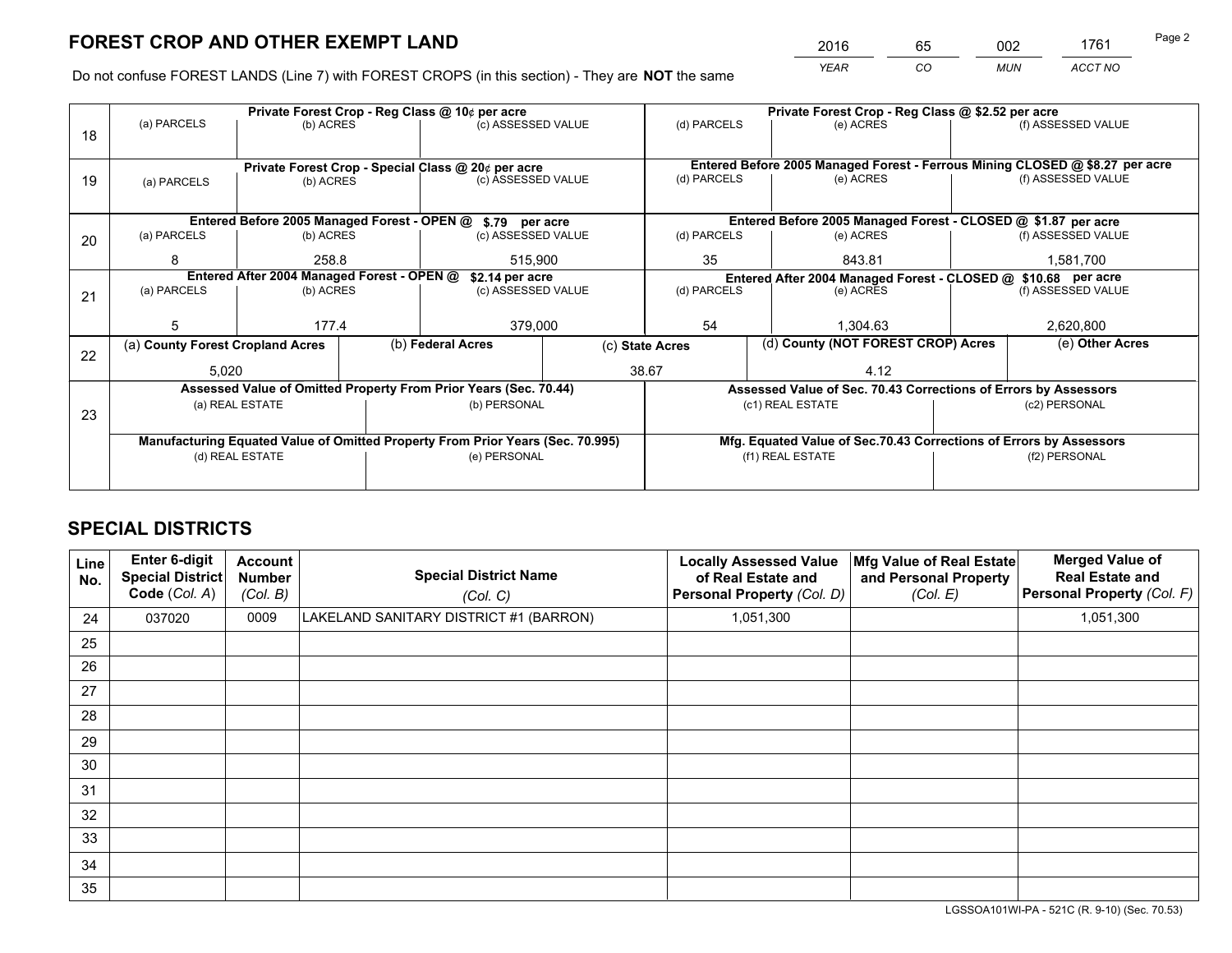|             |                                                          |                                             |                                                         | <b>YEAR</b>                                                                       | CO<br><b>MUN</b>                                              | ACCT NO                                                                        |
|-------------|----------------------------------------------------------|---------------------------------------------|---------------------------------------------------------|-----------------------------------------------------------------------------------|---------------------------------------------------------------|--------------------------------------------------------------------------------|
| Line<br>No. | Enter 6-digit<br><b>School District</b><br>Code (Col. A) | <b>Account</b><br><b>Number</b><br>(Col. B) | <b>School District Name</b><br>(Col. C)                 | <b>Locally Assessed Value</b><br>of Real Estate and<br>Personal Property (Col. D) | Mfg Value of Real Estate<br>and Personal Property<br>(Col. E) | <b>Merged Value of</b><br><b>Real Estate and</b><br>Personal Property (Col. F) |
|             | A. SCHOOL DISTRICTS (K-8 and K-12)                       |                                             |                                                         |                                                                                   |                                                               |                                                                                |
| 36          | 655306                                                   | 0392                                        | SCH D OF SHELL LAKE                                     | 38,718,800                                                                        |                                                               | 38,718,800                                                                     |
| 37          |                                                          |                                             |                                                         |                                                                                   |                                                               |                                                                                |
| 38          |                                                          |                                             |                                                         |                                                                                   |                                                               |                                                                                |
| 39          |                                                          |                                             |                                                         |                                                                                   |                                                               |                                                                                |
| 40          |                                                          |                                             |                                                         |                                                                                   |                                                               |                                                                                |
| 41          |                                                          |                                             |                                                         |                                                                                   |                                                               |                                                                                |
| 42          |                                                          |                                             |                                                         |                                                                                   |                                                               |                                                                                |
| 43          |                                                          |                                             |                                                         |                                                                                   |                                                               |                                                                                |
| 44          |                                                          |                                             |                                                         |                                                                                   |                                                               |                                                                                |
| 45<br>46    |                                                          |                                             |                                                         |                                                                                   |                                                               |                                                                                |
|             |                                                          |                                             |                                                         |                                                                                   |                                                               |                                                                                |
| 47<br>48    |                                                          |                                             |                                                         |                                                                                   |                                                               |                                                                                |
| 49          |                                                          |                                             |                                                         |                                                                                   |                                                               |                                                                                |
| 50          |                                                          |                                             | TOTAL ASSESSED VALUE OF SCHOOL DISTRICTS (K-8 and K-12) | 38,718,800                                                                        |                                                               | 38,718,800                                                                     |
|             | <b>B.</b><br><b>UNION HIGH SCHOOL DISTRICTS</b>          |                                             |                                                         |                                                                                   |                                                               |                                                                                |
| 51          |                                                          |                                             |                                                         |                                                                                   |                                                               |                                                                                |
| 52          |                                                          |                                             |                                                         |                                                                                   |                                                               |                                                                                |
| 53          |                                                          |                                             |                                                         |                                                                                   |                                                               |                                                                                |
| 54          |                                                          |                                             |                                                         |                                                                                   |                                                               |                                                                                |
| 55          |                                                          |                                             | TOTAL ASSESSED VALUE OF UNION HIGH SCHOOLS              |                                                                                   |                                                               |                                                                                |
|             | C.<br><b>TECHNICAL COLLEGE DISTRICTS</b>                 |                                             |                                                         |                                                                                   |                                                               |                                                                                |
| 56          | 001700                                                   | 0016                                        | WISCONSIN INDIANHEAD TECH COLLEGE SHEL                  | 38,718,800                                                                        |                                                               | 38,718,800                                                                     |
| 57          |                                                          |                                             |                                                         |                                                                                   |                                                               |                                                                                |
| 58          |                                                          |                                             |                                                         |                                                                                   |                                                               |                                                                                |
| 59          |                                                          |                                             | TOTAL ASSESSED VALUE OF TECHNICAL COLLEGES              | 38,718,800                                                                        |                                                               | 38,718,800                                                                     |

2016

65

002

 *I hereby certify, to the best of my knowledge and belief, this form is complete and correct.*

**SCHOOL DISTRICTS**

| Print name of preparer | Title                    |                | Date (MM / DD / CCYY) |
|------------------------|--------------------------|----------------|-----------------------|
|                        |                          |                |                       |
| Signature of preparer  | Contact Telephone Number | E-mail address |                       |
|                        | $\overline{\phantom{a}}$ |                |                       |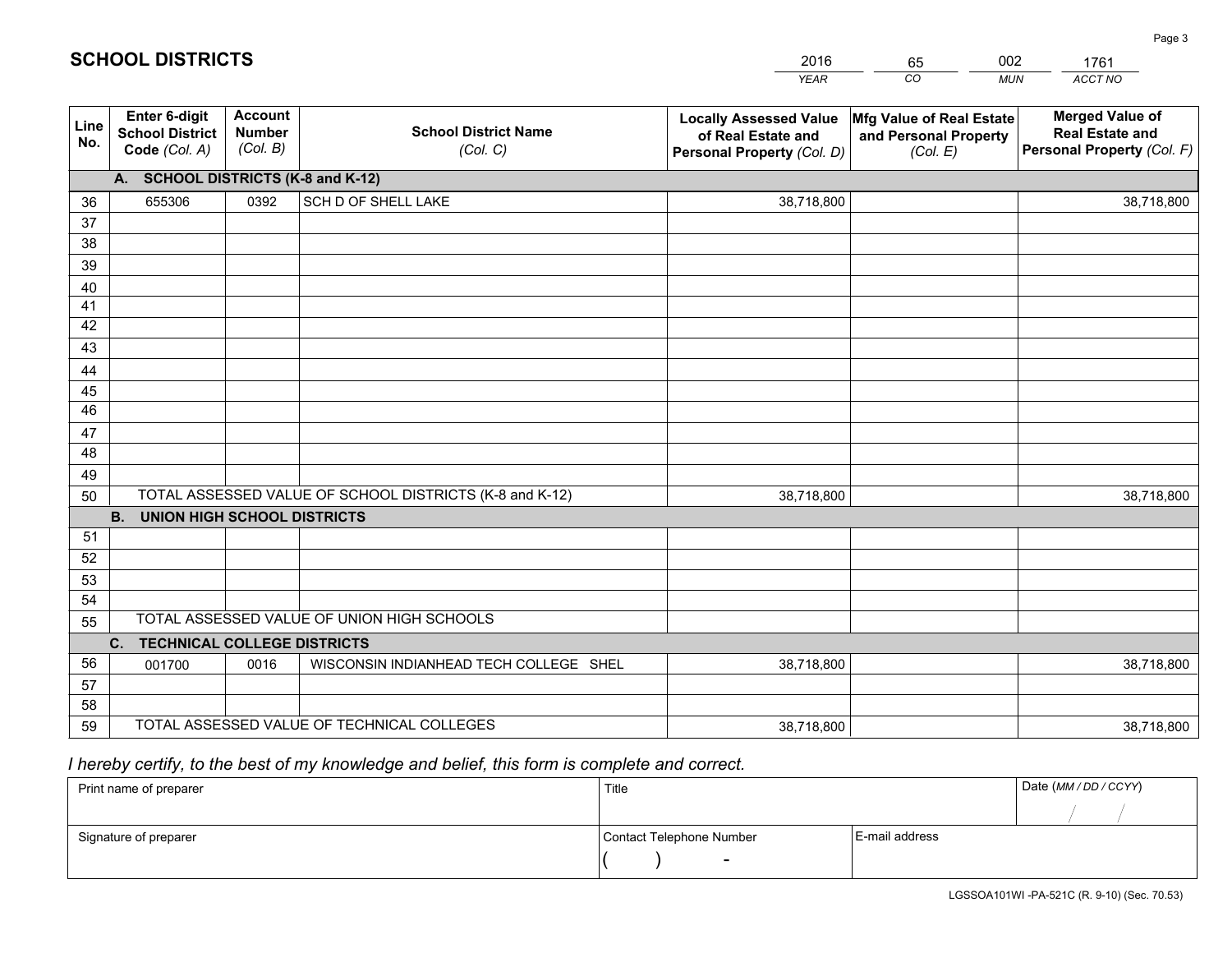### **HIGHLIGHTS**

- 1. Complete the Statement of Assessment after the Board of Review. Reflect any changes made there.
- 2. Use black ink to complete.
- 3. Line 16 must equal Line 50, Col D.
- 4. Line 55 must equal the total of K-8 schools listed on lines 36-49. Do not include K-12 schools in this comparision.
- 5. Line 59, Col. D must equal Line 16.
- 6. Special District, School District and Technical College District values must include both real estate and personal property. Examples of Special districts are: town sanitary districts, public inland lake protection and rehabilitation districts, and metropolitan sewerage districts.
- 7. DO NOT INCLUDE Manufacturing property values.DOR will print these values on the final SOA.

PATRICIA A. PARKER TOWN OF BARRONETT N602 LEHMAN LAKE RD BARRONETT, WI 54813 - 9316

PARKER

3ARRONETT, WI 54813 - 9316 N602 LEHMAN LAKE RD PATRICIA A. PARKER<br>TOWN OF BARRONETT

 8. Accuracy of this form is very important. The values reported directly affect the equalized value DOR calculates for school and special districts.

### **Page 1:**

 If not prefilled, enter the tax year,county and municipal code,municipal type, municipal name and county name on the top of form.

Check the Amended box, if filing an amended / corrected SOA.

 Report the parcel count, acres and assessed value of taxable general property, total parcel count, (real and personal), total acres, and values from final figures set by the Board of Review.

- A. Real Estate land and improvements (buildings, etc.) is reported on lines 1 8, total line 9.
- B. Personal Property is reported on lines 11 14, Column D, total line 15.
- C. To complete this report, use the computer produced summary of the assessment roll that shows these amounts.
- D. Use whole numbers only.
- E. Add each line across and each column down to verify entries.

### **Page 2:**

- A. Report Special Items (not subject to general property tax).
- 1. Private Forest Croplands and Managed Forest Lands are reported on lines 18,19, 20 and 21. Be sure to report assessed values **NOT** taxes.
- 2. You should have copies of the orders of entry, orders of withdrawal, etc., to update your assessment roll.
	- 3. Show hundredths of acres (e.g. 39.75).
- 4. Tax exempt lands are reported on line 22.
- 5. Omitted property and sec. 70.43, Wis. Stats., corrections of errors by assessor are reported on line 23. Report real estate and personal property separately. These should be for **prior years**, not something found on the current assessment roll after the board of review.
- B. Special District (Lines 24-35) Include the value of both real and personal property.
- The Department of Revenue (DOR) preprints much of the information regarding names and codes for schools, special districts,etc. If a district is not listed, enter the name and value only, DOR will enter the proper code.

## **Page 3 School Districts:**

Include the value of both real and personal property.

Report School District (regular, elementary, union high school, and technical college).

- 1. Regular (K-12) and Elementary (K-8) school values are reported on lines 36-49, total on line 50.
- 2. Union High School (UHS) (use only if elementary schools are listed on lines 36-49) are reported on lines 51-54. UHS total value (line 55) must equal to the total **elementary school** values reported on lines 36-49. Do notinclude K-12 schools in this comparison.
- 3. Technical College values are reported on lines 56-58, total on line 59.
- 4. Use the computer summary that shows these amounts to complete this report.

### **This form is due the second Monday in June. File this report only after your Board of Review is complete.**

 *If you have questions: Return forms to:*

Fax number: (608) 264-6887 PO Box 8971

 Email: lgs@revenue.wi.gov Wisconsin Department of Revenue Call: (608) 261-5341 Local Government Services Section 6-97Madison WI 53708-8971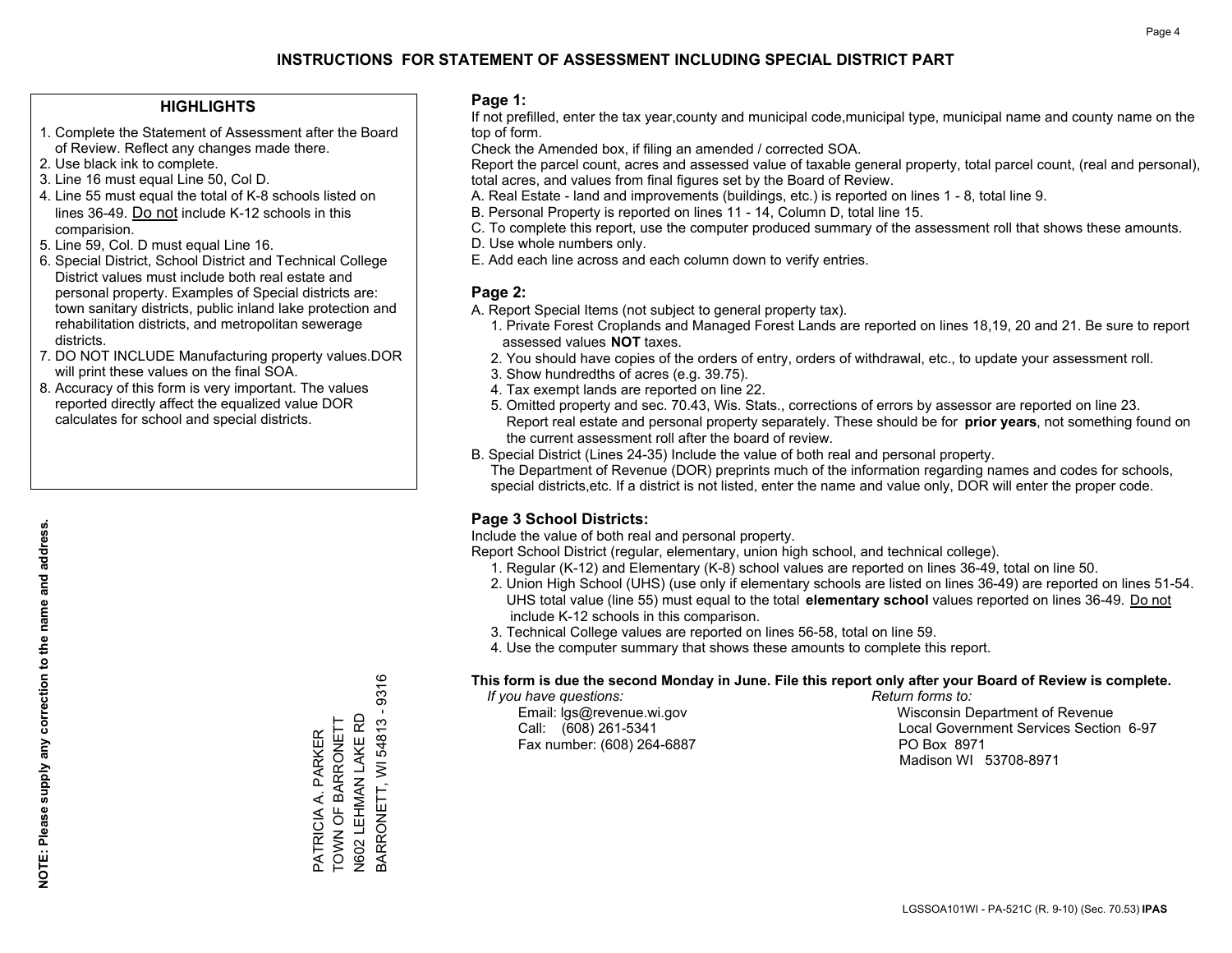**FINAL - EQUATED**

**STATEMENT OF ASSESSMENT FOR 2016** 

| 65.      | nn4   | 1762    |
|----------|-------|---------|
| $\cdots$ | MI IN | ACCT NO |

|                | <b>FOR</b>                                                                                                                                                                                   | <b>TOWN OF</b><br><b>OF</b>                                  | <b>BASHAW</b>            |                                           | <b>WASHBURN COUNTY</b>                       |                                |                                        | <b>WHEN COMPLETING THIS DOCUMENT</b>           |
|----------------|----------------------------------------------------------------------------------------------------------------------------------------------------------------------------------------------|--------------------------------------------------------------|--------------------------|-------------------------------------------|----------------------------------------------|--------------------------------|----------------------------------------|------------------------------------------------|
|                |                                                                                                                                                                                              | Town - Village - City                                        | <b>Municipality Name</b> |                                           | <b>County Name</b>                           |                                |                                        | DO NOT WRITE OVER X's OR IN SHADED AREAS       |
| Line<br>No.    | <b>REAL ESTATE</b><br>(See Lines 18 - 22 for                                                                                                                                                 |                                                              |                          | PARCEL COUNT<br>TOTAL LAND   IMPROVEMENTS | NO. OF ACRES<br><b>WHOLE</b><br>NUMBERS ONLY | <b>VALUE OF</b><br><b>LAND</b> | <b>VALUE OF</b><br><b>IMPROVEMENTS</b> | <b>TOTAL VALUE OF LAND</b><br>AND IMPROVEMENTS |
|                |                                                                                                                                                                                              | other Real Estate)                                           | Col. A                   | Col. B                                    | Col. C                                       | Col. D                         | Col. E                                 | Col. F                                         |
| -1             |                                                                                                                                                                                              | <b>RESIDENTIAL - Class 1</b>                                 | 675                      | 501                                       | 2,088                                        | 10,396,100                     | 52,148,800                             | 62,544,900                                     |
| 2              |                                                                                                                                                                                              | <b>COMMERCIAL - Class 2</b>                                  | 10                       | 9                                         | 17                                           | 82,000                         | 576,700                                | 658,700                                        |
| 3              |                                                                                                                                                                                              | <b>MANUFACTURING - Class 3</b>                               | 0                        | 0                                         | $\Omega$                                     | 0                              | 0                                      | $\mathbf{0}$                                   |
| 4              |                                                                                                                                                                                              | <b>AGRICULTURAL - Class 4</b>                                | 390                      |                                           | 8,035                                        | 1,191,400                      |                                        | 1,191,400                                      |
| 5              |                                                                                                                                                                                              | <b>UNDEVELOPED - Class 5</b>                                 | 211                      |                                           | 1,819                                        | 684,300                        |                                        | 684,300                                        |
| 6              |                                                                                                                                                                                              | AGRICULTURAL FOREST - Class 5m                               | 219                      |                                           | 3,146                                        | 2,681,400                      |                                        | 2,681,400                                      |
| $\overline{7}$ |                                                                                                                                                                                              | FOREST LANDS - Class 6                                       | 192                      |                                           | 4,520                                        | 7,703,700                      |                                        | 7,703,700                                      |
| 8              |                                                                                                                                                                                              | OTHER - Class 7                                              | 40                       | 40                                        | 59                                           | 224,200                        | 2,883,600                              | 3,107,800                                      |
| 9              |                                                                                                                                                                                              | TOTAL - ALL COLUMNS                                          | 1,737                    | 550                                       | 19,684                                       | 22,963,100                     | 55,609,100                             | 78,572,200                                     |
| 10             |                                                                                                                                                                                              | NUMBER OF PERSONAL PROPERTY ACCOUNTS IN ROLL                 |                          |                                           | 24                                           | <b>LOCALLY ASSESSED</b>        | <b>MANUFACTURING</b>                   | <b>MERGED</b>                                  |
| 11             |                                                                                                                                                                                              | BOATS AND OTHER WATERCRAFT NOT EXEMPT - Code 1               |                          |                                           |                                              | 0                              | 0                                      | 0                                              |
| 12             |                                                                                                                                                                                              | MACHINERY, TOOLS AND PATTERNS - Code 2                       |                          |                                           |                                              | 229,000                        | $\Omega$                               | 229,000                                        |
| 13             |                                                                                                                                                                                              | FURNITURE, FIXTURES AND EQUIPMENT - Code 3                   |                          |                                           |                                              | 5,200                          | $\Omega$                               | 5,200                                          |
| 14             |                                                                                                                                                                                              | ALL OTHER PERSONAL PROPERTY NOT EXEMPT - Codes 4A, 4B, 4C    |                          |                                           |                                              | 482,800                        | 0                                      | 482,800                                        |
| 15             |                                                                                                                                                                                              | TOTAL OF PERSONAL PROPERTY NOT EXEMPT (Total of Lines 11-14) |                          | 717,000                                   | 0                                            | 717,000                        |                                        |                                                |
| 16             | AGGREGATE ASSESSED VALUE OF ALL PROPERTY SUBJECT TO THE GENERAL PROPERTY TAX (Total of Lines 9F and 15F)<br>MUST EQUAL TOTAL VALUE OF THE SCHOOL DISTRICTS (K-12 PLUS K-8) - Line 50, Col. F |                                                              |                          |                                           |                                              |                                |                                        | 79,289,200                                     |
| 17             |                                                                                                                                                                                              | <b>BOARD OF REVIEW</b>                                       |                          |                                           | Name of Assessor                             |                                | Telephone #                            |                                                |
|                | DATE OF FINAL ADJOURNMENT<br>05/24/2016<br><b>THOMAS BIVER</b><br>(715) 635-5020                                                                                                             |                                                              |                          |                                           |                                              |                                |                                        |                                                |

REMARKS

The Assessment Ratio to be used in calculating the estimated Fair Market Value on tax bills for this tax district is 1.010141006<br>This ratio should be used to convert assessed values to "Calculate Equalized Values" in Step Commission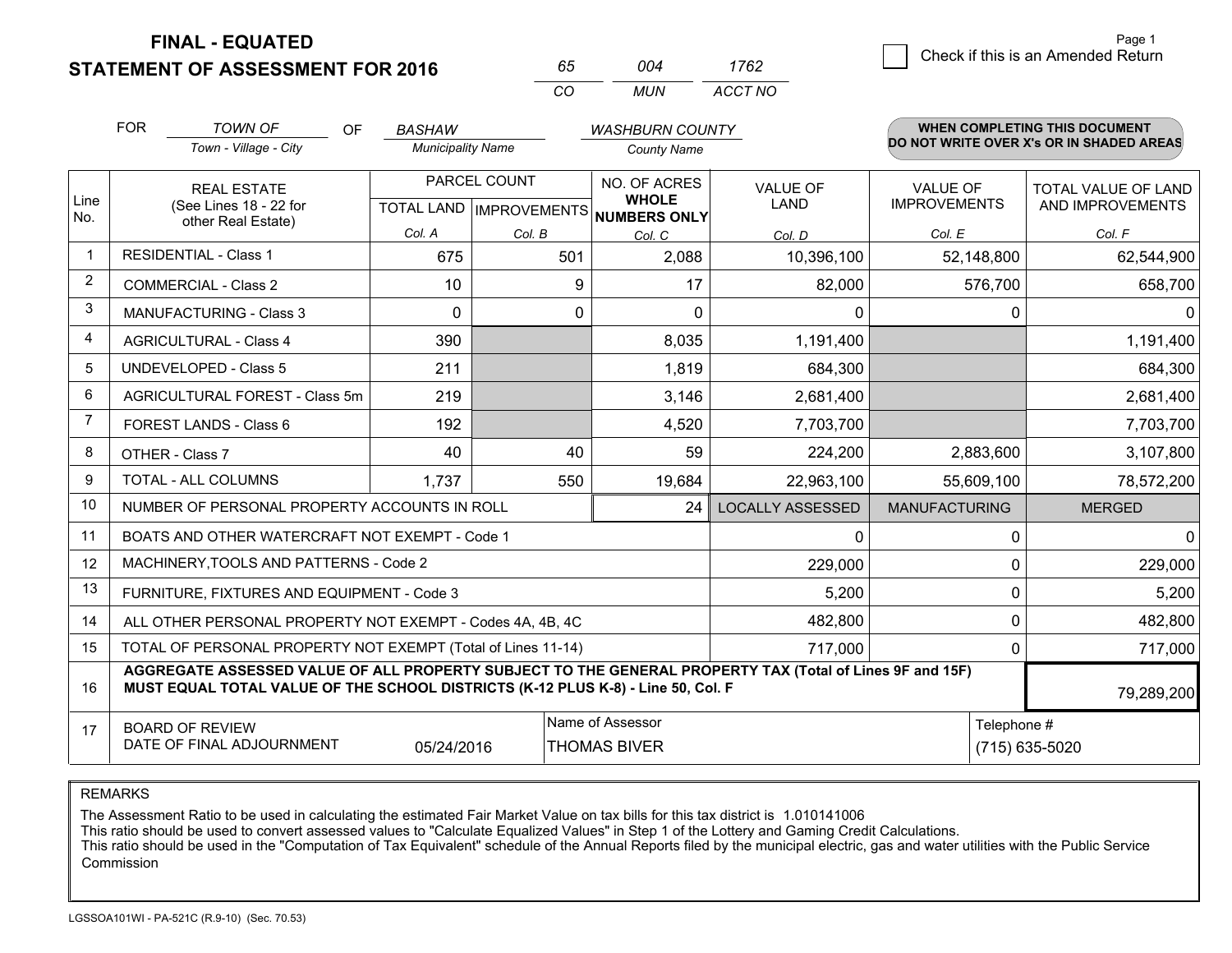*YEAR CO MUN ACCT NO* <sup>2016</sup> <sup>65</sup> <sup>004</sup> <sup>1762</sup>

Do not confuse FOREST LANDS (Line 7) with FOREST CROPS (in this section) - They are **NOT** the same

|    |                                                                                |                 |                    | Private Forest Crop - Reg Class @ 10¢ per acre                   |                                                               | Private Forest Crop - Reg Class @ \$2.52 per acre |                                                                              |                    |                    |
|----|--------------------------------------------------------------------------------|-----------------|--------------------|------------------------------------------------------------------|---------------------------------------------------------------|---------------------------------------------------|------------------------------------------------------------------------------|--------------------|--------------------|
| 18 | (a) PARCELS                                                                    | (b) ACRES       |                    | (c) ASSESSED VALUE                                               |                                                               | (d) PARCELS                                       | (e) ACRES                                                                    |                    | (f) ASSESSED VALUE |
|    |                                                                                |                 |                    |                                                                  |                                                               |                                                   | Entered Before 2005 Managed Forest - Ferrous Mining CLOSED @ \$8.27 per acre |                    |                    |
| 19 | Private Forest Crop - Special Class @ 20¢ per acre<br>(b) ACRES<br>(a) PARCELS |                 | (c) ASSESSED VALUE |                                                                  | (d) PARCELS                                                   | (e) ACRES                                         |                                                                              | (f) ASSESSED VALUE |                    |
|    |                                                                                |                 |                    |                                                                  |                                                               |                                                   |                                                                              |                    |                    |
|    |                                                                                |                 |                    | Entered Before 2005 Managed Forest - OPEN @ \$.79 per acre       |                                                               |                                                   | Entered Before 2005 Managed Forest - CLOSED @ \$1.87 per acre                |                    |                    |
| 20 | (a) PARCELS                                                                    | (b) ACRES       |                    | (c) ASSESSED VALUE                                               |                                                               | (d) PARCELS                                       | (e) ACRES                                                                    |                    | (f) ASSESSED VALUE |
|    | 2                                                                              | 80              |                    | 112,000                                                          |                                                               | 18<br>575.89                                      |                                                                              |                    | 816,500            |
|    | Entered After 2004 Managed Forest - OPEN @<br>\$2.14 per acre                  |                 |                    |                                                                  | Entered After 2004 Managed Forest - CLOSED @ \$10.68 per acre |                                                   |                                                                              |                    |                    |
| 21 | (a) PARCELS                                                                    | (b) ACRES       |                    | (c) ASSESSED VALUE                                               |                                                               | (d) PARCELS<br>(e) ACRES                          |                                                                              | (f) ASSESSED VALUE |                    |
|    |                                                                                |                 |                    |                                                                  |                                                               |                                                   |                                                                              |                    |                    |
|    |                                                                                | 38              |                    | 68,400                                                           |                                                               | 16<br>445.27                                      |                                                                              |                    | 760,100            |
| 22 | (a) County Forest Cropland Acres                                               |                 |                    | (b) Federal Acres                                                |                                                               | (c) State Acres                                   | (d) County (NOT FOREST CROP) Acres                                           |                    | (e) Other Acres    |
|    |                                                                                |                 |                    |                                                                  |                                                               | 815.91<br>57.56                                   |                                                                              |                    | 42.76              |
|    |                                                                                |                 |                    | Assessed Value of Omitted Property From Prior Years (Sec. 70.44) |                                                               |                                                   | Assessed Value of Sec. 70.43 Corrections of Errors by Assessors              |                    |                    |
|    |                                                                                | (a) REAL ESTATE |                    | (b) PERSONAL                                                     |                                                               | (c1) REAL ESTATE                                  |                                                                              | (c2) PERSONAL      |                    |
| 23 |                                                                                |                 |                    |                                                                  |                                                               |                                                   |                                                                              |                    |                    |
|    | Manufacturing Equated Value of Omitted Property From Prior Years (Sec. 70.995) |                 |                    |                                                                  |                                                               |                                                   | Mfg. Equated Value of Sec.70.43 Corrections of Errors by Assessors           |                    |                    |
|    | (d) REAL ESTATE                                                                |                 |                    | (e) PERSONAL                                                     |                                                               |                                                   | (f1) REAL ESTATE                                                             | (f2) PERSONAL      |                    |
|    |                                                                                |                 |                    |                                                                  |                                                               |                                                   |                                                                              |                    |                    |
|    |                                                                                |                 |                    |                                                                  |                                                               |                                                   |                                                                              |                    |                    |

## **SPECIAL DISTRICTS**

| Line<br>No. | Enter 6-digit<br><b>Special District</b> | <b>Account</b><br><b>Number</b> | <b>Special District Name</b> | <b>Locally Assessed Value</b><br>of Real Estate and | Mfg Value of Real Estate<br>and Personal Property | <b>Merged Value of</b><br><b>Real Estate and</b> |
|-------------|------------------------------------------|---------------------------------|------------------------------|-----------------------------------------------------|---------------------------------------------------|--------------------------------------------------|
|             | Code (Col. A)                            | (Col. B)                        | (Col. C)                     | Personal Property (Col. D)                          | (Col. E)                                          | Personal Property (Col. F)                       |
| 24          |                                          |                                 |                              |                                                     |                                                   |                                                  |
| 25          |                                          |                                 |                              |                                                     |                                                   |                                                  |
| 26          |                                          |                                 |                              |                                                     |                                                   |                                                  |
| 27          |                                          |                                 |                              |                                                     |                                                   |                                                  |
| 28          |                                          |                                 |                              |                                                     |                                                   |                                                  |
| 29          |                                          |                                 |                              |                                                     |                                                   |                                                  |
| 30          |                                          |                                 |                              |                                                     |                                                   |                                                  |
| 31          |                                          |                                 |                              |                                                     |                                                   |                                                  |
| 32          |                                          |                                 |                              |                                                     |                                                   |                                                  |
| 33          |                                          |                                 |                              |                                                     |                                                   |                                                  |
| 34          |                                          |                                 |                              |                                                     |                                                   |                                                  |
| 35          |                                          |                                 |                              |                                                     |                                                   |                                                  |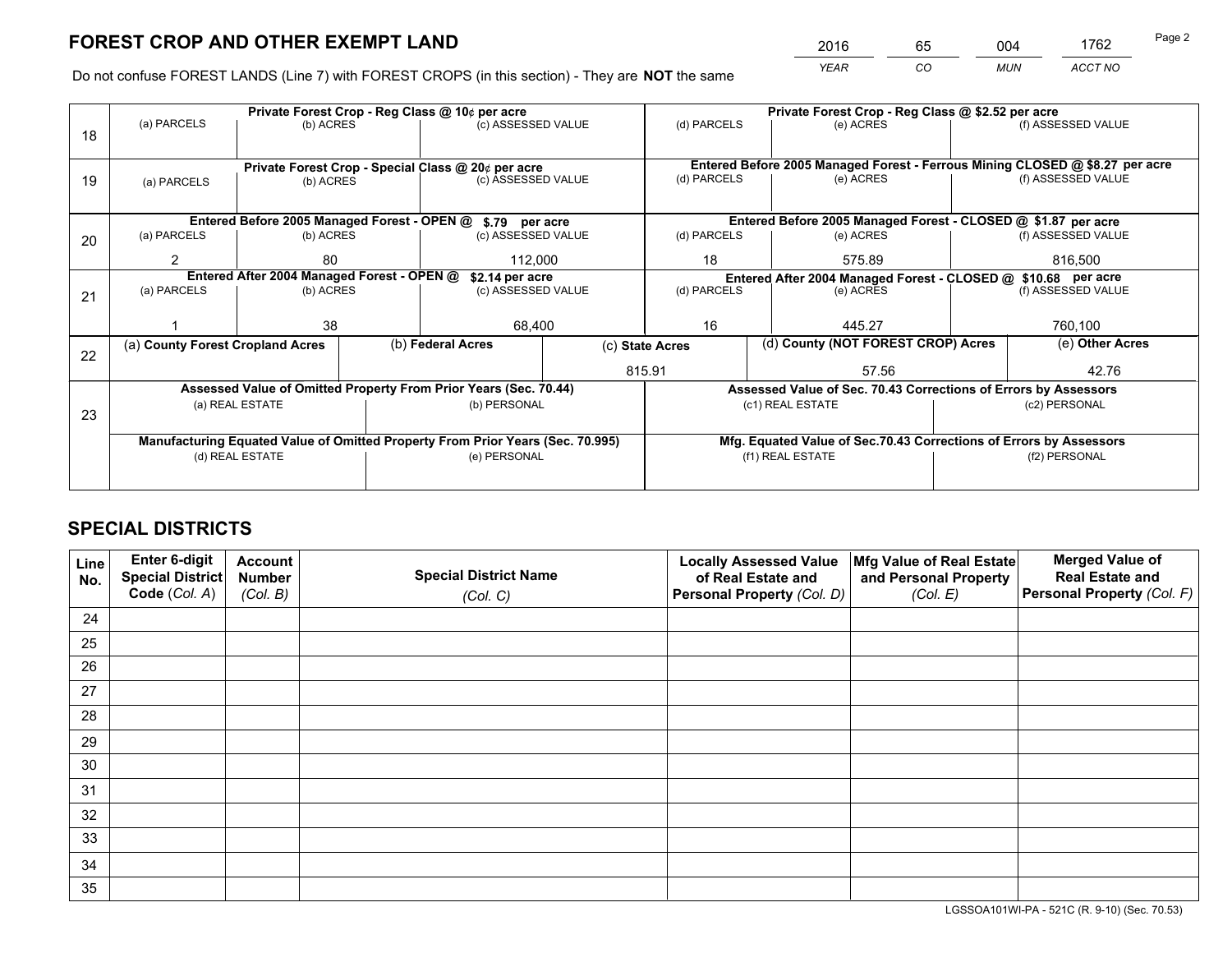|                       |                                                                 |                                             |                                                         | <b>YEAR</b>                                                                       | CO<br><b>MUN</b>                                              | ACCT NO                                                                        |
|-----------------------|-----------------------------------------------------------------|---------------------------------------------|---------------------------------------------------------|-----------------------------------------------------------------------------------|---------------------------------------------------------------|--------------------------------------------------------------------------------|
| Line<br>No.           | <b>Enter 6-digit</b><br><b>School District</b><br>Code (Col. A) | <b>Account</b><br><b>Number</b><br>(Col. B) | <b>School District Name</b><br>(Col. C)                 | <b>Locally Assessed Value</b><br>of Real Estate and<br>Personal Property (Col. D) | Mfg Value of Real Estate<br>and Personal Property<br>(Col. E) | <b>Merged Value of</b><br><b>Real Estate and</b><br>Personal Property (Col. F) |
|                       | A. SCHOOL DISTRICTS (K-8 and K-12)                              |                                             |                                                         |                                                                                   |                                                               |                                                                                |
| 36                    | 655306                                                          | 0392                                        | SCH D OF SHELL LAKE                                     | 55,010,900                                                                        |                                                               | 55,010,900                                                                     |
| 37                    | 655474                                                          | 0393                                        | SCH D OF SPOONER                                        | 24,278,300                                                                        |                                                               | 24,278,300                                                                     |
| 38                    |                                                                 |                                             |                                                         |                                                                                   |                                                               |                                                                                |
| 39                    |                                                                 |                                             |                                                         |                                                                                   |                                                               |                                                                                |
| 40                    |                                                                 |                                             |                                                         |                                                                                   |                                                               |                                                                                |
| 41                    |                                                                 |                                             |                                                         |                                                                                   |                                                               |                                                                                |
| 42                    |                                                                 |                                             |                                                         |                                                                                   |                                                               |                                                                                |
| 43                    |                                                                 |                                             |                                                         |                                                                                   |                                                               |                                                                                |
| 44                    |                                                                 |                                             |                                                         |                                                                                   |                                                               |                                                                                |
| 45<br>$\overline{46}$ |                                                                 |                                             |                                                         |                                                                                   |                                                               |                                                                                |
| 47                    |                                                                 |                                             |                                                         |                                                                                   |                                                               |                                                                                |
| 48                    |                                                                 |                                             |                                                         |                                                                                   |                                                               |                                                                                |
| 49                    |                                                                 |                                             |                                                         |                                                                                   |                                                               |                                                                                |
| 50                    |                                                                 |                                             | TOTAL ASSESSED VALUE OF SCHOOL DISTRICTS (K-8 and K-12) | 79,289,200                                                                        |                                                               | 79,289,200                                                                     |
|                       | <b>B.</b><br><b>UNION HIGH SCHOOL DISTRICTS</b>                 |                                             |                                                         |                                                                                   |                                                               |                                                                                |
| 51                    |                                                                 |                                             |                                                         |                                                                                   |                                                               |                                                                                |
| 52                    |                                                                 |                                             |                                                         |                                                                                   |                                                               |                                                                                |
| 53                    |                                                                 |                                             |                                                         |                                                                                   |                                                               |                                                                                |
| 54                    |                                                                 |                                             |                                                         |                                                                                   |                                                               |                                                                                |
| 55                    |                                                                 |                                             | TOTAL ASSESSED VALUE OF UNION HIGH SCHOOLS              |                                                                                   |                                                               |                                                                                |
|                       | C.<br><b>TECHNICAL COLLEGE DISTRICTS</b>                        |                                             |                                                         |                                                                                   |                                                               |                                                                                |
| 56                    | 001700                                                          | 0016                                        | WISCONSIN INDIANHEAD TECH COLLEGE SHEL                  | 79,289,200                                                                        |                                                               | 79,289,200                                                                     |
| 57                    |                                                                 |                                             |                                                         |                                                                                   |                                                               |                                                                                |
| 58                    |                                                                 |                                             |                                                         |                                                                                   |                                                               |                                                                                |
| 59                    |                                                                 |                                             | TOTAL ASSESSED VALUE OF TECHNICAL COLLEGES              | 79,289,200                                                                        |                                                               | 79,289,200                                                                     |

 *I hereby certify, to the best of my knowledge and belief, this form is complete and correct.*

| Print name of preparer | Title                    |                | Date (MM / DD / CCYY) |
|------------------------|--------------------------|----------------|-----------------------|
|                        |                          |                |                       |
| Signature of preparer  | Contact Telephone Number | E-mail address |                       |
|                        | $\sim$                   |                |                       |

| <b>SCHOOL DISTRICTS</b> |  |
|-------------------------|--|
|-------------------------|--|

201665004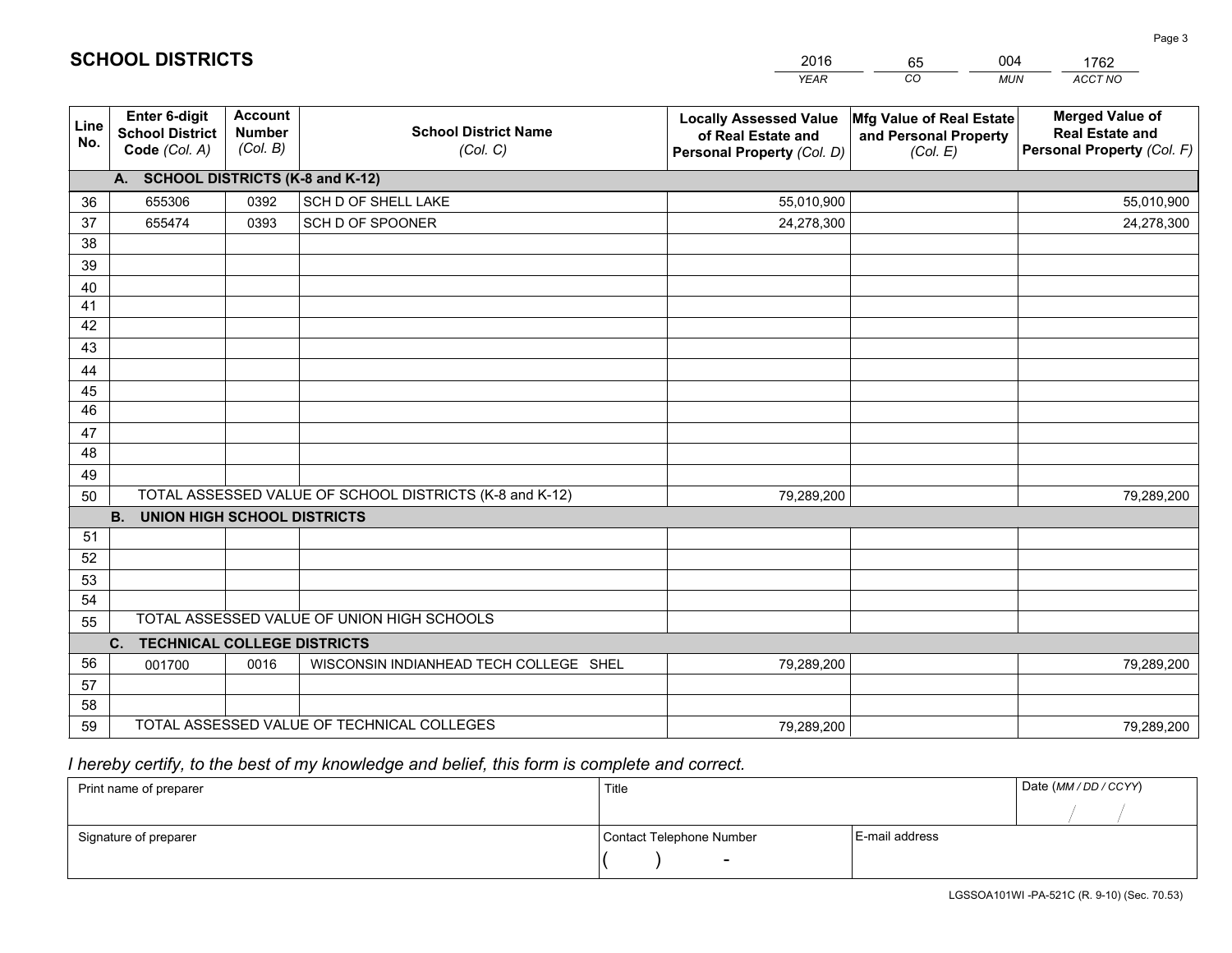### **HIGHLIGHTS**

- 1. Complete the Statement of Assessment after the Board of Review. Reflect any changes made there.
- 2. Use black ink to complete.
- 3. Line 16 must equal Line 50, Col D.
- 4. Line 55 must equal the total of K-8 schools listed on lines 36-49. Do not include K-12 schools in this comparision.
- 5. Line 59, Col. D must equal Line 16.
- 6. Special District, School District and Technical College District values must include both real estate and personal property. Examples of Special districts are: town sanitary districts, public inland lake protection and rehabilitation districts, and metropolitan sewerage districts.
- 7. DO NOT INCLUDE Manufacturing property values.DOR will print these values on the final SOA.

LESA DAHLSTROM TOWN OF BASHAW W8885 COUNTY HWY B SHELL LAKE, WI 54871

TOWN OF BASHAW LESA DAHLSTROM

W8885 COUNTY HWY B SHELL LAKE, WI 5487

 8. Accuracy of this form is very important. The values reported directly affect the equalized value DOR calculates for school and special districts.

### **Page 1:**

 If not prefilled, enter the tax year,county and municipal code,municipal type, municipal name and county name on the top of form.

Check the Amended box, if filing an amended / corrected SOA.

 Report the parcel count, acres and assessed value of taxable general property, total parcel count, (real and personal), total acres, and values from final figures set by the Board of Review.

- A. Real Estate land and improvements (buildings, etc.) is reported on lines 1 8, total line 9.
- B. Personal Property is reported on lines 11 14, Column D, total line 15.
- C. To complete this report, use the computer produced summary of the assessment roll that shows these amounts.
- D. Use whole numbers only.
- E. Add each line across and each column down to verify entries.

### **Page 2:**

- A. Report Special Items (not subject to general property tax).
- 1. Private Forest Croplands and Managed Forest Lands are reported on lines 18,19, 20 and 21. Be sure to report assessed values **NOT** taxes.
- 2. You should have copies of the orders of entry, orders of withdrawal, etc., to update your assessment roll.
	- 3. Show hundredths of acres (e.g. 39.75).
- 4. Tax exempt lands are reported on line 22.
- 5. Omitted property and sec. 70.43, Wis. Stats., corrections of errors by assessor are reported on line 23. Report real estate and personal property separately. These should be for **prior years**, not something found on the current assessment roll after the board of review.
- B. Special District (Lines 24-35) Include the value of both real and personal property.
- The Department of Revenue (DOR) preprints much of the information regarding names and codes for schools, special districts,etc. If a district is not listed, enter the name and value only, DOR will enter the proper code.

## **Page 3 School Districts:**

Include the value of both real and personal property.

Report School District (regular, elementary, union high school, and technical college).

- 1. Regular (K-12) and Elementary (K-8) school values are reported on lines 36-49, total on line 50.
- 2. Union High School (UHS) (use only if elementary schools are listed on lines 36-49) are reported on lines 51-54. UHS total value (line 55) must equal to the total **elementary school** values reported on lines 36-49. Do notinclude K-12 schools in this comparison.
- 3. Technical College values are reported on lines 56-58, total on line 59.
- 4. Use the computer summary that shows these amounts to complete this report.

### **This form is due the second Monday in June. File this report only after your Board of Review is complete.**

 *If you have questions: Return forms to:*

Fax number: (608) 264-6887 PO Box 8971

 Email: lgs@revenue.wi.gov Wisconsin Department of Revenue Call: (608) 261-5341 Local Government Services Section 6-97Madison WI 53708-8971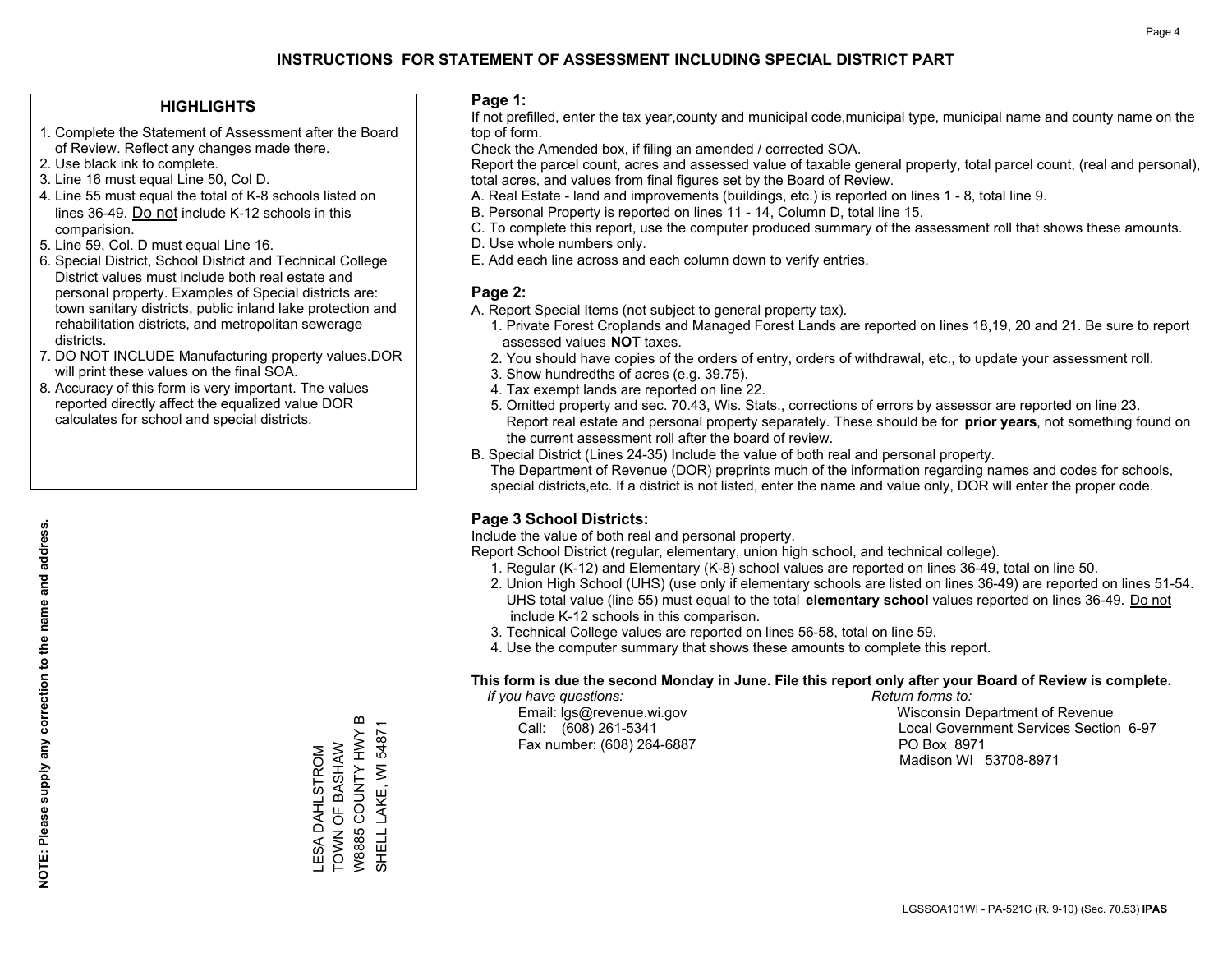**FINAL - EQUATED**

**STATEMENT OF ASSESSMENT FOR 2016** 

| 65.      | nnr | 1763    |
|----------|-----|---------|
| $\cdots$ | MUN | ACCT NO |

|                | <b>FOR</b>                                                                                                                                                                                   | <b>TOWN OF</b><br>OF                           | <b>BASS LAKE</b>         |                                                                | <b>WASHBURN COUNTY</b> |                                 |                                         | WHEN COMPLETING THIS DOCUMENT            |
|----------------|----------------------------------------------------------------------------------------------------------------------------------------------------------------------------------------------|------------------------------------------------|--------------------------|----------------------------------------------------------------|------------------------|---------------------------------|-----------------------------------------|------------------------------------------|
|                |                                                                                                                                                                                              | Town - Village - City                          | <b>Municipality Name</b> |                                                                | <b>County Name</b>     |                                 |                                         | DO NOT WRITE OVER X's OR IN SHADED AREAS |
| Line<br>No.    | PARCEL COUNT<br><b>REAL ESTATE</b><br>(See Lines 18 - 22 for<br>TOTAL LAND   IMPROVEMENTS   NUMBERS ONLY                                                                                     |                                                |                          | NO. OF ACRES<br><b>VALUE OF</b><br><b>WHOLE</b><br><b>LAND</b> |                        | VALUE OF<br><b>IMPROVEMENTS</b> | TOTAL VALUE OF LAND<br>AND IMPROVEMENTS |                                          |
|                |                                                                                                                                                                                              | other Real Estate)                             | Col. A                   | Col. B                                                         | Col. C                 | Col. D                          | Col. E                                  | Col. F                                   |
|                |                                                                                                                                                                                              | <b>RESIDENTIAL - Class 1</b>                   | 568                      | 375                                                            | 2,024                  | 11,988,500                      | 32,876,900                              | 44,865,400                               |
| 2              |                                                                                                                                                                                              | <b>COMMERCIAL - Class 2</b>                    | 6                        | 5                                                              | 54                     | 147,900                         | 562,300                                 | 710,200                                  |
| 3              |                                                                                                                                                                                              | <b>MANUFACTURING - Class 3</b>                 | 0                        | $\Omega$                                                       | $\Omega$               | 0                               | 0                                       | $\mathbf{0}$                             |
| 4              |                                                                                                                                                                                              | <b>AGRICULTURAL - Class 4</b>                  | 92                       |                                                                | 2,056                  | 248,700                         |                                         | 248,700                                  |
| 5              |                                                                                                                                                                                              | UNDEVELOPED - Class 5                          | 81                       |                                                                | 699                    | 316,000                         |                                         | 316,000                                  |
| 6              |                                                                                                                                                                                              | AGRICULTURAL FOREST - Class 5m                 | 0                        |                                                                | $\mathbf{0}$           | $\mathbf{0}$                    |                                         | $\mathbf{0}$                             |
| $\overline{7}$ |                                                                                                                                                                                              | FOREST LANDS - Class 6                         | 347                      |                                                                | 8,833                  | 15,335,200                      |                                         | 15,335,200                               |
| 8              |                                                                                                                                                                                              | OTHER - Class 7                                | 10                       | 10                                                             | 13                     | 52,400                          | 655,300                                 | 707,700                                  |
| 9              |                                                                                                                                                                                              | TOTAL - ALL COLUMNS                            | 1,104                    | 390                                                            | 13,679                 | 28,088,700                      | 34,094,500                              | 62,183,200                               |
| 10             |                                                                                                                                                                                              | NUMBER OF PERSONAL PROPERTY ACCOUNTS IN ROLL   |                          |                                                                | 8                      | <b>LOCALLY ASSESSED</b>         | <b>MANUFACTURING</b>                    | <b>MERGED</b>                            |
| 11             |                                                                                                                                                                                              | BOATS AND OTHER WATERCRAFT NOT EXEMPT - Code 1 |                          |                                                                |                        | 0                               | $\Omega$                                | $\mathbf{0}$                             |
| 12             |                                                                                                                                                                                              | MACHINERY, TOOLS AND PATTERNS - Code 2         |                          |                                                                |                        | 129,700                         | 0                                       | 129,700                                  |
| 13             |                                                                                                                                                                                              | FURNITURE, FIXTURES AND EQUIPMENT - Code 3     |                          |                                                                |                        | 21,200                          | $\mathbf 0$                             | 21,200                                   |
| 14             | 17,700<br>ALL OTHER PERSONAL PROPERTY NOT EXEMPT - Codes 4A, 4B, 4C                                                                                                                          |                                                |                          |                                                                |                        |                                 |                                         | 17,700                                   |
| 15             | TOTAL OF PERSONAL PROPERTY NOT EXEMPT (Total of Lines 11-14)<br>168,600                                                                                                                      |                                                |                          |                                                                |                        |                                 | 0                                       | 168,600                                  |
| 16             | AGGREGATE ASSESSED VALUE OF ALL PROPERTY SUBJECT TO THE GENERAL PROPERTY TAX (Total of Lines 9F and 15F)<br>MUST EQUAL TOTAL VALUE OF THE SCHOOL DISTRICTS (K-12 PLUS K-8) - Line 50, Col. F |                                                |                          |                                                                |                        |                                 |                                         | 62,351,800                               |
| 17             | Name of Assessor<br><b>BOARD OF REVIEW</b><br>DATE OF FINAL ADJOURNMENT<br>12/01/2016<br><b>LARRY LEE</b>                                                                                    |                                                |                          |                                                                |                        |                                 | Telephone #                             | (715) 520-2126                           |

REMARKS

The Assessment Ratio to be used in calculating the estimated Fair Market Value on tax bills for this tax district is 1.030359616

This ratio should be used to convert assessed values to "Calculate Equalized Values" in Step 1 of the Lottery and Gaming Credit Calculations.<br>This ratio should be used in the "Computation of Tax Equivalent" schedule of the Commission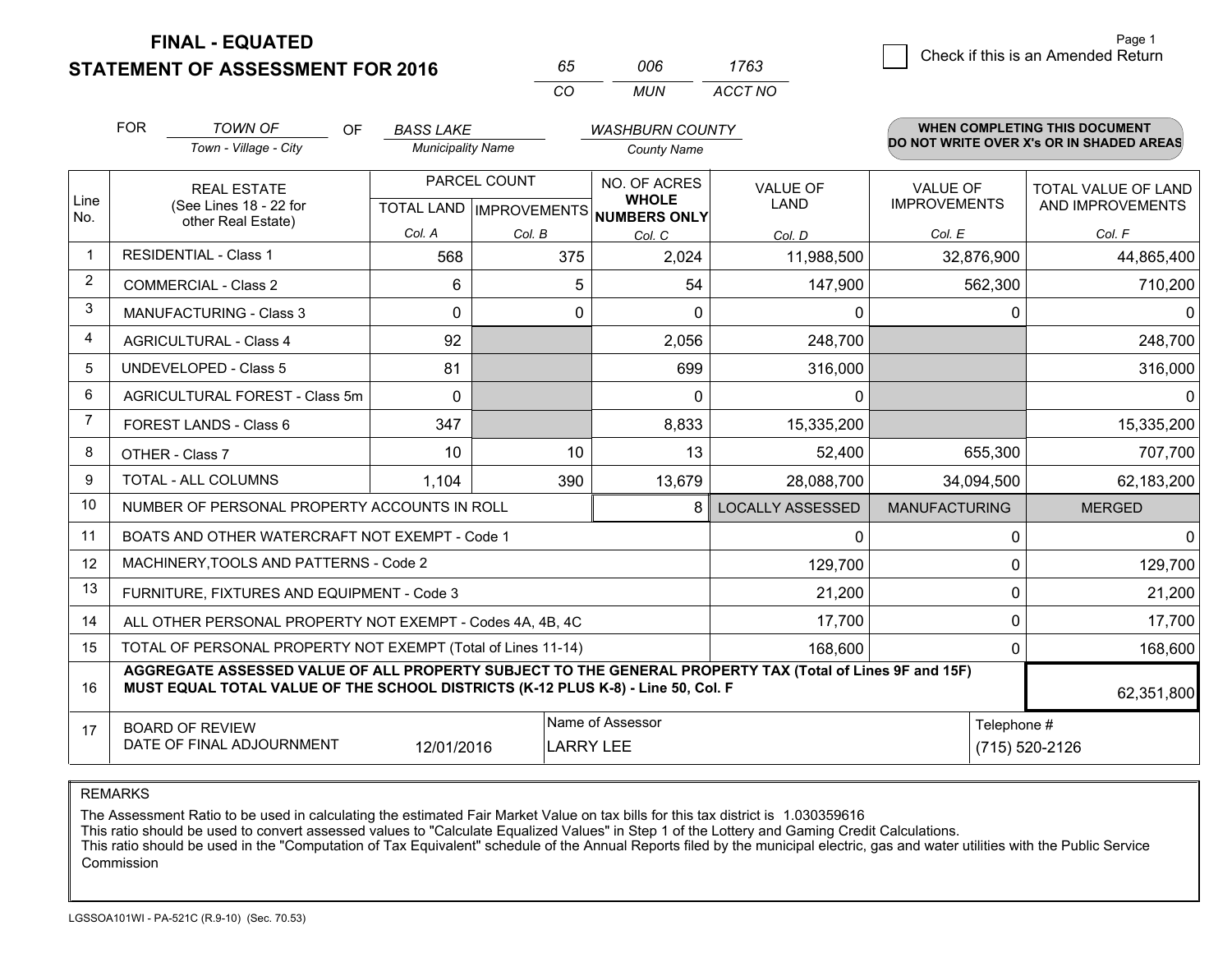*YEAR CO MUN ACCT NO* <sup>2016</sup> <sup>65</sup> <sup>006</sup> <sup>1763</sup>

Do not confuse FOREST LANDS (Line 7) with FOREST CROPS (in this section) - They are **NOT** the same

|    |                                            |                                                                                |  | Private Forest Crop - Reg Class @ 10¢ per acre                   |                                                                    | Private Forest Crop - Reg Class @ \$2.52 per acre     |                                                                              |                                                                                     |                    |  |
|----|--------------------------------------------|--------------------------------------------------------------------------------|--|------------------------------------------------------------------|--------------------------------------------------------------------|-------------------------------------------------------|------------------------------------------------------------------------------|-------------------------------------------------------------------------------------|--------------------|--|
| 18 | (a) PARCELS                                | (b) ACRES                                                                      |  | (c) ASSESSED VALUE                                               |                                                                    | (d) PARCELS                                           | (e) ACRES                                                                    |                                                                                     | (f) ASSESSED VALUE |  |
|    |                                            |                                                                                |  |                                                                  |                                                                    |                                                       |                                                                              |                                                                                     |                    |  |
|    |                                            |                                                                                |  | Private Forest Crop - Special Class @ 20¢ per acre               |                                                                    |                                                       | Entered Before 2005 Managed Forest - Ferrous Mining CLOSED @ \$8.27 per acre |                                                                                     |                    |  |
| 19 | (a) PARCELS                                | (b) ACRES                                                                      |  | (c) ASSESSED VALUE                                               |                                                                    | (d) PARCELS                                           | (e) ACRES                                                                    |                                                                                     | (f) ASSESSED VALUE |  |
|    |                                            |                                                                                |  |                                                                  |                                                                    |                                                       |                                                                              |                                                                                     |                    |  |
|    |                                            |                                                                                |  | Entered Before 2005 Managed Forest - OPEN @ \$.79 per acre       |                                                                    |                                                       | Entered Before 2005 Managed Forest - CLOSED @ \$1.87 per acre                |                                                                                     |                    |  |
| 20 | (a) PARCELS                                | (b) ACRES                                                                      |  | (c) ASSESSED VALUE                                               |                                                                    | (d) PARCELS                                           | (e) ACRES                                                                    |                                                                                     | (f) ASSESSED VALUE |  |
|    |                                            |                                                                                |  |                                                                  |                                                                    | 24                                                    | 539.65                                                                       |                                                                                     | 899.400            |  |
|    | Entered After 2004 Managed Forest - OPEN @ |                                                                                |  | \$2.14 per acre                                                  |                                                                    |                                                       |                                                                              |                                                                                     |                    |  |
|    | (a) PARCELS                                | (b) ACRES                                                                      |  | (c) ASSESSED VALUE                                               |                                                                    | (d) PARCELS<br>(e) ACRES                              |                                                                              | Entered After 2004 Managed Forest - CLOSED @ \$10.68 per acre<br>(f) ASSESSED VALUE |                    |  |
| 21 |                                            |                                                                                |  |                                                                  |                                                                    |                                                       |                                                                              |                                                                                     |                    |  |
|    | g                                          | 307                                                                            |  | 424,700                                                          |                                                                    | 47                                                    | 1,481.94                                                                     |                                                                                     | 2,405,000          |  |
|    | (a) County Forest Cropland Acres           |                                                                                |  | (b) Federal Acres                                                |                                                                    | (d) County (NOT FOREST CROP) Acres<br>(c) State Acres |                                                                              |                                                                                     | (e) Other Acres    |  |
| 22 | 3,102.81                                   |                                                                                |  |                                                                  |                                                                    | 1,560.35                                              | 49.43                                                                        |                                                                                     |                    |  |
|    |                                            |                                                                                |  |                                                                  |                                                                    |                                                       |                                                                              |                                                                                     |                    |  |
|    |                                            |                                                                                |  | Assessed Value of Omitted Property From Prior Years (Sec. 70.44) |                                                                    |                                                       | Assessed Value of Sec. 70.43 Corrections of Errors by Assessors              |                                                                                     |                    |  |
| 23 |                                            | (a) REAL ESTATE                                                                |  | (b) PERSONAL                                                     |                                                                    |                                                       | (c1) REAL ESTATE                                                             |                                                                                     | (c2) PERSONAL      |  |
|    |                                            |                                                                                |  |                                                                  |                                                                    |                                                       |                                                                              |                                                                                     |                    |  |
|    |                                            | Manufacturing Equated Value of Omitted Property From Prior Years (Sec. 70.995) |  |                                                                  | Mfg. Equated Value of Sec.70.43 Corrections of Errors by Assessors |                                                       |                                                                              |                                                                                     |                    |  |
|    | (d) REAL ESTATE                            |                                                                                |  | (e) PERSONAL                                                     |                                                                    |                                                       | (f1) REAL ESTATE                                                             |                                                                                     | (f2) PERSONAL      |  |
|    |                                            |                                                                                |  |                                                                  |                                                                    |                                                       |                                                                              |                                                                                     |                    |  |
|    |                                            |                                                                                |  |                                                                  |                                                                    |                                                       |                                                                              |                                                                                     |                    |  |

## **SPECIAL DISTRICTS**

| Line<br>No. | Enter 6-digit<br>Special District<br>Code (Col. A) | <b>Account</b><br><b>Number</b><br>(Col. B) | <b>Special District Name</b><br>(Col. C) | <b>Locally Assessed Value</b><br>of Real Estate and<br>Personal Property (Col. D) | Mfg Value of Real Estate<br>and Personal Property<br>(Col. E) | <b>Merged Value of</b><br><b>Real Estate and</b><br>Personal Property (Col. F) |
|-------------|----------------------------------------------------|---------------------------------------------|------------------------------------------|-----------------------------------------------------------------------------------|---------------------------------------------------------------|--------------------------------------------------------------------------------|
| 24          |                                                    |                                             |                                          |                                                                                   |                                                               |                                                                                |
| 25          |                                                    |                                             |                                          |                                                                                   |                                                               |                                                                                |
| 26          |                                                    |                                             |                                          |                                                                                   |                                                               |                                                                                |
| 27          |                                                    |                                             |                                          |                                                                                   |                                                               |                                                                                |
| 28          |                                                    |                                             |                                          |                                                                                   |                                                               |                                                                                |
| 29          |                                                    |                                             |                                          |                                                                                   |                                                               |                                                                                |
| 30          |                                                    |                                             |                                          |                                                                                   |                                                               |                                                                                |
| 31          |                                                    |                                             |                                          |                                                                                   |                                                               |                                                                                |
| 32          |                                                    |                                             |                                          |                                                                                   |                                                               |                                                                                |
| 33          |                                                    |                                             |                                          |                                                                                   |                                                               |                                                                                |
| 34          |                                                    |                                             |                                          |                                                                                   |                                                               |                                                                                |
| 35          |                                                    |                                             |                                          |                                                                                   |                                                               |                                                                                |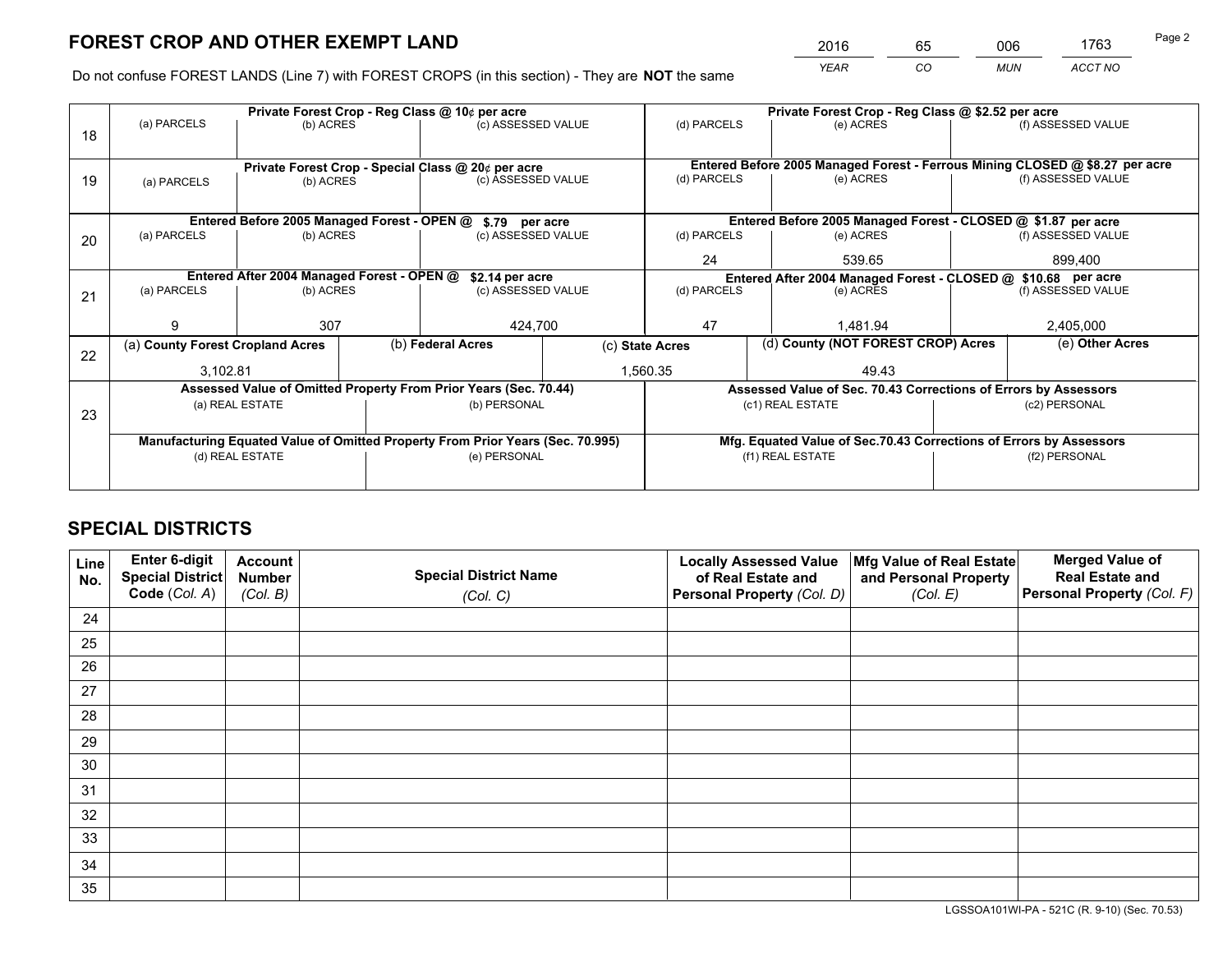|             |                                                                 |                                             |                                                         | <b>YEAR</b>                                                                       | CO<br><b>MUN</b>                                              | ACCT NO                                                                        |
|-------------|-----------------------------------------------------------------|---------------------------------------------|---------------------------------------------------------|-----------------------------------------------------------------------------------|---------------------------------------------------------------|--------------------------------------------------------------------------------|
| Line<br>No. | <b>Enter 6-digit</b><br><b>School District</b><br>Code (Col. A) | <b>Account</b><br><b>Number</b><br>(Col. B) | <b>School District Name</b><br>(Col. C)                 | <b>Locally Assessed Value</b><br>of Real Estate and<br>Personal Property (Col. D) | Mfg Value of Real Estate<br>and Personal Property<br>(Col. E) | <b>Merged Value of</b><br><b>Real Estate and</b><br>Personal Property (Col. F) |
|             | A. SCHOOL DISTRICTS (K-8 and K-12)                              |                                             |                                                         |                                                                                   |                                                               |                                                                                |
| 36          | 572478                                                          | 0339                                        | SCH D OF HAYWARD COMMUNITY                              | 26,810,400                                                                        |                                                               | 26,810,400                                                                     |
| 37          | 655474                                                          | 0393                                        | SCH D OF SPOONER                                        | 35,541,400                                                                        |                                                               | 35,541,400                                                                     |
| 38          |                                                                 |                                             |                                                         |                                                                                   |                                                               |                                                                                |
| 39          |                                                                 |                                             |                                                         |                                                                                   |                                                               |                                                                                |
| 40          |                                                                 |                                             |                                                         |                                                                                   |                                                               |                                                                                |
| 41          |                                                                 |                                             |                                                         |                                                                                   |                                                               |                                                                                |
| 42          |                                                                 |                                             |                                                         |                                                                                   |                                                               |                                                                                |
| 43          |                                                                 |                                             |                                                         |                                                                                   |                                                               |                                                                                |
| 44          |                                                                 |                                             |                                                         |                                                                                   |                                                               |                                                                                |
| 45<br>46    |                                                                 |                                             |                                                         |                                                                                   |                                                               |                                                                                |
|             |                                                                 |                                             |                                                         |                                                                                   |                                                               |                                                                                |
| 47<br>48    |                                                                 |                                             |                                                         |                                                                                   |                                                               |                                                                                |
| 49          |                                                                 |                                             |                                                         |                                                                                   |                                                               |                                                                                |
| 50          |                                                                 |                                             | TOTAL ASSESSED VALUE OF SCHOOL DISTRICTS (K-8 and K-12) | 62,351,800                                                                        |                                                               | 62,351,800                                                                     |
|             | <b>B.</b><br><b>UNION HIGH SCHOOL DISTRICTS</b>                 |                                             |                                                         |                                                                                   |                                                               |                                                                                |
| 51          |                                                                 |                                             |                                                         |                                                                                   |                                                               |                                                                                |
| 52          |                                                                 |                                             |                                                         |                                                                                   |                                                               |                                                                                |
| 53          |                                                                 |                                             |                                                         |                                                                                   |                                                               |                                                                                |
| 54          |                                                                 |                                             |                                                         |                                                                                   |                                                               |                                                                                |
| 55          |                                                                 |                                             | TOTAL ASSESSED VALUE OF UNION HIGH SCHOOLS              |                                                                                   |                                                               |                                                                                |
|             | <b>TECHNICAL COLLEGE DISTRICTS</b><br>C.                        |                                             |                                                         |                                                                                   |                                                               |                                                                                |
| 56          | 001700                                                          | 0016                                        | WISCONSIN INDIANHEAD TECH COLLEGE SHEL                  | 62,351,800                                                                        |                                                               | 62,351,800                                                                     |
| 57          |                                                                 |                                             |                                                         |                                                                                   |                                                               |                                                                                |
| 58          |                                                                 |                                             |                                                         |                                                                                   |                                                               |                                                                                |
| 59          |                                                                 |                                             | TOTAL ASSESSED VALUE OF TECHNICAL COLLEGES              | 62,351,800                                                                        |                                                               | 62,351,800                                                                     |

2016

65

006

# *I hereby certify, to the best of my knowledge and belief, this form is complete and correct.*

**SCHOOL DISTRICTS**

| Print name of preparer | Title                    |                | Date (MM / DD / CCYY) |
|------------------------|--------------------------|----------------|-----------------------|
|                        |                          |                |                       |
| Signature of preparer  | Contact Telephone Number | E-mail address |                       |
|                        | $\overline{\phantom{0}}$ |                |                       |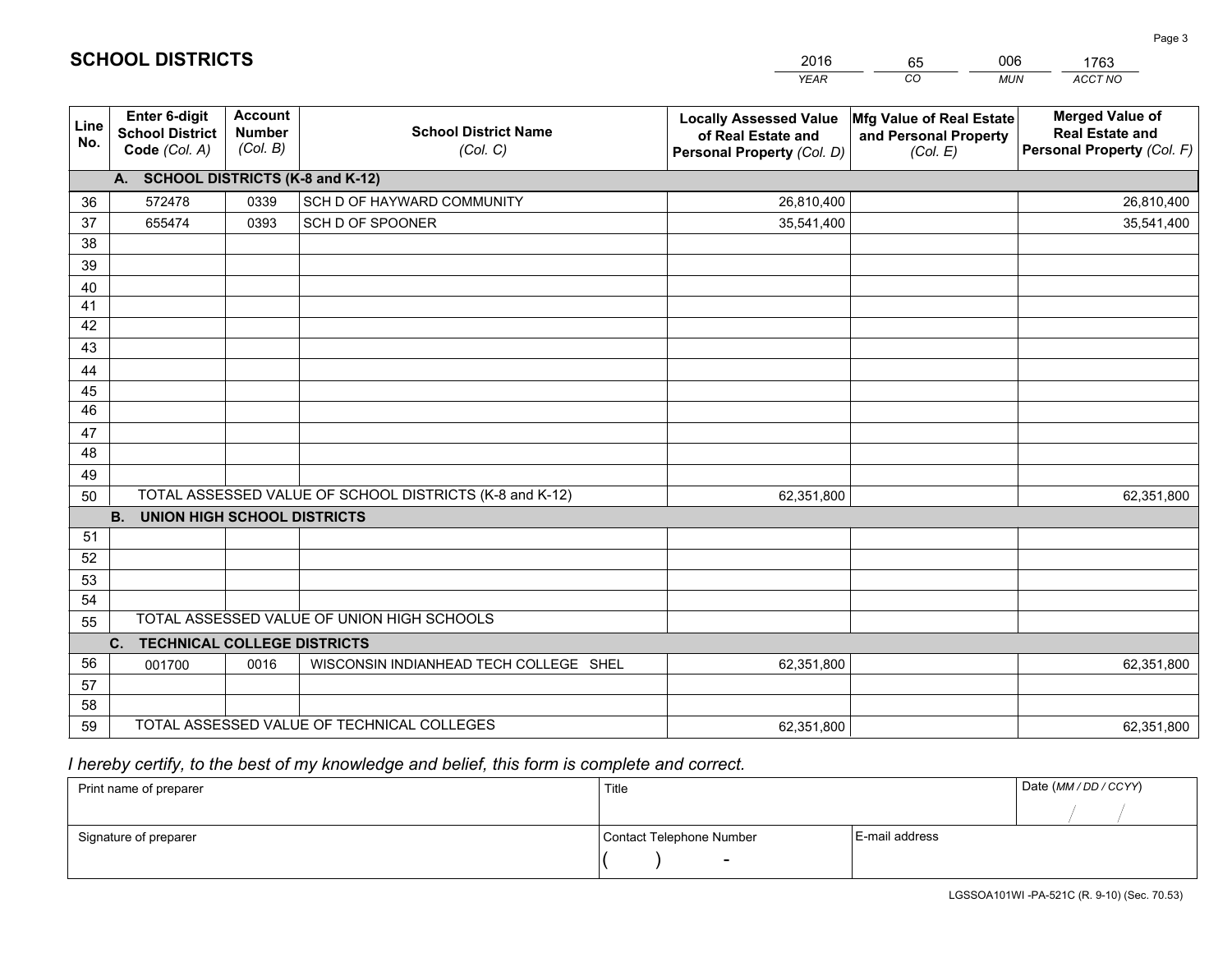### **HIGHLIGHTS**

- 1. Complete the Statement of Assessment after the Board of Review. Reflect any changes made there.
- 2. Use black ink to complete.
- 3. Line 16 must equal Line 50, Col D.
- 4. Line 55 must equal the total of K-8 schools listed on lines 36-49. Do not include K-12 schools in this comparision.
- 5. Line 59, Col. D must equal Line 16.
- 6. Special District, School District and Technical College District values must include both real estate and personal property. Examples of Special districts are: town sanitary districts, public inland lake protection and rehabilitation districts, and metropolitan sewerage districts.
- 7. DO NOT INCLUDE Manufacturing property values.DOR will print these values on the final SOA.

KATHY PFISTER TOWN OF BASS LAKE

KATHY PFISTER<br>TOWN OF BASS LAKE

N7604 MAIN RD

N7604 MAIN RD<br>SPRINGBROOK, WI

SPRINGBROOK, WI 54875

Ю 5487

 8. Accuracy of this form is very important. The values reported directly affect the equalized value DOR calculates for school and special districts.

### **Page 1:**

 If not prefilled, enter the tax year,county and municipal code,municipal type, municipal name and county name on the top of form.

Check the Amended box, if filing an amended / corrected SOA.

 Report the parcel count, acres and assessed value of taxable general property, total parcel count, (real and personal), total acres, and values from final figures set by the Board of Review.

- A. Real Estate land and improvements (buildings, etc.) is reported on lines 1 8, total line 9.
- B. Personal Property is reported on lines 11 14, Column D, total line 15.
- C. To complete this report, use the computer produced summary of the assessment roll that shows these amounts.
- D. Use whole numbers only.
- E. Add each line across and each column down to verify entries.

### **Page 2:**

- A. Report Special Items (not subject to general property tax).
- 1. Private Forest Croplands and Managed Forest Lands are reported on lines 18,19, 20 and 21. Be sure to report assessed values **NOT** taxes.
- 2. You should have copies of the orders of entry, orders of withdrawal, etc., to update your assessment roll.
	- 3. Show hundredths of acres (e.g. 39.75).
- 4. Tax exempt lands are reported on line 22.
- 5. Omitted property and sec. 70.43, Wis. Stats., corrections of errors by assessor are reported on line 23. Report real estate and personal property separately. These should be for **prior years**, not something found on the current assessment roll after the board of review.
- B. Special District (Lines 24-35) Include the value of both real and personal property.
- The Department of Revenue (DOR) preprints much of the information regarding names and codes for schools, special districts,etc. If a district is not listed, enter the name and value only, DOR will enter the proper code.

## **Page 3 School Districts:**

Include the value of both real and personal property.

Report School District (regular, elementary, union high school, and technical college).

- 1. Regular (K-12) and Elementary (K-8) school values are reported on lines 36-49, total on line 50.
- 2. Union High School (UHS) (use only if elementary schools are listed on lines 36-49) are reported on lines 51-54. UHS total value (line 55) must equal to the total **elementary school** values reported on lines 36-49. Do notinclude K-12 schools in this comparison.
- 3. Technical College values are reported on lines 56-58, total on line 59.
- 4. Use the computer summary that shows these amounts to complete this report.

### **This form is due the second Monday in June. File this report only after your Board of Review is complete.**

 *If you have questions: Return forms to:*

Fax number: (608) 264-6887 PO Box 8971

 Email: lgs@revenue.wi.gov Wisconsin Department of Revenue Call: (608) 261-5341 Local Government Services Section 6-97Madison WI 53708-8971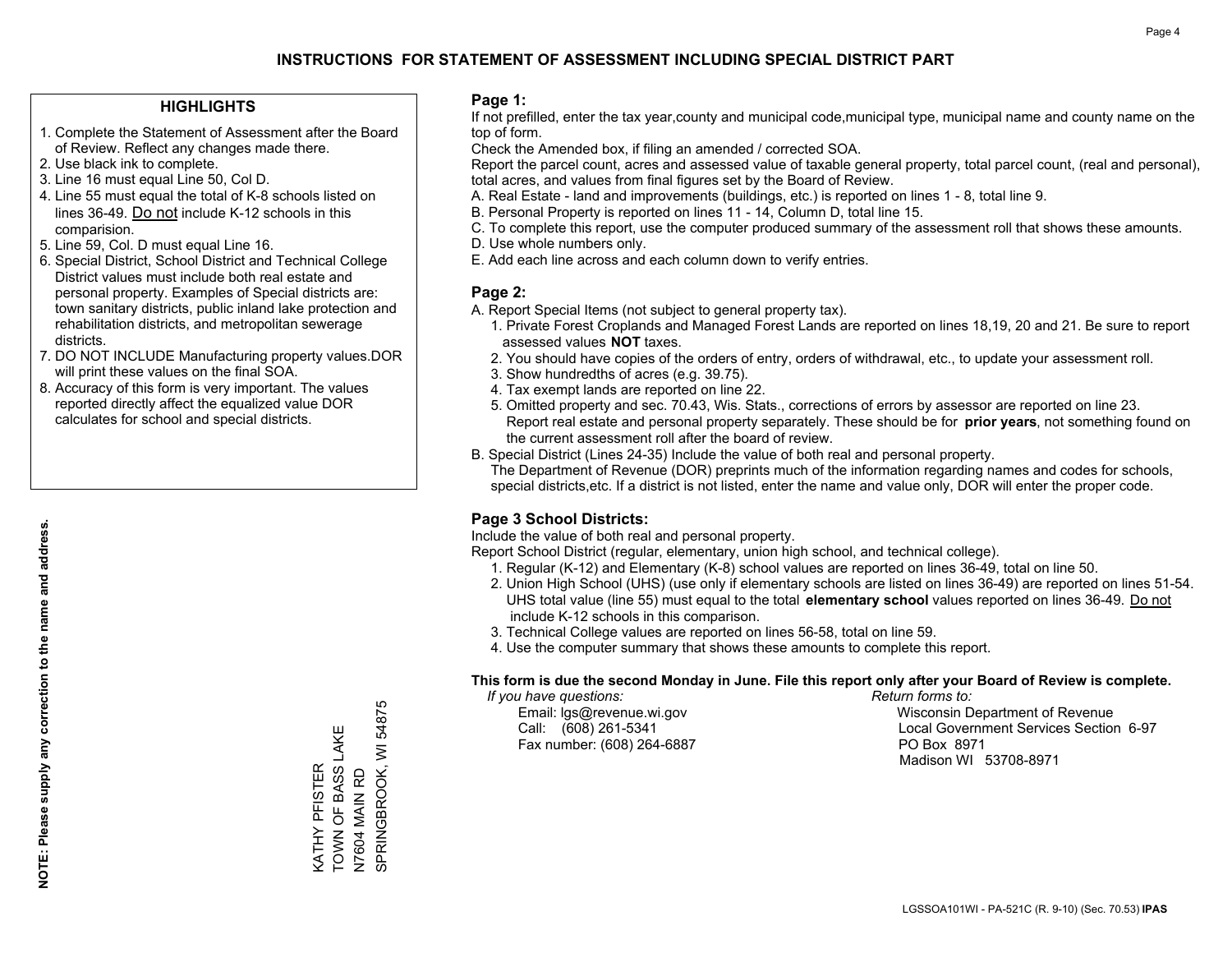**STATEMENT OF ASSESSMENT FOR 2016** 

**FINAL - EQUATED**

| 65  | nnr  | 1764    |
|-----|------|---------|
| ΓO. | MUN. | ACCT NO |

|                | <b>FOR</b><br><b>TOWN OF</b><br><b>OF</b><br><b>BEAVER BROOK</b><br>Town - Village - City<br><b>Municipality Name</b>                                                                        |                                                                                                      |        | <b>WASHBURN COUNTY</b> |                              |                                | <b>WHEN COMPLETING THIS DOCUMENT</b><br>DO NOT WRITE OVER X's OR IN SHADED AREAS |                                         |
|----------------|----------------------------------------------------------------------------------------------------------------------------------------------------------------------------------------------|------------------------------------------------------------------------------------------------------|--------|------------------------|------------------------------|--------------------------------|----------------------------------------------------------------------------------|-----------------------------------------|
|                |                                                                                                                                                                                              |                                                                                                      |        |                        | <b>County Name</b>           |                                |                                                                                  |                                         |
| Line<br>No.    |                                                                                                                                                                                              | PARCEL COUNT<br><b>REAL ESTATE</b><br>(See Lines 18 - 22 for<br>TOTAL LAND IMPROVEMENTS NUMBERS ONLY |        |                        | NO. OF ACRES<br><b>WHOLE</b> | <b>VALUE OF</b><br><b>LAND</b> | VALUE OF<br><b>IMPROVEMENTS</b>                                                  | TOTAL VALUE OF LAND<br>AND IMPROVEMENTS |
|                |                                                                                                                                                                                              | other Real Estate)                                                                                   | Col. A | Col. B                 | Col. C                       | Col. D                         | Col. E                                                                           | Col. F                                  |
| $\mathbf 1$    |                                                                                                                                                                                              | <b>RESIDENTIAL - Class 1</b>                                                                         | 413    | 327                    | 1,016                        | 6,772,100                      | 31,784,700                                                                       | 38,556,800                              |
| 2              |                                                                                                                                                                                              | <b>COMMERCIAL - Class 2</b>                                                                          | 38     | 30                     | 58                           | 1,277,600                      | 5,380,200                                                                        | 6,657,800                               |
| 3              |                                                                                                                                                                                              | <b>MANUFACTURING - Class 3</b>                                                                       | 4      |                        | 138                          | 433,800                        | 495,700                                                                          | 929,500                                 |
| $\overline{4}$ |                                                                                                                                                                                              | <b>AGRICULTURAL - Class 4</b>                                                                        | 302    |                        | 6,311                        | 804,400                        |                                                                                  | 804,400                                 |
| 5              |                                                                                                                                                                                              | <b>UNDEVELOPED - Class 5</b>                                                                         | 189    |                        | 1,235                        | 275,700                        |                                                                                  | 275,700                                 |
| 6              |                                                                                                                                                                                              | AGRICULTURAL FOREST - Class 5m                                                                       | 143    |                        | 1,980                        | 1,757,700                      |                                                                                  | 1,757,700                               |
| 7              |                                                                                                                                                                                              | <b>FOREST LANDS - Class 6</b>                                                                        | 201    |                        | 3,237                        | 5,688,000                      |                                                                                  | 5,688,000                               |
| 8              |                                                                                                                                                                                              | OTHER - Class 7                                                                                      | 31     | 29                     | 69                           | 319,100                        | 2,484,100                                                                        | 2,803,200                               |
| 9              |                                                                                                                                                                                              | TOTAL - ALL COLUMNS                                                                                  | 1,321  | 387                    | 14,044                       | 17,328,400                     | 40,144,700                                                                       | 57,473,100                              |
| 10             |                                                                                                                                                                                              | NUMBER OF PERSONAL PROPERTY ACCOUNTS IN ROLL                                                         |        |                        | 29                           | <b>LOCALLY ASSESSED</b>        | <b>MANUFACTURING</b>                                                             | <b>MERGED</b>                           |
| 11             |                                                                                                                                                                                              | BOATS AND OTHER WATERCRAFT NOT EXEMPT - Code 1                                                       |        |                        |                              | 0                              | 0                                                                                | $\mathbf 0$                             |
| 12             |                                                                                                                                                                                              | MACHINERY, TOOLS AND PATTERNS - Code 2                                                               |        |                        |                              | 117,600                        | 130,100                                                                          | 247,700                                 |
| 13             |                                                                                                                                                                                              | FURNITURE, FIXTURES AND EQUIPMENT - Code 3                                                           |        |                        |                              | 211,600                        | 10,400                                                                           | 222,000                                 |
| 14             |                                                                                                                                                                                              | ALL OTHER PERSONAL PROPERTY NOT EXEMPT - Codes 4A, 4B, 4C                                            |        |                        |                              | 79,600                         | 180,000                                                                          | 259,600                                 |
| 15             |                                                                                                                                                                                              | TOTAL OF PERSONAL PROPERTY NOT EXEMPT (Total of Lines 11-14)                                         |        |                        | 408,800                      | 320,500                        | 729,300                                                                          |                                         |
| 16             | AGGREGATE ASSESSED VALUE OF ALL PROPERTY SUBJECT TO THE GENERAL PROPERTY TAX (Total of Lines 9F and 15F)<br>MUST EQUAL TOTAL VALUE OF THE SCHOOL DISTRICTS (K-12 PLUS K-8) - Line 50, Col. F |                                                                                                      |        |                        |                              |                                | 58,202,400                                                                       |                                         |
| 17             | Name of Assessor<br><b>BOARD OF REVIEW</b><br>DATE OF FINAL ADJOURNMENT<br>06/01/2016<br><b>STEVE NORDQUIST</b>                                                                              |                                                                                                      |        |                        |                              |                                | Telephone #                                                                      | (715) 934-2902                          |

REMARKS

The Assessment Ratio to be used in calculating the estimated Fair Market Value on tax bills for this tax district is .986385168

This ratio should be used to convert assessed values to "Calculate Equalized Values" in Step 1 of the Lottery and Gaming Credit Calculations.<br>This ratio should be used in the "Computation of Tax Equivalent" schedule of the Commission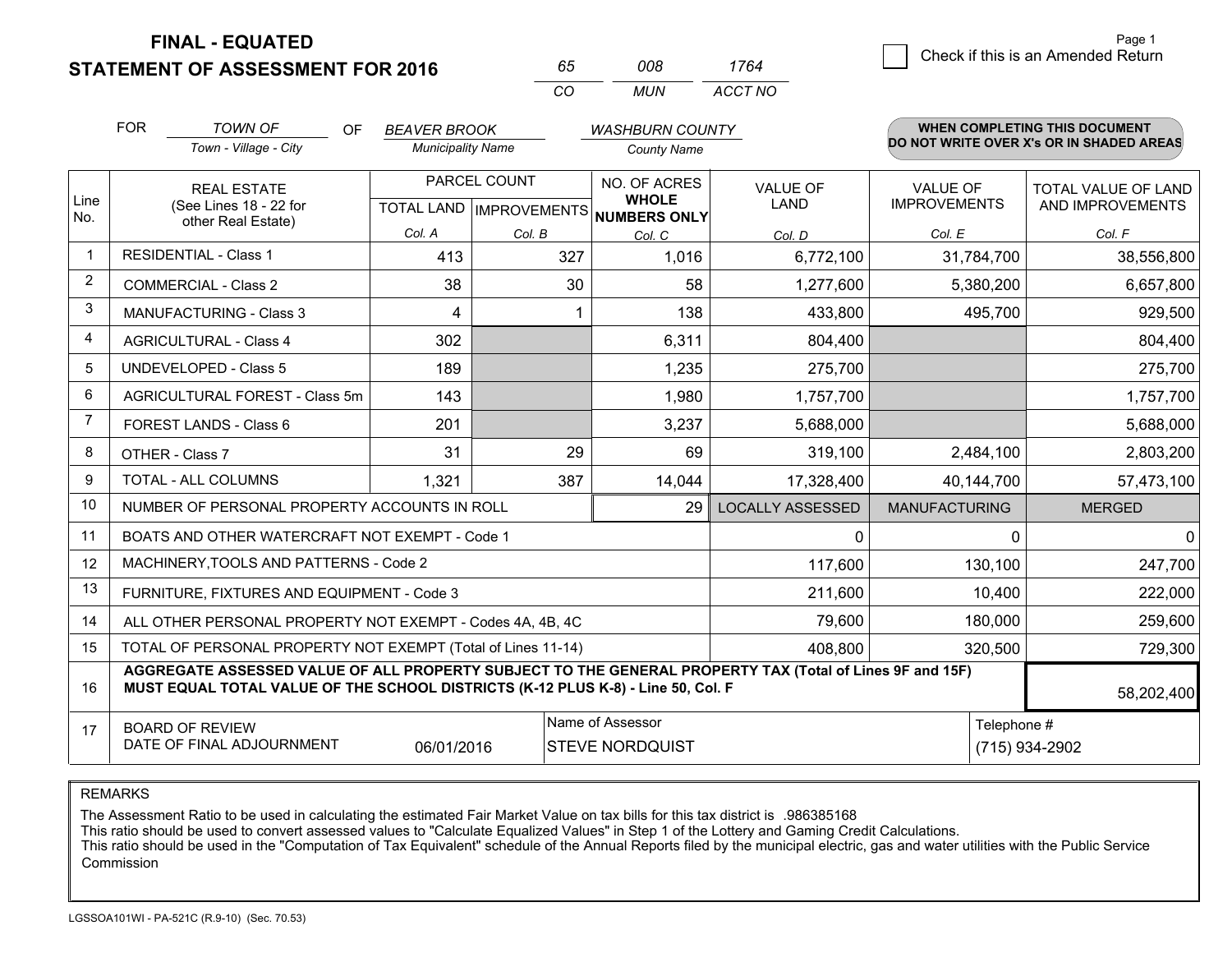*YEAR CO MUN ACCT NO* <sup>2016</sup> <sup>65</sup> <sup>008</sup> <sup>1764</sup>

Do not confuse FOREST LANDS (Line 7) with FOREST CROPS (in this section) - They are **NOT** the same

|    |                                                                                |                                             |  | Private Forest Crop - Reg Class @ 10¢ per acre                   |                 | Private Forest Crop - Reg Class @ \$2.52 per acre             |                                                                              |  |                    |  |
|----|--------------------------------------------------------------------------------|---------------------------------------------|--|------------------------------------------------------------------|-----------------|---------------------------------------------------------------|------------------------------------------------------------------------------|--|--------------------|--|
| 18 | (a) PARCELS                                                                    | (b) ACRES                                   |  | (c) ASSESSED VALUE                                               |                 | (d) PARCELS                                                   | (e) ACRES                                                                    |  | (f) ASSESSED VALUE |  |
|    |                                                                                |                                             |  | Private Forest Crop - Special Class @ 20¢ per acre               |                 |                                                               | Entered Before 2005 Managed Forest - Ferrous Mining CLOSED @ \$8.27 per acre |  |                    |  |
| 19 | (a) PARCELS                                                                    | (b) ACRES                                   |  | (c) ASSESSED VALUE                                               |                 | (d) PARCELS                                                   | (e) ACRES                                                                    |  | (f) ASSESSED VALUE |  |
|    |                                                                                | Entered Before 2005 Managed Forest - OPEN @ |  | \$.79 per acre                                                   |                 |                                                               | Entered Before 2005 Managed Forest - CLOSED @ \$1.87 per acre                |  |                    |  |
| 20 | (a) PARCELS                                                                    | (b) ACRES                                   |  | (c) ASSESSED VALUE                                               |                 | (d) PARCELS                                                   | (e) ACRES                                                                    |  | (f) ASSESSED VALUE |  |
|    |                                                                                |                                             |  |                                                                  |                 | 18                                                            | 542.65                                                                       |  | 956,700            |  |
|    | Entered After 2004 Managed Forest - OPEN @                                     |                                             |  | \$2.14 per acre                                                  |                 | Entered After 2004 Managed Forest - CLOSED @ \$10.68 per acre |                                                                              |  |                    |  |
| 21 | (a) PARCELS                                                                    | (b) ACRES                                   |  | (c) ASSESSED VALUE                                               |                 | (d) PARCELS                                                   | (e) ACRES                                                                    |  | (f) ASSESSED VALUE |  |
|    | 5                                                                              | 177.61                                      |  | 315,700                                                          |                 | 20                                                            | 632.96                                                                       |  | 1,047,700          |  |
| 22 | (a) County Forest Cropland Acres                                               |                                             |  | (b) Federal Acres                                                | (c) State Acres |                                                               | (d) County (NOT FOREST CROP) Acres                                           |  | (e) Other Acres    |  |
|    | 2,983.56                                                                       |                                             |  |                                                                  |                 | 2,472.78<br>162.4                                             |                                                                              |  |                    |  |
|    |                                                                                |                                             |  | Assessed Value of Omitted Property From Prior Years (Sec. 70.44) |                 |                                                               | Assessed Value of Sec. 70.43 Corrections of Errors by Assessors              |  |                    |  |
| 23 | (a) REAL ESTATE                                                                |                                             |  | (b) PERSONAL                                                     |                 | (c1) REAL ESTATE                                              |                                                                              |  | (c2) PERSONAL      |  |
|    | Manufacturing Equated Value of Omitted Property From Prior Years (Sec. 70.995) |                                             |  |                                                                  |                 |                                                               | Mfg. Equated Value of Sec.70.43 Corrections of Errors by Assessors           |  |                    |  |
|    | (d) REAL ESTATE                                                                |                                             |  | (e) PERSONAL                                                     |                 | (f1) REAL ESTATE                                              |                                                                              |  | (f2) PERSONAL      |  |
|    |                                                                                |                                             |  |                                                                  |                 |                                                               |                                                                              |  |                    |  |

## **SPECIAL DISTRICTS**

| Line<br>No. | Enter 6-digit<br><b>Special District</b><br>Code (Col. A) | <b>Account</b><br><b>Number</b><br>(Col. B) | <b>Special District Name</b><br>(Col. C) | <b>Locally Assessed Value</b><br>of Real Estate and<br>Personal Property (Col. D) | Mfg Value of Real Estate<br>and Personal Property<br>(Col. E) | <b>Merged Value of</b><br><b>Real Estate and</b><br>Personal Property (Col. F) |
|-------------|-----------------------------------------------------------|---------------------------------------------|------------------------------------------|-----------------------------------------------------------------------------------|---------------------------------------------------------------|--------------------------------------------------------------------------------|
| 24          | 657030                                                    | 0423                                        | BEAVER BROOK SANITARY DISTRICT #1        | 12,774,500                                                                        |                                                               | 12,774,500                                                                     |
| 25          |                                                           |                                             |                                          |                                                                                   |                                                               |                                                                                |
| 26          |                                                           |                                             |                                          |                                                                                   |                                                               |                                                                                |
| 27          |                                                           |                                             |                                          |                                                                                   |                                                               |                                                                                |
| 28          |                                                           |                                             |                                          |                                                                                   |                                                               |                                                                                |
| 29          |                                                           |                                             |                                          |                                                                                   |                                                               |                                                                                |
| 30          |                                                           |                                             |                                          |                                                                                   |                                                               |                                                                                |
| 31          |                                                           |                                             |                                          |                                                                                   |                                                               |                                                                                |
| 32          |                                                           |                                             |                                          |                                                                                   |                                                               |                                                                                |
| 33          |                                                           |                                             |                                          |                                                                                   |                                                               |                                                                                |
| 34          |                                                           |                                             |                                          |                                                                                   |                                                               |                                                                                |
| 35          |                                                           |                                             |                                          |                                                                                   |                                                               |                                                                                |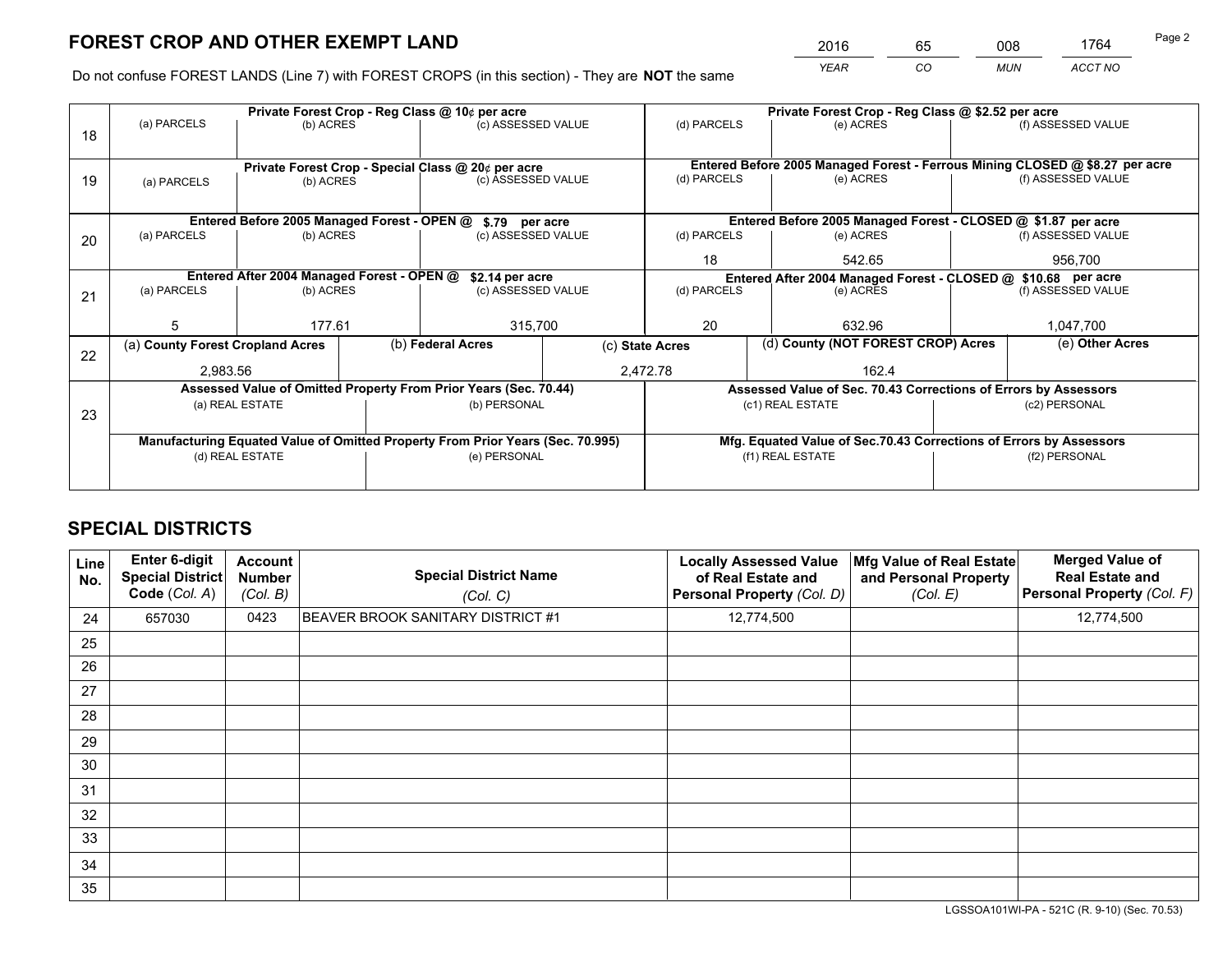|             |                                                                 |                                             |                                                         | <b>YEAR</b>                                                                       | CO<br><b>MUN</b>                                              | ACCT NO                                                                        |
|-------------|-----------------------------------------------------------------|---------------------------------------------|---------------------------------------------------------|-----------------------------------------------------------------------------------|---------------------------------------------------------------|--------------------------------------------------------------------------------|
| Line<br>No. | <b>Enter 6-digit</b><br><b>School District</b><br>Code (Col. A) | <b>Account</b><br><b>Number</b><br>(Col. B) | <b>School District Name</b><br>(Col. C)                 | <b>Locally Assessed Value</b><br>of Real Estate and<br>Personal Property (Col. D) | Mfg Value of Real Estate<br>and Personal Property<br>(Col. E) | <b>Merged Value of</b><br><b>Real Estate and</b><br>Personal Property (Col. F) |
|             | A. SCHOOL DISTRICTS (K-8 and K-12)                              |                                             |                                                         |                                                                                   |                                                               |                                                                                |
| 36          | 655306                                                          | 0392                                        | SCH D OF SHELL LAKE                                     | 16,549,100                                                                        | 279,600                                                       | 16,828,700                                                                     |
| 37          | 655474                                                          | 0393                                        | SCH D OF SPOONER                                        | 40,403,300                                                                        | 970,400                                                       | 41,373,700                                                                     |
| 38          |                                                                 |                                             |                                                         |                                                                                   |                                                               |                                                                                |
| 39          |                                                                 |                                             |                                                         |                                                                                   |                                                               |                                                                                |
| 40          |                                                                 |                                             |                                                         |                                                                                   |                                                               |                                                                                |
| 41          |                                                                 |                                             |                                                         |                                                                                   |                                                               |                                                                                |
| 42          |                                                                 |                                             |                                                         |                                                                                   |                                                               |                                                                                |
| 43          |                                                                 |                                             |                                                         |                                                                                   |                                                               |                                                                                |
| 44          |                                                                 |                                             |                                                         |                                                                                   |                                                               |                                                                                |
| 45          |                                                                 |                                             |                                                         |                                                                                   |                                                               |                                                                                |
| 46          |                                                                 |                                             |                                                         |                                                                                   |                                                               |                                                                                |
| 47<br>48    |                                                                 |                                             |                                                         |                                                                                   |                                                               |                                                                                |
|             |                                                                 |                                             |                                                         |                                                                                   |                                                               |                                                                                |
| 49<br>50    |                                                                 |                                             | TOTAL ASSESSED VALUE OF SCHOOL DISTRICTS (K-8 and K-12) |                                                                                   |                                                               |                                                                                |
|             | <b>B.</b><br><b>UNION HIGH SCHOOL DISTRICTS</b>                 |                                             |                                                         | 56,952,400                                                                        | 1,250,000                                                     | 58,202,400                                                                     |
| 51          |                                                                 |                                             |                                                         |                                                                                   |                                                               |                                                                                |
| 52          |                                                                 |                                             |                                                         |                                                                                   |                                                               |                                                                                |
| 53          |                                                                 |                                             |                                                         |                                                                                   |                                                               |                                                                                |
| 54          |                                                                 |                                             |                                                         |                                                                                   |                                                               |                                                                                |
| 55          |                                                                 |                                             | TOTAL ASSESSED VALUE OF UNION HIGH SCHOOLS              |                                                                                   |                                                               |                                                                                |
|             | C.<br><b>TECHNICAL COLLEGE DISTRICTS</b>                        |                                             |                                                         |                                                                                   |                                                               |                                                                                |
| 56          | 001700                                                          | 0016                                        | WISCONSIN INDIANHEAD TECH COLLEGE SHEL                  | 56,952,400                                                                        | 1,250,000                                                     | 58,202,400                                                                     |
| 57          |                                                                 |                                             |                                                         |                                                                                   |                                                               |                                                                                |
| 58          |                                                                 |                                             |                                                         |                                                                                   |                                                               |                                                                                |
| 59          |                                                                 |                                             | TOTAL ASSESSED VALUE OF TECHNICAL COLLEGES              | 56,952,400                                                                        | 1,250,000                                                     | 58,202,400                                                                     |

2016

65

008

 *I hereby certify, to the best of my knowledge and belief, this form is complete and correct.*

**SCHOOL DISTRICTS**

| Print name of preparer | Title                    |                | Date (MM / DD / CCYY) |
|------------------------|--------------------------|----------------|-----------------------|
|                        |                          |                |                       |
| Signature of preparer  | Contact Telephone Number | E-mail address |                       |
|                        | $\sim$                   |                |                       |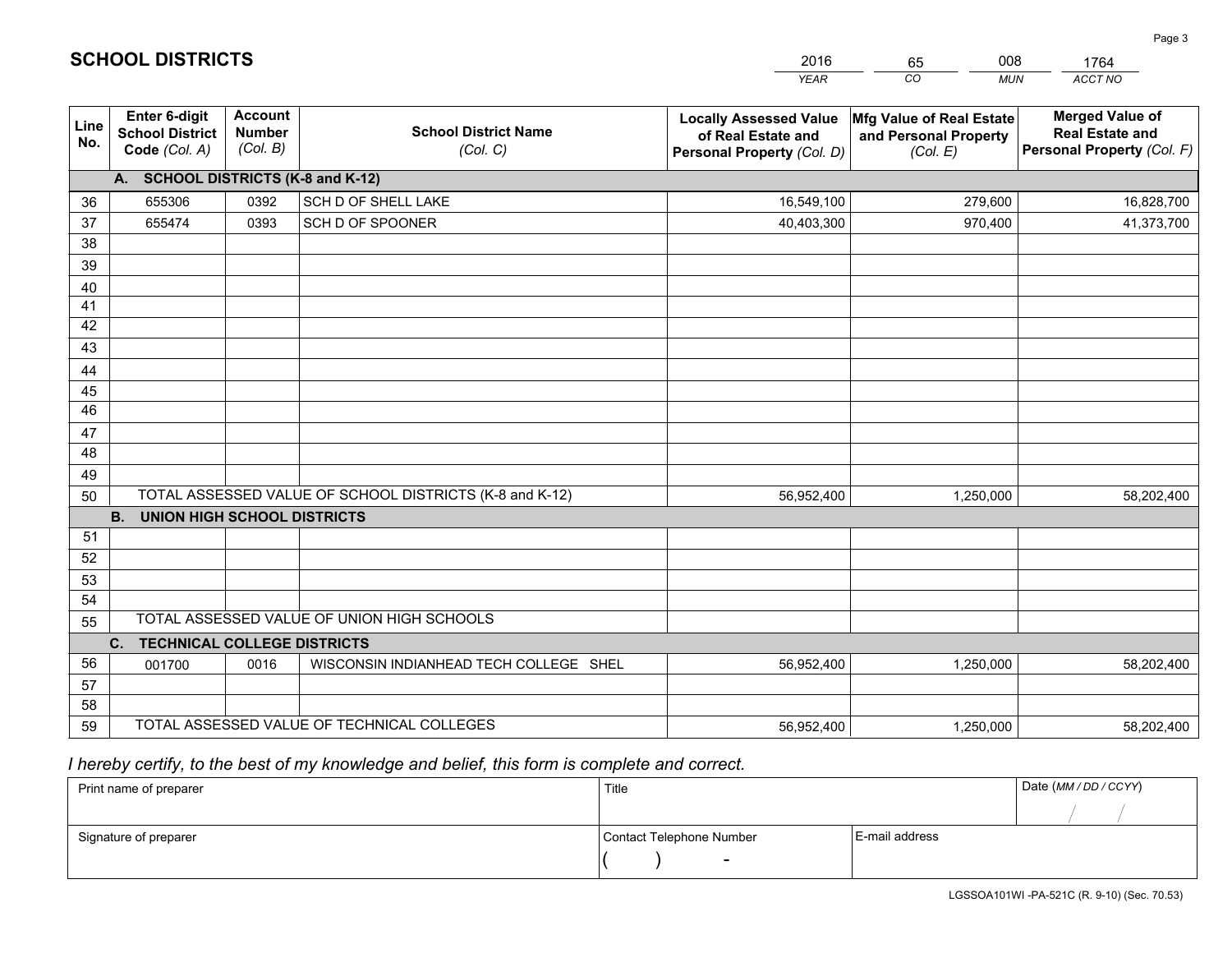### **HIGHLIGHTS**

- 1. Complete the Statement of Assessment after the Board of Review. Reflect any changes made there.
- 2. Use black ink to complete.
- 3. Line 16 must equal Line 50, Col D.
- 4. Line 55 must equal the total of K-8 schools listed on lines 36-49. Do not include K-12 schools in this comparision.
- 5. Line 59, Col. D must equal Line 16.
- 6. Special District, School District and Technical College District values must include both real estate and personal property. Examples of Special districts are: town sanitary districts, public inland lake protection and rehabilitation districts, and metropolitan sewerage districts.
- 7. DO NOT INCLUDE Manufacturing property values.DOR will print these values on the final SOA.
- 8. Accuracy of this form is very important. The values reported directly affect the equalized value DOR calculates for school and special districts.

### **Page 1:**

 If not prefilled, enter the tax year,county and municipal code,municipal type, municipal name and county name on the top of form.

Check the Amended box, if filing an amended / corrected SOA.

 Report the parcel count, acres and assessed value of taxable general property, total parcel count, (real and personal), total acres, and values from final figures set by the Board of Review.

- A. Real Estate land and improvements (buildings, etc.) is reported on lines 1 8, total line 9.
- B. Personal Property is reported on lines 11 14, Column D, total line 15.
- C. To complete this report, use the computer produced summary of the assessment roll that shows these amounts.
- D. Use whole numbers only.
- E. Add each line across and each column down to verify entries.

### **Page 2:**

- A. Report Special Items (not subject to general property tax).
- 1. Private Forest Croplands and Managed Forest Lands are reported on lines 18,19, 20 and 21. Be sure to report assessed values **NOT** taxes.
- 2. You should have copies of the orders of entry, orders of withdrawal, etc., to update your assessment roll.
	- 3. Show hundredths of acres (e.g. 39.75).
- 4. Tax exempt lands are reported on line 22.
- 5. Omitted property and sec. 70.43, Wis. Stats., corrections of errors by assessor are reported on line 23. Report real estate and personal property separately. These should be for **prior years**, not something found on the current assessment roll after the board of review.
- B. Special District (Lines 24-35) Include the value of both real and personal property.
- The Department of Revenue (DOR) preprints much of the information regarding names and codes for schools, special districts,etc. If a district is not listed, enter the name and value only, DOR will enter the proper code.

## **Page 3 School Districts:**

Include the value of both real and personal property.

Report School District (regular, elementary, union high school, and technical college).

- 1. Regular (K-12) and Elementary (K-8) school values are reported on lines 36-49, total on line 50.
- 2. Union High School (UHS) (use only if elementary schools are listed on lines 36-49) are reported on lines 51-54. UHS total value (line 55) must equal to the total **elementary school** values reported on lines 36-49. Do notinclude K-12 schools in this comparison.
- 3. Technical College values are reported on lines 56-58, total on line 59.
- 4. Use the computer summary that shows these amounts to complete this report.

### **This form is due the second Monday in June. File this report only after your Board of Review is complete.**

 *If you have questions: Return forms to:*

Fax number: (608) 264-6887 PO Box 8971

 Email: lgs@revenue.wi.gov Wisconsin Department of Revenue Call: (608) 261-5341 Local Government Services Section 6-97Madison WI 53708-8971

TOWN OF BEAVER BROOK NANCY ERICKSON<br>TOWN OF BEAVER BROOK SPOONER, WI 54801 SPOONER, WI 54801 NANCY ERICKSON W5177 HWY 70 W5177 HWY 70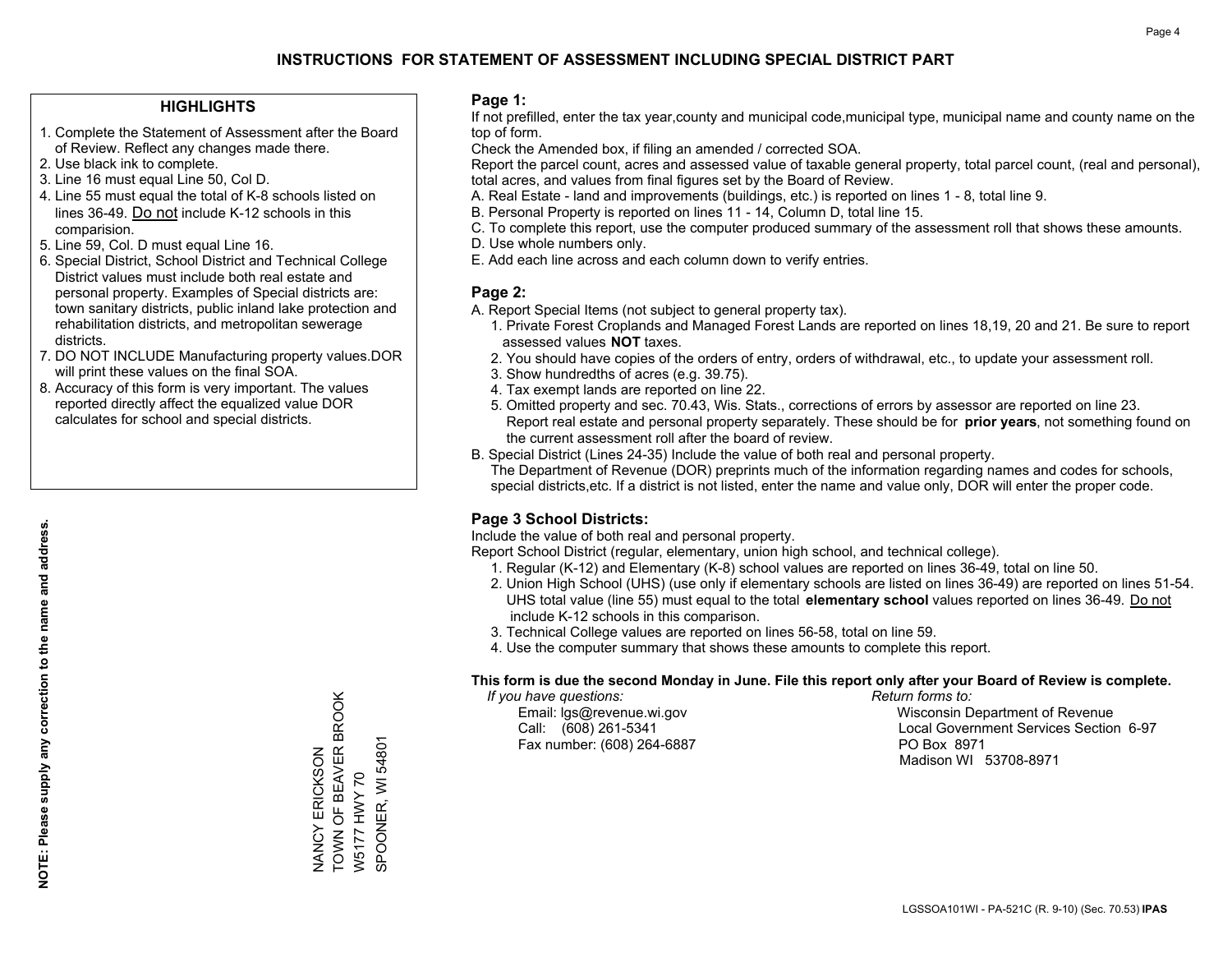**STATEMENT OF ASSESSMENT FOR 2016** 

**FINAL - EQUATED**

| 65  | 01 O | 1765    |
|-----|------|---------|
| CO. | MUN  | ACCT NO |

|             | <b>FOR</b><br><b>TOWN OF</b><br><b>OF</b><br><b>BIRCHWOOD</b><br><b>WASHBURN COUNTY</b>                                                                                                      |                                                |                                           |          |                                              |                                | <b>WHEN COMPLETING THIS DOCUMENT</b>   |                                          |  |
|-------------|----------------------------------------------------------------------------------------------------------------------------------------------------------------------------------------------|------------------------------------------------|-------------------------------------------|----------|----------------------------------------------|--------------------------------|----------------------------------------|------------------------------------------|--|
|             |                                                                                                                                                                                              | Town - Village - City                          | <b>Municipality Name</b>                  |          | <b>County Name</b>                           |                                |                                        | DO NOT WRITE OVER X's OR IN SHADED AREAS |  |
| Line<br>No. | <b>REAL ESTATE</b><br>(See Lines 18 - 22 for                                                                                                                                                 |                                                | PARCEL COUNT<br>TOTAL LAND   IMPROVEMENTS |          | NO. OF ACRES<br><b>WHOLE</b><br>NUMBERS ONLY | <b>VALUE OF</b><br><b>LAND</b> | <b>VALUE OF</b><br><b>IMPROVEMENTS</b> | TOTAL VALUE OF LAND<br>AND IMPROVEMENTS  |  |
|             |                                                                                                                                                                                              | other Real Estate)                             | Col. A                                    | Col. B   | Col. C                                       | Col. D                         | Col. E                                 | Col. F                                   |  |
| $\mathbf 1$ |                                                                                                                                                                                              | <b>RESIDENTIAL - Class 1</b>                   | 1,221                                     | 781      | 1,823                                        | 83,511,000                     | 106,998,800                            | 190,509,800                              |  |
| 2           |                                                                                                                                                                                              | <b>COMMERCIAL - Class 2</b>                    | 14                                        | 10       | 79                                           | 662,600                        | 798,000                                | 1,460,600                                |  |
| 3           |                                                                                                                                                                                              | <b>MANUFACTURING - Class 3</b>                 | $\Omega$                                  | $\Omega$ | $\Omega$                                     | 0                              |                                        | $\mathbf{0}$<br>0                        |  |
| 4           |                                                                                                                                                                                              | <b>AGRICULTURAL - Class 4</b>                  | 148                                       |          | 3,182                                        | 374,400                        |                                        | 374,400                                  |  |
| 5           |                                                                                                                                                                                              | <b>UNDEVELOPED - Class 5</b>                   | 315                                       |          | 3,281                                        | 915,900                        |                                        | 915,900                                  |  |
| 6           |                                                                                                                                                                                              | AGRICULTURAL FOREST - Class 5m                 | 21                                        |          | 307                                          | 308,700                        |                                        | 308,700                                  |  |
| 7           |                                                                                                                                                                                              | FOREST LANDS - Class 6                         | 520                                       |          | 9,259                                        | 19,995,500                     |                                        | 19,995,500                               |  |
| 8           |                                                                                                                                                                                              | OTHER - Class 7                                | 16                                        | 15       | 28                                           | 92,700                         | 948,200                                | 1,040,900                                |  |
| 9           |                                                                                                                                                                                              | TOTAL - ALL COLUMNS                            | 2,255                                     | 806      | 17,959                                       | 105,860,800                    | 108,745,000                            | 214,605,800                              |  |
| 10          |                                                                                                                                                                                              | NUMBER OF PERSONAL PROPERTY ACCOUNTS IN ROLL   |                                           |          | 19                                           | <b>LOCALLY ASSESSED</b>        | <b>MANUFACTURING</b>                   | <b>MERGED</b>                            |  |
| 11          |                                                                                                                                                                                              | BOATS AND OTHER WATERCRAFT NOT EXEMPT - Code 1 |                                           |          |                                              | $\mathbf{0}$                   |                                        | $\mathbf 0$<br>0                         |  |
| 12          |                                                                                                                                                                                              | MACHINERY, TOOLS AND PATTERNS - Code 2         |                                           |          |                                              | 34,500                         |                                        | 34,500<br>$\Omega$                       |  |
| 13          |                                                                                                                                                                                              | FURNITURE, FIXTURES AND EQUIPMENT - Code 3     |                                           |          |                                              | 13,000                         |                                        | $\mathbf 0$<br>13,000                    |  |
| 14          | ALL OTHER PERSONAL PROPERTY NOT EXEMPT - Codes 4A, 4B, 4C                                                                                                                                    | $\Omega$<br>289,500                            |                                           |          |                                              |                                |                                        |                                          |  |
| 15          | TOTAL OF PERSONAL PROPERTY NOT EXEMPT (Total of Lines 11-14)<br>337,000                                                                                                                      |                                                |                                           |          |                                              |                                |                                        | 337,000<br>0                             |  |
| 16          | AGGREGATE ASSESSED VALUE OF ALL PROPERTY SUBJECT TO THE GENERAL PROPERTY TAX (Total of Lines 9F and 15F)<br>MUST EQUAL TOTAL VALUE OF THE SCHOOL DISTRICTS (K-12 PLUS K-8) - Line 50, Col. F |                                                |                                           |          |                                              |                                |                                        | 214,942,800                              |  |
| 17          | Name of Assessor<br><b>BOARD OF REVIEW</b><br>DATE OF FINAL ADJOURNMENT<br>05/20/2016<br><b>MARK HAFFERMAN</b>                                                                               |                                                |                                           |          |                                              |                                |                                        | Telephone #<br>(888) 457-4720            |  |

REMARKS

The Assessment Ratio to be used in calculating the estimated Fair Market Value on tax bills for this tax district is .992694136

This ratio should be used to convert assessed values to "Calculate Equalized Values" in Step 1 of the Lottery and Gaming Credit Calculations.<br>This ratio should be used in the "Computation of Tax Equivalent" schedule of the Commission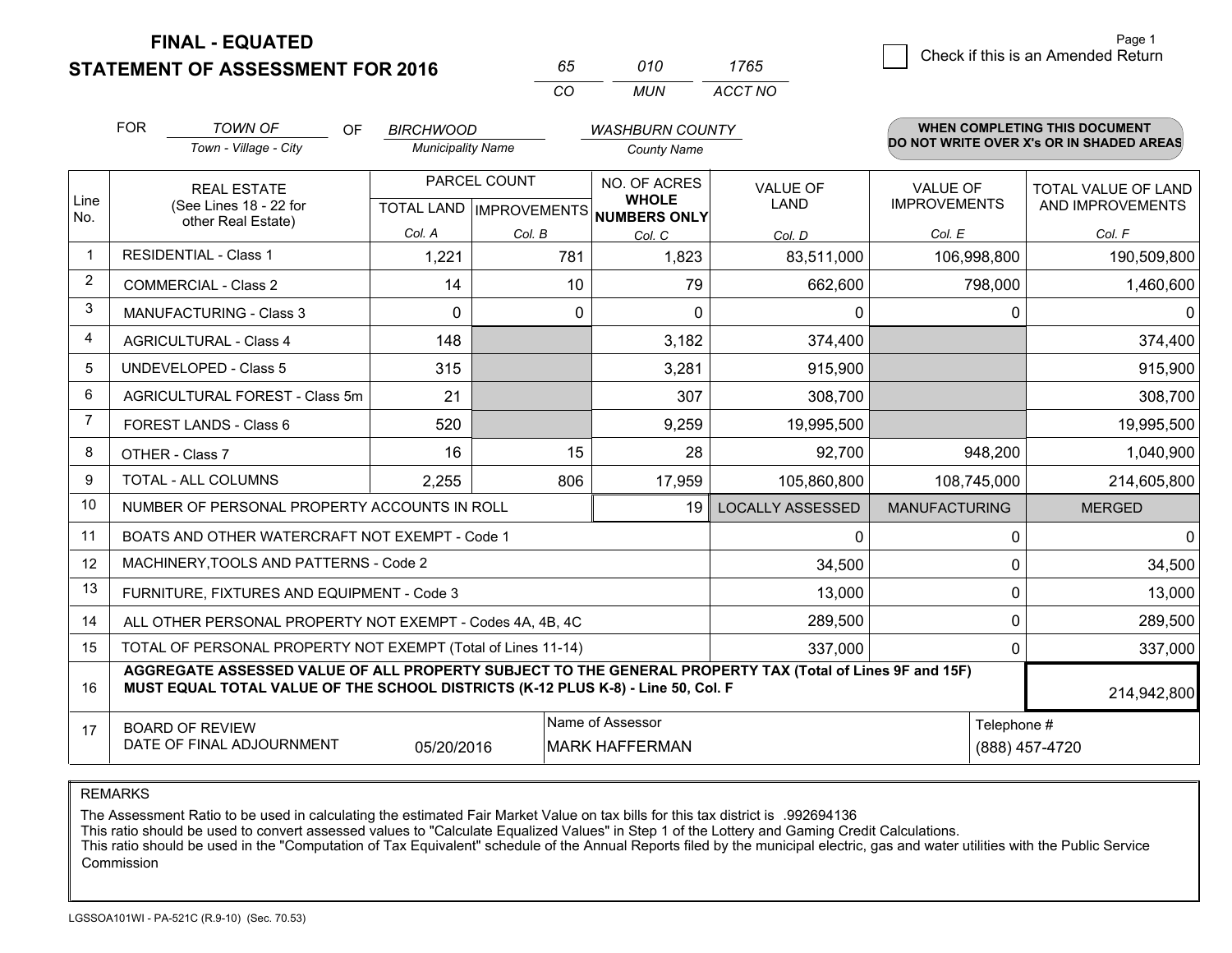*YEAR CO MUN ACCT NO* <sup>2016</sup> <sup>65</sup> <sup>010</sup> <sup>1765</sup>

Do not confuse FOREST LANDS (Line 7) with FOREST CROPS (in this section) - They are **NOT** the same

|    |                                            |                 |                                                                  | Private Forest Crop - Reg Class @ 10¢ per acre                                 |                                                               | Private Forest Crop - Reg Class @ \$2.52 per acre |  |                                                                 |                                                                              |                    |
|----|--------------------------------------------|-----------------|------------------------------------------------------------------|--------------------------------------------------------------------------------|---------------------------------------------------------------|---------------------------------------------------|--|-----------------------------------------------------------------|------------------------------------------------------------------------------|--------------------|
| 18 | (a) PARCELS<br>(b) ACRES                   |                 |                                                                  | (c) ASSESSED VALUE                                                             |                                                               | (d) PARCELS                                       |  | (e) ACRES                                                       |                                                                              | (f) ASSESSED VALUE |
|    |                                            |                 |                                                                  |                                                                                |                                                               |                                                   |  |                                                                 |                                                                              |                    |
|    |                                            |                 |                                                                  | Private Forest Crop - Special Class @ 20¢ per acre                             |                                                               |                                                   |  |                                                                 | Entered Before 2005 Managed Forest - Ferrous Mining CLOSED @ \$8.27 per acre |                    |
| 19 | (a) PARCELS                                | (b) ACRES       |                                                                  | (c) ASSESSED VALUE                                                             |                                                               | (d) PARCELS                                       |  | (e) ACRES                                                       |                                                                              | (f) ASSESSED VALUE |
|    |                                            |                 |                                                                  |                                                                                |                                                               |                                                   |  |                                                                 |                                                                              |                    |
|    |                                            |                 |                                                                  | Entered Before 2005 Managed Forest - OPEN @ \$.79 per acre                     |                                                               |                                                   |  | Entered Before 2005 Managed Forest - CLOSED @ \$1.87 per acre   |                                                                              |                    |
| 20 | (a) PARCELS                                | (b) ACRES       |                                                                  | (c) ASSESSED VALUE                                                             |                                                               | (d) PARCELS                                       |  | (e) ACRES                                                       |                                                                              | (f) ASSESSED VALUE |
|    | Δ                                          | 116.83          |                                                                  | 235,000                                                                        |                                                               | 49                                                |  | 1,629.11                                                        |                                                                              | 3,488,200          |
|    | Entered After 2004 Managed Forest - OPEN @ |                 |                                                                  | \$2.14 per acre                                                                | Entered After 2004 Managed Forest - CLOSED @ \$10.68 per acre |                                                   |  |                                                                 |                                                                              |                    |
| 21 | (a) PARCELS                                | (b) ACRES       |                                                                  | (c) ASSESSED VALUE                                                             |                                                               | (d) PARCELS                                       |  | (e) ACRES                                                       |                                                                              | (f) ASSESSED VALUE |
|    |                                            |                 |                                                                  |                                                                                |                                                               |                                                   |  |                                                                 |                                                                              |                    |
|    | 47                                         | 1,729.87        |                                                                  | 3,749,700                                                                      |                                                               | 34                                                |  | 1.085                                                           |                                                                              | 2,007,200          |
| 22 | (a) County Forest Cropland Acres           |                 |                                                                  | (b) Federal Acres                                                              |                                                               | (c) State Acres                                   |  | (d) County (NOT FOREST CROP) Acres                              |                                                                              | (e) Other Acres    |
|    |                                            | 19,871.64       |                                                                  |                                                                                | 47.1                                                          |                                                   |  | 51.64                                                           |                                                                              |                    |
|    |                                            |                 | Assessed Value of Omitted Property From Prior Years (Sec. 70.44) |                                                                                |                                                               |                                                   |  | Assessed Value of Sec. 70.43 Corrections of Errors by Assessors |                                                                              |                    |
| 23 |                                            | (a) REAL ESTATE |                                                                  | (b) PERSONAL                                                                   |                                                               |                                                   |  | (c1) REAL ESTATE                                                | (c2) PERSONAL                                                                |                    |
|    |                                            |                 |                                                                  |                                                                                |                                                               |                                                   |  |                                                                 |                                                                              |                    |
|    |                                            |                 |                                                                  | Manufacturing Equated Value of Omitted Property From Prior Years (Sec. 70.995) |                                                               |                                                   |  |                                                                 | Mfg. Equated Value of Sec.70.43 Corrections of Errors by Assessors           |                    |
|    | (d) REAL ESTATE                            |                 |                                                                  | (e) PERSONAL                                                                   |                                                               |                                                   |  | (f1) REAL ESTATE                                                | (f2) PERSONAL                                                                |                    |
|    |                                            |                 |                                                                  |                                                                                |                                                               |                                                   |  |                                                                 |                                                                              |                    |

## **SPECIAL DISTRICTS**

| Line<br>No. | Enter 6-digit<br>Special District<br>Code (Col. A) | <b>Account</b><br><b>Number</b><br>(Col. B) | <b>Special District Name</b><br>(Col. C) | <b>Locally Assessed Value</b><br>of Real Estate and<br>Personal Property (Col. D) | Mfg Value of Real Estate<br>and Personal Property<br>(Col. E) | <b>Merged Value of</b><br><b>Real Estate and</b><br>Personal Property (Col. F) |
|-------------|----------------------------------------------------|---------------------------------------------|------------------------------------------|-----------------------------------------------------------------------------------|---------------------------------------------------------------|--------------------------------------------------------------------------------|
| 24          |                                                    |                                             |                                          |                                                                                   |                                                               |                                                                                |
| 25          |                                                    |                                             |                                          |                                                                                   |                                                               |                                                                                |
| 26          |                                                    |                                             |                                          |                                                                                   |                                                               |                                                                                |
| 27          |                                                    |                                             |                                          |                                                                                   |                                                               |                                                                                |
| 28          |                                                    |                                             |                                          |                                                                                   |                                                               |                                                                                |
| 29          |                                                    |                                             |                                          |                                                                                   |                                                               |                                                                                |
| 30          |                                                    |                                             |                                          |                                                                                   |                                                               |                                                                                |
| 31          |                                                    |                                             |                                          |                                                                                   |                                                               |                                                                                |
| 32          |                                                    |                                             |                                          |                                                                                   |                                                               |                                                                                |
| 33          |                                                    |                                             |                                          |                                                                                   |                                                               |                                                                                |
| 34          |                                                    |                                             |                                          |                                                                                   |                                                               |                                                                                |
| 35          |                                                    |                                             |                                          |                                                                                   |                                                               |                                                                                |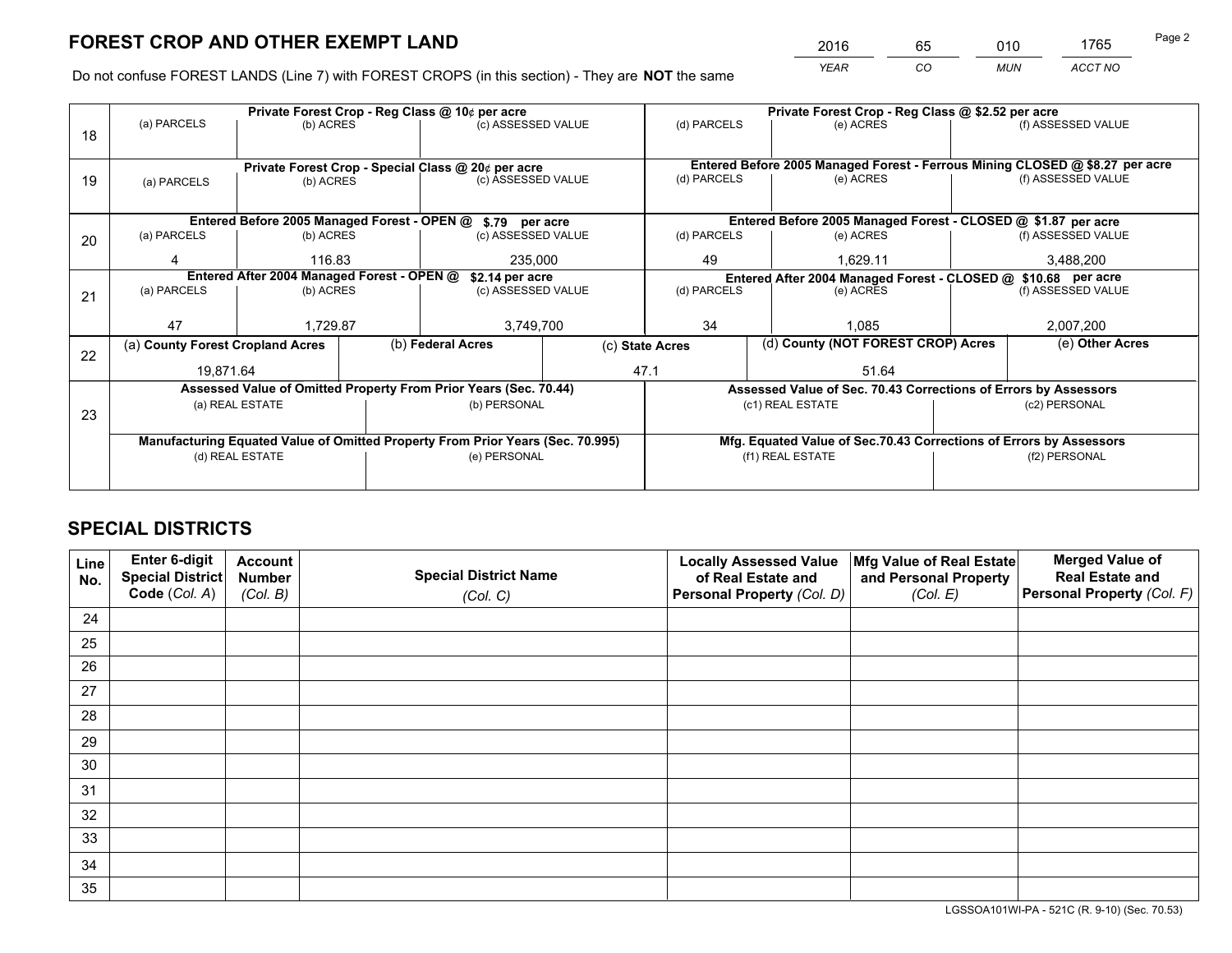|             |                                                          |                                             |                                                         | <b>YEAR</b>                                                                       | CO<br><b>MUN</b>                                              | <b>ACCT NO</b>                                                                 |
|-------------|----------------------------------------------------------|---------------------------------------------|---------------------------------------------------------|-----------------------------------------------------------------------------------|---------------------------------------------------------------|--------------------------------------------------------------------------------|
| Line<br>No. | Enter 6-digit<br><b>School District</b><br>Code (Col. A) | <b>Account</b><br><b>Number</b><br>(Col. B) | <b>School District Name</b><br>(Col. C)                 | <b>Locally Assessed Value</b><br>of Real Estate and<br>Personal Property (Col. D) | Mfg Value of Real Estate<br>and Personal Property<br>(Col. E) | <b>Merged Value of</b><br><b>Real Estate and</b><br>Personal Property (Col. F) |
|             | A. SCHOOL DISTRICTS (K-8 and K-12)                       |                                             |                                                         |                                                                                   |                                                               |                                                                                |
| 36          | 034802                                                   | 0027                                        | SCH D OF RICE LAKE AREA                                 | 1,262,100                                                                         |                                                               | 1,262,100                                                                      |
| 37          | 572478                                                   | 0339                                        | SCH D OF HAYWARD COMMUNITY                              | 169,100                                                                           |                                                               | 169,100                                                                        |
| 38          | 650441                                                   | 0390                                        | SCH D OF BIRCHWOOD                                      | 165,386,600                                                                       |                                                               | 165,386,600                                                                    |
| 39          | 655474                                                   | 0393                                        | SCH D OF SPOONER                                        | 48,125,000                                                                        |                                                               | 48,125,000                                                                     |
| 40          |                                                          |                                             |                                                         |                                                                                   |                                                               |                                                                                |
| 41          |                                                          |                                             |                                                         |                                                                                   |                                                               |                                                                                |
| 42          |                                                          |                                             |                                                         |                                                                                   |                                                               |                                                                                |
| 43          |                                                          |                                             |                                                         |                                                                                   |                                                               |                                                                                |
| 44          |                                                          |                                             |                                                         |                                                                                   |                                                               |                                                                                |
| 45          |                                                          |                                             |                                                         |                                                                                   |                                                               |                                                                                |
| 46          |                                                          |                                             |                                                         |                                                                                   |                                                               |                                                                                |
| 47          |                                                          |                                             |                                                         |                                                                                   |                                                               |                                                                                |
| 48          |                                                          |                                             |                                                         |                                                                                   |                                                               |                                                                                |
| 49          |                                                          |                                             |                                                         |                                                                                   |                                                               |                                                                                |
| 50          |                                                          |                                             | TOTAL ASSESSED VALUE OF SCHOOL DISTRICTS (K-8 and K-12) | 214,942,800                                                                       |                                                               | 214,942,800                                                                    |
|             | <b>B.</b><br><b>UNION HIGH SCHOOL DISTRICTS</b>          |                                             |                                                         |                                                                                   |                                                               |                                                                                |
| 51          |                                                          |                                             |                                                         |                                                                                   |                                                               |                                                                                |
| 52          |                                                          |                                             |                                                         |                                                                                   |                                                               |                                                                                |
| 53          |                                                          |                                             |                                                         |                                                                                   |                                                               |                                                                                |
| 54          |                                                          |                                             |                                                         |                                                                                   |                                                               |                                                                                |
| 55          |                                                          |                                             | TOTAL ASSESSED VALUE OF UNION HIGH SCHOOLS              |                                                                                   |                                                               |                                                                                |
|             | <b>C. TECHNICAL COLLEGE DISTRICTS</b>                    |                                             |                                                         |                                                                                   |                                                               |                                                                                |
| 56          | 001700                                                   | 0016                                        | WISCONSIN INDIANHEAD TECH COLLEGE SHEL                  | 214,942,800                                                                       |                                                               | 214,942,800                                                                    |
| 57          |                                                          |                                             |                                                         |                                                                                   |                                                               |                                                                                |
| 58          |                                                          |                                             |                                                         |                                                                                   |                                                               |                                                                                |
| 59          |                                                          |                                             | TOTAL ASSESSED VALUE OF TECHNICAL COLLEGES              | 214,942,800                                                                       |                                                               | 214,942,800                                                                    |

 *I hereby certify, to the best of my knowledge and belief, this form is complete and correct.*

| Print name of preparer | Title                    |                | Date (MM/DD/CCYY) |
|------------------------|--------------------------|----------------|-------------------|
|                        |                          |                |                   |
| Signature of preparer  | Contact Telephone Number | E-mail address |                   |
|                        | $\overline{\phantom{a}}$ |                |                   |

| <b>SCHOOL DISTRICTS</b> |  |
|-------------------------|--|
|-------------------------|--|

65

2016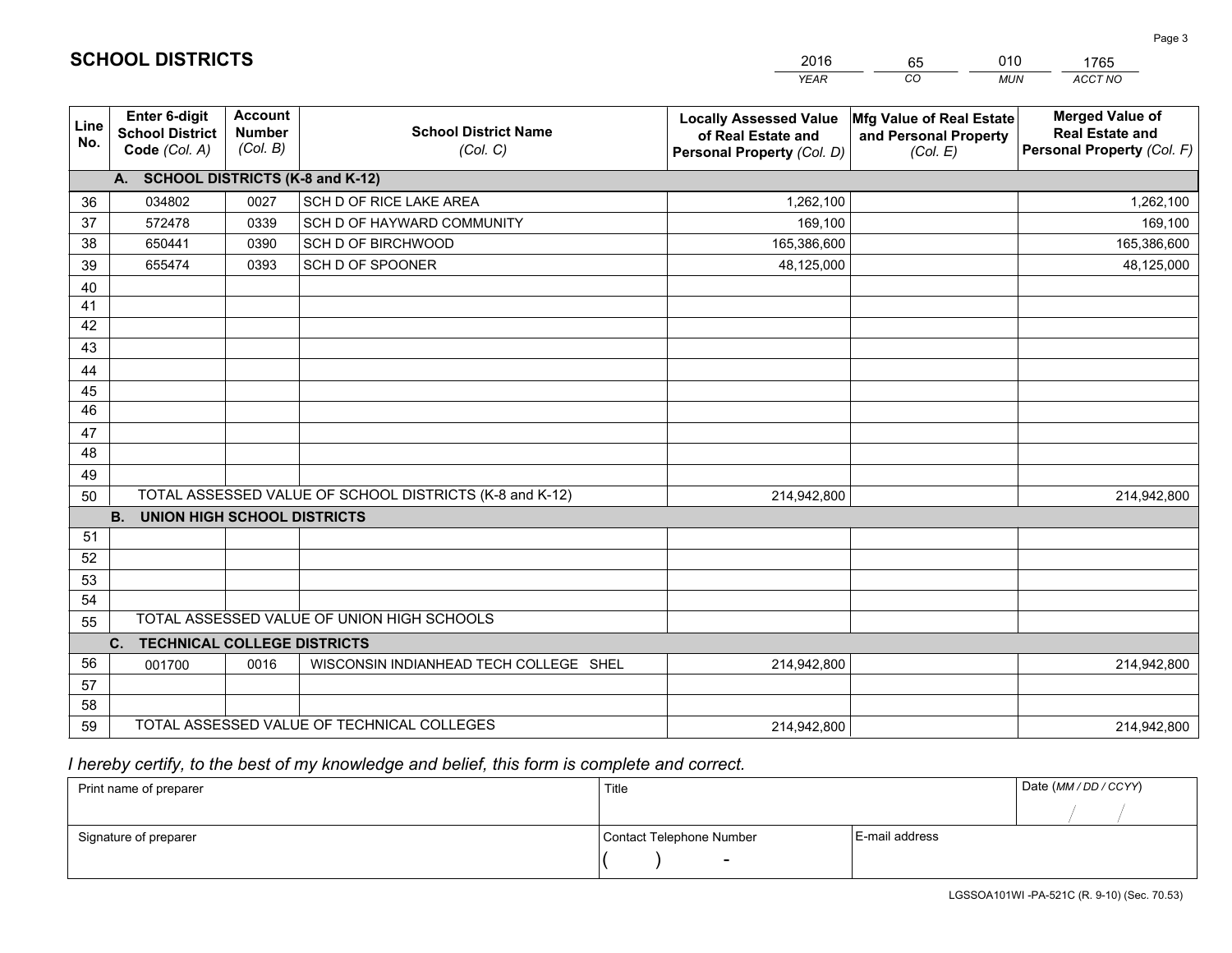### **HIGHLIGHTS**

- 1. Complete the Statement of Assessment after the Board of Review. Reflect any changes made there.
- 2. Use black ink to complete.
- 3. Line 16 must equal Line 50, Col D.
- 4. Line 55 must equal the total of K-8 schools listed on lines 36-49. Do not include K-12 schools in this comparision.
- 5. Line 59, Col. D must equal Line 16.
- 6. Special District, School District and Technical College District values must include both real estate and personal property. Examples of Special districts are: town sanitary districts, public inland lake protection and rehabilitation districts, and metropolitan sewerage districts.
- 7. DO NOT INCLUDE Manufacturing property values.DOR will print these values on the final SOA.

NICOLE MINNICK TOWN OF BIRCHWOOD N1549 COUNTY ROAD T BIRCHWOOD, WI 54817

NICOLE MINNICK<br>TOWN OF BIRCHWOOD

N1549 COUNTY ROAD T<br>BIRCHWOOD, WI 54817

 8. Accuracy of this form is very important. The values reported directly affect the equalized value DOR calculates for school and special districts.

### **Page 1:**

 If not prefilled, enter the tax year,county and municipal code,municipal type, municipal name and county name on the top of form.

Check the Amended box, if filing an amended / corrected SOA.

 Report the parcel count, acres and assessed value of taxable general property, total parcel count, (real and personal), total acres, and values from final figures set by the Board of Review.

- A. Real Estate land and improvements (buildings, etc.) is reported on lines 1 8, total line 9.
- B. Personal Property is reported on lines 11 14, Column D, total line 15.
- C. To complete this report, use the computer produced summary of the assessment roll that shows these amounts.
- D. Use whole numbers only.
- E. Add each line across and each column down to verify entries.

### **Page 2:**

- A. Report Special Items (not subject to general property tax).
- 1. Private Forest Croplands and Managed Forest Lands are reported on lines 18,19, 20 and 21. Be sure to report assessed values **NOT** taxes.
- 2. You should have copies of the orders of entry, orders of withdrawal, etc., to update your assessment roll.
	- 3. Show hundredths of acres (e.g. 39.75).
- 4. Tax exempt lands are reported on line 22.
- 5. Omitted property and sec. 70.43, Wis. Stats., corrections of errors by assessor are reported on line 23. Report real estate and personal property separately. These should be for **prior years**, not something found on the current assessment roll after the board of review.
- B. Special District (Lines 24-35) Include the value of both real and personal property.
- The Department of Revenue (DOR) preprints much of the information regarding names and codes for schools, special districts,etc. If a district is not listed, enter the name and value only, DOR will enter the proper code.

## **Page 3 School Districts:**

Include the value of both real and personal property.

Report School District (regular, elementary, union high school, and technical college).

- 1. Regular (K-12) and Elementary (K-8) school values are reported on lines 36-49, total on line 50.
- 2. Union High School (UHS) (use only if elementary schools are listed on lines 36-49) are reported on lines 51-54. UHS total value (line 55) must equal to the total **elementary school** values reported on lines 36-49. Do notinclude K-12 schools in this comparison.
- 3. Technical College values are reported on lines 56-58, total on line 59.
- 4. Use the computer summary that shows these amounts to complete this report.

### **This form is due the second Monday in June. File this report only after your Board of Review is complete.**

 *If you have questions: Return forms to:*

Fax number: (608) 264-6887 PO Box 8971

 Email: lgs@revenue.wi.gov Wisconsin Department of Revenue Call: (608) 261-5341 Local Government Services Section 6-97Madison WI 53708-8971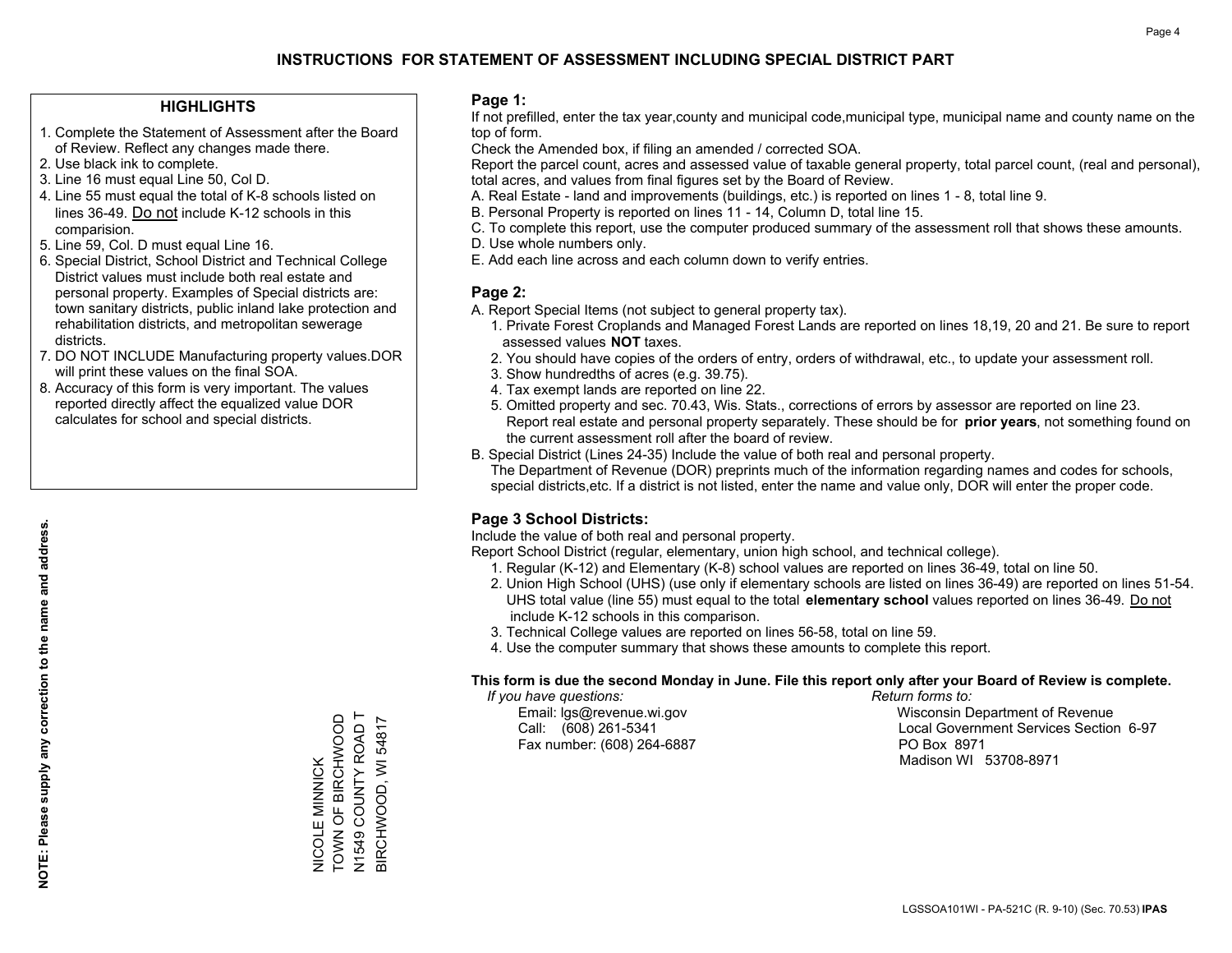**FINAL - EQUATED**

**STATEMENT OF ASSESSMENT FOR 2016** 

| 65.      | N12 | 1766    |
|----------|-----|---------|
| $\alpha$ | MUN | ACCT NO |

|              | <b>FOR</b>                                                                                                                                                                                   | <b>TOWN OF</b><br>OF<br><b>BROOKLYN</b><br><b>WASHBURN COUNTY</b> |                                                      |        |                              |                         |                                        | <b>WHEN COMPLETING THIS DOCUMENT</b>           |  |  |
|--------------|----------------------------------------------------------------------------------------------------------------------------------------------------------------------------------------------|-------------------------------------------------------------------|------------------------------------------------------|--------|------------------------------|-------------------------|----------------------------------------|------------------------------------------------|--|--|
|              |                                                                                                                                                                                              | Town - Village - City                                             | <b>Municipality Name</b>                             |        | <b>County Name</b>           |                         |                                        | DO NOT WRITE OVER X's OR IN SHADED AREAS       |  |  |
| Line<br>No.  | <b>REAL ESTATE</b><br>(See Lines 18 - 22 for                                                                                                                                                 |                                                                   | PARCEL COUNT<br>TOTAL LAND IMPROVEMENTS NUMBERS ONLY |        | NO. OF ACRES<br><b>WHOLE</b> | <b>VALUE OF</b><br>LAND | <b>VALUE OF</b><br><b>IMPROVEMENTS</b> | <b>TOTAL VALUE OF LAND</b><br>AND IMPROVEMENTS |  |  |
|              |                                                                                                                                                                                              | other Real Estate)                                                | Col. A                                               | Col. B | Col. C                       | Col. D                  | Col. E                                 | Col. F                                         |  |  |
| $\mathbf{1}$ |                                                                                                                                                                                              | <b>RESIDENTIAL - Class 1</b>                                      | 324                                                  | 272    | 752                          | 5,358,800               | 20,442,500                             | 25,801,300                                     |  |  |
| 2            |                                                                                                                                                                                              | <b>COMMERCIAL - Class 2</b>                                       | 8                                                    | 5      | 4                            | 19,300                  | 264,600                                | 283,900                                        |  |  |
| 3            |                                                                                                                                                                                              | <b>MANUFACTURING - Class 3</b>                                    | $\mathbf 0$                                          | 0      | $\mathbf{0}$                 | 0                       | 0                                      | $\mathbf 0$                                    |  |  |
| 4            |                                                                                                                                                                                              | <b>AGRICULTURAL - Class 4</b>                                     | 122                                                  |        | 2,289                        | 240,900                 |                                        | 240,900                                        |  |  |
| 5            |                                                                                                                                                                                              | <b>UNDEVELOPED - Class 5</b>                                      | 222                                                  |        | 2,173                        | 651,300                 |                                        | 651,300                                        |  |  |
| 6            |                                                                                                                                                                                              | AGRICULTURAL FOREST - Class 5m                                    | 77                                                   |        | 1,174                        | 840,000                 |                                        | 840,000                                        |  |  |
| 7            | FOREST LANDS - Class 6                                                                                                                                                                       |                                                                   | 353                                                  |        | 6,285                        | 9,274,100               |                                        | 9,274,100                                      |  |  |
| 8            |                                                                                                                                                                                              | OTHER - Class 7                                                   | 17                                                   | 17     | 27                           | 47,800                  | 1,025,900                              | 1,073,700                                      |  |  |
| 9            |                                                                                                                                                                                              | TOTAL - ALL COLUMNS                                               | 1,123                                                | 294    | 12,704                       | 16,432,200              | 21,733,000                             | 38,165,200                                     |  |  |
| 10           |                                                                                                                                                                                              | NUMBER OF PERSONAL PROPERTY ACCOUNTS IN ROLL                      |                                                      |        | 18                           | <b>LOCALLY ASSESSED</b> | <b>MANUFACTURING</b>                   | <b>MERGED</b>                                  |  |  |
| 11           |                                                                                                                                                                                              | BOATS AND OTHER WATERCRAFT NOT EXEMPT - Code 1                    |                                                      |        |                              | 0                       | $\mathbf 0$                            | $\mathbf 0$                                    |  |  |
| 12           |                                                                                                                                                                                              | MACHINERY, TOOLS AND PATTERNS - Code 2                            |                                                      |        |                              | 2,200                   | $\mathbf 0$                            | 2,200                                          |  |  |
| 13           |                                                                                                                                                                                              | FURNITURE, FIXTURES AND EQUIPMENT - Code 3                        |                                                      |        |                              | 27,800                  | $\Omega$                               | 27,800                                         |  |  |
| 14           |                                                                                                                                                                                              | ALL OTHER PERSONAL PROPERTY NOT EXEMPT - Codes 4A, 4B, 4C         | 244,100                                              | 0      | 244,100                      |                         |                                        |                                                |  |  |
| 15           | TOTAL OF PERSONAL PROPERTY NOT EXEMPT (Total of Lines 11-14)                                                                                                                                 |                                                                   |                                                      |        |                              |                         | 0                                      | 274,100                                        |  |  |
| 16           | AGGREGATE ASSESSED VALUE OF ALL PROPERTY SUBJECT TO THE GENERAL PROPERTY TAX (Total of Lines 9F and 15F)<br>MUST EQUAL TOTAL VALUE OF THE SCHOOL DISTRICTS (K-12 PLUS K-8) - Line 50, Col. F |                                                                   |                                                      |        |                              |                         |                                        | 38,439,300                                     |  |  |
| 17           | Name of Assessor<br>Telephone #<br><b>BOARD OF REVIEW</b><br>DATE OF FINAL ADJOURNMENT<br>05/09/2016<br><b>THOMAS BIVER</b>                                                                  |                                                                   |                                                      |        |                              |                         |                                        | (715) 635-5020                                 |  |  |

REMARKS

The Assessment Ratio to be used in calculating the estimated Fair Market Value on tax bills for this tax district is 1.01302141

This ratio should be used to convert assessed values to "Calculate Equalized Values" in Step 1 of the Lottery and Gaming Credit Calculations.<br>This ratio should be used in the "Computation of Tax Equivalent" schedule of the Commission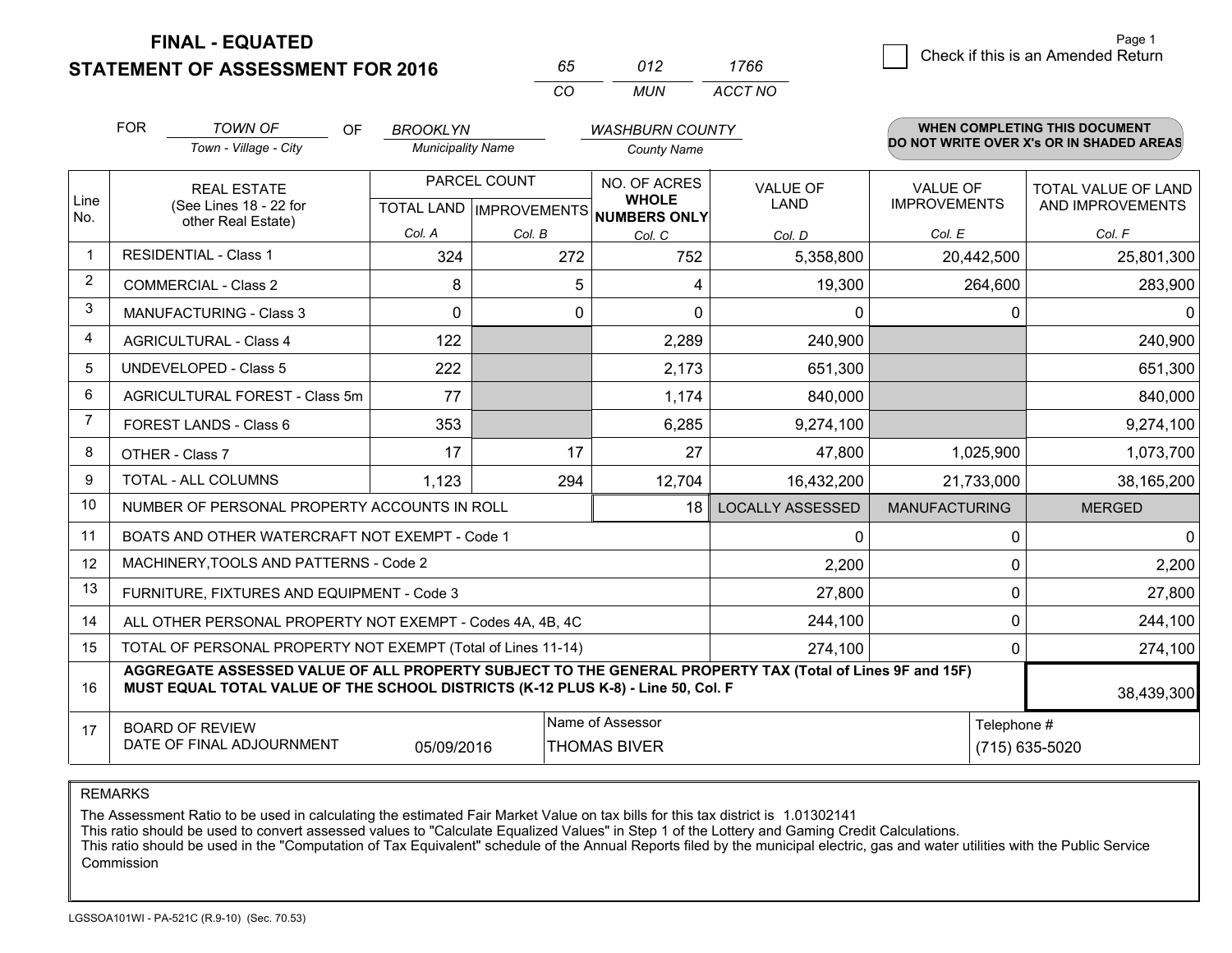*YEAR CO MUN ACCT NO* <sup>2016</sup> <sup>65</sup> <sup>012</sup> <sup>1766</sup>

Do not confuse FOREST LANDS (Line 7) with FOREST CROPS (in this section) - They are **NOT** the same

|                 |             |                                                                        | Private Forest Crop - Reg Class @ 10¢ per acre             |                                                                 |                                                                                                                                                                                                                                                                                                                                                                                             | Private Forest Crop - Reg Class @ \$2.52 per acre                  |                                      |                                                                                                                                                                        |  |
|-----------------|-------------|------------------------------------------------------------------------|------------------------------------------------------------|-----------------------------------------------------------------|---------------------------------------------------------------------------------------------------------------------------------------------------------------------------------------------------------------------------------------------------------------------------------------------------------------------------------------------------------------------------------------------|--------------------------------------------------------------------|--------------------------------------|------------------------------------------------------------------------------------------------------------------------------------------------------------------------|--|
|                 |             |                                                                        |                                                            |                                                                 | (d) PARCELS                                                                                                                                                                                                                                                                                                                                                                                 | (e) ACRES                                                          |                                      | (f) ASSESSED VALUE                                                                                                                                                     |  |
|                 |             |                                                                        |                                                            |                                                                 |                                                                                                                                                                                                                                                                                                                                                                                             |                                                                    |                                      |                                                                                                                                                                        |  |
|                 |             |                                                                        |                                                            |                                                                 | Entered Before 2005 Managed Forest - Ferrous Mining CLOSED @ \$8.27 per acre                                                                                                                                                                                                                                                                                                                |                                                                    |                                      |                                                                                                                                                                        |  |
| (a) PARCELS     |             |                                                                        |                                                            |                                                                 | (d) PARCELS                                                                                                                                                                                                                                                                                                                                                                                 | (e) ACRES                                                          |                                      | (f) ASSESSED VALUE                                                                                                                                                     |  |
|                 |             |                                                                        |                                                            |                                                                 |                                                                                                                                                                                                                                                                                                                                                                                             |                                                                    |                                      |                                                                                                                                                                        |  |
|                 |             |                                                                        |                                                            |                                                                 |                                                                                                                                                                                                                                                                                                                                                                                             |                                                                    |                                      |                                                                                                                                                                        |  |
| (a) PARCELS     |             |                                                                        |                                                            |                                                                 | (d) PARCELS                                                                                                                                                                                                                                                                                                                                                                                 | (e) ACRES                                                          |                                      | (f) ASSESSED VALUE                                                                                                                                                     |  |
| 19              |             |                                                                        | 899.700                                                    |                                                                 | 54                                                                                                                                                                                                                                                                                                                                                                                          | 1.716.17                                                           |                                      | 2,251,100                                                                                                                                                              |  |
|                 |             |                                                                        |                                                            |                                                                 | Entered After 2004 Managed Forest - CLOSED @ \$10.68 per acre                                                                                                                                                                                                                                                                                                                               |                                                                    |                                      |                                                                                                                                                                        |  |
| (a) PARCELS     |             |                                                                        | (c) ASSESSED VALUE                                         |                                                                 |                                                                                                                                                                                                                                                                                                                                                                                             | (e) ACRES                                                          |                                      |                                                                                                                                                                        |  |
|                 |             |                                                                        |                                                            |                                                                 |                                                                                                                                                                                                                                                                                                                                                                                             |                                                                    |                                      |                                                                                                                                                                        |  |
| 5               |             |                                                                        | 255,300                                                    |                                                                 |                                                                                                                                                                                                                                                                                                                                                                                             | 876.23                                                             |                                      | 1,284,900                                                                                                                                                              |  |
|                 |             |                                                                        |                                                            |                                                                 |                                                                                                                                                                                                                                                                                                                                                                                             |                                                                    |                                      | (e) Other Acres                                                                                                                                                        |  |
|                 |             |                                                                        |                                                            |                                                                 | 101.02                                                                                                                                                                                                                                                                                                                                                                                      |                                                                    |                                      |                                                                                                                                                                        |  |
|                 |             |                                                                        |                                                            |                                                                 |                                                                                                                                                                                                                                                                                                                                                                                             |                                                                    |                                      |                                                                                                                                                                        |  |
|                 |             |                                                                        |                                                            |                                                                 |                                                                                                                                                                                                                                                                                                                                                                                             |                                                                    | (c2) PERSONAL                        |                                                                                                                                                                        |  |
| 23              |             |                                                                        |                                                            |                                                                 |                                                                                                                                                                                                                                                                                                                                                                                             |                                                                    |                                      |                                                                                                                                                                        |  |
|                 |             |                                                                        |                                                            |                                                                 |                                                                                                                                                                                                                                                                                                                                                                                             | Mfg. Equated Value of Sec.70.43 Corrections of Errors by Assessors |                                      |                                                                                                                                                                        |  |
| (d) REAL ESTATE |             |                                                                        |                                                            |                                                                 |                                                                                                                                                                                                                                                                                                                                                                                             |                                                                    | (f2) PERSONAL                        |                                                                                                                                                                        |  |
|                 |             |                                                                        |                                                            |                                                                 |                                                                                                                                                                                                                                                                                                                                                                                             |                                                                    |                                      |                                                                                                                                                                        |  |
|                 | (a) PARCELS | 197<br>(a) County Forest Cropland Acres<br>5,763.71<br>(a) REAL ESTATE | (b) ACRES<br>(b) ACRES<br>(b) ACRES<br>679.44<br>(b) ACRES | Entered After 2004 Managed Forest - OPEN @<br>(b) Federal Acres | (c) ASSESSED VALUE<br>Private Forest Crop - Special Class @ 20¢ per acre<br>(c) ASSESSED VALUE<br>Entered Before 2005 Managed Forest - OPEN @ \$.79 per acre<br>(c) ASSESSED VALUE<br>\$2.14 per acre<br>Assessed Value of Omitted Property From Prior Years (Sec. 70.44)<br>(b) PERSONAL<br>Manufacturing Equated Value of Omitted Property From Prior Years (Sec. 70.995)<br>(e) PERSONAL | (d) PARCELS<br>24<br>(c) State Acres<br>745.33                     | (c1) REAL ESTATE<br>(f1) REAL ESTATE | Entered Before 2005 Managed Forest - CLOSED @ \$1.87 per acre<br>(d) County (NOT FOREST CROP) Acres<br>Assessed Value of Sec. 70.43 Corrections of Errors by Assessors |  |

## **SPECIAL DISTRICTS**

| Line<br>No. | Enter 6-digit<br>Special District<br>Code (Col. A) | <b>Account</b><br><b>Number</b> | <b>Special District Name</b> | <b>Locally Assessed Value</b><br>of Real Estate and | Mfg Value of Real Estate<br>and Personal Property | <b>Merged Value of</b><br><b>Real Estate and</b><br>Personal Property (Col. F) |
|-------------|----------------------------------------------------|---------------------------------|------------------------------|-----------------------------------------------------|---------------------------------------------------|--------------------------------------------------------------------------------|
|             |                                                    | (Col. B)                        | (Col. C)                     | Personal Property (Col. D)                          | (Col. E)                                          |                                                                                |
| 24          |                                                    |                                 |                              |                                                     |                                                   |                                                                                |
| 25          |                                                    |                                 |                              |                                                     |                                                   |                                                                                |
| 26          |                                                    |                                 |                              |                                                     |                                                   |                                                                                |
| 27          |                                                    |                                 |                              |                                                     |                                                   |                                                                                |
| 28          |                                                    |                                 |                              |                                                     |                                                   |                                                                                |
| 29          |                                                    |                                 |                              |                                                     |                                                   |                                                                                |
| 30          |                                                    |                                 |                              |                                                     |                                                   |                                                                                |
| 31          |                                                    |                                 |                              |                                                     |                                                   |                                                                                |
| 32          |                                                    |                                 |                              |                                                     |                                                   |                                                                                |
| 33          |                                                    |                                 |                              |                                                     |                                                   |                                                                                |
| 34          |                                                    |                                 |                              |                                                     |                                                   |                                                                                |
| 35          |                                                    |                                 |                              |                                                     |                                                   |                                                                                |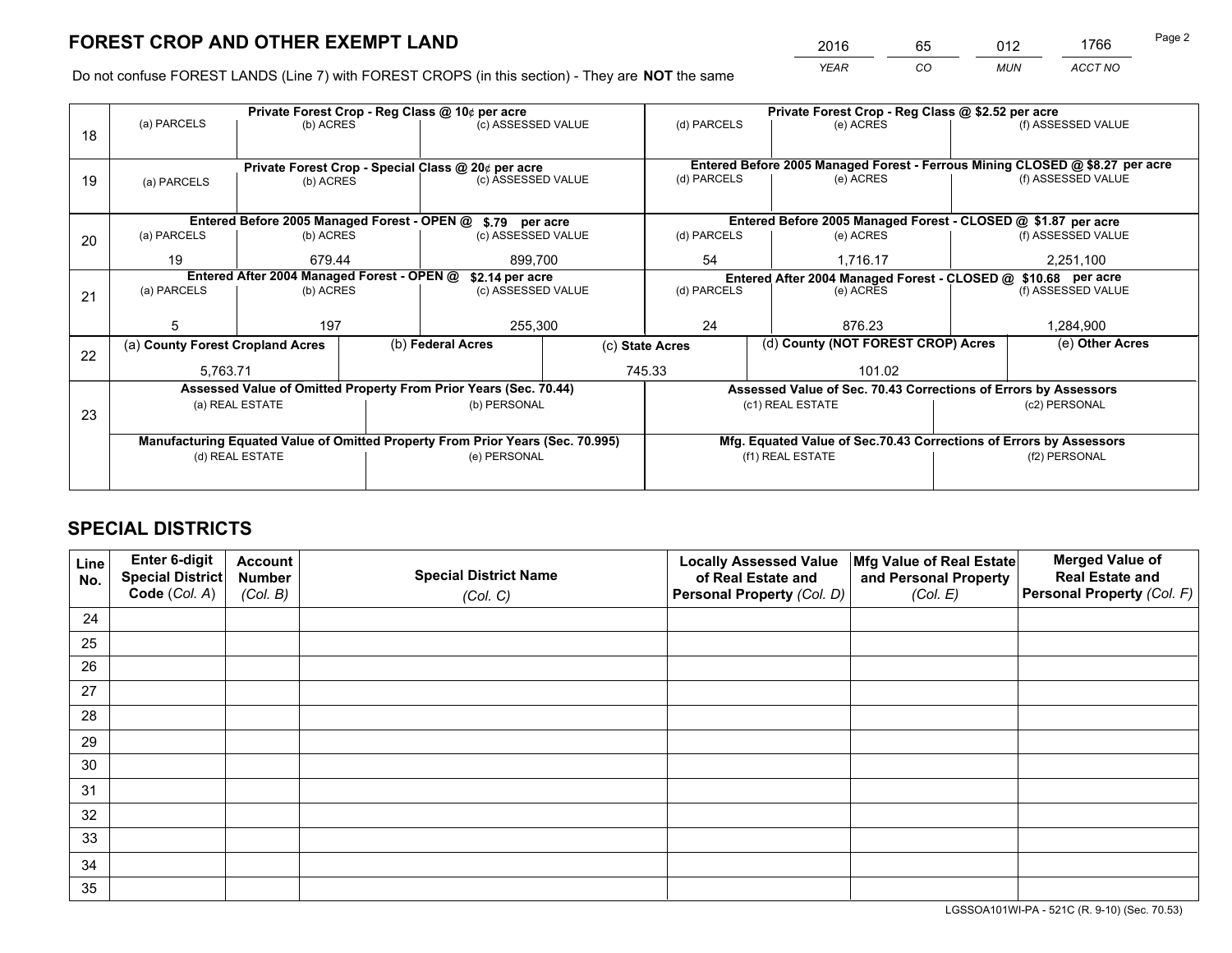|             |                                                          |                                             |                                                         | <b>YEAR</b>                                                                       | CO<br><b>MUN</b>                                              | ACCT NO                                                                        |
|-------------|----------------------------------------------------------|---------------------------------------------|---------------------------------------------------------|-----------------------------------------------------------------------------------|---------------------------------------------------------------|--------------------------------------------------------------------------------|
| Line<br>No. | Enter 6-digit<br><b>School District</b><br>Code (Col. A) | <b>Account</b><br><b>Number</b><br>(Col. B) | <b>School District Name</b><br>(Col. C)                 | <b>Locally Assessed Value</b><br>of Real Estate and<br>Personal Property (Col. D) | Mfg Value of Real Estate<br>and Personal Property<br>(Col. E) | <b>Merged Value of</b><br><b>Real Estate and</b><br>Personal Property (Col. F) |
|             | A. SCHOOL DISTRICTS (K-8 and K-12)                       |                                             |                                                         |                                                                                   |                                                               |                                                                                |
| 36          | 653654                                                   | 0391                                        | SCH D OF NORTHWOOD (MINONG)                             | 94,700                                                                            |                                                               | 94,700                                                                         |
| 37          | 655474                                                   | 0393                                        | SCH D OF SPOONER                                        | 38,344,600                                                                        |                                                               | 38,344,600                                                                     |
| 38          |                                                          |                                             |                                                         |                                                                                   |                                                               |                                                                                |
| 39          |                                                          |                                             |                                                         |                                                                                   |                                                               |                                                                                |
| 40          |                                                          |                                             |                                                         |                                                                                   |                                                               |                                                                                |
| 41          |                                                          |                                             |                                                         |                                                                                   |                                                               |                                                                                |
| 42          |                                                          |                                             |                                                         |                                                                                   |                                                               |                                                                                |
| 43          |                                                          |                                             |                                                         |                                                                                   |                                                               |                                                                                |
| 44          |                                                          |                                             |                                                         |                                                                                   |                                                               |                                                                                |
| 45          |                                                          |                                             |                                                         |                                                                                   |                                                               |                                                                                |
| 46          |                                                          |                                             |                                                         |                                                                                   |                                                               |                                                                                |
| 47          |                                                          |                                             |                                                         |                                                                                   |                                                               |                                                                                |
| 48          |                                                          |                                             |                                                         |                                                                                   |                                                               |                                                                                |
| 49          |                                                          |                                             |                                                         |                                                                                   |                                                               |                                                                                |
| 50          | B <sub>1</sub><br><b>UNION HIGH SCHOOL DISTRICTS</b>     |                                             | TOTAL ASSESSED VALUE OF SCHOOL DISTRICTS (K-8 and K-12) | 38,439,300                                                                        |                                                               | 38,439,300                                                                     |
| 51          |                                                          |                                             |                                                         |                                                                                   |                                                               |                                                                                |
| 52          |                                                          |                                             |                                                         |                                                                                   |                                                               |                                                                                |
| 53          |                                                          |                                             |                                                         |                                                                                   |                                                               |                                                                                |
| 54          |                                                          |                                             |                                                         |                                                                                   |                                                               |                                                                                |
| 55          |                                                          |                                             | TOTAL ASSESSED VALUE OF UNION HIGH SCHOOLS              |                                                                                   |                                                               |                                                                                |
|             | C. TECHNICAL COLLEGE DISTRICTS                           |                                             |                                                         |                                                                                   |                                                               |                                                                                |
| 56          | 001700                                                   | 0016                                        | WISCONSIN INDIANHEAD TECH COLLEGE SHEL                  | 38,439,300                                                                        |                                                               | 38,439,300                                                                     |
| 57          |                                                          |                                             |                                                         |                                                                                   |                                                               |                                                                                |
| 58          |                                                          |                                             |                                                         |                                                                                   |                                                               |                                                                                |
| 59          |                                                          |                                             | TOTAL ASSESSED VALUE OF TECHNICAL COLLEGES              | 38,439,300                                                                        |                                                               | 38,439,300                                                                     |

2016

65

012

 *I hereby certify, to the best of my knowledge and belief, this form is complete and correct.*

**SCHOOL DISTRICTS**

| Print name of preparer | Title                    |                | Date (MM / DD / CCYY) |
|------------------------|--------------------------|----------------|-----------------------|
|                        |                          |                |                       |
| Signature of preparer  | Contact Telephone Number | E-mail address |                       |
|                        | $\overline{\phantom{0}}$ |                |                       |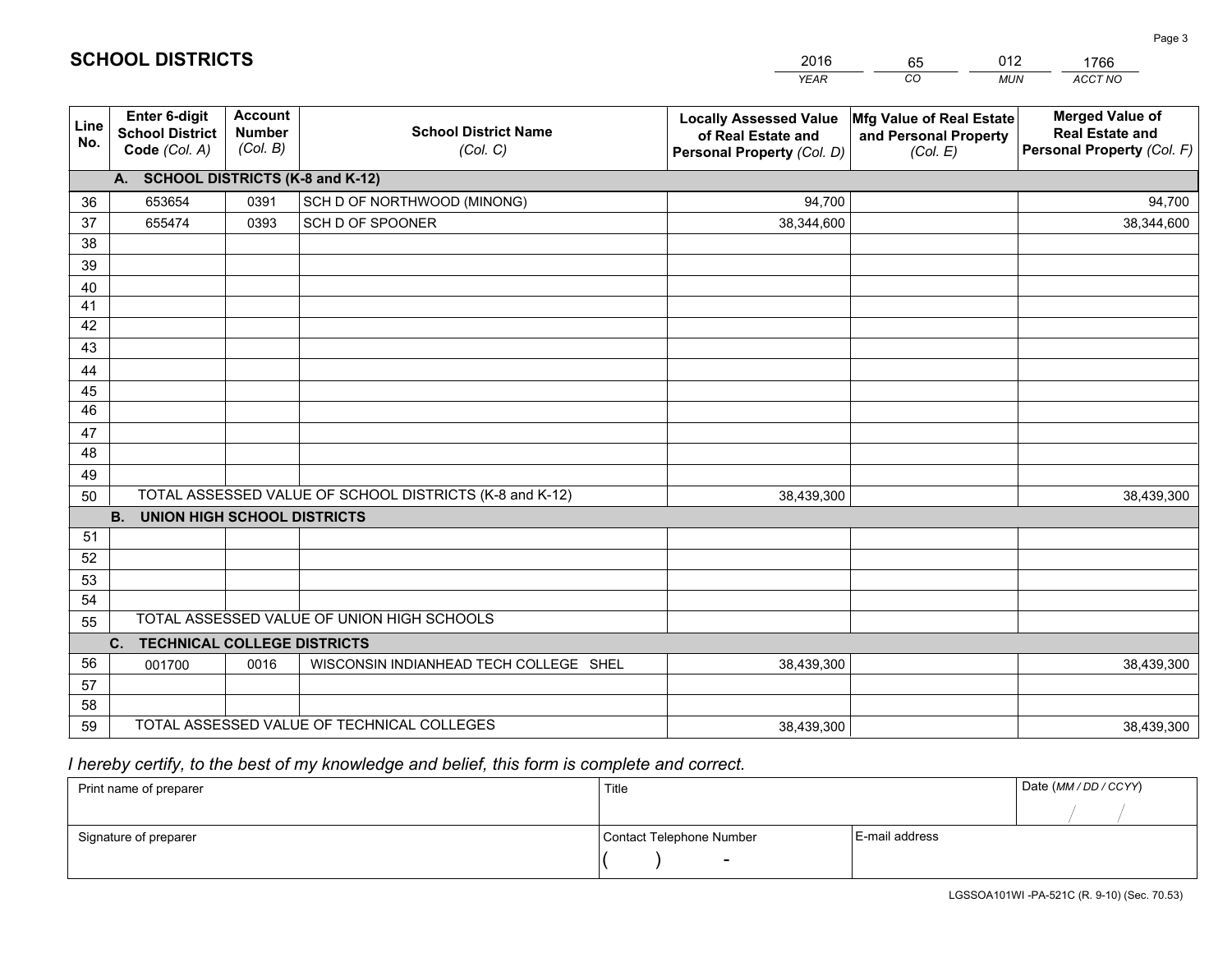### **HIGHLIGHTS**

- 1. Complete the Statement of Assessment after the Board of Review. Reflect any changes made there.
- 2. Use black ink to complete.

**NOTE: Please supply any correction to the name and address.**

NOTE: Please supply any correction to the name and address.

- 3. Line 16 must equal Line 50, Col D.
- 4. Line 55 must equal the total of K-8 schools listed on lines 36-49. Do not include K-12 schools in this comparision.
- 5. Line 59, Col. D must equal Line 16.
- 6. Special District, School District and Technical College District values must include both real estate and personal property. Examples of Special districts are: town sanitary districts, public inland lake protection and rehabilitation districts, and metropolitan sewerage districts.
- 7. DO NOT INCLUDE Manufacturing property values.DOR will print these values on the final SOA.
- 8. Accuracy of this form is very important. The values reported directly affect the equalized value DOR calculates for school and special districts.

### **Page 1:**

 If not prefilled, enter the tax year,county and municipal code,municipal type, municipal name and county name on the top of form.

Check the Amended box, if filing an amended / corrected SOA.

 Report the parcel count, acres and assessed value of taxable general property, total parcel count, (real and personal), total acres, and values from final figures set by the Board of Review.

- A. Real Estate land and improvements (buildings, etc.) is reported on lines 1 8, total line 9.
- B. Personal Property is reported on lines 11 14, Column D, total line 15.
- C. To complete this report, use the computer produced summary of the assessment roll that shows these amounts.
- D. Use whole numbers only.
- E. Add each line across and each column down to verify entries.

### **Page 2:**

- A. Report Special Items (not subject to general property tax).
- 1. Private Forest Croplands and Managed Forest Lands are reported on lines 18,19, 20 and 21. Be sure to report assessed values **NOT** taxes.
- 2. You should have copies of the orders of entry, orders of withdrawal, etc., to update your assessment roll.
	- 3. Show hundredths of acres (e.g. 39.75).
- 4. Tax exempt lands are reported on line 22.
- 5. Omitted property and sec. 70.43, Wis. Stats., corrections of errors by assessor are reported on line 23. Report real estate and personal property separately. These should be for **prior years**, not something found on the current assessment roll after the board of review.
- B. Special District (Lines 24-35) Include the value of both real and personal property.

 The Department of Revenue (DOR) preprints much of the information regarding names and codes for schools, special districts,etc. If a district is not listed, enter the name and value only, DOR will enter the proper code.

## **Page 3 School Districts:**

Include the value of both real and personal property.

Report School District (regular, elementary, union high school, and technical college).

- 1. Regular (K-12) and Elementary (K-8) school values are reported on lines 36-49, total on line 50.
- 2. Union High School (UHS) (use only if elementary schools are listed on lines 36-49) are reported on lines 51-54. UHS total value (line 55) must equal to the total **elementary school** values reported on lines 36-49. Do notinclude K-12 schools in this comparison.
- 3. Technical College values are reported on lines 56-58, total on line 59.
- 4. Use the computer summary that shows these amounts to complete this report.

### **This form is due the second Monday in June. File this report only after your Board of Review is complete.**

 *If you have questions: Return forms to:*

Fax number: (608) 264-6887 PO Box 8971

 Email: lgs@revenue.wi.gov Wisconsin Department of Revenue Call: (608) 261-5341 Local Government Services Section 6-97Madison WI 53708-8971

TREGO, WI 54888

**TREGO, WI 54888**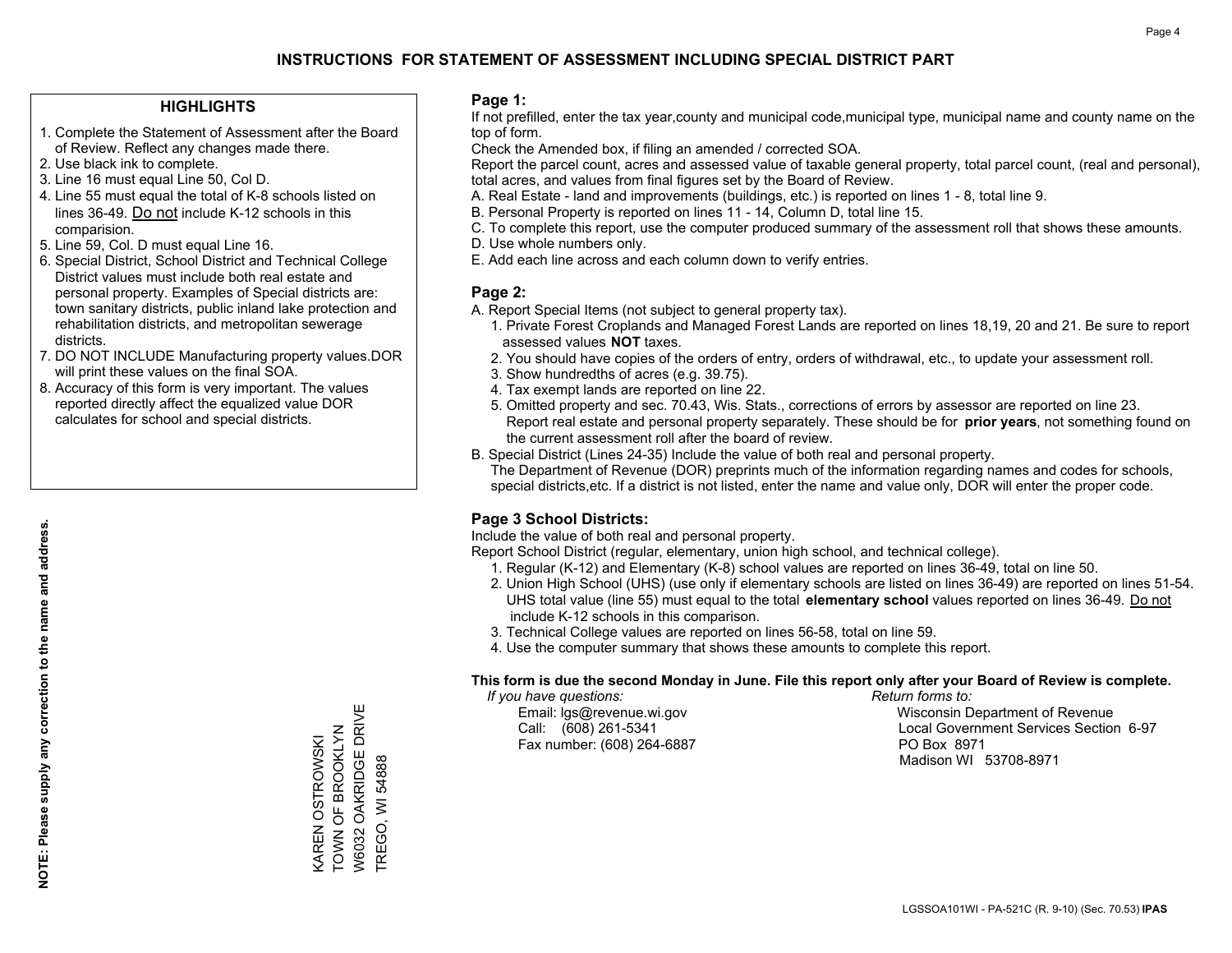**FINAL - EQUATED**

**STATEMENT OF ASSESSMENT FOR 2016** 

| 65.      | 014   | 1767    |
|----------|-------|---------|
| $\alpha$ | MI IN | ACCT NO |

|             | <b>FOR</b>                                                              | <b>TOWN OF</b><br><b>OF</b>                                                                                                                                                                  | CASEY                                     |        | <b>WASHBURN COUNTY</b>                              |                                |                                        | <b>WHEN COMPLETING THIS DOCUMENT</b>     |
|-------------|-------------------------------------------------------------------------|----------------------------------------------------------------------------------------------------------------------------------------------------------------------------------------------|-------------------------------------------|--------|-----------------------------------------------------|--------------------------------|----------------------------------------|------------------------------------------|
|             |                                                                         | Town - Village - City                                                                                                                                                                        | <b>Municipality Name</b>                  |        | <b>County Name</b>                                  |                                |                                        | DO NOT WRITE OVER X's OR IN SHADED AREAS |
| Line<br>No. | <b>REAL ESTATE</b><br>(See Lines 18 - 22 for                            |                                                                                                                                                                                              | PARCEL COUNT<br>TOTAL LAND   IMPROVEMENTS |        | NO. OF ACRES<br><b>WHOLE</b><br><b>NUMBERS ONLY</b> | <b>VALUE OF</b><br><b>LAND</b> | <b>VALUE OF</b><br><b>IMPROVEMENTS</b> | TOTAL VALUE OF LAND<br>AND IMPROVEMENTS  |
|             |                                                                         | other Real Estate)                                                                                                                                                                           | Col. A                                    | Col. B | Col. C                                              | Col. D                         | Col. E                                 | Col. F                                   |
| $\mathbf 1$ |                                                                         | <b>RESIDENTIAL - Class 1</b>                                                                                                                                                                 | 983                                       | 787    | 1,902                                               | 62,625,600                     | 81,800,000                             | 144,425,600                              |
| 2           |                                                                         | <b>COMMERCIAL - Class 2</b>                                                                                                                                                                  | 10                                        | 9      | 16                                                  | 885,100                        | 1,488,300                              | 2,373,400                                |
| 3           |                                                                         | MANUFACTURING - Class 3                                                                                                                                                                      | 4                                         | 3      | 43                                                  | 142,800                        | 1,241,700                              | 1,384,500                                |
| 4           |                                                                         | <b>AGRICULTURAL - Class 4</b>                                                                                                                                                                | 28                                        |        | 636                                                 | 96,600                         |                                        | 96,600                                   |
| 5           |                                                                         | UNDEVELOPED - Class 5                                                                                                                                                                        | 126                                       |        | 1,322                                               | 361,000                        |                                        | 361,000                                  |
| 6           |                                                                         | AGRICULTURAL FOREST - Class 5m                                                                                                                                                               | 18                                        |        | 268                                                 | 226,600                        |                                        | 226,600                                  |
| 7           |                                                                         | FOREST LANDS - Class 6                                                                                                                                                                       | 306                                       |        | 4,991                                               | 8,408,600                      |                                        | 8,408,600                                |
| 8           |                                                                         | OTHER - Class 7                                                                                                                                                                              | 3                                         | 5      | 4                                                   | 25,100                         | 219,900                                | 245,000                                  |
| 9           |                                                                         | TOTAL - ALL COLUMNS                                                                                                                                                                          | 1,478                                     | 804    | 9,182                                               | 72,771,400                     | 84,749,900                             | 157,521,300                              |
| 10          |                                                                         | NUMBER OF PERSONAL PROPERTY ACCOUNTS IN ROLL                                                                                                                                                 |                                           |        | 18                                                  | <b>LOCALLY ASSESSED</b>        | <b>MANUFACTURING</b>                   | <b>MERGED</b>                            |
| 11          |                                                                         | BOATS AND OTHER WATERCRAFT NOT EXEMPT - Code 1                                                                                                                                               |                                           |        |                                                     | 2,000                          | $\Omega$                               | 2,000                                    |
| 12          |                                                                         | MACHINERY, TOOLS AND PATTERNS - Code 2                                                                                                                                                       |                                           |        |                                                     | 30,800                         | 108,000                                | 138,800                                  |
| 13          |                                                                         | FURNITURE, FIXTURES AND EQUIPMENT - Code 3                                                                                                                                                   |                                           |        |                                                     | 23,300                         | 71,100                                 | 94,400                                   |
| 14          |                                                                         | ALL OTHER PERSONAL PROPERTY NOT EXEMPT - Codes 4A, 4B, 4C                                                                                                                                    | 59,200                                    | 2,900  | 62,100                                              |                                |                                        |                                          |
| 15          | TOTAL OF PERSONAL PROPERTY NOT EXEMPT (Total of Lines 11-14)<br>115,300 |                                                                                                                                                                                              |                                           |        |                                                     |                                | 182,000                                | 297,300                                  |
| 16          |                                                                         | AGGREGATE ASSESSED VALUE OF ALL PROPERTY SUBJECT TO THE GENERAL PROPERTY TAX (Total of Lines 9F and 15F)<br>MUST EQUAL TOTAL VALUE OF THE SCHOOL DISTRICTS (K-12 PLUS K-8) - Line 50, Col. F |                                           |        |                                                     |                                |                                        | 157,818,600                              |
| 17          |                                                                         | <b>BOARD OF REVIEW</b><br>DATE OF FINAL ADJOURNMENT                                                                                                                                          | 05/21/2016                                |        | Name of Assessor                                    |                                | Telephone #                            | (715) 235-1338                           |

REMARKS

The Assessment Ratio to be used in calculating the estimated Fair Market Value on tax bills for this tax district is .963989537<br>This ratio should be used to convert assessed values to "Calculate Equalized Values" in Step 1 Commission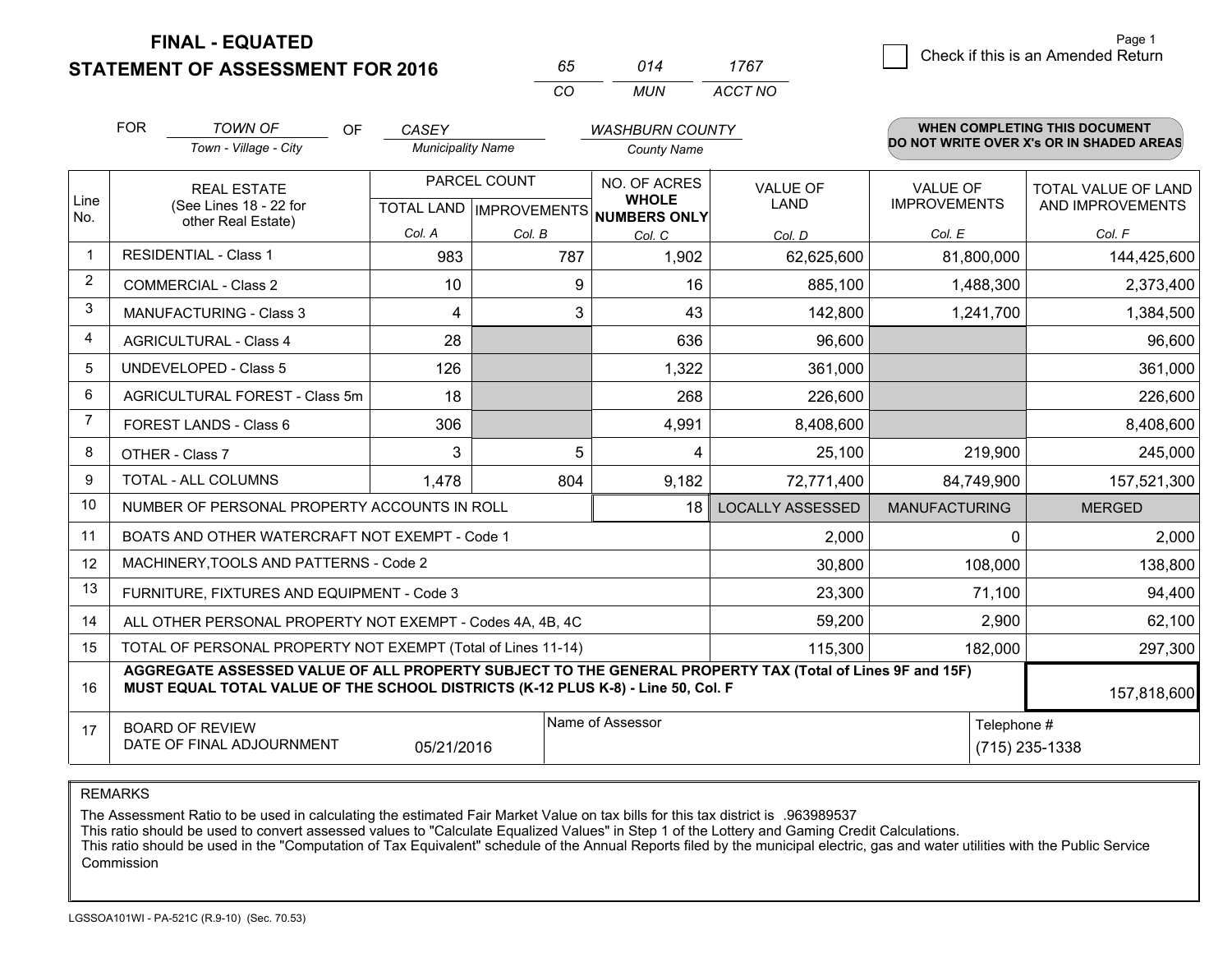*YEAR CO MUN ACCT NO* <sup>2016</sup> <sup>65</sup> <sup>014</sup> <sup>1767</sup> Page 2

Do not confuse FOREST LANDS (Line 7) with FOREST CROPS (in this section) - They are **NOT** the same

|             |             |                                                                                    |                                                           |                                                                                              | Private Forest Crop - Reg Class @ \$2.52 per acre                                                                                                                                                                                                                                                                                                                                                                 |                                                                              |                           |                                                                                                                                                                        |  |
|-------------|-------------|------------------------------------------------------------------------------------|-----------------------------------------------------------|----------------------------------------------------------------------------------------------|-------------------------------------------------------------------------------------------------------------------------------------------------------------------------------------------------------------------------------------------------------------------------------------------------------------------------------------------------------------------------------------------------------------------|------------------------------------------------------------------------------|---------------------------|------------------------------------------------------------------------------------------------------------------------------------------------------------------------|--|
|             |             |                                                                                    |                                                           |                                                                                              |                                                                                                                                                                                                                                                                                                                                                                                                                   | (e) ACRES                                                                    |                           | (f) ASSESSED VALUE                                                                                                                                                     |  |
|             |             |                                                                                    |                                                           |                                                                                              |                                                                                                                                                                                                                                                                                                                                                                                                                   |                                                                              |                           |                                                                                                                                                                        |  |
|             |             |                                                                                    |                                                           |                                                                                              |                                                                                                                                                                                                                                                                                                                                                                                                                   | Entered Before 2005 Managed Forest - Ferrous Mining CLOSED @ \$8.27 per acre |                           |                                                                                                                                                                        |  |
| (a) PARCELS |             |                                                                                    |                                                           |                                                                                              | (d) PARCELS                                                                                                                                                                                                                                                                                                                                                                                                       | (e) ACRES                                                                    |                           | (f) ASSESSED VALUE                                                                                                                                                     |  |
|             |             |                                                                                    |                                                           |                                                                                              |                                                                                                                                                                                                                                                                                                                                                                                                                   |                                                                              |                           |                                                                                                                                                                        |  |
|             |             |                                                                                    |                                                           |                                                                                              |                                                                                                                                                                                                                                                                                                                                                                                                                   |                                                                              |                           |                                                                                                                                                                        |  |
| (a) PARCELS |             |                                                                                    |                                                           |                                                                                              | (d) PARCELS                                                                                                                                                                                                                                                                                                                                                                                                       | (e) ACRES                                                                    |                           | (f) ASSESSED VALUE                                                                                                                                                     |  |
| 8           | 310         |                                                                                    | 496,000                                                   |                                                                                              | 17                                                                                                                                                                                                                                                                                                                                                                                                                | 611.33                                                                       |                           | 978,200                                                                                                                                                                |  |
|             |             |                                                                                    |                                                           |                                                                                              | Entered After 2004 Managed Forest - CLOSED @ \$10.68 per acre<br>(f) ASSESSED VALUE                                                                                                                                                                                                                                                                                                                               |                                                                              |                           |                                                                                                                                                                        |  |
| (a) PARCELS |             |                                                                                    |                                                           |                                                                                              |                                                                                                                                                                                                                                                                                                                                                                                                                   | (e) ACRES                                                                    |                           |                                                                                                                                                                        |  |
|             |             |                                                                                    |                                                           |                                                                                              |                                                                                                                                                                                                                                                                                                                                                                                                                   |                                                                              |                           |                                                                                                                                                                        |  |
| 3           |             |                                                                                    | 222,000                                                   |                                                                                              |                                                                                                                                                                                                                                                                                                                                                                                                                   |                                                                              | 987,600                   |                                                                                                                                                                        |  |
|             |             |                                                                                    | (b) Federal Acres                                         |                                                                                              |                                                                                                                                                                                                                                                                                                                                                                                                                   |                                                                              |                           | (e) Other Acres                                                                                                                                                        |  |
|             |             |                                                                                    | 73.51                                                     |                                                                                              | 10.22                                                                                                                                                                                                                                                                                                                                                                                                             |                                                                              |                           |                                                                                                                                                                        |  |
|             |             |                                                                                    |                                                           |                                                                                              |                                                                                                                                                                                                                                                                                                                                                                                                                   |                                                                              |                           |                                                                                                                                                                        |  |
|             |             |                                                                                    |                                                           |                                                                                              |                                                                                                                                                                                                                                                                                                                                                                                                                   |                                                                              | (c2) PERSONAL             |                                                                                                                                                                        |  |
| 23          |             |                                                                                    |                                                           |                                                                                              |                                                                                                                                                                                                                                                                                                                                                                                                                   |                                                                              |                           |                                                                                                                                                                        |  |
|             |             |                                                                                    |                                                           |                                                                                              |                                                                                                                                                                                                                                                                                                                                                                                                                   | Mfg. Equated Value of Sec.70.43 Corrections of Errors by Assessors           |                           |                                                                                                                                                                        |  |
|             |             |                                                                                    |                                                           |                                                                                              | (f1) REAL ESTATE                                                                                                                                                                                                                                                                                                                                                                                                  |                                                                              |                           | (f2) PERSONAL                                                                                                                                                          |  |
|             |             |                                                                                    |                                                           |                                                                                              |                                                                                                                                                                                                                                                                                                                                                                                                                   |                                                                              |                           |                                                                                                                                                                        |  |
|             | (a) PARCELS | (a) County Forest Cropland Acres<br>8,565.88<br>(a) REAL ESTATE<br>(d) REAL ESTATE | (b) ACRES<br>(b) ACRES<br>(b) ACRES<br>(b) ACRES<br>52.13 | Private Forest Crop - Reg Class @ 10¢ per acre<br>Entered After 2004 Managed Forest - OPEN @ | (c) ASSESSED VALUE<br>Private Forest Crop - Special Class @ 20¢ per acre<br>(c) ASSESSED VALUE<br>Entered Before 2005 Managed Forest - OPEN @ \$.79 per acre<br>(c) ASSESSED VALUE<br>\$2.14 per acre<br>(c) ASSESSED VALUE<br>Assessed Value of Omitted Property From Prior Years (Sec. 70.44)<br>(b) PERSONAL<br>Manufacturing Equated Value of Omitted Property From Prior Years (Sec. 70.995)<br>(e) PERSONAL | (d) PARCELS<br>(d) PARCELS<br>19<br>(c) State Acres                          | 661.1<br>(c1) REAL ESTATE | Entered Before 2005 Managed Forest - CLOSED @ \$1.87 per acre<br>(d) County (NOT FOREST CROP) Acres<br>Assessed Value of Sec. 70.43 Corrections of Errors by Assessors |  |

## **SPECIAL DISTRICTS**

| Line<br>No. | Enter 6-digit<br><b>Special District</b> | <b>Account</b><br><b>Number</b> | <b>Special District Name</b> | <b>Locally Assessed Value</b><br>of Real Estate and | Mfg Value of Real Estate<br>and Personal Property | <b>Merged Value of</b><br><b>Real Estate and</b> |
|-------------|------------------------------------------|---------------------------------|------------------------------|-----------------------------------------------------|---------------------------------------------------|--------------------------------------------------|
|             | Code (Col. A)                            | (Col. B)                        | (Col. C)                     | Personal Property (Col. D)                          | (Col. E)                                          | Personal Property (Col. F)                       |
| 24          |                                          |                                 |                              |                                                     |                                                   |                                                  |
| 25          |                                          |                                 |                              |                                                     |                                                   |                                                  |
| 26          |                                          |                                 |                              |                                                     |                                                   |                                                  |
| 27          |                                          |                                 |                              |                                                     |                                                   |                                                  |
| 28          |                                          |                                 |                              |                                                     |                                                   |                                                  |
| 29          |                                          |                                 |                              |                                                     |                                                   |                                                  |
| 30          |                                          |                                 |                              |                                                     |                                                   |                                                  |
| 31          |                                          |                                 |                              |                                                     |                                                   |                                                  |
| 32          |                                          |                                 |                              |                                                     |                                                   |                                                  |
| 33          |                                          |                                 |                              |                                                     |                                                   |                                                  |
| 34          |                                          |                                 |                              |                                                     |                                                   |                                                  |
| 35          |                                          |                                 |                              |                                                     |                                                   |                                                  |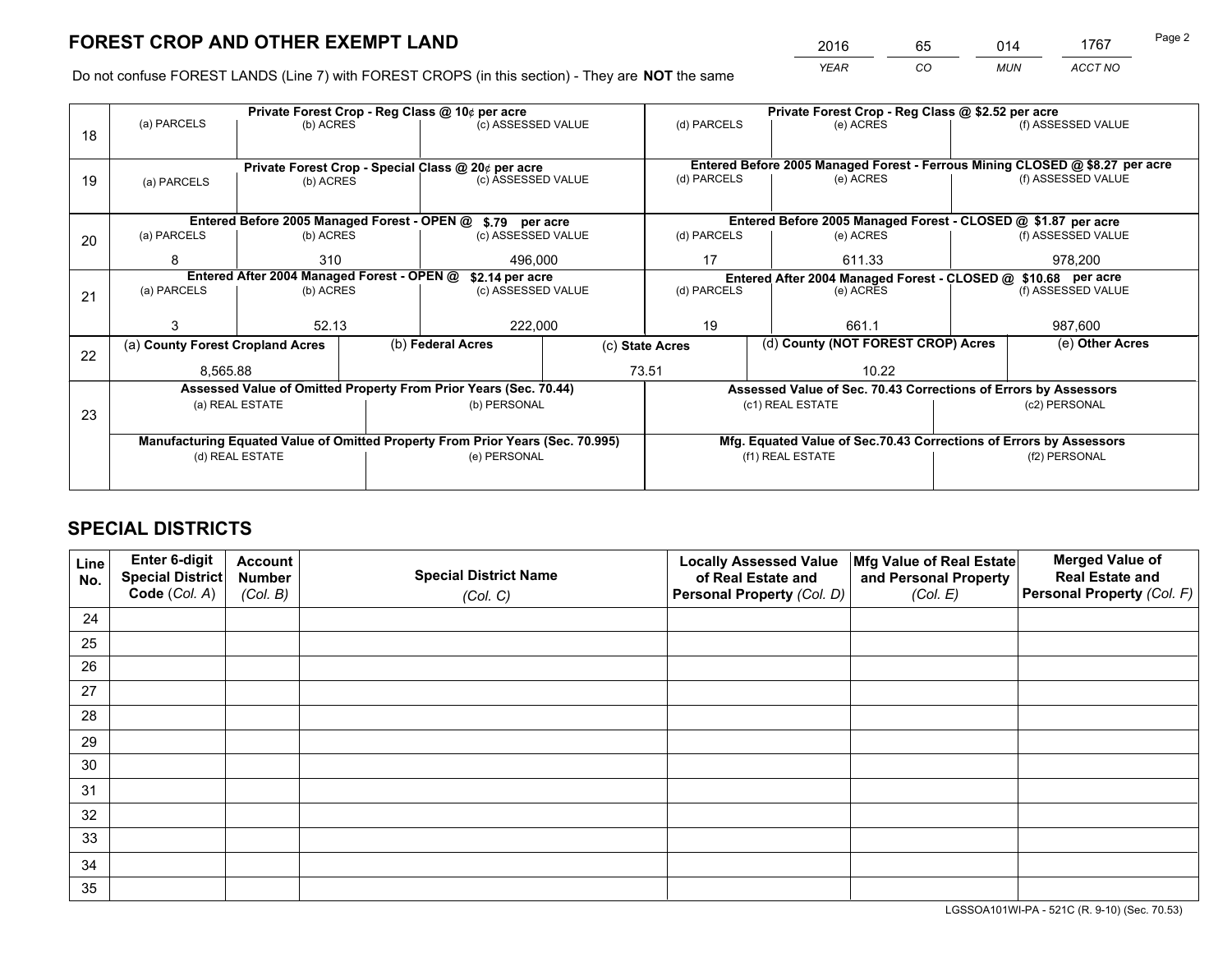|             |                                                                 |                                             |                                                         | <b>YEAR</b>                                                                       | CO<br><b>MUN</b>                                              | ACCT NO                                                                        |
|-------------|-----------------------------------------------------------------|---------------------------------------------|---------------------------------------------------------|-----------------------------------------------------------------------------------|---------------------------------------------------------------|--------------------------------------------------------------------------------|
| Line<br>No. | <b>Enter 6-digit</b><br><b>School District</b><br>Code (Col. A) | <b>Account</b><br><b>Number</b><br>(Col. B) | <b>School District Name</b><br>(Col. C)                 | <b>Locally Assessed Value</b><br>of Real Estate and<br>Personal Property (Col. D) | Mfg Value of Real Estate<br>and Personal Property<br>(Col. E) | <b>Merged Value of</b><br><b>Real Estate and</b><br>Personal Property (Col. F) |
|             | A. SCHOOL DISTRICTS (K-8 and K-12)                              |                                             |                                                         |                                                                                   |                                                               |                                                                                |
| 36          | 655474                                                          | 0393                                        | SCH D OF SPOONER                                        | 156,252,100                                                                       | 1,566,500                                                     | 157,818,600                                                                    |
| 37          |                                                                 |                                             |                                                         |                                                                                   |                                                               |                                                                                |
| 38          |                                                                 |                                             |                                                         |                                                                                   |                                                               |                                                                                |
| 39          |                                                                 |                                             |                                                         |                                                                                   |                                                               |                                                                                |
| 40          |                                                                 |                                             |                                                         |                                                                                   |                                                               |                                                                                |
| 41<br>42    |                                                                 |                                             |                                                         |                                                                                   |                                                               |                                                                                |
| 43          |                                                                 |                                             |                                                         |                                                                                   |                                                               |                                                                                |
|             |                                                                 |                                             |                                                         |                                                                                   |                                                               |                                                                                |
| 44<br>45    |                                                                 |                                             |                                                         |                                                                                   |                                                               |                                                                                |
| 46          |                                                                 |                                             |                                                         |                                                                                   |                                                               |                                                                                |
| 47          |                                                                 |                                             |                                                         |                                                                                   |                                                               |                                                                                |
| 48          |                                                                 |                                             |                                                         |                                                                                   |                                                               |                                                                                |
| 49          |                                                                 |                                             |                                                         |                                                                                   |                                                               |                                                                                |
| 50          |                                                                 |                                             | TOTAL ASSESSED VALUE OF SCHOOL DISTRICTS (K-8 and K-12) | 156,252,100                                                                       | 1,566,500                                                     | 157,818,600                                                                    |
|             | <b>B.</b><br><b>UNION HIGH SCHOOL DISTRICTS</b>                 |                                             |                                                         |                                                                                   |                                                               |                                                                                |
| 51          |                                                                 |                                             |                                                         |                                                                                   |                                                               |                                                                                |
| 52          |                                                                 |                                             |                                                         |                                                                                   |                                                               |                                                                                |
| 53          |                                                                 |                                             |                                                         |                                                                                   |                                                               |                                                                                |
| 54          |                                                                 |                                             |                                                         |                                                                                   |                                                               |                                                                                |
| 55          |                                                                 |                                             | TOTAL ASSESSED VALUE OF UNION HIGH SCHOOLS              |                                                                                   |                                                               |                                                                                |
|             | C.<br><b>TECHNICAL COLLEGE DISTRICTS</b>                        |                                             |                                                         |                                                                                   |                                                               |                                                                                |
| 56          | 001700                                                          | 0016                                        | WISCONSIN INDIANHEAD TECH COLLEGE SHEL                  | 156,252,100                                                                       | 1,566,500                                                     | 157,818,600                                                                    |
| 57<br>58    |                                                                 |                                             |                                                         |                                                                                   |                                                               |                                                                                |
| 59          |                                                                 |                                             | TOTAL ASSESSED VALUE OF TECHNICAL COLLEGES              | 156,252,100                                                                       | 1,566,500                                                     | 157,818,600                                                                    |
|             |                                                                 |                                             |                                                         |                                                                                   |                                                               |                                                                                |

2016

65

014

 *I hereby certify, to the best of my knowledge and belief, this form is complete and correct.*

**SCHOOL DISTRICTS**

| Print name of preparer | Title                    |                | Date (MM / DD / CCYY) |
|------------------------|--------------------------|----------------|-----------------------|
|                        |                          |                |                       |
| Signature of preparer  | Contact Telephone Number | E-mail address |                       |
|                        | $\overline{\phantom{0}}$ |                |                       |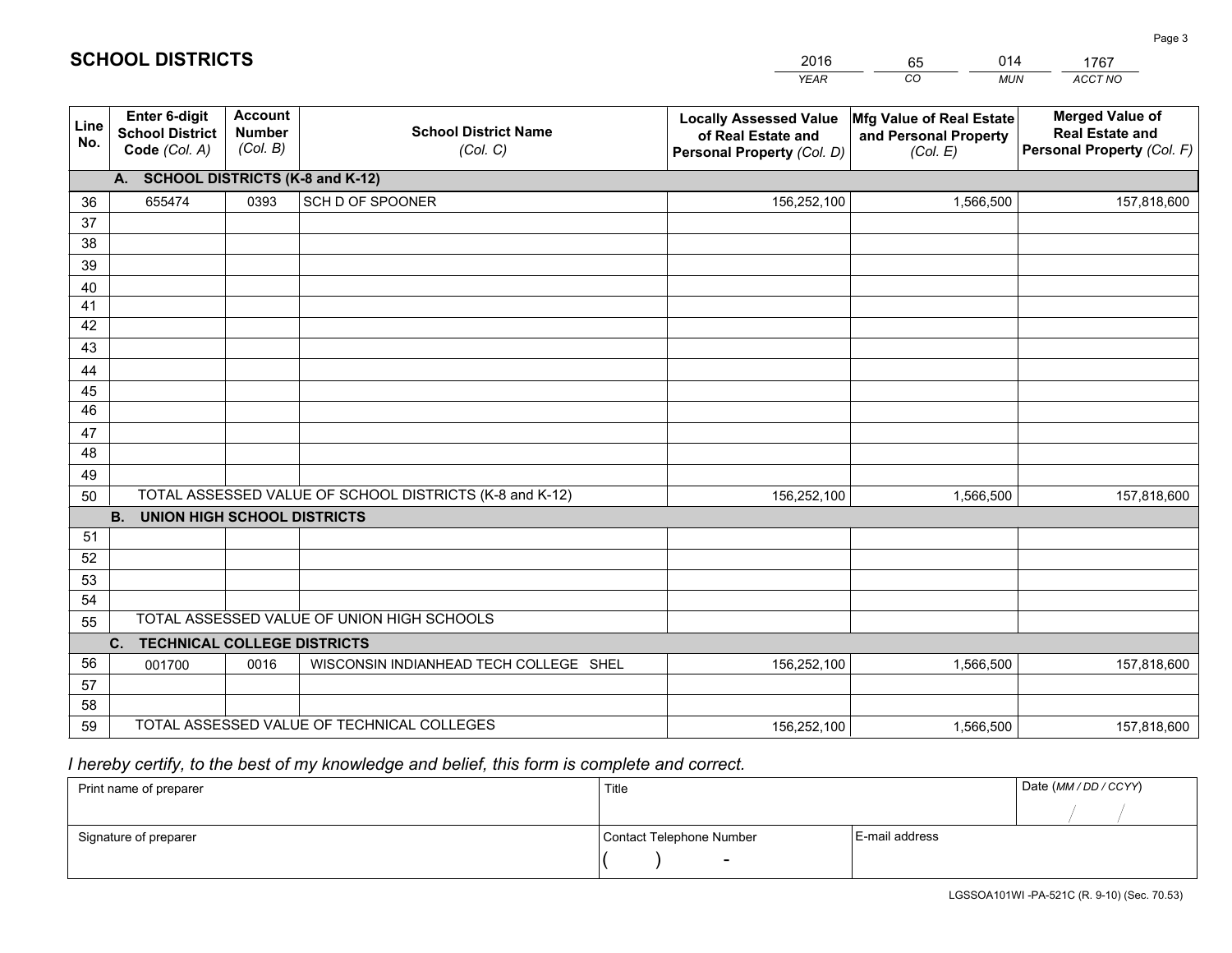### **HIGHLIGHTS**

- 1. Complete the Statement of Assessment after the Board of Review. Reflect any changes made there.
- 2. Use black ink to complete.
- 3. Line 16 must equal Line 50, Col D.
- 4. Line 55 must equal the total of K-8 schools listed on lines 36-49. Do not include K-12 schools in this comparision.
- 5. Line 59, Col. D must equal Line 16.
- 6. Special District, School District and Technical College District values must include both real estate and personal property. Examples of Special districts are: town sanitary districts, public inland lake protection and rehabilitation districts, and metropolitan sewerage districts.
- 7. DO NOT INCLUDE Manufacturing property values.DOR will print these values on the final SOA.
- 8. Accuracy of this form is very important. The values reported directly affect the equalized value DOR calculates for school and special districts.

### **Page 1:**

 If not prefilled, enter the tax year,county and municipal code,municipal type, municipal name and county name on the top of form.

Check the Amended box, if filing an amended / corrected SOA.

 Report the parcel count, acres and assessed value of taxable general property, total parcel count, (real and personal), total acres, and values from final figures set by the Board of Review.

- A. Real Estate land and improvements (buildings, etc.) is reported on lines 1 8, total line 9.
- B. Personal Property is reported on lines 11 14, Column D, total line 15.
- C. To complete this report, use the computer produced summary of the assessment roll that shows these amounts.
- D. Use whole numbers only.
- E. Add each line across and each column down to verify entries.

### **Page 2:**

- A. Report Special Items (not subject to general property tax).
- 1. Private Forest Croplands and Managed Forest Lands are reported on lines 18,19, 20 and 21. Be sure to report assessed values **NOT** taxes.
- 2. You should have copies of the orders of entry, orders of withdrawal, etc., to update your assessment roll.
	- 3. Show hundredths of acres (e.g. 39.75).
- 4. Tax exempt lands are reported on line 22.
- 5. Omitted property and sec. 70.43, Wis. Stats., corrections of errors by assessor are reported on line 23. Report real estate and personal property separately. These should be for **prior years**, not something found on the current assessment roll after the board of review.
- B. Special District (Lines 24-35) Include the value of both real and personal property.
- The Department of Revenue (DOR) preprints much of the information regarding names and codes for schools, special districts,etc. If a district is not listed, enter the name and value only, DOR will enter the proper code.

## **Page 3 School Districts:**

Include the value of both real and personal property.

Report School District (regular, elementary, union high school, and technical college).

- 1. Regular (K-12) and Elementary (K-8) school values are reported on lines 36-49, total on line 50.
- 2. Union High School (UHS) (use only if elementary schools are listed on lines 36-49) are reported on lines 51-54. UHS total value (line 55) must equal to the total **elementary school** values reported on lines 36-49. Do notinclude K-12 schools in this comparison.
- 3. Technical College values are reported on lines 56-58, total on line 59.
- 4. Use the computer summary that shows these amounts to complete this report.

### **This form is due the second Monday in June. File this report only after your Board of Review is complete.**

 *If you have questions: Return forms to:*

Fax number: (608) 264-6887 PO Box 8971

 Email: lgs@revenue.wi.gov Wisconsin Department of Revenue Call: (608) 261-5341 Local Government Services Section 6-97Madison WI 53708-8971

SPOONER, WI 54801 - 8449 SPOONER, WI 54801 - 8449 W7920 COUNTY RD E CORINNE SLABAUGH<br>TOWN OF CASEY CORINNE SLABAUGH W7920 COUNTY RD E TOWN OF CASEY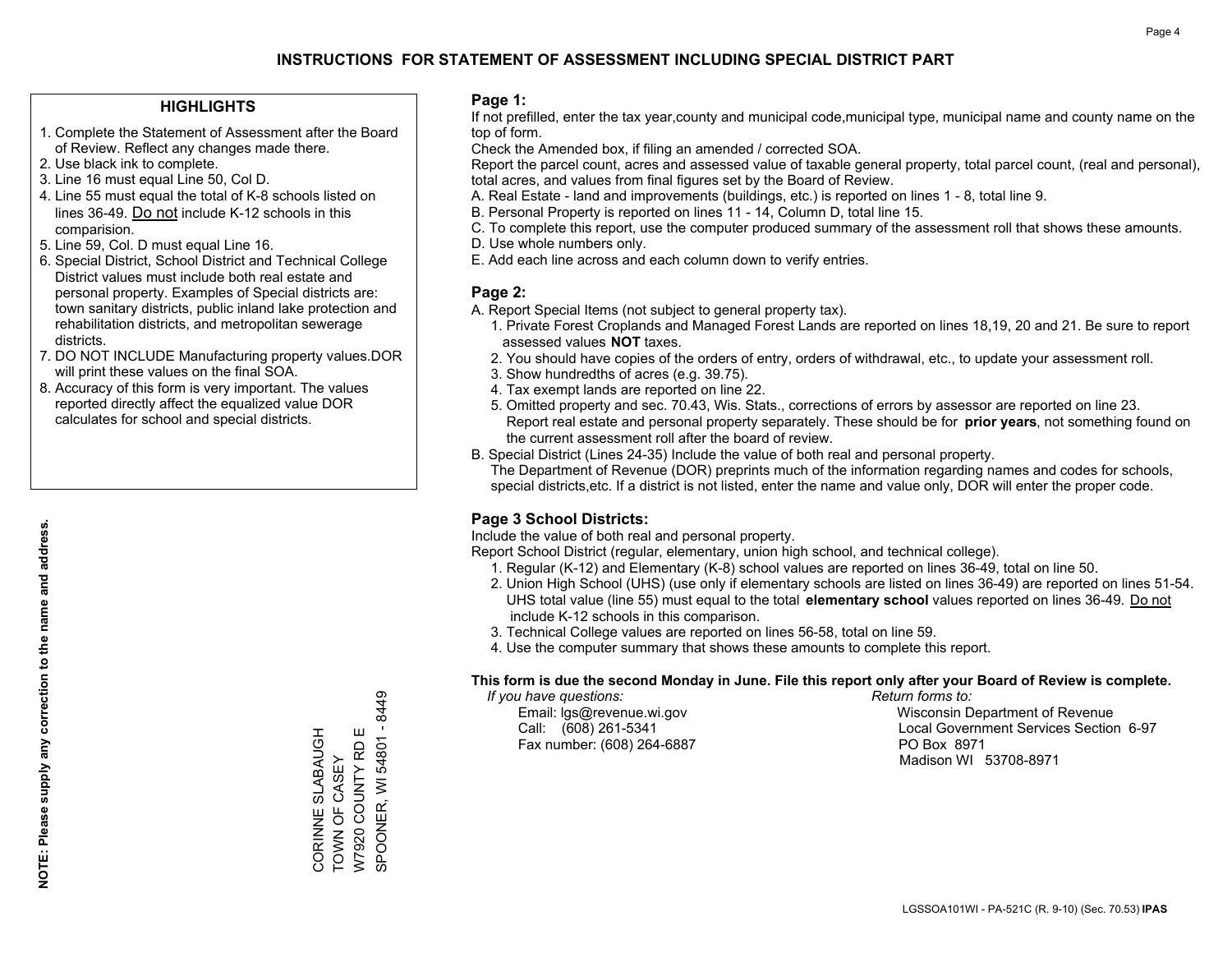**FINAL - EQUATED**

**STATEMENT OF ASSESSMENT FOR 2016** 

| 65.      | 016 | 1768    |
|----------|-----|---------|
| $\alpha$ | MUN | ACCT NO |

|                | <b>FOR</b>                                                                                                               | <b>TOWN OF</b><br><b>OF</b>                                                                                                                                                                  | <b>CHICOG</b>            |                                           | <b>WASHBURN COUNTY</b>                       |                                |                                 | <b>WHEN COMPLETING THIS DOCUMENT</b>     |
|----------------|--------------------------------------------------------------------------------------------------------------------------|----------------------------------------------------------------------------------------------------------------------------------------------------------------------------------------------|--------------------------|-------------------------------------------|----------------------------------------------|--------------------------------|---------------------------------|------------------------------------------|
|                |                                                                                                                          | Town - Village - City                                                                                                                                                                        | <b>Municipality Name</b> |                                           | <b>County Name</b>                           |                                |                                 | DO NOT WRITE OVER X's OR IN SHADED AREAS |
| Line<br>No.    |                                                                                                                          | <b>REAL ESTATE</b><br>(See Lines 18 - 22 for                                                                                                                                                 |                          | PARCEL COUNT<br>TOTAL LAND   IMPROVEMENTS | NO. OF ACRES<br><b>WHOLE</b><br>NUMBERS ONLY | <b>VALUE OF</b><br><b>LAND</b> | VALUE OF<br><b>IMPROVEMENTS</b> | TOTAL VALUE OF LAND<br>AND IMPROVEMENTS  |
|                |                                                                                                                          | other Real Estate)                                                                                                                                                                           | Col. A                   | Col. B                                    | Col. C                                       | Col. D                         | Col. E                          | Col. F                                   |
| -1             |                                                                                                                          | <b>RESIDENTIAL - Class 1</b>                                                                                                                                                                 | 966                      | 573                                       | 2,565                                        | 40,376,900                     | 45,864,700                      | 86,241,600                               |
| 2              |                                                                                                                          | <b>COMMERCIAL - Class 2</b>                                                                                                                                                                  | 15                       | 15                                        | 84                                           | 1,095,900                      | 6,367,400                       | 7,463,300                                |
| 3              |                                                                                                                          | <b>MANUFACTURING - Class 3</b>                                                                                                                                                               |                          | 0                                         | 40                                           | 105,100                        | 0                               | 105,100                                  |
| 4              |                                                                                                                          | <b>AGRICULTURAL - Class 4</b>                                                                                                                                                                | 12                       |                                           | 230                                          | 34,200                         |                                 | 34,200                                   |
| 5              |                                                                                                                          | <b>UNDEVELOPED - Class 5</b>                                                                                                                                                                 | 59                       |                                           | 751                                          | 296,700                        |                                 | 296,700                                  |
| 6              |                                                                                                                          | AGRICULTURAL FOREST - Class 5m                                                                                                                                                               | 9                        |                                           | 150                                          | 132,400                        |                                 | 132,400                                  |
| $\overline{7}$ |                                                                                                                          | FOREST LANDS - Class 6                                                                                                                                                                       | 300                      |                                           | 7,484                                        | 12,866,200                     |                                 | 12,866,200                               |
| 8              |                                                                                                                          | OTHER - Class 7                                                                                                                                                                              | $\Omega$                 | $\Omega$                                  | $\Omega$                                     | 0                              | $\Omega$                        | ∩                                        |
| 9              |                                                                                                                          | TOTAL - ALL COLUMNS                                                                                                                                                                          | 1,362                    | 588                                       | 11,304                                       | 54,907,400                     | 52,232,100                      | 107,139,500                              |
| 10             |                                                                                                                          | NUMBER OF PERSONAL PROPERTY ACCOUNTS IN ROLL                                                                                                                                                 |                          |                                           | 107                                          | <b>LOCALLY ASSESSED</b>        | <b>MANUFACTURING</b>            | <b>MERGED</b>                            |
| 11             |                                                                                                                          | BOATS AND OTHER WATERCRAFT NOT EXEMPT - Code 1                                                                                                                                               |                          |                                           |                                              | 8,300                          | 0                               | 8,300                                    |
| 12             |                                                                                                                          | MACHINERY, TOOLS AND PATTERNS - Code 2                                                                                                                                                       |                          |                                           |                                              | 700                            | 0                               | 700                                      |
| 13             |                                                                                                                          | FURNITURE, FIXTURES AND EQUIPMENT - Code 3                                                                                                                                                   |                          |                                           |                                              | 40,500                         | 0                               | 40,500                                   |
| 14             | 182,600<br>ALL OTHER PERSONAL PROPERTY NOT EXEMPT - Codes 4A, 4B, 4C                                                     |                                                                                                                                                                                              |                          |                                           |                                              |                                | $\Omega$                        | 182,600                                  |
| 15             | TOTAL OF PERSONAL PROPERTY NOT EXEMPT (Total of Lines 11-14)<br>232,100                                                  |                                                                                                                                                                                              |                          |                                           |                                              |                                | 0                               | 232,100                                  |
| 16             |                                                                                                                          | AGGREGATE ASSESSED VALUE OF ALL PROPERTY SUBJECT TO THE GENERAL PROPERTY TAX (Total of Lines 9F and 15F)<br>MUST EQUAL TOTAL VALUE OF THE SCHOOL DISTRICTS (K-12 PLUS K-8) - Line 50, Col. F |                          |                                           |                                              |                                |                                 | 107,371,600                              |
| 17             | Name of Assessor<br>Telephone #<br><b>BOARD OF REVIEW</b><br>DATE OF FINAL ADJOURNMENT<br>07/09/2016<br><b>BOB IRWIN</b> |                                                                                                                                                                                              |                          |                                           |                                              |                                |                                 | (715) 235-6941                           |

REMARKS

The Assessment Ratio to be used in calculating the estimated Fair Market Value on tax bills for this tax district is 1.037216066<br>This ratio should be used to convert assessed values to "Calculate Equalized Values" in Step Commission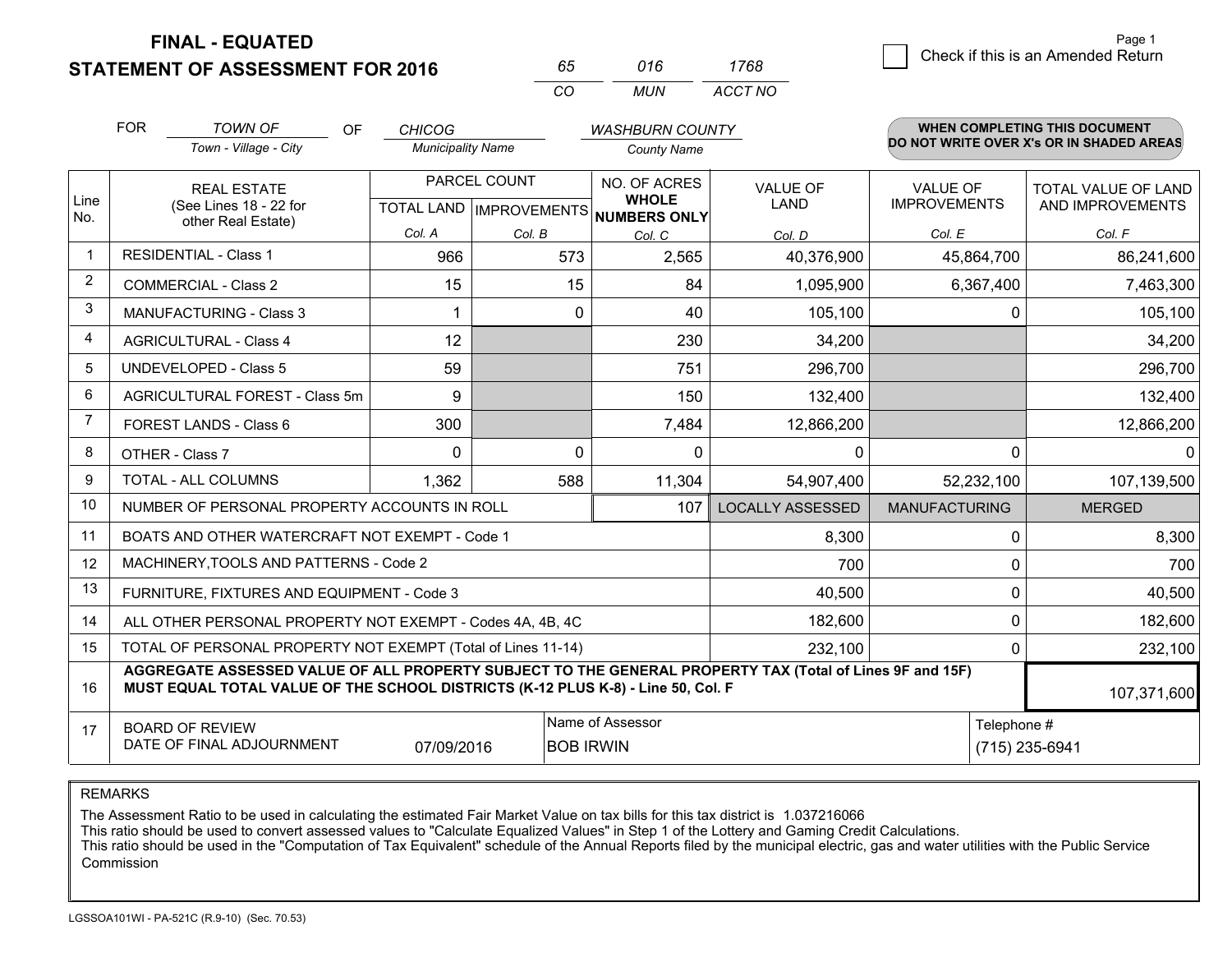*YEAR CO MUN ACCT NO* <sup>2016</sup> <sup>65</sup> <sup>016</sup> <sup>1768</sup>

Do not confuse FOREST LANDS (Line 7) with FOREST CROPS (in this section) - They are **NOT** the same

|             |                                  |                                                                                    |                                                                        |                                                                                                                   |                                                                                                                                                                                                                                                                                                                                                                                                                                                     | Private Forest Crop - Reg Class @ \$2.52 per acre                  |                                                               |                                                                                                                                                                                                                                                                                                                         |  |
|-------------|----------------------------------|------------------------------------------------------------------------------------|------------------------------------------------------------------------|-------------------------------------------------------------------------------------------------------------------|-----------------------------------------------------------------------------------------------------------------------------------------------------------------------------------------------------------------------------------------------------------------------------------------------------------------------------------------------------------------------------------------------------------------------------------------------------|--------------------------------------------------------------------|---------------------------------------------------------------|-------------------------------------------------------------------------------------------------------------------------------------------------------------------------------------------------------------------------------------------------------------------------------------------------------------------------|--|
|             |                                  |                                                                                    |                                                                        |                                                                                                                   | (d) PARCELS                                                                                                                                                                                                                                                                                                                                                                                                                                         | (e) ACRES                                                          |                                                               | (f) ASSESSED VALUE                                                                                                                                                                                                                                                                                                      |  |
|             | 40                               |                                                                                    |                                                                        |                                                                                                                   |                                                                                                                                                                                                                                                                                                                                                                                                                                                     | 40                                                                 |                                                               | 72,000                                                                                                                                                                                                                                                                                                                  |  |
|             |                                  |                                                                                    |                                                                        |                                                                                                                   |                                                                                                                                                                                                                                                                                                                                                                                                                                                     |                                                                    |                                                               |                                                                                                                                                                                                                                                                                                                         |  |
| (a) PARCELS |                                  |                                                                                    |                                                                        |                                                                                                                   |                                                                                                                                                                                                                                                                                                                                                                                                                                                     | (e) ACRES                                                          |                                                               | (f) ASSESSED VALUE                                                                                                                                                                                                                                                                                                      |  |
|             |                                  |                                                                                    |                                                                        |                                                                                                                   |                                                                                                                                                                                                                                                                                                                                                                                                                                                     |                                                                    |                                                               |                                                                                                                                                                                                                                                                                                                         |  |
|             |                                  |                                                                                    |                                                                        |                                                                                                                   |                                                                                                                                                                                                                                                                                                                                                                                                                                                     |                                                                    |                                                               |                                                                                                                                                                                                                                                                                                                         |  |
| (a) PARCELS |                                  |                                                                                    |                                                                        |                                                                                                                   | (d) PARCELS                                                                                                                                                                                                                                                                                                                                                                                                                                         | (e) ACRES                                                          |                                                               | (f) ASSESSED VALUE                                                                                                                                                                                                                                                                                                      |  |
|             |                                  |                                                                                    |                                                                        |                                                                                                                   |                                                                                                                                                                                                                                                                                                                                                                                                                                                     |                                                                    |                                                               | 3,565,900                                                                                                                                                                                                                                                                                                               |  |
|             |                                  |                                                                                    |                                                                        |                                                                                                                   |                                                                                                                                                                                                                                                                                                                                                                                                                                                     |                                                                    |                                                               |                                                                                                                                                                                                                                                                                                                         |  |
|             |                                  |                                                                                    |                                                                        |                                                                                                                   |                                                                                                                                                                                                                                                                                                                                                                                                                                                     |                                                                    |                                                               | (f) ASSESSED VALUE                                                                                                                                                                                                                                                                                                      |  |
|             |                                  |                                                                                    |                                                                        |                                                                                                                   |                                                                                                                                                                                                                                                                                                                                                                                                                                                     |                                                                    |                                                               |                                                                                                                                                                                                                                                                                                                         |  |
| 13          |                                  |                                                                                    |                                                                        |                                                                                                                   | 25<br>783.22                                                                                                                                                                                                                                                                                                                                                                                                                                        |                                                                    | 1,409,900                                                     |                                                                                                                                                                                                                                                                                                                         |  |
|             |                                  |                                                                                    |                                                                        |                                                                                                                   |                                                                                                                                                                                                                                                                                                                                                                                                                                                     |                                                                    |                                                               | (e) Other Acres                                                                                                                                                                                                                                                                                                         |  |
|             |                                  |                                                                                    |                                                                        | 441.32                                                                                                            |                                                                                                                                                                                                                                                                                                                                                                                                                                                     | 45.19                                                              |                                                               |                                                                                                                                                                                                                                                                                                                         |  |
|             |                                  |                                                                                    |                                                                        |                                                                                                                   |                                                                                                                                                                                                                                                                                                                                                                                                                                                     |                                                                    |                                                               |                                                                                                                                                                                                                                                                                                                         |  |
|             |                                  |                                                                                    |                                                                        |                                                                                                                   |                                                                                                                                                                                                                                                                                                                                                                                                                                                     |                                                                    | (c2) PERSONAL                                                 |                                                                                                                                                                                                                                                                                                                         |  |
|             |                                  |                                                                                    |                                                                        |                                                                                                                   |                                                                                                                                                                                                                                                                                                                                                                                                                                                     | -500.000                                                           |                                                               |                                                                                                                                                                                                                                                                                                                         |  |
|             |                                  |                                                                                    |                                                                        |                                                                                                                   |                                                                                                                                                                                                                                                                                                                                                                                                                                                     | Mfg. Equated Value of Sec.70.43 Corrections of Errors by Assessors |                                                               |                                                                                                                                                                                                                                                                                                                         |  |
|             |                                  |                                                                                    |                                                                        |                                                                                                                   |                                                                                                                                                                                                                                                                                                                                                                                                                                                     |                                                                    |                                                               | (f2) PERSONAL                                                                                                                                                                                                                                                                                                           |  |
|             |                                  |                                                                                    |                                                                        |                                                                                                                   |                                                                                                                                                                                                                                                                                                                                                                                                                                                     |                                                                    |                                                               |                                                                                                                                                                                                                                                                                                                         |  |
|             | (a) PARCELS<br>40<br>(a) PARCELS | (a) County Forest Cropland Acres<br>9,177.98<br>(a) REAL ESTATE<br>(d) REAL ESTATE | (b) ACRES<br>(b) ACRES<br>(b) ACRES<br>1.503.91<br>(b) ACRES<br>460.36 | Private Forest Crop - Reg Class @ 10¢ per acre<br>Entered After 2004 Managed Forest - OPEN @<br>(b) Federal Acres | (c) ASSESSED VALUE<br>72.000<br>Private Forest Crop - Special Class @ 20¢ per acre<br>(c) ASSESSED VALUE<br>Entered Before 2005 Managed Forest - OPEN @ \$.79 per acre<br>(c) ASSESSED VALUE<br>2,706,900<br>\$2.14 per acre<br>(c) ASSESSED VALUE<br>809,600<br>Assessed Value of Omitted Property From Prior Years (Sec. 70.44)<br>(b) PERSONAL<br>Manufacturing Equated Value of Omitted Property From Prior Years (Sec. 70.995)<br>(e) PERSONAL | (d) PARCELS<br>54<br>(d) PARCELS<br>(c) State Acres                | 1.932.47<br>(e) ACRES<br>(c1) REAL ESTATE<br>(f1) REAL ESTATE | Entered Before 2005 Managed Forest - Ferrous Mining CLOSED @ \$8.27 per acre<br>Entered Before 2005 Managed Forest - CLOSED @ \$1.87 per acre<br>Entered After 2004 Managed Forest - CLOSED @ \$10.68 per acre<br>(d) County (NOT FOREST CROP) Acres<br>Assessed Value of Sec. 70.43 Corrections of Errors by Assessors |  |

## **SPECIAL DISTRICTS**

| Line<br>No. | Enter 6-digit<br>Special District<br>Code (Col. A) | <b>Account</b><br><b>Number</b><br>(Col. B) | <b>Special District Name</b><br>(Col. C) | <b>Locally Assessed Value</b><br>of Real Estate and<br>Personal Property (Col. D) | Mfg Value of Real Estate<br>and Personal Property<br>(Col. E) | <b>Merged Value of</b><br><b>Real Estate and</b><br>Personal Property (Col. F) |
|-------------|----------------------------------------------------|---------------------------------------------|------------------------------------------|-----------------------------------------------------------------------------------|---------------------------------------------------------------|--------------------------------------------------------------------------------|
| 24          |                                                    |                                             |                                          |                                                                                   |                                                               |                                                                                |
| 25          |                                                    |                                             |                                          |                                                                                   |                                                               |                                                                                |
| 26          |                                                    |                                             |                                          |                                                                                   |                                                               |                                                                                |
| 27          |                                                    |                                             |                                          |                                                                                   |                                                               |                                                                                |
| 28          |                                                    |                                             |                                          |                                                                                   |                                                               |                                                                                |
| 29          |                                                    |                                             |                                          |                                                                                   |                                                               |                                                                                |
| 30          |                                                    |                                             |                                          |                                                                                   |                                                               |                                                                                |
| 31          |                                                    |                                             |                                          |                                                                                   |                                                               |                                                                                |
| 32          |                                                    |                                             |                                          |                                                                                   |                                                               |                                                                                |
| 33          |                                                    |                                             |                                          |                                                                                   |                                                               |                                                                                |
| 34          |                                                    |                                             |                                          |                                                                                   |                                                               |                                                                                |
| 35          |                                                    |                                             |                                          |                                                                                   |                                                               |                                                                                |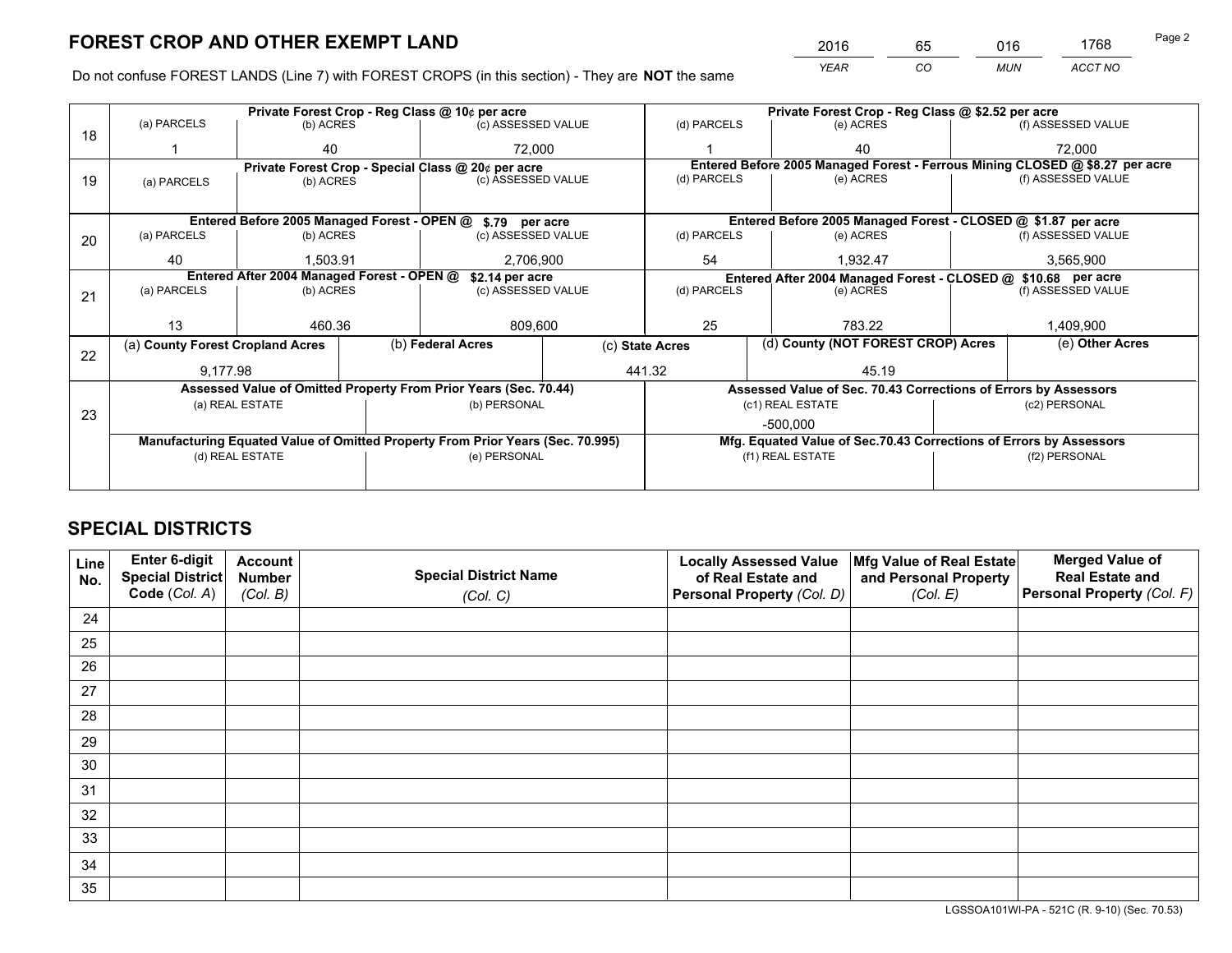|                 |                                                                 |                                             |                                                         | <b>YEAR</b>                                                                       | CO<br><b>MUN</b>                                              | ACCT NO                                                                        |
|-----------------|-----------------------------------------------------------------|---------------------------------------------|---------------------------------------------------------|-----------------------------------------------------------------------------------|---------------------------------------------------------------|--------------------------------------------------------------------------------|
| Line<br>No.     | <b>Enter 6-digit</b><br><b>School District</b><br>Code (Col. A) | <b>Account</b><br><b>Number</b><br>(Col. B) | <b>School District Name</b><br>(Col. C)                 | <b>Locally Assessed Value</b><br>of Real Estate and<br>Personal Property (Col. D) | Mfg Value of Real Estate<br>and Personal Property<br>(Col. E) | <b>Merged Value of</b><br><b>Real Estate and</b><br>Personal Property (Col. F) |
|                 | A. SCHOOL DISTRICTS (K-8 and K-12)                              |                                             |                                                         |                                                                                   |                                                               |                                                                                |
| 36              | 655474                                                          | 0393                                        | SCH D OF SPOONER                                        | 107,266,500                                                                       | 105,100                                                       | 107,371,600                                                                    |
| 37              |                                                                 |                                             |                                                         |                                                                                   |                                                               |                                                                                |
| 38              |                                                                 |                                             |                                                         |                                                                                   |                                                               |                                                                                |
| 39              |                                                                 |                                             |                                                         |                                                                                   |                                                               |                                                                                |
| 40              |                                                                 |                                             |                                                         |                                                                                   |                                                               |                                                                                |
| 41<br>42        |                                                                 |                                             |                                                         |                                                                                   |                                                               |                                                                                |
| 43              |                                                                 |                                             |                                                         |                                                                                   |                                                               |                                                                                |
| 44              |                                                                 |                                             |                                                         |                                                                                   |                                                               |                                                                                |
| 45              |                                                                 |                                             |                                                         |                                                                                   |                                                               |                                                                                |
| $\overline{46}$ |                                                                 |                                             |                                                         |                                                                                   |                                                               |                                                                                |
| 47              |                                                                 |                                             |                                                         |                                                                                   |                                                               |                                                                                |
| 48              |                                                                 |                                             |                                                         |                                                                                   |                                                               |                                                                                |
| 49              |                                                                 |                                             |                                                         |                                                                                   |                                                               |                                                                                |
| 50              |                                                                 |                                             | TOTAL ASSESSED VALUE OF SCHOOL DISTRICTS (K-8 and K-12) | 107,266,500                                                                       | 105,100                                                       | 107,371,600                                                                    |
|                 | <b>B.</b><br><b>UNION HIGH SCHOOL DISTRICTS</b>                 |                                             |                                                         |                                                                                   |                                                               |                                                                                |
| 51              |                                                                 |                                             |                                                         |                                                                                   |                                                               |                                                                                |
| 52              |                                                                 |                                             |                                                         |                                                                                   |                                                               |                                                                                |
| 53              |                                                                 |                                             |                                                         |                                                                                   |                                                               |                                                                                |
| 54              |                                                                 |                                             | TOTAL ASSESSED VALUE OF UNION HIGH SCHOOLS              |                                                                                   |                                                               |                                                                                |
| 55              |                                                                 |                                             |                                                         |                                                                                   |                                                               |                                                                                |
| 56              | C.<br><b>TECHNICAL COLLEGE DISTRICTS</b><br>001700              | 0016                                        | WISCONSIN INDIANHEAD TECH COLLEGE SHEL                  | 107,266,500                                                                       | 105,100                                                       | 107,371,600                                                                    |
| 57              |                                                                 |                                             |                                                         |                                                                                   |                                                               |                                                                                |
| 58              |                                                                 |                                             |                                                         |                                                                                   |                                                               |                                                                                |
| 59              |                                                                 |                                             | TOTAL ASSESSED VALUE OF TECHNICAL COLLEGES              | 107,266,500                                                                       | 105,100                                                       | 107,371,600                                                                    |

2016

65

016

# *I hereby certify, to the best of my knowledge and belief, this form is complete and correct.*

**SCHOOL DISTRICTS**

| Print name of preparer | Title                    | Date (MM / DD / CCYY) |  |
|------------------------|--------------------------|-----------------------|--|
|                        |                          |                       |  |
| Signature of preparer  | Contact Telephone Number | E-mail address        |  |
|                        | $\overline{\phantom{0}}$ |                       |  |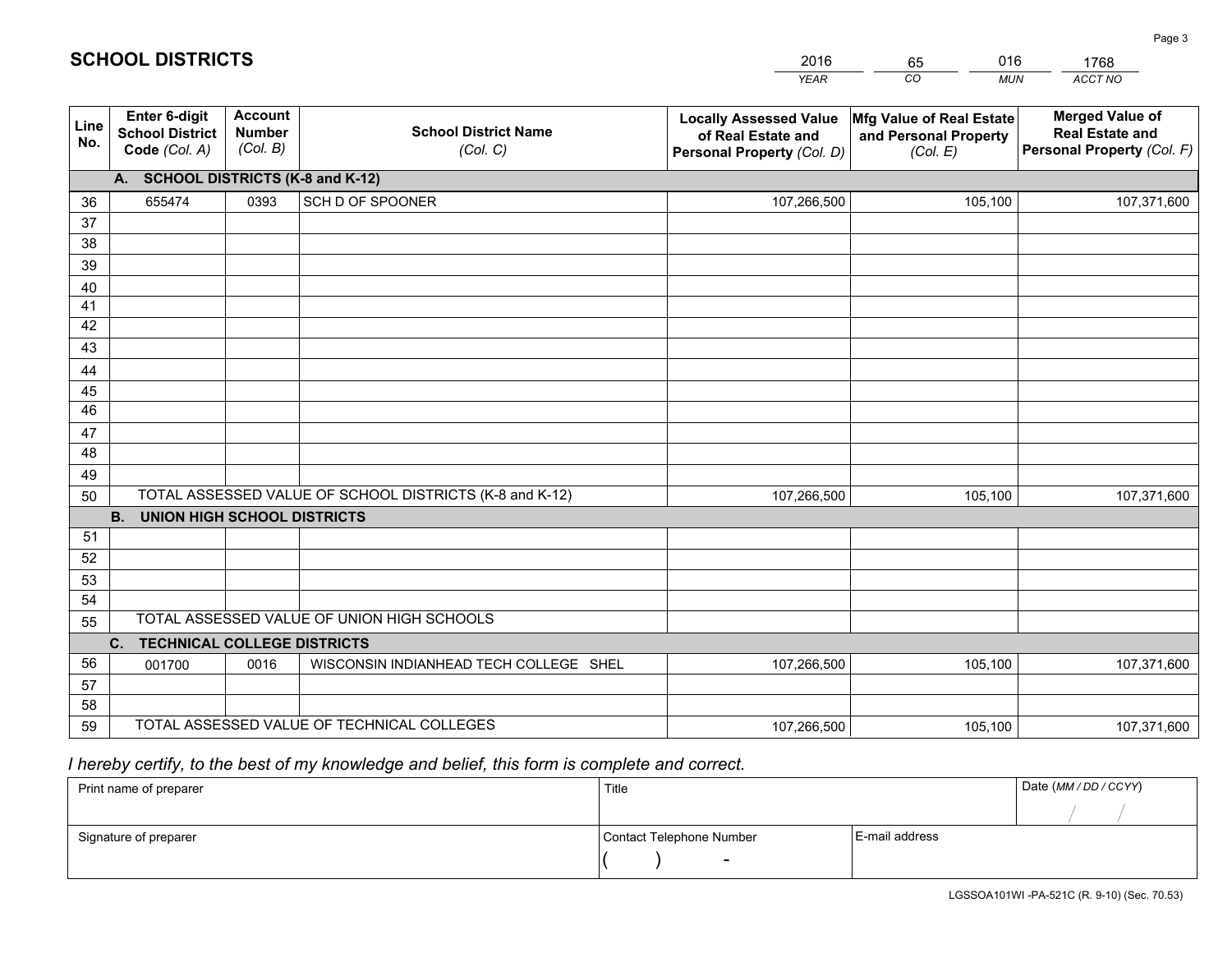### **HIGHLIGHTS**

- 1. Complete the Statement of Assessment after the Board of Review. Reflect any changes made there.
- 2. Use black ink to complete.
- 3. Line 16 must equal Line 50, Col D.
- 4. Line 55 must equal the total of K-8 schools listed on lines 36-49. Do not include K-12 schools in this comparision.
- 5. Line 59, Col. D must equal Line 16.
- 6. Special District, School District and Technical College District values must include both real estate and personal property. Examples of Special districts are: town sanitary districts, public inland lake protection and rehabilitation districts, and metropolitan sewerage districts.
- 7. DO NOT INCLUDE Manufacturing property values.DOR will print these values on the final SOA.

TERESA CORRIE TOWN OF CHICOG N11867 BRANCEL ROAD MINONG, WI 54859

TERESA CORRIE<br>TOWN OF CHICOG

, UT1867 BRANCEL ROAD<br>V11867 BRANCEL ROAD

**VIINONG, WI 54859** 

 8. Accuracy of this form is very important. The values reported directly affect the equalized value DOR calculates for school and special districts.

### **Page 1:**

 If not prefilled, enter the tax year,county and municipal code,municipal type, municipal name and county name on the top of form.

Check the Amended box, if filing an amended / corrected SOA.

 Report the parcel count, acres and assessed value of taxable general property, total parcel count, (real and personal), total acres, and values from final figures set by the Board of Review.

- A. Real Estate land and improvements (buildings, etc.) is reported on lines 1 8, total line 9.
- B. Personal Property is reported on lines 11 14, Column D, total line 15.
- C. To complete this report, use the computer produced summary of the assessment roll that shows these amounts.
- D. Use whole numbers only.
- E. Add each line across and each column down to verify entries.

### **Page 2:**

- A. Report Special Items (not subject to general property tax).
- 1. Private Forest Croplands and Managed Forest Lands are reported on lines 18,19, 20 and 21. Be sure to report assessed values **NOT** taxes.
- 2. You should have copies of the orders of entry, orders of withdrawal, etc., to update your assessment roll.
	- 3. Show hundredths of acres (e.g. 39.75).
- 4. Tax exempt lands are reported on line 22.
- 5. Omitted property and sec. 70.43, Wis. Stats., corrections of errors by assessor are reported on line 23. Report real estate and personal property separately. These should be for **prior years**, not something found on the current assessment roll after the board of review.
- B. Special District (Lines 24-35) Include the value of both real and personal property.
- The Department of Revenue (DOR) preprints much of the information regarding names and codes for schools, special districts,etc. If a district is not listed, enter the name and value only, DOR will enter the proper code.

## **Page 3 School Districts:**

Include the value of both real and personal property.

Report School District (regular, elementary, union high school, and technical college).

- 1. Regular (K-12) and Elementary (K-8) school values are reported on lines 36-49, total on line 50.
- 2. Union High School (UHS) (use only if elementary schools are listed on lines 36-49) are reported on lines 51-54. UHS total value (line 55) must equal to the total **elementary school** values reported on lines 36-49. Do notinclude K-12 schools in this comparison.
- 3. Technical College values are reported on lines 56-58, total on line 59.
- 4. Use the computer summary that shows these amounts to complete this report.

### **This form is due the second Monday in June. File this report only after your Board of Review is complete.**

 *If you have questions: Return forms to:*

Fax number: (608) 264-6887 PO Box 8971

 Email: lgs@revenue.wi.gov Wisconsin Department of Revenue Call: (608) 261-5341 Local Government Services Section 6-97Madison WI 53708-8971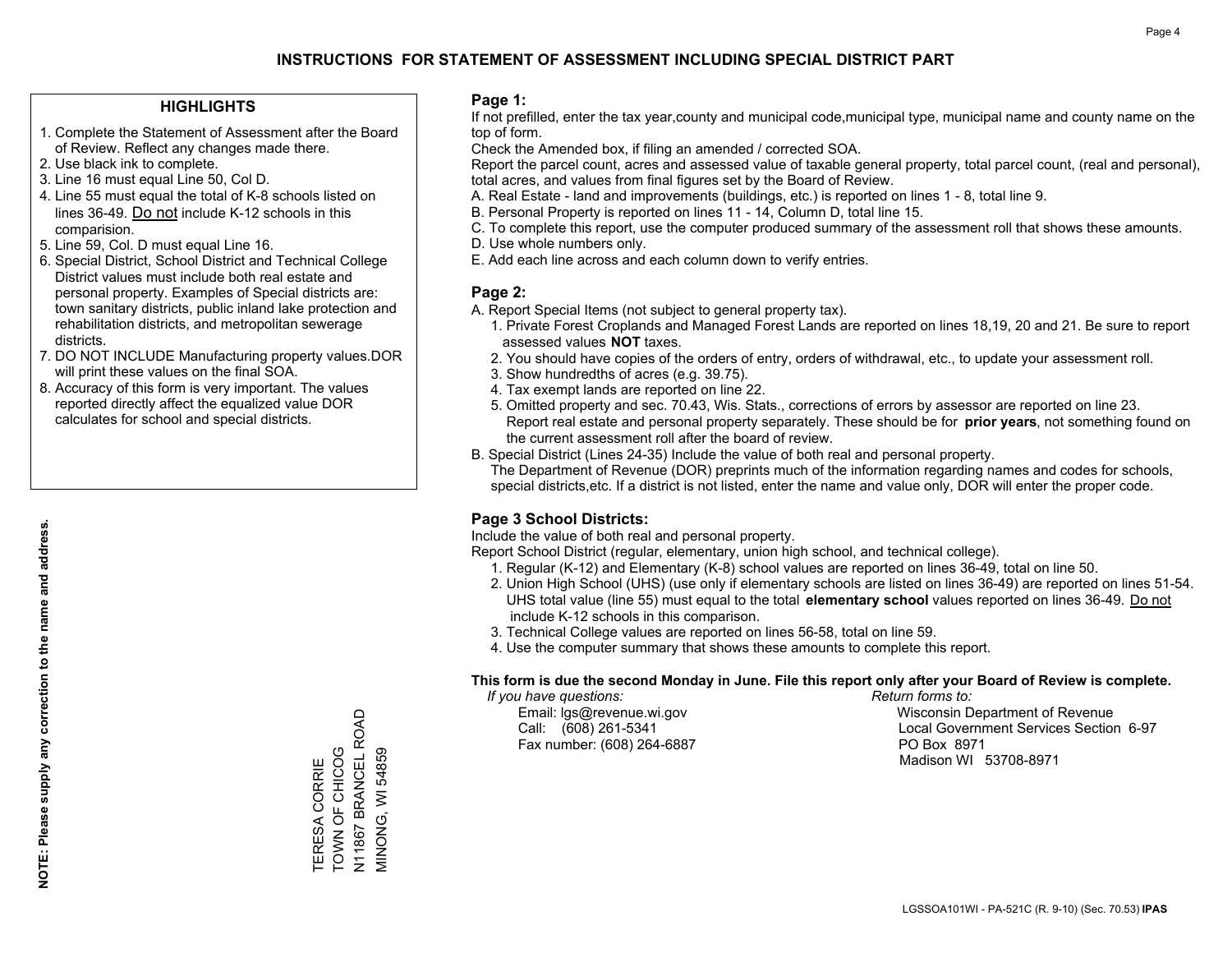**FINAL - EQUATED**

**STATEMENT OF ASSESSMENT FOR 2016** 

| 65. | 018   | 1769    |  |  |
|-----|-------|---------|--|--|
| (   | MI IN | ACCT NO |  |  |

|             | <b>FOR</b>                                                                                                                                                                                   | <b>TOWN OF</b><br><b>OF</b>                    | <b>CRYSTAL</b>           |                                           | <b>WASHBURN COUNTY</b>                              |                                |                                        | <b>WHEN COMPLETING THIS DOCUMENT</b>           |
|-------------|----------------------------------------------------------------------------------------------------------------------------------------------------------------------------------------------|------------------------------------------------|--------------------------|-------------------------------------------|-----------------------------------------------------|--------------------------------|----------------------------------------|------------------------------------------------|
|             |                                                                                                                                                                                              | Town - Village - City                          | <b>Municipality Name</b> |                                           | <b>County Name</b>                                  |                                |                                        | DO NOT WRITE OVER X's OR IN SHADED AREAS       |
| Line<br>No. |                                                                                                                                                                                              | <b>REAL ESTATE</b><br>(See Lines 18 - 22 for   |                          | PARCEL COUNT<br>TOTAL LAND   IMPROVEMENTS | NO. OF ACRES<br><b>WHOLE</b><br><b>NUMBERS ONLY</b> | <b>VALUE OF</b><br><b>LAND</b> | <b>VALUE OF</b><br><b>IMPROVEMENTS</b> | <b>TOTAL VALUE OF LAND</b><br>AND IMPROVEMENTS |
|             |                                                                                                                                                                                              | other Real Estate)                             | Col. A                   | Col. B                                    | Col. C                                              | Col. D                         | Col. E                                 | Col. F                                         |
| -1          |                                                                                                                                                                                              | <b>RESIDENTIAL - Class 1</b>                   | 297                      | 217                                       | 654                                                 | 11,781,000                     | 18,492,100                             | 30,273,100                                     |
| 2           |                                                                                                                                                                                              | <b>COMMERCIAL - Class 2</b>                    | $\overline{2}$           | 1                                         | 6                                                   | 21,000                         | 85,000                                 | 106,000                                        |
| 3           |                                                                                                                                                                                              | <b>MANUFACTURING - Class 3</b>                 | 0                        | 0                                         | 0                                                   | 0                              | 0                                      | $\mathbf{0}$                                   |
| 4           |                                                                                                                                                                                              | <b>AGRICULTURAL - Class 4</b>                  | 246                      |                                           | 5,666                                               | 646,400                        |                                        | 646,400                                        |
| 5           |                                                                                                                                                                                              | <b>UNDEVELOPED - Class 5</b>                   | 220                      |                                           | 2,174                                               | 883,800                        |                                        | 883,800                                        |
| 6           |                                                                                                                                                                                              | AGRICULTURAL FOREST - Class 5m                 | 98                       |                                           | 1,651                                               | 1,356,100                      |                                        | 1,356,100                                      |
| 7           |                                                                                                                                                                                              | FOREST LANDS - Class 6                         | 244                      |                                           | 5,857                                               | 9,686,400                      |                                        | 9,686,400                                      |
| 8           |                                                                                                                                                                                              | OTHER - Class 7                                | 16                       | 16                                        | 28                                                  | 88,000                         | 1,014,100                              | 1,102,100                                      |
| 9           |                                                                                                                                                                                              | TOTAL - ALL COLUMNS                            | 1,123                    | 234                                       | 16,036                                              | 24,462,700                     | 19,591,200                             | 44,053,900                                     |
| 10          |                                                                                                                                                                                              | NUMBER OF PERSONAL PROPERTY ACCOUNTS IN ROLL   |                          |                                           | 3                                                   | <b>LOCALLY ASSESSED</b>        | <b>MANUFACTURING</b>                   | <b>MERGED</b>                                  |
| 11          |                                                                                                                                                                                              | BOATS AND OTHER WATERCRAFT NOT EXEMPT - Code 1 |                          |                                           |                                                     | 0                              | $\Omega$                               | 0                                              |
| 12          |                                                                                                                                                                                              | MACHINERY, TOOLS AND PATTERNS - Code 2         |                          |                                           |                                                     | 4,600                          | $\Omega$                               | 4,600                                          |
| 13          |                                                                                                                                                                                              | FURNITURE, FIXTURES AND EQUIPMENT - Code 3     |                          |                                           |                                                     | 4,000                          | $\Omega$                               | 4,000                                          |
| 14          | 300<br>ALL OTHER PERSONAL PROPERTY NOT EXEMPT - Codes 4A, 4B, 4C                                                                                                                             |                                                |                          |                                           |                                                     |                                |                                        | 300<br>0                                       |
| 15          | TOTAL OF PERSONAL PROPERTY NOT EXEMPT (Total of Lines 11-14)<br>8,900                                                                                                                        |                                                |                          |                                           |                                                     |                                |                                        | 8,900<br>$\Omega$                              |
| 16          | AGGREGATE ASSESSED VALUE OF ALL PROPERTY SUBJECT TO THE GENERAL PROPERTY TAX (Total of Lines 9F and 15F)<br>MUST EQUAL TOTAL VALUE OF THE SCHOOL DISTRICTS (K-12 PLUS K-8) - Line 50, Col. F |                                                |                          |                                           |                                                     |                                |                                        | 44,062,800                                     |
| 17          |                                                                                                                                                                                              | <b>BOARD OF REVIEW</b>                         |                          |                                           | Name of Assessor                                    |                                | Telephone #                            |                                                |
|             | DATE OF FINAL ADJOURNMENT<br>06/01/2016<br><b>STEVE NORDQUIST</b><br>(715) 934-2902                                                                                                          |                                                |                          |                                           |                                                     |                                |                                        |                                                |

REMARKS

The Assessment Ratio to be used in calculating the estimated Fair Market Value on tax bills for this tax district is 1.108208167<br>This ratio should be used to convert assessed values to "Calculate Equalized Values" in Step Commission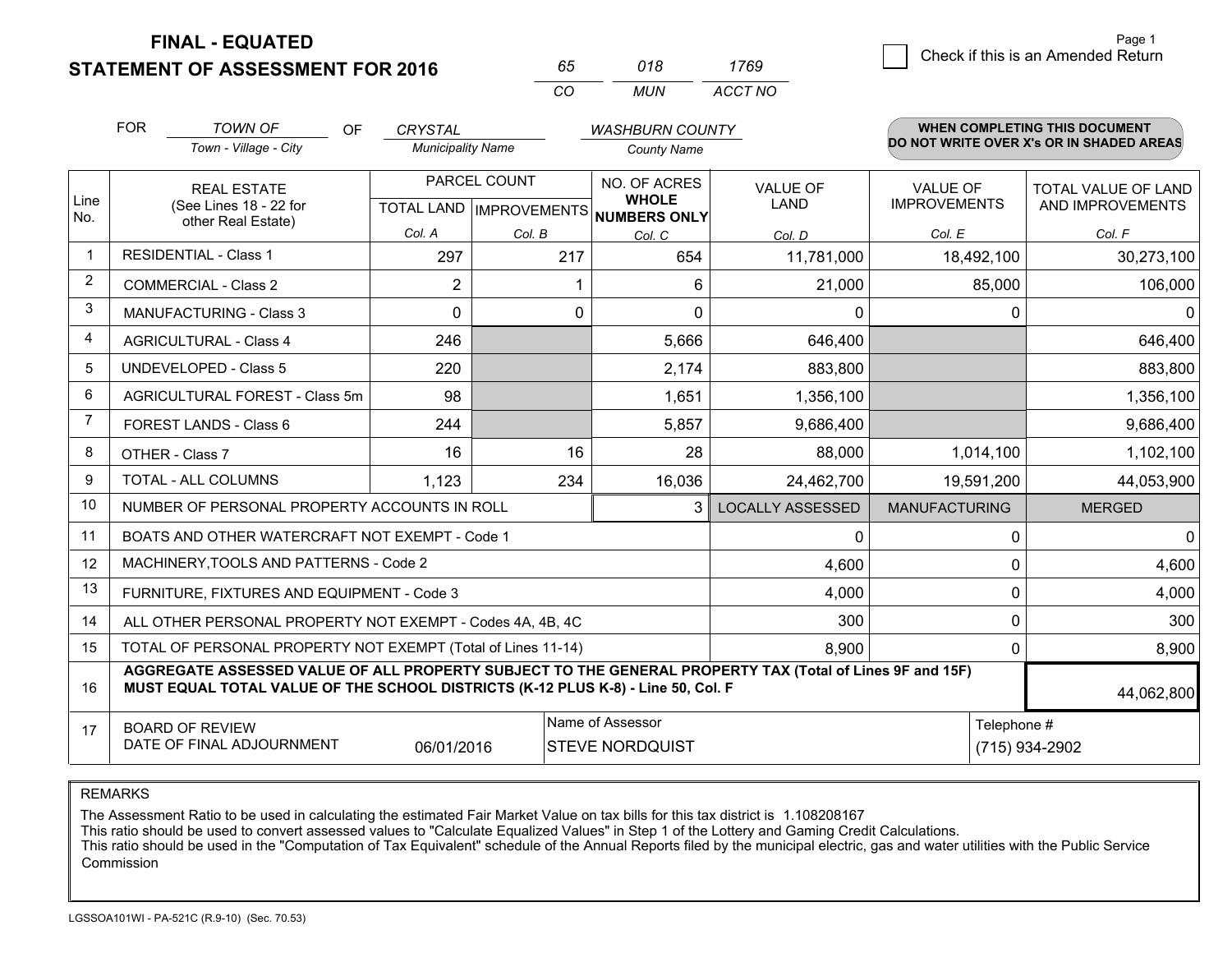*YEAR CO MUN ACCT NO* <sup>2016</sup> <sup>65</sup> <sup>018</sup> <sup>1769</sup>

Do not confuse FOREST LANDS (Line 7) with FOREST CROPS (in this section) - They are **NOT** the same

|    |                                                                                |                                             |  | Private Forest Crop - Reg Class @ 10¢ per acre                   |                 | Private Forest Crop - Reg Class @ \$2.52 per acre                            |                                                               |                                                                 |                    |
|----|--------------------------------------------------------------------------------|---------------------------------------------|--|------------------------------------------------------------------|-----------------|------------------------------------------------------------------------------|---------------------------------------------------------------|-----------------------------------------------------------------|--------------------|
| 18 | (a) PARCELS                                                                    | (b) ACRES                                   |  | (c) ASSESSED VALUE                                               |                 | (d) PARCELS                                                                  | (e) ACRES                                                     |                                                                 | (f) ASSESSED VALUE |
|    |                                                                                |                                             |  |                                                                  |                 | 3                                                                            | 135.96                                                        |                                                                 | 224.300            |
|    |                                                                                |                                             |  | Private Forest Crop - Special Class @ 20¢ per acre               |                 | Entered Before 2005 Managed Forest - Ferrous Mining CLOSED @ \$8.27 per acre |                                                               |                                                                 |                    |
| 19 | (a) PARCELS                                                                    | (b) ACRES                                   |  | (c) ASSESSED VALUE                                               |                 | (d) PARCELS                                                                  | (e) ACRES                                                     |                                                                 | (f) ASSESSED VALUE |
|    |                                                                                |                                             |  |                                                                  |                 |                                                                              |                                                               |                                                                 |                    |
|    |                                                                                | Entered Before 2005 Managed Forest - OPEN @ |  | \$.79 per acre                                                   |                 |                                                                              | Entered Before 2005 Managed Forest - CLOSED @ \$1.87 per acre |                                                                 |                    |
| 20 | (b) ACRES<br>(a) PARCELS                                                       |                                             |  | (c) ASSESSED VALUE                                               |                 | (d) PARCELS                                                                  | (e) ACRES                                                     |                                                                 | (f) ASSESSED VALUE |
|    | 15                                                                             | 561.74                                      |  | 903,600                                                          |                 | 31                                                                           | 1,114.87                                                      |                                                                 | 1,750,700          |
|    | Entered After 2004 Managed Forest - OPEN @<br>\$2.14 per acre                  |                                             |  |                                                                  |                 | Entered After 2004 Managed Forest - CLOSED @ \$10.68 per acre                |                                                               |                                                                 |                    |
| 21 | (a) PARCELS                                                                    | (b) ACRES                                   |  | (c) ASSESSED VALUE                                               |                 | (d) PARCELS<br>(e) ACRES                                                     |                                                               | (f) ASSESSED VALUE                                              |                    |
|    |                                                                                |                                             |  |                                                                  |                 |                                                                              |                                                               |                                                                 |                    |
|    | 19                                                                             | 709.77                                      |  | 987,800                                                          |                 | 24                                                                           | 804.67                                                        |                                                                 | 1,250,100          |
|    |                                                                                | (a) County Forest Cropland Acres            |  | (b) Federal Acres                                                | (c) State Acres |                                                                              | (d) County (NOT FOREST CROP) Acres                            |                                                                 | (e) Other Acres    |
| 22 | 3,589                                                                          |                                             |  |                                                                  |                 | 76.87<br>129.5                                                               |                                                               |                                                                 |                    |
|    |                                                                                |                                             |  | Assessed Value of Omitted Property From Prior Years (Sec. 70.44) |                 |                                                                              |                                                               | Assessed Value of Sec. 70.43 Corrections of Errors by Assessors |                    |
|    |                                                                                |                                             |  |                                                                  |                 |                                                                              |                                                               | (c2) PERSONAL                                                   |                    |
| 23 | (a) REAL ESTATE                                                                |                                             |  | (b) PERSONAL                                                     |                 | (c1) REAL ESTATE                                                             |                                                               |                                                                 |                    |
|    |                                                                                |                                             |  |                                                                  |                 |                                                                              |                                                               |                                                                 |                    |
|    | Manufacturing Equated Value of Omitted Property From Prior Years (Sec. 70.995) |                                             |  |                                                                  |                 | Mfg. Equated Value of Sec.70.43 Corrections of Errors by Assessors           |                                                               |                                                                 |                    |
|    | (d) REAL ESTATE                                                                |                                             |  | (e) PERSONAL                                                     |                 | (f1) REAL ESTATE                                                             |                                                               | (f2) PERSONAL                                                   |                    |
|    |                                                                                |                                             |  |                                                                  |                 |                                                                              |                                                               |                                                                 |                    |

## **SPECIAL DISTRICTS**

| Line<br>No. | Enter 6-digit<br>Special District<br>Code (Col. A) | <b>Account</b><br><b>Number</b><br>(Col. B) | <b>Special District Name</b><br>(Col. C) | <b>Locally Assessed Value</b><br>of Real Estate and<br>Personal Property (Col. D) | Mfg Value of Real Estate<br>and Personal Property<br>(Col. E) | <b>Merged Value of</b><br><b>Real Estate and</b><br>Personal Property (Col. F) |
|-------------|----------------------------------------------------|---------------------------------------------|------------------------------------------|-----------------------------------------------------------------------------------|---------------------------------------------------------------|--------------------------------------------------------------------------------|
| 24          |                                                    |                                             |                                          |                                                                                   |                                                               |                                                                                |
| 25          |                                                    |                                             |                                          |                                                                                   |                                                               |                                                                                |
| 26          |                                                    |                                             |                                          |                                                                                   |                                                               |                                                                                |
| 27          |                                                    |                                             |                                          |                                                                                   |                                                               |                                                                                |
| 28          |                                                    |                                             |                                          |                                                                                   |                                                               |                                                                                |
| 29          |                                                    |                                             |                                          |                                                                                   |                                                               |                                                                                |
| 30          |                                                    |                                             |                                          |                                                                                   |                                                               |                                                                                |
| 31          |                                                    |                                             |                                          |                                                                                   |                                                               |                                                                                |
| 32          |                                                    |                                             |                                          |                                                                                   |                                                               |                                                                                |
| 33          |                                                    |                                             |                                          |                                                                                   |                                                               |                                                                                |
| 34          |                                                    |                                             |                                          |                                                                                   |                                                               |                                                                                |
| 35          |                                                    |                                             |                                          |                                                                                   |                                                               |                                                                                |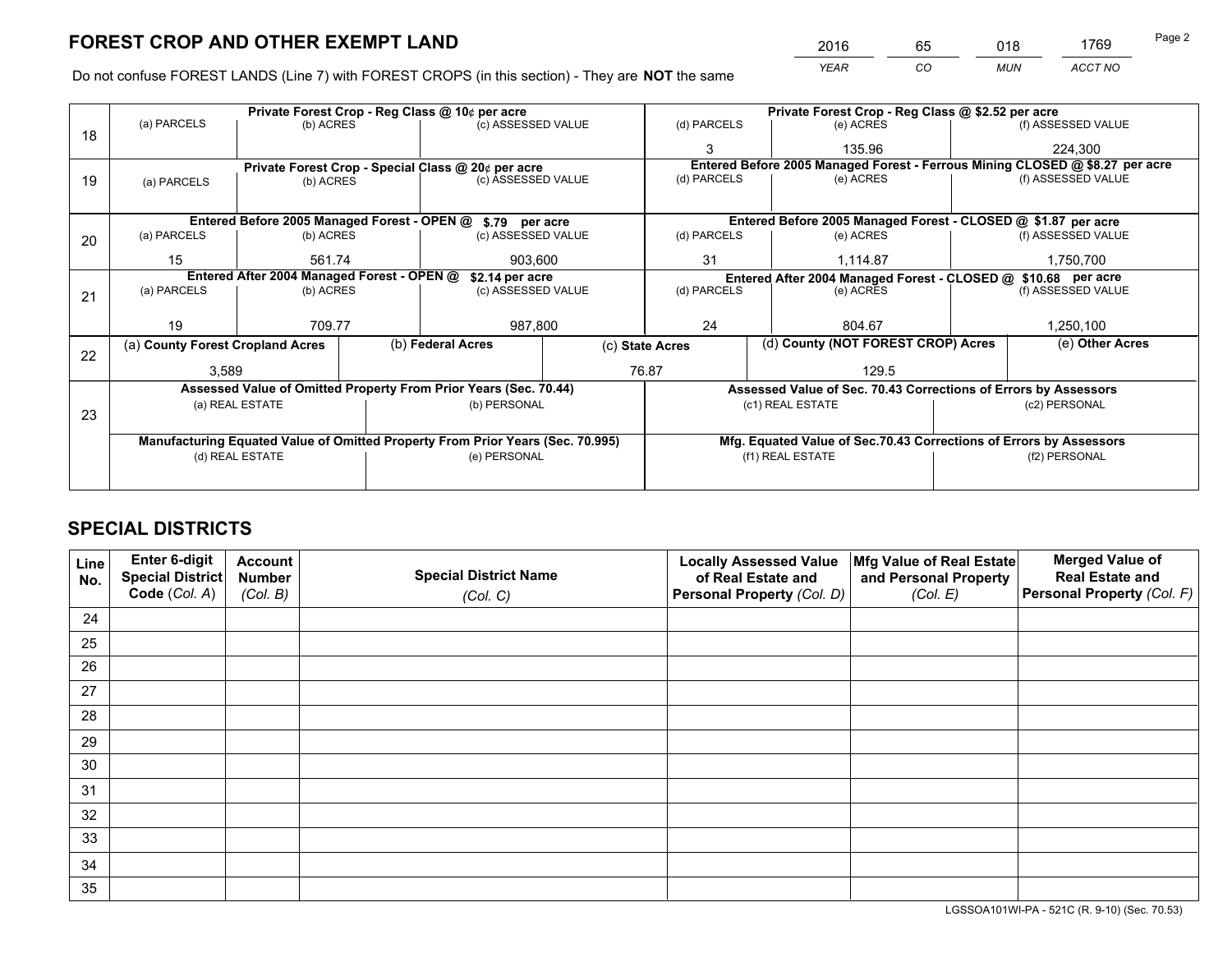|             |                                                          |                                             |                                                         | <b>YEAR</b>                                                                       | CO<br><b>MUN</b>                                              | ACCT NO                                                                        |  |  |  |
|-------------|----------------------------------------------------------|---------------------------------------------|---------------------------------------------------------|-----------------------------------------------------------------------------------|---------------------------------------------------------------|--------------------------------------------------------------------------------|--|--|--|
| Line<br>No. | Enter 6-digit<br><b>School District</b><br>Code (Col. A) | <b>Account</b><br><b>Number</b><br>(Col. B) | <b>School District Name</b><br>(Col. C)                 | <b>Locally Assessed Value</b><br>of Real Estate and<br>Personal Property (Col. D) | Mfg Value of Real Estate<br>and Personal Property<br>(Col. E) | <b>Merged Value of</b><br><b>Real Estate and</b><br>Personal Property (Col. F) |  |  |  |
|             | A. SCHOOL DISTRICTS (K-8 and K-12)                       |                                             |                                                         |                                                                                   |                                                               |                                                                                |  |  |  |
| 36          | 655474                                                   | 0393                                        | SCH D OF SPOONER                                        | 44,062,800                                                                        |                                                               | 44,062,800                                                                     |  |  |  |
| 37          |                                                          |                                             |                                                         |                                                                                   |                                                               |                                                                                |  |  |  |
| 38          |                                                          |                                             |                                                         |                                                                                   |                                                               |                                                                                |  |  |  |
| 39          |                                                          |                                             |                                                         |                                                                                   |                                                               |                                                                                |  |  |  |
| 40          |                                                          |                                             |                                                         |                                                                                   |                                                               |                                                                                |  |  |  |
| 41          |                                                          |                                             |                                                         |                                                                                   |                                                               |                                                                                |  |  |  |
| 42<br>43    |                                                          |                                             |                                                         |                                                                                   |                                                               |                                                                                |  |  |  |
|             |                                                          |                                             |                                                         |                                                                                   |                                                               |                                                                                |  |  |  |
| 44<br>45    |                                                          |                                             |                                                         |                                                                                   |                                                               |                                                                                |  |  |  |
| 46          |                                                          |                                             |                                                         |                                                                                   |                                                               |                                                                                |  |  |  |
| 47          |                                                          |                                             |                                                         |                                                                                   |                                                               |                                                                                |  |  |  |
| 48          |                                                          |                                             |                                                         |                                                                                   |                                                               |                                                                                |  |  |  |
| 49          |                                                          |                                             |                                                         |                                                                                   |                                                               |                                                                                |  |  |  |
| 50          |                                                          |                                             | TOTAL ASSESSED VALUE OF SCHOOL DISTRICTS (K-8 and K-12) | 44,062,800                                                                        |                                                               | 44,062,800                                                                     |  |  |  |
|             | B <sub>1</sub><br><b>UNION HIGH SCHOOL DISTRICTS</b>     |                                             |                                                         |                                                                                   |                                                               |                                                                                |  |  |  |
| 51          |                                                          |                                             |                                                         |                                                                                   |                                                               |                                                                                |  |  |  |
| 52          |                                                          |                                             |                                                         |                                                                                   |                                                               |                                                                                |  |  |  |
| 53          |                                                          |                                             |                                                         |                                                                                   |                                                               |                                                                                |  |  |  |
| 54          |                                                          |                                             |                                                         |                                                                                   |                                                               |                                                                                |  |  |  |
|             | TOTAL ASSESSED VALUE OF UNION HIGH SCHOOLS<br>55         |                                             |                                                         |                                                                                   |                                                               |                                                                                |  |  |  |
|             | C. TECHNICAL COLLEGE DISTRICTS                           |                                             |                                                         |                                                                                   |                                                               |                                                                                |  |  |  |
| 56          | 001700                                                   | 0016                                        | WISCONSIN INDIANHEAD TECH COLLEGE SHEL                  | 44,062,800                                                                        |                                                               | 44,062,800                                                                     |  |  |  |
| 57<br>58    |                                                          |                                             |                                                         |                                                                                   |                                                               |                                                                                |  |  |  |
| 59          |                                                          |                                             | TOTAL ASSESSED VALUE OF TECHNICAL COLLEGES              | 44,062,800                                                                        |                                                               | 44,062,800                                                                     |  |  |  |
|             |                                                          |                                             |                                                         |                                                                                   |                                                               |                                                                                |  |  |  |

2016

65

018

# *I hereby certify, to the best of my knowledge and belief, this form is complete and correct.*

**SCHOOL DISTRICTS**

| Print name of preparer | Title                    | Date (MM / DD / CCYY) |  |
|------------------------|--------------------------|-----------------------|--|
|                        |                          |                       |  |
| Signature of preparer  | Contact Telephone Number | E-mail address        |  |
|                        | $\overline{\phantom{0}}$ |                       |  |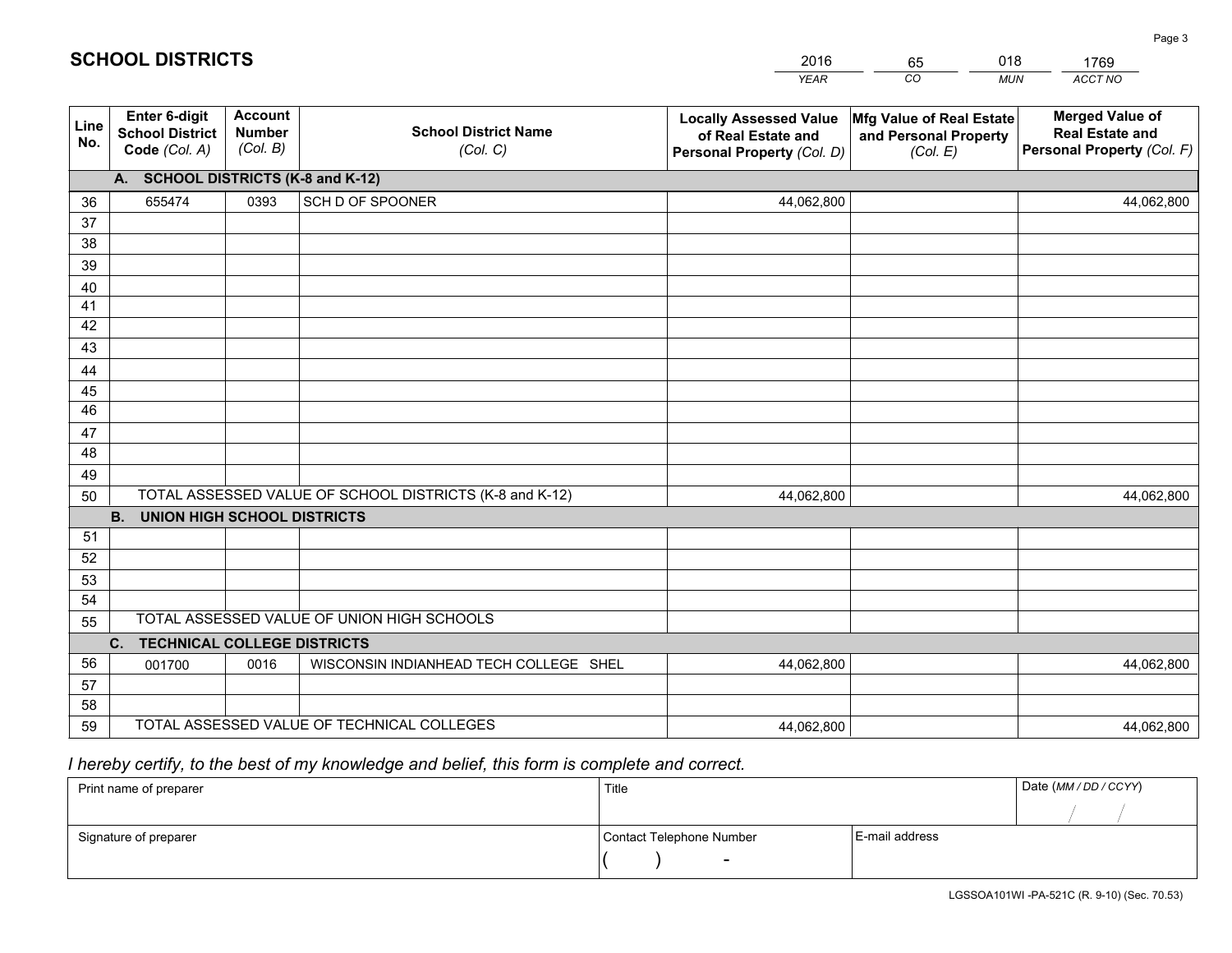### **HIGHLIGHTS**

- 1. Complete the Statement of Assessment after the Board of Review. Reflect any changes made there.
- 2. Use black ink to complete.
- 3. Line 16 must equal Line 50, Col D.
- 4. Line 55 must equal the total of K-8 schools listed on lines 36-49. Do not include K-12 schools in this comparision.
- 5. Line 59, Col. D must equal Line 16.
- 6. Special District, School District and Technical College District values must include both real estate and personal property. Examples of Special districts are: town sanitary districts, public inland lake protection and rehabilitation districts, and metropolitan sewerage districts.
- 7. DO NOT INCLUDE Manufacturing property values.DOR will print these values on the final SOA.

ABIGAIL E SCHMIDT TOWN OF CRYSTAL W3234 2ND AVE

ABIGAIL E SCHMIDT<br>TOWN OF CRYSTAL W3234 2ND AVE SPOONER, WI 54801 - 7293

SPOONER, WI 54801 - 7293

 8. Accuracy of this form is very important. The values reported directly affect the equalized value DOR calculates for school and special districts.

### **Page 1:**

 If not prefilled, enter the tax year,county and municipal code,municipal type, municipal name and county name on the top of form.

Check the Amended box, if filing an amended / corrected SOA.

 Report the parcel count, acres and assessed value of taxable general property, total parcel count, (real and personal), total acres, and values from final figures set by the Board of Review.

- A. Real Estate land and improvements (buildings, etc.) is reported on lines 1 8, total line 9.
- B. Personal Property is reported on lines 11 14, Column D, total line 15.
- C. To complete this report, use the computer produced summary of the assessment roll that shows these amounts.
- D. Use whole numbers only.
- E. Add each line across and each column down to verify entries.

### **Page 2:**

- A. Report Special Items (not subject to general property tax).
- 1. Private Forest Croplands and Managed Forest Lands are reported on lines 18,19, 20 and 21. Be sure to report assessed values **NOT** taxes.
- 2. You should have copies of the orders of entry, orders of withdrawal, etc., to update your assessment roll.
	- 3. Show hundredths of acres (e.g. 39.75).
- 4. Tax exempt lands are reported on line 22.
- 5. Omitted property and sec. 70.43, Wis. Stats., corrections of errors by assessor are reported on line 23. Report real estate and personal property separately. These should be for **prior years**, not something found on the current assessment roll after the board of review.
- B. Special District (Lines 24-35) Include the value of both real and personal property.
- The Department of Revenue (DOR) preprints much of the information regarding names and codes for schools, special districts,etc. If a district is not listed, enter the name and value only, DOR will enter the proper code.

## **Page 3 School Districts:**

Include the value of both real and personal property.

Report School District (regular, elementary, union high school, and technical college).

- 1. Regular (K-12) and Elementary (K-8) school values are reported on lines 36-49, total on line 50.
- 2. Union High School (UHS) (use only if elementary schools are listed on lines 36-49) are reported on lines 51-54. UHS total value (line 55) must equal to the total **elementary school** values reported on lines 36-49. Do notinclude K-12 schools in this comparison.
- 3. Technical College values are reported on lines 56-58, total on line 59.
- 4. Use the computer summary that shows these amounts to complete this report.

### **This form is due the second Monday in June. File this report only after your Board of Review is complete.**

 *If you have questions: Return forms to:*

Fax number: (608) 264-6887 PO Box 8971

 Email: lgs@revenue.wi.gov Wisconsin Department of Revenue Call: (608) 261-5341 Local Government Services Section 6-97Madison WI 53708-8971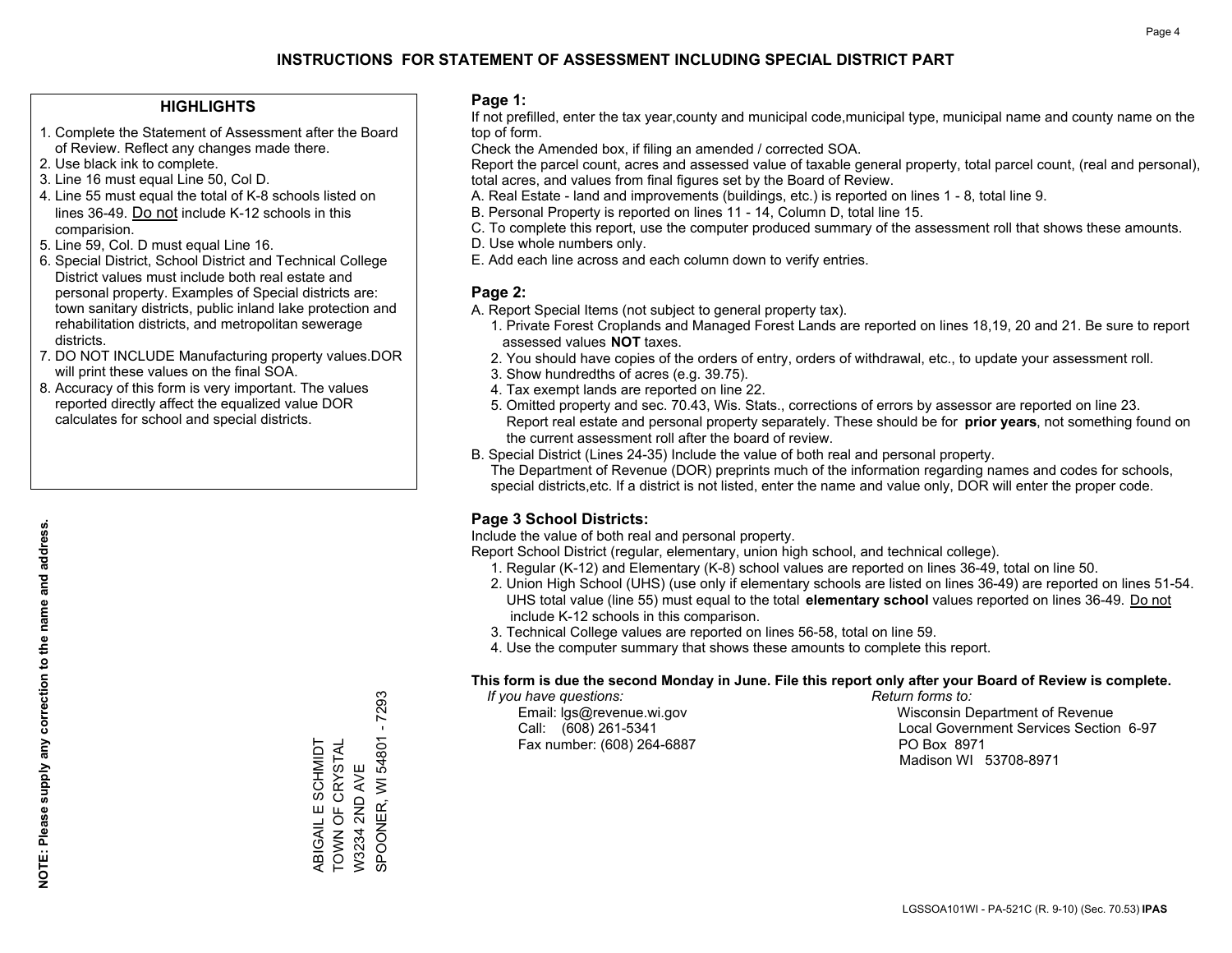**STATEMENT OF ASSESSMENT FOR 2016** 

**FINAL - EQUATED**

| 65  | 020 | 1770    |
|-----|-----|---------|
| CO. | MUN | ACCT NO |

|                | <b>FOR</b>                                                                                                                                                                                   | <b>TOWN OF</b><br><b>OF</b>                                  | <b>EVERGREEN</b>         |              | <b>WASHBURN COUNTY</b>                                               |                                |                                 | <b>WHEN COMPLETING THIS DOCUMENT</b>     |
|----------------|----------------------------------------------------------------------------------------------------------------------------------------------------------------------------------------------|--------------------------------------------------------------|--------------------------|--------------|----------------------------------------------------------------------|--------------------------------|---------------------------------|------------------------------------------|
|                |                                                                                                                                                                                              | Town - Village - City                                        | <b>Municipality Name</b> |              | <b>County Name</b>                                                   |                                |                                 | DO NOT WRITE OVER X's OR IN SHADED AREAS |
| Line<br>No.    |                                                                                                                                                                                              | <b>REAL ESTATE</b><br>(See Lines 18 - 22 for                 |                          | PARCEL COUNT | NO. OF ACRES<br><b>WHOLE</b><br>TOTAL LAND IMPROVEMENTS NUMBERS ONLY | <b>VALUE OF</b><br><b>LAND</b> | VALUE OF<br><b>IMPROVEMENTS</b> | TOTAL VALUE OF LAND<br>AND IMPROVEMENTS  |
|                |                                                                                                                                                                                              | other Real Estate)                                           | Col. A                   | Col. B       | Col. C                                                               | Col. D                         | Col. E                          | Col. F                                   |
| $\mathbf 1$    |                                                                                                                                                                                              | <b>RESIDENTIAL - Class 1</b>                                 | 900                      | 649          | 2,348                                                                | 19,341,700                     | 55,358,700                      | 74,700,400                               |
| $\overline{2}$ |                                                                                                                                                                                              | <b>COMMERCIAL - Class 2</b>                                  | 17                       | 15           | 43                                                                   | 268,200                        | 1,203,900                       | 1,472,100                                |
| 3              |                                                                                                                                                                                              | <b>MANUFACTURING - Class 3</b>                               | $\Omega$                 | $\mathbf 0$  | $\Omega$                                                             | 0                              | 0                               | $\Omega$                                 |
| $\overline{4}$ |                                                                                                                                                                                              | <b>AGRICULTURAL - Class 4</b>                                | 273                      |              | 5,139                                                                | 727,100                        |                                 | 727,100                                  |
| 5              |                                                                                                                                                                                              | <b>UNDEVELOPED - Class 5</b>                                 | 244                      |              | 2,718                                                                | 1,123,100                      |                                 | 1,123,100                                |
| 6              |                                                                                                                                                                                              | AGRICULTURAL FOREST - Class 5m                               | 121                      |              | 1,649                                                                | 1,481,100                      |                                 | 1,481,100                                |
| 7              |                                                                                                                                                                                              | FOREST LANDS - Class 6                                       | 372                      |              | 7,970                                                                | 14,696,300                     |                                 | 14,696,300                               |
| 8              |                                                                                                                                                                                              | OTHER - Class 7                                              | 28                       | 28           | 58                                                                   | 155,500                        | 2,176,300                       | 2,331,800                                |
| 9              |                                                                                                                                                                                              | TOTAL - ALL COLUMNS                                          | 1,955                    | 692          | 19,925                                                               | 37,793,000                     | 58,738,900                      | 96,531,900                               |
| 10             |                                                                                                                                                                                              | NUMBER OF PERSONAL PROPERTY ACCOUNTS IN ROLL                 |                          |              | 15                                                                   | <b>LOCALLY ASSESSED</b>        | <b>MANUFACTURING</b>            | <b>MERGED</b>                            |
| 11             |                                                                                                                                                                                              | BOATS AND OTHER WATERCRAFT NOT EXEMPT - Code 1               |                          |              |                                                                      | 300                            | 0                               | 300                                      |
| 12             |                                                                                                                                                                                              | MACHINERY, TOOLS AND PATTERNS - Code 2                       |                          |              |                                                                      | 29,900                         | 0                               | 29,900                                   |
| 13             |                                                                                                                                                                                              | FURNITURE, FIXTURES AND EQUIPMENT - Code 3                   |                          |              |                                                                      | 22,800                         | 0                               | 22,800                                   |
| 14             |                                                                                                                                                                                              | ALL OTHER PERSONAL PROPERTY NOT EXEMPT - Codes 4A, 4B, 4C    |                          |              |                                                                      | 344,100                        | 0                               | 344,100                                  |
| 15             |                                                                                                                                                                                              | TOTAL OF PERSONAL PROPERTY NOT EXEMPT (Total of Lines 11-14) |                          |              | 397,100                                                              | 0                              | 397,100                         |                                          |
| 16             | AGGREGATE ASSESSED VALUE OF ALL PROPERTY SUBJECT TO THE GENERAL PROPERTY TAX (Total of Lines 9F and 15F)<br>MUST EQUAL TOTAL VALUE OF THE SCHOOL DISTRICTS (K-12 PLUS K-8) - Line 50, Col. F |                                                              |                          |              |                                                                      |                                |                                 | 96,929,000                               |
| 17             | <b>BOARD OF REVIEW</b><br>DATE OF FINAL ADJOURNMENT<br>05/17/2016                                                                                                                            |                                                              |                          |              | Name of Assessor<br><b>THOMAS BIVER</b>                              |                                | Telephone #                     | (715) 635-5020                           |

REMARKS

The Assessment Ratio to be used in calculating the estimated Fair Market Value on tax bills for this tax district is .997383295

This ratio should be used to convert assessed values to "Calculate Equalized Values" in Step 1 of the Lottery and Gaming Credit Calculations.<br>This ratio should be used in the "Computation of Tax Equivalent" schedule of the Commission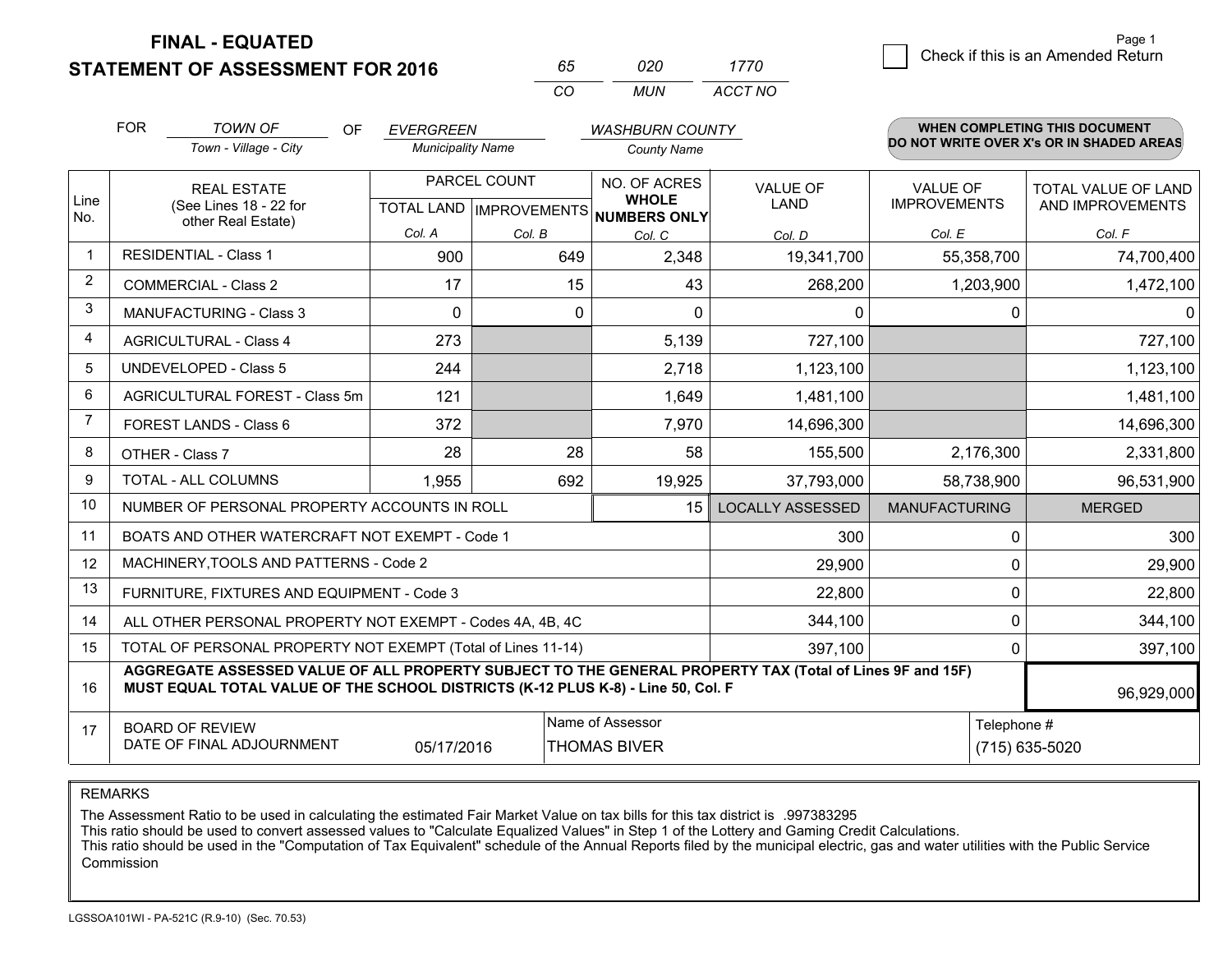*YEAR CO MUN ACCT NO* <sup>2016</sup> <sup>65</sup> <sup>020</sup> <sup>1770</sup>

Do not confuse FOREST LANDS (Line 7) with FOREST CROPS (in this section) - They are **NOT** the same

|    |                                                                                |                 |                                                    | Private Forest Crop - Reg Class @ 10¢ per acre                   |                                                                    | Private Forest Crop - Reg Class @ \$2.52 per acre             |                                                                              |  |                    |  |
|----|--------------------------------------------------------------------------------|-----------------|----------------------------------------------------|------------------------------------------------------------------|--------------------------------------------------------------------|---------------------------------------------------------------|------------------------------------------------------------------------------|--|--------------------|--|
| 18 | (a) PARCELS                                                                    | (b) ACRES       |                                                    | (c) ASSESSED VALUE                                               |                                                                    | (d) PARCELS                                                   | (e) ACRES                                                                    |  | (f) ASSESSED VALUE |  |
|    |                                                                                |                 |                                                    |                                                                  |                                                                    |                                                               |                                                                              |  |                    |  |
|    |                                                                                |                 | Private Forest Crop - Special Class @ 20¢ per acre |                                                                  |                                                                    |                                                               | Entered Before 2005 Managed Forest - Ferrous Mining CLOSED @ \$8.27 per acre |  |                    |  |
| 19 | (a) PARCELS                                                                    | (b) ACRES       |                                                    | (c) ASSESSED VALUE                                               |                                                                    | (d) PARCELS                                                   | (e) ACRES                                                                    |  | (f) ASSESSED VALUE |  |
|    |                                                                                |                 |                                                    |                                                                  |                                                                    |                                                               |                                                                              |  |                    |  |
|    |                                                                                |                 |                                                    | Entered Before 2005 Managed Forest - OPEN @ \$.79 per acre       |                                                                    |                                                               | Entered Before 2005 Managed Forest - CLOSED @ \$1.87 per acre                |  |                    |  |
| 20 | (a) PARCELS                                                                    | (b) ACRES       |                                                    | (c) ASSESSED VALUE                                               |                                                                    | (d) PARCELS                                                   | (e) ACRES                                                                    |  | (f) ASSESSED VALUE |  |
|    |                                                                                | 52.39           |                                                    | 131,000                                                          |                                                                    | 15                                                            | 599.86                                                                       |  | 1,000,500          |  |
|    | Entered After 2004 Managed Forest - OPEN @<br>\$2.14 per acre                  |                 |                                                    |                                                                  |                                                                    | Entered After 2004 Managed Forest - CLOSED @ \$10.68 per acre |                                                                              |  |                    |  |
| 21 | (a) PARCELS                                                                    | (b) ACRES       |                                                    | (c) ASSESSED VALUE                                               |                                                                    | (d) PARCELS<br>(e) ACRES                                      |                                                                              |  | (f) ASSESSED VALUE |  |
|    |                                                                                |                 |                                                    |                                                                  |                                                                    |                                                               |                                                                              |  |                    |  |
|    |                                                                                |                 |                                                    |                                                                  |                                                                    | 27<br>895.5                                                   |                                                                              |  | 1,563,400          |  |
|    | (a) County Forest Cropland Acres                                               |                 |                                                    | (b) Federal Acres                                                | (c) State Acres                                                    |                                                               | (d) County (NOT FOREST CROP) Acres                                           |  | (e) Other Acres    |  |
| 22 |                                                                                |                 |                                                    |                                                                  |                                                                    |                                                               |                                                                              |  | 12                 |  |
|    |                                                                                |                 |                                                    | Assessed Value of Omitted Property From Prior Years (Sec. 70.44) |                                                                    |                                                               | Assessed Value of Sec. 70.43 Corrections of Errors by Assessors              |  |                    |  |
| 23 |                                                                                | (a) REAL ESTATE |                                                    | (b) PERSONAL                                                     |                                                                    | (c1) REAL ESTATE<br>(c2) PERSONAL                             |                                                                              |  |                    |  |
|    |                                                                                |                 |                                                    |                                                                  |                                                                    |                                                               |                                                                              |  |                    |  |
|    | Manufacturing Equated Value of Omitted Property From Prior Years (Sec. 70.995) |                 |                                                    |                                                                  | Mfg. Equated Value of Sec.70.43 Corrections of Errors by Assessors |                                                               |                                                                              |  |                    |  |
|    | (e) PERSONAL<br>(d) REAL ESTATE                                                |                 |                                                    | (f1) REAL ESTATE                                                 |                                                                    | (f2) PERSONAL                                                 |                                                                              |  |                    |  |
|    |                                                                                |                 |                                                    |                                                                  |                                                                    |                                                               |                                                                              |  |                    |  |

## **SPECIAL DISTRICTS**

| Line<br>No. | Enter 6-digit<br>Special District<br>Code (Col. A) | <b>Account</b><br><b>Number</b> | <b>Special District Name</b> | <b>Locally Assessed Value</b><br>of Real Estate and | Mfg Value of Real Estate<br>and Personal Property | <b>Merged Value of</b><br><b>Real Estate and</b><br>Personal Property (Col. F) |
|-------------|----------------------------------------------------|---------------------------------|------------------------------|-----------------------------------------------------|---------------------------------------------------|--------------------------------------------------------------------------------|
|             |                                                    | (Col. B)                        | (Col. C)                     | Personal Property (Col. D)                          | (Col. E)                                          |                                                                                |
| 24          |                                                    |                                 |                              |                                                     |                                                   |                                                                                |
| 25          |                                                    |                                 |                              |                                                     |                                                   |                                                                                |
| 26          |                                                    |                                 |                              |                                                     |                                                   |                                                                                |
| 27          |                                                    |                                 |                              |                                                     |                                                   |                                                                                |
| 28          |                                                    |                                 |                              |                                                     |                                                   |                                                                                |
| 29          |                                                    |                                 |                              |                                                     |                                                   |                                                                                |
| 30          |                                                    |                                 |                              |                                                     |                                                   |                                                                                |
| 31          |                                                    |                                 |                              |                                                     |                                                   |                                                                                |
| 32          |                                                    |                                 |                              |                                                     |                                                   |                                                                                |
| 33          |                                                    |                                 |                              |                                                     |                                                   |                                                                                |
| 34          |                                                    |                                 |                              |                                                     |                                                   |                                                                                |
| 35          |                                                    |                                 |                              |                                                     |                                                   |                                                                                |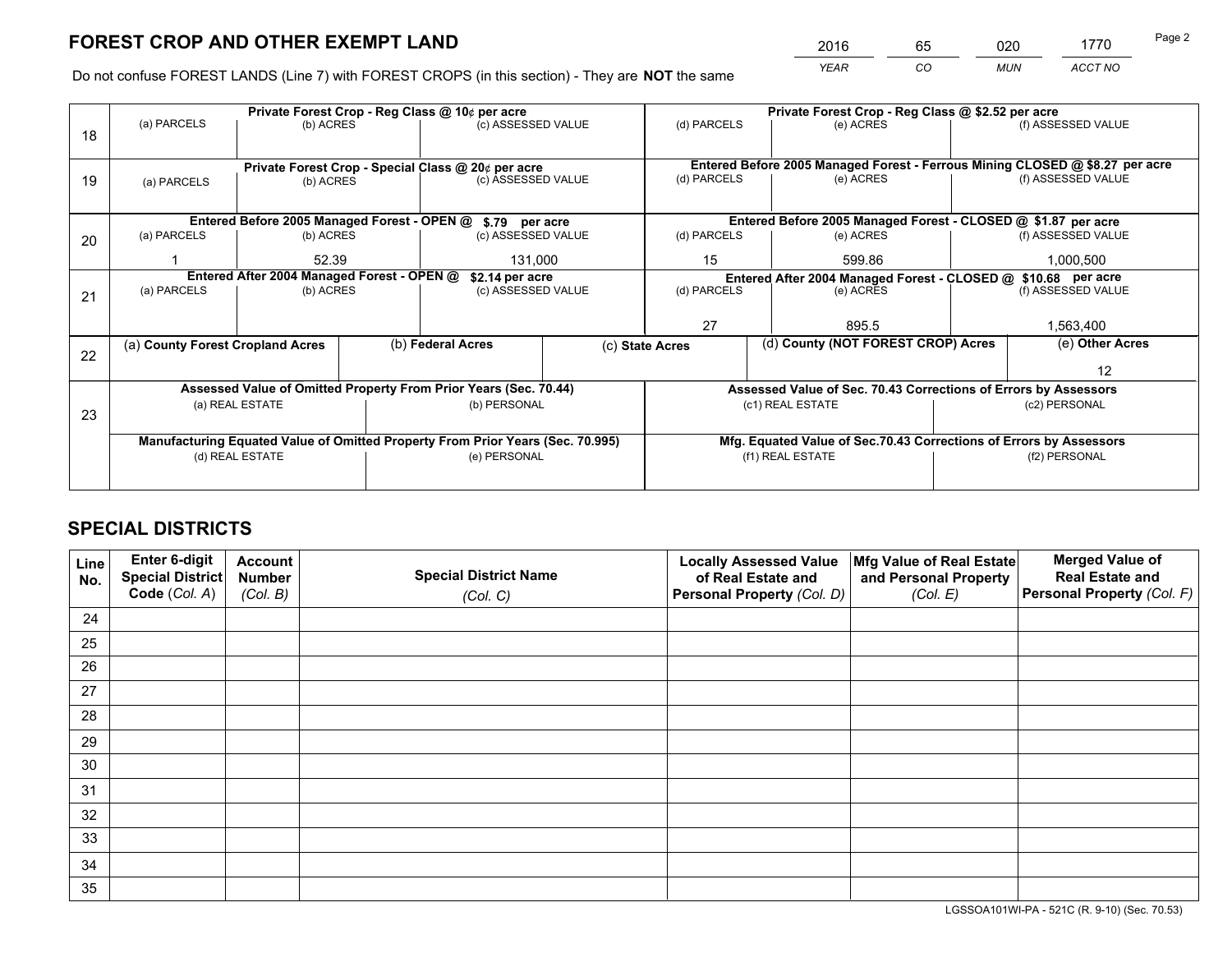|             |                                                                 |                                             |                                                         | <b>YEAR</b>                                                                       | CO<br><b>MUN</b>                                              | ACCT NO                                                                        |
|-------------|-----------------------------------------------------------------|---------------------------------------------|---------------------------------------------------------|-----------------------------------------------------------------------------------|---------------------------------------------------------------|--------------------------------------------------------------------------------|
| Line<br>No. | <b>Enter 6-digit</b><br><b>School District</b><br>Code (Col. A) | <b>Account</b><br><b>Number</b><br>(Col. B) | <b>School District Name</b><br>(Col. C)                 | <b>Locally Assessed Value</b><br>of Real Estate and<br>Personal Property (Col. D) | Mfg Value of Real Estate<br>and Personal Property<br>(Col. E) | <b>Merged Value of</b><br><b>Real Estate and</b><br>Personal Property (Col. F) |
|             | A. SCHOOL DISTRICTS (K-8 and K-12)                              |                                             |                                                         |                                                                                   |                                                               |                                                                                |
| 36          | 655474                                                          | 0393                                        | SCH D OF SPOONER                                        | 96,929,000                                                                        |                                                               | 96,929,000                                                                     |
| 37          |                                                                 |                                             |                                                         |                                                                                   |                                                               |                                                                                |
| 38          |                                                                 |                                             |                                                         |                                                                                   |                                                               |                                                                                |
| 39          |                                                                 |                                             |                                                         |                                                                                   |                                                               |                                                                                |
| 40          |                                                                 |                                             |                                                         |                                                                                   |                                                               |                                                                                |
| 41          |                                                                 |                                             |                                                         |                                                                                   |                                                               |                                                                                |
| 42          |                                                                 |                                             |                                                         |                                                                                   |                                                               |                                                                                |
| 43          |                                                                 |                                             |                                                         |                                                                                   |                                                               |                                                                                |
| 44<br>45    |                                                                 |                                             |                                                         |                                                                                   |                                                               |                                                                                |
| 46          |                                                                 |                                             |                                                         |                                                                                   |                                                               |                                                                                |
| 47          |                                                                 |                                             |                                                         |                                                                                   |                                                               |                                                                                |
| 48          |                                                                 |                                             |                                                         |                                                                                   |                                                               |                                                                                |
| 49          |                                                                 |                                             |                                                         |                                                                                   |                                                               |                                                                                |
| 50          |                                                                 |                                             | TOTAL ASSESSED VALUE OF SCHOOL DISTRICTS (K-8 and K-12) | 96,929,000                                                                        |                                                               | 96,929,000                                                                     |
|             | <b>B.</b><br><b>UNION HIGH SCHOOL DISTRICTS</b>                 |                                             |                                                         |                                                                                   |                                                               |                                                                                |
| 51          |                                                                 |                                             |                                                         |                                                                                   |                                                               |                                                                                |
| 52          |                                                                 |                                             |                                                         |                                                                                   |                                                               |                                                                                |
| 53          |                                                                 |                                             |                                                         |                                                                                   |                                                               |                                                                                |
| 54          |                                                                 |                                             |                                                         |                                                                                   |                                                               |                                                                                |
| 55          |                                                                 |                                             | TOTAL ASSESSED VALUE OF UNION HIGH SCHOOLS              |                                                                                   |                                                               |                                                                                |
|             | C.<br><b>TECHNICAL COLLEGE DISTRICTS</b>                        |                                             |                                                         |                                                                                   |                                                               |                                                                                |
| 56          | 001700                                                          | 0016                                        | WISCONSIN INDIANHEAD TECH COLLEGE SHEL                  | 96,929,000                                                                        |                                                               | 96,929,000                                                                     |
| 57          |                                                                 |                                             |                                                         |                                                                                   |                                                               |                                                                                |
| 58          |                                                                 |                                             |                                                         |                                                                                   |                                                               |                                                                                |
| 59          |                                                                 |                                             | TOTAL ASSESSED VALUE OF TECHNICAL COLLEGES              | 96,929,000                                                                        |                                                               | 96,929,000                                                                     |

65

020

## *I hereby certify, to the best of my knowledge and belief, this form is complete and correct.*

**SCHOOL DISTRICTS**

| Print name of preparer | Title                    |                | Date (MM / DD / CCYY) |
|------------------------|--------------------------|----------------|-----------------------|
|                        |                          |                |                       |
| Signature of preparer  | Contact Telephone Number | E-mail address |                       |
|                        | $\overline{\phantom{0}}$ |                |                       |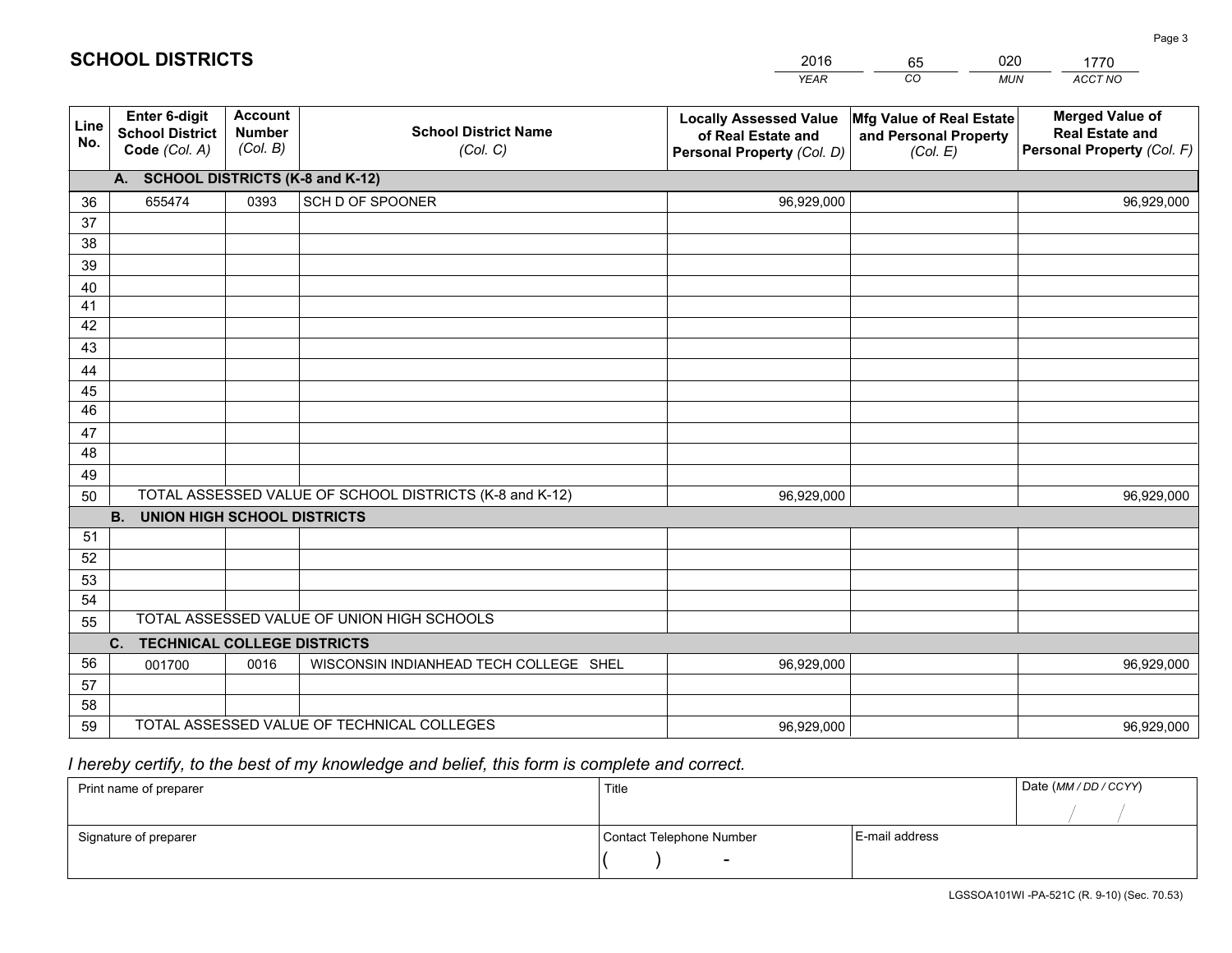#### **HIGHLIGHTS**

- 1. Complete the Statement of Assessment after the Board of Review. Reflect any changes made there.
- 2. Use black ink to complete.
- 3. Line 16 must equal Line 50, Col D.
- 4. Line 55 must equal the total of K-8 schools listed on lines 36-49. Do not include K-12 schools in this comparision.
- 5. Line 59, Col. D must equal Line 16.
- 6. Special District, School District and Technical College District values must include both real estate and personal property. Examples of Special districts are: town sanitary districts, public inland lake protection and rehabilitation districts, and metropolitan sewerage districts.
- 7. DO NOT INCLUDE Manufacturing property values.DOR will print these values on the final SOA.

ELLA MARIE HILLS TOWN OF EVERGREEN W7790 DOCK LAKE RD SPOONER, WI 54801

ELLA MARIE HILLS<br>TOWN OF EVERGREEN<br>W7790 DOCK LAKE RD

SPOONER, WI 54801

 8. Accuracy of this form is very important. The values reported directly affect the equalized value DOR calculates for school and special districts.

#### **Page 1:**

 If not prefilled, enter the tax year,county and municipal code,municipal type, municipal name and county name on the top of form.

Check the Amended box, if filing an amended / corrected SOA.

 Report the parcel count, acres and assessed value of taxable general property, total parcel count, (real and personal), total acres, and values from final figures set by the Board of Review.

- A. Real Estate land and improvements (buildings, etc.) is reported on lines 1 8, total line 9.
- B. Personal Property is reported on lines 11 14, Column D, total line 15.
- C. To complete this report, use the computer produced summary of the assessment roll that shows these amounts.
- D. Use whole numbers only.
- E. Add each line across and each column down to verify entries.

#### **Page 2:**

- A. Report Special Items (not subject to general property tax).
- 1. Private Forest Croplands and Managed Forest Lands are reported on lines 18,19, 20 and 21. Be sure to report assessed values **NOT** taxes.
- 2. You should have copies of the orders of entry, orders of withdrawal, etc., to update your assessment roll.
	- 3. Show hundredths of acres (e.g. 39.75).
- 4. Tax exempt lands are reported on line 22.
- 5. Omitted property and sec. 70.43, Wis. Stats., corrections of errors by assessor are reported on line 23. Report real estate and personal property separately. These should be for **prior years**, not something found on the current assessment roll after the board of review.
- B. Special District (Lines 24-35) Include the value of both real and personal property.

 The Department of Revenue (DOR) preprints much of the information regarding names and codes for schools, special districts,etc. If a district is not listed, enter the name and value only, DOR will enter the proper code.

### **Page 3 School Districts:**

Include the value of both real and personal property.

Report School District (regular, elementary, union high school, and technical college).

- 1. Regular (K-12) and Elementary (K-8) school values are reported on lines 36-49, total on line 50.
- 2. Union High School (UHS) (use only if elementary schools are listed on lines 36-49) are reported on lines 51-54. UHS total value (line 55) must equal to the total **elementary school** values reported on lines 36-49. Do notinclude K-12 schools in this comparison.
- 3. Technical College values are reported on lines 56-58, total on line 59.
- 4. Use the computer summary that shows these amounts to complete this report.

#### **This form is due the second Monday in June. File this report only after your Board of Review is complete.**

 *If you have questions: Return forms to:*

Fax number: (608) 264-6887 PO Box 8971

 Email: lgs@revenue.wi.gov Wisconsin Department of Revenue Call: (608) 261-5341 Local Government Services Section 6-97Madison WI 53708-8971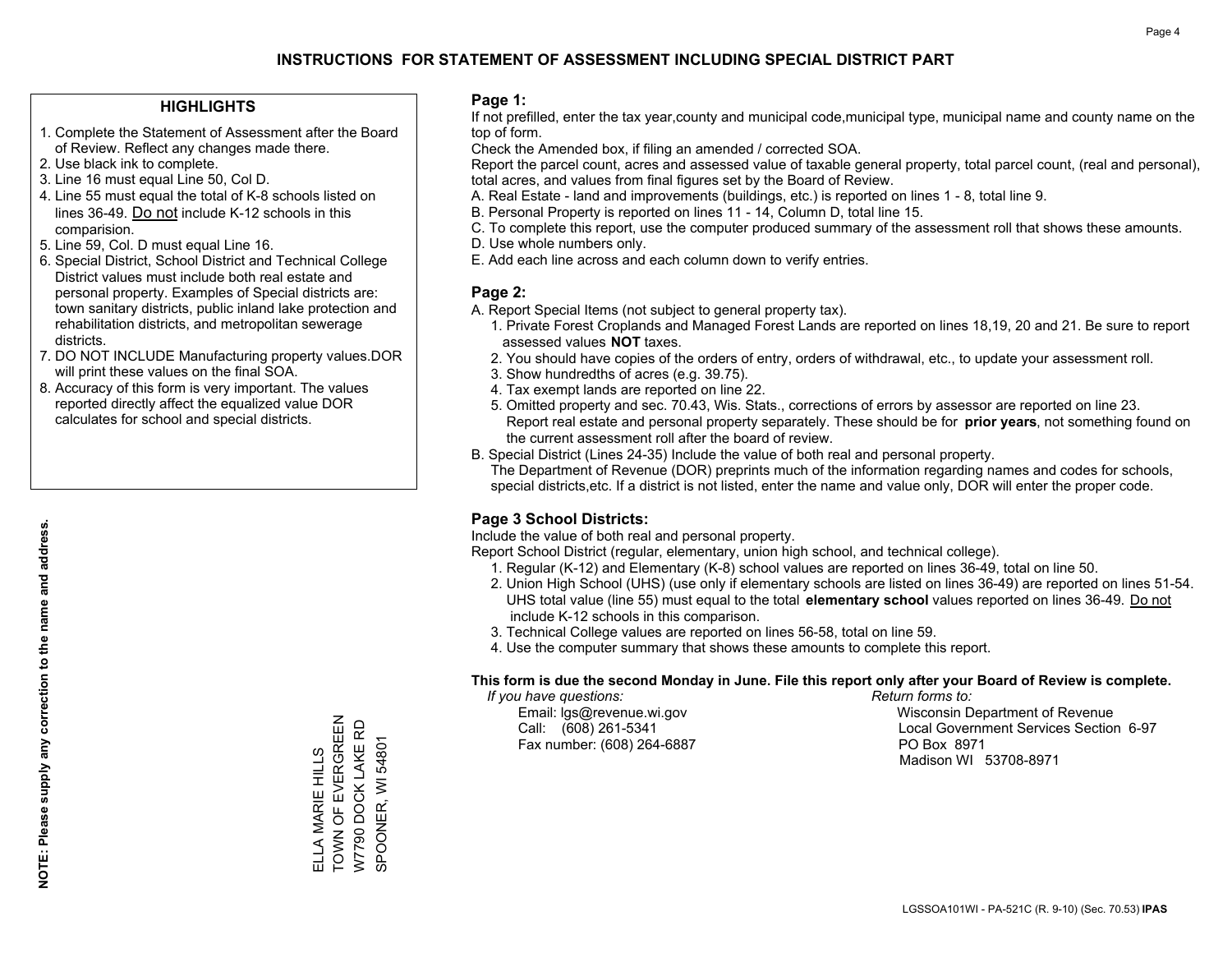**STATEMENT OF ASSESSMENT FOR 2016 FINAL - EQUATED**

*CO MUN <sup>65</sup> <sup>022</sup> ACCT NO1771*

|                | <b>FOR</b>                                                                                                                                                                                   | <b>TOWN OF</b><br>OF                                         | <b>FROG CREEK</b>                                    |          | <b>WASHBURN COUNTY</b>       |                         |                                        | <b>WHEN COMPLETING THIS DOCUMENT</b>           |
|----------------|----------------------------------------------------------------------------------------------------------------------------------------------------------------------------------------------|--------------------------------------------------------------|------------------------------------------------------|----------|------------------------------|-------------------------|----------------------------------------|------------------------------------------------|
|                |                                                                                                                                                                                              | Town - Village - City                                        | <b>Municipality Name</b>                             |          | <b>County Name</b>           |                         |                                        | DO NOT WRITE OVER X's OR IN SHADED AREAS       |
| Line<br>No.    | <b>REAL ESTATE</b><br>(See Lines 18 - 22 for                                                                                                                                                 |                                                              | PARCEL COUNT<br>TOTAL LAND IMPROVEMENTS NUMBERS ONLY |          | NO. OF ACRES<br><b>WHOLE</b> | <b>VALUE OF</b><br>LAND | <b>VALUE OF</b><br><b>IMPROVEMENTS</b> | <b>TOTAL VALUE OF LAND</b><br>AND IMPROVEMENTS |
|                |                                                                                                                                                                                              | other Real Estate)                                           | Col. A                                               | Col. B   | Col. C                       | Col. D                  | Col. E                                 | Col. F                                         |
| $\overline{1}$ |                                                                                                                                                                                              | <b>RESIDENTIAL - Class 1</b>                                 | 105                                                  | 95       | 169                          | 1,388,400               | 6,067,900                              | 7,456,300                                      |
| 2              |                                                                                                                                                                                              | <b>COMMERCIAL - Class 2</b>                                  | $\overline{2}$                                       | 2        | 2                            | 3,800                   | 25,800                                 | 29,600                                         |
| 3              |                                                                                                                                                                                              | <b>MANUFACTURING - Class 3</b>                               | $\Omega$                                             | $\Omega$ | $\Omega$                     | $\mathbf{0}$            | 0                                      | $\mathbf{0}$                                   |
| $\overline{4}$ |                                                                                                                                                                                              | <b>AGRICULTURAL - Class 4</b>                                | 100                                                  |          | 2,239                        | 264,600                 |                                        | 264,600                                        |
| 5              |                                                                                                                                                                                              | <b>UNDEVELOPED - Class 5</b>                                 | 133                                                  |          | 1,766                        | 574,400                 |                                        | 574,400                                        |
| 6              |                                                                                                                                                                                              | AGRICULTURAL FOREST - Class 5m                               | 35                                                   |          | 652                          | 576,600                 |                                        | 576,600                                        |
| 7              |                                                                                                                                                                                              | FOREST LANDS - Class 6                                       | 179                                                  |          | 3,701                        | 6,063,600               |                                        | 6,063,600                                      |
| 8              |                                                                                                                                                                                              | OTHER - Class 7                                              | 8                                                    | 8        | 9                            | 17,600                  | 430,700                                | 448,300                                        |
| 9              |                                                                                                                                                                                              | TOTAL - ALL COLUMNS                                          | 562                                                  | 105      | 8,538                        | 8,889,000               | 6,524,400                              | 15,413,400                                     |
| 10             |                                                                                                                                                                                              | NUMBER OF PERSONAL PROPERTY ACCOUNTS IN ROLL                 |                                                      |          | 4                            | <b>LOCALLY ASSESSED</b> | <b>MANUFACTURING</b>                   | <b>MERGED</b>                                  |
| 11             |                                                                                                                                                                                              | BOATS AND OTHER WATERCRAFT NOT EXEMPT - Code 1               |                                                      |          |                              | 0                       | $\mathbf 0$                            | $\mathbf 0$                                    |
| 12             |                                                                                                                                                                                              | MACHINERY, TOOLS AND PATTERNS - Code 2                       |                                                      |          |                              | 271,900                 | $\Omega$                               | 271,900                                        |
| 13             |                                                                                                                                                                                              | FURNITURE, FIXTURES AND EQUIPMENT - Code 3                   |                                                      |          |                              | 0                       | 0                                      | $\mathbf 0$                                    |
| 14             |                                                                                                                                                                                              | ALL OTHER PERSONAL PROPERTY NOT EXEMPT - Codes 4A, 4B, 4C    |                                                      |          |                              | 221,200                 | $\mathbf 0$                            | 221,200                                        |
| 15             |                                                                                                                                                                                              | TOTAL OF PERSONAL PROPERTY NOT EXEMPT (Total of Lines 11-14) |                                                      |          |                              | 493,100                 | 0                                      | 493,100                                        |
| 16             | AGGREGATE ASSESSED VALUE OF ALL PROPERTY SUBJECT TO THE GENERAL PROPERTY TAX (Total of Lines 9F and 15F)<br>MUST EQUAL TOTAL VALUE OF THE SCHOOL DISTRICTS (K-12 PLUS K-8) - Line 50, Col. F |                                                              |                                                      |          |                              |                         |                                        | 15,906,500                                     |
| 17             | Name of Assessor<br><b>BOARD OF REVIEW</b><br>DATE OF FINAL ADJOURNMENT<br>06/06/2016<br><b>MARV NORDQUIST</b>                                                                               |                                                              |                                                      |          |                              |                         | Telephone #                            | (715) 634-2283                                 |

REMARKS

The Assessment Ratio to be used in calculating the estimated Fair Market Value on tax bills for this tax district is 1.079270196<br>This ratio should be used to convert assessed values to "Calculate Equalized Values" in Step Commission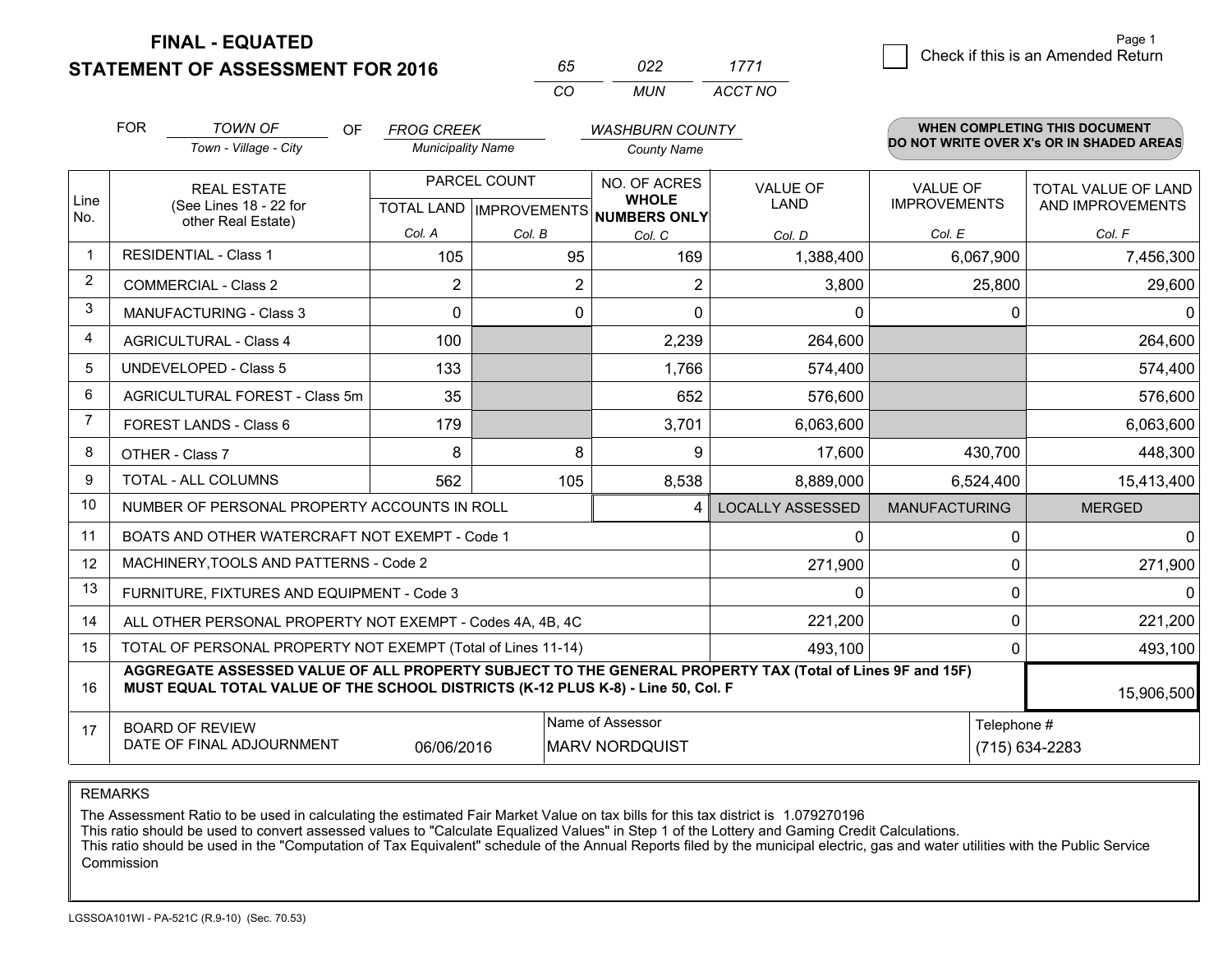*YEAR CO MUN ACCT NO* <sup>2016</sup> <sup>65</sup> <sup>022</sup> <sup>1771</sup>

Do not confuse FOREST LANDS (Line 7) with FOREST CROPS (in this section) - They are **NOT** the same

|    |                                                                                |                                                               |                   | Private Forest Crop - Reg Class @ 10¢ per acre                   |    | Private Forest Crop - Reg Class @ \$2.52 per acre                            |                                                               |                                                                    |               |                    |
|----|--------------------------------------------------------------------------------|---------------------------------------------------------------|-------------------|------------------------------------------------------------------|----|------------------------------------------------------------------------------|---------------------------------------------------------------|--------------------------------------------------------------------|---------------|--------------------|
| 18 | (a) PARCELS                                                                    | (b) ACRES                                                     |                   | (c) ASSESSED VALUE                                               |    | (d) PARCELS                                                                  |                                                               | (e) ACRES                                                          |               | (f) ASSESSED VALUE |
|    |                                                                                |                                                               |                   |                                                                  |    |                                                                              |                                                               | 120                                                                |               | 200,000            |
|    |                                                                                |                                                               |                   | Private Forest Crop - Special Class @ 20¢ per acre               |    | Entered Before 2005 Managed Forest - Ferrous Mining CLOSED @ \$8.27 per acre |                                                               |                                                                    |               |                    |
| 19 | (a) PARCELS                                                                    | (b) ACRES                                                     |                   | (c) ASSESSED VALUE                                               |    | (d) PARCELS                                                                  |                                                               | (e) ACRES                                                          |               | (f) ASSESSED VALUE |
|    |                                                                                |                                                               |                   |                                                                  |    |                                                                              |                                                               |                                                                    |               |                    |
|    |                                                                                |                                                               |                   | Entered Before 2005 Managed Forest - OPEN @ \$.79 per acre       |    |                                                                              |                                                               | Entered Before 2005 Managed Forest - CLOSED @ \$1.87 per acre      |               |                    |
| 20 | (a) PARCELS                                                                    | (b) ACRES                                                     |                   | (c) ASSESSED VALUE                                               |    | (d) PARCELS                                                                  |                                                               | (e) ACRES                                                          |               | (f) ASSESSED VALUE |
|    | 6                                                                              |                                                               | 191.69<br>312,500 |                                                                  | 22 |                                                                              | 636                                                           |                                                                    | 956,300       |                    |
|    |                                                                                | Entered After 2004 Managed Forest - OPEN @<br>\$2.14 per acre |                   |                                                                  |    |                                                                              | Entered After 2004 Managed Forest - CLOSED @ \$10.68 per acre |                                                                    |               |                    |
| 21 | (a) PARCELS                                                                    | (b) ACRES                                                     |                   | (c) ASSESSED VALUE                                               |    | (d) PARCELS<br>(e) ACRES                                                     |                                                               | (f) ASSESSED VALUE                                                 |               |                    |
|    |                                                                                |                                                               |                   |                                                                  |    |                                                                              |                                                               |                                                                    |               |                    |
|    | 5                                                                              | 151                                                           |                   | 196,000                                                          |    | 11                                                                           |                                                               | 248.42                                                             |               | 432,200            |
| 22 | (a) County Forest Cropland Acres                                               |                                                               |                   | (b) Federal Acres                                                |    | (d) County (NOT FOREST CROP) Acres<br>(c) State Acres                        |                                                               | (e) Other Acres                                                    |               |                    |
|    | 35,078.43                                                                      |                                                               |                   | 683.65                                                           |    |                                                                              |                                                               | 1.95                                                               |               |                    |
|    |                                                                                |                                                               |                   | Assessed Value of Omitted Property From Prior Years (Sec. 70.44) |    |                                                                              |                                                               | Assessed Value of Sec. 70.43 Corrections of Errors by Assessors    |               |                    |
|    |                                                                                | (a) REAL ESTATE                                               |                   | (b) PERSONAL                                                     |    |                                                                              |                                                               | (c1) REAL ESTATE                                                   |               | (c2) PERSONAL      |
| 23 |                                                                                |                                                               |                   |                                                                  |    |                                                                              |                                                               |                                                                    |               |                    |
|    | Manufacturing Equated Value of Omitted Property From Prior Years (Sec. 70.995) |                                                               |                   |                                                                  |    |                                                                              |                                                               | Mfg. Equated Value of Sec.70.43 Corrections of Errors by Assessors |               |                    |
|    |                                                                                | (d) REAL ESTATE                                               |                   | (e) PERSONAL                                                     |    | (f1) REAL ESTATE                                                             |                                                               |                                                                    | (f2) PERSONAL |                    |
|    |                                                                                |                                                               |                   |                                                                  |    |                                                                              |                                                               |                                                                    |               |                    |
|    |                                                                                |                                                               |                   |                                                                  |    |                                                                              |                                                               |                                                                    |               |                    |

## **SPECIAL DISTRICTS**

| Line<br>No. | Enter 6-digit<br><b>Special District</b> | <b>Account</b><br><b>Number</b> | <b>Special District Name</b> | <b>Locally Assessed Value</b><br>of Real Estate and | Mfg Value of Real Estate<br>and Personal Property | <b>Merged Value of</b><br><b>Real Estate and</b> |
|-------------|------------------------------------------|---------------------------------|------------------------------|-----------------------------------------------------|---------------------------------------------------|--------------------------------------------------|
|             | Code (Col. A)                            | (Col. B)                        | (Col. C)                     | Personal Property (Col. D)                          | (Col. E)                                          | Personal Property (Col. F)                       |
| 24          |                                          |                                 |                              |                                                     |                                                   |                                                  |
| 25          |                                          |                                 |                              |                                                     |                                                   |                                                  |
| 26          |                                          |                                 |                              |                                                     |                                                   |                                                  |
| 27          |                                          |                                 |                              |                                                     |                                                   |                                                  |
| 28          |                                          |                                 |                              |                                                     |                                                   |                                                  |
| 29          |                                          |                                 |                              |                                                     |                                                   |                                                  |
| 30          |                                          |                                 |                              |                                                     |                                                   |                                                  |
| 31          |                                          |                                 |                              |                                                     |                                                   |                                                  |
| 32          |                                          |                                 |                              |                                                     |                                                   |                                                  |
| 33          |                                          |                                 |                              |                                                     |                                                   |                                                  |
| 34          |                                          |                                 |                              |                                                     |                                                   |                                                  |
| 35          |                                          |                                 |                              |                                                     |                                                   |                                                  |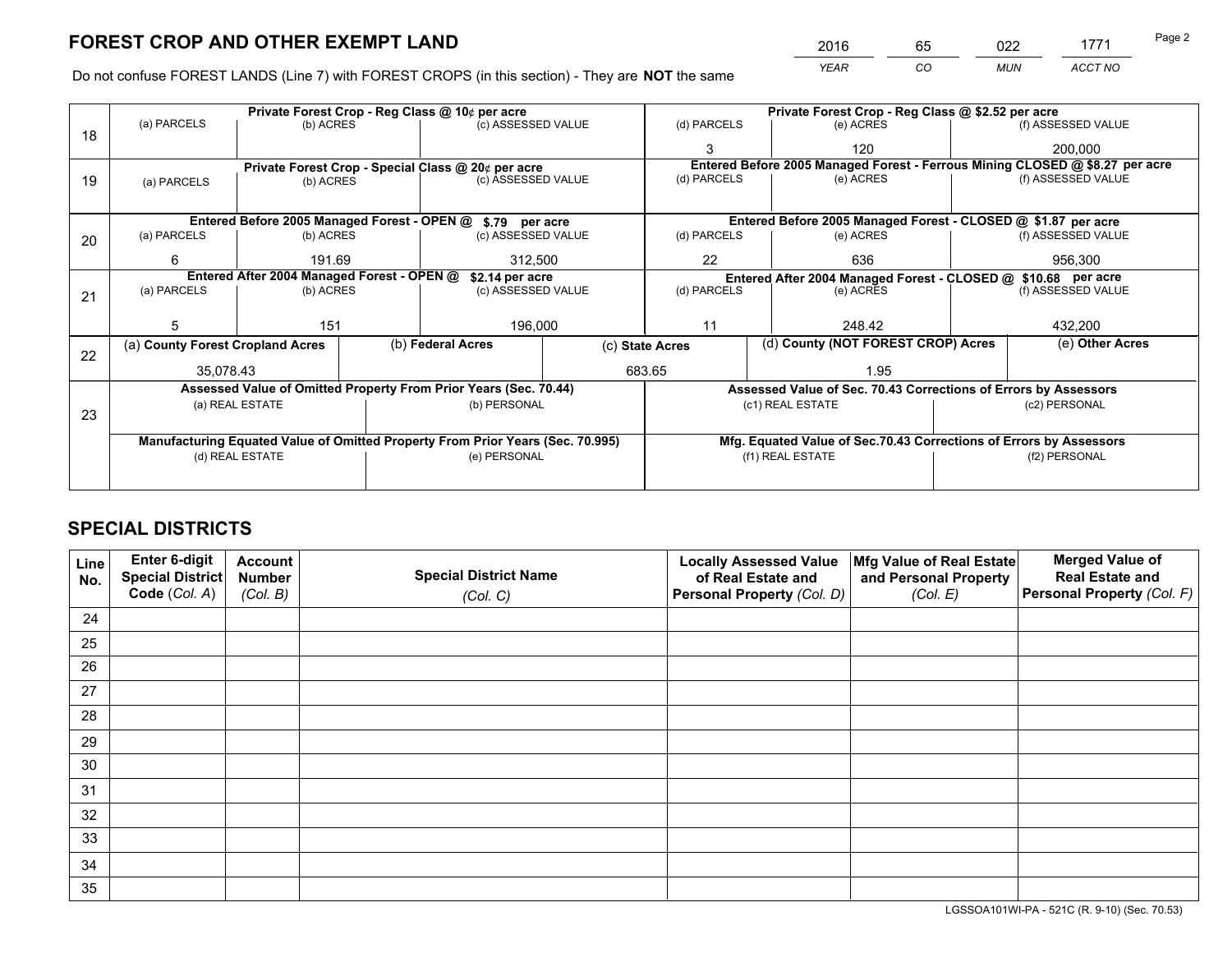|             |                                                          |                                             |                                                         | <b>YEAR</b>                                                                       | CO<br><b>MUN</b>                                              | ACCT NO                                                                        |
|-------------|----------------------------------------------------------|---------------------------------------------|---------------------------------------------------------|-----------------------------------------------------------------------------------|---------------------------------------------------------------|--------------------------------------------------------------------------------|
| Line<br>No. | Enter 6-digit<br><b>School District</b><br>Code (Col. A) | <b>Account</b><br><b>Number</b><br>(Col. B) | <b>School District Name</b><br>(Col. C)                 | <b>Locally Assessed Value</b><br>of Real Estate and<br>Personal Property (Col. D) | Mfg Value of Real Estate<br>and Personal Property<br>(Col. E) | <b>Merged Value of</b><br><b>Real Estate and</b><br>Personal Property (Col. F) |
|             | A. SCHOOL DISTRICTS (K-8 and K-12)                       |                                             |                                                         |                                                                                   |                                                               |                                                                                |
| 36          | 653654                                                   | 0391                                        | SCH D OF NORTHWOOD (MINONG)                             | 15,906,500                                                                        |                                                               | 15,906,500                                                                     |
| 37          |                                                          |                                             |                                                         |                                                                                   |                                                               |                                                                                |
| 38          |                                                          |                                             |                                                         |                                                                                   |                                                               |                                                                                |
| 39          |                                                          |                                             |                                                         |                                                                                   |                                                               |                                                                                |
| 40          |                                                          |                                             |                                                         |                                                                                   |                                                               |                                                                                |
| 41          |                                                          |                                             |                                                         |                                                                                   |                                                               |                                                                                |
| 42          |                                                          |                                             |                                                         |                                                                                   |                                                               |                                                                                |
| 43          |                                                          |                                             |                                                         |                                                                                   |                                                               |                                                                                |
| 44          |                                                          |                                             |                                                         |                                                                                   |                                                               |                                                                                |
| 45<br>46    |                                                          |                                             |                                                         |                                                                                   |                                                               |                                                                                |
|             |                                                          |                                             |                                                         |                                                                                   |                                                               |                                                                                |
| 47<br>48    |                                                          |                                             |                                                         |                                                                                   |                                                               |                                                                                |
|             |                                                          |                                             |                                                         |                                                                                   |                                                               |                                                                                |
| 49<br>50    |                                                          |                                             | TOTAL ASSESSED VALUE OF SCHOOL DISTRICTS (K-8 and K-12) | 15,906,500                                                                        |                                                               | 15,906,500                                                                     |
|             | <b>B.</b><br><b>UNION HIGH SCHOOL DISTRICTS</b>          |                                             |                                                         |                                                                                   |                                                               |                                                                                |
| 51          |                                                          |                                             |                                                         |                                                                                   |                                                               |                                                                                |
| 52          |                                                          |                                             |                                                         |                                                                                   |                                                               |                                                                                |
| 53          |                                                          |                                             |                                                         |                                                                                   |                                                               |                                                                                |
| 54          |                                                          |                                             |                                                         |                                                                                   |                                                               |                                                                                |
| 55          |                                                          |                                             | TOTAL ASSESSED VALUE OF UNION HIGH SCHOOLS              |                                                                                   |                                                               |                                                                                |
|             | C. TECHNICAL COLLEGE DISTRICTS                           |                                             |                                                         |                                                                                   |                                                               |                                                                                |
| 56          | 001700                                                   | 0016                                        | WISCONSIN INDIANHEAD TECH COLLEGE SHEL                  | 15,906,500                                                                        |                                                               | 15,906,500                                                                     |
| 57          |                                                          |                                             |                                                         |                                                                                   |                                                               |                                                                                |
| 58          |                                                          |                                             |                                                         |                                                                                   |                                                               |                                                                                |
| 59          |                                                          |                                             | TOTAL ASSESSED VALUE OF TECHNICAL COLLEGES              | 15,906,500                                                                        |                                                               | 15,906,500                                                                     |

65

022

 *I hereby certify, to the best of my knowledge and belief, this form is complete and correct.*

**SCHOOL DISTRICTS**

| Print name of preparer | Title                    |                | Date (MM / DD / CCYY) |
|------------------------|--------------------------|----------------|-----------------------|
|                        |                          |                |                       |
| Signature of preparer  | Contact Telephone Number | E-mail address |                       |
|                        |                          |                |                       |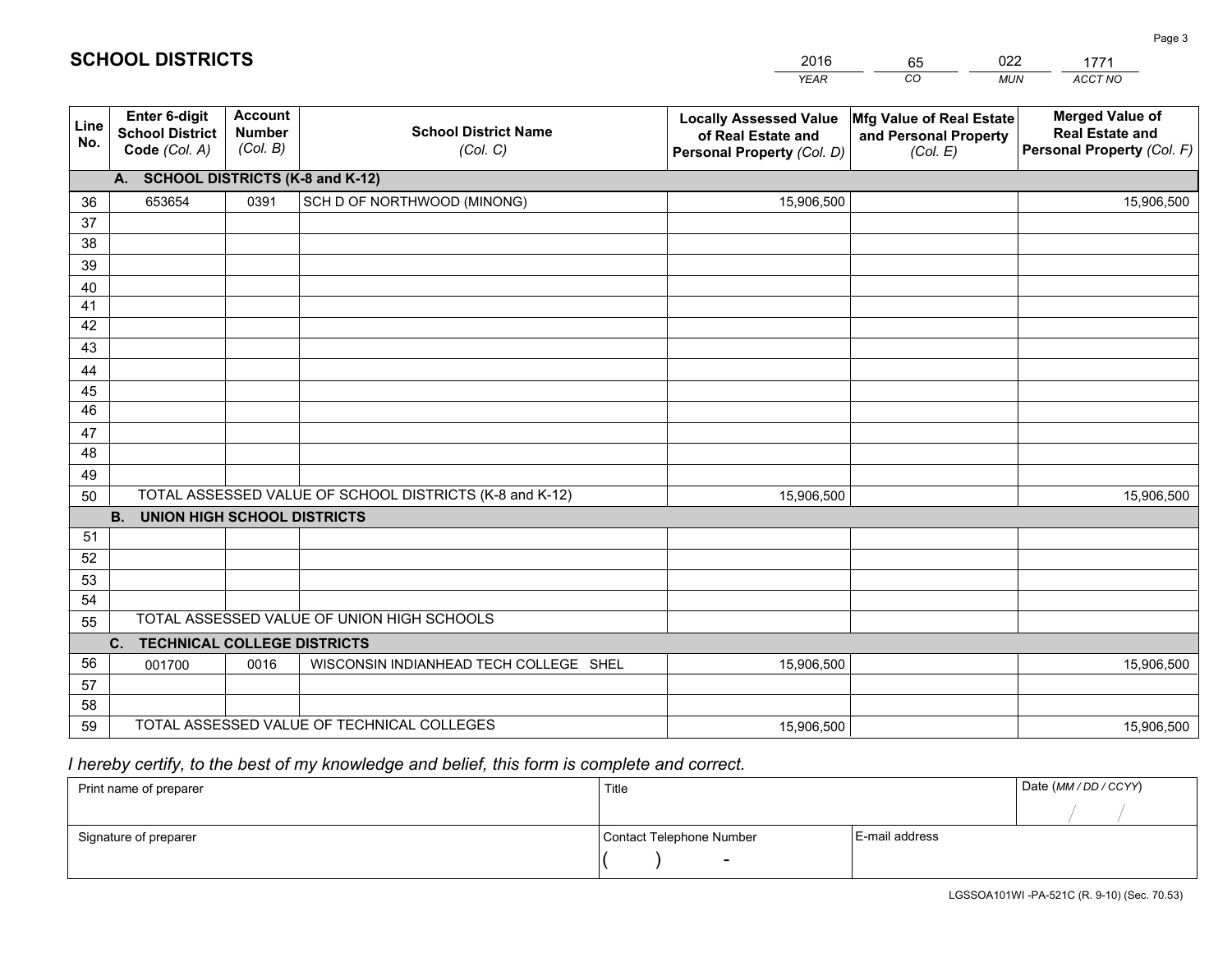#### **HIGHLIGHTS**

- 1. Complete the Statement of Assessment after the Board of Review. Reflect any changes made there.
- 2. Use black ink to complete.

**NOTE: Please supply any correction to the name and address.**

NOTE: Please supply any correction to the name and address.

- 3. Line 16 must equal Line 50, Col D.
- 4. Line 55 must equal the total of K-8 schools listed on lines 36-49. Do not include K-12 schools in this comparision.
- 5. Line 59, Col. D must equal Line 16.
- 6. Special District, School District and Technical College District values must include both real estate and personal property. Examples of Special districts are: town sanitary districts, public inland lake protection and rehabilitation districts, and metropolitan sewerage districts.
- 7. DO NOT INCLUDE Manufacturing property values.DOR will print these values on the final SOA.
- 8. Accuracy of this form is very important. The values reported directly affect the equalized value DOR calculates for school and special districts.

#### **Page 1:**

 If not prefilled, enter the tax year,county and municipal code,municipal type, municipal name and county name on the top of form.

Check the Amended box, if filing an amended / corrected SOA.

 Report the parcel count, acres and assessed value of taxable general property, total parcel count, (real and personal), total acres, and values from final figures set by the Board of Review.

- A. Real Estate land and improvements (buildings, etc.) is reported on lines 1 8, total line 9.
- B. Personal Property is reported on lines 11 14, Column D, total line 15.
- C. To complete this report, use the computer produced summary of the assessment roll that shows these amounts.
- D. Use whole numbers only.
- E. Add each line across and each column down to verify entries.

### **Page 2:**

- A. Report Special Items (not subject to general property tax).
- 1. Private Forest Croplands and Managed Forest Lands are reported on lines 18,19, 20 and 21. Be sure to report assessed values **NOT** taxes.
- 2. You should have copies of the orders of entry, orders of withdrawal, etc., to update your assessment roll.
	- 3. Show hundredths of acres (e.g. 39.75).
- 4. Tax exempt lands are reported on line 22.
- 5. Omitted property and sec. 70.43, Wis. Stats., corrections of errors by assessor are reported on line 23. Report real estate and personal property separately. These should be for **prior years**, not something found on the current assessment roll after the board of review.
- B. Special District (Lines 24-35) Include the value of both real and personal property.
- The Department of Revenue (DOR) preprints much of the information regarding names and codes for schools, special districts,etc. If a district is not listed, enter the name and value only, DOR will enter the proper code.

## **Page 3 School Districts:**

Include the value of both real and personal property.

Report School District (regular, elementary, union high school, and technical college).

- 1. Regular (K-12) and Elementary (K-8) school values are reported on lines 36-49, total on line 50.
- 2. Union High School (UHS) (use only if elementary schools are listed on lines 36-49) are reported on lines 51-54. UHS total value (line 55) must equal to the total **elementary school** values reported on lines 36-49. Do notinclude K-12 schools in this comparison.
- 3. Technical College values are reported on lines 56-58, total on line 59.
- 4. Use the computer summary that shows these amounts to complete this report.

#### **This form is due the second Monday in June. File this report only after your Board of Review is complete.**

 *If you have questions: Return forms to:*

Fax number: (608) 264-6887 PO Box 8971

 Email: lgs@revenue.wi.gov Wisconsin Department of Revenue Call: (608) 261-5341 Local Government Services Section 6-97Madison WI 53708-8971

JO A. DENNINGER<br>TOWN OF FROG CREEK<br>W3936 FROG CREEK RD TOWN OF FROG CREEK JO A. DENNINGER

W3936 FROG CREEK RD MINONG, WI 54859 - 9107

VIINONG, WI 54859 - 9107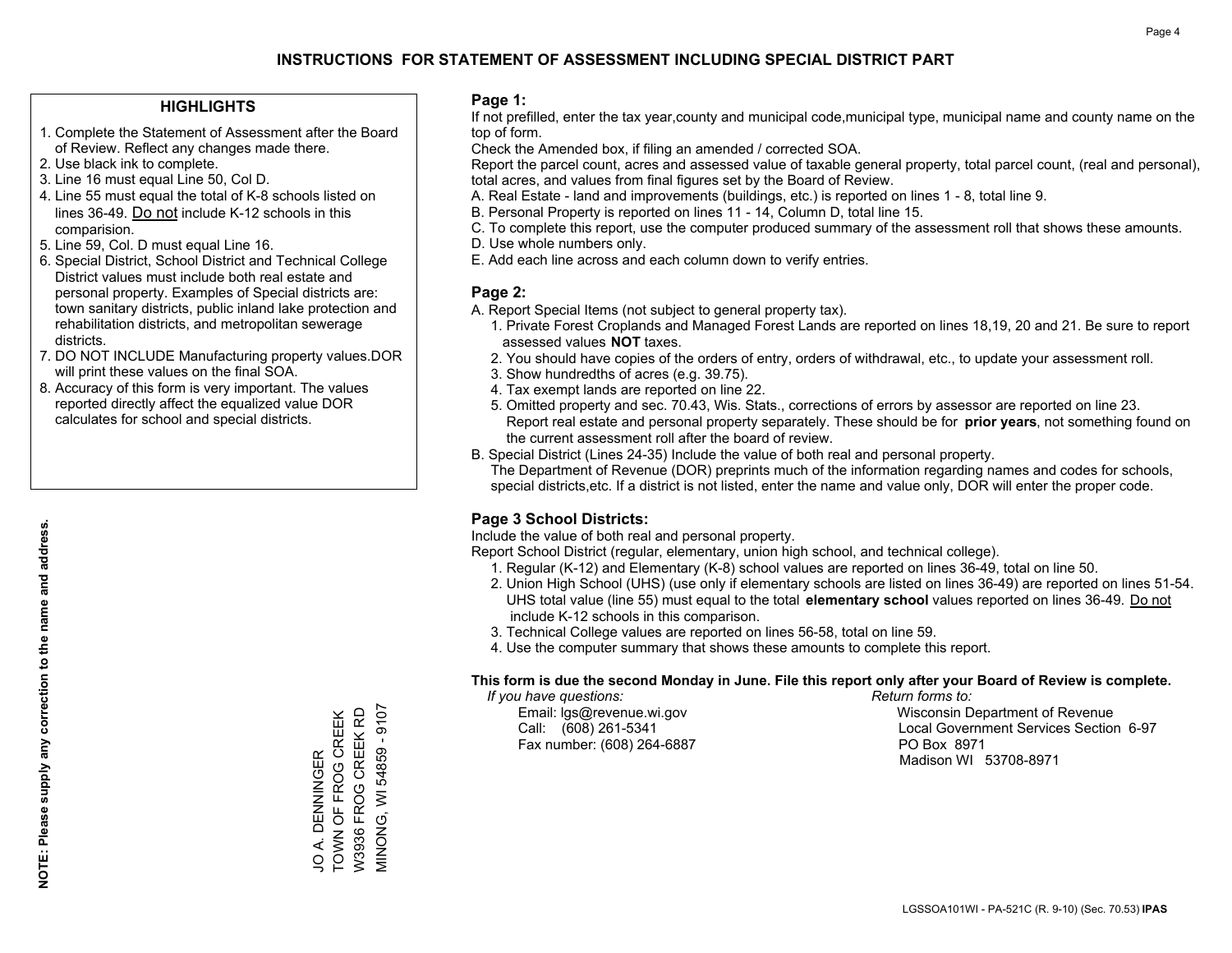**FINAL - EQUATED**

**STATEMENT OF ASSESSMENT FOR 2016** 

| ドト       |       | 7/72    |
|----------|-------|---------|
| $\cdots$ | MI IN | ACCT NO |

|                | <b>FOR</b>                                                                                                                                                                                   | <b>TOWN OF</b><br><b>OF</b>                                  | <b>GULL LAKE</b>                          |          | <b>WASHBURN COUNTY</b>                       |                                |                                 | <b>WHEN COMPLETING THIS DOCUMENT</b>     |
|----------------|----------------------------------------------------------------------------------------------------------------------------------------------------------------------------------------------|--------------------------------------------------------------|-------------------------------------------|----------|----------------------------------------------|--------------------------------|---------------------------------|------------------------------------------|
|                |                                                                                                                                                                                              | Town - Village - City                                        | <b>Municipality Name</b>                  |          | <b>County Name</b>                           |                                |                                 | DO NOT WRITE OVER X's OR IN SHADED AREAS |
| Line<br>No.    | <b>REAL ESTATE</b><br>(See Lines 18 - 22 for                                                                                                                                                 |                                                              | PARCEL COUNT<br>TOTAL LAND   IMPROVEMENTS |          | NO. OF ACRES<br><b>WHOLE</b><br>NUMBERS ONLY | <b>VALUE OF</b><br><b>LAND</b> | VALUE OF<br><b>IMPROVEMENTS</b> | TOTAL VALUE OF LAND<br>AND IMPROVEMENTS  |
|                |                                                                                                                                                                                              | other Real Estate)                                           | Col. A                                    | Col. B   | Col. C                                       | Col. D                         | Col. E                          | Col. F                                   |
|                | <b>RESIDENTIAL - Class 1</b>                                                                                                                                                                 |                                                              | 253                                       | 185      | 578                                          | 11,538,000                     | 16,530,500                      | 28,068,500                               |
| 2              |                                                                                                                                                                                              | <b>COMMERCIAL - Class 2</b>                                  | $\Omega$                                  | $\Omega$ | 0                                            | 0                              | 0                               | $\Omega$                                 |
| 3              |                                                                                                                                                                                              | <b>MANUFACTURING - Class 3</b>                               | $\Omega$                                  | 0        | $\Omega$                                     | 0                              | $\Omega$                        | $\overline{0}$                           |
| 4              |                                                                                                                                                                                              | <b>AGRICULTURAL - Class 4</b>                                | 65                                        |          | 1,305                                        | 126,100                        |                                 | 126,100                                  |
| 5              |                                                                                                                                                                                              | <b>UNDEVELOPED - Class 5</b>                                 | 147                                       |          | 1,483                                        | 449,400                        |                                 | 449,400                                  |
| 6              |                                                                                                                                                                                              | AGRICULTURAL FOREST - Class 5m                               | 38                                        |          | 435                                          | 325,700                        |                                 | 325,700                                  |
| $\overline{7}$ |                                                                                                                                                                                              | FOREST LANDS - Class 6                                       | 129                                       |          | 2,526                                        | 4,088,600                      |                                 | 4,088,600                                |
| 8              |                                                                                                                                                                                              | OTHER - Class 7                                              | 8                                         | 8        | 12                                           | 42,000                         | 477,600                         | 519,600                                  |
| 9              |                                                                                                                                                                                              | TOTAL - ALL COLUMNS                                          | 640                                       | 193      | 6,339                                        | 16,569,800                     | 17,008,100                      | 33,577,900                               |
| 10             |                                                                                                                                                                                              | NUMBER OF PERSONAL PROPERTY ACCOUNTS IN ROLL                 |                                           |          | 20                                           | <b>LOCALLY ASSESSED</b>        | <b>MANUFACTURING</b>            | <b>MERGED</b>                            |
| 11             |                                                                                                                                                                                              | BOATS AND OTHER WATERCRAFT NOT EXEMPT - Code 1               |                                           |          |                                              | 0                              | 0                               | $\overline{0}$                           |
| 12             |                                                                                                                                                                                              | MACHINERY, TOOLS AND PATTERNS - Code 2                       |                                           |          |                                              | 14,100                         | 0                               | 14,100                                   |
| 13             |                                                                                                                                                                                              | FURNITURE, FIXTURES AND EQUIPMENT - Code 3                   |                                           |          |                                              | 1,000                          | 0                               | 1,000                                    |
| 14             |                                                                                                                                                                                              | ALL OTHER PERSONAL PROPERTY NOT EXEMPT - Codes 4A, 4B, 4C    |                                           |          |                                              | 254,400                        | 0                               | 254,400                                  |
| 15             |                                                                                                                                                                                              | TOTAL OF PERSONAL PROPERTY NOT EXEMPT (Total of Lines 11-14) |                                           |          |                                              | 269,500                        | 0                               | 269,500                                  |
| 16             | AGGREGATE ASSESSED VALUE OF ALL PROPERTY SUBJECT TO THE GENERAL PROPERTY TAX (Total of Lines 9F and 15F)<br>MUST EQUAL TOTAL VALUE OF THE SCHOOL DISTRICTS (K-12 PLUS K-8) - Line 50, Col. F |                                                              |                                           |          |                                              |                                |                                 | 33,847,400                               |
| 17             | Name of Assessor<br>Telephone #<br><b>BOARD OF REVIEW</b><br>DATE OF FINAL ADJOURNMENT<br>05/21/2016<br><b>MARK HAFFERMAN</b>                                                                |                                                              |                                           |          |                                              |                                | (888) 457-4720                  |                                          |

REMARKS

The Assessment Ratio to be used in calculating the estimated Fair Market Value on tax bills for this tax district is 1.00911102

This ratio should be used to convert assessed values to "Calculate Equalized Values" in Step 1 of the Lottery and Gaming Credit Calculations.<br>This ratio should be used in the "Computation of Tax Equivalent" schedule of the Commission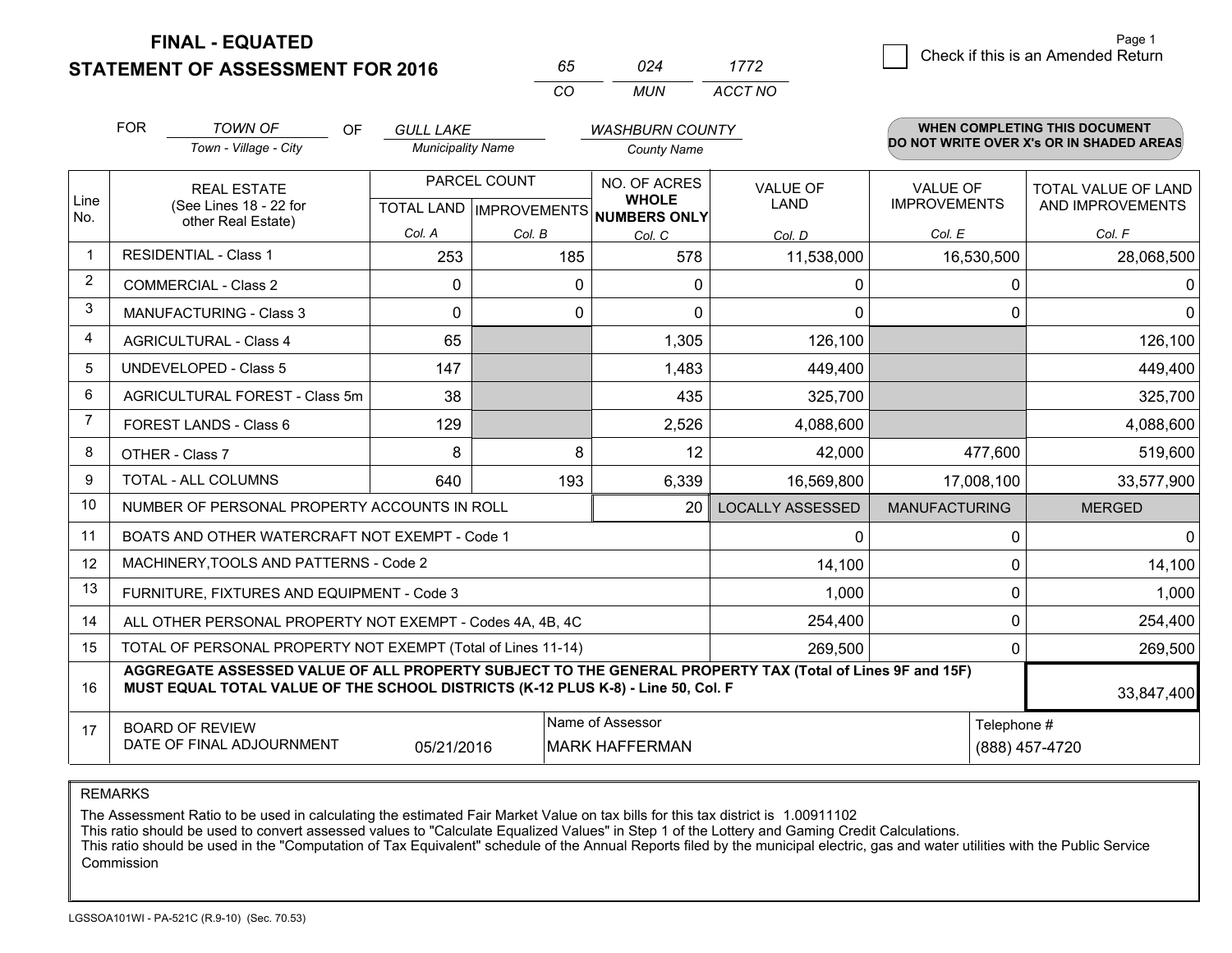*YEAR CO MUN ACCT NO* <sup>2016</sup> <sup>65</sup> <sup>024</sup> <sup>1772</sup>

Do not confuse FOREST LANDS (Line 7) with FOREST CROPS (in this section) - They are **NOT** the same

|    |                                  |                                                                                       |  | Private Forest Crop - Reg Class @ 10¢ per acre                                 | Private Forest Crop - Reg Class @ \$2.52 per acre |                                                               |                                                                    |                    |                                                                              |
|----|----------------------------------|---------------------------------------------------------------------------------------|--|--------------------------------------------------------------------------------|---------------------------------------------------|---------------------------------------------------------------|--------------------------------------------------------------------|--------------------|------------------------------------------------------------------------------|
| 18 | (a) PARCELS                      | (b) ACRES                                                                             |  | (c) ASSESSED VALUE                                                             | (d) PARCELS                                       |                                                               | (e) ACRES                                                          |                    | (f) ASSESSED VALUE                                                           |
|    |                                  |                                                                                       |  |                                                                                |                                                   |                                                               |                                                                    |                    |                                                                              |
|    |                                  |                                                                                       |  |                                                                                |                                                   |                                                               |                                                                    |                    | Entered Before 2005 Managed Forest - Ferrous Mining CLOSED @ \$8.27 per acre |
| 19 | (a) PARCELS                      | Private Forest Crop - Special Class @ 20¢ per acre<br>(c) ASSESSED VALUE<br>(b) ACRES |  | (d) PARCELS                                                                    |                                                   | (e) ACRES                                                     |                                                                    | (f) ASSESSED VALUE |                                                                              |
|    |                                  |                                                                                       |  |                                                                                |                                                   |                                                               |                                                                    |                    |                                                                              |
|    |                                  |                                                                                       |  | Entered Before 2005 Managed Forest - OPEN @ \$.79 per acre                     |                                                   |                                                               | Entered Before 2005 Managed Forest - CLOSED @ \$1.87 per acre      |                    |                                                                              |
| 20 | (a) PARCELS                      | (b) ACRES                                                                             |  | (c) ASSESSED VALUE                                                             | (d) PARCELS                                       |                                                               | (e) ACRES                                                          |                    | (f) ASSESSED VALUE                                                           |
|    | 12                               | 424.42                                                                                |  | 612,600                                                                        | 30                                                |                                                               | 1,132.46                                                           |                    | 1,458,500                                                                    |
|    |                                  | Entered After 2004 Managed Forest - OPEN @                                            |  | \$2.14 per acre                                                                |                                                   | Entered After 2004 Managed Forest - CLOSED @ \$10.68 per acre |                                                                    |                    |                                                                              |
|    | (a) PARCELS                      | (b) ACRES                                                                             |  | (c) ASSESSED VALUE                                                             | (d) PARCELS<br>(f) ASSESSED VALUE<br>(e) ACRES    |                                                               |                                                                    |                    |                                                                              |
| 21 |                                  |                                                                                       |  |                                                                                |                                                   |                                                               |                                                                    |                    |                                                                              |
|    |                                  | 88.99                                                                                 |  | 160,200                                                                        | 19                                                |                                                               | 560                                                                |                    | 843,500                                                                      |
|    | (a) County Forest Cropland Acres |                                                                                       |  | (b) Federal Acres                                                              | (c) State Acres                                   |                                                               | (d) County (NOT FOREST CROP) Acres                                 |                    | (e) Other Acres                                                              |
| 22 |                                  |                                                                                       |  |                                                                                |                                                   |                                                               |                                                                    |                    |                                                                              |
|    | 14.131.48                        |                                                                                       |  |                                                                                |                                                   |                                                               | 28.36                                                              |                    |                                                                              |
|    |                                  |                                                                                       |  | Assessed Value of Omitted Property From Prior Years (Sec. 70.44)               |                                                   |                                                               | Assessed Value of Sec. 70.43 Corrections of Errors by Assessors    |                    |                                                                              |
|    |                                  | (a) REAL ESTATE                                                                       |  | (b) PERSONAL                                                                   |                                                   | (c1) REAL ESTATE                                              |                                                                    |                    | (c2) PERSONAL                                                                |
| 23 |                                  |                                                                                       |  |                                                                                |                                                   |                                                               |                                                                    |                    |                                                                              |
|    |                                  |                                                                                       |  | Manufacturing Equated Value of Omitted Property From Prior Years (Sec. 70.995) |                                                   |                                                               | Mfg. Equated Value of Sec.70.43 Corrections of Errors by Assessors |                    |                                                                              |
|    | (d) REAL ESTATE                  |                                                                                       |  | (e) PERSONAL                                                                   |                                                   | (f1) REAL ESTATE                                              |                                                                    |                    | (f2) PERSONAL                                                                |
|    |                                  |                                                                                       |  |                                                                                |                                                   |                                                               |                                                                    |                    |                                                                              |
|    |                                  |                                                                                       |  |                                                                                |                                                   |                                                               |                                                                    |                    |                                                                              |

## **SPECIAL DISTRICTS**

| Line<br>No. | Enter 6-digit<br><b>Special District</b> | <b>Account</b><br><b>Number</b> | <b>Special District Name</b> | <b>Locally Assessed Value</b><br>of Real Estate and | Mfg Value of Real Estate<br>and Personal Property | <b>Merged Value of</b><br><b>Real Estate and</b> |
|-------------|------------------------------------------|---------------------------------|------------------------------|-----------------------------------------------------|---------------------------------------------------|--------------------------------------------------|
|             | Code (Col. A)                            | (Col. B)                        | (Col. C)                     | Personal Property (Col. D)                          | (Col. E)                                          | Personal Property (Col. F)                       |
| 24          |                                          |                                 |                              |                                                     |                                                   |                                                  |
| 25          |                                          |                                 |                              |                                                     |                                                   |                                                  |
| 26          |                                          |                                 |                              |                                                     |                                                   |                                                  |
| 27          |                                          |                                 |                              |                                                     |                                                   |                                                  |
| 28          |                                          |                                 |                              |                                                     |                                                   |                                                  |
| 29          |                                          |                                 |                              |                                                     |                                                   |                                                  |
| 30          |                                          |                                 |                              |                                                     |                                                   |                                                  |
| 31          |                                          |                                 |                              |                                                     |                                                   |                                                  |
| 32          |                                          |                                 |                              |                                                     |                                                   |                                                  |
| 33          |                                          |                                 |                              |                                                     |                                                   |                                                  |
| 34          |                                          |                                 |                              |                                                     |                                                   |                                                  |
| 35          |                                          |                                 |                              |                                                     |                                                   |                                                  |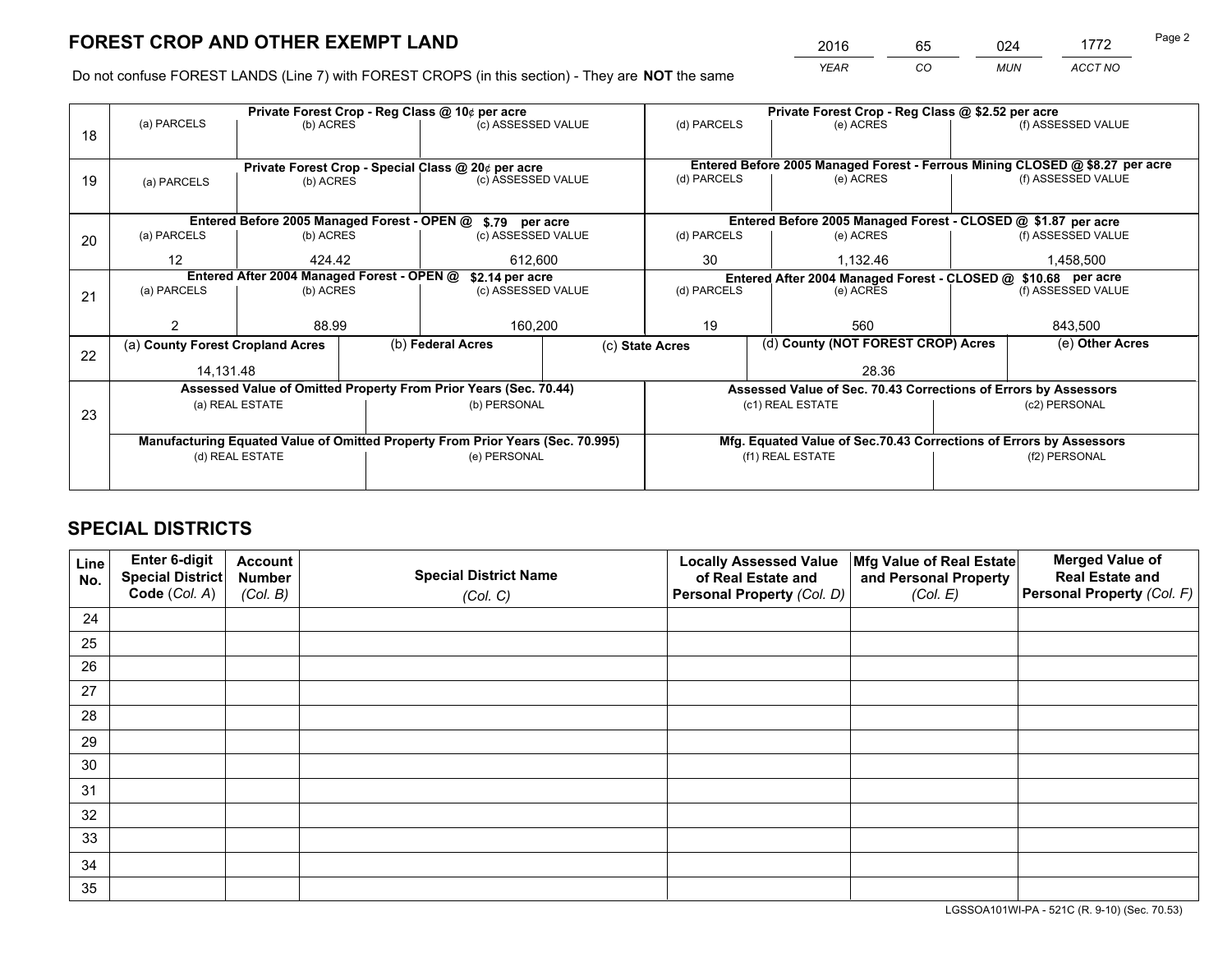|             |                                                                 |                                             |                                                         | <b>YEAR</b>                                                                       | CO<br><b>MUN</b>                                              | ACCT NO                                                                        |
|-------------|-----------------------------------------------------------------|---------------------------------------------|---------------------------------------------------------|-----------------------------------------------------------------------------------|---------------------------------------------------------------|--------------------------------------------------------------------------------|
| Line<br>No. | <b>Enter 6-digit</b><br><b>School District</b><br>Code (Col. A) | <b>Account</b><br><b>Number</b><br>(Col. B) | <b>School District Name</b><br>(Col. C)                 | <b>Locally Assessed Value</b><br>of Real Estate and<br>Personal Property (Col. D) | Mfg Value of Real Estate<br>and Personal Property<br>(Col. E) | <b>Merged Value of</b><br><b>Real Estate and</b><br>Personal Property (Col. F) |
|             | A. SCHOOL DISTRICTS (K-8 and K-12)                              |                                             |                                                         |                                                                                   |                                                               |                                                                                |
| 36          | 655474                                                          | 0393                                        | SCH D OF SPOONER                                        | 33,847,400                                                                        |                                                               | 33,847,400                                                                     |
| 37          |                                                                 |                                             |                                                         |                                                                                   |                                                               |                                                                                |
| 38          |                                                                 |                                             |                                                         |                                                                                   |                                                               |                                                                                |
| 39          |                                                                 |                                             |                                                         |                                                                                   |                                                               |                                                                                |
| 40          |                                                                 |                                             |                                                         |                                                                                   |                                                               |                                                                                |
| 41<br>42    |                                                                 |                                             |                                                         |                                                                                   |                                                               |                                                                                |
| 43          |                                                                 |                                             |                                                         |                                                                                   |                                                               |                                                                                |
| 44          |                                                                 |                                             |                                                         |                                                                                   |                                                               |                                                                                |
| 45          |                                                                 |                                             |                                                         |                                                                                   |                                                               |                                                                                |
| 46          |                                                                 |                                             |                                                         |                                                                                   |                                                               |                                                                                |
| 47          |                                                                 |                                             |                                                         |                                                                                   |                                                               |                                                                                |
| 48          |                                                                 |                                             |                                                         |                                                                                   |                                                               |                                                                                |
| 49          |                                                                 |                                             |                                                         |                                                                                   |                                                               |                                                                                |
| 50          |                                                                 |                                             | TOTAL ASSESSED VALUE OF SCHOOL DISTRICTS (K-8 and K-12) | 33,847,400                                                                        |                                                               | 33,847,400                                                                     |
|             | <b>B.</b><br><b>UNION HIGH SCHOOL DISTRICTS</b>                 |                                             |                                                         |                                                                                   |                                                               |                                                                                |
| 51          |                                                                 |                                             |                                                         |                                                                                   |                                                               |                                                                                |
| 52          |                                                                 |                                             |                                                         |                                                                                   |                                                               |                                                                                |
| 53          |                                                                 |                                             |                                                         |                                                                                   |                                                               |                                                                                |
| 54          |                                                                 |                                             | TOTAL ASSESSED VALUE OF UNION HIGH SCHOOLS              |                                                                                   |                                                               |                                                                                |
| 55          |                                                                 |                                             |                                                         |                                                                                   |                                                               |                                                                                |
|             | C.<br><b>TECHNICAL COLLEGE DISTRICTS</b>                        |                                             |                                                         |                                                                                   |                                                               |                                                                                |
| 56<br>57    | 001700                                                          | 0016                                        | WISCONSIN INDIANHEAD TECH COLLEGE SHEL                  | 33,847,400                                                                        |                                                               | 33,847,400                                                                     |
| 58          |                                                                 |                                             |                                                         |                                                                                   |                                                               |                                                                                |
| 59          |                                                                 |                                             | TOTAL ASSESSED VALUE OF TECHNICAL COLLEGES              | 33,847,400                                                                        |                                                               | 33,847,400                                                                     |

65

024

 *I hereby certify, to the best of my knowledge and belief, this form is complete and correct.*

**SCHOOL DISTRICTS**

| Print name of preparer | Title                    |                | Date (MM / DD / CCYY) |
|------------------------|--------------------------|----------------|-----------------------|
|                        |                          |                |                       |
| Signature of preparer  | Contact Telephone Number | E-mail address |                       |
|                        | $\sim$                   |                |                       |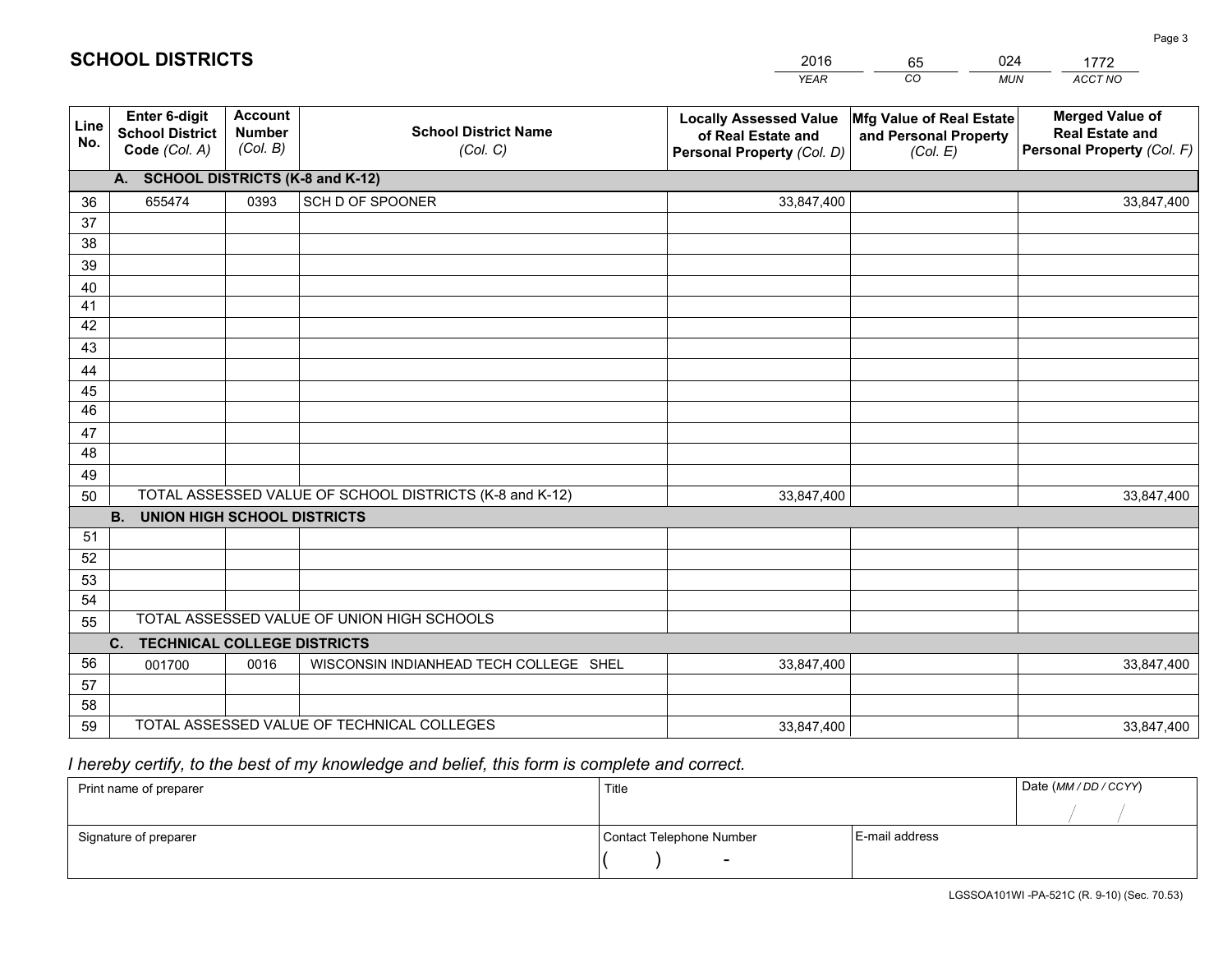#### **HIGHLIGHTS**

- 1. Complete the Statement of Assessment after the Board of Review. Reflect any changes made there.
- 2. Use black ink to complete.
- 3. Line 16 must equal Line 50, Col D.
- 4. Line 55 must equal the total of K-8 schools listed on lines 36-49. Do not include K-12 schools in this comparision.
- 5. Line 59, Col. D must equal Line 16.
- 6. Special District, School District and Technical College District values must include both real estate and personal property. Examples of Special districts are: town sanitary districts, public inland lake protection and rehabilitation districts, and metropolitan sewerage districts.
- 7. DO NOT INCLUDE Manufacturing property values.DOR will print these values on the final SOA.

LOLITA OLSON

TOWN OF GULL LAKE N10035 GARDNER LAKE RD SPRINGBROOK, WI 54875

TOWN OF GULL LAKE OLITA OLSON

N10035 GARDNER LAKE RD<br>SPRINGBROOK, WI 54875

 8. Accuracy of this form is very important. The values reported directly affect the equalized value DOR calculates for school and special districts.

#### **Page 1:**

 If not prefilled, enter the tax year,county and municipal code,municipal type, municipal name and county name on the top of form.

Check the Amended box, if filing an amended / corrected SOA.

 Report the parcel count, acres and assessed value of taxable general property, total parcel count, (real and personal), total acres, and values from final figures set by the Board of Review.

- A. Real Estate land and improvements (buildings, etc.) is reported on lines 1 8, total line 9.
- B. Personal Property is reported on lines 11 14, Column D, total line 15.
- C. To complete this report, use the computer produced summary of the assessment roll that shows these amounts.
- D. Use whole numbers only.
- E. Add each line across and each column down to verify entries.

#### **Page 2:**

- A. Report Special Items (not subject to general property tax).
- 1. Private Forest Croplands and Managed Forest Lands are reported on lines 18,19, 20 and 21. Be sure to report assessed values **NOT** taxes.
- 2. You should have copies of the orders of entry, orders of withdrawal, etc., to update your assessment roll.
	- 3. Show hundredths of acres (e.g. 39.75).
- 4. Tax exempt lands are reported on line 22.
- 5. Omitted property and sec. 70.43, Wis. Stats., corrections of errors by assessor are reported on line 23. Report real estate and personal property separately. These should be for **prior years**, not something found on the current assessment roll after the board of review.
- B. Special District (Lines 24-35) Include the value of both real and personal property.
- The Department of Revenue (DOR) preprints much of the information regarding names and codes for schools, special districts,etc. If a district is not listed, enter the name and value only, DOR will enter the proper code.

### **Page 3 School Districts:**

Include the value of both real and personal property.

Report School District (regular, elementary, union high school, and technical college).

- 1. Regular (K-12) and Elementary (K-8) school values are reported on lines 36-49, total on line 50.
- 2. Union High School (UHS) (use only if elementary schools are listed on lines 36-49) are reported on lines 51-54. UHS total value (line 55) must equal to the total **elementary school** values reported on lines 36-49. Do notinclude K-12 schools in this comparison.
- 3. Technical College values are reported on lines 56-58, total on line 59.
- 4. Use the computer summary that shows these amounts to complete this report.

#### **This form is due the second Monday in June. File this report only after your Board of Review is complete.**

 *If you have questions: Return forms to:*

Fax number: (608) 264-6887 PO Box 8971

 Email: lgs@revenue.wi.gov Wisconsin Department of Revenue Call: (608) 261-5341 Local Government Services Section 6-97Madison WI 53708-8971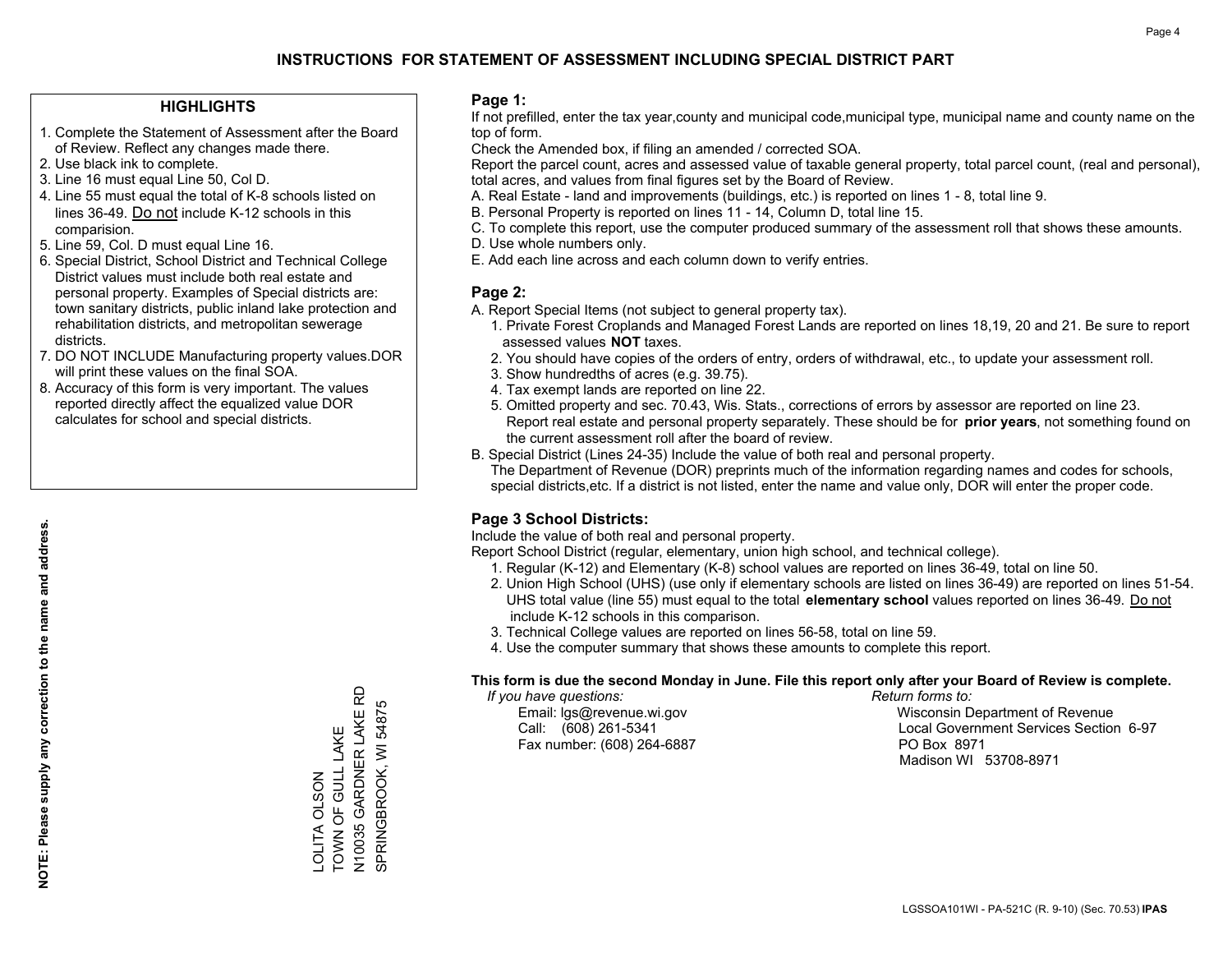**FINAL - EQUATED**

**STATEMENT OF ASSESSMENT FOR 2016** 

| 65.     | 026 | 1773    |
|---------|-----|---------|
| ( ) ( ) | MUN | ACCT NO |

|                | <b>FOR</b>                                                                                                                                                                                   | <b>TOWN OF</b><br>OF                                         | <b>LONG LAKE</b>                          |        | <b>WASHBURN COUNTY</b>                              |                                |                                        | <b>WHEN COMPLETING THIS DOCUMENT</b>           |
|----------------|----------------------------------------------------------------------------------------------------------------------------------------------------------------------------------------------|--------------------------------------------------------------|-------------------------------------------|--------|-----------------------------------------------------|--------------------------------|----------------------------------------|------------------------------------------------|
|                |                                                                                                                                                                                              | Town - Village - City                                        | <b>Municipality Name</b>                  |        | <b>County Name</b>                                  |                                |                                        | DO NOT WRITE OVER X's OR IN SHADED AREAS       |
| Line<br>No.    | <b>REAL ESTATE</b><br>(See Lines 18 - 22 for                                                                                                                                                 |                                                              | PARCEL COUNT<br>TOTAL LAND   IMPROVEMENTS |        | NO. OF ACRES<br><b>WHOLE</b><br><b>NUMBERS ONLY</b> | <b>VALUE OF</b><br><b>LAND</b> | <b>VALUE OF</b><br><b>IMPROVEMENTS</b> | <b>TOTAL VALUE OF LAND</b><br>AND IMPROVEMENTS |
|                |                                                                                                                                                                                              | other Real Estate)                                           | Col. A                                    | Col. B | Col. C                                              | Col. D                         | Col. E                                 | Col. F                                         |
| -1             |                                                                                                                                                                                              | <b>RESIDENTIAL - Class 1</b>                                 | 869                                       | 647    | 1,013                                               | 96,060,900                     | 78,594,500                             | 174,655,400                                    |
| 2              |                                                                                                                                                                                              | <b>COMMERCIAL - Class 2</b>                                  | 47                                        | 44     | 134                                                 | 5,401,700                      | 3,273,400                              | 8,675,100                                      |
| 3              |                                                                                                                                                                                              | <b>MANUFACTURING - Class 3</b>                               | $\Omega$                                  | 0      | $\Omega$                                            | 0                              | 0                                      | 0                                              |
| 4              |                                                                                                                                                                                              | <b>AGRICULTURAL - Class 4</b>                                | 220                                       |        | 4,739                                               | 656,600                        |                                        | 656,600                                        |
| 5              |                                                                                                                                                                                              | <b>UNDEVELOPED - Class 5</b>                                 | 160                                       |        | 1,367                                               | 197,000                        |                                        | 197,000                                        |
| 6              |                                                                                                                                                                                              | AGRICULTURAL FOREST - Class 5m                               | 24                                        |        | 469                                                 | 473,000                        |                                        | 473,000                                        |
| $\overline{7}$ |                                                                                                                                                                                              | FOREST LANDS - Class 6                                       | 287                                       |        | 5,451                                               | 11,571,100                     |                                        | 11,571,100                                     |
| 8              |                                                                                                                                                                                              | OTHER - Class 7                                              | 36                                        | 35     | 59                                                  | 142,600                        | 2,813,100                              | 2,955,700                                      |
| 9              |                                                                                                                                                                                              | TOTAL - ALL COLUMNS                                          | 1,643                                     | 726    | 13,232                                              | 114,502,900                    | 84,681,000                             | 199,183,900                                    |
| 10             |                                                                                                                                                                                              | NUMBER OF PERSONAL PROPERTY ACCOUNTS IN ROLL                 |                                           |        | 37                                                  | <b>LOCALLY ASSESSED</b>        | <b>MANUFACTURING</b>                   | <b>MERGED</b>                                  |
| 11             |                                                                                                                                                                                              | BOATS AND OTHER WATERCRAFT NOT EXEMPT - Code 1               |                                           |        |                                                     | 12,400                         | 0                                      | 12,400                                         |
| 12             |                                                                                                                                                                                              | MACHINERY, TOOLS AND PATTERNS - Code 2                       |                                           |        |                                                     | 51,200                         | $\Omega$                               | 51,200                                         |
| 13             |                                                                                                                                                                                              | FURNITURE, FIXTURES AND EQUIPMENT - Code 3                   |                                           |        |                                                     | 46,900                         | $\Omega$                               | 46,900                                         |
| 14             |                                                                                                                                                                                              | ALL OTHER PERSONAL PROPERTY NOT EXEMPT - Codes 4A, 4B, 4C    |                                           |        |                                                     | 87,700                         | 0                                      | 87,700                                         |
| 15             |                                                                                                                                                                                              | TOTAL OF PERSONAL PROPERTY NOT EXEMPT (Total of Lines 11-14) |                                           |        |                                                     | 198,200                        | $\Omega$                               | 198,200                                        |
| 16             | AGGREGATE ASSESSED VALUE OF ALL PROPERTY SUBJECT TO THE GENERAL PROPERTY TAX (Total of Lines 9F and 15F)<br>MUST EQUAL TOTAL VALUE OF THE SCHOOL DISTRICTS (K-12 PLUS K-8) - Line 50, Col. F |                                                              |                                           |        |                                                     |                                |                                        | 199,382,100                                    |
| 17             | Name of Assessor<br>Telephone #<br><b>BOARD OF REVIEW</b><br>DATE OF FINAL ADJOURNMENT<br>05/21/2016<br><b>MARK HAFFERMAN</b>                                                                |                                                              |                                           |        |                                                     | (888) 457-4720                 |                                        |                                                |
|                |                                                                                                                                                                                              |                                                              |                                           |        |                                                     |                                |                                        |                                                |

REMARKS

The Assessment Ratio to be used in calculating the estimated Fair Market Value on tax bills for this tax district is 1.003807157<br>This ratio should be used to convert assessed values to "Calculate Equalized Values" in Step Commission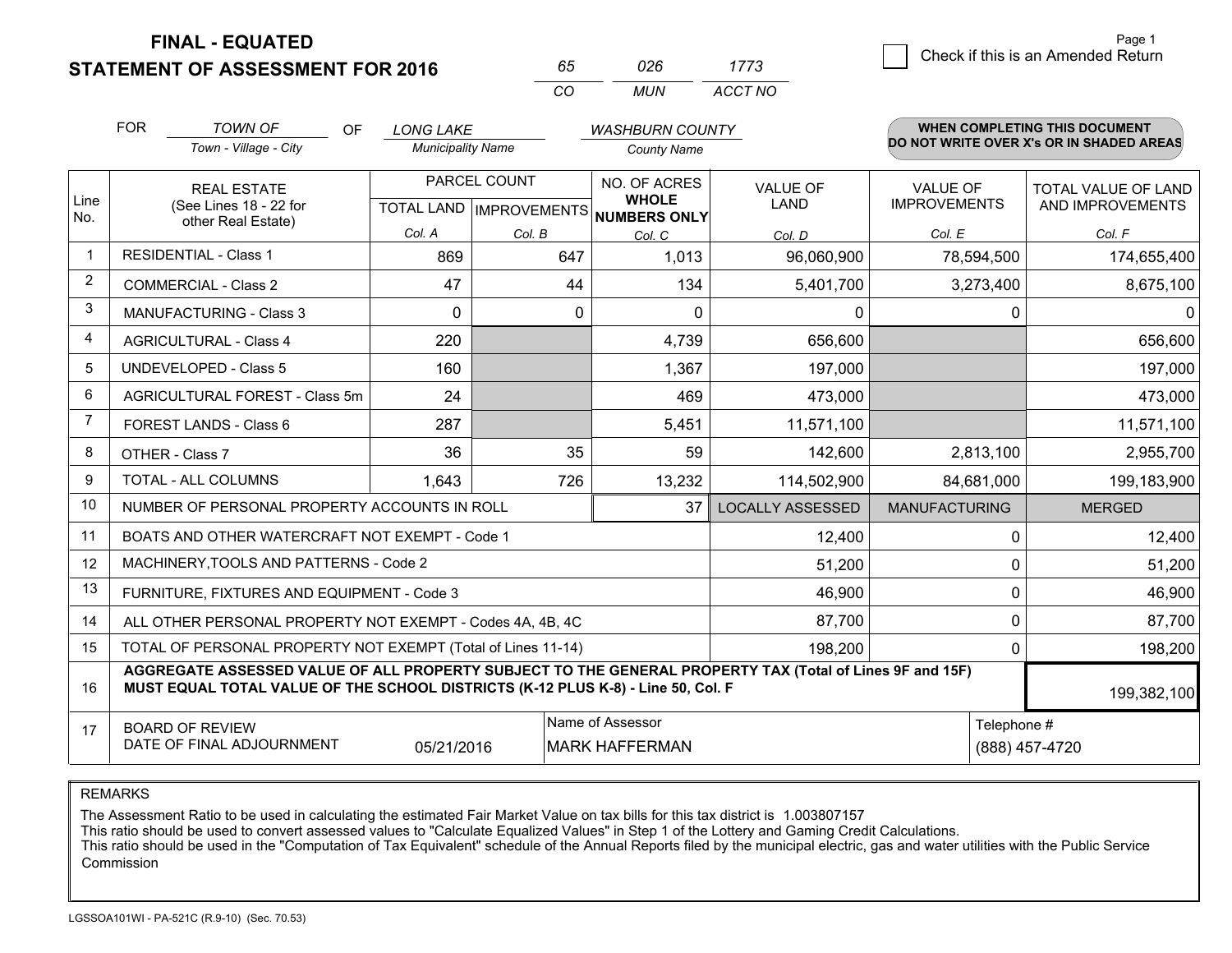*YEAR CO MUN ACCT NO* <sup>2016</sup> <sup>65</sup> <sup>026</sup> <sup>1773</sup>

Do not confuse FOREST LANDS (Line 7) with FOREST CROPS (in this section) - They are **NOT** the same

|    |                                                               |                 |  | Private Forest Crop - Reg Class @ 10¢ per acre                                 |                                                                              | Private Forest Crop - Reg Class @ \$2.52 per acre |                                                               |                                                                    |           |                    |
|----|---------------------------------------------------------------|-----------------|--|--------------------------------------------------------------------------------|------------------------------------------------------------------------------|---------------------------------------------------|---------------------------------------------------------------|--------------------------------------------------------------------|-----------|--------------------|
| 18 | (a) PARCELS                                                   | (b) ACRES       |  | (c) ASSESSED VALUE                                                             |                                                                              | (d) PARCELS                                       |                                                               | (e) ACRES                                                          |           | (f) ASSESSED VALUE |
|    |                                                               |                 |  |                                                                                |                                                                              |                                                   |                                                               |                                                                    |           |                    |
|    | Private Forest Crop - Special Class @ 20¢ per acre            |                 |  |                                                                                | Entered Before 2005 Managed Forest - Ferrous Mining CLOSED @ \$8.27 per acre |                                                   |                                                               |                                                                    |           |                    |
| 19 | (a) PARCELS                                                   | (b) ACRES       |  | (c) ASSESSED VALUE                                                             |                                                                              | (d) PARCELS                                       |                                                               | (e) ACRES                                                          |           | (f) ASSESSED VALUE |
|    |                                                               |                 |  |                                                                                |                                                                              |                                                   |                                                               |                                                                    |           |                    |
|    | Entered Before 2005 Managed Forest - OPEN @ \$.79 per acre    |                 |  |                                                                                |                                                                              |                                                   |                                                               | Entered Before 2005 Managed Forest - CLOSED @ \$1.87 per acre      |           |                    |
| 20 | (a) PARCELS                                                   | (b) ACRES       |  | (c) ASSESSED VALUE                                                             |                                                                              | (d) PARCELS                                       |                                                               | (e) ACRES                                                          |           | (f) ASSESSED VALUE |
|    | 6                                                             | 182.9           |  | 429.900                                                                        |                                                                              | 73                                                | 2,359.23                                                      |                                                                    | 5,508,500 |                    |
|    | Entered After 2004 Managed Forest - OPEN @<br>\$2.14 per acre |                 |  |                                                                                |                                                                              |                                                   | Entered After 2004 Managed Forest - CLOSED @ \$10.68 per acre |                                                                    |           |                    |
| 21 | (a) PARCELS                                                   | (b) ACRES       |  | (c) ASSESSED VALUE                                                             |                                                                              | (d) PARCELS<br>(e) ACRES                          |                                                               | (f) ASSESSED VALUE                                                 |           |                    |
|    |                                                               |                 |  |                                                                                |                                                                              |                                                   |                                                               |                                                                    |           |                    |
|    |                                                               | 160.71          |  | 451,700                                                                        |                                                                              | 59                                                |                                                               | 1.554.35                                                           |           | 3,214,600          |
| 22 | (a) County Forest Cropland Acres                              |                 |  | (b) Federal Acres                                                              |                                                                              | (c) State Acres                                   |                                                               | (d) County (NOT FOREST CROP) Acres                                 |           | (e) Other Acres    |
|    |                                                               |                 |  |                                                                                |                                                                              | 4.99                                              |                                                               | 12.04                                                              |           | 3,715.12           |
|    |                                                               |                 |  | Assessed Value of Omitted Property From Prior Years (Sec. 70.44)               |                                                                              |                                                   |                                                               | Assessed Value of Sec. 70.43 Corrections of Errors by Assessors    |           |                    |
| 23 |                                                               | (a) REAL ESTATE |  | (b) PERSONAL                                                                   |                                                                              |                                                   | (c1) REAL ESTATE                                              |                                                                    |           | (c2) PERSONAL      |
|    |                                                               |                 |  |                                                                                |                                                                              |                                                   |                                                               |                                                                    |           |                    |
|    |                                                               |                 |  | Manufacturing Equated Value of Omitted Property From Prior Years (Sec. 70.995) |                                                                              |                                                   |                                                               | Mfg. Equated Value of Sec.70.43 Corrections of Errors by Assessors |           |                    |
|    | (d) REAL ESTATE                                               |                 |  | (e) PERSONAL                                                                   |                                                                              |                                                   | (f1) REAL ESTATE                                              |                                                                    |           | (f2) PERSONAL      |
|    |                                                               |                 |  |                                                                                |                                                                              |                                                   |                                                               |                                                                    |           |                    |

## **SPECIAL DISTRICTS**

| Line<br>No. | Enter 6-digit<br><b>Special District</b> | <b>Account</b><br><b>Number</b> | <b>Special District Name</b> | <b>Locally Assessed Value</b><br>of Real Estate and | Mfg Value of Real Estate<br>and Personal Property | <b>Merged Value of</b><br><b>Real Estate and</b> |
|-------------|------------------------------------------|---------------------------------|------------------------------|-----------------------------------------------------|---------------------------------------------------|--------------------------------------------------|
|             | Code (Col. A)                            | (Col. B)                        | (Col. C)                     | Personal Property (Col. D)                          | (Col. E)                                          | Personal Property (Col. F)                       |
| 24          |                                          |                                 |                              |                                                     |                                                   |                                                  |
| 25          |                                          |                                 |                              |                                                     |                                                   |                                                  |
| 26          |                                          |                                 |                              |                                                     |                                                   |                                                  |
| 27          |                                          |                                 |                              |                                                     |                                                   |                                                  |
| 28          |                                          |                                 |                              |                                                     |                                                   |                                                  |
| 29          |                                          |                                 |                              |                                                     |                                                   |                                                  |
| 30          |                                          |                                 |                              |                                                     |                                                   |                                                  |
| 31          |                                          |                                 |                              |                                                     |                                                   |                                                  |
| 32          |                                          |                                 |                              |                                                     |                                                   |                                                  |
| 33          |                                          |                                 |                              |                                                     |                                                   |                                                  |
| 34          |                                          |                                 |                              |                                                     |                                                   |                                                  |
| 35          |                                          |                                 |                              |                                                     |                                                   |                                                  |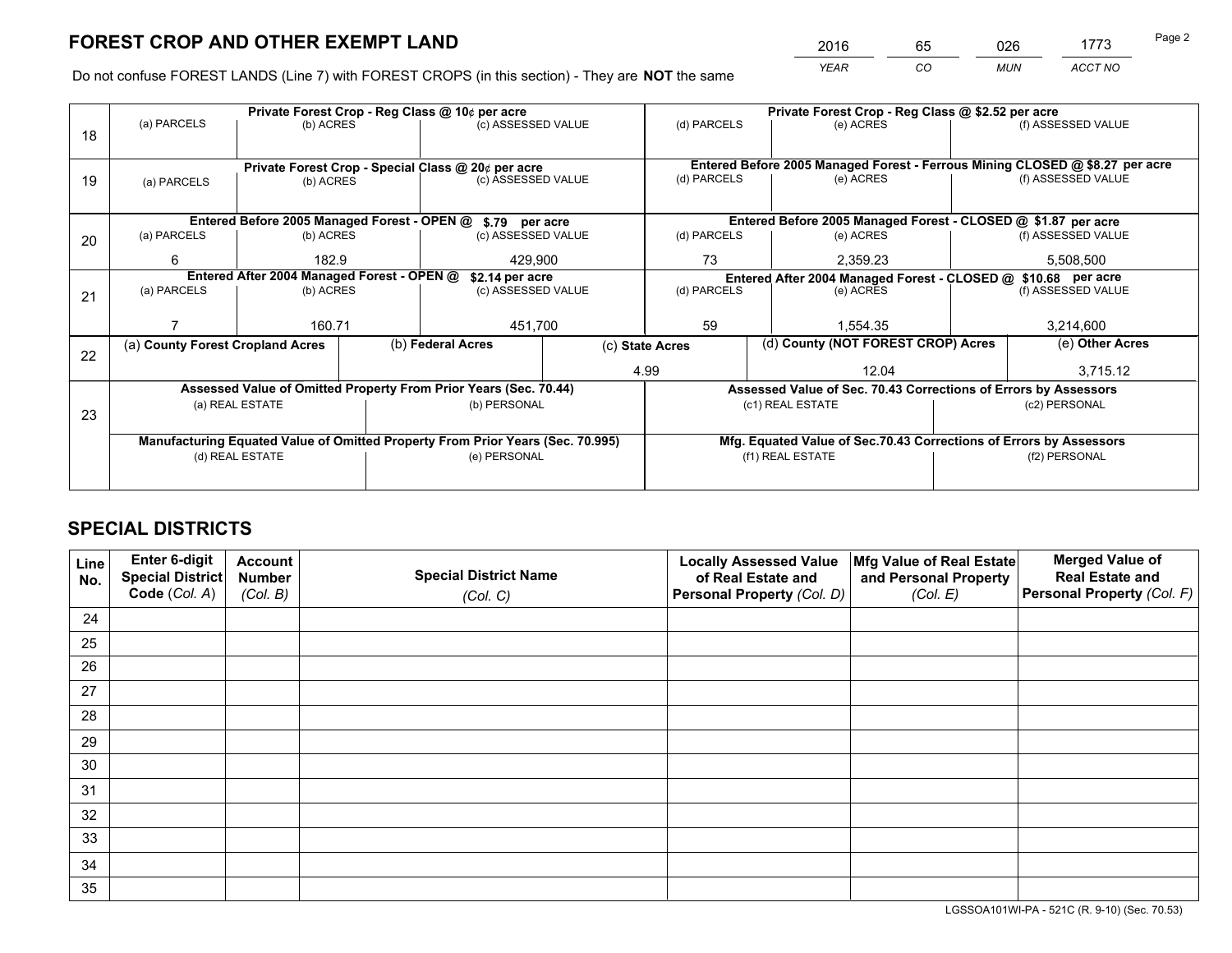|             |                                                          |                                             |                                                         | <b>YEAR</b>                                                                       | CO<br><b>MUN</b>                                              | ACCT NO                                                                        |
|-------------|----------------------------------------------------------|---------------------------------------------|---------------------------------------------------------|-----------------------------------------------------------------------------------|---------------------------------------------------------------|--------------------------------------------------------------------------------|
| Line<br>No. | Enter 6-digit<br><b>School District</b><br>Code (Col. A) | <b>Account</b><br><b>Number</b><br>(Col. B) | <b>School District Name</b><br>(Col. C)                 | <b>Locally Assessed Value</b><br>of Real Estate and<br>Personal Property (Col. D) | Mfg Value of Real Estate<br>and Personal Property<br>(Col. E) | <b>Merged Value of</b><br><b>Real Estate and</b><br>Personal Property (Col. F) |
|             | A. SCHOOL DISTRICTS (K-8 and K-12)                       |                                             |                                                         |                                                                                   |                                                               |                                                                                |
| 36          | 034802                                                   | 0027                                        | SCH D OF RICE LAKE AREA                                 | 161,220,000                                                                       |                                                               | 161,220,000                                                                    |
| 37          | 655474                                                   | 0393                                        | SCH D OF SPOONER                                        | 38,162,100                                                                        |                                                               | 38,162,100                                                                     |
| 38          |                                                          |                                             |                                                         |                                                                                   |                                                               |                                                                                |
| 39          |                                                          |                                             |                                                         |                                                                                   |                                                               |                                                                                |
| 40          |                                                          |                                             |                                                         |                                                                                   |                                                               |                                                                                |
| 41          |                                                          |                                             |                                                         |                                                                                   |                                                               |                                                                                |
| 42          |                                                          |                                             |                                                         |                                                                                   |                                                               |                                                                                |
| 43          |                                                          |                                             |                                                         |                                                                                   |                                                               |                                                                                |
| 44          |                                                          |                                             |                                                         |                                                                                   |                                                               |                                                                                |
| 45          |                                                          |                                             |                                                         |                                                                                   |                                                               |                                                                                |
| 46          |                                                          |                                             |                                                         |                                                                                   |                                                               |                                                                                |
| 47          |                                                          |                                             |                                                         |                                                                                   |                                                               |                                                                                |
| 48          |                                                          |                                             |                                                         |                                                                                   |                                                               |                                                                                |
| 49          |                                                          |                                             | TOTAL ASSESSED VALUE OF SCHOOL DISTRICTS (K-8 and K-12) |                                                                                   |                                                               |                                                                                |
| 50          | <b>B.</b><br><b>UNION HIGH SCHOOL DISTRICTS</b>          |                                             |                                                         | 199,382,100                                                                       |                                                               | 199,382,100                                                                    |
| 51          |                                                          |                                             |                                                         |                                                                                   |                                                               |                                                                                |
| 52          |                                                          |                                             |                                                         |                                                                                   |                                                               |                                                                                |
| 53          |                                                          |                                             |                                                         |                                                                                   |                                                               |                                                                                |
| 54          |                                                          |                                             |                                                         |                                                                                   |                                                               |                                                                                |
| 55          |                                                          |                                             | TOTAL ASSESSED VALUE OF UNION HIGH SCHOOLS              |                                                                                   |                                                               |                                                                                |
|             | C. TECHNICAL COLLEGE DISTRICTS                           |                                             |                                                         |                                                                                   |                                                               |                                                                                |
| 56          | 001700                                                   | 0016                                        | WISCONSIN INDIANHEAD TECH COLLEGE SHEL                  | 199,382,100                                                                       |                                                               | 199,382,100                                                                    |
| 57          |                                                          |                                             |                                                         |                                                                                   |                                                               |                                                                                |
| 58          |                                                          |                                             |                                                         |                                                                                   |                                                               |                                                                                |
| 59          |                                                          |                                             | TOTAL ASSESSED VALUE OF TECHNICAL COLLEGES              | 199,382,100                                                                       |                                                               | 199,382,100                                                                    |

65

026

 *I hereby certify, to the best of my knowledge and belief, this form is complete and correct.*

**SCHOOL DISTRICTS**

| Print name of preparer | Title                    |                | Date (MM / DD / CCYY) |
|------------------------|--------------------------|----------------|-----------------------|
|                        |                          |                |                       |
| Signature of preparer  | Contact Telephone Number | E-mail address |                       |
|                        | $\sim$                   |                |                       |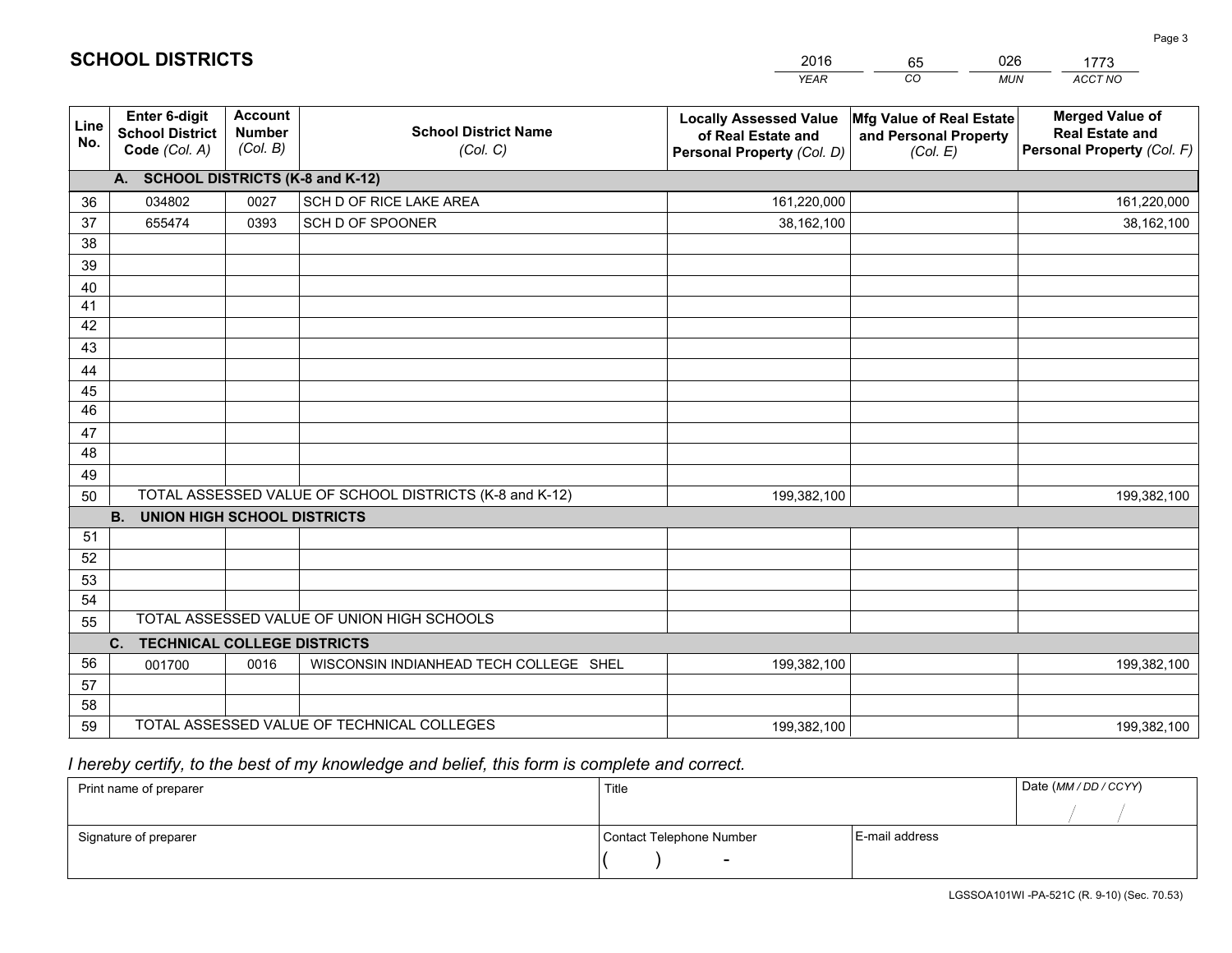#### **HIGHLIGHTS**

- 1. Complete the Statement of Assessment after the Board of Review. Reflect any changes made there.
- 2. Use black ink to complete.
- 3. Line 16 must equal Line 50, Col D.
- 4. Line 55 must equal the total of K-8 schools listed on lines 36-49. Do not include K-12 schools in this comparision.
- 5. Line 59, Col. D must equal Line 16.
- 6. Special District, School District and Technical College District values must include both real estate and personal property. Examples of Special districts are: town sanitary districts, public inland lake protection and rehabilitation districts, and metropolitan sewerage districts.
- 7. DO NOT INCLUDE Manufacturing property values.DOR will print these values on the final SOA.

MICK GIVENS

TOWN OF LONG LAKE N1432 BURMA ROAD SARONA, WI 54870

VIICK GIVENS<br>TOWN OF LONG LAKE SARONA, WI 54870

 8. Accuracy of this form is very important. The values reported directly affect the equalized value DOR calculates for school and special districts.

#### **Page 1:**

 If not prefilled, enter the tax year,county and municipal code,municipal type, municipal name and county name on the top of form.

Check the Amended box, if filing an amended / corrected SOA.

 Report the parcel count, acres and assessed value of taxable general property, total parcel count, (real and personal), total acres, and values from final figures set by the Board of Review.

- A. Real Estate land and improvements (buildings, etc.) is reported on lines 1 8, total line 9.
- B. Personal Property is reported on lines 11 14, Column D, total line 15.
- C. To complete this report, use the computer produced summary of the assessment roll that shows these amounts.
- D. Use whole numbers only.
- E. Add each line across and each column down to verify entries.

#### **Page 2:**

- A. Report Special Items (not subject to general property tax).
- 1. Private Forest Croplands and Managed Forest Lands are reported on lines 18,19, 20 and 21. Be sure to report assessed values **NOT** taxes.
- 2. You should have copies of the orders of entry, orders of withdrawal, etc., to update your assessment roll.
	- 3. Show hundredths of acres (e.g. 39.75).
- 4. Tax exempt lands are reported on line 22.
- 5. Omitted property and sec. 70.43, Wis. Stats., corrections of errors by assessor are reported on line 23. Report real estate and personal property separately. These should be for **prior years**, not something found on the current assessment roll after the board of review.
- B. Special District (Lines 24-35) Include the value of both real and personal property.
- The Department of Revenue (DOR) preprints much of the information regarding names and codes for schools, special districts,etc. If a district is not listed, enter the name and value only, DOR will enter the proper code.

### **Page 3 School Districts:**

Include the value of both real and personal property.

Report School District (regular, elementary, union high school, and technical college).

- 1. Regular (K-12) and Elementary (K-8) school values are reported on lines 36-49, total on line 50.
- 2. Union High School (UHS) (use only if elementary schools are listed on lines 36-49) are reported on lines 51-54. UHS total value (line 55) must equal to the total **elementary school** values reported on lines 36-49. Do notinclude K-12 schools in this comparison.
- 3. Technical College values are reported on lines 56-58, total on line 59.
- 4. Use the computer summary that shows these amounts to complete this report.

#### **This form is due the second Monday in June. File this report only after your Board of Review is complete.**

 *If you have questions: Return forms to:*

Fax number: (608) 264-6887 PO Box 8971

 Email: lgs@revenue.wi.gov Wisconsin Department of Revenue Call: (608) 261-5341 Local Government Services Section 6-97Madison WI 53708-8971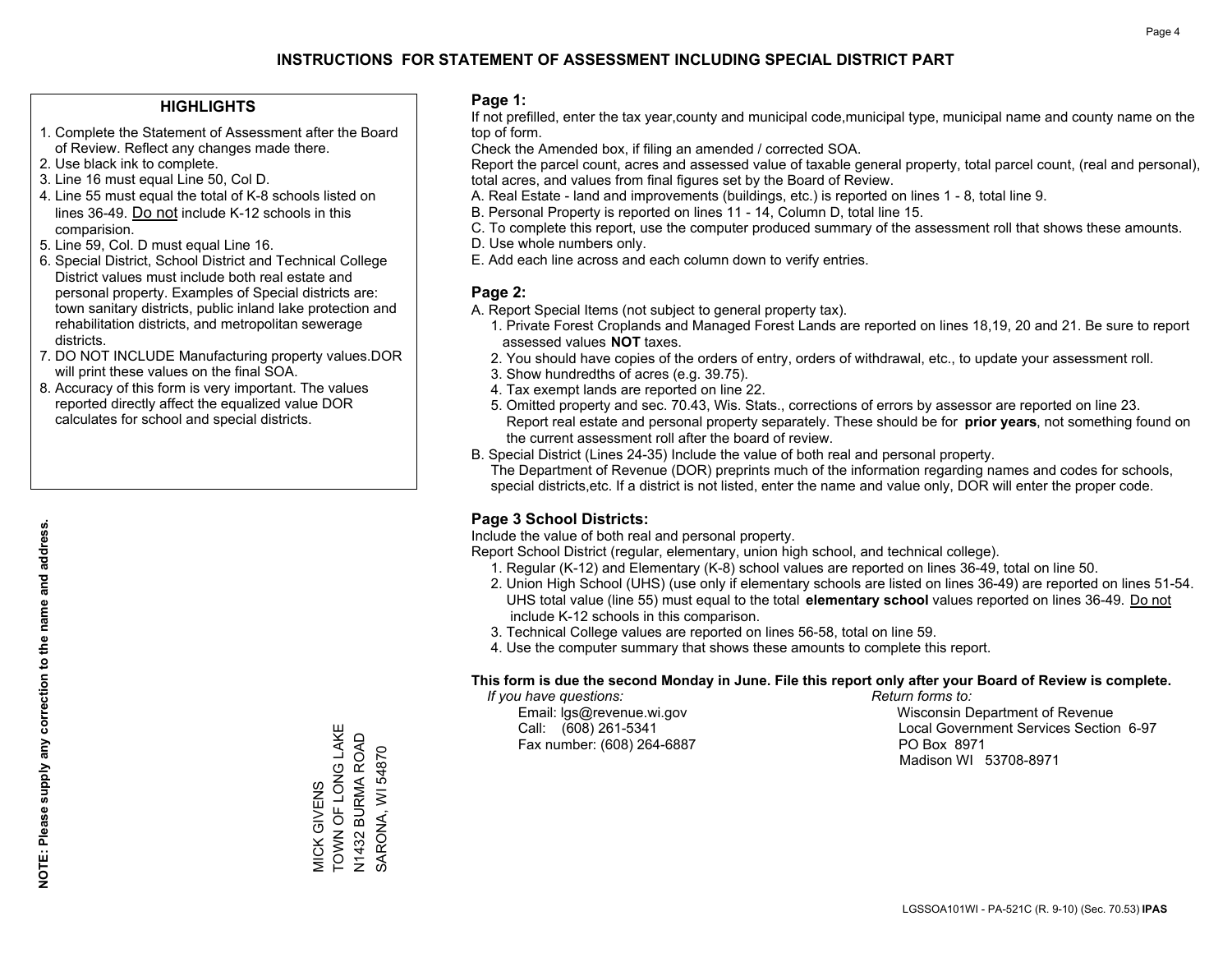**FINAL - EQUATED**

**STATEMENT OF ASSESSMENT FOR 2016** 

| 65.      | 028.  | 1774    |
|----------|-------|---------|
| $\alpha$ | MI IN | ACCT NO |

|                | <b>FOR</b>                                                                                                                                                                                   | <b>TOWN OF</b><br><b>OF</b>                                  | <b>MADGE</b>             |                                           | <b>WASHBURN COUNTY</b>                              |                                |                                        | <b>WHEN COMPLETING THIS DOCUMENT</b>           |
|----------------|----------------------------------------------------------------------------------------------------------------------------------------------------------------------------------------------|--------------------------------------------------------------|--------------------------|-------------------------------------------|-----------------------------------------------------|--------------------------------|----------------------------------------|------------------------------------------------|
|                |                                                                                                                                                                                              | Town - Village - City                                        | <b>Municipality Name</b> |                                           | <b>County Name</b>                                  |                                |                                        | DO NOT WRITE OVER X's OR IN SHADED AREAS       |
| Line<br>No.    |                                                                                                                                                                                              | <b>REAL ESTATE</b><br>(See Lines 18 - 22 for                 |                          | PARCEL COUNT<br>TOTAL LAND   IMPROVEMENTS | NO. OF ACRES<br><b>WHOLE</b><br><b>NUMBERS ONLY</b> | <b>VALUE OF</b><br><b>LAND</b> | <b>VALUE OF</b><br><b>IMPROVEMENTS</b> | <b>TOTAL VALUE OF LAND</b><br>AND IMPROVEMENTS |
|                |                                                                                                                                                                                              | other Real Estate)                                           | Col. A                   | Col. B                                    | Col. C                                              | Col. D                         | Col. E                                 | Col. F                                         |
| -1             |                                                                                                                                                                                              | <b>RESIDENTIAL - Class 1</b>                                 | 710                      | 507                                       | 1,566                                               | 47,268,500                     | 67,079,400                             | 114,347,900                                    |
| 2              |                                                                                                                                                                                              | <b>COMMERCIAL - Class 2</b>                                  | 25                       | 15                                        | 171                                                 | 1,355,000                      | 1,839,000                              | 3,194,000                                      |
| 3              |                                                                                                                                                                                              | <b>MANUFACTURING - Class 3</b>                               | 0                        | 0                                         | 0                                                   | 0                              |                                        | 0<br>0                                         |
| 4              |                                                                                                                                                                                              | <b>AGRICULTURAL - Class 4</b>                                | 144                      |                                           | 3,283                                               | 362,000                        |                                        | 362,000                                        |
| 5              |                                                                                                                                                                                              | <b>UNDEVELOPED - Class 5</b>                                 | 191                      |                                           | 1,510                                               | 289,900                        |                                        | 289,900                                        |
| 6              |                                                                                                                                                                                              | AGRICULTURAL FOREST - Class 5m                               | 25                       |                                           | 413                                                 | 378,700                        |                                        | 378,700                                        |
| $\overline{7}$ |                                                                                                                                                                                              | FOREST LANDS - Class 6                                       | 316                      |                                           | 6,825                                               | 12,513,000                     |                                        | 12,513,000                                     |
| 8              |                                                                                                                                                                                              | OTHER - Class 7                                              | 18                       | 18                                        | 39                                                  | 134,300                        | 1,781,100                              | 1,915,400                                      |
| 9              |                                                                                                                                                                                              | TOTAL - ALL COLUMNS                                          | 1,429                    | 540                                       | 13,807                                              | 62,301,400                     | 70,699,500                             | 133,000,900                                    |
| 10             |                                                                                                                                                                                              | NUMBER OF PERSONAL PROPERTY ACCOUNTS IN ROLL                 |                          |                                           | 18                                                  | <b>LOCALLY ASSESSED</b>        | <b>MANUFACTURING</b>                   | <b>MERGED</b>                                  |
| 11             |                                                                                                                                                                                              | BOATS AND OTHER WATERCRAFT NOT EXEMPT - Code 1               |                          |                                           |                                                     | 0                              | 0                                      | $\mathbf{0}$                                   |
| 12             |                                                                                                                                                                                              | MACHINERY, TOOLS AND PATTERNS - Code 2                       |                          |                                           |                                                     | 36,646                         |                                        | 36,646<br>$\Omega$                             |
| 13             |                                                                                                                                                                                              | FURNITURE, FIXTURES AND EQUIPMENT - Code 3                   |                          |                                           |                                                     | 5,861                          |                                        | 5,861<br>0                                     |
| 14             |                                                                                                                                                                                              | ALL OTHER PERSONAL PROPERTY NOT EXEMPT - Codes 4A, 4B, 4C    |                          |                                           |                                                     | 46,076                         |                                        | 46,076<br>$\Omega$                             |
| 15             |                                                                                                                                                                                              | TOTAL OF PERSONAL PROPERTY NOT EXEMPT (Total of Lines 11-14) |                          |                                           | 88,583                                              |                                | 88,583<br>$\Omega$                     |                                                |
| 16             | AGGREGATE ASSESSED VALUE OF ALL PROPERTY SUBJECT TO THE GENERAL PROPERTY TAX (Total of Lines 9F and 15F)<br>MUST EQUAL TOTAL VALUE OF THE SCHOOL DISTRICTS (K-12 PLUS K-8) - Line 50, Col. F |                                                              |                          |                                           |                                                     |                                | 133,089,483                            |                                                |
| 17             | Name of Assessor<br><b>BOARD OF REVIEW</b><br>DATE OF FINAL ADJOURNMENT<br>06/01/2016<br>DAVID J. SOVACOOL                                                                                   |                                                              |                          |                                           |                                                     |                                | Telephone #                            | $(715)$ 458-0085                               |

REMARKS

The Assessment Ratio to be used in calculating the estimated Fair Market Value on tax bills for this tax district is .953950736<br>This ratio should be used to convert assessed values to "Calculate Equalized Values" in Step 1 Commission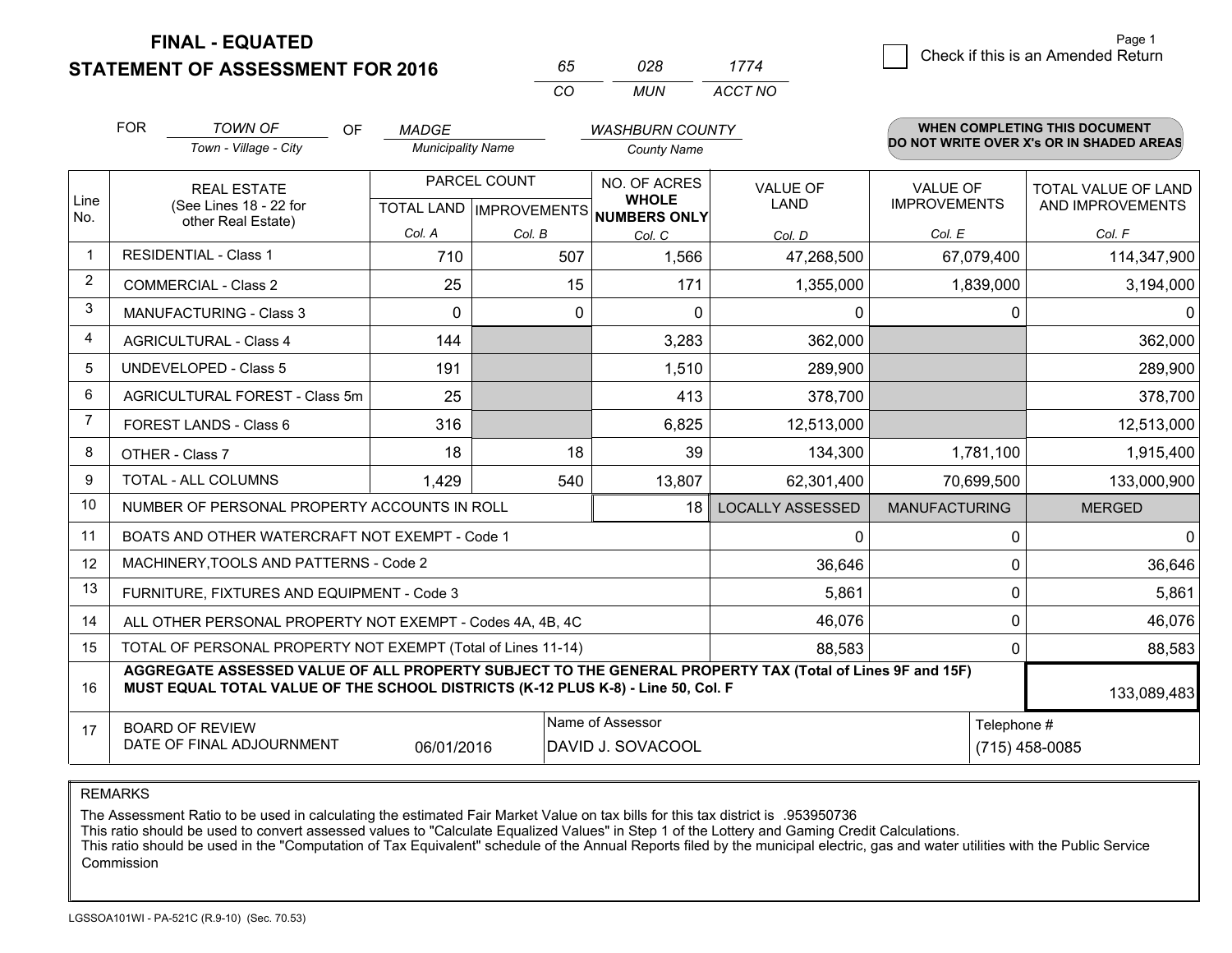*YEAR CO MUN ACCT NO* <sup>2016</sup> <sup>65</sup> <sup>028</sup> <sup>1774</sup>

Do not confuse FOREST LANDS (Line 7) with FOREST CROPS (in this section) - They are **NOT** the same

|    | Private Forest Crop - Reg Class @ 10¢ per acre                                 |           |  |                                                                  |                                                               | Private Forest Crop - Reg Class @ \$2.52 per acre                            |                                                                    |  |                    |  |
|----|--------------------------------------------------------------------------------|-----------|--|------------------------------------------------------------------|---------------------------------------------------------------|------------------------------------------------------------------------------|--------------------------------------------------------------------|--|--------------------|--|
| 18 | (a) PARCELS                                                                    | (b) ACRES |  | (c) ASSESSED VALUE                                               |                                                               | (d) PARCELS                                                                  | (e) ACRES                                                          |  | (f) ASSESSED VALUE |  |
|    |                                                                                |           |  | Private Forest Crop - Special Class @ 20¢ per acre               |                                                               | Entered Before 2005 Managed Forest - Ferrous Mining CLOSED @ \$8.27 per acre |                                                                    |  |                    |  |
| 19 | (a) PARCELS                                                                    | (b) ACRES |  | (c) ASSESSED VALUE                                               |                                                               | (d) PARCELS                                                                  | (e) ACRES                                                          |  | (f) ASSESSED VALUE |  |
|    | Entered Before 2005 Managed Forest - OPEN @ \$.79 per acre                     |           |  |                                                                  |                                                               | Entered Before 2005 Managed Forest - CLOSED @ \$1.87 per acre                |                                                                    |  |                    |  |
| 20 | (a) PARCELS                                                                    | (b) ACRES |  | (c) ASSESSED VALUE                                               |                                                               | (d) PARCELS                                                                  | (e) ACRES                                                          |  | (f) ASSESSED VALUE |  |
|    | 3                                                                              | 103.8     |  | 158,900                                                          |                                                               | 26<br>765.82                                                                 |                                                                    |  | 1,341,300          |  |
|    | Entered After 2004 Managed Forest - OPEN @<br>\$2.14 per acre                  |           |  |                                                                  | Entered After 2004 Managed Forest - CLOSED @ \$10.68 per acre |                                                                              |                                                                    |  |                    |  |
| 21 | (a) PARCELS                                                                    | (b) ACRES |  | (c) ASSESSED VALUE                                               |                                                               | (d) PARCELS<br>(e) ACRES                                                     |                                                                    |  | (f) ASSESSED VALUE |  |
|    | 24                                                                             | 688.67    |  | 1,338,400                                                        |                                                               | 43                                                                           | 1.494.81                                                           |  | 2,597,800          |  |
|    | (a) County Forest Cropland Acres                                               |           |  | (b) Federal Acres                                                |                                                               | (c) State Acres                                                              | (d) County (NOT FOREST CROP) Acres                                 |  | (e) Other Acres    |  |
| 22 | 3,549.05                                                                       |           |  |                                                                  |                                                               | 30.58<br>73.39                                                               |                                                                    |  |                    |  |
|    |                                                                                |           |  | Assessed Value of Omitted Property From Prior Years (Sec. 70.44) |                                                               |                                                                              | Assessed Value of Sec. 70.43 Corrections of Errors by Assessors    |  |                    |  |
| 23 | (a) REAL ESTATE                                                                |           |  | (b) PERSONAL                                                     |                                                               | (c1) REAL ESTATE                                                             |                                                                    |  | (c2) PERSONAL      |  |
|    | Manufacturing Equated Value of Omitted Property From Prior Years (Sec. 70.995) |           |  |                                                                  |                                                               |                                                                              | Mfg. Equated Value of Sec.70.43 Corrections of Errors by Assessors |  |                    |  |
|    | (d) REAL ESTATE                                                                |           |  | (e) PERSONAL                                                     |                                                               | (f1) REAL ESTATE                                                             |                                                                    |  | (f2) PERSONAL      |  |
|    |                                                                                |           |  |                                                                  |                                                               |                                                                              |                                                                    |  |                    |  |

## **SPECIAL DISTRICTS**

| Line<br>No. | Enter 6-digit<br><b>Special District</b> | <b>Account</b><br><b>Number</b> | <b>Special District Name</b> | <b>Locally Assessed Value</b><br>of Real Estate and | Mfg Value of Real Estate<br>and Personal Property | <b>Merged Value of</b><br><b>Real Estate and</b> |
|-------------|------------------------------------------|---------------------------------|------------------------------|-----------------------------------------------------|---------------------------------------------------|--------------------------------------------------|
|             | Code (Col. A)                            | (Col. B)                        | (Col. C)                     | Personal Property (Col. D)                          | (Col. E)                                          | Personal Property (Col. F)                       |
| 24          |                                          |                                 |                              |                                                     |                                                   |                                                  |
| 25          |                                          |                                 |                              |                                                     |                                                   |                                                  |
| 26          |                                          |                                 |                              |                                                     |                                                   |                                                  |
| 27          |                                          |                                 |                              |                                                     |                                                   |                                                  |
| 28          |                                          |                                 |                              |                                                     |                                                   |                                                  |
| 29          |                                          |                                 |                              |                                                     |                                                   |                                                  |
| 30          |                                          |                                 |                              |                                                     |                                                   |                                                  |
| 31          |                                          |                                 |                              |                                                     |                                                   |                                                  |
| 32          |                                          |                                 |                              |                                                     |                                                   |                                                  |
| 33          |                                          |                                 |                              |                                                     |                                                   |                                                  |
| 34          |                                          |                                 |                              |                                                     |                                                   |                                                  |
| 35          |                                          |                                 |                              |                                                     |                                                   |                                                  |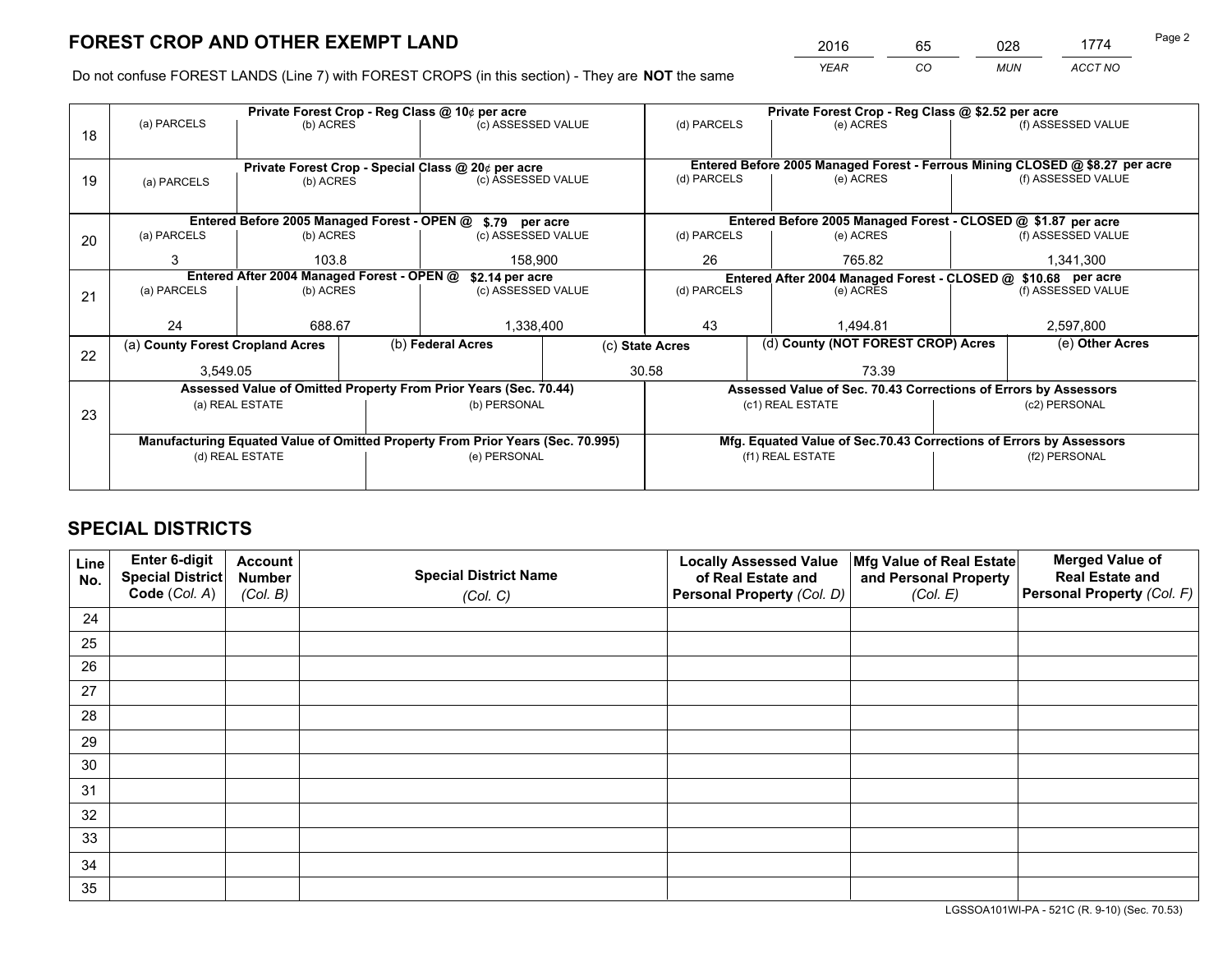|                       |                                                                 |                                             |                                                         | <b>YEAR</b>                                                                       | CO<br><b>MUN</b>                                              | ACCT NO                                                                        |
|-----------------------|-----------------------------------------------------------------|---------------------------------------------|---------------------------------------------------------|-----------------------------------------------------------------------------------|---------------------------------------------------------------|--------------------------------------------------------------------------------|
| Line<br>No.           | <b>Enter 6-digit</b><br><b>School District</b><br>Code (Col. A) | <b>Account</b><br><b>Number</b><br>(Col. B) | <b>School District Name</b><br>(Col. C)                 | <b>Locally Assessed Value</b><br>of Real Estate and<br>Personal Property (Col. D) | Mfg Value of Real Estate<br>and Personal Property<br>(Col. E) | <b>Merged Value of</b><br><b>Real Estate and</b><br>Personal Property (Col. F) |
|                       | A. SCHOOL DISTRICTS (K-8 and K-12)                              |                                             |                                                         |                                                                                   |                                                               |                                                                                |
| 36                    | 655306                                                          | 0392                                        | SCH D OF SHELL LAKE                                     | 1,567,500                                                                         |                                                               | 1,567,500                                                                      |
| 37                    | 655474                                                          | 0393                                        | SCH D OF SPOONER                                        | 131,521,983                                                                       |                                                               | 131,521,983                                                                    |
| 38                    |                                                                 |                                             |                                                         |                                                                                   |                                                               |                                                                                |
| 39                    |                                                                 |                                             |                                                         |                                                                                   |                                                               |                                                                                |
| 40                    |                                                                 |                                             |                                                         |                                                                                   |                                                               |                                                                                |
| 41                    |                                                                 |                                             |                                                         |                                                                                   |                                                               |                                                                                |
| 42                    |                                                                 |                                             |                                                         |                                                                                   |                                                               |                                                                                |
| 43                    |                                                                 |                                             |                                                         |                                                                                   |                                                               |                                                                                |
| 44                    |                                                                 |                                             |                                                         |                                                                                   |                                                               |                                                                                |
| 45<br>$\overline{46}$ |                                                                 |                                             |                                                         |                                                                                   |                                                               |                                                                                |
| 47                    |                                                                 |                                             |                                                         |                                                                                   |                                                               |                                                                                |
| 48                    |                                                                 |                                             |                                                         |                                                                                   |                                                               |                                                                                |
| 49                    |                                                                 |                                             |                                                         |                                                                                   |                                                               |                                                                                |
| 50                    |                                                                 |                                             | TOTAL ASSESSED VALUE OF SCHOOL DISTRICTS (K-8 and K-12) | 133,089,483                                                                       |                                                               | 133,089,483                                                                    |
|                       | <b>B.</b><br><b>UNION HIGH SCHOOL DISTRICTS</b>                 |                                             |                                                         |                                                                                   |                                                               |                                                                                |
| 51                    |                                                                 |                                             |                                                         |                                                                                   |                                                               |                                                                                |
| 52                    |                                                                 |                                             |                                                         |                                                                                   |                                                               |                                                                                |
| 53                    |                                                                 |                                             |                                                         |                                                                                   |                                                               |                                                                                |
| 54                    |                                                                 |                                             |                                                         |                                                                                   |                                                               |                                                                                |
| 55                    |                                                                 |                                             | TOTAL ASSESSED VALUE OF UNION HIGH SCHOOLS              |                                                                                   |                                                               |                                                                                |
|                       | C.<br><b>TECHNICAL COLLEGE DISTRICTS</b>                        |                                             |                                                         |                                                                                   |                                                               |                                                                                |
| 56                    | 001700                                                          | 0016                                        | WISCONSIN INDIANHEAD TECH COLLEGE SHEL                  | 133,089,483                                                                       |                                                               | 133,089,483                                                                    |
| 57                    |                                                                 |                                             |                                                         |                                                                                   |                                                               |                                                                                |
| 58                    |                                                                 |                                             |                                                         |                                                                                   |                                                               |                                                                                |
| 59                    |                                                                 |                                             | TOTAL ASSESSED VALUE OF TECHNICAL COLLEGES              | 133,089,483                                                                       |                                                               | 133,089,483                                                                    |

65

028

 *I hereby certify, to the best of my knowledge and belief, this form is complete and correct.*

**SCHOOL DISTRICTS**

| Print name of preparer | Title                    |                | Date (MM / DD / CCYY) |
|------------------------|--------------------------|----------------|-----------------------|
|                        |                          |                |                       |
| Signature of preparer  | Contact Telephone Number | E-mail address |                       |
|                        | $\sim$                   |                |                       |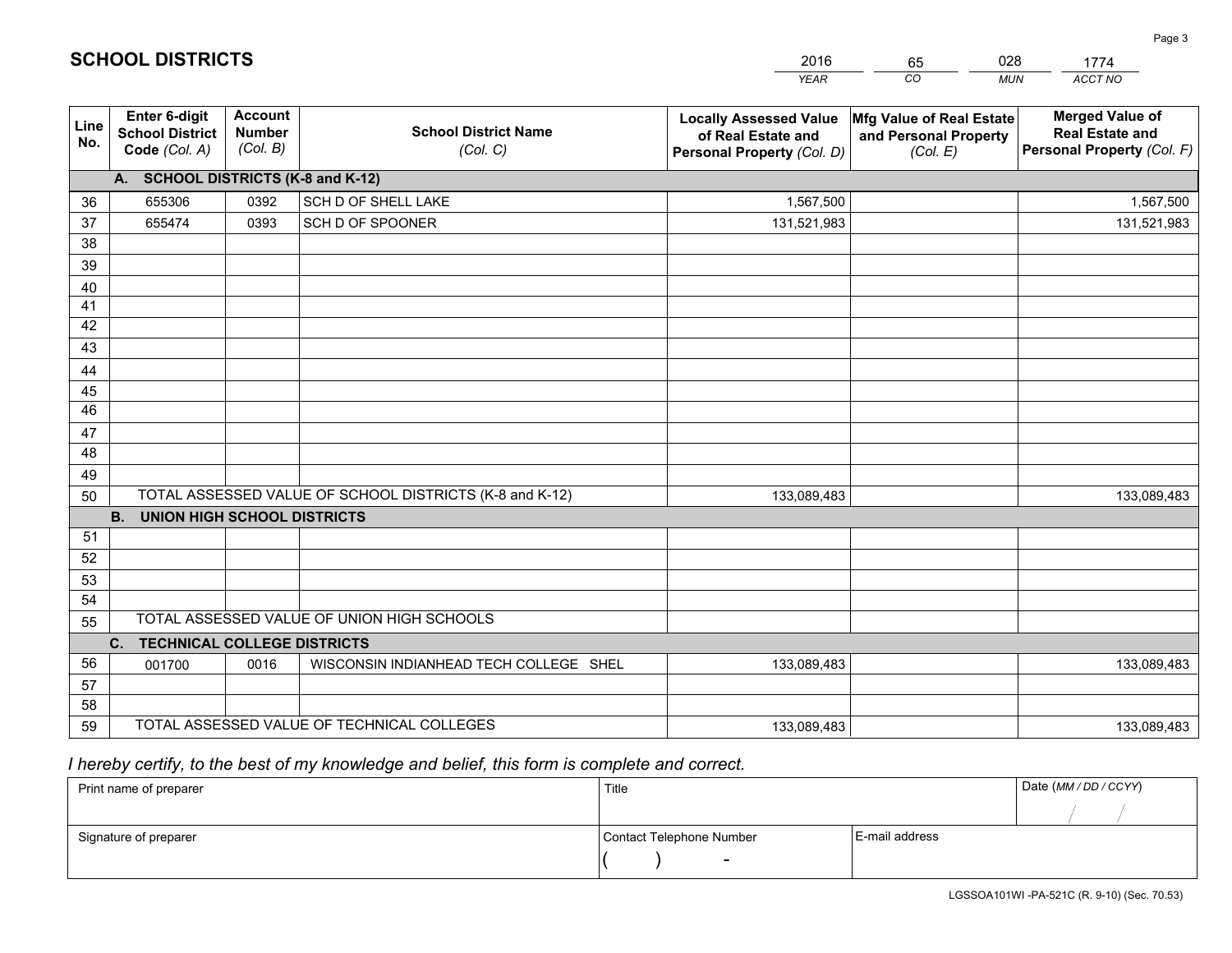#### **HIGHLIGHTS**

- 1. Complete the Statement of Assessment after the Board of Review. Reflect any changes made there.
- 2. Use black ink to complete.
- 3. Line 16 must equal Line 50, Col D.
- 4. Line 55 must equal the total of K-8 schools listed on lines 36-49. Do not include K-12 schools in this comparision.
- 5. Line 59, Col. D must equal Line 16.
- 6. Special District, School District and Technical College District values must include both real estate and personal property. Examples of Special districts are: town sanitary districts, public inland lake protection and rehabilitation districts, and metropolitan sewerage districts.
- 7. DO NOT INCLUDE Manufacturing property values.DOR will print these values on the final SOA.

MICHELLE JUNG TOWN OF MADGE N3296 LANGLAND RD SARONA, WI 54870

MICHELLE JUNG<br>TOWN OF MADGE<br>N3296 LANGLAND RD

SARONA, WI 54870

 8. Accuracy of this form is very important. The values reported directly affect the equalized value DOR calculates for school and special districts.

#### **Page 1:**

 If not prefilled, enter the tax year,county and municipal code,municipal type, municipal name and county name on the top of form.

Check the Amended box, if filing an amended / corrected SOA.

 Report the parcel count, acres and assessed value of taxable general property, total parcel count, (real and personal), total acres, and values from final figures set by the Board of Review.

- A. Real Estate land and improvements (buildings, etc.) is reported on lines 1 8, total line 9.
- B. Personal Property is reported on lines 11 14, Column D, total line 15.
- C. To complete this report, use the computer produced summary of the assessment roll that shows these amounts.
- D. Use whole numbers only.
- E. Add each line across and each column down to verify entries.

#### **Page 2:**

- A. Report Special Items (not subject to general property tax).
- 1. Private Forest Croplands and Managed Forest Lands are reported on lines 18,19, 20 and 21. Be sure to report assessed values **NOT** taxes.
- 2. You should have copies of the orders of entry, orders of withdrawal, etc., to update your assessment roll.
	- 3. Show hundredths of acres (e.g. 39.75).
- 4. Tax exempt lands are reported on line 22.
- 5. Omitted property and sec. 70.43, Wis. Stats., corrections of errors by assessor are reported on line 23. Report real estate and personal property separately. These should be for **prior years**, not something found on the current assessment roll after the board of review.
- B. Special District (Lines 24-35) Include the value of both real and personal property.

 The Department of Revenue (DOR) preprints much of the information regarding names and codes for schools, special districts,etc. If a district is not listed, enter the name and value only, DOR will enter the proper code.

### **Page 3 School Districts:**

Include the value of both real and personal property.

Report School District (regular, elementary, union high school, and technical college).

- 1. Regular (K-12) and Elementary (K-8) school values are reported on lines 36-49, total on line 50.
- 2. Union High School (UHS) (use only if elementary schools are listed on lines 36-49) are reported on lines 51-54. UHS total value (line 55) must equal to the total **elementary school** values reported on lines 36-49. Do notinclude K-12 schools in this comparison.
- 3. Technical College values are reported on lines 56-58, total on line 59.
- 4. Use the computer summary that shows these amounts to complete this report.

#### **This form is due the second Monday in June. File this report only after your Board of Review is complete.**

 *If you have questions: Return forms to:*

Fax number: (608) 264-6887 PO Box 8971

 Email: lgs@revenue.wi.gov Wisconsin Department of Revenue Call: (608) 261-5341 Local Government Services Section 6-97Madison WI 53708-8971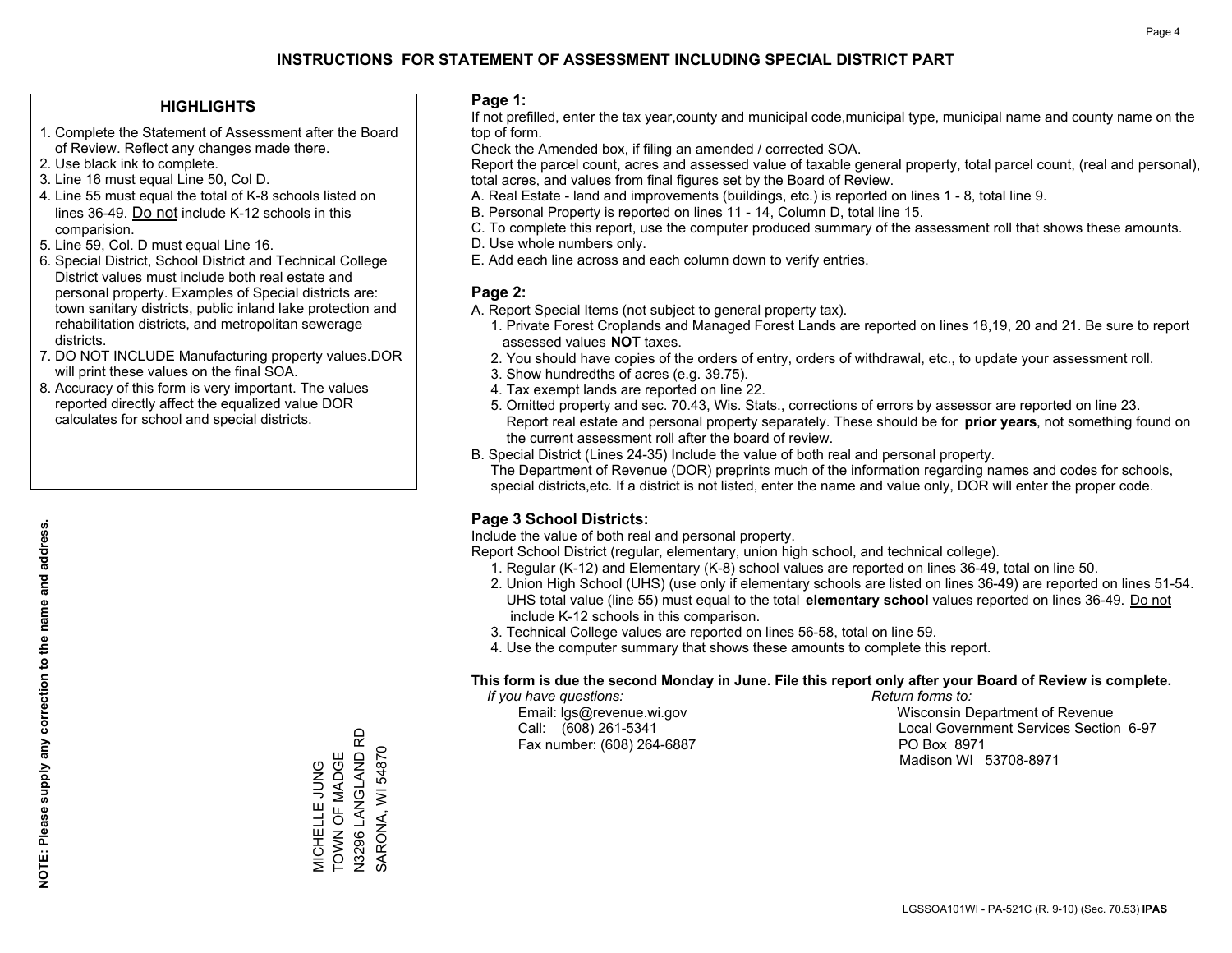**FINAL - EQUATED**

**STATEMENT OF ASSESSMENT FOR 2016** 

| 65       | กจก | 1775    |
|----------|-----|---------|
| $\alpha$ | MUN | ACCT NO |

|      | <b>FOR</b>                                                                                                                                                                                   | <b>TOWN OF</b><br>OF                                         | <b>MINONG</b>            |                                           | <b>WASHBURN COUNTY</b>       |                                |                                        | <b>WHEN COMPLETING THIS DOCUMENT</b>           |
|------|----------------------------------------------------------------------------------------------------------------------------------------------------------------------------------------------|--------------------------------------------------------------|--------------------------|-------------------------------------------|------------------------------|--------------------------------|----------------------------------------|------------------------------------------------|
|      |                                                                                                                                                                                              | Town - Village - City                                        | <b>Municipality Name</b> |                                           | <b>County Name</b>           |                                |                                        | DO NOT WRITE OVER X's OR IN SHADED AREAS       |
| Line |                                                                                                                                                                                              | <b>REAL ESTATE</b><br>(See Lines 18 - 22 for                 |                          | PARCEL COUNT<br>TOTAL LAND   IMPROVEMENTS | NO. OF ACRES<br><b>WHOLE</b> | <b>VALUE OF</b><br><b>LAND</b> | <b>VALUE OF</b><br><b>IMPROVEMENTS</b> | <b>TOTAL VALUE OF LAND</b><br>AND IMPROVEMENTS |
| No.  |                                                                                                                                                                                              | other Real Estate)                                           | Col. A                   | Col. B                                    | NUMBERS ONLY<br>Col. C       | Col. D                         | Col. E                                 | Col. F                                         |
|      |                                                                                                                                                                                              | <b>RESIDENTIAL - Class 1</b>                                 | 2,072                    | 1,483                                     | 4,587                        | 139,703,900                    | 172,995,000                            | 312,698,900                                    |
| 2    |                                                                                                                                                                                              | <b>COMMERCIAL - Class 2</b>                                  | 27                       | 24                                        | 141                          | 2,381,700                      | 3,377,200                              | 5,758,900                                      |
| 3    |                                                                                                                                                                                              | MANUFACTURING - Class 3                                      | 0                        | 0                                         | $\Omega$                     | 0                              | 0                                      | $\mathbf{0}$                                   |
| 4    |                                                                                                                                                                                              | <b>AGRICULTURAL - Class 4</b>                                | 67                       |                                           | 1,775                        | 119,900                        |                                        | 119,900                                        |
| 5    |                                                                                                                                                                                              | <b>UNDEVELOPED - Class 5</b>                                 | 120                      |                                           | 1,445                        | 309,500                        |                                        | 309,500                                        |
| 6    |                                                                                                                                                                                              | AGRICULTURAL FOREST - Class 5m                               | $\overline{7}$           |                                           | 153                          | 137,600                        |                                        | 137,600                                        |
| 7    |                                                                                                                                                                                              | FOREST LANDS - Class 6                                       | 464                      |                                           | 8,930                        | 16,333,500                     |                                        | 16,333,500                                     |
| 8    |                                                                                                                                                                                              | OTHER - Class 7                                              | 9                        | 8                                         | 11                           | 38,500                         | 524,400                                | 562,900                                        |
| 9    |                                                                                                                                                                                              | TOTAL - ALL COLUMNS                                          | 2,766                    | 1,515                                     | 17,042                       | 159,024,600                    | 176,896,600                            | 335,921,200                                    |
| 10   |                                                                                                                                                                                              | NUMBER OF PERSONAL PROPERTY ACCOUNTS IN ROLL                 |                          |                                           | 29                           | <b>LOCALLY ASSESSED</b>        | <b>MANUFACTURING</b>                   | <b>MERGED</b>                                  |
| 11   |                                                                                                                                                                                              | BOATS AND OTHER WATERCRAFT NOT EXEMPT - Code 1               |                          |                                           |                              | 10,700                         | 0                                      | 10,700                                         |
| 12   |                                                                                                                                                                                              | MACHINERY, TOOLS AND PATTERNS - Code 2                       |                          |                                           |                              | 275,600                        | $\Omega$                               | 275,600                                        |
| 13   |                                                                                                                                                                                              | FURNITURE, FIXTURES AND EQUIPMENT - Code 3                   |                          |                                           |                              | 35,800                         | $\Omega$                               | 35,800                                         |
| 14   |                                                                                                                                                                                              | ALL OTHER PERSONAL PROPERTY NOT EXEMPT - Codes 4A, 4B, 4C    |                          |                                           |                              | 378,500                        | 15,700                                 | 394,200                                        |
| 15   |                                                                                                                                                                                              | TOTAL OF PERSONAL PROPERTY NOT EXEMPT (Total of Lines 11-14) |                          |                                           | 700,600                      | 15,700                         | 716,300                                |                                                |
| 16   | AGGREGATE ASSESSED VALUE OF ALL PROPERTY SUBJECT TO THE GENERAL PROPERTY TAX (Total of Lines 9F and 15F)<br>MUST EQUAL TOTAL VALUE OF THE SCHOOL DISTRICTS (K-12 PLUS K-8) - Line 50, Col. F |                                                              |                          |                                           |                              |                                | 336,637,500                            |                                                |
| 17   | Name of Assessor<br><b>BOARD OF REVIEW</b><br>DATE OF FINAL ADJOURNMENT<br>10/31/2016<br><b>EDWARD O'MEARA</b>                                                                               |                                                              |                          |                                           |                              |                                | Telephone #                            | (715) 762-5530                                 |

REMARKS

The Assessment Ratio to be used in calculating the estimated Fair Market Value on tax bills for this tax district is 1.002662274<br>This ratio should be used to convert assessed values to "Calculate Equalized Values" in Step Commission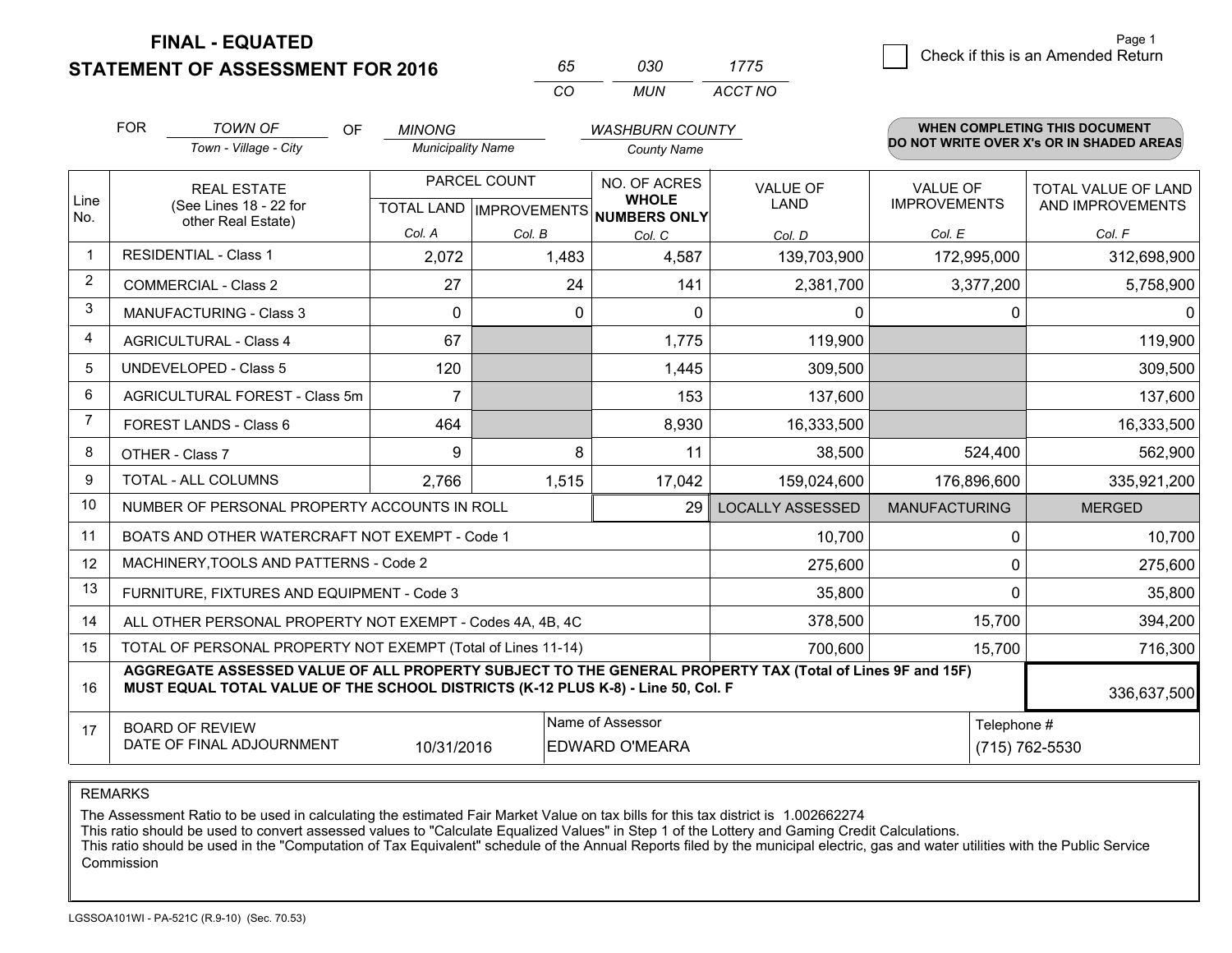*YEAR CO MUN ACCT NO* <sup>2016</sup> <sup>65</sup> <sup>030</sup> <sup>1775</sup>

Do not confuse FOREST LANDS (Line 7) with FOREST CROPS (in this section) - They are **NOT** the same

|    | Private Forest Crop - Reg Class @ 10¢ per acre                                 |                 |  |                                                                  |                 | Private Forest Crop - Reg Class @ \$2.52 per acre |                                                                              |               |                    |  |
|----|--------------------------------------------------------------------------------|-----------------|--|------------------------------------------------------------------|-----------------|---------------------------------------------------|------------------------------------------------------------------------------|---------------|--------------------|--|
| 18 | (a) PARCELS                                                                    | (b) ACRES       |  | (c) ASSESSED VALUE                                               |                 | (d) PARCELS                                       | (e) ACRES                                                                    |               | (f) ASSESSED VALUE |  |
|    |                                                                                | 40              |  | 72.000                                                           |                 |                                                   | 40                                                                           |               | 72,000             |  |
|    |                                                                                |                 |  | Private Forest Crop - Special Class @ 20¢ per acre               |                 |                                                   | Entered Before 2005 Managed Forest - Ferrous Mining CLOSED @ \$8.27 per acre |               |                    |  |
| 19 | (a) PARCELS                                                                    | (b) ACRES       |  | (c) ASSESSED VALUE                                               |                 | (d) PARCELS                                       | (e) ACRES                                                                    |               | (f) ASSESSED VALUE |  |
|    |                                                                                |                 |  |                                                                  |                 |                                                   |                                                                              |               |                    |  |
|    |                                                                                |                 |  | Entered Before 2005 Managed Forest - OPEN @ \$.79 per acre       |                 |                                                   | Entered Before 2005 Managed Forest - CLOSED @ \$1.87 per acre                |               |                    |  |
| 20 | (a) PARCELS                                                                    | (b) ACRES       |  | (c) ASSESSED VALUE                                               |                 | (d) PARCELS                                       | (e) ACRES                                                                    |               | (f) ASSESSED VALUE |  |
|    | 14                                                                             | 503.56          |  | 898.500                                                          |                 | 58                                                | 1,620.28                                                                     |               | 3,963,200          |  |
|    | Entered After 2004 Managed Forest - OPEN @<br>\$2.14 per acre                  |                 |  | Entered After 2004 Managed Forest - CLOSED @ \$10.68 per acre    |                 |                                                   |                                                                              |               |                    |  |
| 21 | (a) PARCELS                                                                    | (b) ACRES       |  | (c) ASSESSED VALUE                                               |                 | (d) PARCELS<br>(e) ACRES                          |                                                                              |               | (f) ASSESSED VALUE |  |
|    |                                                                                |                 |  |                                                                  |                 |                                                   |                                                                              |               |                    |  |
|    | 229                                                                            | 9,051.03        |  | 16,319,400                                                       |                 | 21                                                | 525.3                                                                        |               | 1,512,800          |  |
| 22 | (a) County Forest Cropland Acres                                               |                 |  | (b) Federal Acres                                                | (c) State Acres |                                                   | (d) County (NOT FOREST CROP) Acres                                           |               | (e) Other Acres    |  |
|    | 7,977.9                                                                        |                 |  | 3,131.29                                                         |                 | 374.22                                            |                                                                              |               |                    |  |
|    |                                                                                |                 |  | Assessed Value of Omitted Property From Prior Years (Sec. 70.44) |                 |                                                   | Assessed Value of Sec. 70.43 Corrections of Errors by Assessors              |               |                    |  |
|    |                                                                                | (a) REAL ESTATE |  | (b) PERSONAL                                                     |                 |                                                   | (c1) REAL ESTATE                                                             |               | (c2) PERSONAL      |  |
| 23 |                                                                                |                 |  |                                                                  |                 |                                                   |                                                                              |               |                    |  |
|    | Manufacturing Equated Value of Omitted Property From Prior Years (Sec. 70.995) |                 |  |                                                                  |                 |                                                   | Mfg. Equated Value of Sec.70.43 Corrections of Errors by Assessors           |               |                    |  |
|    | (d) REAL ESTATE                                                                |                 |  | (e) PERSONAL                                                     |                 | (f1) REAL ESTATE                                  |                                                                              | (f2) PERSONAL |                    |  |
|    |                                                                                |                 |  |                                                                  |                 |                                                   |                                                                              |               |                    |  |

## **SPECIAL DISTRICTS**

| Line<br>No. | Enter 6-digit<br>Special District<br>Code (Col. A) | <b>Account</b><br><b>Number</b><br>(Col. B) | <b>Special District Name</b><br>(Col. C) | <b>Locally Assessed Value</b><br>of Real Estate and<br>Personal Property (Col. D) | Mfg Value of Real Estate<br>and Personal Property<br>(Col. E) | <b>Merged Value of</b><br><b>Real Estate and</b><br>Personal Property (Col. F) |
|-------------|----------------------------------------------------|---------------------------------------------|------------------------------------------|-----------------------------------------------------------------------------------|---------------------------------------------------------------|--------------------------------------------------------------------------------|
| 24          |                                                    |                                             |                                          |                                                                                   |                                                               |                                                                                |
| 25          |                                                    |                                             |                                          |                                                                                   |                                                               |                                                                                |
| 26          |                                                    |                                             |                                          |                                                                                   |                                                               |                                                                                |
| 27          |                                                    |                                             |                                          |                                                                                   |                                                               |                                                                                |
| 28          |                                                    |                                             |                                          |                                                                                   |                                                               |                                                                                |
| 29          |                                                    |                                             |                                          |                                                                                   |                                                               |                                                                                |
| 30          |                                                    |                                             |                                          |                                                                                   |                                                               |                                                                                |
| 31          |                                                    |                                             |                                          |                                                                                   |                                                               |                                                                                |
| 32          |                                                    |                                             |                                          |                                                                                   |                                                               |                                                                                |
| 33          |                                                    |                                             |                                          |                                                                                   |                                                               |                                                                                |
| 34          |                                                    |                                             |                                          |                                                                                   |                                                               |                                                                                |
| 35          |                                                    |                                             |                                          |                                                                                   |                                                               |                                                                                |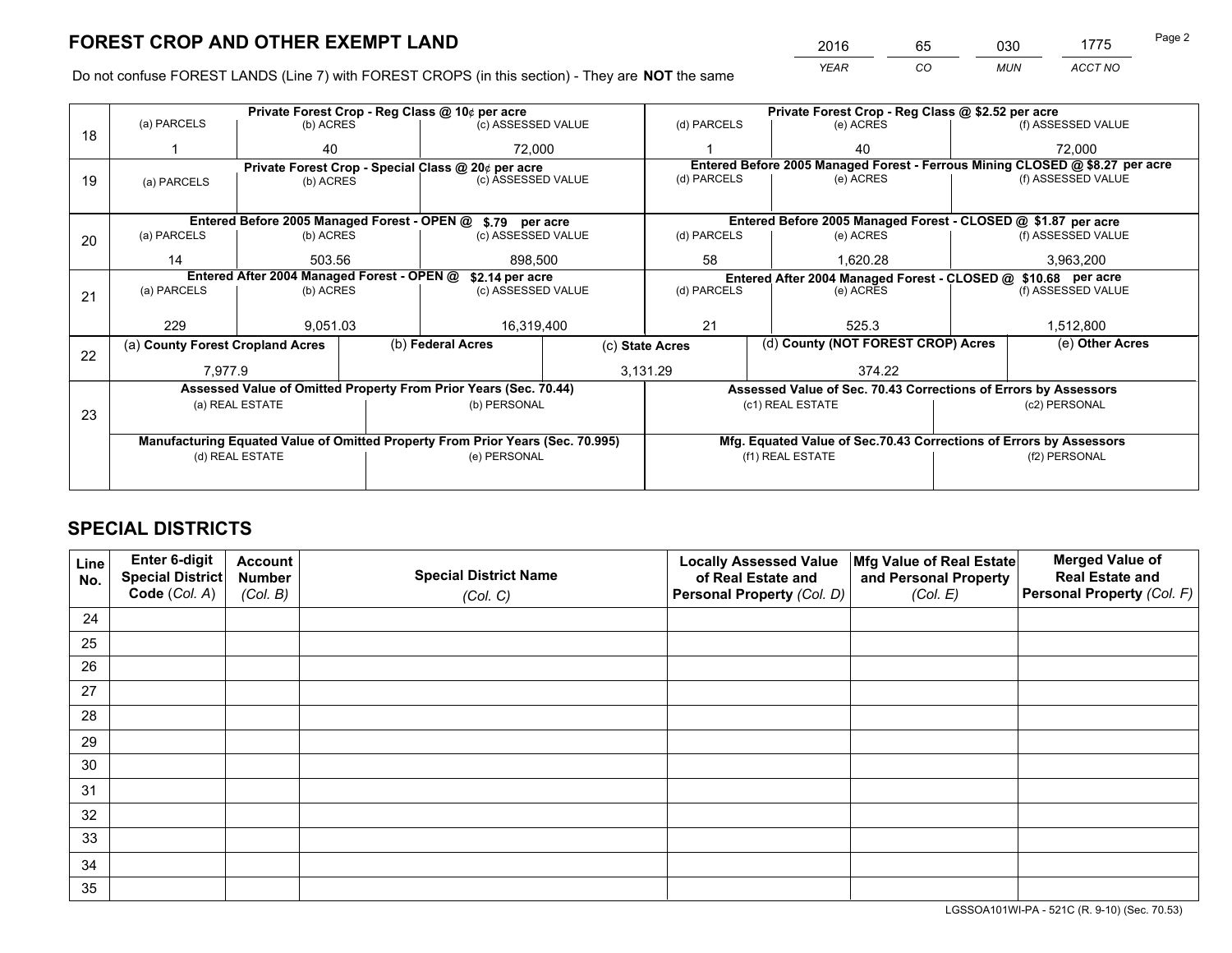|                 |                                                                 |                                             |                                                         | <b>YEAR</b>                                                                       | CO<br><b>MUN</b>                                              | ACCT NO                                                                        |
|-----------------|-----------------------------------------------------------------|---------------------------------------------|---------------------------------------------------------|-----------------------------------------------------------------------------------|---------------------------------------------------------------|--------------------------------------------------------------------------------|
| Line<br>No.     | <b>Enter 6-digit</b><br><b>School District</b><br>Code (Col. A) | <b>Account</b><br><b>Number</b><br>(Col. B) | <b>School District Name</b><br>(Col. C)                 | <b>Locally Assessed Value</b><br>of Real Estate and<br>Personal Property (Col. D) | Mfg Value of Real Estate<br>and Personal Property<br>(Col. E) | <b>Merged Value of</b><br><b>Real Estate and</b><br>Personal Property (Col. F) |
|                 | A. SCHOOL DISTRICTS (K-8 and K-12)                              |                                             |                                                         |                                                                                   |                                                               |                                                                                |
| 36              | 653654                                                          | 0391                                        | SCH D OF NORTHWOOD (MINONG)                             | 336,621,800                                                                       | 15,700                                                        | 336,637,500                                                                    |
| 37              |                                                                 |                                             |                                                         |                                                                                   |                                                               |                                                                                |
| 38              |                                                                 |                                             |                                                         |                                                                                   |                                                               |                                                                                |
| 39              |                                                                 |                                             |                                                         |                                                                                   |                                                               |                                                                                |
| 40              |                                                                 |                                             |                                                         |                                                                                   |                                                               |                                                                                |
| 41<br>42        |                                                                 |                                             |                                                         |                                                                                   |                                                               |                                                                                |
| 43              |                                                                 |                                             |                                                         |                                                                                   |                                                               |                                                                                |
| 44              |                                                                 |                                             |                                                         |                                                                                   |                                                               |                                                                                |
| 45              |                                                                 |                                             |                                                         |                                                                                   |                                                               |                                                                                |
| $\overline{46}$ |                                                                 |                                             |                                                         |                                                                                   |                                                               |                                                                                |
| 47              |                                                                 |                                             |                                                         |                                                                                   |                                                               |                                                                                |
| 48              |                                                                 |                                             |                                                         |                                                                                   |                                                               |                                                                                |
| 49              |                                                                 |                                             |                                                         |                                                                                   |                                                               |                                                                                |
| 50              |                                                                 |                                             | TOTAL ASSESSED VALUE OF SCHOOL DISTRICTS (K-8 and K-12) | 336,621,800                                                                       | 15,700                                                        | 336,637,500                                                                    |
|                 | <b>B.</b><br><b>UNION HIGH SCHOOL DISTRICTS</b>                 |                                             |                                                         |                                                                                   |                                                               |                                                                                |
| 51              |                                                                 |                                             |                                                         |                                                                                   |                                                               |                                                                                |
| 52              |                                                                 |                                             |                                                         |                                                                                   |                                                               |                                                                                |
| 53              |                                                                 |                                             |                                                         |                                                                                   |                                                               |                                                                                |
| 54              |                                                                 |                                             |                                                         |                                                                                   |                                                               |                                                                                |
|                 | TOTAL ASSESSED VALUE OF UNION HIGH SCHOOLS<br>55                |                                             |                                                         |                                                                                   |                                                               |                                                                                |
| 56              | C.<br><b>TECHNICAL COLLEGE DISTRICTS</b>                        |                                             |                                                         |                                                                                   |                                                               |                                                                                |
| 57              | 001700                                                          | 0016                                        | WISCONSIN INDIANHEAD TECH COLLEGE SHEL                  | 336,621,800                                                                       | 15,700                                                        | 336,637,500                                                                    |
| 58              |                                                                 |                                             |                                                         |                                                                                   |                                                               |                                                                                |
| 59              |                                                                 |                                             | TOTAL ASSESSED VALUE OF TECHNICAL COLLEGES              | 336,621,800                                                                       | 15,700                                                        | 336,637,500                                                                    |
|                 |                                                                 |                                             |                                                         |                                                                                   |                                                               |                                                                                |

65

030

 *I hereby certify, to the best of my knowledge and belief, this form is complete and correct.*

**SCHOOL DISTRICTS**

| Print name of preparer | Title                    |                | Date (MM / DD / CCYY) |
|------------------------|--------------------------|----------------|-----------------------|
|                        |                          |                |                       |
| Signature of preparer  | Contact Telephone Number | E-mail address |                       |
|                        | $\overline{\phantom{a}}$ |                |                       |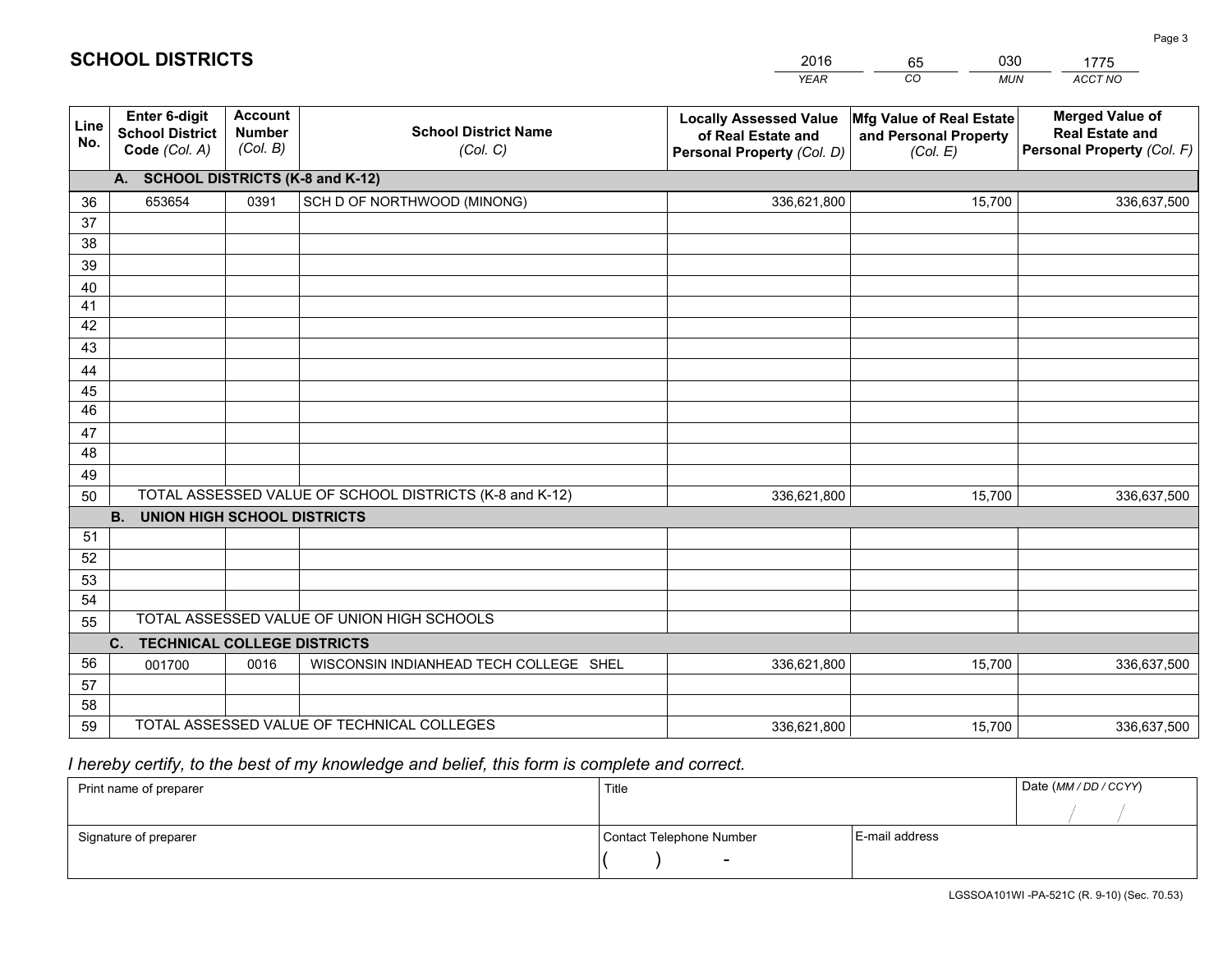#### **HIGHLIGHTS**

- 1. Complete the Statement of Assessment after the Board of Review. Reflect any changes made there.
- 2. Use black ink to complete.

**NOTE: Please supply any correction to the name and address.**

NOTE: Please supply any correction to the name and address.

- 3. Line 16 must equal Line 50, Col D.
- 4. Line 55 must equal the total of K-8 schools listed on lines 36-49. Do not include K-12 schools in this comparision.
- 5. Line 59, Col. D must equal Line 16.
- 6. Special District, School District and Technical College District values must include both real estate and personal property. Examples of Special districts are: town sanitary districts, public inland lake protection and rehabilitation districts, and metropolitan sewerage districts.
- 7. DO NOT INCLUDE Manufacturing property values.DOR will print these values on the final SOA.
- 8. Accuracy of this form is very important. The values reported directly affect the equalized value DOR calculates for school and special districts.

#### **Page 1:**

 If not prefilled, enter the tax year,county and municipal code,municipal type, municipal name and county name on the top of form.

Check the Amended box, if filing an amended / corrected SOA.

 Report the parcel count, acres and assessed value of taxable general property, total parcel count, (real and personal), total acres, and values from final figures set by the Board of Review.

- A. Real Estate land and improvements (buildings, etc.) is reported on lines 1 8, total line 9.
- B. Personal Property is reported on lines 11 14, Column D, total line 15.
- C. To complete this report, use the computer produced summary of the assessment roll that shows these amounts.
- D. Use whole numbers only.
- E. Add each line across and each column down to verify entries.

#### **Page 2:**

- A. Report Special Items (not subject to general property tax).
- 1. Private Forest Croplands and Managed Forest Lands are reported on lines 18,19, 20 and 21. Be sure to report assessed values **NOT** taxes.
- 2. You should have copies of the orders of entry, orders of withdrawal, etc., to update your assessment roll.
	- 3. Show hundredths of acres (e.g. 39.75).
- 4. Tax exempt lands are reported on line 22.
- 5. Omitted property and sec. 70.43, Wis. Stats., corrections of errors by assessor are reported on line 23. Report real estate and personal property separately. These should be for **prior years**, not something found on the current assessment roll after the board of review.
- B. Special District (Lines 24-35) Include the value of both real and personal property.
- The Department of Revenue (DOR) preprints much of the information regarding names and codes for schools, special districts,etc. If a district is not listed, enter the name and value only, DOR will enter the proper code.

### **Page 3 School Districts:**

Include the value of both real and personal property.

Report School District (regular, elementary, union high school, and technical college).

- 1. Regular (K-12) and Elementary (K-8) school values are reported on lines 36-49, total on line 50.
- 2. Union High School (UHS) (use only if elementary schools are listed on lines 36-49) are reported on lines 51-54. UHS total value (line 55) must equal to the total **elementary school** values reported on lines 36-49. Do notinclude K-12 schools in this comparison.
- 3. Technical College values are reported on lines 56-58, total on line 59.
- 4. Use the computer summary that shows these amounts to complete this report.

#### **This form is due the second Monday in June. File this report only after your Board of Review is complete.**

 *If you have questions: Return forms to:*

Fax number: (608) 264-6887 PO Box 8971

 Email: lgs@revenue.wi.gov Wisconsin Department of Revenue Call: (608) 261-5341 Local Government Services Section 6-97Madison WI 53708-8971

W7095 NANCY LAKE RD W7095 NANCY LAKE RD TOWN OF MINONG SUSAN CONAWAY<br>TOWN OF MINONG MINONG, WI 54859 SUSAN CONAWAY MINONG, WI 54859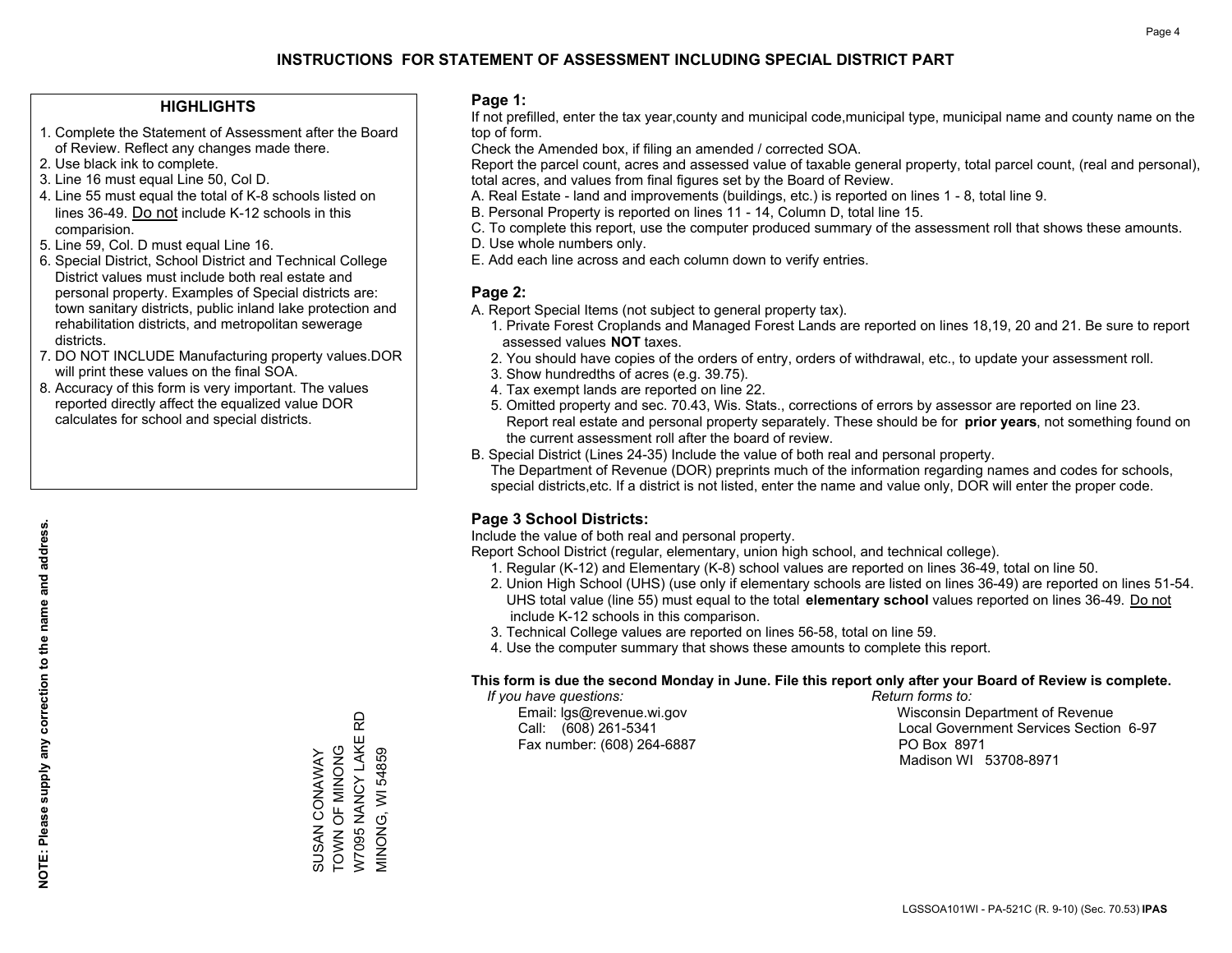**FINAL - EQUATED**

**STATEMENT OF ASSESSMENT FOR 2016** 

| 65.      | กจว | 1776    |
|----------|-----|---------|
| $\alpha$ | MUN | ACCT NO |

|                | <b>FOR</b>                                                                                                                                                                                   | <b>TOWN OF</b><br><b>OF</b>                                        | <b>SARONA</b>            |              | <b>WASHBURN COUNTY</b>                                                   |                         |                                        | <b>WHEN COMPLETING THIS DOCUMENT</b>     |
|----------------|----------------------------------------------------------------------------------------------------------------------------------------------------------------------------------------------|--------------------------------------------------------------------|--------------------------|--------------|--------------------------------------------------------------------------|-------------------------|----------------------------------------|------------------------------------------|
|                |                                                                                                                                                                                              | Town - Village - City                                              | <b>Municipality Name</b> |              | <b>County Name</b>                                                       |                         |                                        | DO NOT WRITE OVER X's OR IN SHADED AREAS |
| Line<br>No.    |                                                                                                                                                                                              | <b>REAL ESTATE</b><br>(See Lines 18 - 22 for<br>other Real Estate) |                          | PARCEL COUNT | NO. OF ACRES<br><b>WHOLE</b><br>TOTAL LAND   IMPROVEMENTS   NUMBERS ONLY | VALUE OF<br><b>LAND</b> | <b>VALUE OF</b><br><b>IMPROVEMENTS</b> | TOTAL VALUE OF LAND<br>AND IMPROVEMENTS  |
|                |                                                                                                                                                                                              | Col. A                                                             | Col. B                   | Col. C       | Col. D                                                                   | Col. E                  | Col. F                                 |                                          |
| $\mathbf 1$    |                                                                                                                                                                                              | <b>RESIDENTIAL - Class 1</b>                                       | 499                      | 319          | 1,176                                                                    | 16,814,500              | 29,871,400                             | 46,685,900                               |
| $\overline{2}$ |                                                                                                                                                                                              | <b>COMMERCIAL - Class 2</b>                                        | 46                       | 24           | 563                                                                      | 1,353,800               | 5,929,700                              | 7,283,500                                |
| 3              |                                                                                                                                                                                              | <b>MANUFACTURING - Class 3</b>                                     | $\Omega$                 | 0            | 0                                                                        | 0                       |                                        | 0<br>0                                   |
| 4              |                                                                                                                                                                                              | <b>AGRICULTURAL - Class 4</b>                                      | 207                      |              | 4,049                                                                    | 589,700                 |                                        | 589,700                                  |
| 5              |                                                                                                                                                                                              | <b>UNDEVELOPED - Class 5</b>                                       | 346                      |              | 3,411                                                                    | 1,684,300               |                                        | 1,684,300                                |
| 6              |                                                                                                                                                                                              | AGRICULTURAL FOREST - Class 5m                                     | 90                       |              | 1,299                                                                    | 1,276,100               |                                        | 1,276,100                                |
| 7              |                                                                                                                                                                                              | FOREST LANDS - Class 6                                             | 224                      |              | 4,230                                                                    | 8,140,300               |                                        | 8,140,300                                |
| 8              |                                                                                                                                                                                              | OTHER - Class 7                                                    | 18                       | 17           | 40                                                                       | 104,400                 | 1,595,900                              | 1,700,300                                |
| 9              |                                                                                                                                                                                              | TOTAL - ALL COLUMNS                                                | 1,430                    | 360          | 14,768                                                                   | 29,963,100              | 37,397,000                             | 67,360,100                               |
| 10             |                                                                                                                                                                                              | NUMBER OF PERSONAL PROPERTY ACCOUNTS IN ROLL                       |                          |              | $16 \mid$                                                                | <b>LOCALLY ASSESSED</b> | <b>MANUFACTURING</b>                   | <b>MERGED</b>                            |
| 11             |                                                                                                                                                                                              | BOATS AND OTHER WATERCRAFT NOT EXEMPT - Code 1                     |                          |              |                                                                          | $\mathbf{0}$            |                                        | 0<br>$\Omega$                            |
| 12             |                                                                                                                                                                                              | MACHINERY, TOOLS AND PATTERNS - Code 2                             |                          |              |                                                                          | 745,500                 |                                        | 745,500<br>0                             |
| 13             |                                                                                                                                                                                              | FURNITURE, FIXTURES AND EQUIPMENT - Code 3                         |                          |              |                                                                          | 27,500                  |                                        | 0<br>27,500                              |
| 14             |                                                                                                                                                                                              | ALL OTHER PERSONAL PROPERTY NOT EXEMPT - Codes 4A, 4B, 4C          |                          |              |                                                                          | 125,900                 |                                        | $\Omega$<br>125,900                      |
| 15             |                                                                                                                                                                                              | TOTAL OF PERSONAL PROPERTY NOT EXEMPT (Total of Lines 11-14)       | 898,900                  |              | 898,900<br>0                                                             |                         |                                        |                                          |
| 16             | AGGREGATE ASSESSED VALUE OF ALL PROPERTY SUBJECT TO THE GENERAL PROPERTY TAX (Total of Lines 9F and 15F)<br>MUST EQUAL TOTAL VALUE OF THE SCHOOL DISTRICTS (K-12 PLUS K-8) - Line 50, Col. F |                                                                    |                          |              |                                                                          |                         |                                        | 68,259,000                               |
| 17             | Name of Assessor<br><b>BOARD OF REVIEW</b><br>DATE OF FINAL ADJOURNMENT<br>08/08/2016<br><b>WILLIAM KOEPP</b>                                                                                |                                                                    |                          |              |                                                                          |                         | Telephone #<br>(715) 458-4448          |                                          |

REMARKS

The Assessment Ratio to be used in calculating the estimated Fair Market Value on tax bills for this tax district is .998487473<br>This ratio should be used to convert assessed values to "Calculate Equalized Values" in Step 1 Commission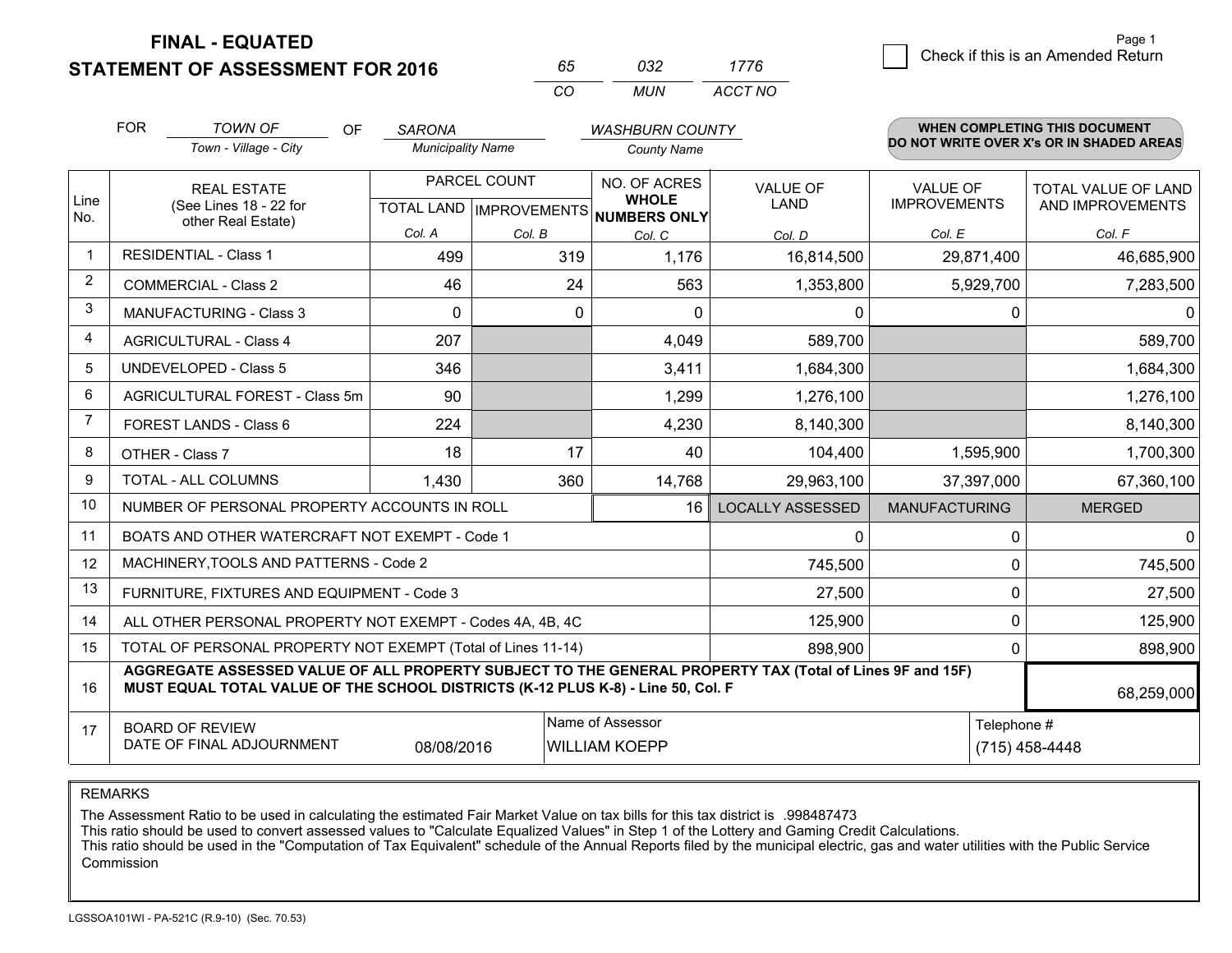*YEAR CO MUN ACCT NO* <sup>2016</sup> <sup>65</sup> <sup>032</sup> <sup>1776</sup>

Do not confuse FOREST LANDS (Line 7) with FOREST CROPS (in this section) - They are **NOT** the same

|    |                                                               |                 |  | Private Forest Crop - Reg Class @ 10¢ per acre                                 |  | Private Forest Crop - Reg Class @ \$2.52 per acre             |                                                                              |           |                                                               |  |  |
|----|---------------------------------------------------------------|-----------------|--|--------------------------------------------------------------------------------|--|---------------------------------------------------------------|------------------------------------------------------------------------------|-----------|---------------------------------------------------------------|--|--|
| 18 | (a) PARCELS                                                   | (b) ACRES       |  | (c) ASSESSED VALUE                                                             |  | (d) PARCELS                                                   | (e) ACRES                                                                    |           | (f) ASSESSED VALUE                                            |  |  |
|    |                                                               |                 |  |                                                                                |  |                                                               |                                                                              |           |                                                               |  |  |
|    |                                                               |                 |  | Private Forest Crop - Special Class @ 20¢ per acre                             |  |                                                               | Entered Before 2005 Managed Forest - Ferrous Mining CLOSED @ \$8.27 per acre |           |                                                               |  |  |
| 19 | (a) PARCELS                                                   | (b) ACRES       |  | (c) ASSESSED VALUE                                                             |  | (d) PARCELS                                                   | (e) ACRES                                                                    |           | (f) ASSESSED VALUE                                            |  |  |
|    |                                                               |                 |  |                                                                                |  |                                                               |                                                                              |           |                                                               |  |  |
|    | Entered Before 2005 Managed Forest - OPEN @ \$.79 per acre    |                 |  |                                                                                |  | Entered Before 2005 Managed Forest - CLOSED @ \$1.87 per acre |                                                                              |           |                                                               |  |  |
| 20 | (a) PARCELS                                                   | (b) ACRES       |  | (c) ASSESSED VALUE                                                             |  | (d) PARCELS                                                   | (e) ACRES                                                                    |           | (f) ASSESSED VALUE                                            |  |  |
|    | 2                                                             | 80              |  | 152,000                                                                        |  | 42                                                            | 1,449.21                                                                     | 2,738,400 |                                                               |  |  |
|    | Entered After 2004 Managed Forest - OPEN @<br>\$2.14 per acre |                 |  |                                                                                |  |                                                               |                                                                              |           | Entered After 2004 Managed Forest - CLOSED @ \$10.68 per acre |  |  |
| 21 | (a) PARCELS                                                   | (b) ACRES       |  | (c) ASSESSED VALUE                                                             |  | (d) PARCELS<br>(e) ACRES                                      |                                                                              |           | (f) ASSESSED VALUE                                            |  |  |
|    |                                                               |                 |  |                                                                                |  |                                                               |                                                                              |           |                                                               |  |  |
|    |                                                               | 266             |  | 438,400                                                                        |  | 38<br>1,120.77                                                |                                                                              |           | 2,002,000                                                     |  |  |
| 22 | (a) County Forest Cropland Acres                              |                 |  | (b) Federal Acres                                                              |  | (c) State Acres                                               | (d) County (NOT FOREST CROP) Acres                                           |           | (e) Other Acres                                               |  |  |
|    | 2,115.69                                                      |                 |  |                                                                                |  | 416.34                                                        | 50.04                                                                        |           |                                                               |  |  |
|    |                                                               |                 |  | Assessed Value of Omitted Property From Prior Years (Sec. 70.44)               |  |                                                               | Assessed Value of Sec. 70.43 Corrections of Errors by Assessors              |           |                                                               |  |  |
|    |                                                               | (a) REAL ESTATE |  | (b) PERSONAL                                                                   |  |                                                               | (c1) REAL ESTATE                                                             |           | (c2) PERSONAL                                                 |  |  |
| 23 |                                                               |                 |  |                                                                                |  |                                                               |                                                                              |           |                                                               |  |  |
|    |                                                               |                 |  | Manufacturing Equated Value of Omitted Property From Prior Years (Sec. 70.995) |  |                                                               | Mfg. Equated Value of Sec.70.43 Corrections of Errors by Assessors           |           |                                                               |  |  |
|    | (d) REAL ESTATE                                               |                 |  | (e) PERSONAL                                                                   |  |                                                               | (f1) REAL ESTATE                                                             |           | (f2) PERSONAL                                                 |  |  |
|    |                                                               |                 |  |                                                                                |  |                                                               |                                                                              |           |                                                               |  |  |
|    |                                                               |                 |  |                                                                                |  |                                                               |                                                                              |           |                                                               |  |  |

## **SPECIAL DISTRICTS**

| Line<br>No. | Enter 6-digit<br>Special District<br>Code (Col. A) | <b>Account</b><br><b>Number</b><br>(Col. B) | <b>Special District Name</b><br>(Col. C) | <b>Locally Assessed Value</b><br>of Real Estate and<br>Personal Property (Col. D) | Mfg Value of Real Estate<br>and Personal Property<br>(Col. E) | <b>Merged Value of</b><br><b>Real Estate and</b><br>Personal Property (Col. F) |
|-------------|----------------------------------------------------|---------------------------------------------|------------------------------------------|-----------------------------------------------------------------------------------|---------------------------------------------------------------|--------------------------------------------------------------------------------|
| 24          |                                                    |                                             |                                          |                                                                                   |                                                               |                                                                                |
| 25          |                                                    |                                             |                                          |                                                                                   |                                                               |                                                                                |
| 26          |                                                    |                                             |                                          |                                                                                   |                                                               |                                                                                |
| 27          |                                                    |                                             |                                          |                                                                                   |                                                               |                                                                                |
| 28          |                                                    |                                             |                                          |                                                                                   |                                                               |                                                                                |
| 29          |                                                    |                                             |                                          |                                                                                   |                                                               |                                                                                |
| 30          |                                                    |                                             |                                          |                                                                                   |                                                               |                                                                                |
| 31          |                                                    |                                             |                                          |                                                                                   |                                                               |                                                                                |
| 32          |                                                    |                                             |                                          |                                                                                   |                                                               |                                                                                |
| 33          |                                                    |                                             |                                          |                                                                                   |                                                               |                                                                                |
| 34          |                                                    |                                             |                                          |                                                                                   |                                                               |                                                                                |
| 35          |                                                    |                                             |                                          |                                                                                   |                                                               |                                                                                |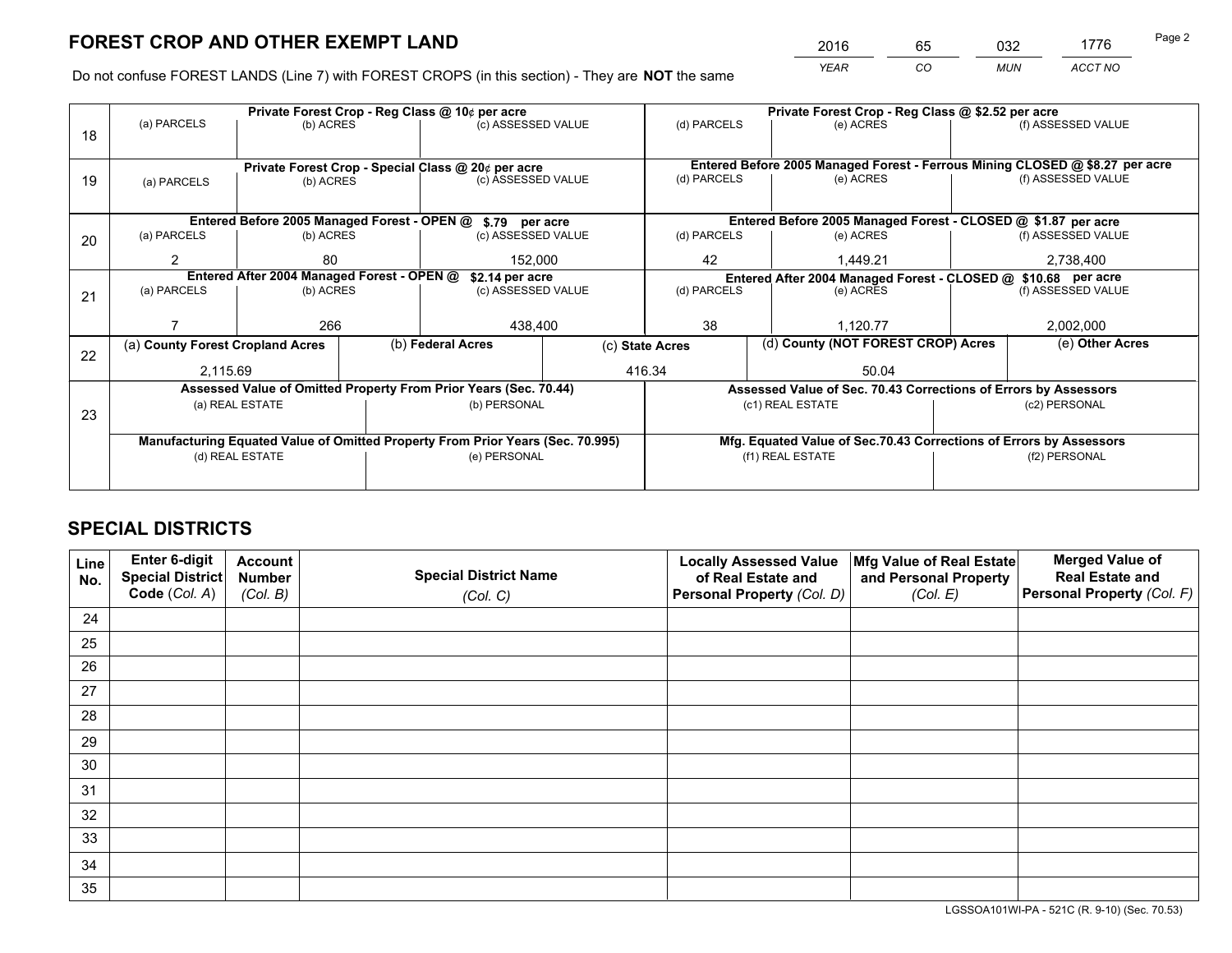|             |                                                          |                                             |                                                         | <b>YEAR</b>                                                                       | CO<br><b>MUN</b>                                              | ACCT NO                                                                        |
|-------------|----------------------------------------------------------|---------------------------------------------|---------------------------------------------------------|-----------------------------------------------------------------------------------|---------------------------------------------------------------|--------------------------------------------------------------------------------|
| Line<br>No. | Enter 6-digit<br><b>School District</b><br>Code (Col. A) | <b>Account</b><br><b>Number</b><br>(Col. B) | <b>School District Name</b><br>(Col. C)                 | <b>Locally Assessed Value</b><br>of Real Estate and<br>Personal Property (Col. D) | Mfg Value of Real Estate<br>and Personal Property<br>(Col. E) | <b>Merged Value of</b><br><b>Real Estate and</b><br>Personal Property (Col. F) |
|             | A. SCHOOL DISTRICTS (K-8 and K-12)                       |                                             |                                                         |                                                                                   |                                                               |                                                                                |
| 36          | 034802                                                   | 0027                                        | SCH D OF RICE LAKE AREA                                 | 5,615,000                                                                         |                                                               | 5,615,000                                                                      |
| 37          | 655306                                                   | 0392                                        | SCH D OF SHELL LAKE                                     | 43,023,300                                                                        |                                                               | 43,023,300                                                                     |
| 38          | 655474                                                   | 0393                                        | SCH D OF SPOONER                                        | 19,620,700                                                                        |                                                               | 19,620,700                                                                     |
| 39          |                                                          |                                             |                                                         |                                                                                   |                                                               |                                                                                |
| 40          |                                                          |                                             |                                                         |                                                                                   |                                                               |                                                                                |
| 41          |                                                          |                                             |                                                         |                                                                                   |                                                               |                                                                                |
| 42          |                                                          |                                             |                                                         |                                                                                   |                                                               |                                                                                |
| 43          |                                                          |                                             |                                                         |                                                                                   |                                                               |                                                                                |
| 44          |                                                          |                                             |                                                         |                                                                                   |                                                               |                                                                                |
| 45          |                                                          |                                             |                                                         |                                                                                   |                                                               |                                                                                |
| 46          |                                                          |                                             |                                                         |                                                                                   |                                                               |                                                                                |
| 47          |                                                          |                                             |                                                         |                                                                                   |                                                               |                                                                                |
| 48          |                                                          |                                             |                                                         |                                                                                   |                                                               |                                                                                |
| 49          |                                                          |                                             |                                                         |                                                                                   |                                                               |                                                                                |
| 50          |                                                          |                                             | TOTAL ASSESSED VALUE OF SCHOOL DISTRICTS (K-8 and K-12) | 68,259,000                                                                        |                                                               | 68,259,000                                                                     |
|             | <b>B.</b><br><b>UNION HIGH SCHOOL DISTRICTS</b>          |                                             |                                                         |                                                                                   |                                                               |                                                                                |
| 51          |                                                          |                                             |                                                         |                                                                                   |                                                               |                                                                                |
| 52          |                                                          |                                             |                                                         |                                                                                   |                                                               |                                                                                |
| 53<br>54    |                                                          |                                             |                                                         |                                                                                   |                                                               |                                                                                |
| 55          |                                                          |                                             | TOTAL ASSESSED VALUE OF UNION HIGH SCHOOLS              |                                                                                   |                                                               |                                                                                |
|             | C. TECHNICAL COLLEGE DISTRICTS                           |                                             |                                                         |                                                                                   |                                                               |                                                                                |
| 56          | 001700                                                   | 0016                                        | WISCONSIN INDIANHEAD TECH COLLEGE SHEL                  | 68,259,000                                                                        |                                                               | 68,259,000                                                                     |
| 57          |                                                          |                                             |                                                         |                                                                                   |                                                               |                                                                                |
| 58          |                                                          |                                             |                                                         |                                                                                   |                                                               |                                                                                |
| 59          |                                                          |                                             | TOTAL ASSESSED VALUE OF TECHNICAL COLLEGES              | 68,259,000                                                                        |                                                               | 68,259,000                                                                     |

65

032

 *I hereby certify, to the best of my knowledge and belief, this form is complete and correct.*

**SCHOOL DISTRICTS**

| Print name of preparer | Title                    |                | Date (MM/DD/CCYY) |
|------------------------|--------------------------|----------------|-------------------|
|                        |                          |                |                   |
| Signature of preparer  | Contact Telephone Number | E-mail address |                   |
|                        | $\overline{\phantom{a}}$ |                |                   |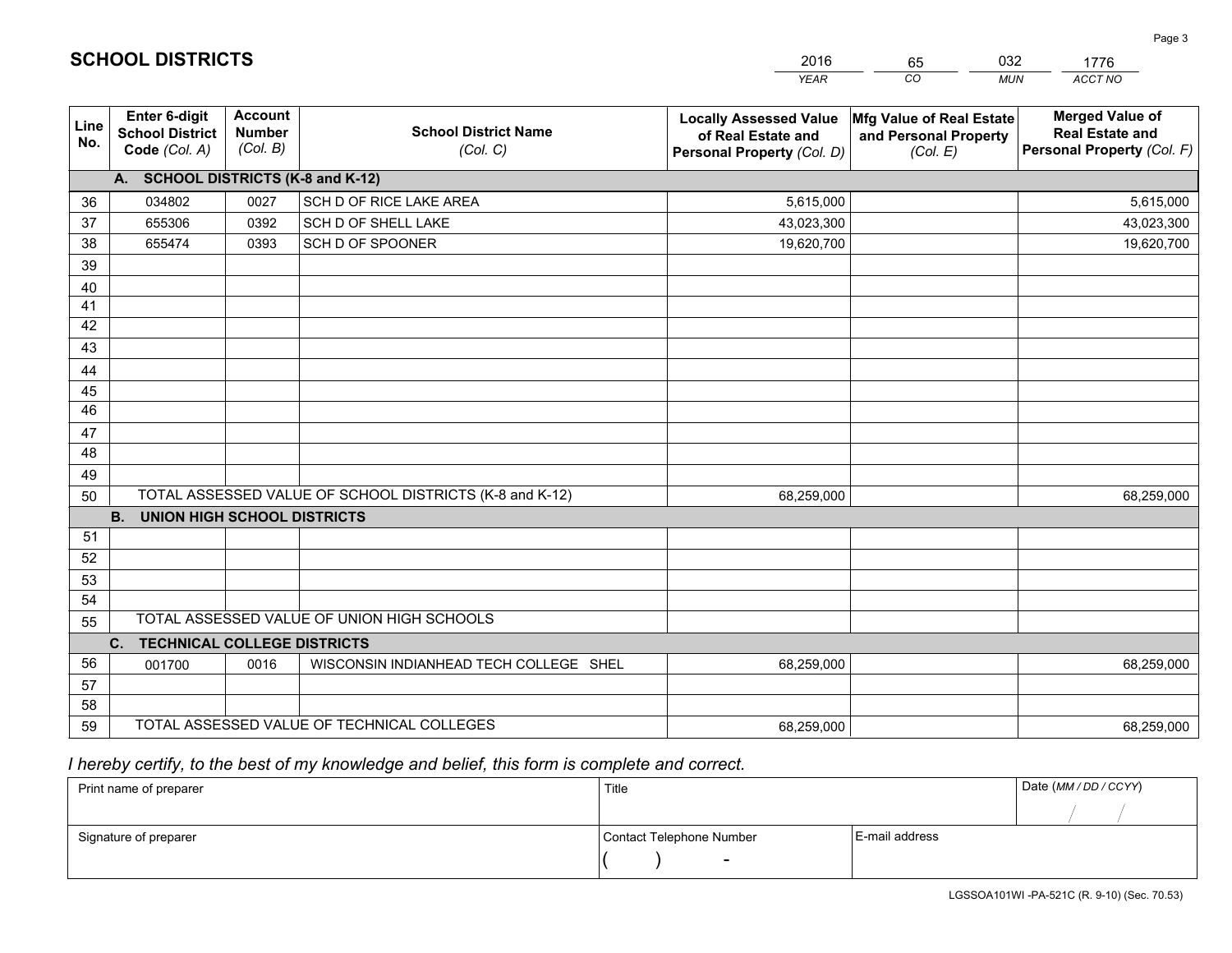#### **HIGHLIGHTS**

- 1. Complete the Statement of Assessment after the Board of Review. Reflect any changes made there.
- 2. Use black ink to complete.
- 3. Line 16 must equal Line 50, Col D.
- 4. Line 55 must equal the total of K-8 schools listed on lines 36-49. Do not include K-12 schools in this comparision.
- 5. Line 59, Col. D must equal Line 16.
- 6. Special District, School District and Technical College District values must include both real estate and personal property. Examples of Special districts are: town sanitary districts, public inland lake protection and rehabilitation districts, and metropolitan sewerage districts.
- 7. DO NOT INCLUDE Manufacturing property values.DOR will print these values on the final SOA.

VICTORIA LOMBARD TOWN OF SARONA

VICTORIA LOMBARD<br>TOWN OF SARONA

W6172 LITTLE KEGEMA RD SARONA, WI 54870 - 9011

W6172 LITTLE KEGEMA RD SARONA, WI 54870 - 9011

 8. Accuracy of this form is very important. The values reported directly affect the equalized value DOR calculates for school and special districts.

#### **Page 1:**

 If not prefilled, enter the tax year,county and municipal code,municipal type, municipal name and county name on the top of form.

Check the Amended box, if filing an amended / corrected SOA.

 Report the parcel count, acres and assessed value of taxable general property, total parcel count, (real and personal), total acres, and values from final figures set by the Board of Review.

- A. Real Estate land and improvements (buildings, etc.) is reported on lines 1 8, total line 9.
- B. Personal Property is reported on lines 11 14, Column D, total line 15.
- C. To complete this report, use the computer produced summary of the assessment roll that shows these amounts.
- D. Use whole numbers only.
- E. Add each line across and each column down to verify entries.

#### **Page 2:**

- A. Report Special Items (not subject to general property tax).
- 1. Private Forest Croplands and Managed Forest Lands are reported on lines 18,19, 20 and 21. Be sure to report assessed values **NOT** taxes.
- 2. You should have copies of the orders of entry, orders of withdrawal, etc., to update your assessment roll.
	- 3. Show hundredths of acres (e.g. 39.75).
- 4. Tax exempt lands are reported on line 22.
- 5. Omitted property and sec. 70.43, Wis. Stats., corrections of errors by assessor are reported on line 23. Report real estate and personal property separately. These should be for **prior years**, not something found on the current assessment roll after the board of review.
- B. Special District (Lines 24-35) Include the value of both real and personal property.
- The Department of Revenue (DOR) preprints much of the information regarding names and codes for schools, special districts,etc. If a district is not listed, enter the name and value only, DOR will enter the proper code.

### **Page 3 School Districts:**

Include the value of both real and personal property.

Report School District (regular, elementary, union high school, and technical college).

- 1. Regular (K-12) and Elementary (K-8) school values are reported on lines 36-49, total on line 50.
- 2. Union High School (UHS) (use only if elementary schools are listed on lines 36-49) are reported on lines 51-54. UHS total value (line 55) must equal to the total **elementary school** values reported on lines 36-49. Do notinclude K-12 schools in this comparison.
- 3. Technical College values are reported on lines 56-58, total on line 59.
- 4. Use the computer summary that shows these amounts to complete this report.

#### **This form is due the second Monday in June. File this report only after your Board of Review is complete.**

 *If you have questions: Return forms to:*

Fax number: (608) 264-6887 PO Box 8971

 Email: lgs@revenue.wi.gov Wisconsin Department of Revenue Call: (608) 261-5341 Local Government Services Section 6-97Madison WI 53708-8971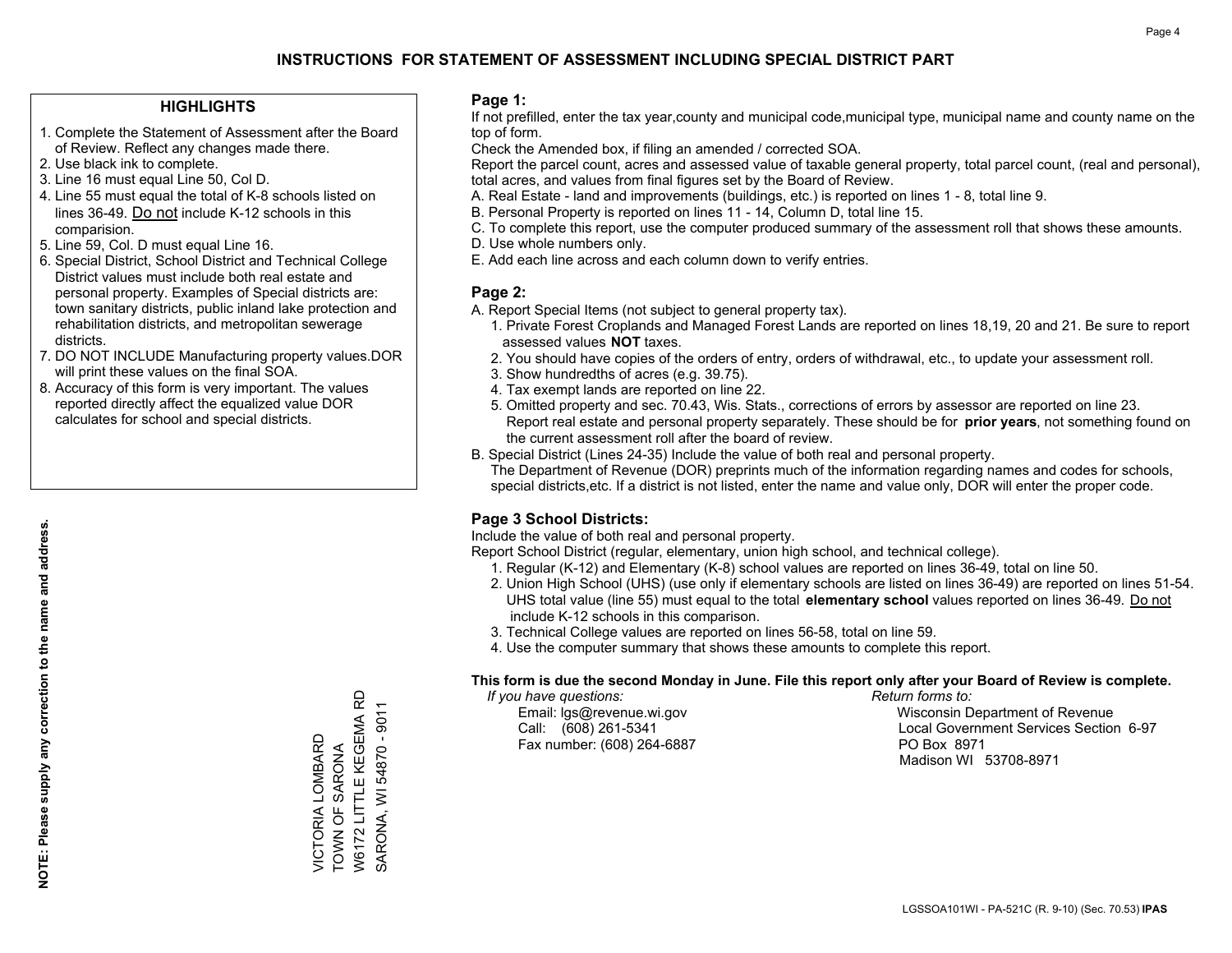**FINAL - EQUATED**

**STATEMENT OF ASSESSMENT FOR 2016** 

| 65.      | กจ⊿   | 1777    |
|----------|-------|---------|
| $\cdots$ | MI IN | ACCT NO |

|                                                                                  | <b>FOR</b>                                                                                                                                                                                   | <b>TOWN OF</b><br><b>OF</b>                                  | <b>SPOONER</b>                            |        | <b>WASHBURN COUNTY</b>                       |                         |                                        | <b>WHEN COMPLETING THIS DOCUMENT</b>     |
|----------------------------------------------------------------------------------|----------------------------------------------------------------------------------------------------------------------------------------------------------------------------------------------|--------------------------------------------------------------|-------------------------------------------|--------|----------------------------------------------|-------------------------|----------------------------------------|------------------------------------------|
|                                                                                  |                                                                                                                                                                                              | Town - Village - City                                        | <b>Municipality Name</b>                  |        | <b>County Name</b>                           |                         |                                        | DO NOT WRITE OVER X's OR IN SHADED AREAS |
| Line<br>No.                                                                      |                                                                                                                                                                                              | <b>REAL ESTATE</b><br>(See Lines 18 - 22 for                 | PARCEL COUNT<br>TOTAL LAND   IMPROVEMENTS |        | NO. OF ACRES<br><b>WHOLE</b><br>NUMBERS ONLY | VALUE OF<br><b>LAND</b> | <b>VALUE OF</b><br><b>IMPROVEMENTS</b> | TOTAL VALUE OF LAND<br>AND IMPROVEMENTS  |
|                                                                                  |                                                                                                                                                                                              | other Real Estate)                                           | Col. A                                    | Col. B | Col. C                                       | Col. D                  | Col. E                                 | Col. F                                   |
| -1                                                                               |                                                                                                                                                                                              | <b>RESIDENTIAL - Class 1</b>                                 | 701                                       | 490    | 1,866                                        | 25,452,300              | 53,693,800                             | 79,146,100                               |
| 2                                                                                |                                                                                                                                                                                              | <b>COMMERCIAL - Class 2</b>                                  | 38                                        | 27     | 289                                          | 1,556,900               | 2,155,400                              | 3,712,300                                |
| 3                                                                                |                                                                                                                                                                                              | <b>MANUFACTURING - Class 3</b>                               | 6                                         | 0      | 132                                          | 461,600                 |                                        | 461,600<br>0                             |
| 4                                                                                |                                                                                                                                                                                              | <b>AGRICULTURAL - Class 4</b>                                | 126                                       |        | 1,885                                        | 267,500                 |                                        | 267,500                                  |
| 5                                                                                |                                                                                                                                                                                              | <b>UNDEVELOPED - Class 5</b>                                 | 213                                       |        | 2,267                                        | 895,200                 |                                        | 895,200                                  |
| 6                                                                                |                                                                                                                                                                                              | AGRICULTURAL FOREST - Class 5m                               | 69                                        |        | 1,092                                        | 1,030,500               |                                        | 1,030,500                                |
| $\overline{7}$                                                                   |                                                                                                                                                                                              | FOREST LANDS - Class 6                                       | 143                                       |        | 1,978                                        | 4,033,500               |                                        | 4,033,500                                |
| 8                                                                                |                                                                                                                                                                                              | OTHER - Class 7                                              | 10                                        | 10     | 22                                           | 51,600                  | 401,900                                | 453,500                                  |
| 9                                                                                |                                                                                                                                                                                              | TOTAL - ALL COLUMNS                                          | 1,306                                     | 527    | 9,531                                        | 33,749,100              | 56,251,100                             | 90,000,200                               |
| 10                                                                               |                                                                                                                                                                                              | NUMBER OF PERSONAL PROPERTY ACCOUNTS IN ROLL                 |                                           |        | 21                                           | <b>LOCALLY ASSESSED</b> | <b>MANUFACTURING</b>                   | <b>MERGED</b>                            |
| 11                                                                               |                                                                                                                                                                                              | BOATS AND OTHER WATERCRAFT NOT EXEMPT - Code 1               |                                           |        |                                              | 1,700                   |                                        | 1,700<br>0                               |
| 12                                                                               |                                                                                                                                                                                              | MACHINERY, TOOLS AND PATTERNS - Code 2                       |                                           |        |                                              | 461,000                 |                                        | 461,000<br>$\Omega$                      |
| 13                                                                               |                                                                                                                                                                                              | FURNITURE, FIXTURES AND EQUIPMENT - Code 3                   |                                           |        |                                              | 34,900                  |                                        | 0<br>34,900                              |
| 14                                                                               |                                                                                                                                                                                              | ALL OTHER PERSONAL PROPERTY NOT EXEMPT - Codes 4A, 4B, 4C    |                                           |        |                                              | 168,400                 |                                        | 0<br>168,400                             |
| 15                                                                               |                                                                                                                                                                                              | TOTAL OF PERSONAL PROPERTY NOT EXEMPT (Total of Lines 11-14) |                                           |        |                                              | 666,000                 |                                        | 666,000<br>0                             |
| 16                                                                               | AGGREGATE ASSESSED VALUE OF ALL PROPERTY SUBJECT TO THE GENERAL PROPERTY TAX (Total of Lines 9F and 15F)<br>MUST EQUAL TOTAL VALUE OF THE SCHOOL DISTRICTS (K-12 PLUS K-8) - Line 50, Col. F |                                                              |                                           |        |                                              |                         |                                        | 90,666,200                               |
| 17                                                                               |                                                                                                                                                                                              | <b>BOARD OF REVIEW</b>                                       |                                           |        | Name of Assessor                             |                         |                                        | Telephone #                              |
| DATE OF FINAL ADJOURNMENT<br>06/18/2016<br><b>IAN HOLLOWAY</b><br>(608) 374-4207 |                                                                                                                                                                                              |                                                              |                                           |        |                                              |                         |                                        |                                          |

REMARKS

The Assessment Ratio to be used in calculating the estimated Fair Market Value on tax bills for this tax district is 1.027417668<br>This ratio should be used to convert assessed values to "Calculate Equalized Values" in Step Commission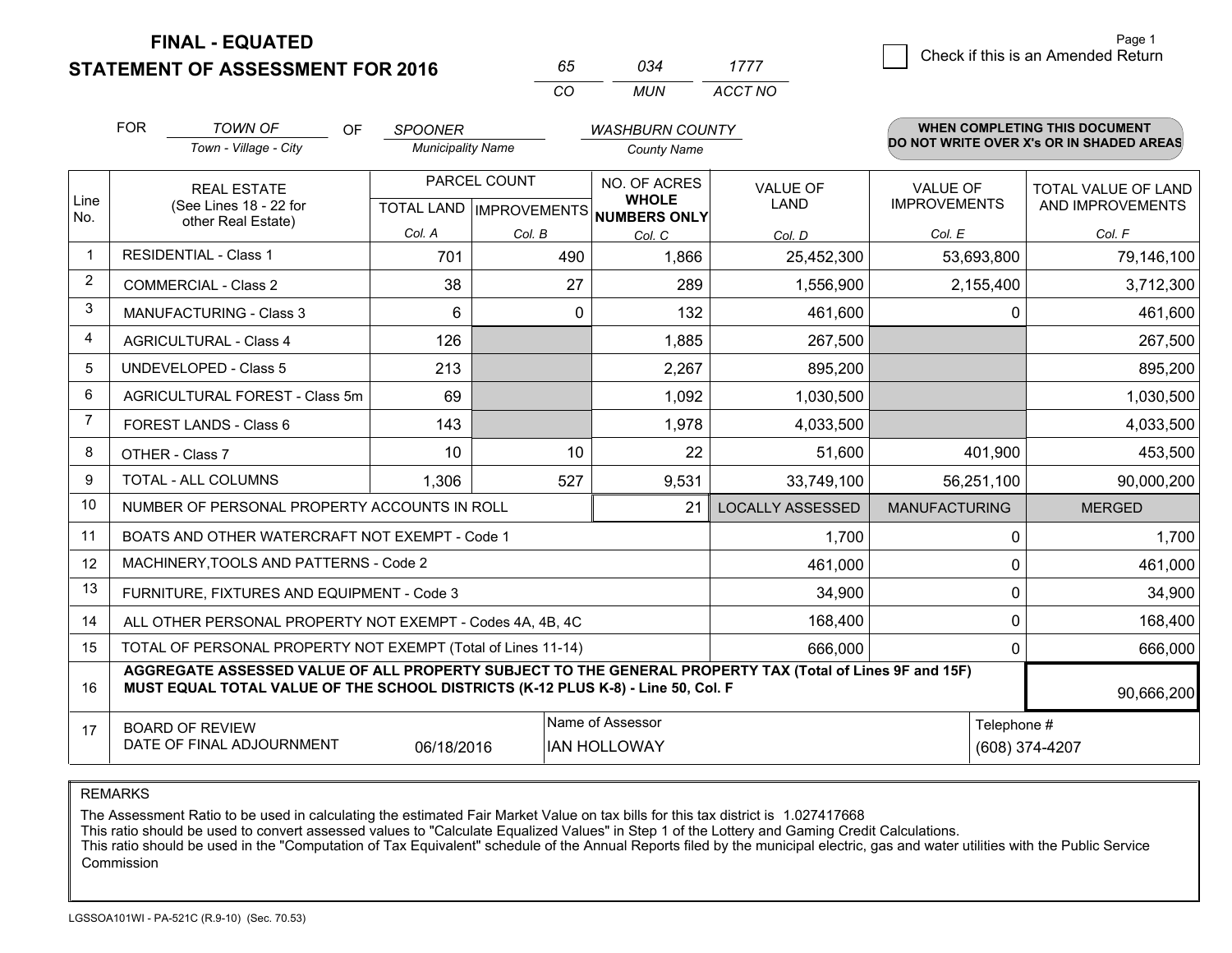*YEAR CO MUN ACCT NO* <sup>2016</sup> <sup>65</sup> <sup>034</sup> <sup>1777</sup> Page 2

Do not confuse FOREST LANDS (Line 7) with FOREST CROPS (in this section) - They are **NOT** the same

|    |                                                            |                                                               | Private Forest Crop - Reg Class @ \$2.52 per acre |                                                                                |  |                 |           |                                                                              |         |                    |  |
|----|------------------------------------------------------------|---------------------------------------------------------------|---------------------------------------------------|--------------------------------------------------------------------------------|--|-----------------|-----------|------------------------------------------------------------------------------|---------|--------------------|--|
| 18 | (a) PARCELS                                                | (b) ACRES                                                     |                                                   | (c) ASSESSED VALUE                                                             |  | (d) PARCELS     |           | (e) ACRES                                                                    |         | (f) ASSESSED VALUE |  |
|    |                                                            |                                                               |                                                   |                                                                                |  |                 |           |                                                                              |         |                    |  |
|    | Private Forest Crop - Special Class @ 20¢ per acre         |                                                               |                                                   |                                                                                |  |                 |           | Entered Before 2005 Managed Forest - Ferrous Mining CLOSED @ \$8.27 per acre |         |                    |  |
| 19 | (a) PARCELS                                                | (b) ACRES                                                     |                                                   | (c) ASSESSED VALUE                                                             |  | (d) PARCELS     |           | (e) ACRES                                                                    |         | (f) ASSESSED VALUE |  |
|    |                                                            |                                                               |                                                   |                                                                                |  |                 |           |                                                                              |         |                    |  |
|    | Entered Before 2005 Managed Forest - OPEN @ \$.79 per acre |                                                               |                                                   |                                                                                |  |                 |           | Entered Before 2005 Managed Forest - CLOSED @ \$1.87 per acre                |         |                    |  |
| 20 | (a) PARCELS                                                | (b) ACRES                                                     |                                                   | (c) ASSESSED VALUE                                                             |  | (d) PARCELS     |           | (e) ACRES                                                                    |         | (f) ASSESSED VALUE |  |
|    |                                                            | 158                                                           |                                                   | 300,000                                                                        |  | 11              | 342.46    |                                                                              | 482,700 |                    |  |
|    |                                                            | Entered After 2004 Managed Forest - OPEN @<br>\$2.14 per acre |                                                   |                                                                                |  |                 |           | Entered After 2004 Managed Forest - CLOSED @ \$10.68 per acre                |         |                    |  |
| 21 | (a) PARCELS                                                | (b) ACRES                                                     |                                                   | (c) ASSESSED VALUE                                                             |  | (d) PARCELS     | (e) ACRES |                                                                              |         | (f) ASSESSED VALUE |  |
|    |                                                            |                                                               |                                                   |                                                                                |  |                 |           |                                                                              |         |                    |  |
|    | 17                                                         | 545.73                                                        |                                                   | 790,900                                                                        |  | 6               |           | 200.25                                                                       |         | 271,900            |  |
| 22 | (a) County Forest Cropland Acres                           |                                                               |                                                   | (b) Federal Acres                                                              |  | (c) State Acres |           | (d) County (NOT FOREST CROP) Acres                                           |         | (e) Other Acres    |  |
|    |                                                            |                                                               |                                                   |                                                                                |  | 254.96          |           | 32.02                                                                        |         |                    |  |
|    |                                                            |                                                               |                                                   | Assessed Value of Omitted Property From Prior Years (Sec. 70.44)               |  |                 |           | Assessed Value of Sec. 70.43 Corrections of Errors by Assessors              |         |                    |  |
|    |                                                            | (a) REAL ESTATE                                               |                                                   | (b) PERSONAL                                                                   |  |                 |           | (c1) REAL ESTATE                                                             |         | (c2) PERSONAL      |  |
| 23 |                                                            |                                                               |                                                   |                                                                                |  |                 |           |                                                                              |         |                    |  |
|    |                                                            |                                                               |                                                   | Manufacturing Equated Value of Omitted Property From Prior Years (Sec. 70.995) |  |                 |           | Mfg. Equated Value of Sec.70.43 Corrections of Errors by Assessors           |         |                    |  |
|    |                                                            | (d) REAL ESTATE                                               |                                                   | (e) PERSONAL                                                                   |  |                 |           | (f1) REAL ESTATE                                                             |         | (f2) PERSONAL      |  |
|    |                                                            |                                                               |                                                   |                                                                                |  |                 |           |                                                                              |         |                    |  |

## **SPECIAL DISTRICTS**

| Line<br>No. | Enter 6-digit<br>Special District<br>Code (Col. A) | <b>Account</b><br><b>Number</b><br>(Col. B) | <b>Special District Name</b><br>(Col. C) | <b>Locally Assessed Value</b><br>of Real Estate and<br>Personal Property (Col. D) | Mfg Value of Real Estate<br>and Personal Property<br>(Col. E) | <b>Merged Value of</b><br><b>Real Estate and</b><br>Personal Property (Col. F) |
|-------------|----------------------------------------------------|---------------------------------------------|------------------------------------------|-----------------------------------------------------------------------------------|---------------------------------------------------------------|--------------------------------------------------------------------------------|
| 24          | 658030                                             | 0425                                        | <b>SPOONER LAKE DISTRICT</b>             | 30,707,400                                                                        |                                                               | 30,707,400                                                                     |
| 25          |                                                    |                                             |                                          |                                                                                   |                                                               |                                                                                |
| 26          |                                                    |                                             |                                          |                                                                                   |                                                               |                                                                                |
| 27          |                                                    |                                             |                                          |                                                                                   |                                                               |                                                                                |
| 28          |                                                    |                                             |                                          |                                                                                   |                                                               |                                                                                |
| 29          |                                                    |                                             |                                          |                                                                                   |                                                               |                                                                                |
| 30          |                                                    |                                             |                                          |                                                                                   |                                                               |                                                                                |
| 31          |                                                    |                                             |                                          |                                                                                   |                                                               |                                                                                |
| 32          |                                                    |                                             |                                          |                                                                                   |                                                               |                                                                                |
| 33          |                                                    |                                             |                                          |                                                                                   |                                                               |                                                                                |
| 34          |                                                    |                                             |                                          |                                                                                   |                                                               |                                                                                |
| 35          |                                                    |                                             |                                          |                                                                                   |                                                               |                                                                                |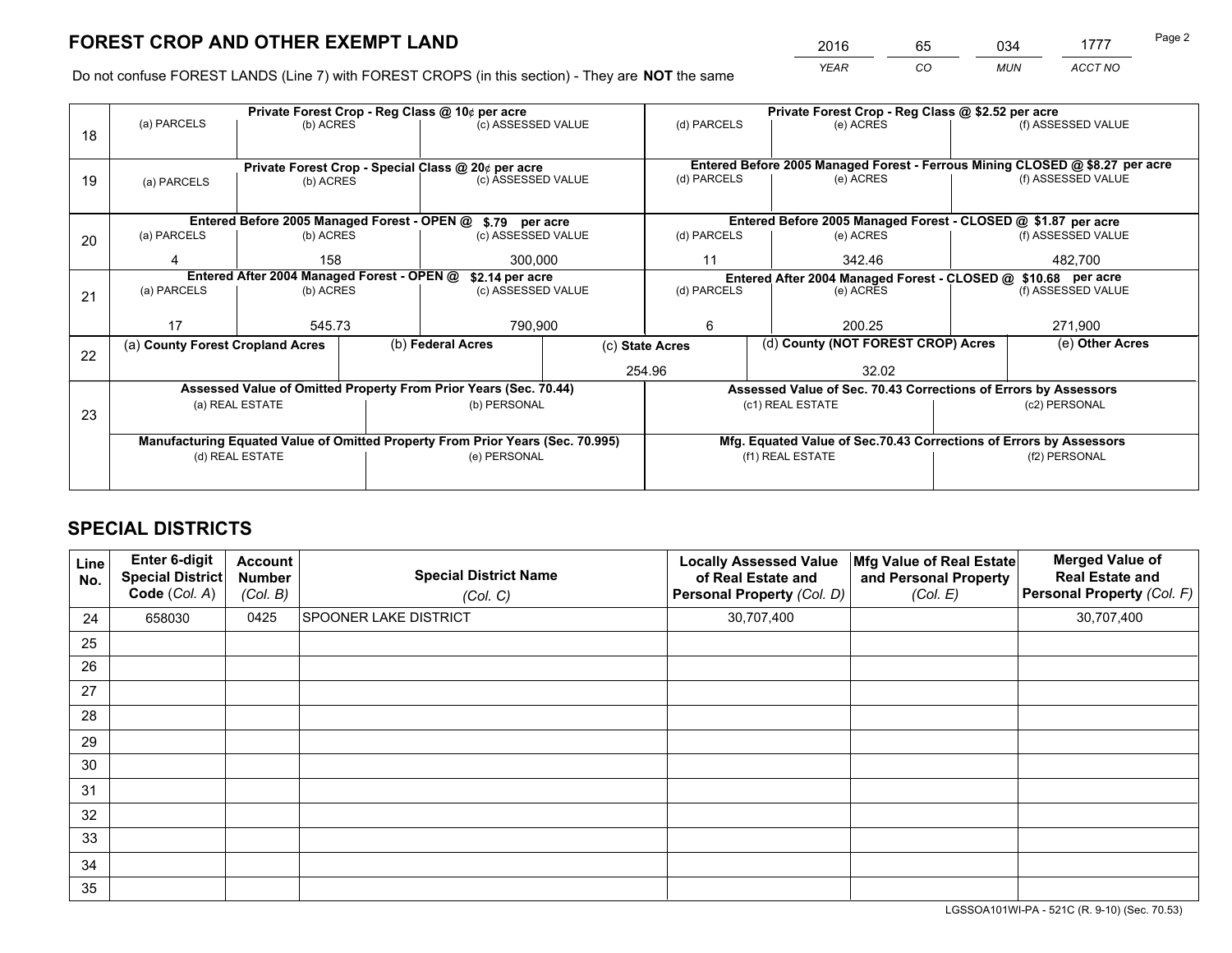|             |                                                                 |                                             |                                                         | <b>YEAR</b>                                                                       | CO<br><b>MUN</b>                                              | ACCT NO                                                                        |  |
|-------------|-----------------------------------------------------------------|---------------------------------------------|---------------------------------------------------------|-----------------------------------------------------------------------------------|---------------------------------------------------------------|--------------------------------------------------------------------------------|--|
| Line<br>No. | <b>Enter 6-digit</b><br><b>School District</b><br>Code (Col. A) | <b>Account</b><br><b>Number</b><br>(Col. B) | <b>School District Name</b><br>(Col. C)                 | <b>Locally Assessed Value</b><br>of Real Estate and<br>Personal Property (Col. D) | Mfg Value of Real Estate<br>and Personal Property<br>(Col. E) | <b>Merged Value of</b><br><b>Real Estate and</b><br>Personal Property (Col. F) |  |
|             | A. SCHOOL DISTRICTS (K-8 and K-12)                              |                                             |                                                         |                                                                                   |                                                               |                                                                                |  |
| 36          | 655474                                                          | 0393                                        | SCH D OF SPOONER                                        | 90,204,600                                                                        | 461,600                                                       | 90,666,200                                                                     |  |
| 37          |                                                                 |                                             |                                                         |                                                                                   |                                                               |                                                                                |  |
| 38          |                                                                 |                                             |                                                         |                                                                                   |                                                               |                                                                                |  |
| 39          |                                                                 |                                             |                                                         |                                                                                   |                                                               |                                                                                |  |
| 40          |                                                                 |                                             |                                                         |                                                                                   |                                                               |                                                                                |  |
| 41<br>42    |                                                                 |                                             |                                                         |                                                                                   |                                                               |                                                                                |  |
| 43          |                                                                 |                                             |                                                         |                                                                                   |                                                               |                                                                                |  |
|             |                                                                 |                                             |                                                         |                                                                                   |                                                               |                                                                                |  |
| 44<br>45    |                                                                 |                                             |                                                         |                                                                                   |                                                               |                                                                                |  |
| 46          |                                                                 |                                             |                                                         |                                                                                   |                                                               |                                                                                |  |
| 47          |                                                                 |                                             |                                                         |                                                                                   |                                                               |                                                                                |  |
| 48          |                                                                 |                                             |                                                         |                                                                                   |                                                               |                                                                                |  |
| 49          |                                                                 |                                             |                                                         |                                                                                   |                                                               |                                                                                |  |
| 50          |                                                                 |                                             | TOTAL ASSESSED VALUE OF SCHOOL DISTRICTS (K-8 and K-12) | 90,204,600                                                                        | 461,600                                                       | 90,666,200                                                                     |  |
|             | <b>B.</b><br>UNION HIGH SCHOOL DISTRICTS                        |                                             |                                                         |                                                                                   |                                                               |                                                                                |  |
| 51          |                                                                 |                                             |                                                         |                                                                                   |                                                               |                                                                                |  |
| 52          |                                                                 |                                             |                                                         |                                                                                   |                                                               |                                                                                |  |
| 53          |                                                                 |                                             |                                                         |                                                                                   |                                                               |                                                                                |  |
| 54          |                                                                 |                                             |                                                         |                                                                                   |                                                               |                                                                                |  |
| 55          | TOTAL ASSESSED VALUE OF UNION HIGH SCHOOLS                      |                                             |                                                         |                                                                                   |                                                               |                                                                                |  |
|             | C.<br><b>TECHNICAL COLLEGE DISTRICTS</b>                        |                                             |                                                         |                                                                                   |                                                               |                                                                                |  |
| 56          | 001700                                                          | 0016                                        | WISCONSIN INDIANHEAD TECH COLLEGE SHEL                  | 90,204,600                                                                        | 461,600                                                       | 90,666,200                                                                     |  |
| 57<br>58    |                                                                 |                                             |                                                         |                                                                                   |                                                               |                                                                                |  |
| 59          |                                                                 |                                             | TOTAL ASSESSED VALUE OF TECHNICAL COLLEGES              | 90,204,600                                                                        | 461,600                                                       | 90,666,200                                                                     |  |
|             |                                                                 |                                             |                                                         |                                                                                   |                                                               |                                                                                |  |

65

034

 *I hereby certify, to the best of my knowledge and belief, this form is complete and correct.*

**SCHOOL DISTRICTS**

| Print name of preparer | Title                    |                | Date (MM / DD / CCYY) |
|------------------------|--------------------------|----------------|-----------------------|
|                        |                          |                |                       |
| Signature of preparer  | Contact Telephone Number | E-mail address |                       |
|                        | $\overline{\phantom{0}}$ |                |                       |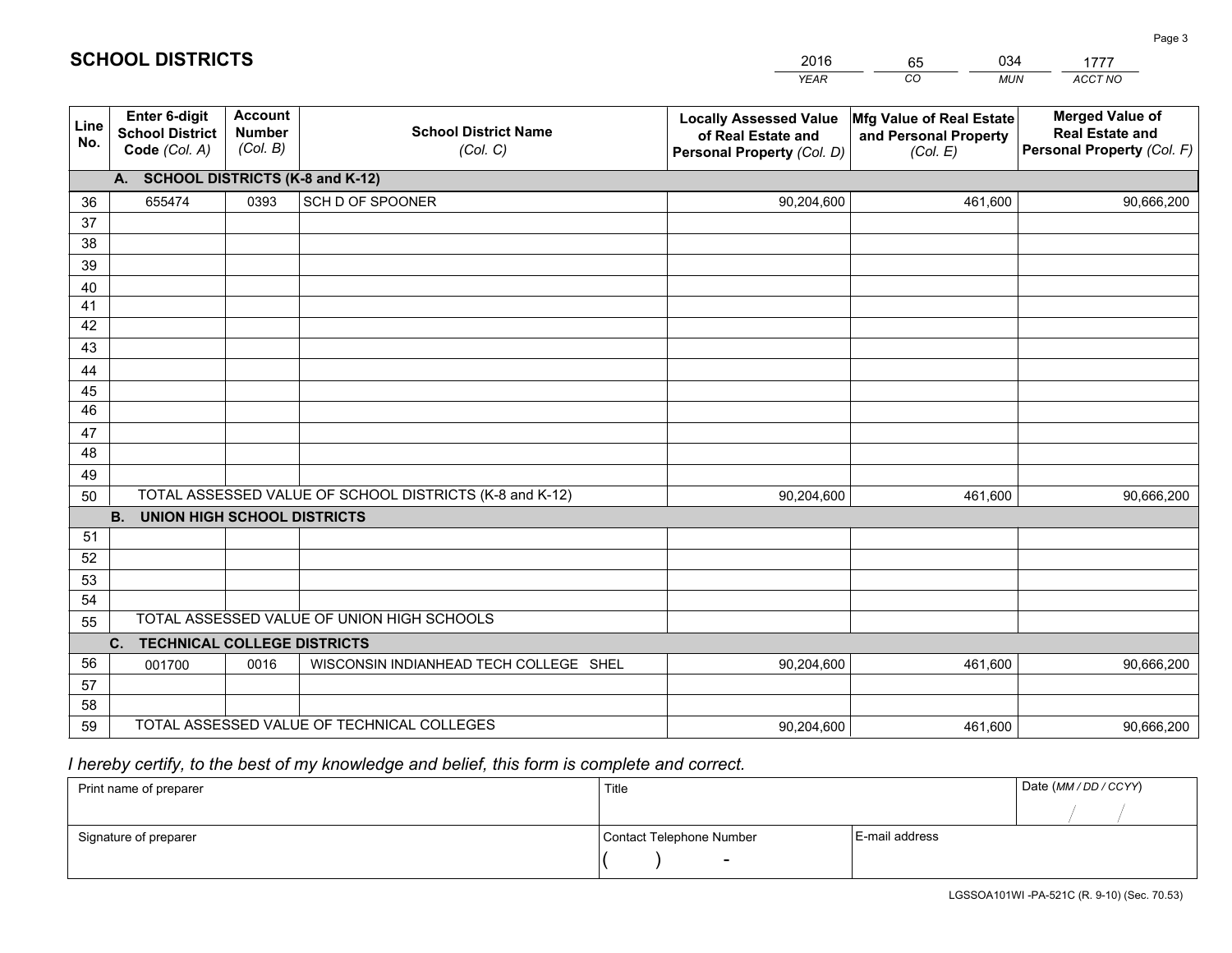#### **HIGHLIGHTS**

- 1. Complete the Statement of Assessment after the Board of Review. Reflect any changes made there.
- 2. Use black ink to complete.
- 3. Line 16 must equal Line 50, Col D.
- 4. Line 55 must equal the total of K-8 schools listed on lines 36-49. Do not include K-12 schools in this comparision.
- 5. Line 59, Col. D must equal Line 16.
- 6. Special District, School District and Technical College District values must include both real estate and personal property. Examples of Special districts are: town sanitary districts, public inland lake protection and rehabilitation districts, and metropolitan sewerage districts.
- 7. DO NOT INCLUDE Manufacturing property values.DOR will print these values on the final SOA.
- 8. Accuracy of this form is very important. The values reported directly affect the equalized value DOR calculates for school and special districts.

#### **Page 1:**

 If not prefilled, enter the tax year,county and municipal code,municipal type, municipal name and county name on the top of form.

Check the Amended box, if filing an amended / corrected SOA.

 Report the parcel count, acres and assessed value of taxable general property, total parcel count, (real and personal), total acres, and values from final figures set by the Board of Review.

- A. Real Estate land and improvements (buildings, etc.) is reported on lines 1 8, total line 9.
- B. Personal Property is reported on lines 11 14, Column D, total line 15.
- C. To complete this report, use the computer produced summary of the assessment roll that shows these amounts.
- D. Use whole numbers only.
- E. Add each line across and each column down to verify entries.

#### **Page 2:**

- A. Report Special Items (not subject to general property tax).
- 1. Private Forest Croplands and Managed Forest Lands are reported on lines 18,19, 20 and 21. Be sure to report assessed values **NOT** taxes.
- 2. You should have copies of the orders of entry, orders of withdrawal, etc., to update your assessment roll.
	- 3. Show hundredths of acres (e.g. 39.75).
- 4. Tax exempt lands are reported on line 22.
- 5. Omitted property and sec. 70.43, Wis. Stats., corrections of errors by assessor are reported on line 23. Report real estate and personal property separately. These should be for **prior years**, not something found on the current assessment roll after the board of review.
- B. Special District (Lines 24-35) Include the value of both real and personal property.
- The Department of Revenue (DOR) preprints much of the information regarding names and codes for schools, special districts,etc. If a district is not listed, enter the name and value only, DOR will enter the proper code.

### **Page 3 School Districts:**

Include the value of both real and personal property.

Report School District (regular, elementary, union high school, and technical college).

- 1. Regular (K-12) and Elementary (K-8) school values are reported on lines 36-49, total on line 50.
- 2. Union High School (UHS) (use only if elementary schools are listed on lines 36-49) are reported on lines 51-54. UHS total value (line 55) must equal to the total **elementary school** values reported on lines 36-49. Do notinclude K-12 schools in this comparison.
- 3. Technical College values are reported on lines 56-58, total on line 59.
- 4. Use the computer summary that shows these amounts to complete this report.

#### **This form is due the second Monday in June. File this report only after your Board of Review is complete.**

 *If you have questions: Return forms to:*

Fax number: (608) 264-6887 PO Box 8971

 Email: lgs@revenue.wi.gov Wisconsin Department of Revenue Call: (608) 261-5341 Local Government Services Section 6-97Madison WI 53708-8971

윤 W5540 ROCKY RIDGE RD W5540 ROCKY RIDGE **JANICE FENNIMAN<br>TOWN OF SPOONER** TOWN OF SPOONER SPOONER, WI 54801 SPOONER, WI 54801 JANICE FENNIMAN

**NOTE: Please supply any correction to the name and address.**

NOTE: Please supply any correction to the name and address.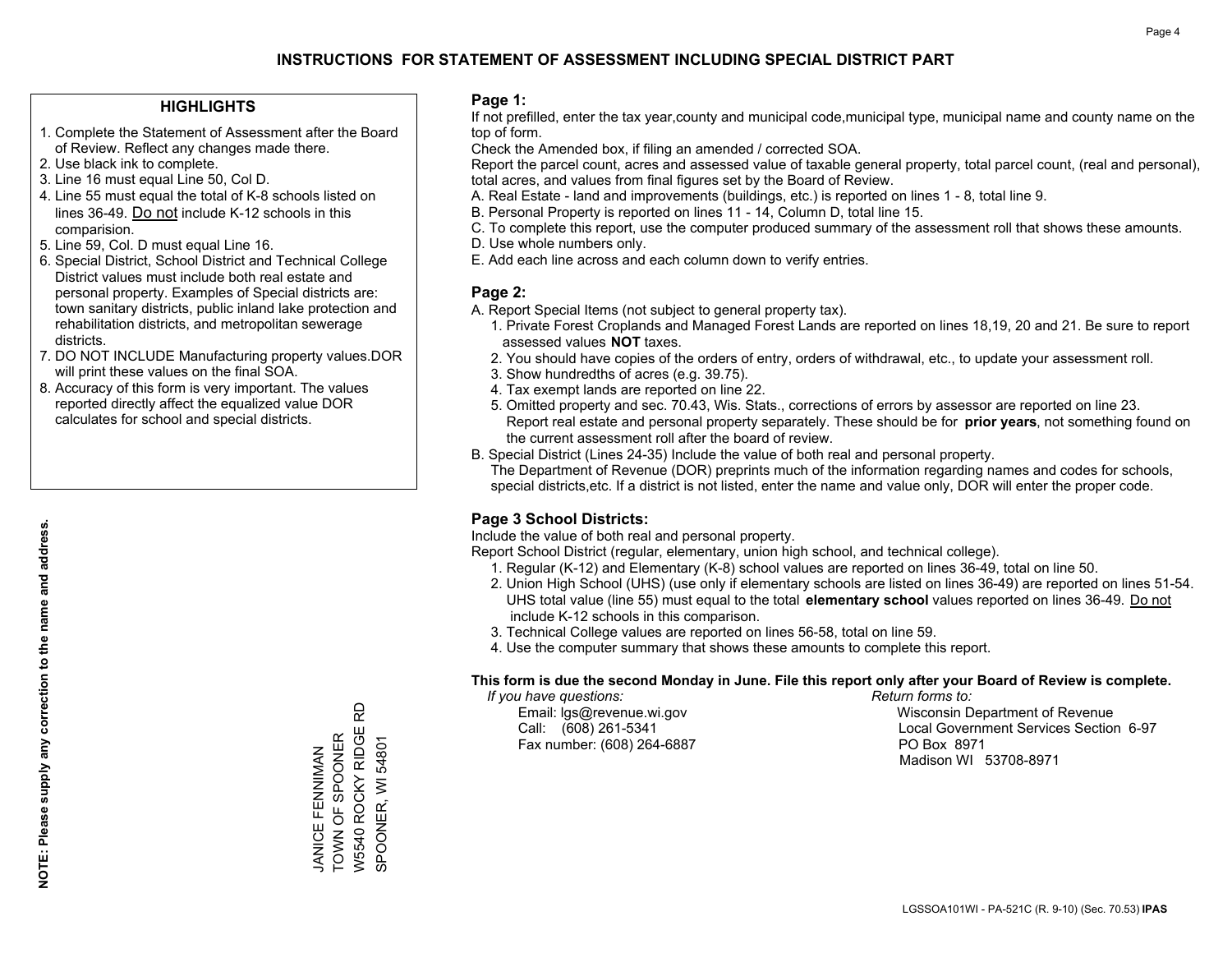**STATEMENT OF ASSESSMENT FOR 2016** 

**FINAL - EQUATED**

| 65. | การค | 1778    |
|-----|------|---------|
| CO. | MUN  | ACCT NO |

|                | <b>FOR</b>                                                                                                                                                                                                 | <b>TOWN OF</b><br><b>OF</b>                                  | <b>SPRINGBROOK</b>       |              | <b>WASHBURN COUNTY</b>                                               |                                |                                 | <b>WHEN COMPLETING THIS DOCUMENT</b>           |
|----------------|------------------------------------------------------------------------------------------------------------------------------------------------------------------------------------------------------------|--------------------------------------------------------------|--------------------------|--------------|----------------------------------------------------------------------|--------------------------------|---------------------------------|------------------------------------------------|
|                |                                                                                                                                                                                                            | Town - Village - City                                        | <b>Municipality Name</b> |              | <b>County Name</b>                                                   |                                |                                 | DO NOT WRITE OVER X's OR IN SHADED AREAS       |
| Line<br>No.    |                                                                                                                                                                                                            | <b>REAL ESTATE</b><br>(See Lines 18 - 22 for                 |                          | PARCEL COUNT | NO. OF ACRES<br><b>WHOLE</b><br>TOTAL LAND IMPROVEMENTS NUMBERS ONLY | <b>VALUE OF</b><br><b>LAND</b> | VALUE OF<br><b>IMPROVEMENTS</b> | <b>TOTAL VALUE OF LAND</b><br>AND IMPROVEMENTS |
|                | other Real Estate)                                                                                                                                                                                         |                                                              | Col. A                   | Col. B       | Col. C                                                               | Col. D                         | Col. E                          | Col. F                                         |
| $\overline{1}$ |                                                                                                                                                                                                            | <b>RESIDENTIAL - Class 1</b>                                 | 412                      | 313          | 799                                                                  | 4,284,900                      | 17,543,700                      | 21,828,600                                     |
| 2              |                                                                                                                                                                                                            | <b>COMMERCIAL - Class 2</b>                                  | 16                       | 14           | 16                                                                   | 416,100                        | 684,400                         | 1,100,500                                      |
| 3              |                                                                                                                                                                                                            | <b>MANUFACTURING - Class 3</b>                               |                          |              | 20                                                                   | 29,100                         | 380,500                         | 409,600                                        |
| 4              |                                                                                                                                                                                                            | <b>AGRICULTURAL - Class 4</b>                                | 123                      |              | 2,242                                                                | 279,900                        |                                 | 279,900                                        |
| 5              |                                                                                                                                                                                                            | UNDEVELOPED - Class 5                                        | 176                      |              | 1,389                                                                | 460,700                        |                                 | 460,700                                        |
| 6              |                                                                                                                                                                                                            | AGRICULTURAL FOREST - Class 5m                               | 73                       |              | 975                                                                  | 958,000                        |                                 | 958,000                                        |
| $\overline{7}$ |                                                                                                                                                                                                            | FOREST LANDS - Class 6                                       | 263                      |              | 4,982                                                                | 8,360,500                      |                                 | 8,360,500                                      |
| 8              |                                                                                                                                                                                                            | OTHER - Class 7                                              | 26                       | 24           | 39                                                                   | 123,000                        | 762,400                         | 885,400                                        |
| 9              |                                                                                                                                                                                                            | TOTAL - ALL COLUMNS                                          | 1,090                    | 352          | 10,462                                                               | 14,912,200                     | 19,371,000                      | 34,283,200                                     |
| 10             | NUMBER OF PERSONAL PROPERTY ACCOUNTS IN ROLL                                                                                                                                                               |                                                              |                          |              | 24                                                                   | <b>LOCALLY ASSESSED</b>        | <b>MANUFACTURING</b>            | <b>MERGED</b>                                  |
| 11             |                                                                                                                                                                                                            | BOATS AND OTHER WATERCRAFT NOT EXEMPT - Code 1               |                          |              | 0                                                                    | $\Omega$                       | $\mathbf 0$                     |                                                |
| 12             |                                                                                                                                                                                                            | MACHINERY, TOOLS AND PATTERNS - Code 2                       |                          |              |                                                                      | 43,500                         | 115,800                         | 159,300                                        |
| 13             |                                                                                                                                                                                                            | FURNITURE, FIXTURES AND EQUIPMENT - Code 3                   |                          |              | 40,900                                                               | $\Omega$                       | 40,900                          |                                                |
| 14             |                                                                                                                                                                                                            | ALL OTHER PERSONAL PROPERTY NOT EXEMPT - Codes 4A, 4B, 4C    |                          |              | 181,000                                                              | 300                            | 181,300                         |                                                |
| 15             |                                                                                                                                                                                                            | TOTAL OF PERSONAL PROPERTY NOT EXEMPT (Total of Lines 11-14) |                          |              | 265,400                                                              | 116,100                        | 381,500                         |                                                |
| 16             | AGGREGATE ASSESSED VALUE OF ALL PROPERTY SUBJECT TO THE GENERAL PROPERTY TAX (Total of Lines 9F and 15F)<br>MUST EQUAL TOTAL VALUE OF THE SCHOOL DISTRICTS (K-12 PLUS K-8) - Line 50, Col. F<br>34,664,700 |                                                              |                          |              |                                                                      |                                |                                 |                                                |
| 17             |                                                                                                                                                                                                            | <b>BOARD OF REVIEW</b><br>DATE OF FINAL ADJOURNMENT          | 06/13/2016               |              | Name of Assessor<br><b>LARRY LEE</b>                                 |                                | Telephone #                     | (715) 520-2126                                 |

REMARKS

The Assessment Ratio to be used in calculating the estimated Fair Market Value on tax bills for this tax district is .989464532

This ratio should be used to convert assessed values to "Calculate Equalized Values" in Step 1 of the Lottery and Gaming Credit Calculations.<br>This ratio should be used in the "Computation of Tax Equivalent" schedule of the Commission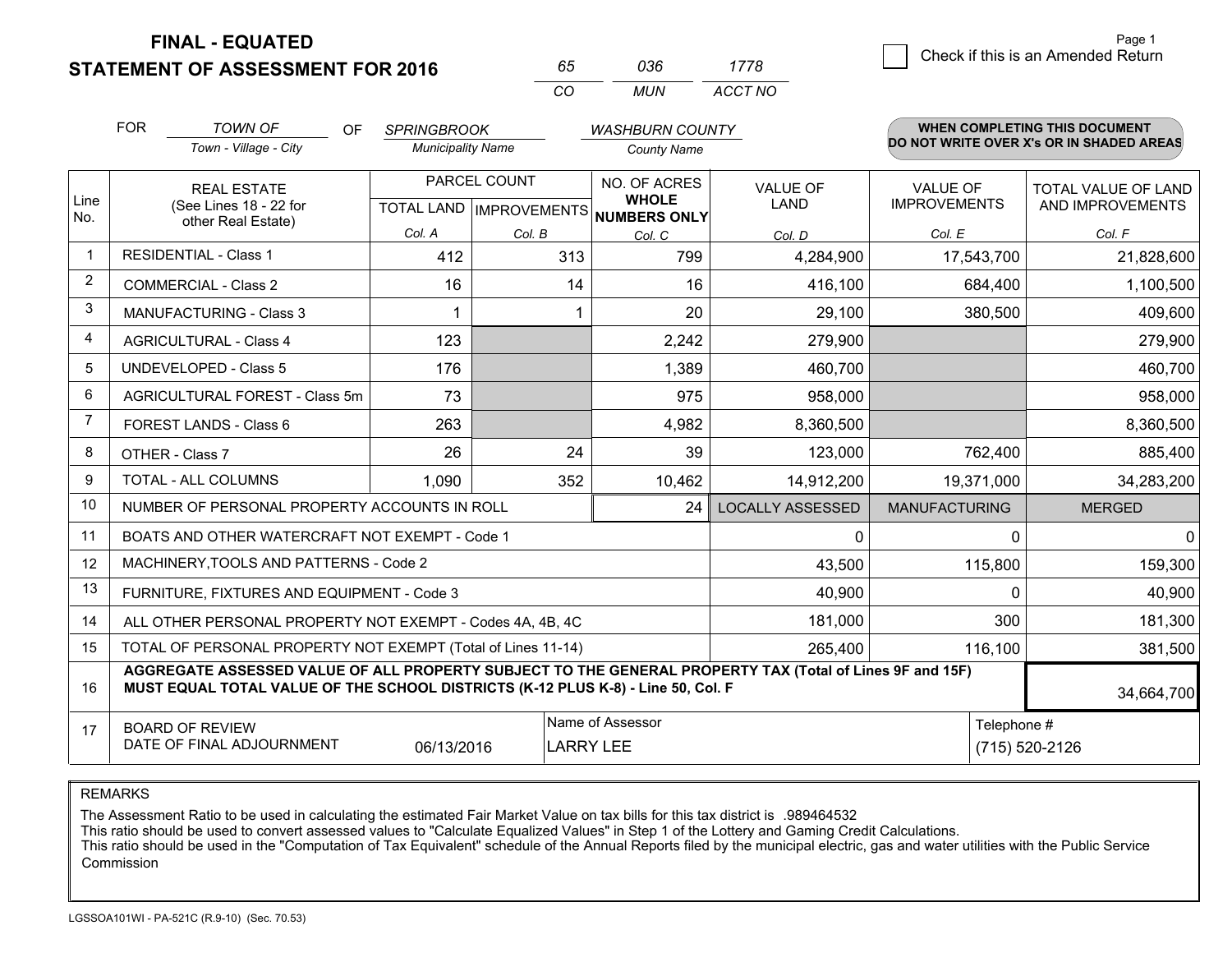*YEAR CO MUN ACCT NO* <sup>2016</sup> <sup>65</sup> <sup>036</sup> <sup>1778</sup>

Do not confuse FOREST LANDS (Line 7) with FOREST CROPS (in this section) - They are **NOT** the same

|    | Private Forest Crop - Reg Class @ 10¢ per acre                                 |                                 |                                                    |                                                                  |                    | Private Forest Crop - Reg Class @ \$2.52 per acre                                           |                                 |                 |                    |  |
|----|--------------------------------------------------------------------------------|---------------------------------|----------------------------------------------------|------------------------------------------------------------------|--------------------|---------------------------------------------------------------------------------------------|---------------------------------|-----------------|--------------------|--|
| 18 | (a) PARCELS<br>(b) ACRES                                                       |                                 |                                                    | (c) ASSESSED VALUE                                               |                    | (d) PARCELS                                                                                 | (e) ACRES                       |                 | (f) ASSESSED VALUE |  |
|    |                                                                                |                                 |                                                    |                                                                  |                    |                                                                                             | 40                              |                 | 46.200             |  |
|    |                                                                                |                                 | Private Forest Crop - Special Class @ 20¢ per acre |                                                                  |                    | Entered Before 2005 Managed Forest - Ferrous Mining CLOSED @ \$8.27 per acre<br>(d) PARCELS |                                 |                 |                    |  |
| 19 | (a) PARCELS                                                                    | (b) ACRES                       |                                                    |                                                                  | (c) ASSESSED VALUE |                                                                                             | (e) ACRES                       |                 | (f) ASSESSED VALUE |  |
|    |                                                                                |                                 |                                                    |                                                                  |                    |                                                                                             |                                 |                 |                    |  |
|    |                                                                                |                                 |                                                    | Entered Before 2005 Managed Forest - OPEN @ \$.79 per acre       |                    | Entered Before 2005 Managed Forest - CLOSED @ \$1.87 per acre                               |                                 |                 |                    |  |
| 20 | (a) PARCELS<br>(b) ACRES                                                       |                                 |                                                    | (c) ASSESSED VALUE                                               |                    | (d) PARCELS                                                                                 | (e) ACRES                       |                 | (f) ASSESSED VALUE |  |
|    | 30                                                                             | 1.118                           |                                                    | 2,322,500                                                        |                    | $12 \overline{ }$                                                                           | 386.94                          |                 | 738,400            |  |
|    | Entered After 2004 Managed Forest - OPEN @<br>\$2.14 per acre                  |                                 |                                                    |                                                                  |                    | Entered After 2004 Managed Forest - CLOSED @ \$10.68 per acre                               |                                 |                 |                    |  |
| 21 | (a) PARCELS                                                                    | (c) ASSESSED VALUE<br>(b) ACRES |                                                    |                                                                  | (d) PARCELS        |                                                                                             | (f) ASSESSED VALUE<br>(e) ACRES |                 |                    |  |
|    |                                                                                |                                 |                                                    |                                                                  |                    |                                                                                             |                                 |                 |                    |  |
|    | 14                                                                             | 305.64                          |                                                    | 451,400                                                          |                    | 20                                                                                          | 706.85                          |                 | 1,401,600          |  |
| 22 | (a) County Forest Cropland Acres                                               |                                 |                                                    | (b) Federal Acres<br>(c) State Acres                             |                    | (d) County (NOT FOREST CROP) Acres                                                          |                                 | (e) Other Acres |                    |  |
|    | 7,742.84                                                                       |                                 |                                                    | 923.21                                                           |                    | 312.22<br>123.24                                                                            |                                 |                 | 139.86             |  |
|    |                                                                                |                                 |                                                    | Assessed Value of Omitted Property From Prior Years (Sec. 70.44) |                    | Assessed Value of Sec. 70.43 Corrections of Errors by Assessors                             |                                 |                 |                    |  |
| 23 | (a) REAL ESTATE                                                                |                                 |                                                    | (b) PERSONAL                                                     |                    | (c1) REAL ESTATE                                                                            |                                 |                 | (c2) PERSONAL      |  |
|    |                                                                                |                                 |                                                    |                                                                  |                    |                                                                                             |                                 |                 |                    |  |
|    | Manufacturing Equated Value of Omitted Property From Prior Years (Sec. 70.995) |                                 |                                                    |                                                                  |                    | Mfg. Equated Value of Sec.70.43 Corrections of Errors by Assessors                          |                                 |                 |                    |  |
|    | (d) REAL ESTATE                                                                |                                 |                                                    | (e) PERSONAL                                                     |                    | (f1) REAL ESTATE                                                                            |                                 |                 | (f2) PERSONAL      |  |
|    |                                                                                |                                 |                                                    |                                                                  |                    |                                                                                             |                                 |                 |                    |  |

## **SPECIAL DISTRICTS**

| Line<br>No. | Enter 6-digit<br>Special District<br>Code (Col. A) | <b>Account</b><br><b>Number</b> | <b>Special District Name</b> | <b>Locally Assessed Value</b><br>of Real Estate and | Mfg Value of Real Estate<br>and Personal Property | <b>Merged Value of</b><br><b>Real Estate and</b><br>Personal Property (Col. F) |
|-------------|----------------------------------------------------|---------------------------------|------------------------------|-----------------------------------------------------|---------------------------------------------------|--------------------------------------------------------------------------------|
|             |                                                    | (Col. B)                        | (Col. C)                     | Personal Property (Col. D)                          | (Col. E)                                          |                                                                                |
| 24          |                                                    |                                 |                              |                                                     |                                                   |                                                                                |
| 25          |                                                    |                                 |                              |                                                     |                                                   |                                                                                |
| 26          |                                                    |                                 |                              |                                                     |                                                   |                                                                                |
| 27          |                                                    |                                 |                              |                                                     |                                                   |                                                                                |
| 28          |                                                    |                                 |                              |                                                     |                                                   |                                                                                |
| 29          |                                                    |                                 |                              |                                                     |                                                   |                                                                                |
| 30          |                                                    |                                 |                              |                                                     |                                                   |                                                                                |
| 31          |                                                    |                                 |                              |                                                     |                                                   |                                                                                |
| 32          |                                                    |                                 |                              |                                                     |                                                   |                                                                                |
| 33          |                                                    |                                 |                              |                                                     |                                                   |                                                                                |
| 34          |                                                    |                                 |                              |                                                     |                                                   |                                                                                |
| 35          |                                                    |                                 |                              |                                                     |                                                   |                                                                                |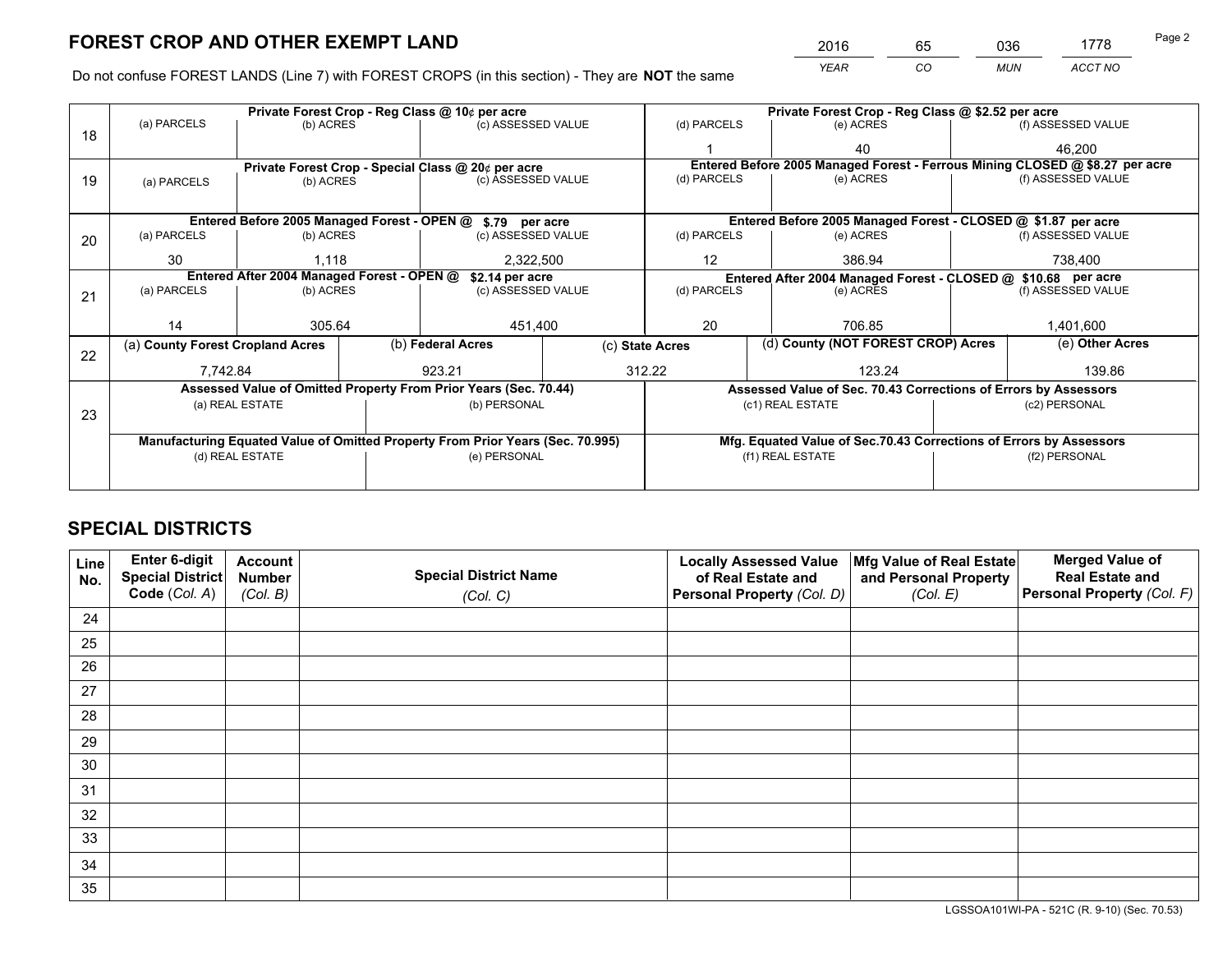|             |                                                                 |                                             |                                                         | <b>YEAR</b>                                                                       | CO<br><b>MUN</b>                                              | ACCT NO                                                                        |  |  |
|-------------|-----------------------------------------------------------------|---------------------------------------------|---------------------------------------------------------|-----------------------------------------------------------------------------------|---------------------------------------------------------------|--------------------------------------------------------------------------------|--|--|
| Line<br>No. | <b>Enter 6-digit</b><br><b>School District</b><br>Code (Col. A) | <b>Account</b><br><b>Number</b><br>(Col. B) | <b>School District Name</b><br>(Col. C)                 | <b>Locally Assessed Value</b><br>of Real Estate and<br>Personal Property (Col. D) | Mfg Value of Real Estate<br>and Personal Property<br>(Col. E) | <b>Merged Value of</b><br><b>Real Estate and</b><br>Personal Property (Col. F) |  |  |
|             | A. SCHOOL DISTRICTS (K-8 and K-12)                              |                                             |                                                         |                                                                                   |                                                               |                                                                                |  |  |
| 36          | 655474                                                          | 0393                                        | SCH D OF SPOONER                                        | 34,139,000                                                                        | 525,700                                                       | 34,664,700                                                                     |  |  |
| 37          |                                                                 |                                             |                                                         |                                                                                   |                                                               |                                                                                |  |  |
| 38          |                                                                 |                                             |                                                         |                                                                                   |                                                               |                                                                                |  |  |
| 39          |                                                                 |                                             |                                                         |                                                                                   |                                                               |                                                                                |  |  |
| 40          |                                                                 |                                             |                                                         |                                                                                   |                                                               |                                                                                |  |  |
| 41<br>42    |                                                                 |                                             |                                                         |                                                                                   |                                                               |                                                                                |  |  |
| 43          |                                                                 |                                             |                                                         |                                                                                   |                                                               |                                                                                |  |  |
|             |                                                                 |                                             |                                                         |                                                                                   |                                                               |                                                                                |  |  |
| 44<br>45    |                                                                 |                                             |                                                         |                                                                                   |                                                               |                                                                                |  |  |
| 46          |                                                                 |                                             |                                                         |                                                                                   |                                                               |                                                                                |  |  |
| 47          |                                                                 |                                             |                                                         |                                                                                   |                                                               |                                                                                |  |  |
| 48          |                                                                 |                                             |                                                         |                                                                                   |                                                               |                                                                                |  |  |
| 49          |                                                                 |                                             |                                                         |                                                                                   |                                                               |                                                                                |  |  |
| 50          |                                                                 |                                             | TOTAL ASSESSED VALUE OF SCHOOL DISTRICTS (K-8 and K-12) | 34,139,000                                                                        | 525,700                                                       | 34,664,700                                                                     |  |  |
|             | <b>B.</b><br>UNION HIGH SCHOOL DISTRICTS                        |                                             |                                                         |                                                                                   |                                                               |                                                                                |  |  |
| 51          |                                                                 |                                             |                                                         |                                                                                   |                                                               |                                                                                |  |  |
| 52          |                                                                 |                                             |                                                         |                                                                                   |                                                               |                                                                                |  |  |
| 53          |                                                                 |                                             |                                                         |                                                                                   |                                                               |                                                                                |  |  |
| 54          |                                                                 |                                             |                                                         |                                                                                   |                                                               |                                                                                |  |  |
| 55          | TOTAL ASSESSED VALUE OF UNION HIGH SCHOOLS                      |                                             |                                                         |                                                                                   |                                                               |                                                                                |  |  |
|             | C.<br><b>TECHNICAL COLLEGE DISTRICTS</b>                        |                                             |                                                         |                                                                                   |                                                               |                                                                                |  |  |
| 56          | 001700                                                          | 0016                                        | WISCONSIN INDIANHEAD TECH COLLEGE SHEL                  | 34,139,000                                                                        | 525,700                                                       | 34,664,700                                                                     |  |  |
| 57<br>58    |                                                                 |                                             |                                                         |                                                                                   |                                                               |                                                                                |  |  |
| 59          |                                                                 |                                             | TOTAL ASSESSED VALUE OF TECHNICAL COLLEGES              | 34,139,000                                                                        | 525,700                                                       | 34,664,700                                                                     |  |  |
|             |                                                                 |                                             |                                                         |                                                                                   |                                                               |                                                                                |  |  |

65

036

## *I hereby certify, to the best of my knowledge and belief, this form is complete and correct.*

**SCHOOL DISTRICTS**

| Print name of preparer | Title                    | Date (MM / DD / CCYY) |  |
|------------------------|--------------------------|-----------------------|--|
|                        |                          |                       |  |
| Signature of preparer  | Contact Telephone Number | E-mail address        |  |
|                        | $\sim$                   |                       |  |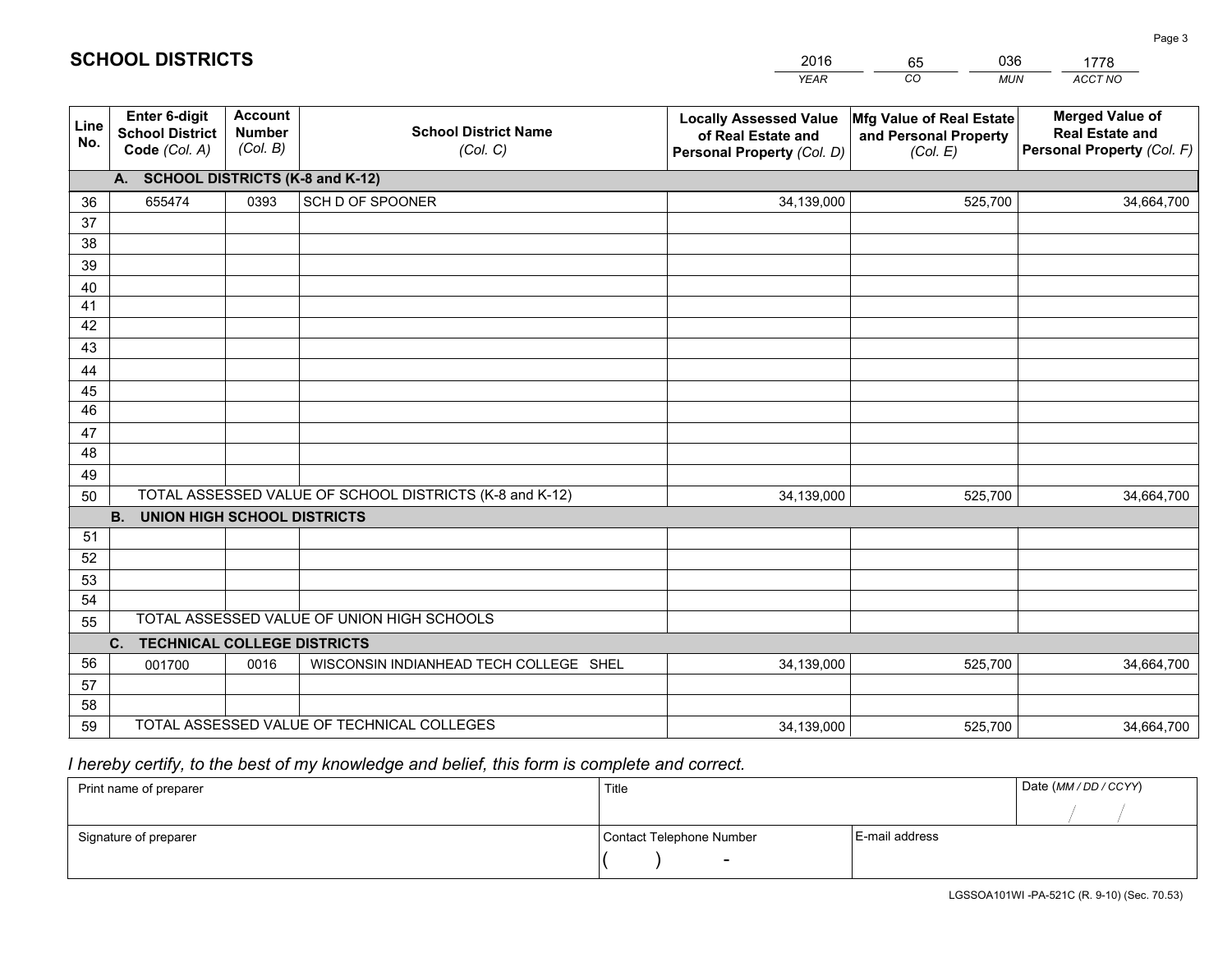#### **HIGHLIGHTS**

- 1. Complete the Statement of Assessment after the Board of Review. Reflect any changes made there.
- 2. Use black ink to complete.
- 3. Line 16 must equal Line 50, Col D.
- 4. Line 55 must equal the total of K-8 schools listed on lines 36-49. Do not include K-12 schools in this comparision.
- 5. Line 59, Col. D must equal Line 16.
- 6. Special District, School District and Technical College District values must include both real estate and personal property. Examples of Special districts are: town sanitary districts, public inland lake protection and rehabilitation districts, and metropolitan sewerage districts.
- 7. DO NOT INCLUDE Manufacturing property values.DOR will print these values on the final SOA.

KATHY HELM

TOWN OF SPRINGBROOK N7932 CHAPPELL ROAD SPRINGBROOK, WI 54875

SPRINGBROOK, WI 54875 N7932 CHAPPELL ROAD<br>N7932 CHAPPELL ROAD

KATHY HELM<br>TOWN OF SPRINGBROOK

 8. Accuracy of this form is very important. The values reported directly affect the equalized value DOR calculates for school and special districts.

#### **Page 1:**

 If not prefilled, enter the tax year,county and municipal code,municipal type, municipal name and county name on the top of form.

Check the Amended box, if filing an amended / corrected SOA.

 Report the parcel count, acres and assessed value of taxable general property, total parcel count, (real and personal), total acres, and values from final figures set by the Board of Review.

- A. Real Estate land and improvements (buildings, etc.) is reported on lines 1 8, total line 9.
- B. Personal Property is reported on lines 11 14, Column D, total line 15.
- C. To complete this report, use the computer produced summary of the assessment roll that shows these amounts.
- D. Use whole numbers only.
- E. Add each line across and each column down to verify entries.

### **Page 2:**

- A. Report Special Items (not subject to general property tax).
- 1. Private Forest Croplands and Managed Forest Lands are reported on lines 18,19, 20 and 21. Be sure to report assessed values **NOT** taxes.
- 2. You should have copies of the orders of entry, orders of withdrawal, etc., to update your assessment roll.
	- 3. Show hundredths of acres (e.g. 39.75).
- 4. Tax exempt lands are reported on line 22.
- 5. Omitted property and sec. 70.43, Wis. Stats., corrections of errors by assessor are reported on line 23. Report real estate and personal property separately. These should be for **prior years**, not something found on the current assessment roll after the board of review.
- B. Special District (Lines 24-35) Include the value of both real and personal property.
- The Department of Revenue (DOR) preprints much of the information regarding names and codes for schools, special districts,etc. If a district is not listed, enter the name and value only, DOR will enter the proper code.

## **Page 3 School Districts:**

Include the value of both real and personal property.

Report School District (regular, elementary, union high school, and technical college).

- 1. Regular (K-12) and Elementary (K-8) school values are reported on lines 36-49, total on line 50.
- 2. Union High School (UHS) (use only if elementary schools are listed on lines 36-49) are reported on lines 51-54. UHS total value (line 55) must equal to the total **elementary school** values reported on lines 36-49. Do notinclude K-12 schools in this comparison.
- 3. Technical College values are reported on lines 56-58, total on line 59.
- 4. Use the computer summary that shows these amounts to complete this report.

#### **This form is due the second Monday in June. File this report only after your Board of Review is complete.**

 *If you have questions: Return forms to:*

Fax number: (608) 264-6887 PO Box 8971

 Email: lgs@revenue.wi.gov Wisconsin Department of Revenue Call: (608) 261-5341 Local Government Services Section 6-97Madison WI 53708-8971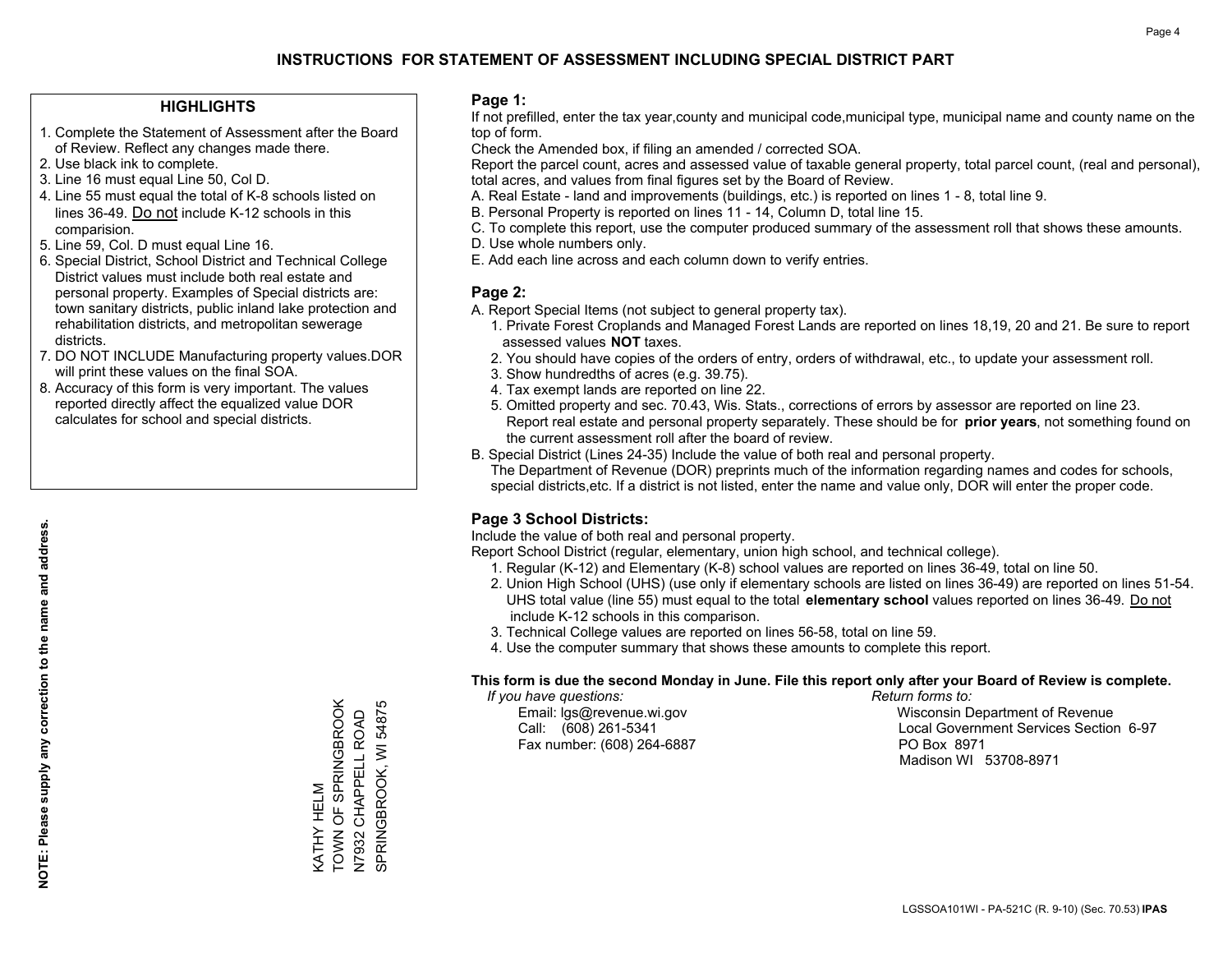**FINAL - EQUATED**

**STATEMENT OF ASSESSMENT FOR 2016** 

| 65. | 038. | 1779    |
|-----|------|---------|
| (   | MUN. | ACCT NO |

|             | <b>FOR</b>                                                                                                                                                                                   | <b>TOWN OF</b><br><b>OF</b>                               | <b>STINNETT</b>          |                                           | <b>WASHBURN COUNTY</b>                       |                         |                                        | <b>WHEN COMPLETING THIS DOCUMENT</b>           |
|-------------|----------------------------------------------------------------------------------------------------------------------------------------------------------------------------------------------|-----------------------------------------------------------|--------------------------|-------------------------------------------|----------------------------------------------|-------------------------|----------------------------------------|------------------------------------------------|
|             |                                                                                                                                                                                              | Town - Village - City                                     | <b>Municipality Name</b> |                                           | <b>County Name</b>                           |                         |                                        | DO NOT WRITE OVER X's OR IN SHADED AREAS       |
| Line<br>No. |                                                                                                                                                                                              | <b>REAL ESTATE</b><br>(See Lines 18 - 22 for              |                          | PARCEL COUNT<br>TOTAL LAND   IMPROVEMENTS | NO. OF ACRES<br><b>WHOLE</b><br>NUMBERS ONLY | <b>VALUE OF</b><br>LAND | <b>VALUE OF</b><br><b>IMPROVEMENTS</b> | <b>TOTAL VALUE OF LAND</b><br>AND IMPROVEMENTS |
|             |                                                                                                                                                                                              | other Real Estate)                                        | Col. A                   | Col. B                                    | Col. C                                       | Col. D                  | Col. E                                 | Col. F                                         |
| $\mathbf 1$ |                                                                                                                                                                                              | <b>RESIDENTIAL - Class 1</b>                              | 180                      | 150                                       | 215                                          | 699,400                 | 8,712,200                              | 9,411,600                                      |
| 2           |                                                                                                                                                                                              | <b>COMMERCIAL - Class 2</b>                               | 4                        | 3                                         | 33                                           | 36,700                  | 213,000                                | 249,700                                        |
| 3           |                                                                                                                                                                                              | <b>MANUFACTURING - Class 3</b>                            | $\Omega$                 | $\Omega$                                  | $\Omega$                                     | 0                       |                                        | $\mathbf{0}$<br>0                              |
| 4           |                                                                                                                                                                                              | <b>AGRICULTURAL - Class 4</b>                             | 61                       |                                           | 791                                          | 86,800                  |                                        | 86,800                                         |
| 5           |                                                                                                                                                                                              | <b>UNDEVELOPED - Class 5</b>                              | 138                      |                                           | 1,777                                        | 525,200                 |                                        | 525,200                                        |
| 6           |                                                                                                                                                                                              | AGRICULTURAL FOREST - Class 5m                            | 8                        |                                           | 168                                          | 128,000                 |                                        | 128,000                                        |
| 7           |                                                                                                                                                                                              | FOREST LANDS - Class 6                                    | 229                      |                                           | 3,371                                        | 5,338,200               |                                        | 5,338,200                                      |
| 8           |                                                                                                                                                                                              | OTHER - Class 7                                           | 4                        | 4                                         | 4                                            | 13,600                  | 353,300                                | 366,900                                        |
| 9           |                                                                                                                                                                                              | TOTAL - ALL COLUMNS                                       | 624                      | 157                                       | 6,359                                        | 6,827,900               | 9,278,500                              | 16,106,400                                     |
| 10          |                                                                                                                                                                                              | NUMBER OF PERSONAL PROPERTY ACCOUNTS IN ROLL              |                          |                                           | 11                                           | <b>LOCALLY ASSESSED</b> | <b>MANUFACTURING</b>                   | <b>MERGED</b>                                  |
| 11          |                                                                                                                                                                                              | BOATS AND OTHER WATERCRAFT NOT EXEMPT - Code 1            |                          |                                           |                                              | 0                       |                                        | $\Omega$<br>0                                  |
| 12          |                                                                                                                                                                                              | MACHINERY, TOOLS AND PATTERNS - Code 2                    |                          |                                           |                                              | 0                       |                                        | $\mathbf 0$<br>$\Omega$                        |
| 13          |                                                                                                                                                                                              | FURNITURE, FIXTURES AND EQUIPMENT - Code 3                |                          |                                           |                                              | 4,540                   |                                        | $\Omega$<br>4,540                              |
| 14          |                                                                                                                                                                                              | ALL OTHER PERSONAL PROPERTY NOT EXEMPT - Codes 4A, 4B, 4C |                          |                                           |                                              | 107,251                 |                                        | 0<br>107,251                                   |
| 15          | TOTAL OF PERSONAL PROPERTY NOT EXEMPT (Total of Lines 11-14)<br>111,791                                                                                                                      |                                                           |                          |                                           |                                              |                         |                                        | 111,791<br>0                                   |
| 16          | AGGREGATE ASSESSED VALUE OF ALL PROPERTY SUBJECT TO THE GENERAL PROPERTY TAX (Total of Lines 9F and 15F)<br>MUST EQUAL TOTAL VALUE OF THE SCHOOL DISTRICTS (K-12 PLUS K-8) - Line 50, Col. F |                                                           |                          |                                           |                                              |                         | 16,218,191                             |                                                |
| 17          | Name of Assessor<br>Telephone #<br><b>BOARD OF REVIEW</b><br>DATE OF FINAL ADJOURNMENT<br>06/03/2016<br>DAVID J. SOVACOOL<br>(715) 458-0085                                                  |                                                           |                          |                                           |                                              |                         |                                        |                                                |

#### REMARKS

The Assessment Ratio to be used in calculating the estimated Fair Market Value on tax bills for this tax district is 1.045181832<br>This ratio should be used to convert assessed values to "Calculate Equalized Values" in Step Commission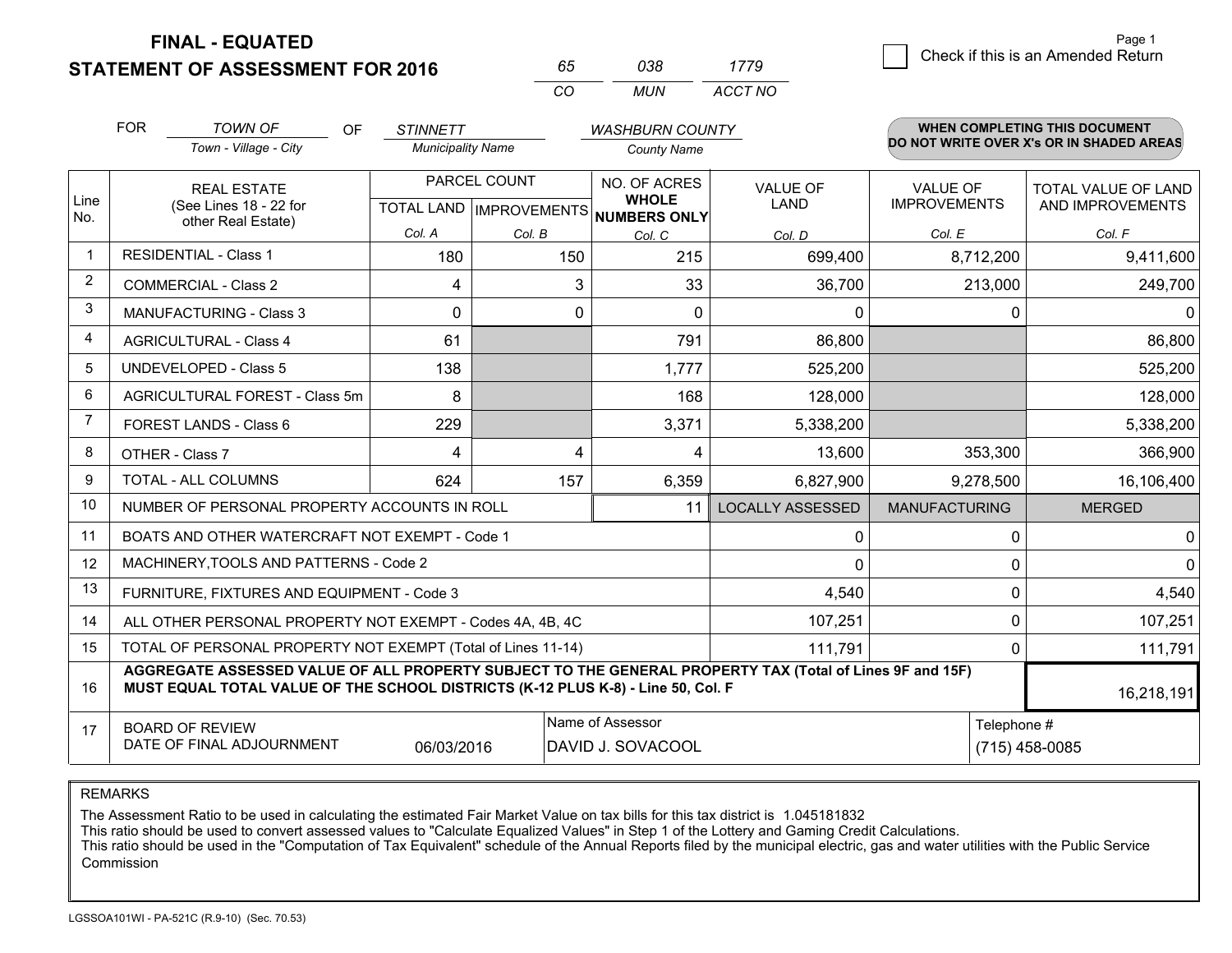*YEAR CO MUN ACCT NO* <sup>2016</sup> <sup>65</sup> <sup>038</sup> <sup>1779</sup>

Do not confuse FOREST LANDS (Line 7) with FOREST CROPS (in this section) - They are **NOT** the same

|    |                                                                                |                 |  | Private Forest Crop - Reg Class @ 10¢ per acre                   |  |                                                               | Private Forest Crop - Reg Class @ \$2.52 per acre                            |  |                    |  |
|----|--------------------------------------------------------------------------------|-----------------|--|------------------------------------------------------------------|--|---------------------------------------------------------------|------------------------------------------------------------------------------|--|--------------------|--|
| 18 | (a) PARCELS                                                                    | (b) ACRES       |  | (c) ASSESSED VALUE                                               |  | (d) PARCELS                                                   | (e) ACRES                                                                    |  | (f) ASSESSED VALUE |  |
|    |                                                                                |                 |  |                                                                  |  |                                                               |                                                                              |  |                    |  |
|    |                                                                                |                 |  | Private Forest Crop - Special Class @ 20¢ per acre               |  |                                                               | Entered Before 2005 Managed Forest - Ferrous Mining CLOSED @ \$8.27 per acre |  |                    |  |
| 19 | (a) PARCELS                                                                    | (b) ACRES       |  | (c) ASSESSED VALUE                                               |  | (d) PARCELS                                                   | (e) ACRES                                                                    |  | (f) ASSESSED VALUE |  |
|    |                                                                                |                 |  |                                                                  |  |                                                               |                                                                              |  |                    |  |
|    |                                                                                |                 |  | Entered Before 2005 Managed Forest - OPEN @ \$.79 per acre       |  |                                                               | Entered Before 2005 Managed Forest - CLOSED @ \$1.87 per acre                |  |                    |  |
| 20 | (a) PARCELS                                                                    | (b) ACRES       |  | (c) ASSESSED VALUE                                               |  | (d) PARCELS                                                   | (e) ACRES                                                                    |  | (f) ASSESSED VALUE |  |
|    | 22                                                                             | 742             |  | 1,144,800                                                        |  | 24                                                            |                                                                              |  | 46,100             |  |
|    | Entered After 2004 Managed Forest - OPEN @                                     |                 |  | \$2.14 per acre                                                  |  | Entered After 2004 Managed Forest - CLOSED @ \$10.68 per acre |                                                                              |  |                    |  |
| 21 | (a) PARCELS                                                                    | (b) ACRES       |  | (c) ASSESSED VALUE                                               |  | (d) PARCELS<br>(e) ACRES                                      |                                                                              |  | (f) ASSESSED VALUE |  |
|    |                                                                                |                 |  |                                                                  |  |                                                               |                                                                              |  |                    |  |
|    | 5                                                                              | 197             |  | 320,900                                                          |  | 3<br>75                                                       |                                                                              |  | 96,500             |  |
| 22 | (a) County Forest Cropland Acres                                               |                 |  | (b) Federal Acres                                                |  | (d) County (NOT FOREST CROP) Acres<br>(c) State Acres         |                                                                              |  | (e) Other Acres    |  |
|    | 14,431.02                                                                      |                 |  |                                                                  |  | 107.22<br>1.63                                                |                                                                              |  |                    |  |
|    |                                                                                |                 |  | Assessed Value of Omitted Property From Prior Years (Sec. 70.44) |  |                                                               | Assessed Value of Sec. 70.43 Corrections of Errors by Assessors              |  |                    |  |
|    |                                                                                | (a) REAL ESTATE |  | (b) PERSONAL                                                     |  |                                                               | (c1) REAL ESTATE                                                             |  | (c2) PERSONAL      |  |
| 23 |                                                                                |                 |  |                                                                  |  |                                                               |                                                                              |  |                    |  |
|    | Manufacturing Equated Value of Omitted Property From Prior Years (Sec. 70.995) |                 |  |                                                                  |  |                                                               | Mfg. Equated Value of Sec.70.43 Corrections of Errors by Assessors           |  |                    |  |
|    | (d) REAL ESTATE                                                                |                 |  | (e) PERSONAL                                                     |  | (f1) REAL ESTATE                                              |                                                                              |  | (f2) PERSONAL      |  |
|    |                                                                                |                 |  |                                                                  |  |                                                               |                                                                              |  |                    |  |
|    |                                                                                |                 |  |                                                                  |  |                                                               |                                                                              |  |                    |  |

## **SPECIAL DISTRICTS**

| Line<br>No. | Enter 6-digit<br>Special District<br>Code (Col. A) | <b>Account</b><br><b>Number</b> | <b>Special District Name</b> | <b>Locally Assessed Value</b><br>of Real Estate and | Mfg Value of Real Estate<br>and Personal Property | <b>Merged Value of</b><br><b>Real Estate and</b><br>Personal Property (Col. F) |
|-------------|----------------------------------------------------|---------------------------------|------------------------------|-----------------------------------------------------|---------------------------------------------------|--------------------------------------------------------------------------------|
|             |                                                    | (Col. B)                        | (Col. C)                     | Personal Property (Col. D)                          | (Col. E)                                          |                                                                                |
| 24          |                                                    |                                 |                              |                                                     |                                                   |                                                                                |
| 25          |                                                    |                                 |                              |                                                     |                                                   |                                                                                |
| 26          |                                                    |                                 |                              |                                                     |                                                   |                                                                                |
| 27          |                                                    |                                 |                              |                                                     |                                                   |                                                                                |
| 28          |                                                    |                                 |                              |                                                     |                                                   |                                                                                |
| 29          |                                                    |                                 |                              |                                                     |                                                   |                                                                                |
| 30          |                                                    |                                 |                              |                                                     |                                                   |                                                                                |
| 31          |                                                    |                                 |                              |                                                     |                                                   |                                                                                |
| 32          |                                                    |                                 |                              |                                                     |                                                   |                                                                                |
| 33          |                                                    |                                 |                              |                                                     |                                                   |                                                                                |
| 34          |                                                    |                                 |                              |                                                     |                                                   |                                                                                |
| 35          |                                                    |                                 |                              |                                                     |                                                   |                                                                                |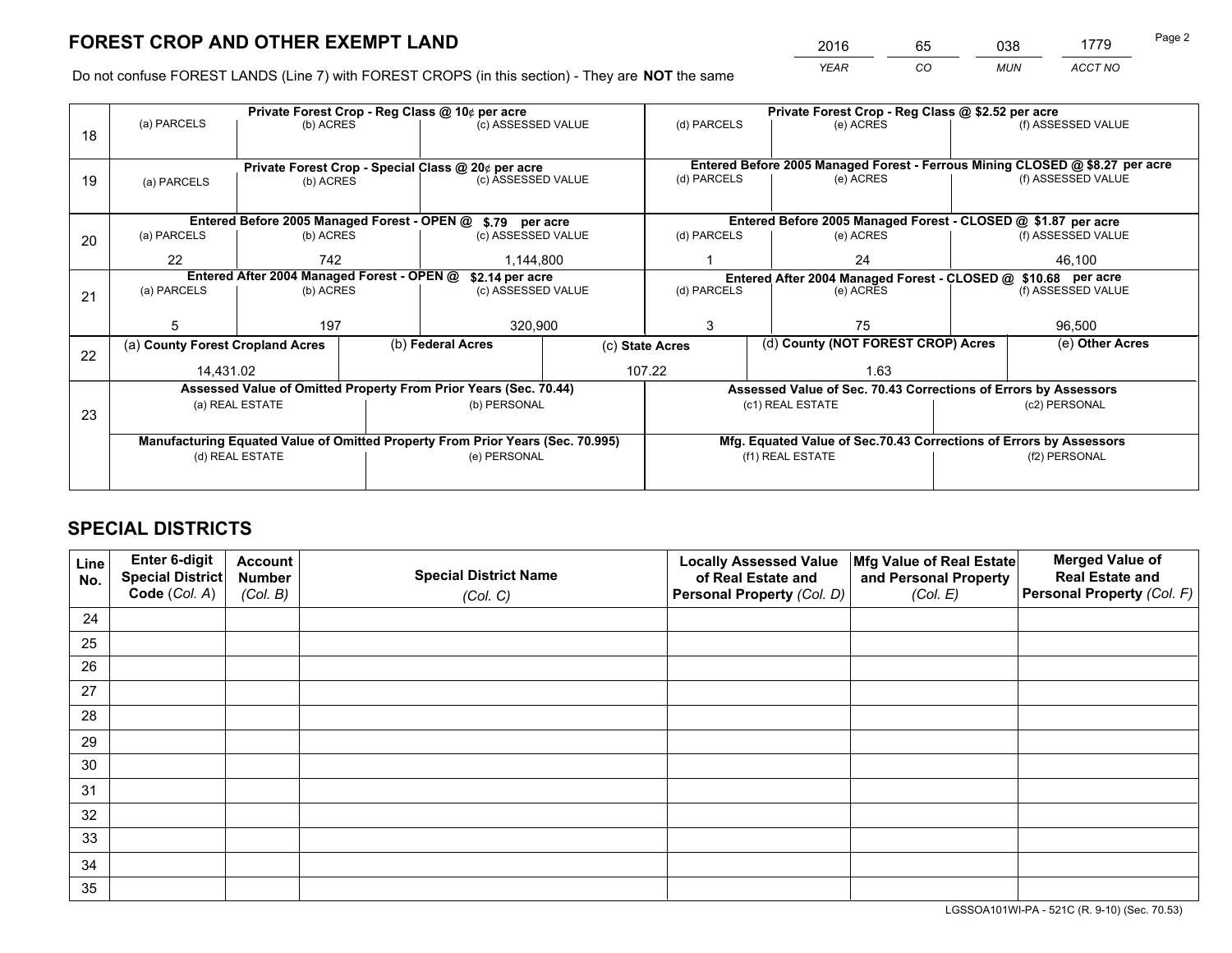|             |                                                          |                                             |                                                         | <b>YEAR</b>                                                                       | CO<br><b>MUN</b>                                              | ACCT NO                                                                        |
|-------------|----------------------------------------------------------|---------------------------------------------|---------------------------------------------------------|-----------------------------------------------------------------------------------|---------------------------------------------------------------|--------------------------------------------------------------------------------|
| Line<br>No. | Enter 6-digit<br><b>School District</b><br>Code (Col. A) | <b>Account</b><br><b>Number</b><br>(Col. B) | <b>School District Name</b><br>(Col. C)                 | <b>Locally Assessed Value</b><br>of Real Estate and<br>Personal Property (Col. D) | Mfg Value of Real Estate<br>and Personal Property<br>(Col. E) | <b>Merged Value of</b><br><b>Real Estate and</b><br>Personal Property (Col. F) |
|             | A. SCHOOL DISTRICTS (K-8 and K-12)                       |                                             |                                                         |                                                                                   |                                                               |                                                                                |
| 36          | 572478                                                   | 0339                                        | SCH D OF HAYWARD COMMUNITY                              | 16,218,191                                                                        |                                                               | 16,218,191                                                                     |
| 37          |                                                          |                                             |                                                         |                                                                                   |                                                               |                                                                                |
| 38          |                                                          |                                             |                                                         |                                                                                   |                                                               |                                                                                |
| 39          |                                                          |                                             |                                                         |                                                                                   |                                                               |                                                                                |
| 40          |                                                          |                                             |                                                         |                                                                                   |                                                               |                                                                                |
| 41          |                                                          |                                             |                                                         |                                                                                   |                                                               |                                                                                |
| 42          |                                                          |                                             |                                                         |                                                                                   |                                                               |                                                                                |
| 43          |                                                          |                                             |                                                         |                                                                                   |                                                               |                                                                                |
| 44<br>45    |                                                          |                                             |                                                         |                                                                                   |                                                               |                                                                                |
| 46          |                                                          |                                             |                                                         |                                                                                   |                                                               |                                                                                |
| 47          |                                                          |                                             |                                                         |                                                                                   |                                                               |                                                                                |
| 48          |                                                          |                                             |                                                         |                                                                                   |                                                               |                                                                                |
| 49          |                                                          |                                             |                                                         |                                                                                   |                                                               |                                                                                |
| 50          |                                                          |                                             | TOTAL ASSESSED VALUE OF SCHOOL DISTRICTS (K-8 and K-12) | 16,218,191                                                                        |                                                               | 16,218,191                                                                     |
|             | <b>B.</b><br><b>UNION HIGH SCHOOL DISTRICTS</b>          |                                             |                                                         |                                                                                   |                                                               |                                                                                |
| 51          |                                                          |                                             |                                                         |                                                                                   |                                                               |                                                                                |
| 52          |                                                          |                                             |                                                         |                                                                                   |                                                               |                                                                                |
| 53          |                                                          |                                             |                                                         |                                                                                   |                                                               |                                                                                |
| 54          |                                                          |                                             |                                                         |                                                                                   |                                                               |                                                                                |
| 55          |                                                          |                                             | TOTAL ASSESSED VALUE OF UNION HIGH SCHOOLS              |                                                                                   |                                                               |                                                                                |
|             | C. TECHNICAL COLLEGE DISTRICTS                           |                                             |                                                         |                                                                                   |                                                               |                                                                                |
| 56          | 001700                                                   | 0016                                        | WISCONSIN INDIANHEAD TECH COLLEGE SHEL                  | 16,218,191                                                                        |                                                               | 16,218,191                                                                     |
| 57          |                                                          |                                             |                                                         |                                                                                   |                                                               |                                                                                |
| 58          |                                                          |                                             |                                                         |                                                                                   |                                                               |                                                                                |
| 59          |                                                          |                                             | TOTAL ASSESSED VALUE OF TECHNICAL COLLEGES              | 16,218,191                                                                        |                                                               | 16,218,191                                                                     |

65

038

1779

Page 3

 *I hereby certify, to the best of my knowledge and belief, this form is complete and correct.*

**SCHOOL DISTRICTS**

| Print name of preparer | Title                    |                | Date (MM / DD / CCYY) |
|------------------------|--------------------------|----------------|-----------------------|
|                        |                          |                |                       |
| Signature of preparer  | Contact Telephone Number | E-mail address |                       |
|                        | $\sim$                   |                |                       |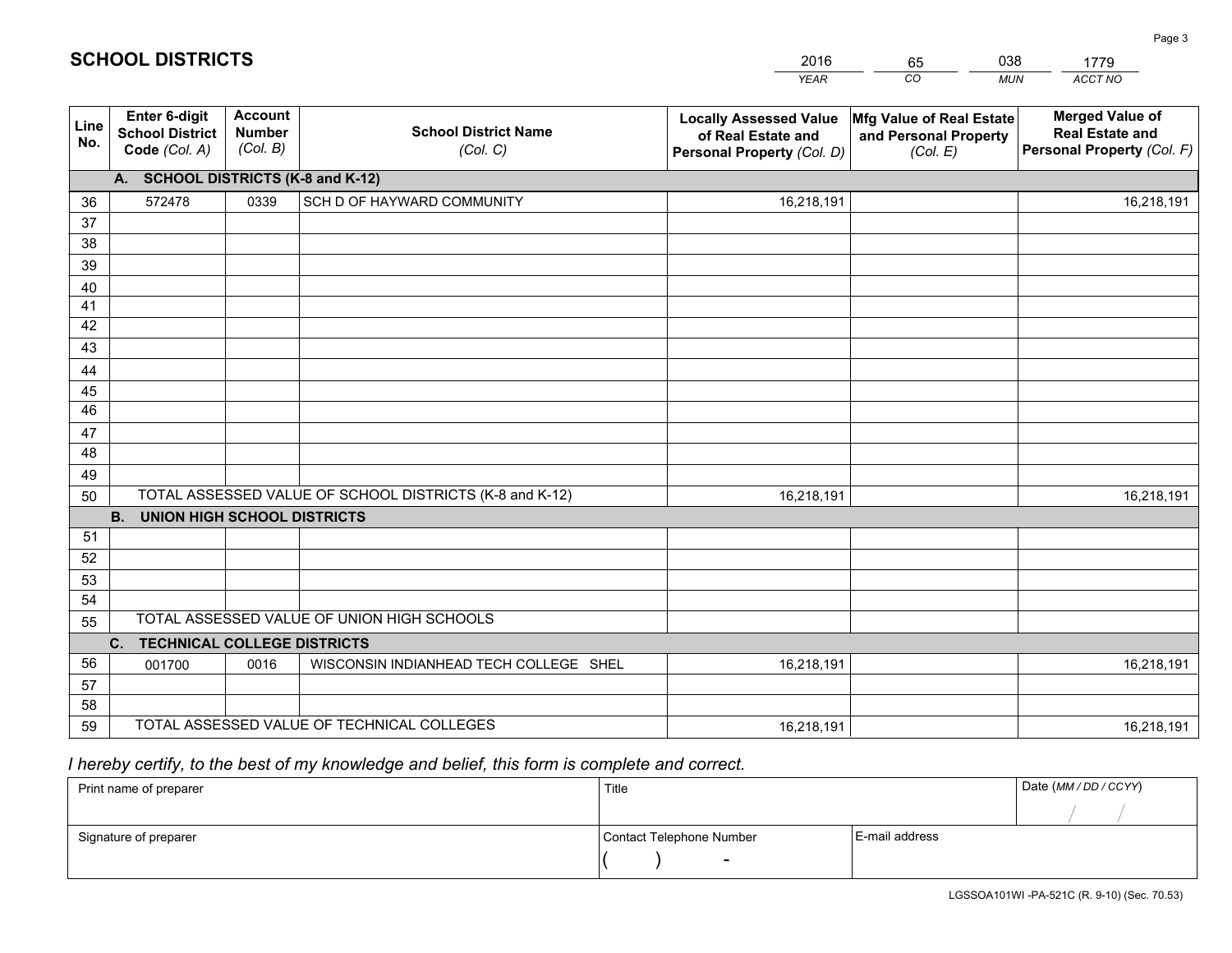#### **HIGHLIGHTS**

- 1. Complete the Statement of Assessment after the Board of Review. Reflect any changes made there.
- 2. Use black ink to complete.
- 3. Line 16 must equal Line 50, Col D.
- 4. Line 55 must equal the total of K-8 schools listed on lines 36-49. Do not include K-12 schools in this comparision.
- 5. Line 59, Col. D must equal Line 16.
- 6. Special District, School District and Technical College District values must include both real estate and personal property. Examples of Special districts are: town sanitary districts, public inland lake protection and rehabilitation districts, and metropolitan sewerage districts.
- 7. DO NOT INCLUDE Manufacturing property values.DOR will print these values on the final SOA.
- 8. Accuracy of this form is very important. The values reported directly affect the equalized value DOR calculates for school and special districts.

#### **Page 1:**

 If not prefilled, enter the tax year,county and municipal code,municipal type, municipal name and county name on the top of form.

Check the Amended box, if filing an amended / corrected SOA.

 Report the parcel count, acres and assessed value of taxable general property, total parcel count, (real and personal), total acres, and values from final figures set by the Board of Review.

- A. Real Estate land and improvements (buildings, etc.) is reported on lines 1 8, total line 9.
- B. Personal Property is reported on lines 11 14, Column D, total line 15.
- C. To complete this report, use the computer produced summary of the assessment roll that shows these amounts.
- D. Use whole numbers only.
- E. Add each line across and each column down to verify entries.

### **Page 2:**

- A. Report Special Items (not subject to general property tax).
- 1. Private Forest Croplands and Managed Forest Lands are reported on lines 18,19, 20 and 21. Be sure to report assessed values **NOT** taxes.
- 2. You should have copies of the orders of entry, orders of withdrawal, etc., to update your assessment roll.
	- 3. Show hundredths of acres (e.g. 39.75).
- 4. Tax exempt lands are reported on line 22.
- 5. Omitted property and sec. 70.43, Wis. Stats., corrections of errors by assessor are reported on line 23. Report real estate and personal property separately. These should be for **prior years**, not something found on the current assessment roll after the board of review.
- B. Special District (Lines 24-35) Include the value of both real and personal property.

 The Department of Revenue (DOR) preprints much of the information regarding names and codes for schools, special districts,etc. If a district is not listed, enter the name and value only, DOR will enter the proper code.

### **Page 3 School Districts:**

Include the value of both real and personal property.

Report School District (regular, elementary, union high school, and technical college).

- 1. Regular (K-12) and Elementary (K-8) school values are reported on lines 36-49, total on line 50.
- 2. Union High School (UHS) (use only if elementary schools are listed on lines 36-49) are reported on lines 51-54. UHS total value (line 55) must equal to the total **elementary school** values reported on lines 36-49. Do notinclude K-12 schools in this comparison.
- 3. Technical College values are reported on lines 56-58, total on line 59.
- 4. Use the computer summary that shows these amounts to complete this report.

#### **This form is due the second Monday in June. File this report only after your Board of Review is complete.**

 *If you have questions: Return forms to:*

Fax number: (608) 264-6887 PO Box 8971

 Email: lgs@revenue.wi.gov Wisconsin Department of Revenue Call: (608) 261-5341 Local Government Services Section 6-97Madison WI 53708-8971

N10313 COUNTY HWY M<br>SPRINGBROOK, WI 54875 SPRINGBROOK, WI 54875 N10313 COUNTY HWY M KATIE PARKS<br>TOWN OF STINNETT TOWN OF STINNETT KATIE PARKS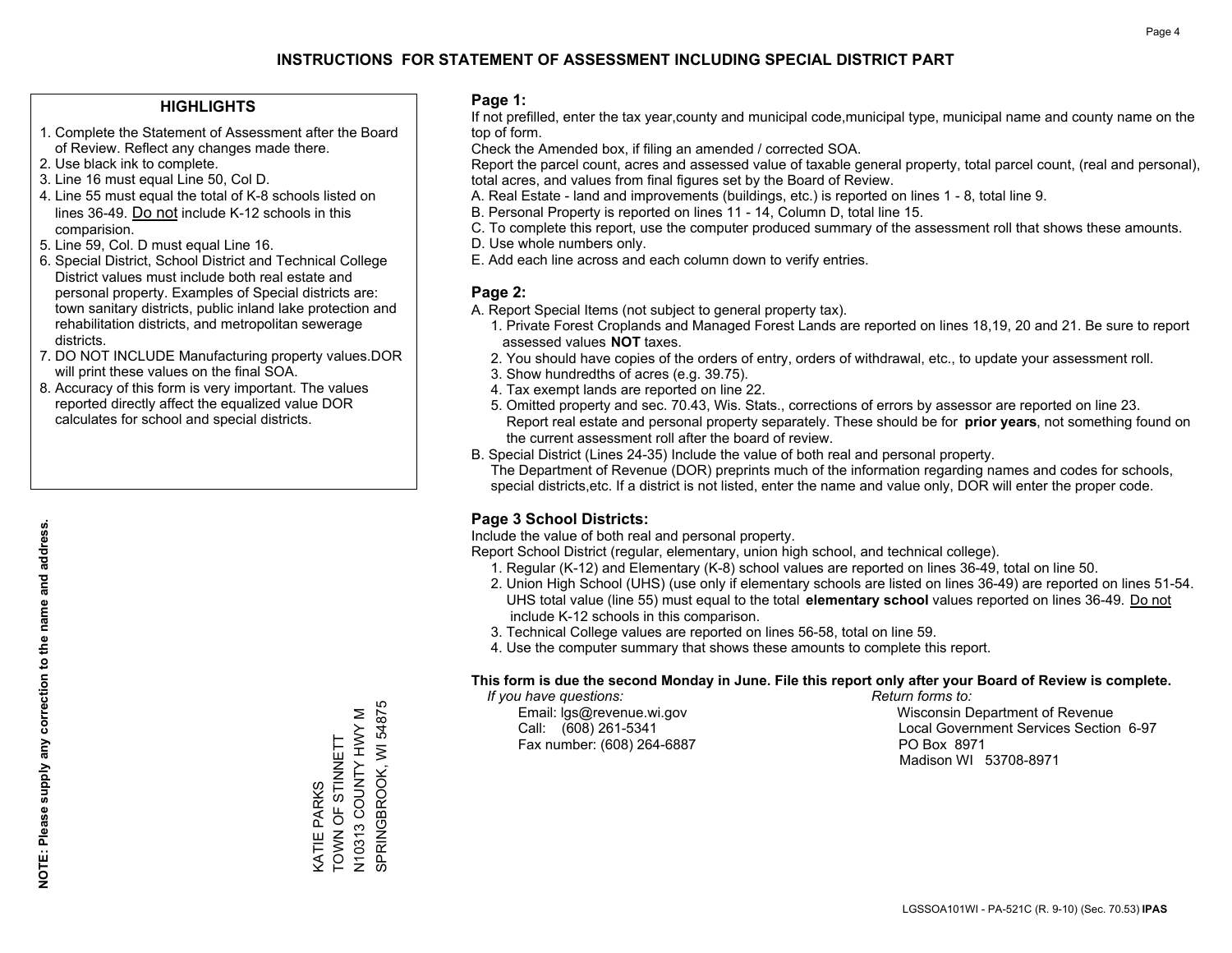**STATEMENT OF ASSESSMENT FOR 2016** 

**FINAL - EQUATED**

| 65  | 040 | 1780    |
|-----|-----|---------|
| CO. | MUN | ACCT NO |

|                | <b>FOR</b>                                                                                                                                                                                   | <b>TOWN OF</b><br><b>OF</b>                               | <b>STONE LAKE</b>                                    |        | <b>WASHBURN COUNTY</b>       |                                |                                        | <b>WHEN COMPLETING THIS DOCUMENT</b>     |
|----------------|----------------------------------------------------------------------------------------------------------------------------------------------------------------------------------------------|-----------------------------------------------------------|------------------------------------------------------|--------|------------------------------|--------------------------------|----------------------------------------|------------------------------------------|
|                |                                                                                                                                                                                              | Town - Village - City                                     | <b>Municipality Name</b>                             |        | <b>County Name</b>           |                                |                                        | DO NOT WRITE OVER X's OR IN SHADED AREAS |
| Line<br>No.    | <b>REAL ESTATE</b><br>(See Lines 18 - 22 for                                                                                                                                                 |                                                           | PARCEL COUNT<br>TOTAL LAND IMPROVEMENTS NUMBERS ONLY |        | NO. OF ACRES<br><b>WHOLE</b> | <b>VALUE OF</b><br><b>LAND</b> | <b>VALUE OF</b><br><b>IMPROVEMENTS</b> | TOTAL VALUE OF LAND<br>AND IMPROVEMENTS  |
|                |                                                                                                                                                                                              | other Real Estate)                                        | Col. A                                               | Col. B | Col. C                       | Col. D                         | Col. E                                 | Col. F                                   |
|                | <b>RESIDENTIAL - Class 1</b>                                                                                                                                                                 |                                                           | 476                                                  | 382    | 601                          | 20,113,000                     | 32,011,000                             | 52,124,000                               |
| 2              |                                                                                                                                                                                              | <b>COMMERCIAL - Class 2</b>                               | $\overline{7}$                                       | 6      | 5                            | 64,100                         | 572,100                                | 636,200                                  |
| 3              |                                                                                                                                                                                              | <b>MANUFACTURING - Class 3</b>                            | $\Omega$                                             | 0      | $\Omega$                     | 0                              | 0                                      | 0                                        |
| 4              |                                                                                                                                                                                              | <b>AGRICULTURAL - Class 4</b>                             | 159                                                  |        | 2,857                        | 322,400                        |                                        | 322,400                                  |
| 5              |                                                                                                                                                                                              | <b>UNDEVELOPED - Class 5</b>                              | 187                                                  |        | 1,849                        | 553,200                        |                                        | 553,200                                  |
| 6              |                                                                                                                                                                                              | AGRICULTURAL FOREST - Class 5m                            | 100                                                  |        | 1,720                        | 1,255,900                      |                                        | 1,255,900                                |
| $\overline{7}$ |                                                                                                                                                                                              | FOREST LANDS - Class 6                                    | 370                                                  |        | 6,033                        | 9,623,700                      |                                        | 9,623,700                                |
| 8              |                                                                                                                                                                                              | OTHER - Class 7                                           | 16                                                   | 16     | 18                           | 46,300                         | 683,300                                | 729,600                                  |
| 9              |                                                                                                                                                                                              | TOTAL - ALL COLUMNS                                       | 1,315                                                | 404    | 13,083                       | 31,978,600                     | 33,266,400                             | 65,245,000                               |
| 10             |                                                                                                                                                                                              | NUMBER OF PERSONAL PROPERTY ACCOUNTS IN ROLL              |                                                      |        | 15                           | <b>LOCALLY ASSESSED</b>        | <b>MANUFACTURING</b>                   | <b>MERGED</b>                            |
| 11             |                                                                                                                                                                                              | BOATS AND OTHER WATERCRAFT NOT EXEMPT - Code 1            |                                                      |        |                              | 0                              | 0                                      | $\overline{0}$                           |
| 12             |                                                                                                                                                                                              | MACHINERY, TOOLS AND PATTERNS - Code 2                    |                                                      |        |                              | 63,300                         | 0                                      | 63,300                                   |
| 13             |                                                                                                                                                                                              | FURNITURE, FIXTURES AND EQUIPMENT - Code 3                |                                                      |        |                              | 31,200                         | 0                                      | 31,200                                   |
| 14             |                                                                                                                                                                                              | ALL OTHER PERSONAL PROPERTY NOT EXEMPT - Codes 4A, 4B, 4C |                                                      |        |                              | 84,500                         | 0                                      | 84,500                                   |
| 15             | TOTAL OF PERSONAL PROPERTY NOT EXEMPT (Total of Lines 11-14)<br>179,000                                                                                                                      |                                                           |                                                      |        |                              |                                |                                        | 179,000<br>0                             |
| 16             | AGGREGATE ASSESSED VALUE OF ALL PROPERTY SUBJECT TO THE GENERAL PROPERTY TAX (Total of Lines 9F and 15F)<br>MUST EQUAL TOTAL VALUE OF THE SCHOOL DISTRICTS (K-12 PLUS K-8) - Line 50, Col. F |                                                           |                                                      |        |                              |                                | 65,424,000                             |                                          |
| 17             | Name of Assessor<br>Telephone #<br><b>BOARD OF REVIEW</b><br>DATE OF FINAL ADJOURNMENT<br>05/19/2016<br><b>MARV NORDQUIST</b>                                                                |                                                           |                                                      |        |                              |                                | (715) 634-2283                         |                                          |

REMARKS

The Assessment Ratio to be used in calculating the estimated Fair Market Value on tax bills for this tax district is 1.020411665

This ratio should be used to convert assessed values to "Calculate Equalized Values" in Step 1 of the Lottery and Gaming Credit Calculations.<br>This ratio should be used in the "Computation of Tax Equivalent" schedule of the Commission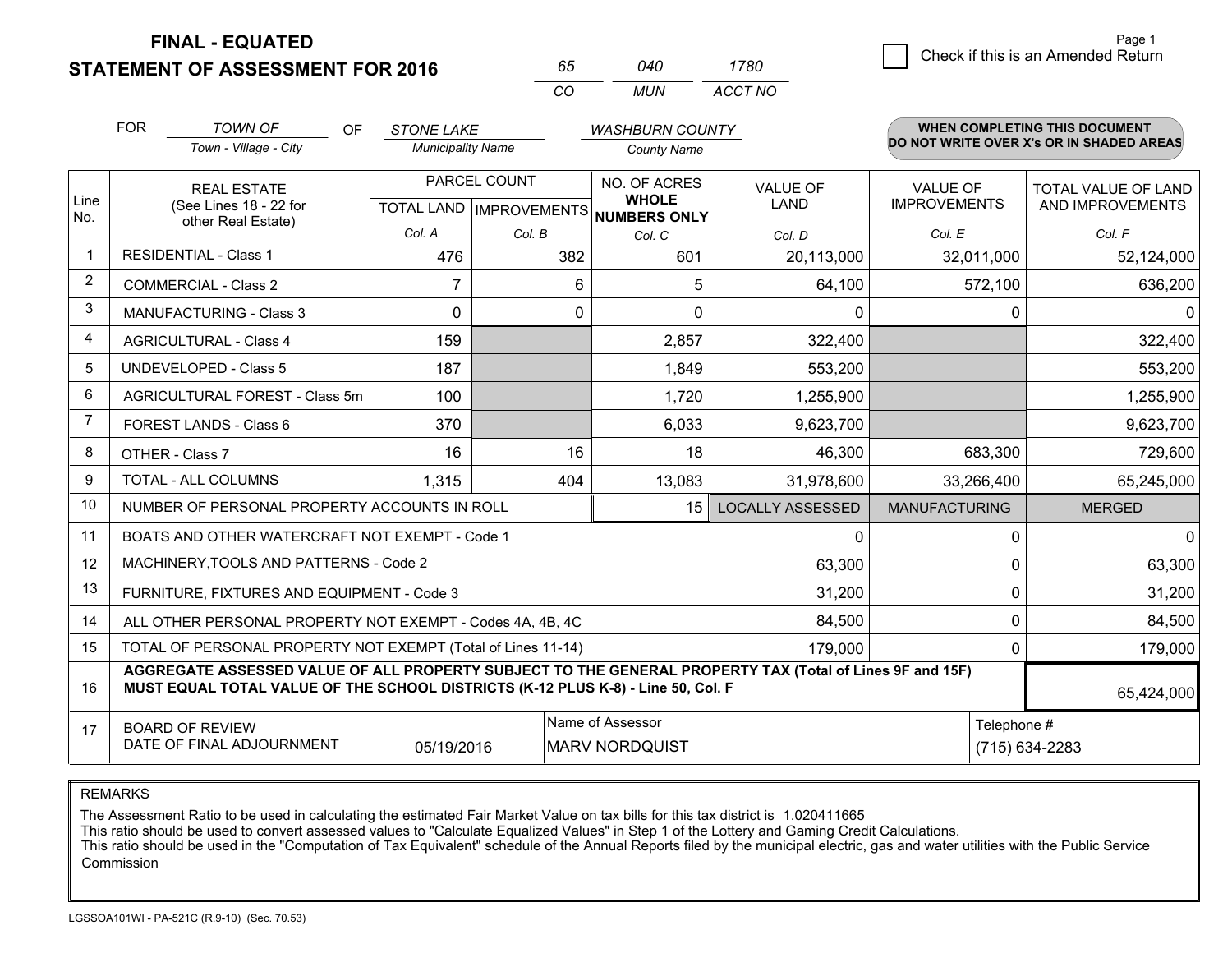*YEAR CO MUN ACCT NO* <sup>2016</sup> <sup>65</sup> <sup>040</sup> <sup>1780</sup>

Do not confuse FOREST LANDS (Line 7) with FOREST CROPS (in this section) - They are **NOT** the same

|    |                                                                                |                 |  | Private Forest Crop - Reg Class @ 10¢ per acre                           |                          | Private Forest Crop - Reg Class @ \$2.52 per acre     |                                                                              |                    |                    |  |
|----|--------------------------------------------------------------------------------|-----------------|--|--------------------------------------------------------------------------|--------------------------|-------------------------------------------------------|------------------------------------------------------------------------------|--------------------|--------------------|--|
| 18 | (a) PARCELS                                                                    | (b) ACRES       |  | (c) ASSESSED VALUE                                                       |                          | (d) PARCELS                                           | (e) ACRES                                                                    |                    | (f) ASSESSED VALUE |  |
|    |                                                                                |                 |  |                                                                          |                          |                                                       | Entered Before 2005 Managed Forest - Ferrous Mining CLOSED @ \$8.27 per acre |                    |                    |  |
| 19 | (a) PARCELS                                                                    | (b) ACRES       |  | Private Forest Crop - Special Class @ 20¢ per acre<br>(c) ASSESSED VALUE |                          | (d) PARCELS                                           | (e) ACRES                                                                    |                    | (f) ASSESSED VALUE |  |
|    |                                                                                |                 |  |                                                                          |                          |                                                       |                                                                              |                    |                    |  |
|    |                                                                                |                 |  |                                                                          |                          |                                                       |                                                                              |                    |                    |  |
|    |                                                                                |                 |  | Entered Before 2005 Managed Forest - OPEN @ \$.79 per acre               |                          |                                                       | Entered Before 2005 Managed Forest - CLOSED @ \$1.87 per acre                |                    |                    |  |
| 20 | (a) PARCELS                                                                    | (b) ACRES       |  | (c) ASSESSED VALUE                                                       |                          | (d) PARCELS                                           | (e) ACRES                                                                    |                    | (f) ASSESSED VALUE |  |
|    | 22                                                                             | 777             |  | 877,400                                                                  |                          | 29                                                    | 938.3                                                                        |                    | 976,200            |  |
|    | Entered After 2004 Managed Forest - OPEN @                                     | \$2.14 per acre |  | Entered After 2004 Managed Forest - CLOSED @ \$10.68 per acre            |                          |                                                       |                                                                              |                    |                    |  |
| 21 | (a) PARCELS                                                                    | (b) ACRES       |  | (c) ASSESSED VALUE                                                       | (d) PARCELS<br>(e) ACRES |                                                       |                                                                              | (f) ASSESSED VALUE |                    |  |
|    |                                                                                |                 |  |                                                                          |                          |                                                       |                                                                              |                    |                    |  |
|    | 20                                                                             | 709.63          |  | 812,400                                                                  |                          | 14<br>508                                             |                                                                              |                    | 611,600            |  |
|    | (a) County Forest Cropland Acres                                               |                 |  | (b) Federal Acres                                                        |                          | (d) County (NOT FOREST CROP) Acres<br>(c) State Acres |                                                                              |                    | (e) Other Acres    |  |
| 22 |                                                                                |                 |  |                                                                          |                          | 82.77                                                 | 68.58                                                                        |                    |                    |  |
|    | 6,150.15                                                                       |                 |  |                                                                          |                          |                                                       |                                                                              |                    |                    |  |
|    |                                                                                |                 |  | Assessed Value of Omitted Property From Prior Years (Sec. 70.44)         |                          |                                                       | Assessed Value of Sec. 70.43 Corrections of Errors by Assessors              |                    |                    |  |
| 23 |                                                                                | (a) REAL ESTATE |  | (b) PERSONAL                                                             |                          |                                                       | (c1) REAL ESTATE                                                             |                    | (c2) PERSONAL      |  |
|    |                                                                                |                 |  |                                                                          |                          |                                                       |                                                                              |                    |                    |  |
|    | Manufacturing Equated Value of Omitted Property From Prior Years (Sec. 70.995) |                 |  |                                                                          |                          |                                                       | Mfg. Equated Value of Sec.70.43 Corrections of Errors by Assessors           |                    |                    |  |
|    |                                                                                | (d) REAL ESTATE |  | (e) PERSONAL                                                             |                          | (f1) REAL ESTATE                                      |                                                                              |                    | (f2) PERSONAL      |  |
|    |                                                                                |                 |  |                                                                          |                          |                                                       |                                                                              |                    |                    |  |
|    |                                                                                |                 |  |                                                                          |                          |                                                       |                                                                              |                    |                    |  |

## **SPECIAL DISTRICTS**

| Line<br>No. | Enter 6-digit<br><b>Special District</b><br>Code (Col. A) | <b>Account</b><br><b>Number</b><br>(Col. B) | <b>Special District Name</b><br>(Col. C) | <b>Locally Assessed Value</b><br>of Real Estate and<br>Personal Property (Col. D) | Mfg Value of Real Estate<br>and Personal Property<br>(Col. E) | <b>Merged Value of</b><br><b>Real Estate and</b><br>Personal Property (Col. F) |
|-------------|-----------------------------------------------------------|---------------------------------------------|------------------------------------------|-----------------------------------------------------------------------------------|---------------------------------------------------------------|--------------------------------------------------------------------------------|
| 24          | 657020                                                    | 0422                                        | <b>STONE LAKE SANITARY DISTRICT</b>      | 6,908,500                                                                         |                                                               | 6,908,500                                                                      |
| 25          |                                                           |                                             |                                          |                                                                                   |                                                               |                                                                                |
| 26          |                                                           |                                             |                                          |                                                                                   |                                                               |                                                                                |
| 27          |                                                           |                                             |                                          |                                                                                   |                                                               |                                                                                |
| 28          |                                                           |                                             |                                          |                                                                                   |                                                               |                                                                                |
| 29          |                                                           |                                             |                                          |                                                                                   |                                                               |                                                                                |
| 30          |                                                           |                                             |                                          |                                                                                   |                                                               |                                                                                |
| 31          |                                                           |                                             |                                          |                                                                                   |                                                               |                                                                                |
| 32          |                                                           |                                             |                                          |                                                                                   |                                                               |                                                                                |
| 33          |                                                           |                                             |                                          |                                                                                   |                                                               |                                                                                |
| 34          |                                                           |                                             |                                          |                                                                                   |                                                               |                                                                                |
| 35          |                                                           |                                             |                                          |                                                                                   |                                                               |                                                                                |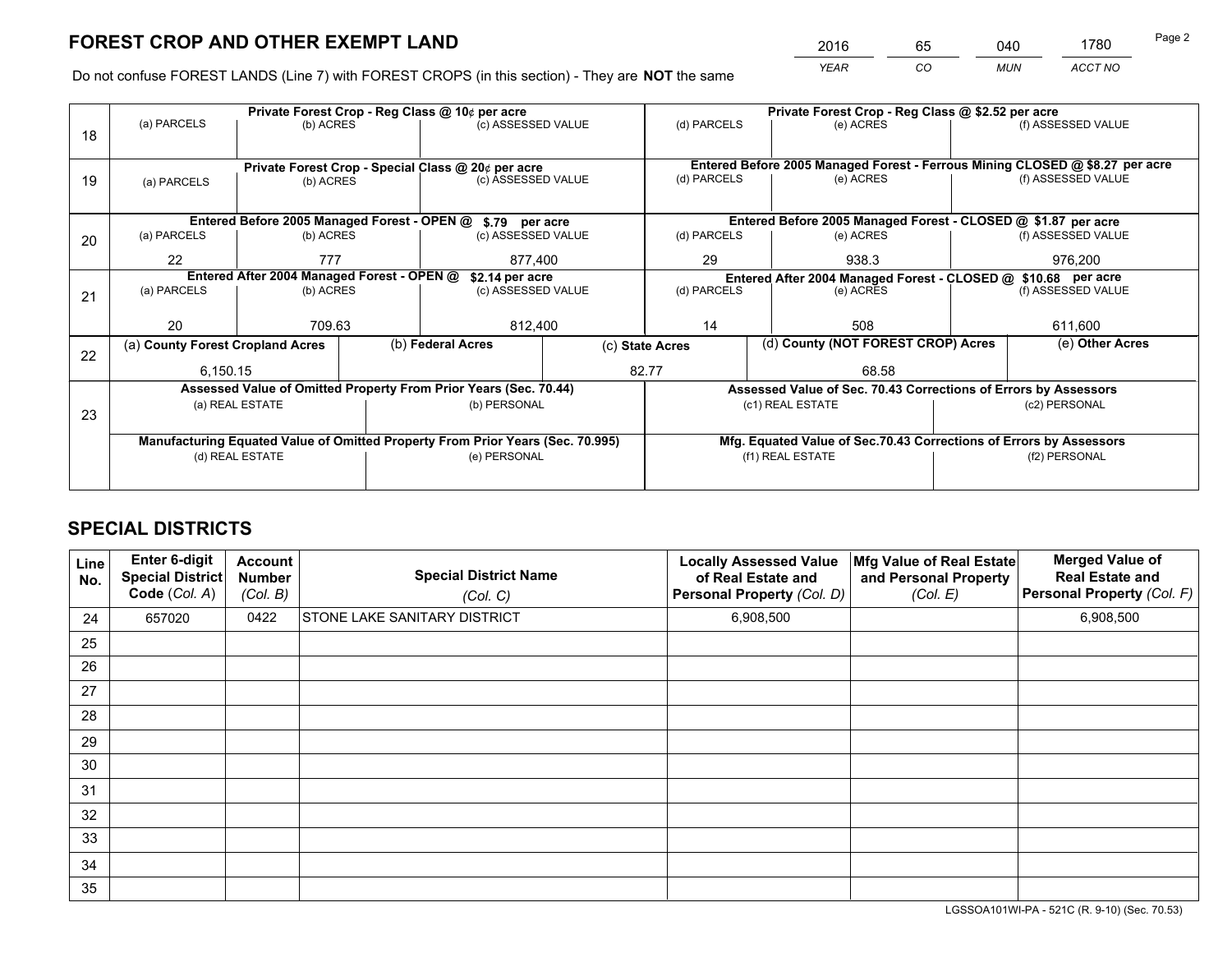|             |                                                          |                                             |                                                         | <b>YEAR</b>                                                                       | CO<br><b>MUN</b>                                              | ACCT NO                                                                        |
|-------------|----------------------------------------------------------|---------------------------------------------|---------------------------------------------------------|-----------------------------------------------------------------------------------|---------------------------------------------------------------|--------------------------------------------------------------------------------|
| Line<br>No. | Enter 6-digit<br><b>School District</b><br>Code (Col. A) | <b>Account</b><br><b>Number</b><br>(Col. B) | <b>School District Name</b><br>(Col. C)                 | <b>Locally Assessed Value</b><br>of Real Estate and<br>Personal Property (Col. D) | Mfg Value of Real Estate<br>and Personal Property<br>(Col. E) | <b>Merged Value of</b><br><b>Real Estate and</b><br>Personal Property (Col. F) |
|             | A. SCHOOL DISTRICTS (K-8 and K-12)                       |                                             |                                                         |                                                                                   |                                                               |                                                                                |
| 36          | 572478                                                   | 0339                                        | SCH D OF HAYWARD COMMUNITY                              | 52,957,000                                                                        |                                                               | 52,957,000                                                                     |
| 37          | 655474                                                   | 0393                                        | SCH D OF SPOONER                                        | 12,467,000                                                                        |                                                               | 12,467,000                                                                     |
| 38          |                                                          |                                             |                                                         |                                                                                   |                                                               |                                                                                |
| 39          |                                                          |                                             |                                                         |                                                                                   |                                                               |                                                                                |
| 40          |                                                          |                                             |                                                         |                                                                                   |                                                               |                                                                                |
| 41          |                                                          |                                             |                                                         |                                                                                   |                                                               |                                                                                |
| 42          |                                                          |                                             |                                                         |                                                                                   |                                                               |                                                                                |
| 43          |                                                          |                                             |                                                         |                                                                                   |                                                               |                                                                                |
| 44          |                                                          |                                             |                                                         |                                                                                   |                                                               |                                                                                |
| 45<br>46    |                                                          |                                             |                                                         |                                                                                   |                                                               |                                                                                |
|             |                                                          |                                             |                                                         |                                                                                   |                                                               |                                                                                |
| 47<br>48    |                                                          |                                             |                                                         |                                                                                   |                                                               |                                                                                |
| 49          |                                                          |                                             |                                                         |                                                                                   |                                                               |                                                                                |
| 50          |                                                          |                                             | TOTAL ASSESSED VALUE OF SCHOOL DISTRICTS (K-8 and K-12) | 65,424,000                                                                        |                                                               | 65,424,000                                                                     |
|             | <b>B.</b><br><b>UNION HIGH SCHOOL DISTRICTS</b>          |                                             |                                                         |                                                                                   |                                                               |                                                                                |
| 51          |                                                          |                                             |                                                         |                                                                                   |                                                               |                                                                                |
| 52          |                                                          |                                             |                                                         |                                                                                   |                                                               |                                                                                |
| 53          |                                                          |                                             |                                                         |                                                                                   |                                                               |                                                                                |
| 54          |                                                          |                                             |                                                         |                                                                                   |                                                               |                                                                                |
| 55          |                                                          |                                             | TOTAL ASSESSED VALUE OF UNION HIGH SCHOOLS              |                                                                                   |                                                               |                                                                                |
|             | <b>TECHNICAL COLLEGE DISTRICTS</b><br>C.                 |                                             |                                                         |                                                                                   |                                                               |                                                                                |
| 56          | 001700                                                   | 0016                                        | WISCONSIN INDIANHEAD TECH COLLEGE SHEL                  | 65,424,000                                                                        |                                                               | 65,424,000                                                                     |
| 57          |                                                          |                                             |                                                         |                                                                                   |                                                               |                                                                                |
| 58          |                                                          |                                             |                                                         |                                                                                   |                                                               |                                                                                |
| 59          |                                                          |                                             | TOTAL ASSESSED VALUE OF TECHNICAL COLLEGES              | 65,424,000                                                                        |                                                               | 65,424,000                                                                     |

65

040

 *I hereby certify, to the best of my knowledge and belief, this form is complete and correct.*

**SCHOOL DISTRICTS**

| Print name of preparer | Title                    |                | Date (MM / DD / CCYY) |
|------------------------|--------------------------|----------------|-----------------------|
|                        |                          |                |                       |
| Signature of preparer  | Contact Telephone Number | E-mail address |                       |
|                        | $\overline{\phantom{0}}$ |                |                       |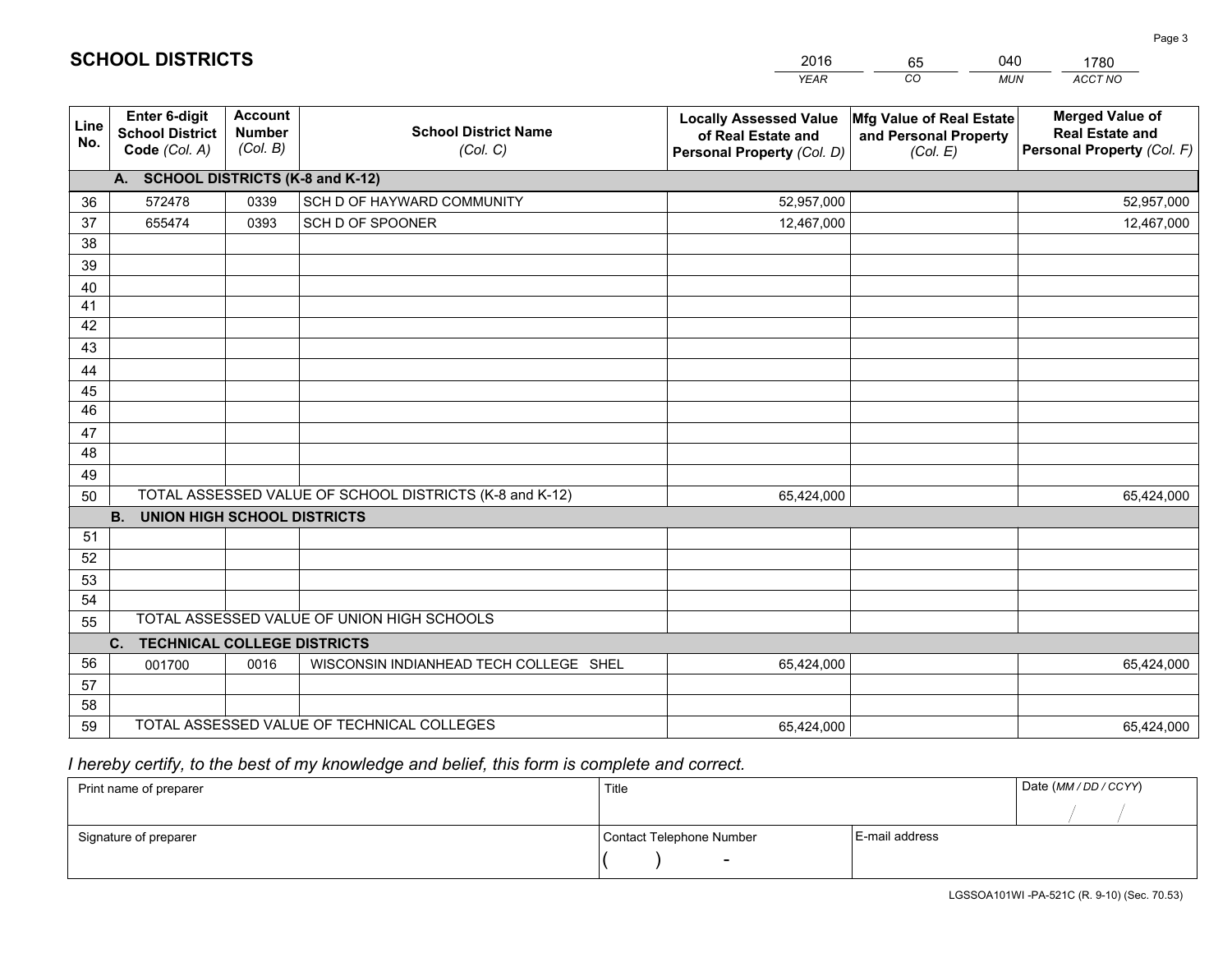#### **HIGHLIGHTS**

- 1. Complete the Statement of Assessment after the Board of Review. Reflect any changes made there.
- 2. Use black ink to complete.
- 3. Line 16 must equal Line 50, Col D.
- 4. Line 55 must equal the total of K-8 schools listed on lines 36-49. Do not include K-12 schools in this comparision.
- 5. Line 59, Col. D must equal Line 16.
- 6. Special District, School District and Technical College District values must include both real estate and personal property. Examples of Special districts are: town sanitary districts, public inland lake protection and rehabilitation districts, and metropolitan sewerage districts.
- 7. DO NOT INCLUDE Manufacturing property values.DOR will print these values on the final SOA.

KATE MELTON

TOWN OF STONE LAKE N6071 STONE LAKE ROAD STONE LAKE, WI 54876 - 8701

KATE MELTON<br>TOWN OF STONE LAKE

STONE LAKE, WI 54876 - 8701 V6071 STONE LAKE ROAD

 8. Accuracy of this form is very important. The values reported directly affect the equalized value DOR calculates for school and special districts.

#### **Page 1:**

 If not prefilled, enter the tax year,county and municipal code,municipal type, municipal name and county name on the top of form.

Check the Amended box, if filing an amended / corrected SOA.

 Report the parcel count, acres and assessed value of taxable general property, total parcel count, (real and personal), total acres, and values from final figures set by the Board of Review.

- A. Real Estate land and improvements (buildings, etc.) is reported on lines 1 8, total line 9.
- B. Personal Property is reported on lines 11 14, Column D, total line 15.
- C. To complete this report, use the computer produced summary of the assessment roll that shows these amounts.
- D. Use whole numbers only.
- E. Add each line across and each column down to verify entries.

#### **Page 2:**

- A. Report Special Items (not subject to general property tax).
- 1. Private Forest Croplands and Managed Forest Lands are reported on lines 18,19, 20 and 21. Be sure to report assessed values **NOT** taxes.
- 2. You should have copies of the orders of entry, orders of withdrawal, etc., to update your assessment roll.
	- 3. Show hundredths of acres (e.g. 39.75).
- 4. Tax exempt lands are reported on line 22.
- 5. Omitted property and sec. 70.43, Wis. Stats., corrections of errors by assessor are reported on line 23. Report real estate and personal property separately. These should be for **prior years**, not something found on the current assessment roll after the board of review.
- B. Special District (Lines 24-35) Include the value of both real and personal property.

 The Department of Revenue (DOR) preprints much of the information regarding names and codes for schools, special districts,etc. If a district is not listed, enter the name and value only, DOR will enter the proper code.

### **Page 3 School Districts:**

Include the value of both real and personal property.

Report School District (regular, elementary, union high school, and technical college).

- 1. Regular (K-12) and Elementary (K-8) school values are reported on lines 36-49, total on line 50.
- 2. Union High School (UHS) (use only if elementary schools are listed on lines 36-49) are reported on lines 51-54. UHS total value (line 55) must equal to the total **elementary school** values reported on lines 36-49. Do notinclude K-12 schools in this comparison.
- 3. Technical College values are reported on lines 56-58, total on line 59.
- 4. Use the computer summary that shows these amounts to complete this report.

#### **This form is due the second Monday in June. File this report only after your Board of Review is complete.**

 *If you have questions: Return forms to:*

Fax number: (608) 264-6887 PO Box 8971

 Email: lgs@revenue.wi.gov Wisconsin Department of Revenue Call: (608) 261-5341 Local Government Services Section 6-97Madison WI 53708-8971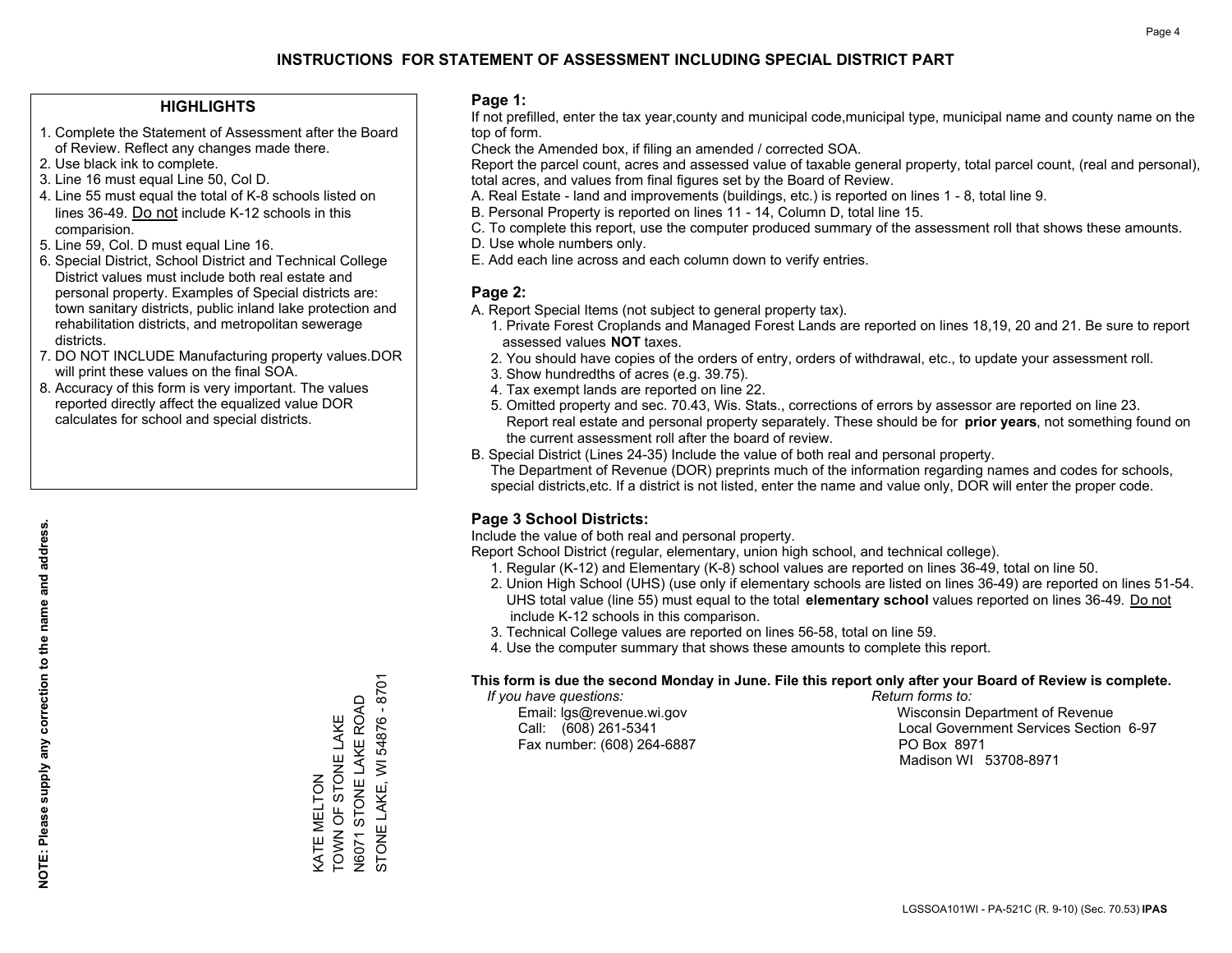**FINAL - EQUATED**

**STATEMENT OF ASSESSMENT FOR 2016** 

| nh.      | 242   | 1781    |
|----------|-------|---------|
| $\cdots$ | MI IN | ACCT NO |

|                | <b>FOR</b>                                                                                                                                                                                   | <b>TOWN OF</b><br><b>OF</b>                                  | <b>TREGO</b>             |                                                  | <b>WASHBURN COUNTY</b>                       |                         |                                        | <b>WHEN COMPLETING THIS DOCUMENT</b>     |
|----------------|----------------------------------------------------------------------------------------------------------------------------------------------------------------------------------------------|--------------------------------------------------------------|--------------------------|--------------------------------------------------|----------------------------------------------|-------------------------|----------------------------------------|------------------------------------------|
|                |                                                                                                                                                                                              | Town - Village - City                                        | <b>Municipality Name</b> |                                                  | <b>County Name</b>                           |                         |                                        | DO NOT WRITE OVER X's OR IN SHADED AREAS |
| Line<br>No.    |                                                                                                                                                                                              | <b>REAL ESTATE</b><br>(See Lines 18 - 22 for                 |                          | PARCEL COUNT<br><b>TOTAL LAND   IMPROVEMENTS</b> | NO. OF ACRES<br><b>WHOLE</b><br>NUMBERS ONLY | VALUE OF<br><b>LAND</b> | <b>VALUE OF</b><br><b>IMPROVEMENTS</b> | TOTAL VALUE OF LAND<br>AND IMPROVEMENTS  |
|                | other Real Estate)                                                                                                                                                                           | Col. A                                                       | Col. B                   | Col. C                                           | Col. D                                       | Col. E                  | Col. F                                 |                                          |
| -1             |                                                                                                                                                                                              | <b>RESIDENTIAL - Class 1</b>                                 | 887                      | 724                                              | 1,882                                        | 43,348,400              | 62,800,700                             | 106,149,100                              |
| 2              |                                                                                                                                                                                              | <b>COMMERCIAL - Class 2</b>                                  | 66                       | 47                                               | 146                                          | 2,309,500               | 5,471,200                              | 7,780,700                                |
| 3              |                                                                                                                                                                                              | <b>MANUFACTURING - Class 3</b>                               |                          |                                                  | 38                                           | 66,500                  | 846,600                                | 913,100                                  |
| 4              |                                                                                                                                                                                              | <b>AGRICULTURAL - Class 4</b>                                | 173                      |                                                  | 3,350                                        | 396,300                 |                                        | 396,300                                  |
| 5              |                                                                                                                                                                                              | <b>UNDEVELOPED - Class 5</b>                                 | 195                      |                                                  | 2,557                                        | 1,022,200               |                                        | 1,022,200                                |
| 6              |                                                                                                                                                                                              | AGRICULTURAL FOREST - Class 5m                               | 95                       |                                                  | 1,714                                        | 1,225,700               |                                        | 1,225,700                                |
| $\overline{7}$ |                                                                                                                                                                                              | FOREST LANDS - Class 6                                       | 478                      |                                                  | 8,360                                        | 17,432,500              |                                        | 17,432,500                               |
| 8              |                                                                                                                                                                                              | OTHER - Class 7                                              | 17                       | 16                                               | 45                                           | 48,500                  | 703,400                                | 751,900                                  |
| 9              |                                                                                                                                                                                              | TOTAL - ALL COLUMNS                                          | 1,912                    | 788                                              | 18,092                                       | 65,849,600              | 69,821,900                             | 135,671,500                              |
| 10             |                                                                                                                                                                                              | NUMBER OF PERSONAL PROPERTY ACCOUNTS IN ROLL                 |                          |                                                  | 45                                           | <b>LOCALLY ASSESSED</b> | <b>MANUFACTURING</b>                   | <b>MERGED</b>                            |
| 11             |                                                                                                                                                                                              | BOATS AND OTHER WATERCRAFT NOT EXEMPT - Code 1               |                          |                                                  |                                              | 18,500                  | 0                                      | 18,500                                   |
| 12             |                                                                                                                                                                                              | MACHINERY, TOOLS AND PATTERNS - Code 2                       |                          |                                                  |                                              | 291,800                 | 246,400                                | 538,200                                  |
| 13             |                                                                                                                                                                                              | FURNITURE, FIXTURES AND EQUIPMENT - Code 3                   |                          |                                                  |                                              | 179,300                 | $\Omega$                               | 179,300                                  |
| 14             |                                                                                                                                                                                              | ALL OTHER PERSONAL PROPERTY NOT EXEMPT - Codes 4A, 4B, 4C    |                          |                                                  |                                              | 30,500                  | 1,600                                  | 32,100                                   |
| 15             |                                                                                                                                                                                              | TOTAL OF PERSONAL PROPERTY NOT EXEMPT (Total of Lines 11-14) |                          |                                                  |                                              | 520,100                 | 248,000                                | 768,100                                  |
| 16             | AGGREGATE ASSESSED VALUE OF ALL PROPERTY SUBJECT TO THE GENERAL PROPERTY TAX (Total of Lines 9F and 15F)<br>MUST EQUAL TOTAL VALUE OF THE SCHOOL DISTRICTS (K-12 PLUS K-8) - Line 50, Col. F |                                                              |                          |                                                  |                                              |                         | 136,439,600                            |                                          |
| 17             | Name of Assessor<br>Telephone #<br><b>BOARD OF REVIEW</b><br>DATE OF FINAL ADJOURNMENT<br>07/23/2016<br>EDWARD F O'MEARA<br>(715) 762-5530                                                   |                                                              |                          |                                                  |                                              |                         |                                        |                                          |

REMARKS

The Assessment Ratio to be used in calculating the estimated Fair Market Value on tax bills for this tax district is 1.097122536<br>This ratio should be used to convert assessed values to "Calculate Equalized Values" in Step Commission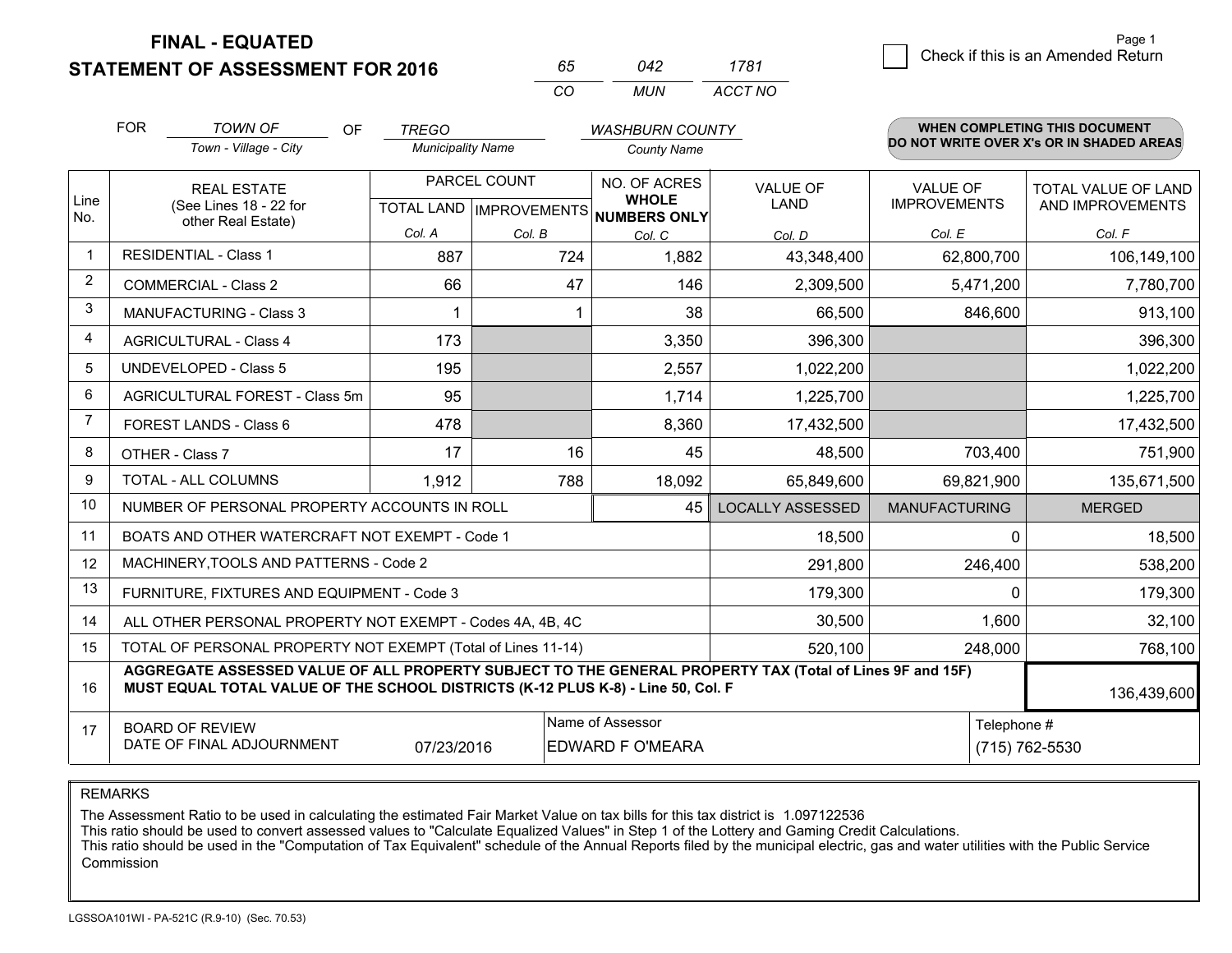*YEAR CO MUN ACCT NO* <sup>2016</sup> <sup>65</sup> <sup>042</sup> <sup>1781</sup>

Do not confuse FOREST LANDS (Line 7) with FOREST CROPS (in this section) - They are **NOT** the same

|    |                                                                                |                 |  | Private Forest Crop - Reg Class @ 10¢ per acre                   |                                                                              | Private Forest Crop - Reg Class @ \$2.52 per acre             |           |                                                                    |                                                                 |                    |
|----|--------------------------------------------------------------------------------|-----------------|--|------------------------------------------------------------------|------------------------------------------------------------------------------|---------------------------------------------------------------|-----------|--------------------------------------------------------------------|-----------------------------------------------------------------|--------------------|
| 18 | (a) PARCELS                                                                    | (b) ACRES       |  | (c) ASSESSED VALUE                                               |                                                                              | (d) PARCELS                                                   |           | (e) ACRES                                                          |                                                                 | (f) ASSESSED VALUE |
|    |                                                                                |                 |  |                                                                  |                                                                              |                                                               |           |                                                                    |                                                                 |                    |
|    | Private Forest Crop - Special Class @ 20¢ per acre                             |                 |  |                                                                  | Entered Before 2005 Managed Forest - Ferrous Mining CLOSED @ \$8.27 per acre |                                                               |           |                                                                    |                                                                 |                    |
| 19 | (a) PARCELS                                                                    | (b) ACRES       |  | (c) ASSESSED VALUE                                               |                                                                              | (d) PARCELS                                                   |           | (e) ACRES                                                          |                                                                 | (f) ASSESSED VALUE |
|    |                                                                                |                 |  |                                                                  |                                                                              |                                                               |           |                                                                    |                                                                 |                    |
|    |                                                                                |                 |  | Entered Before 2005 Managed Forest - OPEN @ \$.79 per acre       |                                                                              |                                                               |           | Entered Before 2005 Managed Forest - CLOSED @ \$1.87 per acre      |                                                                 |                    |
| 20 | (a) PARCELS                                                                    | (b) ACRES       |  | (c) ASSESSED VALUE                                               |                                                                              | (d) PARCELS                                                   |           | (e) ACRES                                                          |                                                                 | (f) ASSESSED VALUE |
|    | 31                                                                             | 1.145.07        |  |                                                                  | 36<br>2,519,200                                                              |                                                               |           | 1.147.37                                                           | 2,352,400                                                       |                    |
|    | Entered After 2004 Managed Forest - OPEN @<br>\$2.14 per acre                  |                 |  |                                                                  |                                                                              | Entered After 2004 Managed Forest - CLOSED @ \$10.68 per acre |           |                                                                    |                                                                 |                    |
| 21 | (a) PARCELS                                                                    | (b) ACRES       |  | (c) ASSESSED VALUE                                               | (d) PARCELS                                                                  |                                                               | (e) ACRES |                                                                    | (f) ASSESSED VALUE                                              |                    |
|    |                                                                                |                 |  |                                                                  |                                                                              |                                                               |           |                                                                    |                                                                 |                    |
|    | 6                                                                              | 147.21          |  | 312,700                                                          |                                                                              | 20                                                            |           | 565.53                                                             |                                                                 | 1,308,300          |
| 22 | (a) County Forest Cropland Acres                                               |                 |  | (b) Federal Acres                                                | (c) State Acres                                                              |                                                               |           | (d) County (NOT FOREST CROP) Acres                                 |                                                                 | (e) Other Acres    |
|    |                                                                                |                 |  |                                                                  |                                                                              | 483.7                                                         |           | 600.66                                                             |                                                                 |                    |
|    |                                                                                |                 |  | Assessed Value of Omitted Property From Prior Years (Sec. 70.44) |                                                                              |                                                               |           |                                                                    | Assessed Value of Sec. 70.43 Corrections of Errors by Assessors |                    |
| 23 |                                                                                | (a) REAL ESTATE |  | (b) PERSONAL                                                     |                                                                              |                                                               |           | (c1) REAL ESTATE                                                   |                                                                 | (c2) PERSONAL      |
|    |                                                                                |                 |  |                                                                  |                                                                              |                                                               |           |                                                                    |                                                                 |                    |
|    | Manufacturing Equated Value of Omitted Property From Prior Years (Sec. 70.995) |                 |  |                                                                  |                                                                              |                                                               |           | Mfg. Equated Value of Sec.70.43 Corrections of Errors by Assessors |                                                                 |                    |
|    | (d) REAL ESTATE                                                                |                 |  | (e) PERSONAL                                                     |                                                                              | (f1) REAL ESTATE                                              |           |                                                                    | (f2) PERSONAL                                                   |                    |
|    |                                                                                |                 |  |                                                                  |                                                                              |                                                               |           |                                                                    |                                                                 |                    |

## **SPECIAL DISTRICTS**

| <b>Line</b><br>No. | Enter 6-digit<br><b>Special District</b><br>Code (Col. A) | <b>Account</b><br><b>Number</b><br>(Col. B) | <b>Special District Name</b><br>(Col. C) | <b>Locally Assessed Value</b><br>of Real Estate and<br>Personal Property (Col. D) | Mfg Value of Real Estate<br>and Personal Property<br>(Col. E) | <b>Merged Value of</b><br><b>Real Estate and</b><br>Personal Property (Col. F) |
|--------------------|-----------------------------------------------------------|---------------------------------------------|------------------------------------------|-----------------------------------------------------------------------------------|---------------------------------------------------------------|--------------------------------------------------------------------------------|
| 24                 | 658040                                                    | 0426                                        | <b>TREGO LAKE DISTRICT</b>               | 52,285,600                                                                        |                                                               | 52,285,600                                                                     |
| 25                 |                                                           |                                             |                                          |                                                                                   |                                                               |                                                                                |
| 26                 |                                                           |                                             |                                          |                                                                                   |                                                               |                                                                                |
| 27                 |                                                           |                                             |                                          |                                                                                   |                                                               |                                                                                |
| 28                 |                                                           |                                             |                                          |                                                                                   |                                                               |                                                                                |
| 29                 |                                                           |                                             |                                          |                                                                                   |                                                               |                                                                                |
| 30                 |                                                           |                                             |                                          |                                                                                   |                                                               |                                                                                |
| 31                 |                                                           |                                             |                                          |                                                                                   |                                                               |                                                                                |
| 32                 |                                                           |                                             |                                          |                                                                                   |                                                               |                                                                                |
| 33                 |                                                           |                                             |                                          |                                                                                   |                                                               |                                                                                |
| 34                 |                                                           |                                             |                                          |                                                                                   |                                                               |                                                                                |
| 35                 |                                                           |                                             |                                          |                                                                                   |                                                               |                                                                                |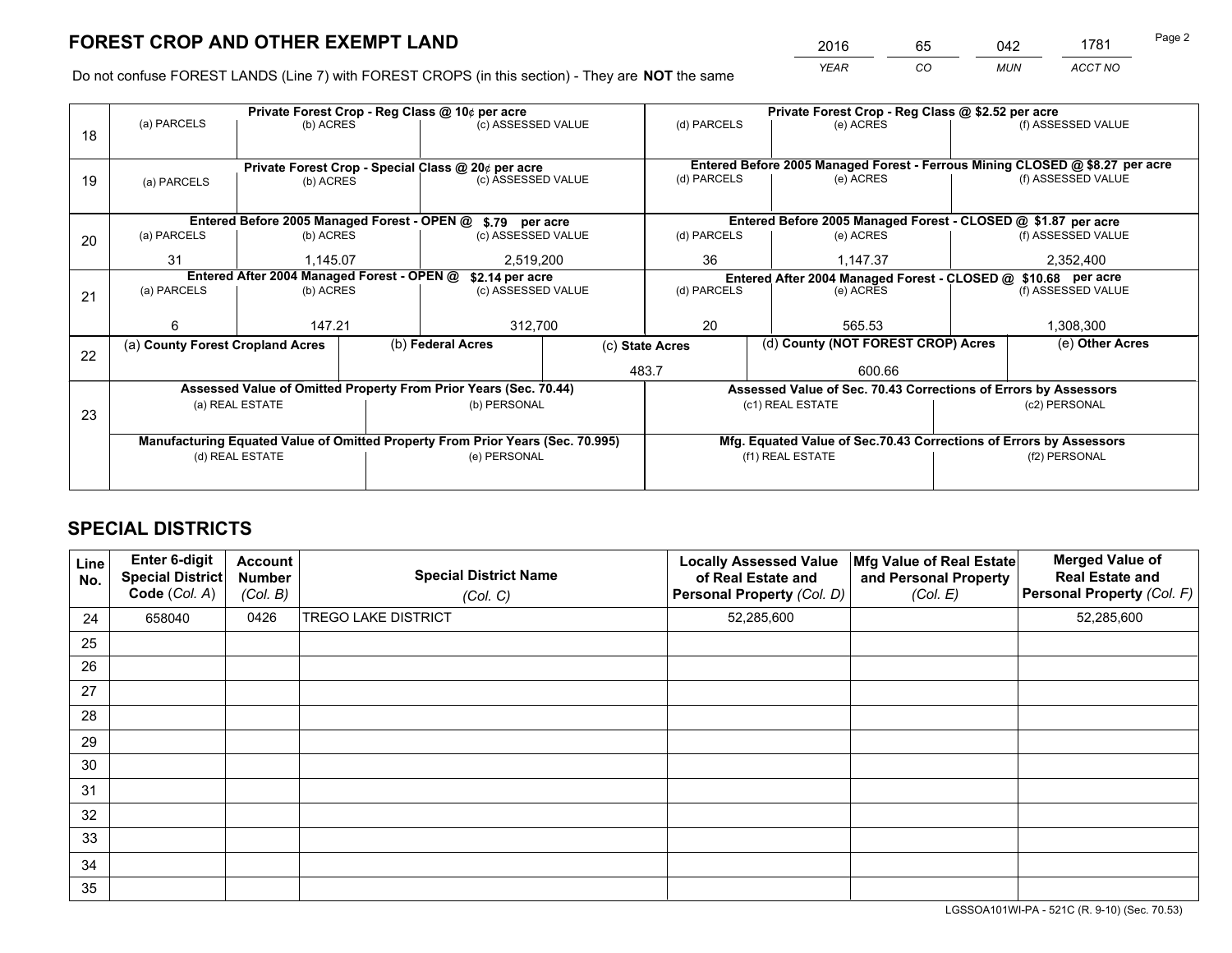|             |                                                          |                                             |                                                         | <b>YEAR</b>                                                                       | CO<br><b>MUN</b>                                              | ACCT NO                                                                        |
|-------------|----------------------------------------------------------|---------------------------------------------|---------------------------------------------------------|-----------------------------------------------------------------------------------|---------------------------------------------------------------|--------------------------------------------------------------------------------|
| Line<br>No. | Enter 6-digit<br><b>School District</b><br>Code (Col. A) | <b>Account</b><br><b>Number</b><br>(Col. B) | <b>School District Name</b><br>(Col. C)                 | <b>Locally Assessed Value</b><br>of Real Estate and<br>Personal Property (Col. D) | Mfg Value of Real Estate<br>and Personal Property<br>(Col. E) | <b>Merged Value of</b><br><b>Real Estate and</b><br>Personal Property (Col. F) |
|             | A. SCHOOL DISTRICTS (K-8 and K-12)                       |                                             |                                                         |                                                                                   |                                                               |                                                                                |
| 36          | 655474                                                   | 0393                                        | SCH D OF SPOONER                                        | 135,278,500                                                                       | 1,161,100                                                     | 136,439,600                                                                    |
| 37          |                                                          |                                             |                                                         |                                                                                   |                                                               |                                                                                |
| 38          |                                                          |                                             |                                                         |                                                                                   |                                                               |                                                                                |
| 39          |                                                          |                                             |                                                         |                                                                                   |                                                               |                                                                                |
| 40          |                                                          |                                             |                                                         |                                                                                   |                                                               |                                                                                |
| 41<br>42    |                                                          |                                             |                                                         |                                                                                   |                                                               |                                                                                |
| 43          |                                                          |                                             |                                                         |                                                                                   |                                                               |                                                                                |
|             |                                                          |                                             |                                                         |                                                                                   |                                                               |                                                                                |
| 44<br>45    |                                                          |                                             |                                                         |                                                                                   |                                                               |                                                                                |
| 46          |                                                          |                                             |                                                         |                                                                                   |                                                               |                                                                                |
| 47          |                                                          |                                             |                                                         |                                                                                   |                                                               |                                                                                |
| 48          |                                                          |                                             |                                                         |                                                                                   |                                                               |                                                                                |
| 49          |                                                          |                                             |                                                         |                                                                                   |                                                               |                                                                                |
| 50          |                                                          |                                             | TOTAL ASSESSED VALUE OF SCHOOL DISTRICTS (K-8 and K-12) | 135,278,500                                                                       | 1,161,100                                                     | 136,439,600                                                                    |
|             | <b>B.</b><br>UNION HIGH SCHOOL DISTRICTS                 |                                             |                                                         |                                                                                   |                                                               |                                                                                |
| 51          |                                                          |                                             |                                                         |                                                                                   |                                                               |                                                                                |
| 52          |                                                          |                                             |                                                         |                                                                                   |                                                               |                                                                                |
| 53          |                                                          |                                             |                                                         |                                                                                   |                                                               |                                                                                |
| 54          |                                                          |                                             |                                                         |                                                                                   |                                                               |                                                                                |
| 55          |                                                          |                                             | TOTAL ASSESSED VALUE OF UNION HIGH SCHOOLS              |                                                                                   |                                                               |                                                                                |
|             | C.<br><b>TECHNICAL COLLEGE DISTRICTS</b>                 |                                             |                                                         |                                                                                   |                                                               |                                                                                |
| 56          | 001700                                                   | 0016                                        | WISCONSIN INDIANHEAD TECH COLLEGE SHEL                  | 135,278,500                                                                       | 1,161,100                                                     | 136,439,600                                                                    |
| 57<br>58    |                                                          |                                             |                                                         |                                                                                   |                                                               |                                                                                |
| 59          |                                                          |                                             | TOTAL ASSESSED VALUE OF TECHNICAL COLLEGES              | 135,278,500                                                                       | 1,161,100                                                     | 136,439,600                                                                    |
|             |                                                          |                                             |                                                         |                                                                                   |                                                               |                                                                                |

65

042

 *I hereby certify, to the best of my knowledge and belief, this form is complete and correct.*

**SCHOOL DISTRICTS**

| Print name of preparer | Title                    |                | Date (MM / DD / CCYY) |
|------------------------|--------------------------|----------------|-----------------------|
|                        |                          |                |                       |
| Signature of preparer  | Contact Telephone Number | E-mail address |                       |
|                        | $\sim$                   |                |                       |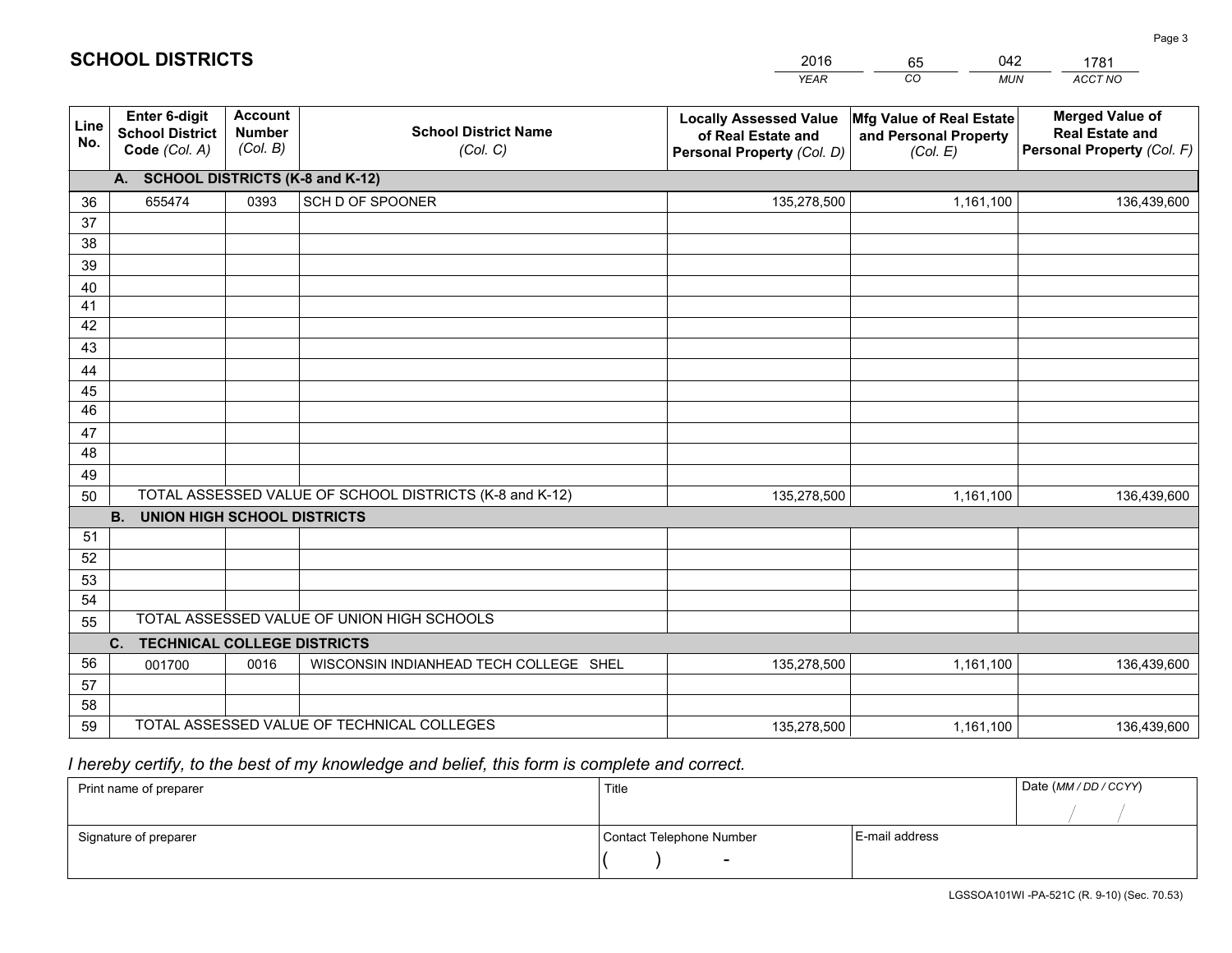#### **HIGHLIGHTS**

- 1. Complete the Statement of Assessment after the Board of Review. Reflect any changes made there.
- 2. Use black ink to complete.
- 3. Line 16 must equal Line 50, Col D.
- 4. Line 55 must equal the total of K-8 schools listed on lines 36-49. Do not include K-12 schools in this comparision.
- 5. Line 59, Col. D must equal Line 16.
- 6. Special District, School District and Technical College District values must include both real estate and personal property. Examples of Special districts are: town sanitary districts, public inland lake protection and rehabilitation districts, and metropolitan sewerage districts.
- 7. DO NOT INCLUDE Manufacturing property values.DOR will print these values on the final SOA.
- 8. Accuracy of this form is very important. The values reported directly affect the equalized value DOR calculates for school and special districts.

#### **Page 1:**

 If not prefilled, enter the tax year,county and municipal code,municipal type, municipal name and county name on the top of form.

Check the Amended box, if filing an amended / corrected SOA.

 Report the parcel count, acres and assessed value of taxable general property, total parcel count, (real and personal), total acres, and values from final figures set by the Board of Review.

- A. Real Estate land and improvements (buildings, etc.) is reported on lines 1 8, total line 9.
- B. Personal Property is reported on lines 11 14, Column D, total line 15.
- C. To complete this report, use the computer produced summary of the assessment roll that shows these amounts.
- D. Use whole numbers only.
- E. Add each line across and each column down to verify entries.

#### **Page 2:**

- A. Report Special Items (not subject to general property tax).
- 1. Private Forest Croplands and Managed Forest Lands are reported on lines 18,19, 20 and 21. Be sure to report assessed values **NOT** taxes.
- 2. You should have copies of the orders of entry, orders of withdrawal, etc., to update your assessment roll.
	- 3. Show hundredths of acres (e.g. 39.75).
- 4. Tax exempt lands are reported on line 22.
- 5. Omitted property and sec. 70.43, Wis. Stats., corrections of errors by assessor are reported on line 23. Report real estate and personal property separately. These should be for **prior years**, not something found on the current assessment roll after the board of review.
- B. Special District (Lines 24-35) Include the value of both real and personal property.
- The Department of Revenue (DOR) preprints much of the information regarding names and codes for schools, special districts,etc. If a district is not listed, enter the name and value only, DOR will enter the proper code.

### **Page 3 School Districts:**

Include the value of both real and personal property.

Report School District (regular, elementary, union high school, and technical college).

- 1. Regular (K-12) and Elementary (K-8) school values are reported on lines 36-49, total on line 50.
- 2. Union High School (UHS) (use only if elementary schools are listed on lines 36-49) are reported on lines 51-54. UHS total value (line 55) must equal to the total **elementary school** values reported on lines 36-49. Do notinclude K-12 schools in this comparison.
- 3. Technical College values are reported on lines 56-58, total on line 59.
- 4. Use the computer summary that shows these amounts to complete this report.

#### **This form is due the second Monday in June. File this report only after your Board of Review is complete.**

 *If you have questions: Return forms to:*

Fax number: (608) 264-6887 PO Box 8971

 Email: lgs@revenue.wi.gov Wisconsin Department of Revenue Call: (608) 261-5341 Local Government Services Section 6-97Madison WI 53708-8971

TOWN OF TREGO TOWN OF TREGO W6097 RIVER RD **TREGO, WI 54888** TREGO, WI 54888 W6097 RIVER RD **BARB NORTON** BARB NORTON

**NOTE: Please supply any correction to the name and address.**

NOTE: Please supply any correction to the name and address.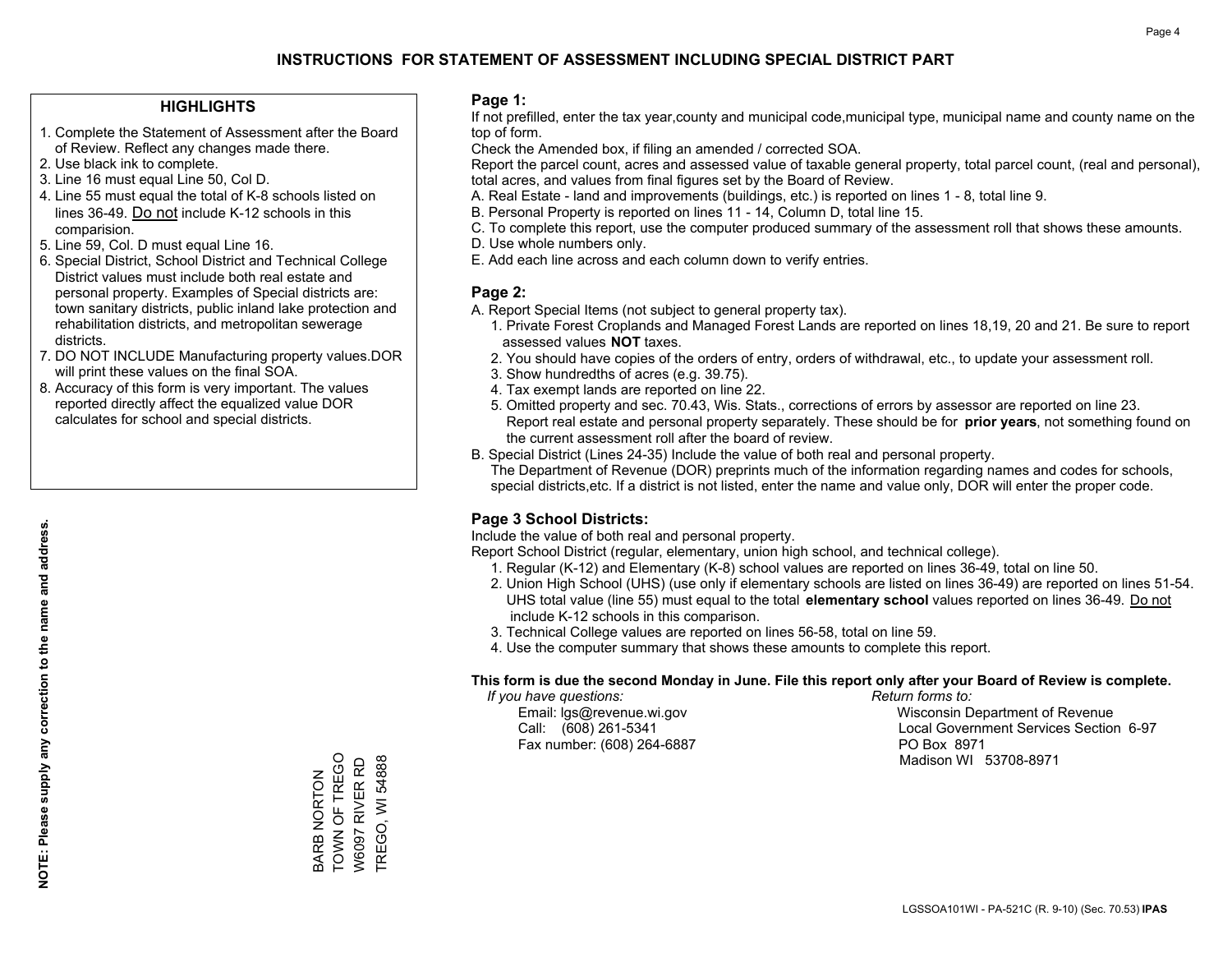**STATEMENT OF ASSESSMENT FOR 2016** 

**FINAL - EQUATED**

| 65.      | 11 I h | 782     |
|----------|--------|---------|
| $\cdots$ | MUN    | ACCT NO |

|                | <b>FOR</b><br><b>VILLAGE OF</b><br>OF<br><b>BIRCHWOOD</b><br><b>WASHBURN COUNTY</b>                                                                                                          |                                                              |                          | <b>WHEN COMPLETING THIS DOCUMENT</b>      |                              |                                |                                        |                                                |
|----------------|----------------------------------------------------------------------------------------------------------------------------------------------------------------------------------------------|--------------------------------------------------------------|--------------------------|-------------------------------------------|------------------------------|--------------------------------|----------------------------------------|------------------------------------------------|
|                |                                                                                                                                                                                              | Town - Village - City                                        | <b>Municipality Name</b> |                                           | <b>County Name</b>           |                                |                                        | DO NOT WRITE OVER X's OR IN SHADED AREAS       |
| Line           |                                                                                                                                                                                              | <b>REAL ESTATE</b><br>(See Lines 18 - 22 for                 |                          | PARCEL COUNT<br>TOTAL LAND   IMPROVEMENTS | NO. OF ACRES<br><b>WHOLE</b> | <b>VALUE OF</b><br><b>LAND</b> | <b>VALUE OF</b><br><b>IMPROVEMENTS</b> | <b>TOTAL VALUE OF LAND</b><br>AND IMPROVEMENTS |
| No.            | other Real Estate)                                                                                                                                                                           | Col. A                                                       | Col. B                   | NUMBERS ONLY<br>Col. C                    | Col. D                       | Col. E                         | Col. F                                 |                                                |
|                |                                                                                                                                                                                              | <b>RESIDENTIAL - Class 1</b>                                 | 457                      | 214                                       | 59                           | 6,751,700                      | 13,653,400                             | 20,405,100                                     |
| 2              |                                                                                                                                                                                              | <b>COMMERCIAL - Class 2</b>                                  | 101                      | 48                                        | 22                           | 1,041,400                      | 4,865,300                              | 5,906,700                                      |
| 3              |                                                                                                                                                                                              | <b>MANUFACTURING - Class 3</b>                               | 1                        |                                           | 15                           | 100,400                        | 1,464,900                              | 1,565,300                                      |
| 4              |                                                                                                                                                                                              | <b>AGRICULTURAL - Class 4</b>                                | 16                       |                                           | 219                          | 23,600                         |                                        | 23,600                                         |
| 5              |                                                                                                                                                                                              | <b>UNDEVELOPED - Class 5</b>                                 | 10                       |                                           | 34                           | 17,300                         |                                        | 17,300                                         |
| 6              |                                                                                                                                                                                              | AGRICULTURAL FOREST - Class 5m                               | $\Omega$                 |                                           | $\Omega$                     | 0                              |                                        | $\mathbf{0}$                                   |
| $\overline{7}$ |                                                                                                                                                                                              | FOREST LANDS - Class 6                                       | 11                       |                                           | 68                           | 123,100                        |                                        | 123,100                                        |
| 8              |                                                                                                                                                                                              | OTHER - Class 7                                              | 4                        | 4                                         | 8                            | 25,600                         | 382,200                                | 407,800                                        |
| 9              |                                                                                                                                                                                              | TOTAL - ALL COLUMNS                                          | 600                      | 267                                       | 425                          | 8,083,100                      | 20,365,800                             | 28,448,900                                     |
| 10             |                                                                                                                                                                                              | NUMBER OF PERSONAL PROPERTY ACCOUNTS IN ROLL                 |                          |                                           | 43                           | <b>LOCALLY ASSESSED</b>        | <b>MANUFACTURING</b>                   | <b>MERGED</b>                                  |
| 11             |                                                                                                                                                                                              | BOATS AND OTHER WATERCRAFT NOT EXEMPT - Code 1               |                          |                                           |                              | 8,630                          | $\Omega$                               | 8,630                                          |
| 12             |                                                                                                                                                                                              | MACHINERY, TOOLS AND PATTERNS - Code 2                       |                          |                                           |                              | 157,215                        | 164,500                                | 321,715                                        |
| 13             |                                                                                                                                                                                              | FURNITURE, FIXTURES AND EQUIPMENT - Code 3                   |                          |                                           |                              | 204,646                        | 13,400                                 | 218,046                                        |
| 14             |                                                                                                                                                                                              | ALL OTHER PERSONAL PROPERTY NOT EXEMPT - Codes 4A, 4B, 4C    |                          |                                           |                              | 28,090                         | 1,000                                  | 29,090                                         |
| 15             |                                                                                                                                                                                              | TOTAL OF PERSONAL PROPERTY NOT EXEMPT (Total of Lines 11-14) |                          |                                           |                              | 398,581                        | 178,900                                | 577,481                                        |
| 16             | AGGREGATE ASSESSED VALUE OF ALL PROPERTY SUBJECT TO THE GENERAL PROPERTY TAX (Total of Lines 9F and 15F)<br>MUST EQUAL TOTAL VALUE OF THE SCHOOL DISTRICTS (K-12 PLUS K-8) - Line 50, Col. F |                                                              |                          |                                           |                              |                                | 29,026,381                             |                                                |
| 17             | Name of Assessor<br>Telephone #<br><b>BOARD OF REVIEW</b><br>DATE OF FINAL ADJOURNMENT<br>06/02/2016<br>DAVID J. SOVACOOL<br>(715) 458-0085                                                  |                                                              |                          |                                           |                              |                                |                                        |                                                |

REMARKS

The Assessment Ratio to be used in calculating the estimated Fair Market Value on tax bills for this tax district is .970298748<br>This ratio should be used to convert assessed values to "Calculate Equalized Values" in Step 1 Commission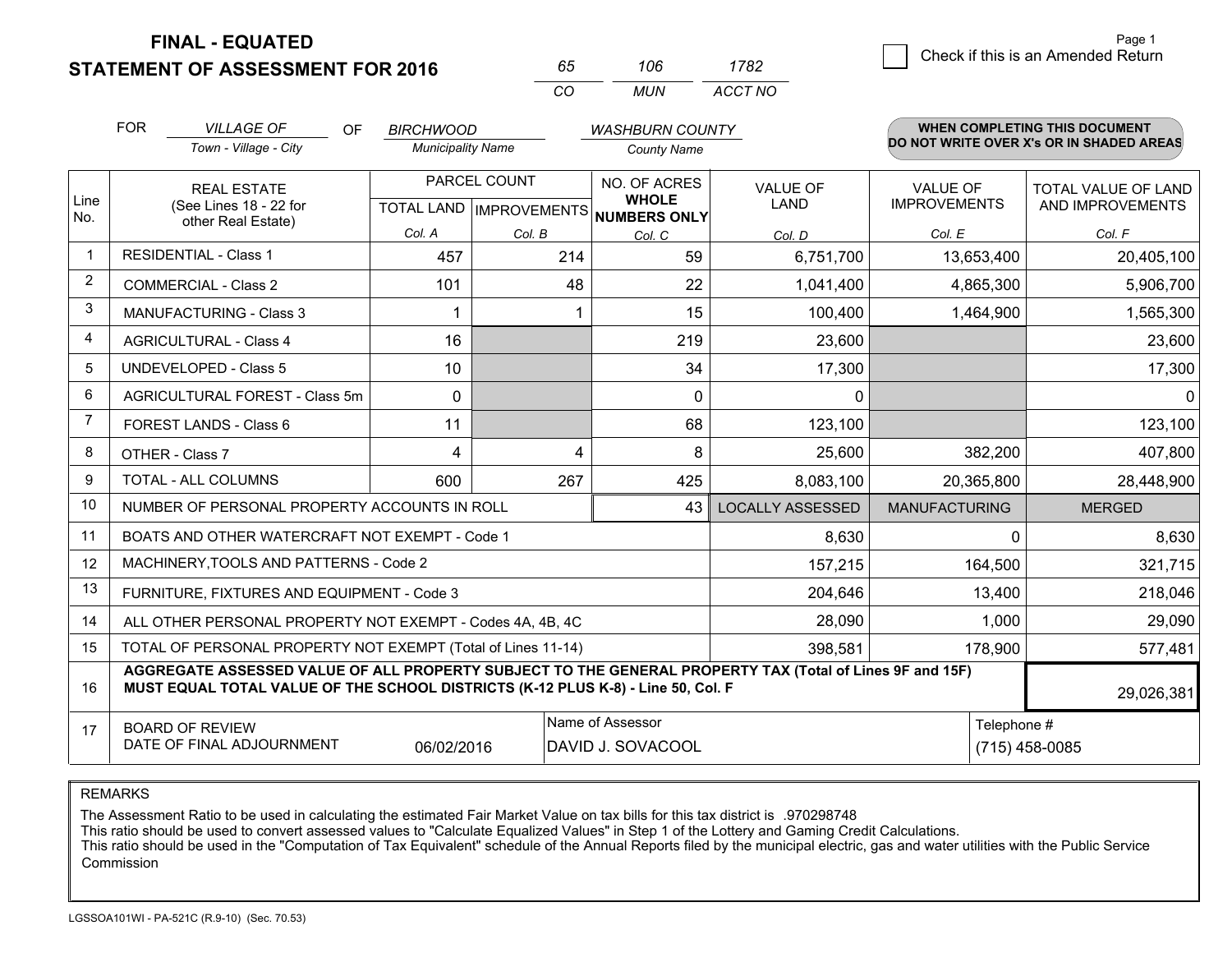*YEAR CO MUN ACCT NO* <sup>2016</sup> <sup>65</sup> <sup>106</sup> <sup>1782</sup> Page 2

Do not confuse FOREST LANDS (Line 7) with FOREST CROPS (in this section) - They are **NOT** the same

|    |                                                                                |                                             |  | Private Forest Crop - Reg Class @ 10¢ per acre                   |  | Private Forest Crop - Reg Class @ \$2.52 per acre             |                                                                              |                    |                    |  |
|----|--------------------------------------------------------------------------------|---------------------------------------------|--|------------------------------------------------------------------|--|---------------------------------------------------------------|------------------------------------------------------------------------------|--------------------|--------------------|--|
| 18 | (a) PARCELS                                                                    | (b) ACRES                                   |  | (c) ASSESSED VALUE                                               |  | (d) PARCELS                                                   | (e) ACRES                                                                    |                    | (f) ASSESSED VALUE |  |
|    |                                                                                |                                             |  | Private Forest Crop - Special Class @ 20¢ per acre               |  |                                                               | Entered Before 2005 Managed Forest - Ferrous Mining CLOSED @ \$8.27 per acre |                    |                    |  |
| 19 | (a) PARCELS                                                                    | (b) ACRES                                   |  | (c) ASSESSED VALUE                                               |  | (d) PARCELS                                                   | (e) ACRES                                                                    |                    | (f) ASSESSED VALUE |  |
|    |                                                                                | Entered Before 2005 Managed Forest - OPEN @ |  | \$.79 per acre                                                   |  |                                                               | Entered Before 2005 Managed Forest - CLOSED @ \$1.87 per acre                |                    |                    |  |
|    | (a) PARCELS                                                                    | (b) ACRES                                   |  | (c) ASSESSED VALUE                                               |  | (d) PARCELS                                                   | (e) ACRES                                                                    |                    | (f) ASSESSED VALUE |  |
| 20 |                                                                                |                                             |  |                                                                  |  |                                                               |                                                                              |                    |                    |  |
|    | Entered After 2004 Managed Forest - OPEN @<br>\$2.14 per acre                  |                                             |  |                                                                  |  | Entered After 2004 Managed Forest - CLOSED @ \$10.68 per acre |                                                                              |                    |                    |  |
| 21 | (a) PARCELS                                                                    | (b) ACRES                                   |  | (c) ASSESSED VALUE                                               |  | (d) PARCELS<br>(e) ACRES                                      |                                                                              | (f) ASSESSED VALUE |                    |  |
|    |                                                                                |                                             |  |                                                                  |  |                                                               |                                                                              |                    |                    |  |
| 22 | (a) County Forest Cropland Acres                                               |                                             |  | (b) Federal Acres                                                |  | (c) State Acres                                               | (d) County (NOT FOREST CROP) Acres                                           |                    | (e) Other Acres    |  |
|    |                                                                                |                                             |  |                                                                  |  | 3.11                                                          |                                                                              |                    |                    |  |
|    |                                                                                |                                             |  | Assessed Value of Omitted Property From Prior Years (Sec. 70.44) |  |                                                               | Assessed Value of Sec. 70.43 Corrections of Errors by Assessors              |                    |                    |  |
|    |                                                                                | (a) REAL ESTATE                             |  | (b) PERSONAL                                                     |  |                                                               | (c1) REAL ESTATE                                                             |                    | (c2) PERSONAL      |  |
| 23 |                                                                                |                                             |  |                                                                  |  |                                                               |                                                                              |                    |                    |  |
|    | Manufacturing Equated Value of Omitted Property From Prior Years (Sec. 70.995) |                                             |  |                                                                  |  |                                                               | Mfg. Equated Value of Sec.70.43 Corrections of Errors by Assessors           |                    |                    |  |
|    |                                                                                | (d) REAL ESTATE                             |  | (e) PERSONAL                                                     |  | (f1) REAL ESTATE                                              |                                                                              |                    | (f2) PERSONAL      |  |
|    |                                                                                |                                             |  |                                                                  |  |                                                               |                                                                              |                    |                    |  |

## **SPECIAL DISTRICTS**

| Line<br>No. | Enter 6-digit<br><b>Special District</b> | <b>Account</b><br><b>Number</b> | <b>Special District Name</b> | <b>Locally Assessed Value</b><br>of Real Estate and | Mfg Value of Real Estate<br>and Personal Property | <b>Merged Value of</b><br><b>Real Estate and</b> |
|-------------|------------------------------------------|---------------------------------|------------------------------|-----------------------------------------------------|---------------------------------------------------|--------------------------------------------------|
|             | Code (Col. A)                            | (Col. B)                        | (Col. C)                     | Personal Property (Col. D)                          | (Col. E)                                          | Personal Property (Col. F)                       |
| 24          |                                          |                                 |                              |                                                     |                                                   |                                                  |
| 25          |                                          |                                 |                              |                                                     |                                                   |                                                  |
| 26          |                                          |                                 |                              |                                                     |                                                   |                                                  |
| 27          |                                          |                                 |                              |                                                     |                                                   |                                                  |
| 28          |                                          |                                 |                              |                                                     |                                                   |                                                  |
| 29          |                                          |                                 |                              |                                                     |                                                   |                                                  |
| 30          |                                          |                                 |                              |                                                     |                                                   |                                                  |
| 31          |                                          |                                 |                              |                                                     |                                                   |                                                  |
| 32          |                                          |                                 |                              |                                                     |                                                   |                                                  |
| 33          |                                          |                                 |                              |                                                     |                                                   |                                                  |
| 34          |                                          |                                 |                              |                                                     |                                                   |                                                  |
| 35          |                                          |                                 |                              |                                                     |                                                   |                                                  |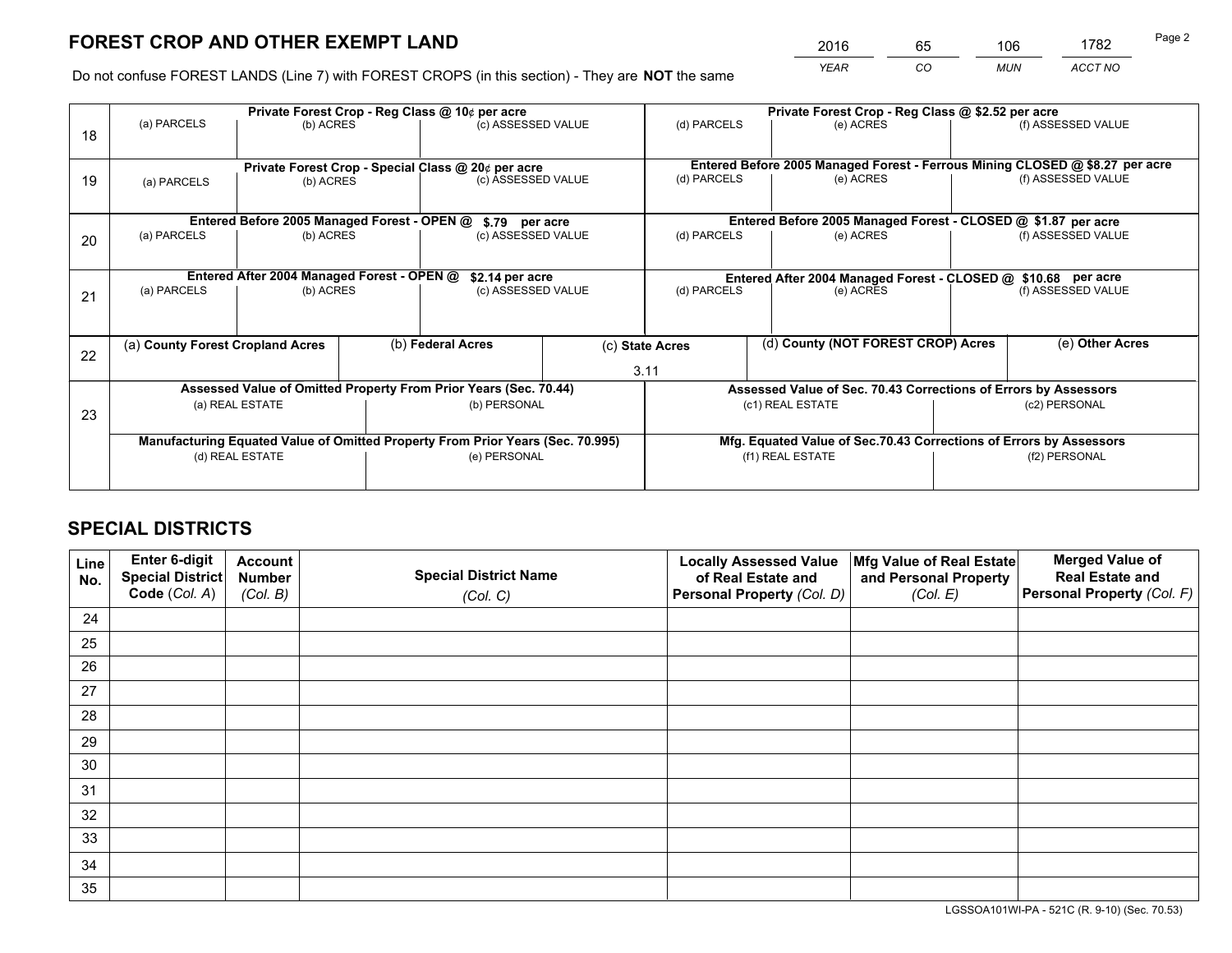|             |                                                                 |                                             |                                                         | <b>YEAR</b>                                                                       | CO<br><b>MUN</b>                                              | ACCT NO                                                                        |
|-------------|-----------------------------------------------------------------|---------------------------------------------|---------------------------------------------------------|-----------------------------------------------------------------------------------|---------------------------------------------------------------|--------------------------------------------------------------------------------|
| Line<br>No. | <b>Enter 6-digit</b><br><b>School District</b><br>Code (Col. A) | <b>Account</b><br><b>Number</b><br>(Col. B) | <b>School District Name</b><br>(Col. C)                 | <b>Locally Assessed Value</b><br>of Real Estate and<br>Personal Property (Col. D) | Mfg Value of Real Estate<br>and Personal Property<br>(Col. E) | <b>Merged Value of</b><br><b>Real Estate and</b><br>Personal Property (Col. F) |
|             | A. SCHOOL DISTRICTS (K-8 and K-12)                              |                                             |                                                         |                                                                                   |                                                               |                                                                                |
| 36          | 650441                                                          | 0390                                        | SCH D OF BIRCHWOOD                                      | 27,282,181                                                                        | 1,744,200                                                     | 29,026,381                                                                     |
| 37          |                                                                 |                                             |                                                         |                                                                                   |                                                               |                                                                                |
| 38          |                                                                 |                                             |                                                         |                                                                                   |                                                               |                                                                                |
| 39          |                                                                 |                                             |                                                         |                                                                                   |                                                               |                                                                                |
| 40          |                                                                 |                                             |                                                         |                                                                                   |                                                               |                                                                                |
| 41<br>42    |                                                                 |                                             |                                                         |                                                                                   |                                                               |                                                                                |
| 43          |                                                                 |                                             |                                                         |                                                                                   |                                                               |                                                                                |
|             |                                                                 |                                             |                                                         |                                                                                   |                                                               |                                                                                |
| 44<br>45    |                                                                 |                                             |                                                         |                                                                                   |                                                               |                                                                                |
| 46          |                                                                 |                                             |                                                         |                                                                                   |                                                               |                                                                                |
| 47          |                                                                 |                                             |                                                         |                                                                                   |                                                               |                                                                                |
| 48          |                                                                 |                                             |                                                         |                                                                                   |                                                               |                                                                                |
| 49          |                                                                 |                                             |                                                         |                                                                                   |                                                               |                                                                                |
| 50          |                                                                 |                                             | TOTAL ASSESSED VALUE OF SCHOOL DISTRICTS (K-8 and K-12) | 27,282,181                                                                        | 1,744,200                                                     | 29,026,381                                                                     |
|             | <b>B. UNION HIGH SCHOOL DISTRICTS</b>                           |                                             |                                                         |                                                                                   |                                                               |                                                                                |
| 51          |                                                                 |                                             |                                                         |                                                                                   |                                                               |                                                                                |
| 52          |                                                                 |                                             |                                                         |                                                                                   |                                                               |                                                                                |
| 53          |                                                                 |                                             |                                                         |                                                                                   |                                                               |                                                                                |
| 54          |                                                                 |                                             |                                                         |                                                                                   |                                                               |                                                                                |
| 55          |                                                                 |                                             | TOTAL ASSESSED VALUE OF UNION HIGH SCHOOLS              |                                                                                   |                                                               |                                                                                |
|             | C.<br><b>TECHNICAL COLLEGE DISTRICTS</b>                        |                                             |                                                         |                                                                                   |                                                               |                                                                                |
| 56          | 001700                                                          | 0016                                        | WISCONSIN INDIANHEAD TECH COLLEGE SHEL                  | 27,282,181                                                                        | 1,744,200                                                     | 29,026,381                                                                     |
| 57<br>58    |                                                                 |                                             |                                                         |                                                                                   |                                                               |                                                                                |
| 59          |                                                                 |                                             | TOTAL ASSESSED VALUE OF TECHNICAL COLLEGES              | 27,282,181                                                                        | 1,744,200                                                     | 29,026,381                                                                     |
|             |                                                                 |                                             |                                                         |                                                                                   |                                                               |                                                                                |

65

106

 *I hereby certify, to the best of my knowledge and belief, this form is complete and correct.*

**SCHOOL DISTRICTS**

| Print name of preparer | Title                    |                | Date (MM / DD / CCYY) |
|------------------------|--------------------------|----------------|-----------------------|
|                        |                          |                |                       |
| Signature of preparer  | Contact Telephone Number | E-mail address |                       |
|                        | $\sim$                   |                |                       |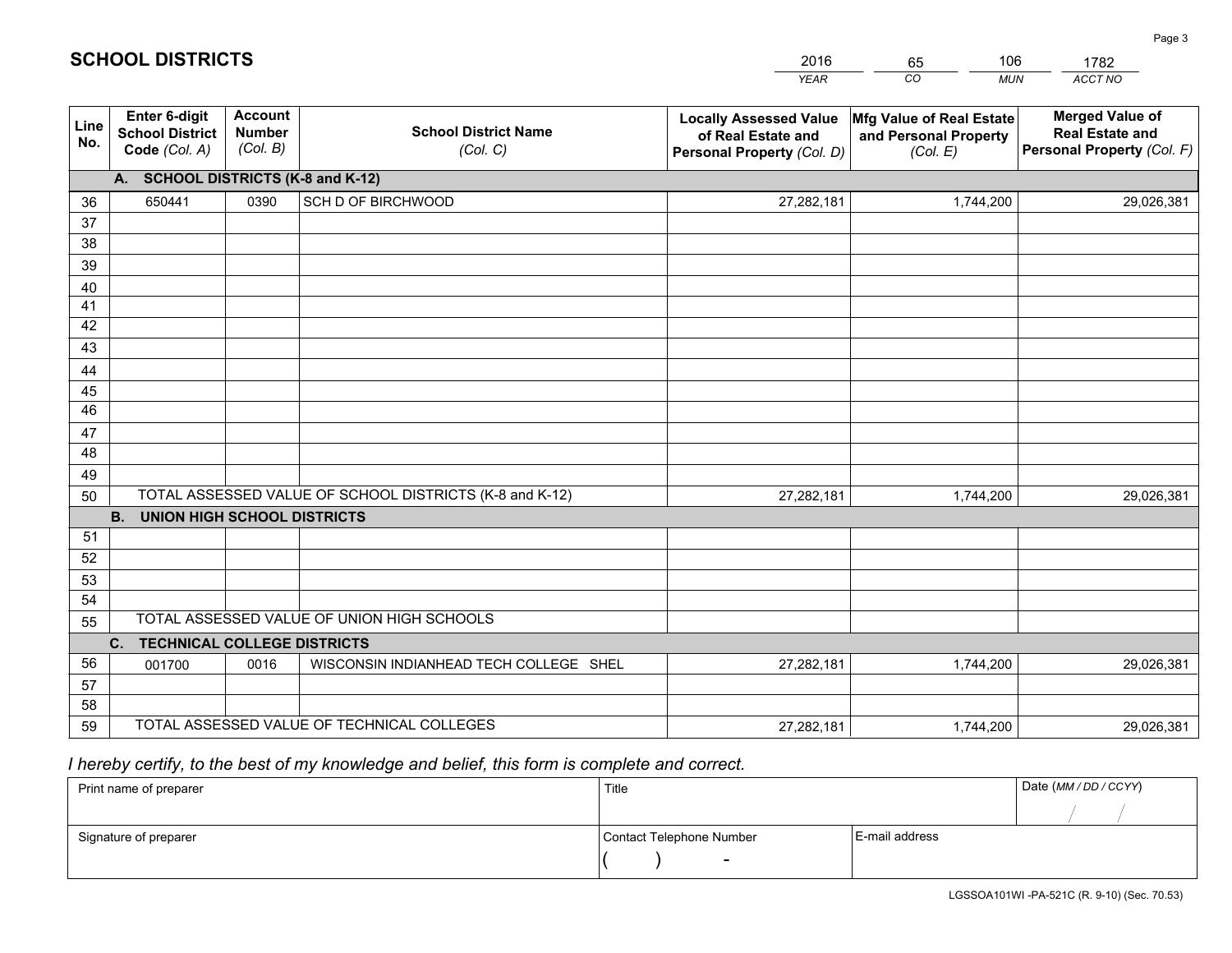#### **HIGHLIGHTS**

- 1. Complete the Statement of Assessment after the Board of Review. Reflect any changes made there.
- 2. Use black ink to complete.
- 3. Line 16 must equal Line 50, Col D.
- 4. Line 55 must equal the total of K-8 schools listed on lines 36-49. Do not include K-12 schools in this comparision.
- 5. Line 59, Col. D must equal Line 16.
- 6. Special District, School District and Technical College District values must include both real estate and personal property. Examples of Special districts are: town sanitary districts, public inland lake protection and rehabilitation districts, and metropolitan sewerage districts.
- 7. DO NOT INCLUDE Manufacturing property values.DOR will print these values on the final SOA.
- 8. Accuracy of this form is very important. The values reported directly affect the equalized value DOR calculates for school and special districts.

#### **Page 1:**

 If not prefilled, enter the tax year,county and municipal code,municipal type, municipal name and county name on the top of form.

Check the Amended box, if filing an amended / corrected SOA.

 Report the parcel count, acres and assessed value of taxable general property, total parcel count, (real and personal), total acres, and values from final figures set by the Board of Review.

- A. Real Estate land and improvements (buildings, etc.) is reported on lines 1 8, total line 9.
- B. Personal Property is reported on lines 11 14, Column D, total line 15.
- C. To complete this report, use the computer produced summary of the assessment roll that shows these amounts.
- D. Use whole numbers only.
- E. Add each line across and each column down to verify entries.

#### **Page 2:**

- A. Report Special Items (not subject to general property tax).
- 1. Private Forest Croplands and Managed Forest Lands are reported on lines 18,19, 20 and 21. Be sure to report assessed values **NOT** taxes.
- 2. You should have copies of the orders of entry, orders of withdrawal, etc., to update your assessment roll.
	- 3. Show hundredths of acres (e.g. 39.75).
- 4. Tax exempt lands are reported on line 22.
- 5. Omitted property and sec. 70.43, Wis. Stats., corrections of errors by assessor are reported on line 23. Report real estate and personal property separately. These should be for **prior years**, not something found on the current assessment roll after the board of review.
- B. Special District (Lines 24-35) Include the value of both real and personal property.
- The Department of Revenue (DOR) preprints much of the information regarding names and codes for schools, special districts,etc. If a district is not listed, enter the name and value only, DOR will enter the proper code.

### **Page 3 School Districts:**

Include the value of both real and personal property.

Report School District (regular, elementary, union high school, and technical college).

- 1. Regular (K-12) and Elementary (K-8) school values are reported on lines 36-49, total on line 50.
- 2. Union High School (UHS) (use only if elementary schools are listed on lines 36-49) are reported on lines 51-54. UHS total value (line 55) must equal to the total **elementary school** values reported on lines 36-49. Do notinclude K-12 schools in this comparison.
- 3. Technical College values are reported on lines 56-58, total on line 59.
- 4. Use the computer summary that shows these amounts to complete this report.

#### **This form is due the second Monday in June. File this report only after your Board of Review is complete.**

 *If you have questions: Return forms to:*

Fax number: (608) 264-6887 PO Box 8971

 Email: lgs@revenue.wi.gov Wisconsin Department of Revenue Call: (608) 261-5341 Local Government Services Section 6-97Madison WI 53708-8971

3IRCHWOOD, WI 54817 - 0006 BIRCHWOOD, WI 54817 - 0006 VILLAGE OF BIRCHWOOD VICKI BUSICK<br>VILLAGE OF BIRCHWOOD VICKI BUSICK PO BOX 6 PO BOX 6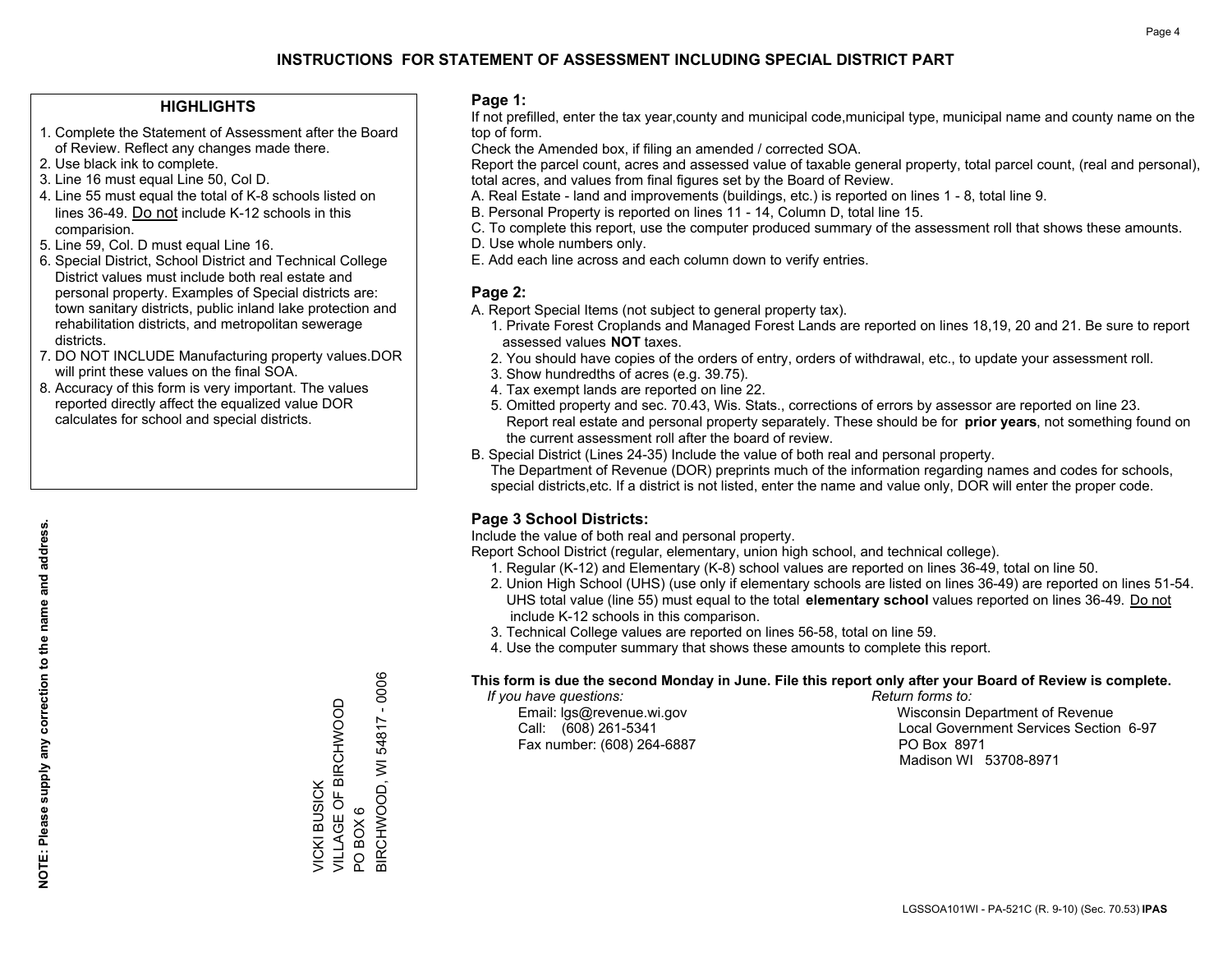**STATEMENT OF ASSESSMENT FOR 2016 FINAL - EQUATED**

| 65       | 151 | 1783    |
|----------|-----|---------|
| $\alpha$ | MUN | ACCT NO |

|             | <b>FOR</b>                                                                                                                                                                                   | <b>VILLAGE OF</b><br>OF                                      | <b>MINONG</b>            |              | <b>WASHBURN COUNTY</b>                                              |                                |                                        | WHEN COMPLETING THIS DOCUMENT            |
|-------------|----------------------------------------------------------------------------------------------------------------------------------------------------------------------------------------------|--------------------------------------------------------------|--------------------------|--------------|---------------------------------------------------------------------|--------------------------------|----------------------------------------|------------------------------------------|
|             |                                                                                                                                                                                              | Town - Village - City                                        | <b>Municipality Name</b> |              | <b>County Name</b>                                                  |                                |                                        | DO NOT WRITE OVER X's OR IN SHADED AREAS |
| Line<br>No. |                                                                                                                                                                                              | <b>REAL ESTATE</b><br>(See Lines 18 - 22 for                 |                          | PARCEL COUNT | NO. OF ACRES<br><b>WHOLE</b><br>TOTAL LAND MPROVEMENTS NUMBERS ONLY | <b>VALUE OF</b><br><b>LAND</b> | <b>VALUE OF</b><br><b>IMPROVEMENTS</b> | TOTAL VALUE OF LAND<br>AND IMPROVEMENTS  |
|             |                                                                                                                                                                                              | other Real Estate)                                           | Col. A                   | Col. B       | Col. C                                                              | Col. D                         | Col. E                                 | Col. F                                   |
|             |                                                                                                                                                                                              | <b>RESIDENTIAL - Class 1</b>                                 | 325                      | 226          | 253                                                                 | 2,389,200                      | 11,881,700                             | 14,270,900                               |
| 2           |                                                                                                                                                                                              | <b>COMMERCIAL - Class 2</b>                                  | 113                      | 74           | 165                                                                 | 2,219,300                      | 12,527,000                             | 14,746,300                               |
| 3           |                                                                                                                                                                                              | <b>MANUFACTURING - Class 3</b>                               | 4                        | 4            | 23                                                                  | 160,000                        | 4,644,900                              | 4,804,900                                |
| 4           |                                                                                                                                                                                              | <b>AGRICULTURAL - Class 4</b>                                | 7                        |              | 139                                                                 | 7,200                          |                                        | 7,200                                    |
| 5           |                                                                                                                                                                                              | UNDEVELOPED - Class 5                                        | 3                        |              | 27                                                                  | 3,150                          |                                        | 3,150                                    |
| 6           |                                                                                                                                                                                              | AGRICULTURAL FOREST - Class 5m                               | $\Omega$                 |              | $\Omega$                                                            | $\mathbf{0}$                   |                                        | $\mathbf{0}$                             |
| 7           |                                                                                                                                                                                              | FOREST LANDS - Class 6                                       | 6                        |              | 99                                                                  | 191,800                        |                                        | 191,800                                  |
| 8           |                                                                                                                                                                                              | OTHER - Class 7                                              | 5                        | 5            | 14                                                                  | 38,600                         | 138,700                                | 177,300                                  |
| 9           |                                                                                                                                                                                              | TOTAL - ALL COLUMNS                                          | 463                      | 309          | 720                                                                 | 5,009,250                      | 29,192,300                             | 34,201,550                               |
| 10          |                                                                                                                                                                                              | NUMBER OF PERSONAL PROPERTY ACCOUNTS IN ROLL                 |                          |              | 67                                                                  | <b>LOCALLY ASSESSED</b>        | <b>MANUFACTURING</b>                   | <b>MERGED</b>                            |
| 11          |                                                                                                                                                                                              | BOATS AND OTHER WATERCRAFT NOT EXEMPT - Code 1               |                          |              |                                                                     | 0                              | 0                                      | $\Omega$                                 |
| 12          |                                                                                                                                                                                              | MACHINERY, TOOLS AND PATTERNS - Code 2                       |                          |              |                                                                     | 593,700                        | 607,500                                | 1,201,200                                |
| 13          |                                                                                                                                                                                              | FURNITURE, FIXTURES AND EQUIPMENT - Code 3                   |                          |              |                                                                     | 402,900                        | 195,600                                | 598,500                                  |
| 14          |                                                                                                                                                                                              | ALL OTHER PERSONAL PROPERTY NOT EXEMPT - Codes 4A, 4B, 4C    |                          |              |                                                                     | 210,300                        | 368,700                                | 579,000                                  |
| 15          |                                                                                                                                                                                              | TOTAL OF PERSONAL PROPERTY NOT EXEMPT (Total of Lines 11-14) |                          |              | 1,206,900                                                           | 1,171,800                      | 2,378,700                              |                                          |
| 16          | AGGREGATE ASSESSED VALUE OF ALL PROPERTY SUBJECT TO THE GENERAL PROPERTY TAX (Total of Lines 9F and 15F)<br>MUST EQUAL TOTAL VALUE OF THE SCHOOL DISTRICTS (K-12 PLUS K-8) - Line 50, Col. F |                                                              |                          |              |                                                                     |                                |                                        | 36,580,250                               |
| 17          | Name of Assessor<br>Telephone #<br><b>BOARD OF REVIEW</b><br>DATE OF FINAL ADJOURNMENT<br>06/10/2016<br><b>LARRY LEE</b>                                                                     |                                                              |                          |              |                                                                     |                                | (715) 520-2126                         |                                          |

REMARKS

The Assessment Ratio to be used in calculating the estimated Fair Market Value on tax bills for this tax district is .972652873

This ratio should be used to convert assessed values to "Calculate Equalized Values" in Step 1 of the Lottery and Gaming Credit Calculations.<br>This ratio should be used in the "Computation of Tax Equivalent" schedule of the Commission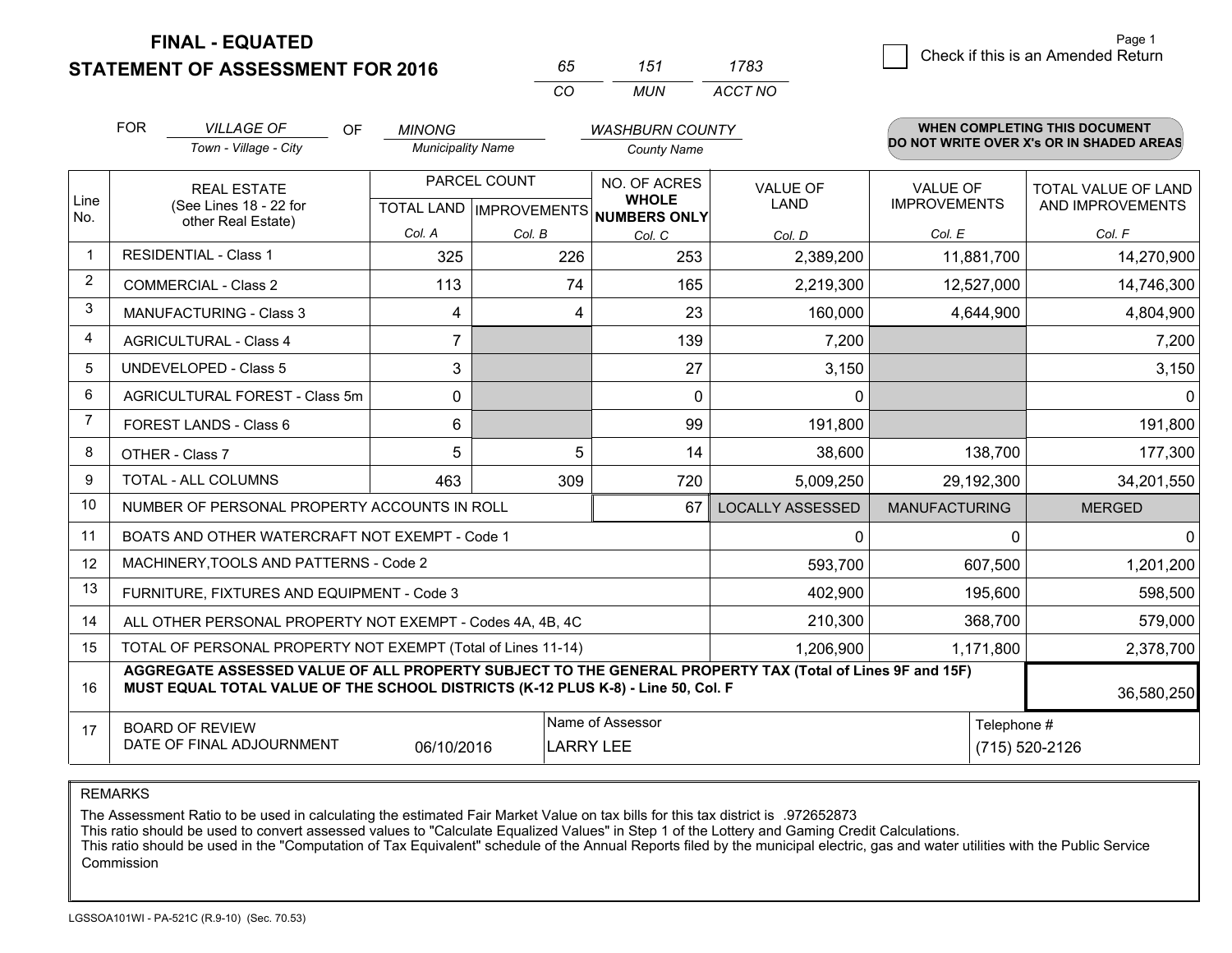*YEAR CO MUN ACCT NO* <sup>2016</sup> <sup>65</sup> <sup>151</sup> <sup>1783</sup>

Do not confuse FOREST LANDS (Line 7) with FOREST CROPS (in this section) - They are **NOT** the same

|    |                                                                                |                                             |  | Private Forest Crop - Reg Class @ 10¢ per acre                   |       | Private Forest Crop - Reg Class @ \$2.52 per acre                            |                                                                    |  |                    |  |
|----|--------------------------------------------------------------------------------|---------------------------------------------|--|------------------------------------------------------------------|-------|------------------------------------------------------------------------------|--------------------------------------------------------------------|--|--------------------|--|
| 18 | (a) PARCELS                                                                    | (b) ACRES                                   |  | (c) ASSESSED VALUE                                               |       | (d) PARCELS                                                                  | (e) ACRES                                                          |  | (f) ASSESSED VALUE |  |
|    | Private Forest Crop - Special Class @ 20¢ per acre                             |                                             |  |                                                                  |       | Entered Before 2005 Managed Forest - Ferrous Mining CLOSED @ \$8.27 per acre |                                                                    |  |                    |  |
| 19 | (b) ACRES<br>(a) PARCELS                                                       |                                             |  | (c) ASSESSED VALUE                                               |       | (d) PARCELS                                                                  | (e) ACRES                                                          |  | (f) ASSESSED VALUE |  |
|    |                                                                                | Entered Before 2005 Managed Forest - OPEN @ |  | \$.79 per acre                                                   |       |                                                                              | Entered Before 2005 Managed Forest - CLOSED @ \$1.87 per acre      |  |                    |  |
| 20 | (a) PARCELS<br>(b) ACRES                                                       |                                             |  | (c) ASSESSED VALUE                                               |       | (d) PARCELS                                                                  | (e) ACRES                                                          |  | (f) ASSESSED VALUE |  |
|    |                                                                                | Entered After 2004 Managed Forest - OPEN @  |  | \$2.14 per acre                                                  |       | Entered After 2004 Managed Forest - CLOSED @ \$10.68 per acre                |                                                                    |  |                    |  |
| 21 | (a) PARCELS                                                                    | (b) ACRES                                   |  | (c) ASSESSED VALUE                                               |       | (d) PARCELS                                                                  | (e) ACRES                                                          |  | (f) ASSESSED VALUE |  |
|    |                                                                                |                                             |  |                                                                  |       |                                                                              |                                                                    |  |                    |  |
| 22 | (a) County Forest Cropland Acres                                               |                                             |  | (b) Federal Acres                                                |       | (d) County (NOT FOREST CROP) Acres<br>(c) State Acres                        |                                                                    |  | (e) Other Acres    |  |
|    |                                                                                |                                             |  |                                                                  | 67.24 |                                                                              | .68                                                                |  |                    |  |
|    |                                                                                |                                             |  | Assessed Value of Omitted Property From Prior Years (Sec. 70.44) |       |                                                                              | Assessed Value of Sec. 70.43 Corrections of Errors by Assessors    |  |                    |  |
| 23 | (a) REAL ESTATE                                                                |                                             |  | (b) PERSONAL                                                     |       | (c1) REAL ESTATE                                                             |                                                                    |  | (c2) PERSONAL      |  |
|    | Manufacturing Equated Value of Omitted Property From Prior Years (Sec. 70.995) |                                             |  |                                                                  |       |                                                                              | Mfg. Equated Value of Sec.70.43 Corrections of Errors by Assessors |  |                    |  |
|    |                                                                                | (d) REAL ESTATE                             |  | (e) PERSONAL                                                     |       | (f1) REAL ESTATE                                                             |                                                                    |  | (f2) PERSONAL      |  |
|    |                                                                                |                                             |  |                                                                  |       |                                                                              |                                                                    |  |                    |  |

## **SPECIAL DISTRICTS**

| Line<br>No. | Enter 6-digit<br>Special District<br>Code (Col. A) | <b>Account</b><br><b>Number</b> | <b>Special District Name</b> | <b>Locally Assessed Value</b><br>of Real Estate and | Mfg Value of Real Estate<br>and Personal Property | <b>Merged Value of</b><br><b>Real Estate and</b><br>Personal Property (Col. F) |
|-------------|----------------------------------------------------|---------------------------------|------------------------------|-----------------------------------------------------|---------------------------------------------------|--------------------------------------------------------------------------------|
|             |                                                    | (Col. B)                        | (Col. C)                     | Personal Property (Col. D)                          | (Col. E)                                          |                                                                                |
| 24          |                                                    |                                 |                              |                                                     |                                                   |                                                                                |
| 25          |                                                    |                                 |                              |                                                     |                                                   |                                                                                |
| 26          |                                                    |                                 |                              |                                                     |                                                   |                                                                                |
| 27          |                                                    |                                 |                              |                                                     |                                                   |                                                                                |
| 28          |                                                    |                                 |                              |                                                     |                                                   |                                                                                |
| 29          |                                                    |                                 |                              |                                                     |                                                   |                                                                                |
| 30          |                                                    |                                 |                              |                                                     |                                                   |                                                                                |
| 31          |                                                    |                                 |                              |                                                     |                                                   |                                                                                |
| 32          |                                                    |                                 |                              |                                                     |                                                   |                                                                                |
| 33          |                                                    |                                 |                              |                                                     |                                                   |                                                                                |
| 34          |                                                    |                                 |                              |                                                     |                                                   |                                                                                |
| 35          |                                                    |                                 |                              |                                                     |                                                   |                                                                                |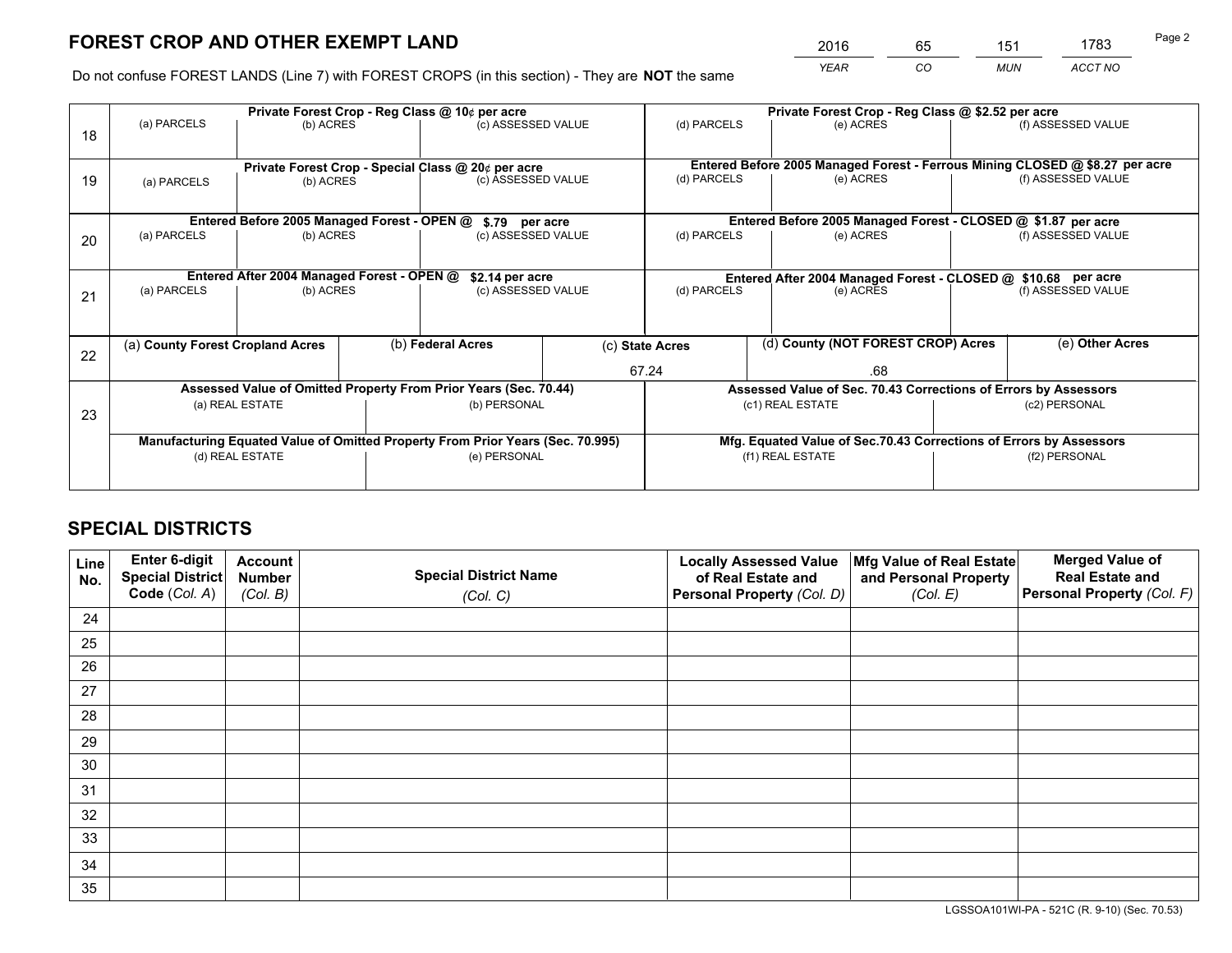|             |                                                                 |                                             |                                                         | <b>YEAR</b>                                                                       | CO<br><b>MUN</b>                                              | <b>ACCT NO</b>                                                                 |
|-------------|-----------------------------------------------------------------|---------------------------------------------|---------------------------------------------------------|-----------------------------------------------------------------------------------|---------------------------------------------------------------|--------------------------------------------------------------------------------|
| Line<br>No. | <b>Enter 6-digit</b><br><b>School District</b><br>Code (Col. A) | <b>Account</b><br><b>Number</b><br>(Col. B) | <b>School District Name</b><br>(Col. C)                 | <b>Locally Assessed Value</b><br>of Real Estate and<br>Personal Property (Col. D) | Mfg Value of Real Estate<br>and Personal Property<br>(Col. E) | <b>Merged Value of</b><br><b>Real Estate and</b><br>Personal Property (Col. F) |
|             | A. SCHOOL DISTRICTS (K-8 and K-12)                              |                                             |                                                         |                                                                                   |                                                               |                                                                                |
| 36          | 653654                                                          | 0391                                        | SCH D OF NORTHWOOD (MINONG)                             | 30,603,550                                                                        | 5,976,700                                                     | 36,580,250                                                                     |
| 37          |                                                                 |                                             |                                                         |                                                                                   |                                                               |                                                                                |
| 38          |                                                                 |                                             |                                                         |                                                                                   |                                                               |                                                                                |
| 39          |                                                                 |                                             |                                                         |                                                                                   |                                                               |                                                                                |
| 40          |                                                                 |                                             |                                                         |                                                                                   |                                                               |                                                                                |
| 41<br>42    |                                                                 |                                             |                                                         |                                                                                   |                                                               |                                                                                |
| 43          |                                                                 |                                             |                                                         |                                                                                   |                                                               |                                                                                |
| 44          |                                                                 |                                             |                                                         |                                                                                   |                                                               |                                                                                |
| 45          |                                                                 |                                             |                                                         |                                                                                   |                                                               |                                                                                |
| 46          |                                                                 |                                             |                                                         |                                                                                   |                                                               |                                                                                |
| 47          |                                                                 |                                             |                                                         |                                                                                   |                                                               |                                                                                |
| 48          |                                                                 |                                             |                                                         |                                                                                   |                                                               |                                                                                |
| 49          |                                                                 |                                             |                                                         |                                                                                   |                                                               |                                                                                |
| 50          |                                                                 |                                             | TOTAL ASSESSED VALUE OF SCHOOL DISTRICTS (K-8 and K-12) | 30,603,550                                                                        | 5,976,700                                                     | 36,580,250                                                                     |
|             | <b>B.</b><br><b>UNION HIGH SCHOOL DISTRICTS</b>                 |                                             |                                                         |                                                                                   |                                                               |                                                                                |
| 51          |                                                                 |                                             |                                                         |                                                                                   |                                                               |                                                                                |
| 52          |                                                                 |                                             |                                                         |                                                                                   |                                                               |                                                                                |
| 53          |                                                                 |                                             |                                                         |                                                                                   |                                                               |                                                                                |
| 54          |                                                                 |                                             |                                                         |                                                                                   |                                                               |                                                                                |
| 55          |                                                                 |                                             | TOTAL ASSESSED VALUE OF UNION HIGH SCHOOLS              |                                                                                   |                                                               |                                                                                |
|             | C.<br><b>TECHNICAL COLLEGE DISTRICTS</b>                        |                                             |                                                         |                                                                                   |                                                               |                                                                                |
| 56          | 001700                                                          | 0016                                        | WISCONSIN INDIANHEAD TECH COLLEGE SHEL                  | 30,603,550                                                                        | 5,976,700                                                     | 36,580,250                                                                     |
| 57<br>58    |                                                                 |                                             |                                                         |                                                                                   |                                                               |                                                                                |
| 59          |                                                                 |                                             | TOTAL ASSESSED VALUE OF TECHNICAL COLLEGES              | 30,603,550                                                                        | 5,976,700                                                     | 36,580,250                                                                     |
|             |                                                                 |                                             |                                                         |                                                                                   |                                                               |                                                                                |

65

151

# *I hereby certify, to the best of my knowledge and belief, this form is complete and correct.*

**SCHOOL DISTRICTS**

| Print name of preparer | Title                    |                | Date (MM / DD / CCYY) |
|------------------------|--------------------------|----------------|-----------------------|
|                        |                          |                |                       |
| Signature of preparer  | Contact Telephone Number | E-mail address |                       |
|                        | $\sim$                   |                |                       |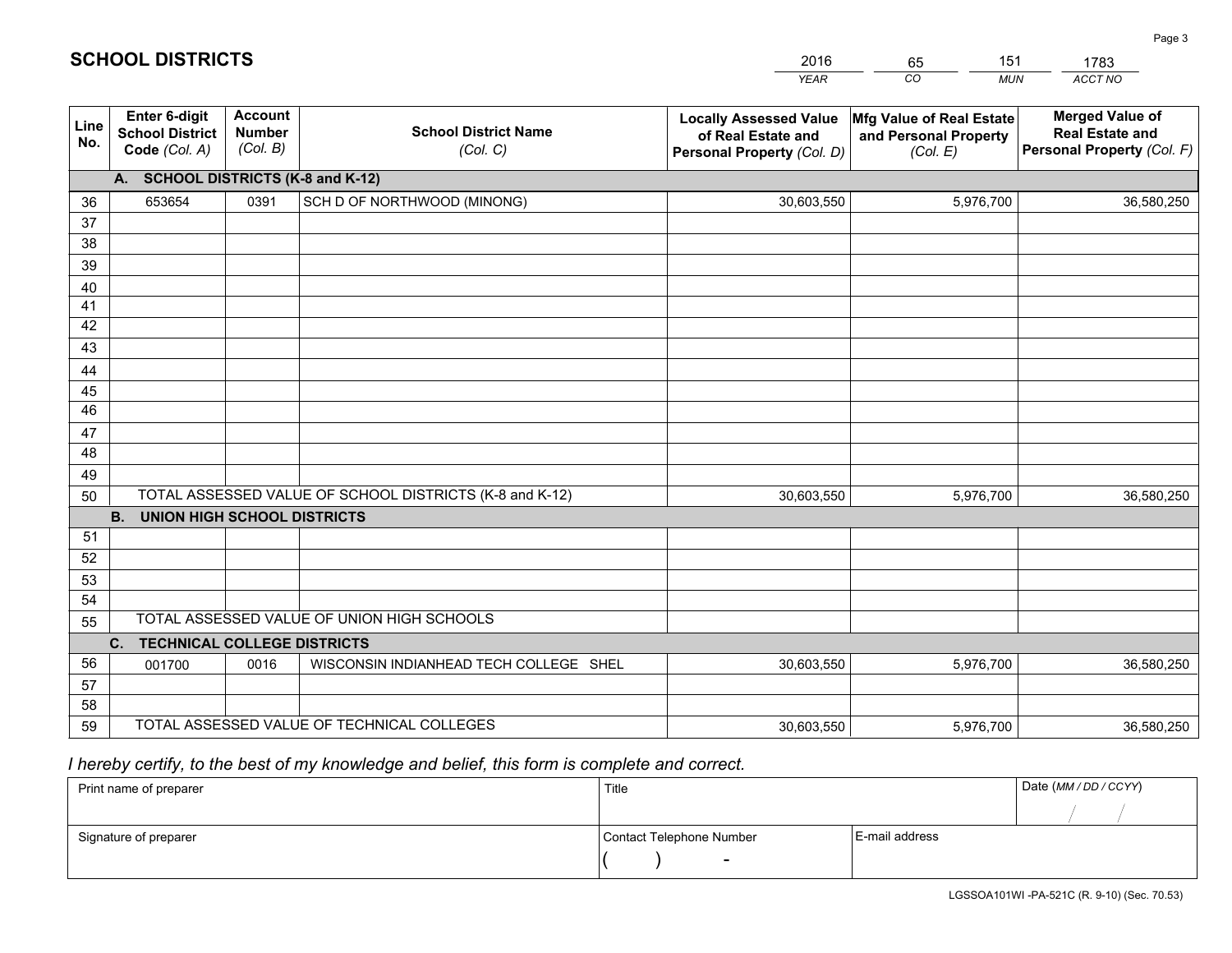#### **HIGHLIGHTS**

- 1. Complete the Statement of Assessment after the Board of Review. Reflect any changes made there.
- 2. Use black ink to complete.
- 3. Line 16 must equal Line 50, Col D.
- 4. Line 55 must equal the total of K-8 schools listed on lines 36-49. Do not include K-12 schools in this comparision.
- 5. Line 59, Col. D must equal Line 16.
- 6. Special District, School District and Technical College District values must include both real estate and personal property. Examples of Special districts are: town sanitary districts, public inland lake protection and rehabilitation districts, and metropolitan sewerage districts.
- 7. DO NOT INCLUDE Manufacturing property values.DOR will print these values on the final SOA.
- 8. Accuracy of this form is very important. The values reported directly affect the equalized value DOR calculates for school and special districts.

#### **Page 1:**

 If not prefilled, enter the tax year,county and municipal code,municipal type, municipal name and county name on the top of form.

Check the Amended box, if filing an amended / corrected SOA.

 Report the parcel count, acres and assessed value of taxable general property, total parcel count, (real and personal), total acres, and values from final figures set by the Board of Review.

- A. Real Estate land and improvements (buildings, etc.) is reported on lines 1 8, total line 9.
- B. Personal Property is reported on lines 11 14, Column D, total line 15.
- C. To complete this report, use the computer produced summary of the assessment roll that shows these amounts.
- D. Use whole numbers only.
- E. Add each line across and each column down to verify entries.

#### **Page 2:**

- A. Report Special Items (not subject to general property tax).
- 1. Private Forest Croplands and Managed Forest Lands are reported on lines 18,19, 20 and 21. Be sure to report assessed values **NOT** taxes.
- 2. You should have copies of the orders of entry, orders of withdrawal, etc., to update your assessment roll.
	- 3. Show hundredths of acres (e.g. 39.75).
- 4. Tax exempt lands are reported on line 22.
- 5. Omitted property and sec. 70.43, Wis. Stats., corrections of errors by assessor are reported on line 23. Report real estate and personal property separately. These should be for **prior years**, not something found on the current assessment roll after the board of review.
- B. Special District (Lines 24-35) Include the value of both real and personal property.

 The Department of Revenue (DOR) preprints much of the information regarding names and codes for schools, special districts,etc. If a district is not listed, enter the name and value only, DOR will enter the proper code.

### **Page 3 School Districts:**

Include the value of both real and personal property.

Report School District (regular, elementary, union high school, and technical college).

- 1. Regular (K-12) and Elementary (K-8) school values are reported on lines 36-49, total on line 50.
- 2. Union High School (UHS) (use only if elementary schools are listed on lines 36-49) are reported on lines 51-54. UHS total value (line 55) must equal to the total **elementary school** values reported on lines 36-49. Do notinclude K-12 schools in this comparison.
- 3. Technical College values are reported on lines 56-58, total on line 59.
- 4. Use the computer summary that shows these amounts to complete this report.

#### **This form is due the second Monday in June. File this report only after your Board of Review is complete.**

 *If you have questions: Return forms to:*

Fax number: (608) 264-6887 PO Box 8971

 Email: lgs@revenue.wi.gov Wisconsin Department of Revenue Call: (608) 261-5341 Local Government Services Section 6-97Madison WI 53708-8971

DENISE WAGGONER VILLAGE OF MINONG 123 5TH AVE WEST MINONG, WI 54859

DENISE WAGGONER<br>VILLAGE OF MINONG 123 5TH AVE WEST **MINONG, WI 54859** 

**NOTE: Please supply any correction to the name and address.**

NOTE: Please supply any correction to the name and address.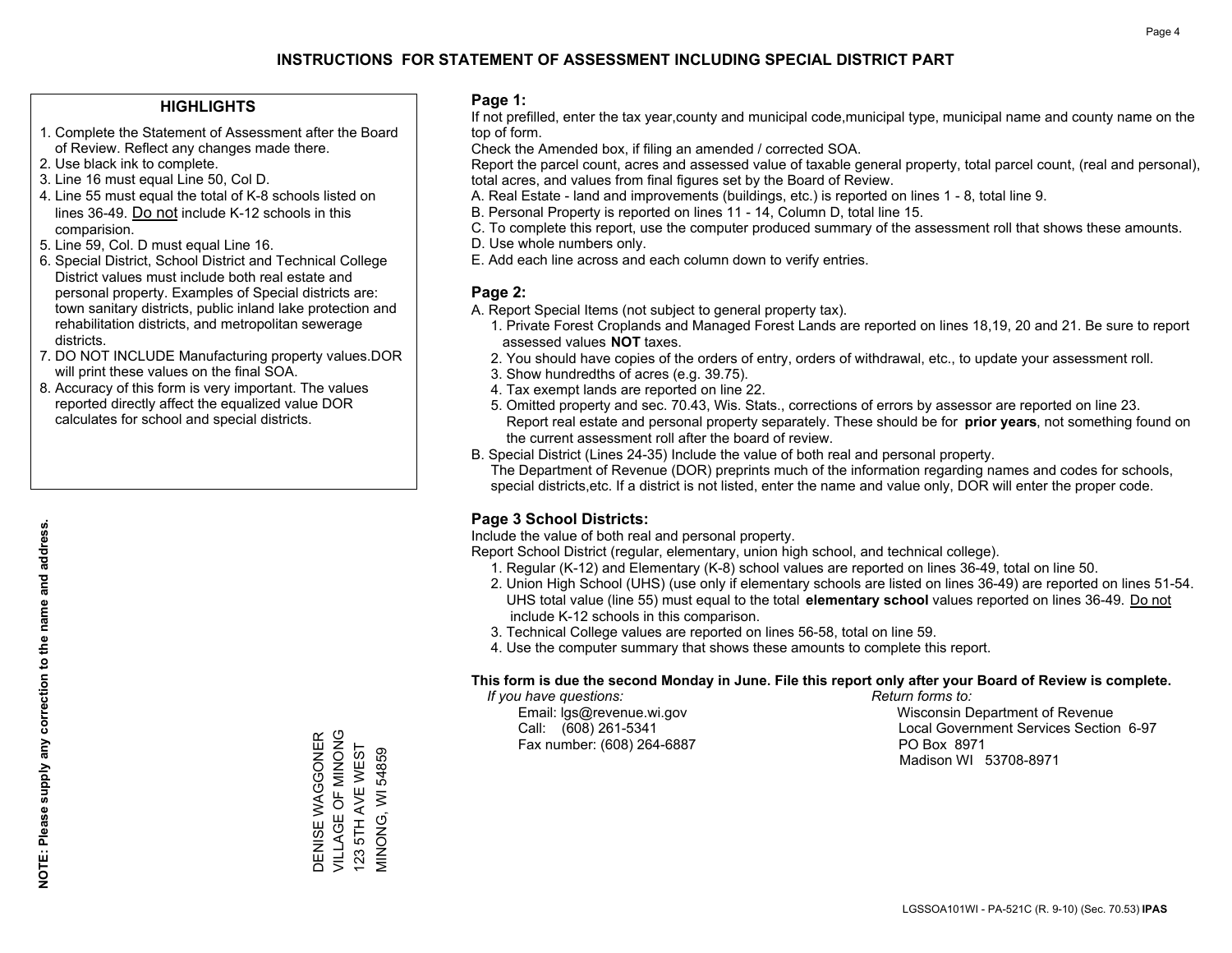**FINAL - EQUATED**

**STATEMENT OF ASSESSMENT FOR 2016** 

| n'n      | 281 | 1784    |
|----------|-----|---------|
| $\cdots$ | MUN | ACCT NO |

|                | <b>FOR</b>                                                                                                                                                                                   | CITY OF<br><b>OF</b>                                         | <b>SPOONER</b>           |                                                  | <b>WASHBURN COUNTY</b>                              |                                |                                        | WHEN COMPLETING THIS DOCUMENT            |
|----------------|----------------------------------------------------------------------------------------------------------------------------------------------------------------------------------------------|--------------------------------------------------------------|--------------------------|--------------------------------------------------|-----------------------------------------------------|--------------------------------|----------------------------------------|------------------------------------------|
|                |                                                                                                                                                                                              | Town - Village - City                                        | <b>Municipality Name</b> |                                                  | <b>County Name</b>                                  |                                |                                        | DO NOT WRITE OVER X's OR IN SHADED AREAS |
| Line<br>No.    |                                                                                                                                                                                              | <b>REAL ESTATE</b><br>(See Lines 18 - 22 for                 |                          | PARCEL COUNT<br><b>TOTAL LAND   IMPROVEMENTS</b> | NO. OF ACRES<br><b>WHOLE</b><br><b>NUMBERS ONLY</b> | <b>VALUE OF</b><br><b>LAND</b> | <b>VALUE OF</b><br><b>IMPROVEMENTS</b> | TOTAL VALUE OF LAND<br>AND IMPROVEMENTS  |
|                |                                                                                                                                                                                              | other Real Estate)                                           | Col. A                   | Col. B                                           | Col. C                                              | Col. D                         | Col. E                                 | Col. F                                   |
|                |                                                                                                                                                                                              | <b>RESIDENTIAL - Class 1</b>                                 | 1,047                    | 862                                              | 598                                                 | 17,775,200                     | 66,218,300                             | 83,993,500                               |
| $\overline{2}$ |                                                                                                                                                                                              | <b>COMMERCIAL - Class 2</b>                                  | 277                      | 216                                              | 248                                                 | 12,416,400                     | 40,794,500                             | 53,210,900                               |
| 3              |                                                                                                                                                                                              | <b>MANUFACTURING - Class 3</b>                               | 6                        | 6                                                | 11                                                  | 150,800                        | 3,798,100                              | 3,948,900                                |
| 4              |                                                                                                                                                                                              | <b>AGRICULTURAL - Class 4</b>                                | $\overline{2}$           |                                                  | 64                                                  | 10,400                         |                                        | 10,400                                   |
| 5              |                                                                                                                                                                                              | <b>UNDEVELOPED - Class 5</b>                                 | 14                       |                                                  | 74                                                  | 21,600                         |                                        | 21,600                                   |
| 6              |                                                                                                                                                                                              | AGRICULTURAL FOREST - Class 5m                               | 0                        |                                                  | $\Omega$                                            | 0                              |                                        | $\mathbf 0$                              |
| 7              |                                                                                                                                                                                              | FOREST LANDS - Class 6                                       | $\overline{2}$           |                                                  | 46                                                  | 57,600                         |                                        | 57,600                                   |
| 8              |                                                                                                                                                                                              | OTHER - Class 7                                              | 1                        |                                                  |                                                     | 23,300                         | 10,300                                 | 33,600                                   |
| 9              |                                                                                                                                                                                              | TOTAL - ALL COLUMNS                                          | 1,349                    | 1,085                                            | 1,042                                               | 30,455,300                     | 110,821,200                            | 141,276,500                              |
| 10             |                                                                                                                                                                                              | NUMBER OF PERSONAL PROPERTY ACCOUNTS IN ROLL                 |                          |                                                  | 198                                                 | <b>LOCALLY ASSESSED</b>        | <b>MANUFACTURING</b>                   | <b>MERGED</b>                            |
| 11             |                                                                                                                                                                                              | BOATS AND OTHER WATERCRAFT NOT EXEMPT - Code 1               |                          |                                                  |                                                     | 170                            | $\Omega$                               | 170                                      |
| 12             |                                                                                                                                                                                              | MACHINERY, TOOLS AND PATTERNS - Code 2                       |                          |                                                  |                                                     | 1,574,980                      | 504,500                                | 2,079,480                                |
| 13             |                                                                                                                                                                                              | FURNITURE, FIXTURES AND EQUIPMENT - Code 3                   |                          |                                                  |                                                     | 2,700,510                      | 56,500                                 | 2,757,010                                |
| 14             |                                                                                                                                                                                              | ALL OTHER PERSONAL PROPERTY NOT EXEMPT - Codes 4A, 4B, 4C    |                          |                                                  |                                                     | 467,810                        | 157,300                                | 625,110                                  |
| 15             |                                                                                                                                                                                              | TOTAL OF PERSONAL PROPERTY NOT EXEMPT (Total of Lines 11-14) |                          |                                                  |                                                     | 4,743,470                      | 718,300                                | 5,461,770                                |
| 16             | AGGREGATE ASSESSED VALUE OF ALL PROPERTY SUBJECT TO THE GENERAL PROPERTY TAX (Total of Lines 9F and 15F)<br>MUST EQUAL TOTAL VALUE OF THE SCHOOL DISTRICTS (K-12 PLUS K-8) - Line 50, Col. F |                                                              |                          |                                                  |                                                     |                                | 146,738,270                            |                                          |
| 17             | Name of Assessor<br>Telephone #<br><b>BOARD OF REVIEW</b><br>DATE OF FINAL ADJOURNMENT<br>(715) 835-1141<br>06/06/2016<br><b>ROGER KOSKI</b>                                                 |                                                              |                          |                                                  |                                                     |                                |                                        |                                          |

REMARKS

The Assessment Ratio to be used in calculating the estimated Fair Market Value on tax bills for this tax district is 1.034590241<br>This ratio should be used to convert assessed values to "Calculate Equalized Values" in Step Commission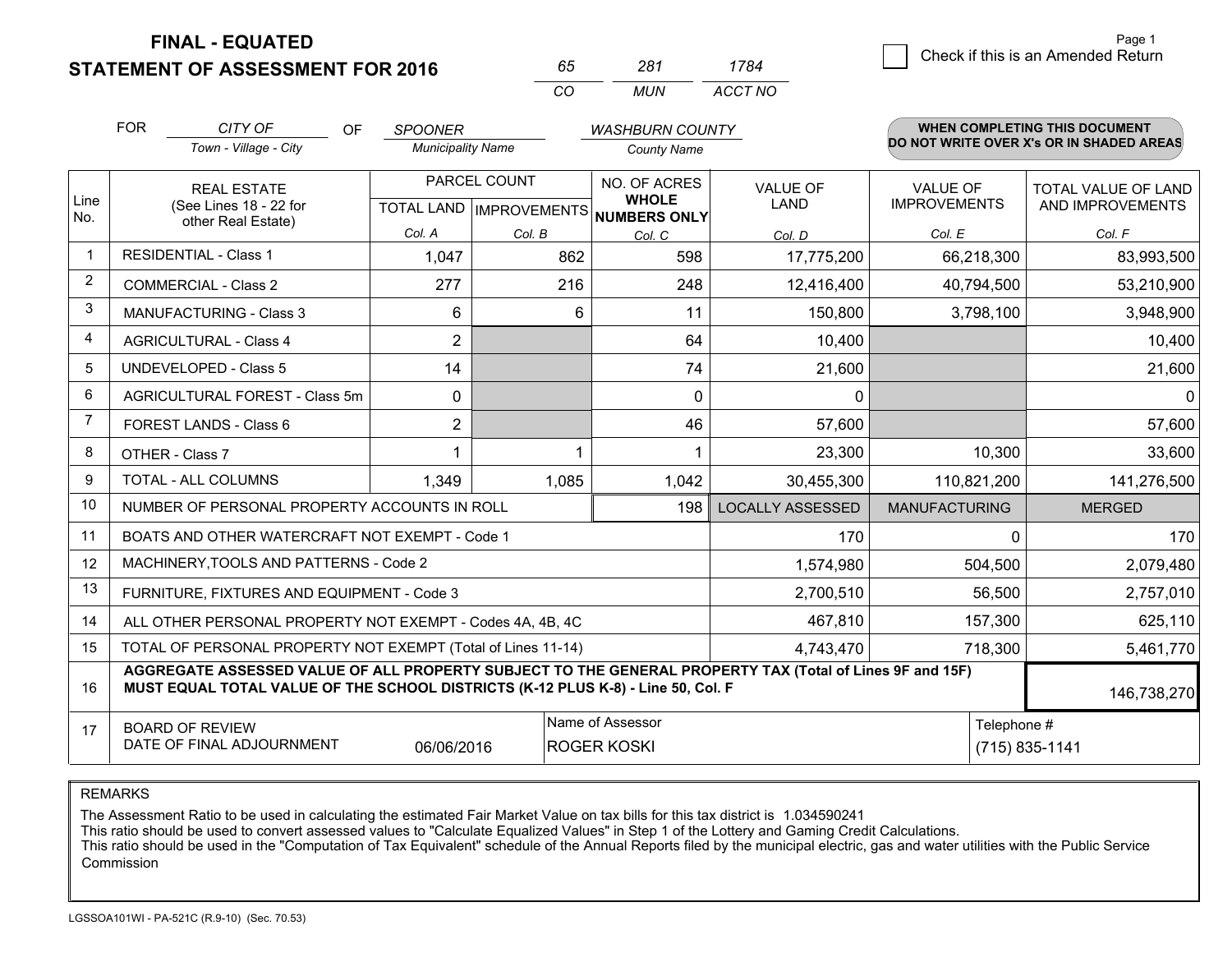*YEAR CO MUN ACCT NO* <sup>2016</sup> <sup>65</sup> <sup>281</sup> <sup>1784</sup>

Do not confuse FOREST LANDS (Line 7) with FOREST CROPS (in this section) - They are **NOT** the same

|    | Private Forest Crop - Reg Class @ 10¢ per acre                                 |                                             |  |                                                                  |  | Private Forest Crop - Reg Class @ \$2.52 per acre                            |                                                                 |  |                    |  |
|----|--------------------------------------------------------------------------------|---------------------------------------------|--|------------------------------------------------------------------|--|------------------------------------------------------------------------------|-----------------------------------------------------------------|--|--------------------|--|
| 18 | (a) PARCELS                                                                    | (b) ACRES                                   |  | (c) ASSESSED VALUE                                               |  | (d) PARCELS                                                                  | (e) ACRES                                                       |  | (f) ASSESSED VALUE |  |
|    |                                                                                |                                             |  |                                                                  |  |                                                                              |                                                                 |  |                    |  |
|    | Private Forest Crop - Special Class @ 20¢ per acre                             |                                             |  |                                                                  |  | Entered Before 2005 Managed Forest - Ferrous Mining CLOSED @ \$8.27 per acre |                                                                 |  |                    |  |
| 19 | (a) PARCELS                                                                    | (b) ACRES                                   |  | (c) ASSESSED VALUE                                               |  | (d) PARCELS                                                                  | (e) ACRES                                                       |  | (f) ASSESSED VALUE |  |
|    |                                                                                |                                             |  |                                                                  |  |                                                                              |                                                                 |  |                    |  |
|    |                                                                                | Entered Before 2005 Managed Forest - OPEN @ |  | \$.79 per acre                                                   |  |                                                                              | Entered Before 2005 Managed Forest - CLOSED @ \$1.87 per acre   |  |                    |  |
| 20 | (a) PARCELS                                                                    | (b) ACRES                                   |  | (c) ASSESSED VALUE                                               |  | (d) PARCELS                                                                  | (e) ACRES                                                       |  | (f) ASSESSED VALUE |  |
|    |                                                                                |                                             |  |                                                                  |  |                                                                              |                                                                 |  |                    |  |
|    | Entered After 2004 Managed Forest - OPEN @<br>\$2.14 per acre                  |                                             |  |                                                                  |  | Entered After 2004 Managed Forest - CLOSED @ \$10.68 per acre                |                                                                 |  |                    |  |
| 21 | (a) PARCELS                                                                    | (b) ACRES                                   |  | (c) ASSESSED VALUE                                               |  | (d) PARCELS<br>(e) ACRES                                                     |                                                                 |  | (f) ASSESSED VALUE |  |
|    |                                                                                |                                             |  |                                                                  |  |                                                                              |                                                                 |  |                    |  |
|    |                                                                                |                                             |  |                                                                  |  |                                                                              |                                                                 |  |                    |  |
| 22 | (a) County Forest Cropland Acres                                               |                                             |  | (b) Federal Acres                                                |  | (d) County (NOT FOREST CROP) Acres<br>(c) State Acres                        |                                                                 |  | (e) Other Acres    |  |
|    |                                                                                |                                             |  | 5.65                                                             |  | 644.55<br>79.49                                                              |                                                                 |  | 429.55             |  |
|    |                                                                                |                                             |  | Assessed Value of Omitted Property From Prior Years (Sec. 70.44) |  |                                                                              | Assessed Value of Sec. 70.43 Corrections of Errors by Assessors |  |                    |  |
| 23 |                                                                                | (a) REAL ESTATE                             |  | (b) PERSONAL                                                     |  |                                                                              | (c1) REAL ESTATE                                                |  | (c2) PERSONAL      |  |
|    |                                                                                |                                             |  |                                                                  |  |                                                                              |                                                                 |  |                    |  |
|    | Manufacturing Equated Value of Omitted Property From Prior Years (Sec. 70.995) |                                             |  |                                                                  |  | Mfg. Equated Value of Sec.70.43 Corrections of Errors by Assessors           |                                                                 |  |                    |  |
|    | (d) REAL ESTATE                                                                |                                             |  | (e) PERSONAL                                                     |  | (f1) REAL ESTATE                                                             |                                                                 |  | (f2) PERSONAL      |  |
|    |                                                                                |                                             |  |                                                                  |  |                                                                              |                                                                 |  |                    |  |

## **SPECIAL DISTRICTS**

| Line<br>No. | Enter 6-digit<br>Special District<br>Code (Col. A) | <b>Account</b><br><b>Number</b> | <b>Special District Name</b> | <b>Locally Assessed Value</b><br>of Real Estate and | Mfg Value of Real Estate<br>and Personal Property | <b>Merged Value of</b><br><b>Real Estate and</b><br>Personal Property (Col. F) |
|-------------|----------------------------------------------------|---------------------------------|------------------------------|-----------------------------------------------------|---------------------------------------------------|--------------------------------------------------------------------------------|
|             |                                                    | (Col. B)                        | (Col. C)                     | Personal Property (Col. D)                          | (Col. E)                                          |                                                                                |
| 24          |                                                    |                                 |                              |                                                     |                                                   |                                                                                |
| 25          |                                                    |                                 |                              |                                                     |                                                   |                                                                                |
| 26          |                                                    |                                 |                              |                                                     |                                                   |                                                                                |
| 27          |                                                    |                                 |                              |                                                     |                                                   |                                                                                |
| 28          |                                                    |                                 |                              |                                                     |                                                   |                                                                                |
| 29          |                                                    |                                 |                              |                                                     |                                                   |                                                                                |
| 30          |                                                    |                                 |                              |                                                     |                                                   |                                                                                |
| 31          |                                                    |                                 |                              |                                                     |                                                   |                                                                                |
| 32          |                                                    |                                 |                              |                                                     |                                                   |                                                                                |
| 33          |                                                    |                                 |                              |                                                     |                                                   |                                                                                |
| 34          |                                                    |                                 |                              |                                                     |                                                   |                                                                                |
| 35          |                                                    |                                 |                              |                                                     |                                                   |                                                                                |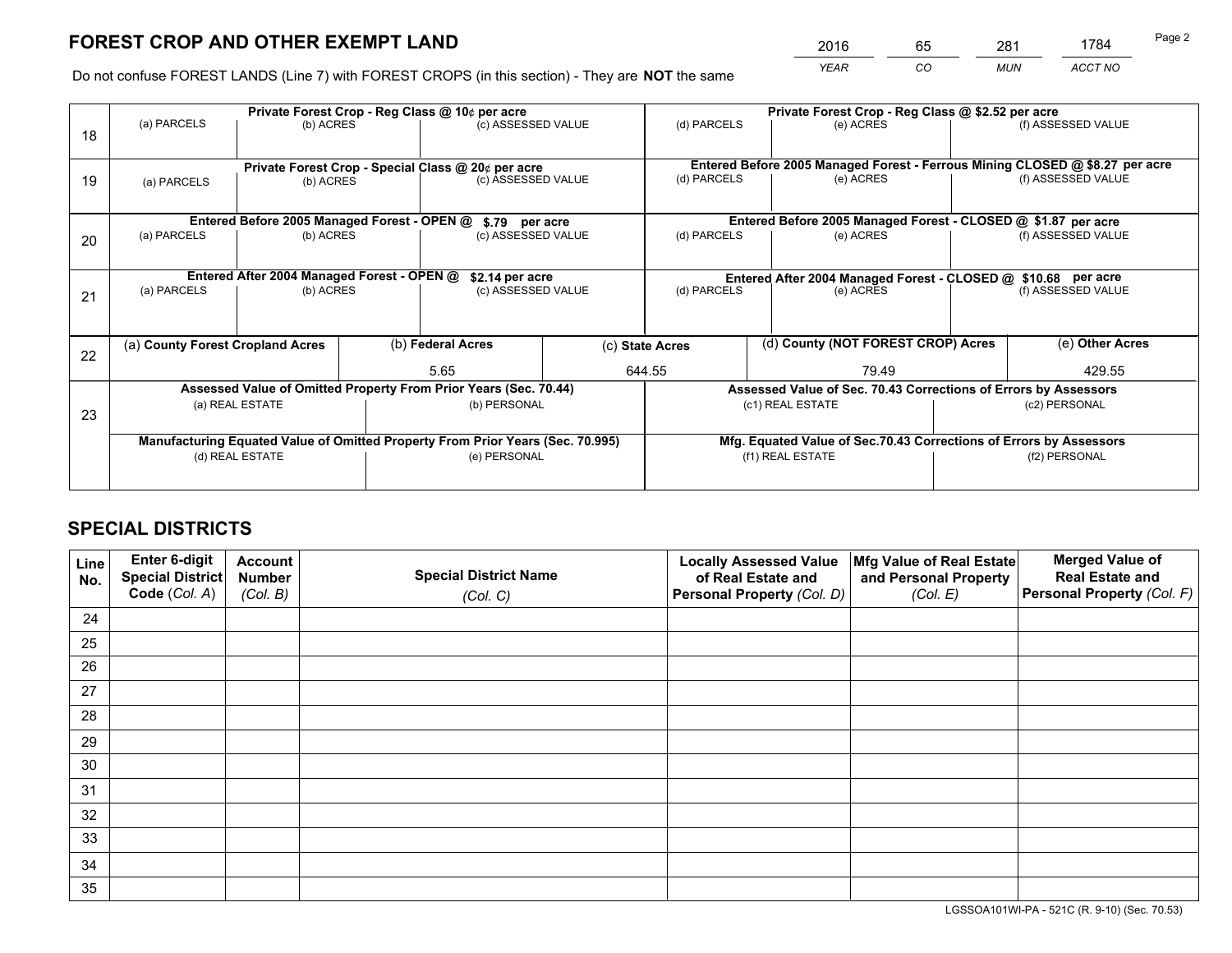|             |                                                                 |                                             |                                                         | <b>YEAR</b>                                                                       | CO<br><b>MUN</b>                                              | ACCT NO                                                                        |
|-------------|-----------------------------------------------------------------|---------------------------------------------|---------------------------------------------------------|-----------------------------------------------------------------------------------|---------------------------------------------------------------|--------------------------------------------------------------------------------|
| Line<br>No. | <b>Enter 6-digit</b><br><b>School District</b><br>Code (Col. A) | <b>Account</b><br><b>Number</b><br>(Col. B) | <b>School District Name</b><br>(Col. C)                 | <b>Locally Assessed Value</b><br>of Real Estate and<br>Personal Property (Col. D) | Mfg Value of Real Estate<br>and Personal Property<br>(Col. E) | <b>Merged Value of</b><br><b>Real Estate and</b><br>Personal Property (Col. F) |
|             | A. SCHOOL DISTRICTS (K-8 and K-12)                              |                                             |                                                         |                                                                                   |                                                               |                                                                                |
| 36          | 655474                                                          | 0393                                        | SCH D OF SPOONER                                        | 142,071,070                                                                       | 4,667,200                                                     | 146,738,270                                                                    |
| 37          |                                                                 |                                             |                                                         |                                                                                   |                                                               |                                                                                |
| 38          |                                                                 |                                             |                                                         |                                                                                   |                                                               |                                                                                |
| 39          |                                                                 |                                             |                                                         |                                                                                   |                                                               |                                                                                |
| 40          |                                                                 |                                             |                                                         |                                                                                   |                                                               |                                                                                |
| 41<br>42    |                                                                 |                                             |                                                         |                                                                                   |                                                               |                                                                                |
| 43          |                                                                 |                                             |                                                         |                                                                                   |                                                               |                                                                                |
| 44          |                                                                 |                                             |                                                         |                                                                                   |                                                               |                                                                                |
| 45          |                                                                 |                                             |                                                         |                                                                                   |                                                               |                                                                                |
| 46          |                                                                 |                                             |                                                         |                                                                                   |                                                               |                                                                                |
| 47          |                                                                 |                                             |                                                         |                                                                                   |                                                               |                                                                                |
| 48          |                                                                 |                                             |                                                         |                                                                                   |                                                               |                                                                                |
| 49          |                                                                 |                                             |                                                         |                                                                                   |                                                               |                                                                                |
| 50          |                                                                 |                                             | TOTAL ASSESSED VALUE OF SCHOOL DISTRICTS (K-8 and K-12) | 142,071,070                                                                       | 4,667,200                                                     | 146,738,270                                                                    |
|             | <b>B. UNION HIGH SCHOOL DISTRICTS</b>                           |                                             |                                                         |                                                                                   |                                                               |                                                                                |
| 51          |                                                                 |                                             |                                                         |                                                                                   |                                                               |                                                                                |
| 52          |                                                                 |                                             |                                                         |                                                                                   |                                                               |                                                                                |
| 53<br>54    |                                                                 |                                             |                                                         |                                                                                   |                                                               |                                                                                |
| 55          |                                                                 |                                             | TOTAL ASSESSED VALUE OF UNION HIGH SCHOOLS              |                                                                                   |                                                               |                                                                                |
|             | C.<br><b>TECHNICAL COLLEGE DISTRICTS</b>                        |                                             |                                                         |                                                                                   |                                                               |                                                                                |
| 56          | 001700                                                          | 0016                                        | WISCONSIN INDIANHEAD TECH COLLEGE SHEL                  | 142,071,070                                                                       | 4,667,200                                                     | 146,738,270                                                                    |
| 57          |                                                                 |                                             |                                                         |                                                                                   |                                                               |                                                                                |
| 58          |                                                                 |                                             |                                                         |                                                                                   |                                                               |                                                                                |
| 59          |                                                                 |                                             | TOTAL ASSESSED VALUE OF TECHNICAL COLLEGES              | 142,071,070                                                                       | 4,667,200                                                     | 146,738,270                                                                    |

65

281

 *I hereby certify, to the best of my knowledge and belief, this form is complete and correct.*

**SCHOOL DISTRICTS**

| Print name of preparer | Title                    |                | Date (MM/DD/CCYY) |
|------------------------|--------------------------|----------------|-------------------|
|                        |                          |                |                   |
| Signature of preparer  | Contact Telephone Number | E-mail address |                   |
|                        | $\overline{\phantom{a}}$ |                |                   |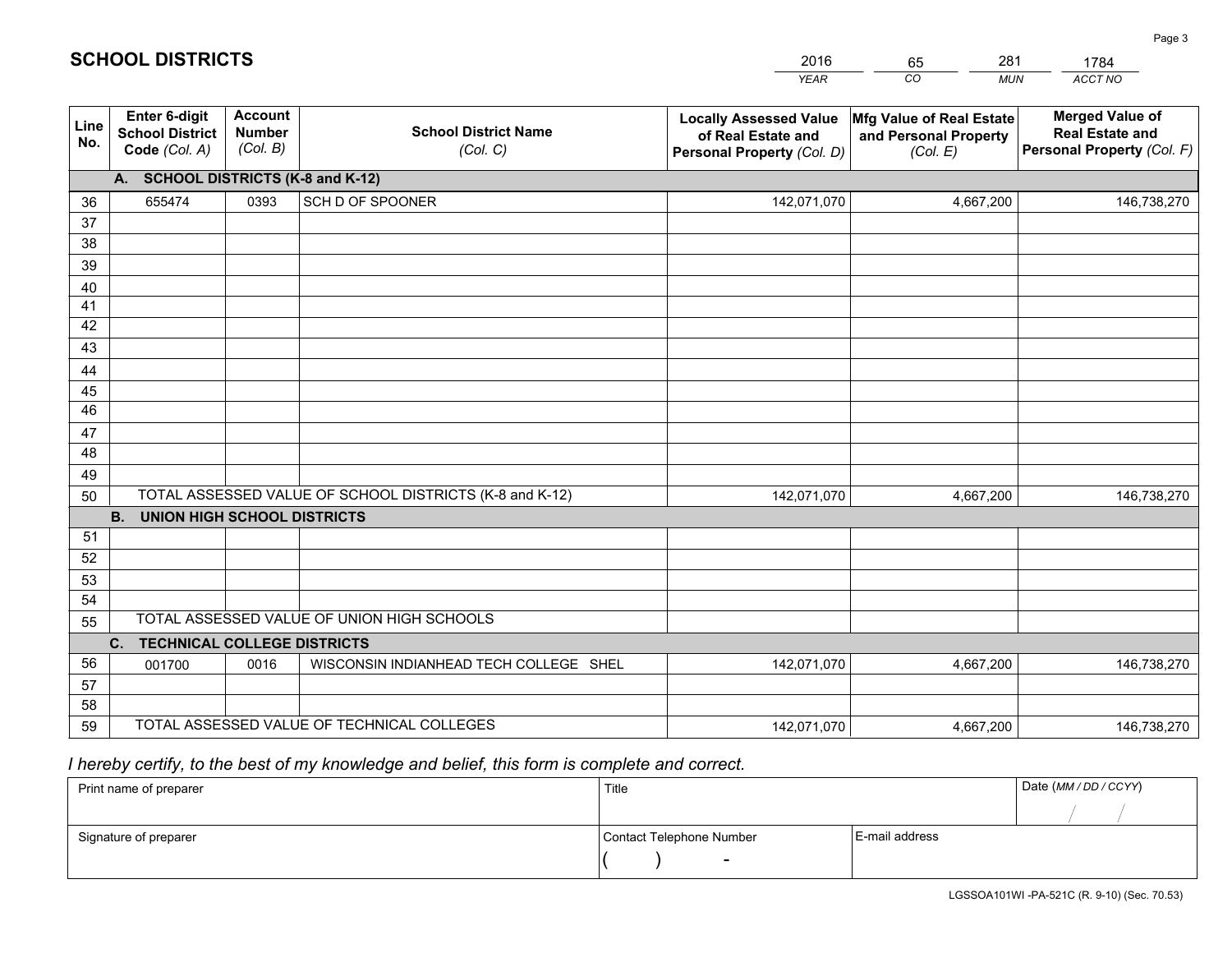#### **HIGHLIGHTS**

- 1. Complete the Statement of Assessment after the Board of Review. Reflect any changes made there.
- 2. Use black ink to complete.
- 3. Line 16 must equal Line 50, Col D.
- 4. Line 55 must equal the total of K-8 schools listed on lines 36-49. Do not include K-12 schools in this comparision.
- 5. Line 59, Col. D must equal Line 16.
- 6. Special District, School District and Technical College District values must include both real estate and personal property. Examples of Special districts are: town sanitary districts, public inland lake protection and rehabilitation districts, and metropolitan sewerage districts.
- 7. DO NOT INCLUDE Manufacturing property values.DOR will print these values on the final SOA.

PATI PARKER CITY OF SPOONER 515 N SUMMIT STREET SPOONER, WI 54801

PATI PARKER<br>CITY OF SPOONER

515 N SUMMIT STREET SPOONER, WI 54801

 8. Accuracy of this form is very important. The values reported directly affect the equalized value DOR calculates for school and special districts.

#### **Page 1:**

 If not prefilled, enter the tax year,county and municipal code,municipal type, municipal name and county name on the top of form.

Check the Amended box, if filing an amended / corrected SOA.

 Report the parcel count, acres and assessed value of taxable general property, total parcel count, (real and personal), total acres, and values from final figures set by the Board of Review.

- A. Real Estate land and improvements (buildings, etc.) is reported on lines 1 8, total line 9.
- B. Personal Property is reported on lines 11 14, Column D, total line 15.
- C. To complete this report, use the computer produced summary of the assessment roll that shows these amounts.
- D. Use whole numbers only.
- E. Add each line across and each column down to verify entries.

#### **Page 2:**

- A. Report Special Items (not subject to general property tax).
- 1. Private Forest Croplands and Managed Forest Lands are reported on lines 18,19, 20 and 21. Be sure to report assessed values **NOT** taxes.
- 2. You should have copies of the orders of entry, orders of withdrawal, etc., to update your assessment roll.
	- 3. Show hundredths of acres (e.g. 39.75).
- 4. Tax exempt lands are reported on line 22.
- 5. Omitted property and sec. 70.43, Wis. Stats., corrections of errors by assessor are reported on line 23. Report real estate and personal property separately. These should be for **prior years**, not something found on the current assessment roll after the board of review.
- B. Special District (Lines 24-35) Include the value of both real and personal property.

 The Department of Revenue (DOR) preprints much of the information regarding names and codes for schools, special districts,etc. If a district is not listed, enter the name and value only, DOR will enter the proper code.

### **Page 3 School Districts:**

Include the value of both real and personal property.

Report School District (regular, elementary, union high school, and technical college).

- 1. Regular (K-12) and Elementary (K-8) school values are reported on lines 36-49, total on line 50.
- 2. Union High School (UHS) (use only if elementary schools are listed on lines 36-49) are reported on lines 51-54. UHS total value (line 55) must equal to the total **elementary school** values reported on lines 36-49. Do notinclude K-12 schools in this comparison.
- 3. Technical College values are reported on lines 56-58, total on line 59.
- 4. Use the computer summary that shows these amounts to complete this report.

#### **This form is due the second Monday in June. File this report only after your Board of Review is complete.**

 *If you have questions: Return forms to:*

Fax number: (608) 264-6887 PO Box 8971

 Email: lgs@revenue.wi.gov Wisconsin Department of Revenue Call: (608) 261-5341 Local Government Services Section 6-97Madison WI 53708-8971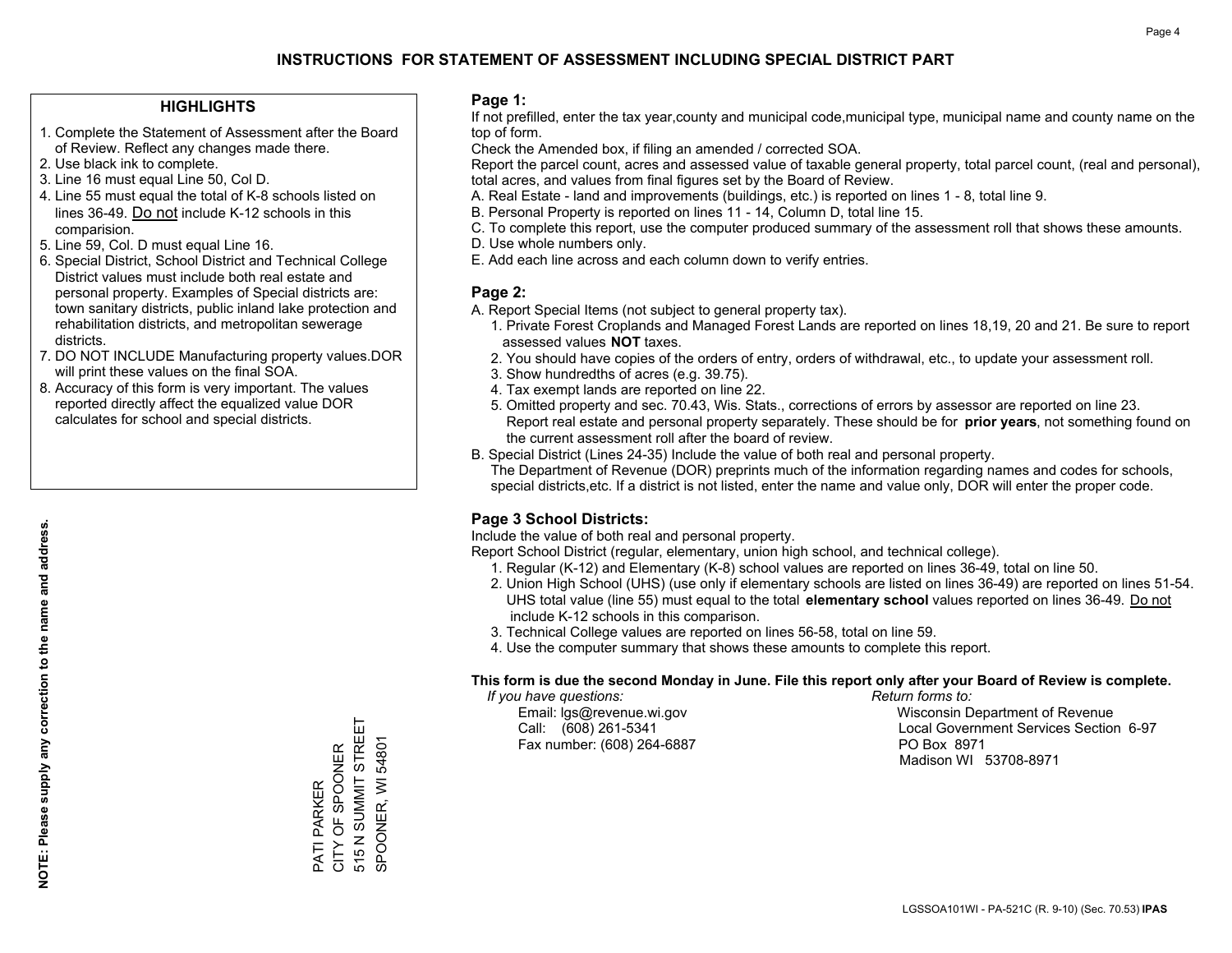**FINAL - EQUATED**

**STATEMENT OF ASSESSMENT FOR 2016** 

| n'n.     | כיאנ | 1785    |  |
|----------|------|---------|--|
| $\cdots$ | MUN  | ACCT NO |  |

|              | <b>FOR</b>                                                                                                                                                                                                  | CITY OF<br><b>OF</b>                           | <b>SHELL LAKE</b>                         |        | <b>WASHBURN COUNTY</b>                       |                                |                                        | <b>WHEN COMPLETING THIS DOCUMENT</b>           |
|--------------|-------------------------------------------------------------------------------------------------------------------------------------------------------------------------------------------------------------|------------------------------------------------|-------------------------------------------|--------|----------------------------------------------|--------------------------------|----------------------------------------|------------------------------------------------|
|              |                                                                                                                                                                                                             | Town - Village - City                          | <b>Municipality Name</b>                  |        | <b>County Name</b>                           |                                |                                        | DO NOT WRITE OVER X's OR IN SHADED AREAS       |
| Line<br>No.  | <b>REAL ESTATE</b><br>(See Lines 18 - 22 for                                                                                                                                                                |                                                | PARCEL COUNT<br>TOTAL LAND   IMPROVEMENTS |        | NO. OF ACRES<br><b>WHOLE</b><br>NUMBERS ONLY | <b>VALUE OF</b><br><b>LAND</b> | <b>VALUE OF</b><br><b>IMPROVEMENTS</b> | <b>TOTAL VALUE OF LAND</b><br>AND IMPROVEMENTS |
|              |                                                                                                                                                                                                             | other Real Estate)                             | Col. A                                    | Col. B | Col. C                                       | Col. D                         | Col. E                                 | Col. F                                         |
| $\mathbf{1}$ |                                                                                                                                                                                                             | <b>RESIDENTIAL - Class 1</b>                   | 965                                       | 816    | 550                                          | 64,095,900                     | 88,262,800                             | 152,358,700                                    |
| 2            |                                                                                                                                                                                                             | <b>COMMERCIAL - Class 2</b>                    | 65                                        | 56     | 52                                           | 1,367,500                      | 9,289,300                              | 10,656,800                                     |
| 3            |                                                                                                                                                                                                             | <b>MANUFACTURING - Class 3</b>                 | 8                                         | 8      | 28                                           | 807,800                        | 2,399,900                              | 3,207,700                                      |
| 4            |                                                                                                                                                                                                             | <b>AGRICULTURAL - Class 4</b>                  | 56                                        |        | 728                                          | 103,500                        |                                        | 103,500                                        |
| 5            |                                                                                                                                                                                                             | <b>UNDEVELOPED - Class 5</b>                   | 40                                        |        | 293                                          | 96,200                         |                                        | 96,200                                         |
| 6            |                                                                                                                                                                                                             | AGRICULTURAL FOREST - Class 5m                 | 20                                        |        | 184                                          | 203,200                        |                                        | 203,200                                        |
| 7            |                                                                                                                                                                                                             | FOREST LANDS - Class 6                         | 41                                        |        | 636                                          | 1,162,100                      |                                        | 1,162,100                                      |
| 8            |                                                                                                                                                                                                             | OTHER - Class 7                                | 6                                         | 6      | 14                                           | 69,400                         | 550,600                                | 620,000                                        |
| 9            |                                                                                                                                                                                                             | TOTAL - ALL COLUMNS                            | 1,201                                     | 886    | 2,485                                        | 67,905,600                     | 100,502,600                            | 168,408,200                                    |
| 10           | NUMBER OF PERSONAL PROPERTY ACCOUNTS IN ROLL<br>89                                                                                                                                                          |                                                |                                           |        |                                              | <b>LOCALLY ASSESSED</b>        | <b>MANUFACTURING</b>                   | <b>MERGED</b>                                  |
| 11           |                                                                                                                                                                                                             | BOATS AND OTHER WATERCRAFT NOT EXEMPT - Code 1 |                                           | 5,701  | $\Omega$                                     | 5,701                          |                                        |                                                |
| 12           |                                                                                                                                                                                                             | MACHINERY, TOOLS AND PATTERNS - Code 2         |                                           |        |                                              | 331,989                        | 91,900                                 | 423,889                                        |
| 13           | FURNITURE, FIXTURES AND EQUIPMENT - Code 3<br>1,189,356                                                                                                                                                     |                                                |                                           |        |                                              |                                | 69,800                                 | 1,259,156                                      |
| 14           | 694,578<br>128,100<br>ALL OTHER PERSONAL PROPERTY NOT EXEMPT - Codes 4A, 4B, 4C                                                                                                                             |                                                |                                           |        |                                              |                                |                                        | 822,678                                        |
| 15           | TOTAL OF PERSONAL PROPERTY NOT EXEMPT (Total of Lines 11-14)<br>2,221,624<br>289,800                                                                                                                        |                                                |                                           |        |                                              |                                |                                        | 2,511,424                                      |
| 16           | AGGREGATE ASSESSED VALUE OF ALL PROPERTY SUBJECT TO THE GENERAL PROPERTY TAX (Total of Lines 9F and 15F)<br>MUST EQUAL TOTAL VALUE OF THE SCHOOL DISTRICTS (K-12 PLUS K-8) - Line 50, Col. F<br>170,919,624 |                                                |                                           |        |                                              |                                |                                        |                                                |
| 17           | Name of Assessor<br>Telephone #<br><b>BOARD OF REVIEW</b><br>DATE OF FINAL ADJOURNMENT<br>06/06/2016<br>DONALD N. HERSCHLEB<br>(800) 742-0680                                                               |                                                |                                           |        |                                              |                                |                                        |                                                |

REMARKS

The Assessment Ratio to be used in calculating the estimated Fair Market Value on tax bills for this tax district is .966546128<br>This ratio should be used to convert assessed values to "Calculate Equalized Values" in Step 1 Commission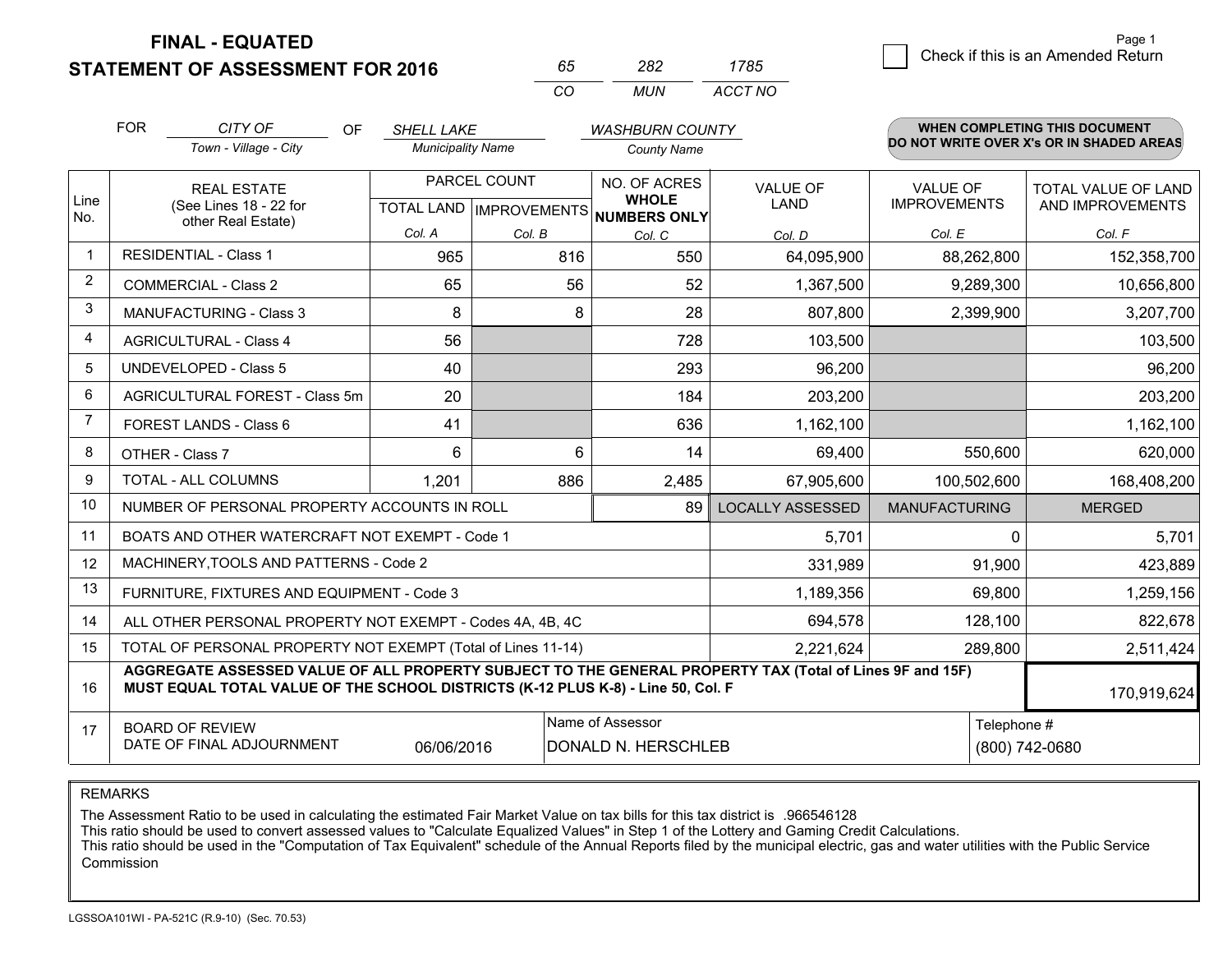*YEAR CO MUN ACCT NO* <sup>2016</sup> <sup>65</sup> <sup>282</sup> <sup>1785</sup>

Do not confuse FOREST LANDS (Line 7) with FOREST CROPS (in this section) - They are **NOT** the same

|                                                                                                                                                      |                                                                                |                                             |  | Private Forest Crop - Reg Class @ 10¢ per acre |                                   | Private Forest Crop - Reg Class @ \$2.52 per acre             |                                                                              |                    |                    |  |
|------------------------------------------------------------------------------------------------------------------------------------------------------|--------------------------------------------------------------------------------|---------------------------------------------|--|------------------------------------------------|-----------------------------------|---------------------------------------------------------------|------------------------------------------------------------------------------|--------------------|--------------------|--|
| 18                                                                                                                                                   | (a) PARCELS                                                                    | (b) ACRES                                   |  | (c) ASSESSED VALUE                             |                                   | (d) PARCELS                                                   | (e) ACRES                                                                    |                    | (f) ASSESSED VALUE |  |
|                                                                                                                                                      |                                                                                |                                             |  |                                                |                                   |                                                               | Entered Before 2005 Managed Forest - Ferrous Mining CLOSED @ \$8.27 per acre |                    |                    |  |
| 19                                                                                                                                                   | Private Forest Crop - Special Class @ 20¢ per acre<br>(b) ACRES<br>(a) PARCELS |                                             |  | (c) ASSESSED VALUE                             |                                   | (d) PARCELS                                                   | (e) ACRES                                                                    |                    | (f) ASSESSED VALUE |  |
|                                                                                                                                                      |                                                                                | Entered Before 2005 Managed Forest - OPEN @ |  |                                                |                                   |                                                               | Entered Before 2005 Managed Forest - CLOSED @ \$1.87 per acre                |                    |                    |  |
|                                                                                                                                                      | (a) PARCELS                                                                    | (b) ACRES                                   |  | \$.79 per acre                                 |                                   |                                                               | (e) ACRES                                                                    |                    | (f) ASSESSED VALUE |  |
| 20                                                                                                                                                   |                                                                                |                                             |  |                                                | (c) ASSESSED VALUE<br>(d) PARCELS |                                                               |                                                                              |                    |                    |  |
|                                                                                                                                                      |                                                                                | Entered After 2004 Managed Forest - OPEN @  |  | \$2.14 per acre                                |                                   | Entered After 2004 Managed Forest - CLOSED @ \$10.68 per acre |                                                                              |                    |                    |  |
|                                                                                                                                                      | (a) PARCELS                                                                    | (b) ACRES                                   |  | (c) ASSESSED VALUE                             |                                   | (d) PARCELS                                                   | (e) ACRES                                                                    |                    |                    |  |
| 21                                                                                                                                                   |                                                                                |                                             |  |                                                |                                   |                                                               |                                                                              | (f) ASSESSED VALUE |                    |  |
|                                                                                                                                                      |                                                                                |                                             |  |                                                |                                   | 43.88                                                         |                                                                              |                    | 96,500             |  |
|                                                                                                                                                      | (a) County Forest Cropland Acres                                               |                                             |  | (b) Federal Acres                              |                                   | (c) State Acres                                               | (d) County (NOT FOREST CROP) Acres                                           |                    | (e) Other Acres    |  |
| 22                                                                                                                                                   |                                                                                |                                             |  |                                                |                                   | 19.5<br>3.66                                                  |                                                                              |                    | 399.34             |  |
| Assessed Value of Omitted Property From Prior Years (Sec. 70.44)                                                                                     |                                                                                |                                             |  |                                                |                                   |                                                               | Assessed Value of Sec. 70.43 Corrections of Errors by Assessors              |                    |                    |  |
|                                                                                                                                                      | (a) REAL ESTATE                                                                |                                             |  |                                                | (b) PERSONAL                      |                                                               | (c1) REAL ESTATE                                                             |                    | (c2) PERSONAL      |  |
| 23                                                                                                                                                   |                                                                                |                                             |  |                                                |                                   |                                                               |                                                                              |                    |                    |  |
| Manufacturing Equated Value of Omitted Property From Prior Years (Sec. 70.995)<br>Mfg. Equated Value of Sec.70.43 Corrections of Errors by Assessors |                                                                                |                                             |  |                                                |                                   |                                                               |                                                                              |                    |                    |  |
|                                                                                                                                                      | (d) REAL ESTATE                                                                |                                             |  | (e) PERSONAL                                   |                                   | (f1) REAL ESTATE                                              |                                                                              |                    | (f2) PERSONAL      |  |
|                                                                                                                                                      |                                                                                |                                             |  |                                                |                                   |                                                               |                                                                              |                    |                    |  |

## **SPECIAL DISTRICTS**

| Line<br>No. | Enter 6-digit<br><b>Special District</b><br>Code (Col. A) | <b>Account</b><br><b>Number</b><br>(Col. B) | <b>Special District Name</b><br>(Col. C)        | <b>Locally Assessed Value</b><br>of Real Estate and<br><b>Personal Property (Col. D)</b> | Mfg Value of Real Estate<br>and Personal Property<br>(Col. E) | <b>Merged Value of</b><br><b>Real Estate and</b><br>Personal Property (Col. F) |
|-------------|-----------------------------------------------------------|---------------------------------------------|-------------------------------------------------|------------------------------------------------------------------------------------------|---------------------------------------------------------------|--------------------------------------------------------------------------------|
| 24          | 658020                                                    | 0424                                        | SHELL LAKE PROTECTION & REHABILITATION DISTRICT | 167,422,124                                                                              | 3,497,500                                                     | 170,919,624                                                                    |
| 25          |                                                           |                                             |                                                 |                                                                                          |                                                               |                                                                                |
| 26          |                                                           |                                             |                                                 |                                                                                          |                                                               |                                                                                |
| 27          |                                                           |                                             |                                                 |                                                                                          |                                                               |                                                                                |
| 28          |                                                           |                                             |                                                 |                                                                                          |                                                               |                                                                                |
| 29          |                                                           |                                             |                                                 |                                                                                          |                                                               |                                                                                |
| 30          |                                                           |                                             |                                                 |                                                                                          |                                                               |                                                                                |
| 31          |                                                           |                                             |                                                 |                                                                                          |                                                               |                                                                                |
| 32          |                                                           |                                             |                                                 |                                                                                          |                                                               |                                                                                |
| 33          |                                                           |                                             |                                                 |                                                                                          |                                                               |                                                                                |
| 34          |                                                           |                                             |                                                 |                                                                                          |                                                               |                                                                                |
| 35          |                                                           |                                             |                                                 |                                                                                          |                                                               |                                                                                |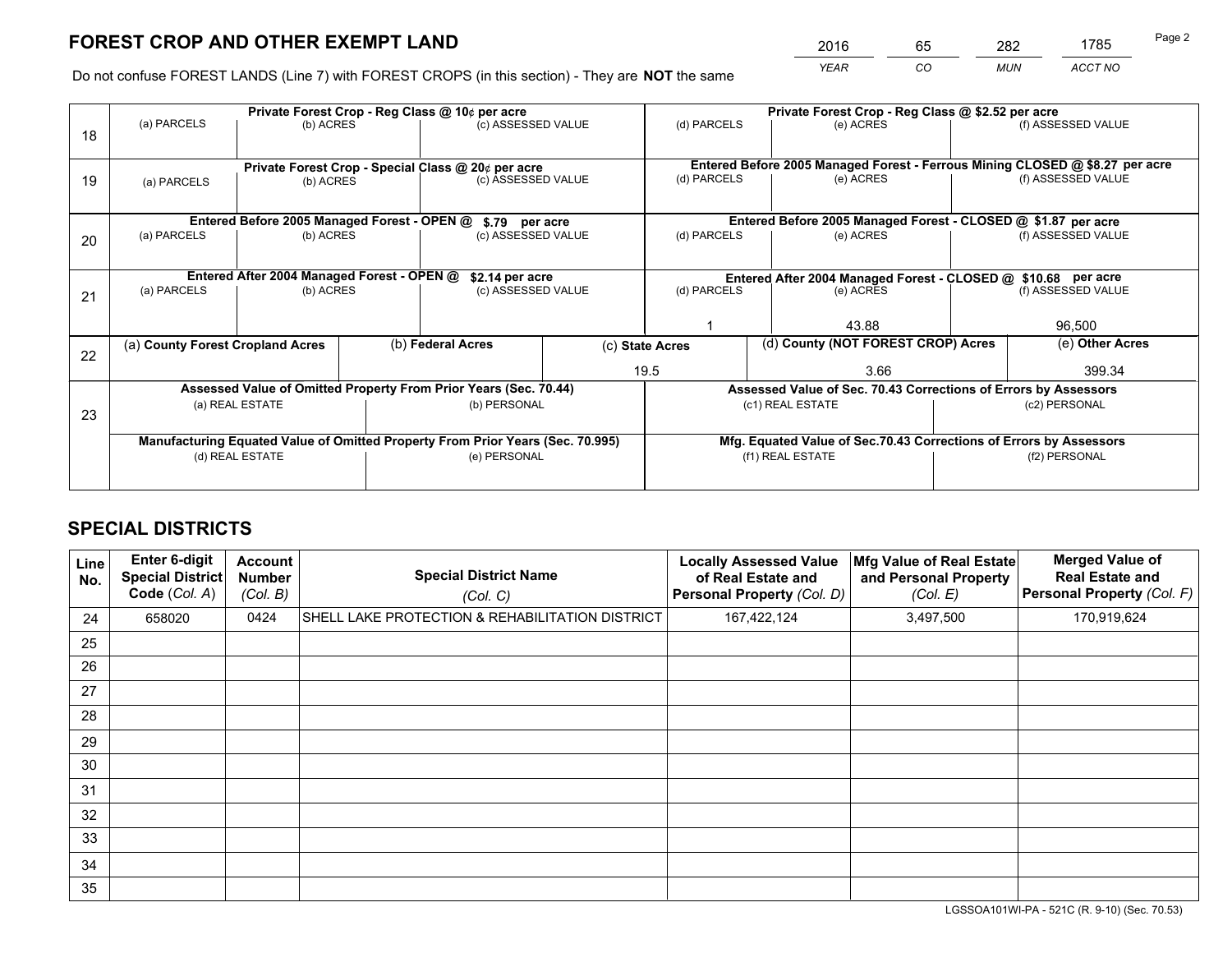|             |                                                                                        |                                             |                                                         | <b>YEAR</b>                                                                       | CO<br><b>MUN</b>                                              | <b>ACCT NO</b>                                                                 |  |  |
|-------------|----------------------------------------------------------------------------------------|---------------------------------------------|---------------------------------------------------------|-----------------------------------------------------------------------------------|---------------------------------------------------------------|--------------------------------------------------------------------------------|--|--|
| Line<br>No. | <b>Enter 6-digit</b><br><b>School District</b><br>Code (Col. A)                        | <b>Account</b><br><b>Number</b><br>(Col. B) | <b>School District Name</b><br>(Col. C)                 | <b>Locally Assessed Value</b><br>of Real Estate and<br>Personal Property (Col. D) | Mfg Value of Real Estate<br>and Personal Property<br>(Col. E) | <b>Merged Value of</b><br><b>Real Estate and</b><br>Personal Property (Col. F) |  |  |
|             | A. SCHOOL DISTRICTS (K-8 and K-12)                                                     |                                             |                                                         |                                                                                   |                                                               |                                                                                |  |  |
| 36          | 655306                                                                                 | 0392                                        | SCH D OF SHELL LAKE                                     | 167,422,124                                                                       | 3,497,500                                                     | 170,919,624                                                                    |  |  |
| 37          |                                                                                        |                                             |                                                         |                                                                                   |                                                               |                                                                                |  |  |
| 38          |                                                                                        |                                             |                                                         |                                                                                   |                                                               |                                                                                |  |  |
| 39          |                                                                                        |                                             |                                                         |                                                                                   |                                                               |                                                                                |  |  |
| 40          |                                                                                        |                                             |                                                         |                                                                                   |                                                               |                                                                                |  |  |
| 41<br>42    |                                                                                        |                                             |                                                         |                                                                                   |                                                               |                                                                                |  |  |
| 43          |                                                                                        |                                             |                                                         |                                                                                   |                                                               |                                                                                |  |  |
| 44          |                                                                                        |                                             |                                                         |                                                                                   |                                                               |                                                                                |  |  |
| 45          |                                                                                        |                                             |                                                         |                                                                                   |                                                               |                                                                                |  |  |
| 46          |                                                                                        |                                             |                                                         |                                                                                   |                                                               |                                                                                |  |  |
| 47          |                                                                                        |                                             |                                                         |                                                                                   |                                                               |                                                                                |  |  |
| 48          |                                                                                        |                                             |                                                         |                                                                                   |                                                               |                                                                                |  |  |
| 49          |                                                                                        |                                             |                                                         |                                                                                   |                                                               |                                                                                |  |  |
| 50          |                                                                                        |                                             | TOTAL ASSESSED VALUE OF SCHOOL DISTRICTS (K-8 and K-12) | 167,422,124                                                                       | 3,497,500                                                     | 170,919,624                                                                    |  |  |
|             | <b>B.</b><br><b>UNION HIGH SCHOOL DISTRICTS</b>                                        |                                             |                                                         |                                                                                   |                                                               |                                                                                |  |  |
| 51          |                                                                                        |                                             |                                                         |                                                                                   |                                                               |                                                                                |  |  |
| 52          |                                                                                        |                                             |                                                         |                                                                                   |                                                               |                                                                                |  |  |
| 53          |                                                                                        |                                             |                                                         |                                                                                   |                                                               |                                                                                |  |  |
| 54          |                                                                                        |                                             |                                                         |                                                                                   |                                                               |                                                                                |  |  |
|             | TOTAL ASSESSED VALUE OF UNION HIGH SCHOOLS<br>55<br><b>TECHNICAL COLLEGE DISTRICTS</b> |                                             |                                                         |                                                                                   |                                                               |                                                                                |  |  |
| 56          | C.<br>001700                                                                           | 0016                                        | WISCONSIN INDIANHEAD TECH COLLEGE SHEL                  | 167,422,124                                                                       | 3,497,500                                                     | 170,919,624                                                                    |  |  |
| 57          |                                                                                        |                                             |                                                         |                                                                                   |                                                               |                                                                                |  |  |
| 58          |                                                                                        |                                             |                                                         |                                                                                   |                                                               |                                                                                |  |  |
| 59          |                                                                                        |                                             | TOTAL ASSESSED VALUE OF TECHNICAL COLLEGES              | 167,422,124                                                                       | 3,497,500                                                     | 170,919,624                                                                    |  |  |

65

282

 *I hereby certify, to the best of my knowledge and belief, this form is complete and correct.*

**SCHOOL DISTRICTS**

| Print name of preparer | Title                    |                | Date (MM / DD / CCYY) |
|------------------------|--------------------------|----------------|-----------------------|
|                        |                          |                |                       |
| Signature of preparer  | Contact Telephone Number | E-mail address |                       |
|                        | -                        |                |                       |